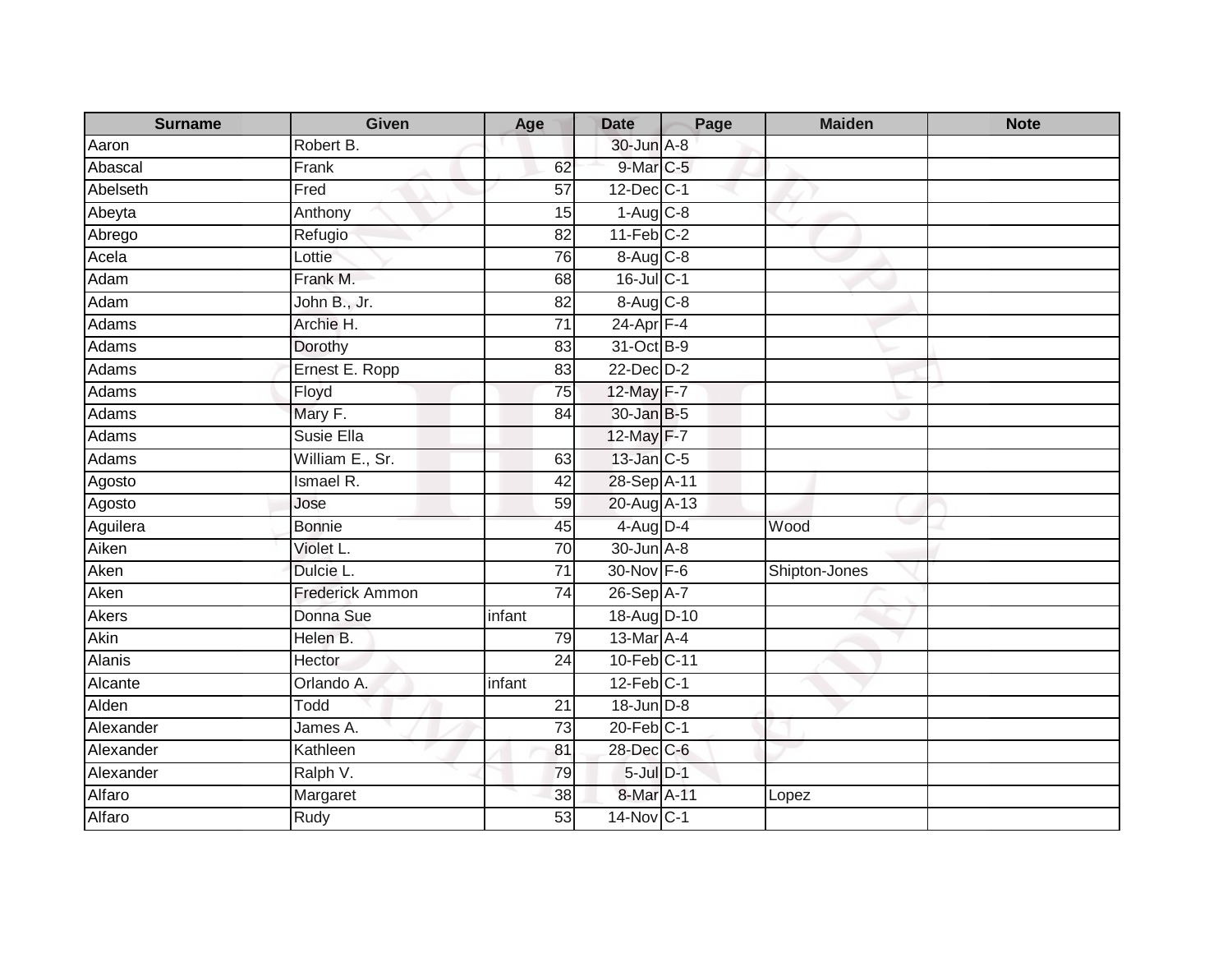| Alger        | <b>Ines Bower</b>      | $\overline{77}$ | 3-Mar C-2               |            |                                      |
|--------------|------------------------|-----------------|-------------------------|------------|--------------------------------------|
| Algozine     | Samuel R.              | 29              | $4$ -Jun $C-1$          |            |                                      |
| Allen        | <b>Bennie Lou</b>      | 79              | 21-Apr D-9              |            |                                      |
| Allen        | M. Shelby              |                 | 28-Jul C-3              |            |                                      |
| Allen        | Nella Dean             | 80              | 23-May C-1              |            |                                      |
| Allenbaugh   | Herman                 | 89              | $1$ -Jun $B-5$          |            |                                      |
| Allman       | Harry A.               | 79              | 30-Dec C-1              |            |                                      |
| Alt          | Edward M., Sr.         | 85              | $25-Aug$ <sub>C-8</sub> |            | See also article Aug 24, p.<br>$A-2$ |
| Alvarez      | Amelia                 | 82              | $8-$ Sep $C-7$          |            |                                      |
| Ambrose      | John T., Sr.           | 64              | 14-Apr <sub>C-11</sub>  |            |                                      |
| Amedio       | Anthony J.             | 64              | $22$ -Jan $A-9$         |            |                                      |
| Ament        | Anna                   | 83              | 3-Mar C-2               | Winkelmann |                                      |
| Ammons       | Ethel L.               | 69              | 19-Dec C-2              |            |                                      |
| Amorgianos   | Spiros                 | 93              | 24-Aug C-4              |            | Last name also spelled<br>Morgan     |
| Anastas      | James B. "Peter Butch" | 87              | $11$ -Jul $D-6$         |            |                                      |
| Anastopoulos | Theodore G.            | 81              | 18-Jul C-8              |            |                                      |
| Anaya        | Maria J.               | 48              | 14-Nov C-1              |            |                                      |
| Anders       | Raymond L. (Zmija)     | $\overline{72}$ | 17-Mar C-10             |            |                                      |
| Andersen     | Edward B.              | 45              | $21$ -Jun C-7           |            |                                      |
| Anderson     | Alphonso               | $\overline{73}$ | $18$ -Jan $C-3$         |            |                                      |
| Anderson     | Bob (Carl)             | 56              | 16-Mar C-5              |            |                                      |
| Anderson     | Carol A.               | 45              | $9$ -Jul $C$ -8         |            |                                      |
| Anderson     | Evelyn                 | 66              | $13$ -Jan C-5           |            |                                      |
| Anderson     | Gladys                 | 85              | 18-Mar B-7              |            |                                      |
| Anderson     | Ida R.                 | $\overline{87}$ | $26$ -Jul C-8           |            |                                      |
| Anderson     | L'Nora M.              | 74              | $7-Sep D-9$             |            |                                      |
| Anderson     | Louise "Tiny"          | 66              | $21$ -Mar $B-5$         |            |                                      |
| Anderson     | Mary                   | 79              | 31-May C-7              | Sagat      |                                      |
| Anderson     | Misty Lynn (Beier)     | 15              | $13$ -Jun $B$ -6        |            | See also article June 11,<br>p. A-16 |
| Anderson     | Priscilla H.           | 70              | 28-Jun C-7              |            |                                      |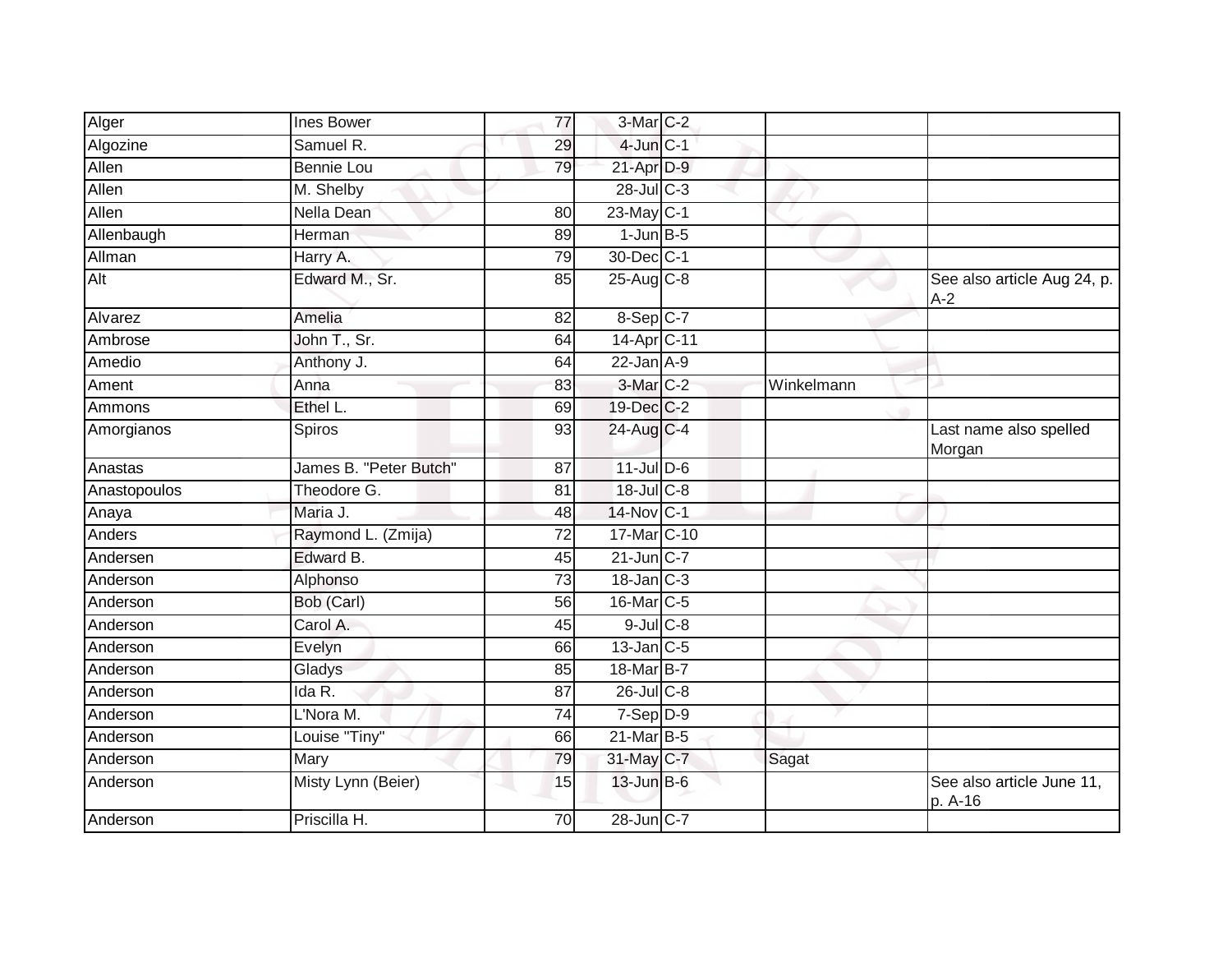| Jeffrey S.           | 34                  |          |                                                                                                                                                                                                                                                                                                                                                                                                                                                                                                                                                    |                     |
|----------------------|---------------------|----------|----------------------------------------------------------------------------------------------------------------------------------------------------------------------------------------------------------------------------------------------------------------------------------------------------------------------------------------------------------------------------------------------------------------------------------------------------------------------------------------------------------------------------------------------------|---------------------|
| Caesar J.            | 86                  |          |                                                                                                                                                                                                                                                                                                                                                                                                                                                                                                                                                    |                     |
| Merdith (Andy)       | $\overline{82}$     |          |                                                                                                                                                                                                                                                                                                                                                                                                                                                                                                                                                    |                     |
| Emma E.              | 71                  |          |                                                                                                                                                                                                                                                                                                                                                                                                                                                                                                                                                    |                     |
| Louis                | 75                  |          |                                                                                                                                                                                                                                                                                                                                                                                                                                                                                                                                                    |                     |
| Joseph A.            | 80                  |          |                                                                                                                                                                                                                                                                                                                                                                                                                                                                                                                                                    |                     |
| Ora B.               | 91                  |          |                                                                                                                                                                                                                                                                                                                                                                                                                                                                                                                                                    |                     |
| Maria de Refugio     | 84                  |          |                                                                                                                                                                                                                                                                                                                                                                                                                                                                                                                                                    | See article, p. C-1 |
| Adeline              | 68                  |          |                                                                                                                                                                                                                                                                                                                                                                                                                                                                                                                                                    |                     |
| Elsie J.             | 84                  |          |                                                                                                                                                                                                                                                                                                                                                                                                                                                                                                                                                    |                     |
| Helen E.             | 63                  |          |                                                                                                                                                                                                                                                                                                                                                                                                                                                                                                                                                    |                     |
| Florence B. (Heiser) | 93                  |          |                                                                                                                                                                                                                                                                                                                                                                                                                                                                                                                                                    |                     |
| Roland J.            | 59                  |          |                                                                                                                                                                                                                                                                                                                                                                                                                                                                                                                                                    |                     |
| Kenneth G.           | 84                  |          |                                                                                                                                                                                                                                                                                                                                                                                                                                                                                                                                                    |                     |
| Claude J.            |                     |          |                                                                                                                                                                                                                                                                                                                                                                                                                                                                                                                                                    |                     |
| Joseph E., Jr.       | 33                  |          |                                                                                                                                                                                                                                                                                                                                                                                                                                                                                                                                                    |                     |
| Inga C.              | 99                  |          |                                                                                                                                                                                                                                                                                                                                                                                                                                                                                                                                                    |                     |
| "Sue" Florence C.    | 71                  |          |                                                                                                                                                                                                                                                                                                                                                                                                                                                                                                                                                    |                     |
| Stephen A.           | 82                  |          |                                                                                                                                                                                                                                                                                                                                                                                                                                                                                                                                                    |                     |
| David Dickson        | $\overline{23}$     |          |                                                                                                                                                                                                                                                                                                                                                                                                                                                                                                                                                    |                     |
| <b>Frances Sally</b> | 68                  |          | Scepkowski                                                                                                                                                                                                                                                                                                                                                                                                                                                                                                                                         |                     |
| Raymond              | 75                  |          |                                                                                                                                                                                                                                                                                                                                                                                                                                                                                                                                                    |                     |
| James                | $\overline{59}$     |          |                                                                                                                                                                                                                                                                                                                                                                                                                                                                                                                                                    |                     |
| Wayne S.             | 26                  |          |                                                                                                                                                                                                                                                                                                                                                                                                                                                                                                                                                    |                     |
| Naomi J.             | 3 months            |          |                                                                                                                                                                                                                                                                                                                                                                                                                                                                                                                                                    |                     |
| Gabriel              | 72                  |          |                                                                                                                                                                                                                                                                                                                                                                                                                                                                                                                                                    |                     |
| Constance            | 66                  |          |                                                                                                                                                                                                                                                                                                                                                                                                                                                                                                                                                    |                     |
| Gary                 | 13                  |          |                                                                                                                                                                                                                                                                                                                                                                                                                                                                                                                                                    |                     |
| Walter O.            | 70                  |          |                                                                                                                                                                                                                                                                                                                                                                                                                                                                                                                                                    |                     |
| Harley M.            | $\overline{81}$     |          |                                                                                                                                                                                                                                                                                                                                                                                                                                                                                                                                                    |                     |
|                      | Ruben B.<br>Cedomir | 76<br>77 | $7 -$ Jul $C - 6$<br>6-Jun A-13<br>10-Nov C-2<br>$9-Aug$ $D-1$<br>$3-OctB-8$<br>$2$ -Oct $D-14$<br>$6$ -Feb $ C-1 $<br>$25-Apr$ B-8<br>$4$ -May $B-9$<br>$9-Sep$ $C-1$<br>11-Mar A-11<br>$7$ -May B-6<br>12-Apr <sub>C-1</sub><br>$7-Feb$ $D-2$<br>$7-Sep$ $D-8$<br>$6$ -Jul $B-7$<br>$6$ -Jul $B-7$<br>16-Jun D-1<br>25-Oct D-1<br>$16$ -Apr $C-2$<br>10-Mar D-6<br>$24$ -Jan E-2<br>$27$ -Apr $B$ -8<br>22-Mar C-8<br>$4$ -May B-9<br>7-Sep D-9<br>8-Nov C-1<br>$17$ -Feb $ C$ -5<br>30-Apr B-5<br>14-Jun C-9<br>$22-Sep D-8$<br>$21$ -Jun $C-7$ |                     |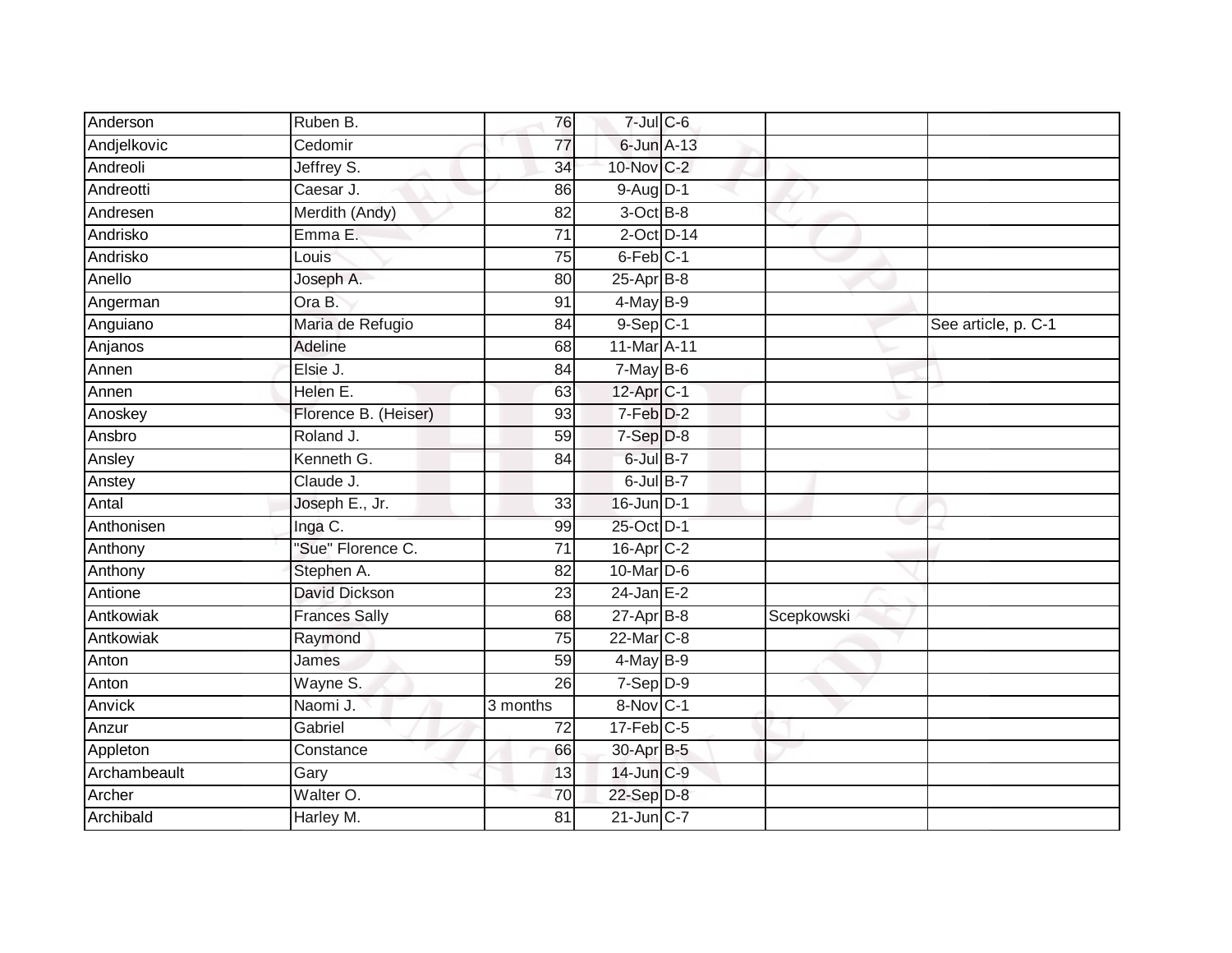| Arendt        | Stanley F.           | 74              | $17$ -Jan E-1     |  |                                      |
|---------------|----------------------|-----------------|-------------------|--|--------------------------------------|
| Arens         | Matthias P.          | 79              | 15-Feb B-1        |  |                                      |
| Argenta       | August               | 90              | 14-Jul B-7        |  |                                      |
| Argentine     | Frank                | 94              | $19$ -Jan $C-8$   |  |                                      |
| Argentine     | Patricia J.          | 41              | $20$ -Jul $A-9$   |  |                                      |
| Armstrong     | Carol L.             | 69              | $6$ -Jun $A-13$   |  |                                      |
| Armstrong     | Margaret             | 76              | $18-Apr$ $C-1$    |  |                                      |
| Arnold        | Billie "Red"         | 63              | 17-Oct C-1        |  |                                      |
| Arnold        | James C. "Jay"       | 63              | $2$ -Nov $A-9$    |  |                                      |
| Arnold        | James E.             | 76              | $13$ -Feb $ C-1 $ |  |                                      |
| Arnold        | Joseph (AI)          | 90              | 30-Dec C-1        |  |                                      |
| Arnold        | Katrina Lynn         | 17              | $7-Sep D-9$       |  |                                      |
| Arnold        | Walter T., Jr.       | 17              | 24-Jul D-2        |  |                                      |
| Arroyo        | Awilda               | 38              | $7-AprC-9$        |  |                                      |
| Arthur        | Vaughn Dell          | $\overline{74}$ | 22-Nov D-1        |  |                                      |
| Artibey       | Michael H.           | 19              | 18-Feb B-8        |  | See also Feb. 26, p. C-2             |
| Artibey       | William H.           | 69              | 10-Nov C-2        |  |                                      |
| Ashton        | Ruth N.              | 70              | $10$ -Apr $D-2$   |  |                                      |
| Atchley       | Timothy L.           | 26              | 3-Dec C-1         |  |                                      |
| <b>Atkins</b> | <b>William Bruns</b> | $\overline{72}$ | $2$ -Oct $D-14$   |  |                                      |
| Atkisson      | Frankie              | 59              | $15$ -Mar $ C-5 $ |  |                                      |
| Atwell        | Walter C.            | $\overline{52}$ | $7$ -Oct $C-1$    |  |                                      |
| Auksel        | Peter E.             | 73              | 27-Mar E-2        |  | See also article March 29,<br>p. C-1 |
| Auld          | Mary M.              | 85              | $15$ -Jul C-1     |  |                                      |
| Ault          | Margaret M.          | 86              | $27$ -Nov $D-4$   |  |                                      |
| Aumann        | Ruby C.              | 67              | $27$ -Apr $B$ -8  |  |                                      |
| Auwerda       | Jacob                | $\overline{78}$ | $23$ -Jul $C-8$   |  |                                      |
| Avants        | Lois                 | 81              | 18-May B-9        |  |                                      |
| Avery         | Gary                 | 54              | 20-Dec B-6        |  | See article, p. B-6                  |
| Avila         | Paul                 | 50              | $4$ -Aug D-4      |  |                                      |
| Aydelotte     | Walter               | 62              | $10-Sep$ B-6      |  |                                      |
|               |                      |                 |                   |  |                                      |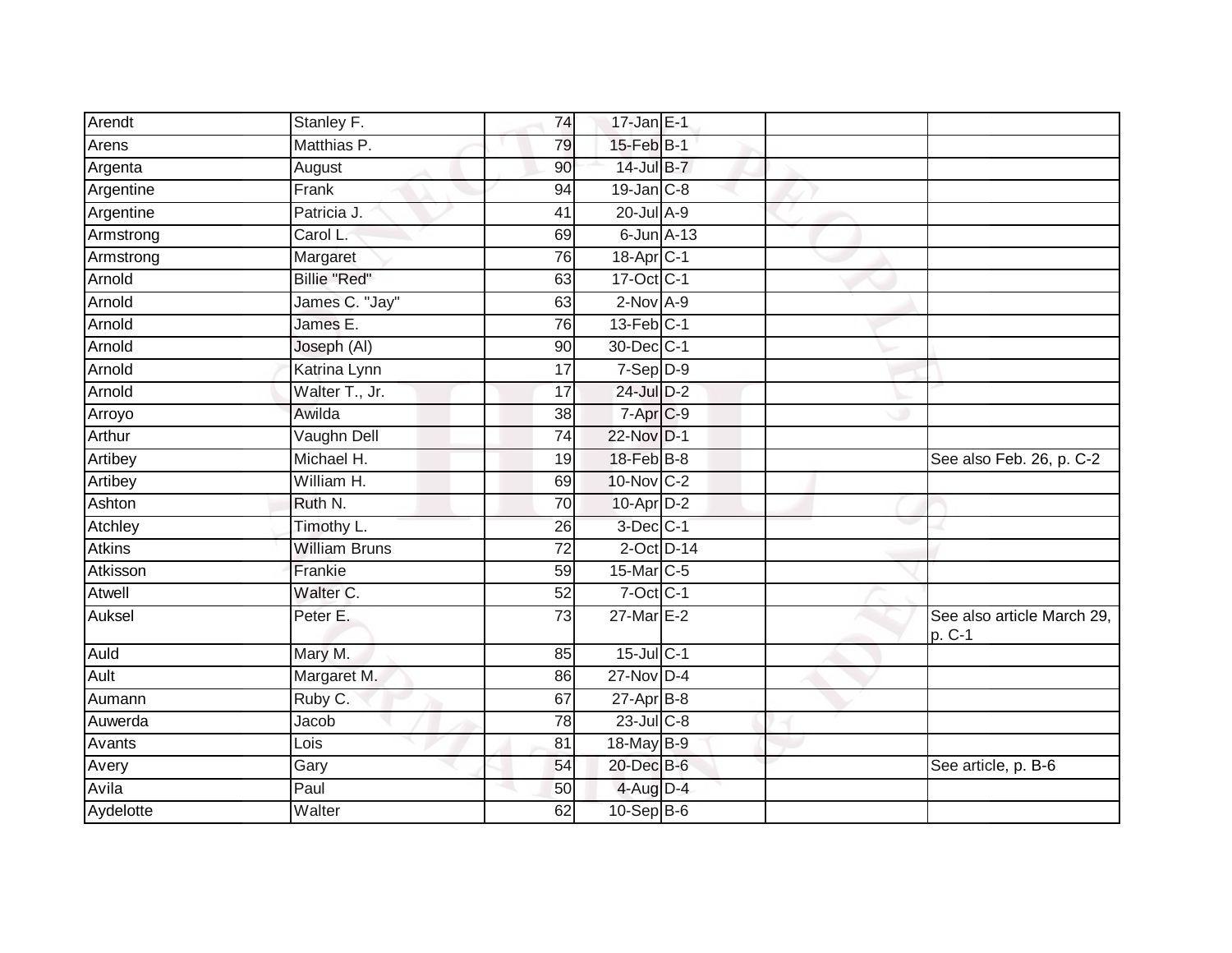| <b>Azbill</b>    | Shawn                        | 18 months       | 29-Oct D-3       |      |                     |
|------------------|------------------------------|-----------------|------------------|------|---------------------|
| Azcona           | Gonzalo                      | 54              | 24-Mar B-15      |      |                     |
| <b>Babich</b>    | John                         | 98              | 27-Oct C-2       |      |                     |
| Babilla          | <b>Theresa</b>               | 82              | 19-Jul C-1       |      |                     |
| <b>Babincsak</b> | Jesse C.                     | 76              | 13-Nov D-16      |      |                     |
| <b>Bach</b>      | Frank J.                     | 76              | $4$ -May B-9     |      |                     |
| Bachar           | Edward, Jr.                  | 32              | 28-Nov D-6       |      |                     |
| <b>Backe</b>     | Edward A.                    | 76              | $25$ -Jul $C$ -8 |      |                     |
| Backstrom        | Jean Ann                     | 55              | 14-Dec B-10      |      |                     |
| Badynski         | Frank                        | 67              | 3-Oct C-1        |      |                     |
| Baer             | Jack D.                      | 80              | $17-Nov$ D-4     |      |                     |
| Baginski         | Anthony                      |                 | $13$ -Jan C-5    |      |                     |
| Bagull           | Robert J.                    | 47              | $6$ -Mar $D-2$   |      |                     |
| Bahleda          | Frank J., Jr. "Chap"         | 66              | 18-Jul C-8       |      |                     |
| <b>Baierl</b>    | Margaret B.                  | 92              | $4-Sep$ E-1      |      |                     |
| <b>Bailey</b>    | Oscar L.                     | 59              | $11$ -Jan B-2    |      |                     |
| <b>Bailor</b>    | Chester J.                   | 64              | 23-Mar D-5       |      |                     |
| Baize            | Robert J.                    | 80              | 22-Jul C-1       |      |                     |
| <b>Baize</b>     | Vera Imogene Fisher          | 59              | 8-Jul C-1        |      | See article, p. C-1 |
| Bajusz           | Helen                        | 83              | $7$ -Dec $C-9$   | Paul |                     |
| <b>Bakas</b>     | Veronika (Ruzga)             | 81              | $15$ -Jul C-1    |      |                     |
| <b>Baker</b>     | Clara                        | 90              | 14-Jul B-7       |      |                     |
| <b>Baker</b>     | Earl E.                      | 71              | 23-Jun A-10      |      |                     |
| <b>Baker</b>     | Luther V.                    | 69              | $18$ -Dec $E-3$  |      |                     |
| <b>Baker</b>     | William                      |                 | 1-Dec D-11       |      |                     |
| <b>Bakker</b>    | John                         | 87              | $4-Nov$ F-5      |      |                     |
| <b>Bales</b>     | Robert W.                    | 75              | 19-Oct C-4       |      |                     |
| Ball             | Carl D.                      | 57              | $5-Mar$ B-5      |      |                     |
| <b>Ballard</b>   | $\overline{\text{Nelle}}$ L. | 80              | $9$ -Mar $C$ -5  |      |                     |
| Ballon           | Paul Joseph                  | 80              | 17-Oct C-1       |      |                     |
| Balog            | <b>Chester Carl</b>          | 62              | 4-Dec D-16       |      |                     |
| Balogna          | Irene M.                     | $\overline{70}$ | 21-Mar B-5       |      |                     |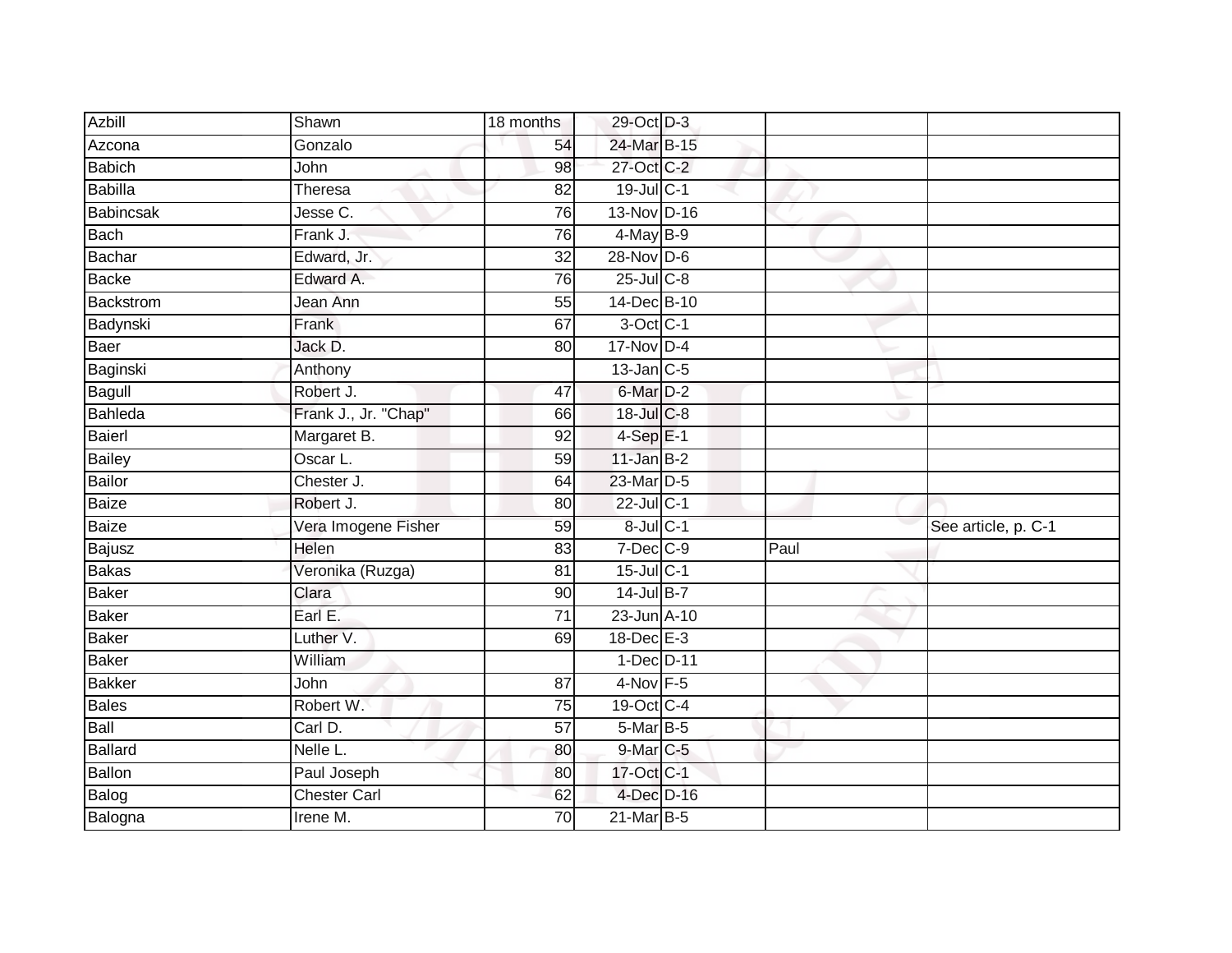| <b>Balsley</b> | Eugene R., Dr., Rev.                    | 75              | 20-Sep C-7      |        | See also article, p. D-1;<br>photo included      |
|----------------|-----------------------------------------|-----------------|-----------------|--------|--------------------------------------------------|
| <b>Balsley</b> | Josephine N. (Newlin)                   | 75              | 5-May D-5       |        |                                                  |
| <b>Baltes</b>  | <b>Nicholas</b>                         | 88              | $4$ -Oct $D-1$  |        |                                                  |
| <b>Baltrus</b> | Joseph A.                               |                 | $21$ -Jun $C-7$ |        |                                                  |
| Banaski        | Jeanette                                | 59              | 26-Apr D-1      |        |                                                  |
| <b>Bander</b>  | <b>Esther</b>                           | 79              | $5-Apr$ $C-7$   |        | See article, p. C-7                              |
| <b>Banker</b>  | Jean V.                                 | 68              | 26-Jun D-2      |        |                                                  |
| Bankerovich    | Peter, Rev.                             | 63              | 8-Oct C-1       |        | See article, p. C-1 &<br>article Oct. 5, p. B-10 |
| Bankey         | Elizabeth                               | 77              | 26-Oct B-10     |        | See article, p. B-10                             |
| <b>Banks</b>   | Dale L.                                 | 65              | $17 - Jan$ B-13 |        |                                                  |
| Banning        | <b>Clarence Michael (Mick</b><br>Blink) | 43              | 25-Feb D-10     |        | See also article Feb. 24,<br>p. A-1              |
| Banton         | George W.                               | 82              | 29-Mar C-1      |        |                                                  |
| Banzen         | Louis                                   | 73              | $2$ -Jun $D-3$  |        |                                                  |
| Baran          | Mary Margaret                           | 2 months        | 21-Dec D-5      |        |                                                  |
| Baran          | Ruth                                    | 66              | $2$ -Jul B-5    |        |                                                  |
| Barauskas      | Anna                                    | 68              | 18-Aug D-10     | Nemeth |                                                  |
| <b>Barbee</b>  | Wayne                                   | 50              | 16-Nov C-4      |        |                                                  |
| <b>Bardos</b>  | Joseph Robert "Jody"                    | 39              | $7$ -Jul $C$ -6 |        |                                                  |
| Barger         | Harold S.                               | 77              | $21$ -Jan B-4   |        |                                                  |
| <b>Barker</b>  | Emerson M.                              | 87              | $7 - Aug$ $D-1$ |        |                                                  |
| <b>Barker</b>  | Virginia E.                             | 83              | 24-Mar B-15     |        |                                                  |
| Barkowski      | Susan M.                                | 32              | $26$ -Jan $C-5$ |        |                                                  |
| Barlo          | Andrew                                  | $\overline{73}$ | 20-Dec B-4      |        |                                                  |
| <b>Barnard</b> | Alger S.                                |                 | 29-Feb B-1      |        |                                                  |
| <b>Barnes</b>  | Charles E.                              | 69              | $25-Sep D-3$    |        |                                                  |
| <b>Barnes</b>  | Edith M.                                | 83              | $7-Sep$ D-9     |        |                                                  |
| Barnes         | Jennie                                  | 81              | $21$ -Apr $D-9$ |        |                                                  |
| Baron          | Michaeline "Minnie"                     | 86              | 13-Nov D-16     |        |                                                  |
| Barr           | Ethel M.                                | 79              | $12$ -Apr $C-1$ |        |                                                  |
| Barrelli       | Margaret                                | 56              | $4-SepE-1$      |        |                                                  |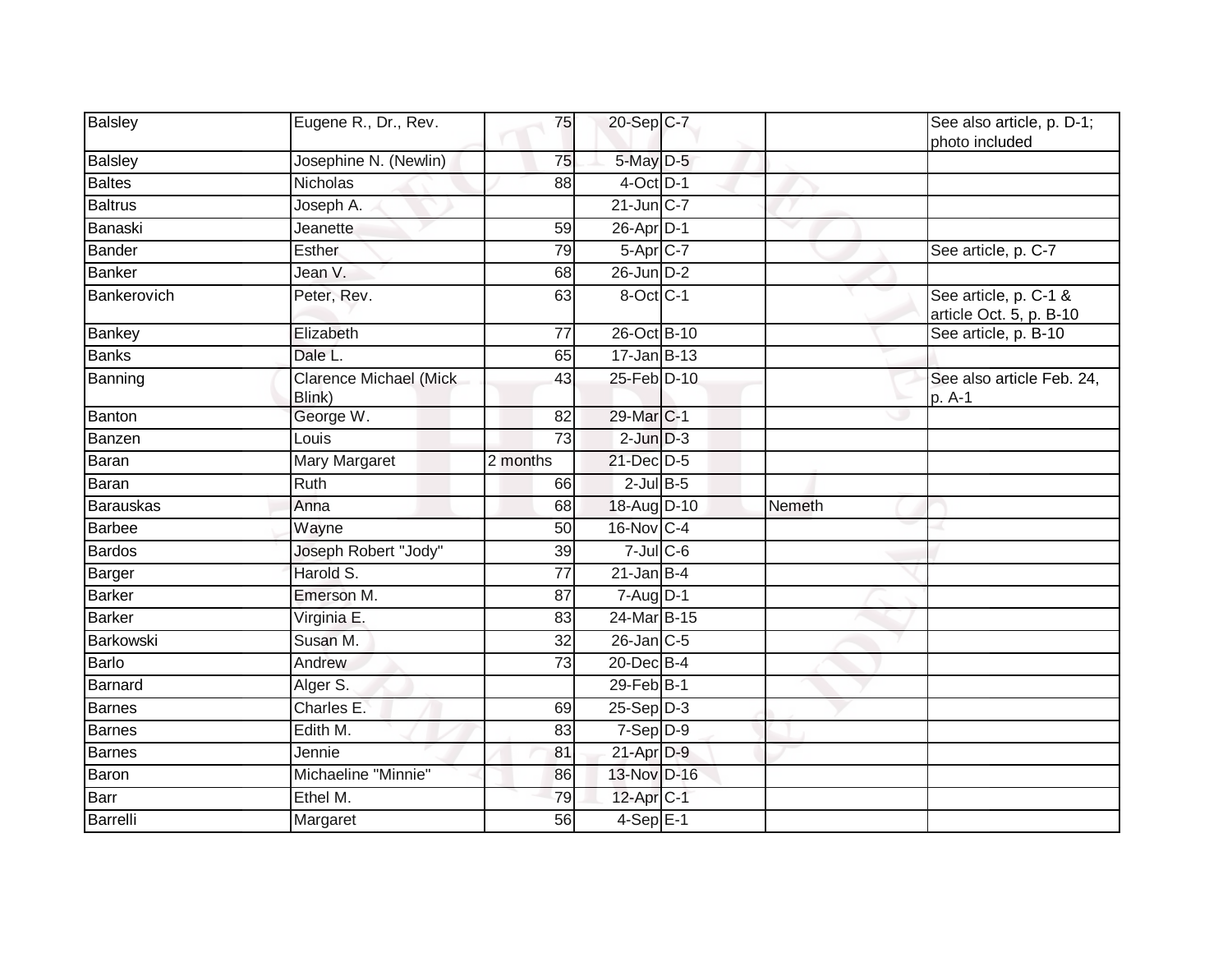| Barron         | Charles E.          | 64              | 20-Nov D-2             |            |                                       |
|----------------|---------------------|-----------------|------------------------|------------|---------------------------------------|
| Barron         | Irene               | 64              | $4$ -Aug D-4           |            |                                       |
| Barron         | James L.            | 64              | 29-Nov D-1             |            |                                       |
| <b>Barrows</b> | Agnes C. (Guthrie)  | 91              | $26$ -Feb $C-2$        |            |                                       |
| Bars           | Joseph F.           |                 | $8 - Jan$ $D-1$        |            |                                       |
| <b>Bartel</b>  | Ruth E.             | 78              | 28-Oct C-1             |            |                                       |
| <b>Bartley</b> | William A., Sr.     | 83              | 26-Oct B-10            |            |                                       |
| Bartolomeo     | C. Roy              | 69              | 8-Mar A-5              |            |                                       |
| <b>Barton</b>  | Jimmy N.            | 37              | 15-Nov B-4             |            |                                       |
| Barunica       | Paul                | 80              | $29$ -Jun $B-8$        |            |                                       |
| Barwig         | Emily               |                 | $3-May$ D-1            |            |                                       |
| Barzda         | Felix J.            | 94              | 28-Mar <sub>IC-1</sub> |            |                                       |
| Barzycki       | Erwin E.            | 54              | 22-Oct D-6             |            |                                       |
| Barzycki       | James               | 49              | 12-Dec C-1             |            |                                       |
| Basiger        | Jennadean A.        | 67              | 25-Mar C-7             |            |                                       |
| Basinski       | Frank               | 74              | 8-Aug C-8              |            |                                       |
| Baszaral       | <b>Charles Alex</b> | 54              | 8-Aug C-8              |            |                                       |
| Bates          | Juanita             | 52              | 27-Nov D-3             |            |                                       |
| Batog          | Walter (Walenty)    | 79              | 28-Nov D-6             |            |                                       |
| Batterman      | Alma                | 86              | $3-AugB-7$             |            |                                       |
| Batterman      | Edna H.             | 60              | 29-Jun B-8             |            |                                       |
| Batterson      | Ruth V.             | $\overline{74}$ | $10$ -Apr $D-2$        |            |                                       |
| <b>Battle</b>  | Albert              | 86              | 6-Dec D-1              |            |                                       |
| Bauer          | Gail                | 88              | $9-Aug$ A-2            |            | See article, p. A-2                   |
| Bauer          | Pius                | 84              | 27-Sep A-2             |            |                                       |
| Baum           | Henry R.            | 66              | $14$ -Jan $C-9$        |            | See also article Jan. 16, p.<br>$B-5$ |
| Baumeister     | Brett R.            | 26              | 30-Sep A-9             |            |                                       |
| Baumgart       | Loretta R.          |                 | 14-Apr C-11            | Nowakowski |                                       |
| <b>Bayliss</b> | Johnny K.           | 61              | 22-Sep D-8             |            |                                       |
| Bazan          | Edward W.           | 77              | 26-May D-5             |            |                                       |
| Bazarko        | Bernard G. "Buzzy"  | 64              | $26$ -Dec $C-2$        |            |                                       |
|                |                     |                 |                        |            |                                       |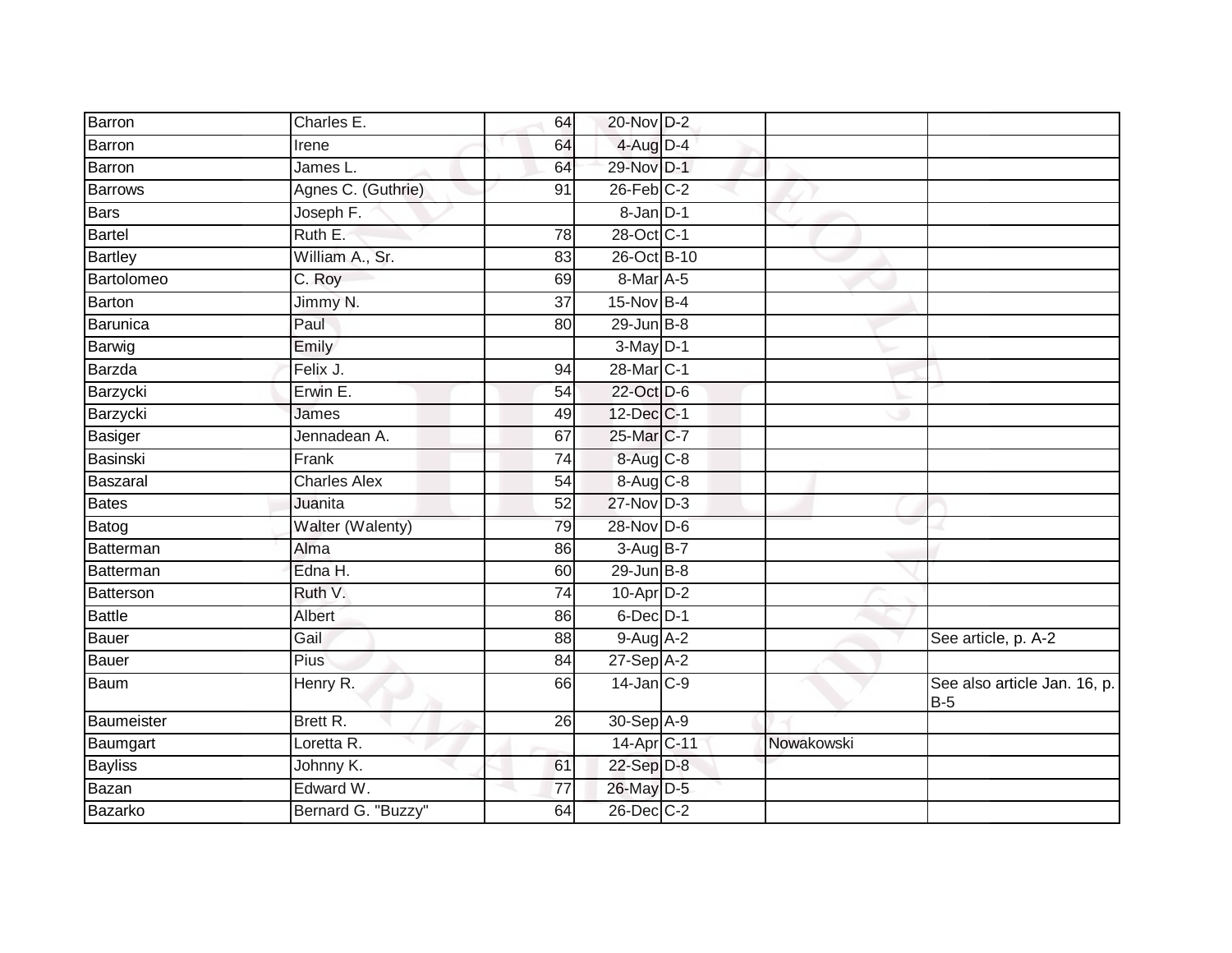| Beacom          | Kenneth H.                     | 83              | $2-Aug$ B-9     |  |                                       |
|-----------------|--------------------------------|-----------------|-----------------|--|---------------------------------------|
| Bean            | Dewey C.                       | 89              | 29-Feb B-1      |  |                                       |
| Bean            | James M.                       | 65              | 21-Mar B-5      |  |                                       |
| Beane           | James E.                       | 54              | 3-Feb C-4       |  |                                       |
| <b>Beatty</b>   | Florence M.                    | 81              | 16-Dec C-2      |  |                                       |
| <b>Beaty</b>    | Myrtle L. "Ted"                | 81              | 11-Apr A-13     |  |                                       |
| <b>Beavers</b>  | Charles E.                     | 38              | 12-Mar B-6      |  |                                       |
| <b>Beavers</b>  | Lloyd L.                       | $\overline{77}$ | $24$ -Dec $C-4$ |  |                                       |
| <b>Beck</b>     | Marye Z.                       | 85              | $7-Nov$ C-1     |  |                                       |
| <b>Beck</b>     | Ruth L. Stafford               | 68              | $21-Sep D-8$    |  | See article, p. D-8                   |
| Beckenberger    | Lavern H.                      | 68              | 31-Aug C-4      |  |                                       |
| <b>Becker</b>   | Alice June                     | 81              | 19-Aug C-1      |  | See article, p. C-1                   |
| <b>Becker</b>   | Herbert V.                     | 87              | 4-May B-9       |  |                                       |
| <b>Beckham</b>  | Joseph V.                      | 63              | $20$ -Jun $B-8$ |  |                                       |
| Beckman         | Helen                          | 83              | 28-Feb E-13     |  |                                       |
| <b>Beckwith</b> | Arthur D.                      |                 | 13-Oct C-1      |  | See article, p. C-1                   |
| <b>Beckwith</b> | John                           | 69              | 14-Sep C-4      |  |                                       |
| Becze           | Martha S.                      | 73              | $13$ -Jan C-5   |  |                                       |
| <b>Beeler</b>   | Don Kay                        | 54              | 17-Nov A-2      |  |                                       |
| Beeson          | Luther M.                      | 54              | $21$ -Jul $D-8$ |  |                                       |
| Begg            | Walter                         | 64              | 20-Dec B-6      |  |                                       |
| <b>Behrens</b>  | <b>Max William</b>             | 79              | 5-Mar B-5       |  |                                       |
| <b>Beier</b>    | Myrtle V.                      | 84              | $9$ -Feb $C-7$  |  |                                       |
| <b>Beisal</b>   | Kathryn Golub                  | 69              | $26$ -Apr $D-1$ |  |                                       |
| <b>Beko</b>     | Elizabeth                      | 89              | 29-Nov D-1      |  |                                       |
| Bell            | Christine                      | 97              | 26-Jan C-5      |  |                                       |
| Bell            | Leo                            |                 | 20-Aug A-13     |  |                                       |
| Bellamy         | Anne C.                        | 80              | $27-Sep$ A-2    |  |                                       |
| Bellamy         | James A. II                    | 27              | 14-Jul B-7      |  | See also article July 15, p.<br>$A-2$ |
| <b>Bellar</b>   | Earl W.                        | 64              | 16-Aug D-1      |  |                                       |
| <b>Bellar</b>   | $\overline{\mathsf{V}}$ era L. | 75              | 15-Aug B-10     |  |                                       |
|                 |                                |                 |                 |  |                                       |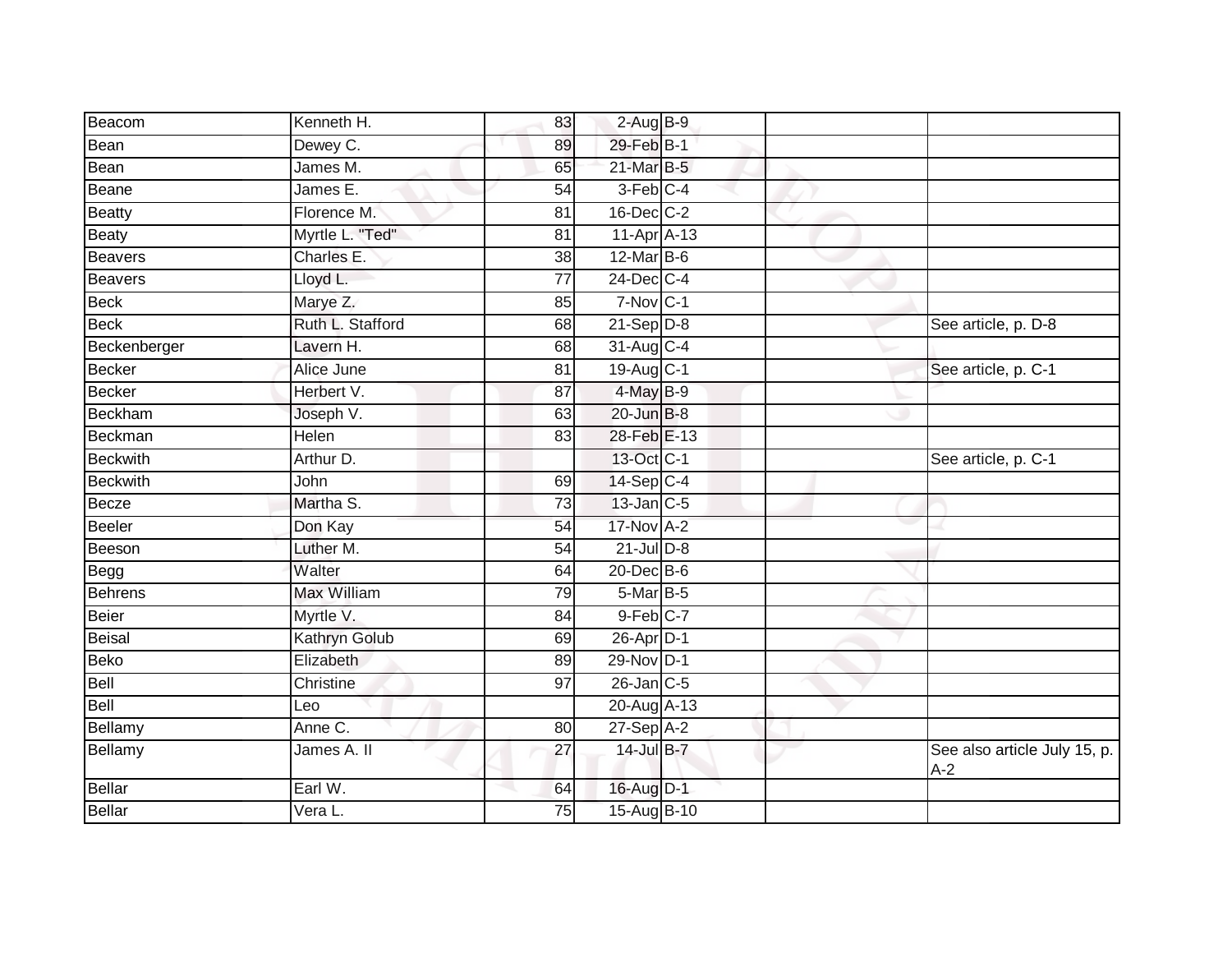| Belscamper      | Floyd J.                  | 67              | $1-AprB-8$                 |               |                                       |
|-----------------|---------------------------|-----------------|----------------------------|---------------|---------------------------------------|
| <b>Belshaw</b>  | Amelia M.                 | 87              | 21-Mar B-5                 |               |                                       |
| Benante         | Timothy E., Father        | 48              | $7$ -Jun $B-2$             |               | See also article June 6, p.<br>$A-13$ |
| Bencie          | Joseph                    | 77              | 23-Aug C-1                 |               |                                       |
| Bencie          | Louis, Sr.                | 73              | 20-Dec B-6                 | $\checkmark$  |                                       |
| Bender          | Sophie                    | $\overline{72}$ | $4$ -May B-9               |               |                                       |
| Bender          | Waclaw                    | 78              | $8-Aug$ $C-8$              |               |                                       |
| Bendis          | Ann J. (Strabavy-Palagyi) | 73              | 24-Mar B-15                | Butkovich     |                                       |
| Benicewicz      | Joseph                    | 66              | $15$ -Feb $B-1$            |               |                                       |
| Benight         | Sandra L.                 | 61              | 12-Dec C-1                 |               |                                       |
| Benjamin        | <b>Nick</b>               | 76              | 20-Dec B-6                 |               |                                       |
| Benko           | Walter N.                 | $\overline{72}$ | $9$ -Jan $B$ -5            |               |                                       |
| Bennett         | Harold S.                 | 65              | $5$ -Dec $C$ -2            |               | See article, p. C-2                   |
| Benson          | James A.                  | 75              | 10-Feb C-11                |               |                                       |
| Benson          | Julius H.                 |                 | 31-Jan F-3                 |               |                                       |
| Benson          | Mike J.                   | 79              | 28-Feb E-13                |               |                                       |
| Benson          | Rae E.                    | 97              | $27$ -Apr $B-8$            | Wheeler       |                                       |
| <b>Berdine</b>  | Lyla                      | 79              | $7$ -Jul $C$ -6            | Mark          |                                       |
| Berendt         | Freda M.                  | 84              | 15-Feb B-1                 |               |                                       |
| <b>Beres</b>    | Joseph                    | 80              | 18-Apr <sub>C-1</sub>      |               |                                       |
| <b>Beres</b>    | Mary D.                   | 80              | $29$ -Oct $\overline{D-3}$ |               |                                       |
| <b>Berey</b>    | Leonard                   | 66              | 14-Apr C-11                |               | See also article April 15,<br>p. A-11 |
| Berggren        | Alton                     | 75              | 15-Apr A-11                |               |                                       |
| Bergner         | Larry E.                  | 45              | 18-Jun D-8                 |               |                                       |
| Bergsma         | Judith Lynn (Cooper)      | 42              | 13-Nov D-16                |               | See article, p. D-16                  |
| Berman          | Joyce H.                  | 75              | $11$ -Jan $B-2$            |               |                                       |
| Bernal          | Rodrigo                   | 88              | $1-Aug$ $C-8$              |               |                                       |
| Bernotus        | Helen (Lorraine)          | 67              | $2$ -Feb $B-3$             |               |                                       |
| Berquist        | Lyle L. (Swede)           | 65              | $2$ -Feb $B-3$             |               | See article, p. B-3                   |
| <b>Bette</b>    | Hazel M.                  | 82              | 13-May C-2                 | <b>Tuttle</b> |                                       |
| <b>Betustak</b> | Anna C.                   | 74              | $4$ -Jan $B$ -7            | <b>Shefts</b> |                                       |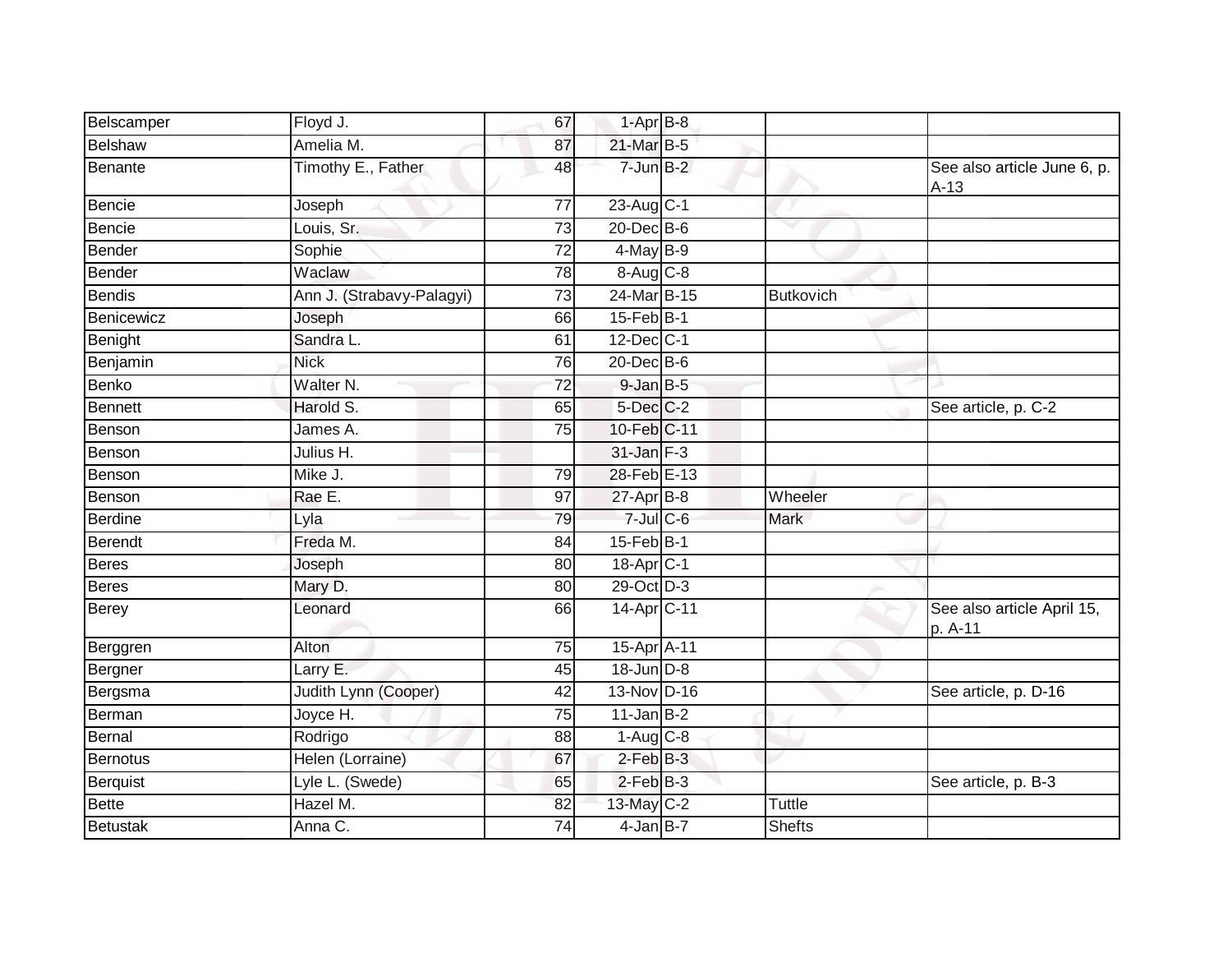| Betustak        | Evelyn M.          | 68              | 1-Nov C-1              |  |                           |
|-----------------|--------------------|-----------------|------------------------|--|---------------------------|
| <b>Betz</b>     | Joel H.            | 65              | $6$ -Aug $C$ -1        |  |                           |
| <b>Bexfield</b> | John H.            | 78              | 26-Jun D-2             |  |                           |
| <b>Beyer</b>    | Robert P.          | $\overline{72}$ | 22-May E-11            |  | See also article, p. E-11 |
| Bezvoda         | Louis              | $\overline{87}$ | 20-Sep D-1             |  |                           |
| <b>Bialon</b>   | Viola              | 88              | 31-Jul E-10            |  |                           |
| Biancardi       | <b>Bernice</b>     | 75              | $11$ -Jun $A-15$       |  |                           |
| Bianchi         | Richard            | 33              | 18-Nov C-3             |  |                           |
| <b>Bickel</b>   | Bessie P.          | 92              | 28-Apr D-4             |  |                           |
| Biedron         | Steve R.           | 80              | 7-Apr C-9              |  |                           |
| <b>Bieker</b>   | <b>Helen Kaske</b> | 83              | 7-Feb D-2              |  |                           |
| Biel            | John Anthony       | 85              | 27-Mar A-8             |  |                           |
| <b>Bielasco</b> | Theodore J. "Ted"  | 67              | 24-Sep B-1             |  |                           |
| Bielawski       | Bruno "Barney"     | 84              | 8-Nov C-1              |  |                           |
| <b>Biernat</b>  | Frank P.           | $\overline{71}$ | 28-Nov D-6             |  |                           |
| <b>Biesen</b>   | Arthur W.          | 101             | 29-Mar C-1             |  |                           |
| <b>Bindas</b>   | Metro M.           | 74              | $24$ -Apr $F-4$        |  |                           |
| Bingaman        | Milton C.          | 93              | 22-Dec D-2             |  |                           |
| Bingham         | Milford            | 92              | $22-Sep D-8$           |  |                           |
| <b>Bishop</b>   | Roberta            | 53              | $3$ -Jul $D-2$         |  |                           |
| <b>Bishop</b>   | Ruby P.            | 76              | 6-Mar <sub>D-2</sub>   |  |                           |
| <b>Bittner</b>  | Helen              | 91              | 3-Apr D-3              |  |                           |
| Blacerak        | Raymond S.         | 61              | $7 - Aug$ $D-1$        |  |                           |
| <b>Black</b>    | Fred J.            | 65              | $13$ -Jul $C-4$        |  |                           |
| <b>Black</b>    | George W.          | 78              | $8-Nov$ <sub>C-1</sub> |  |                           |
| <b>Black</b>    | Ralph              | 52              | 15-Apr A-11            |  |                           |
| <b>Blackman</b> | Joseph             | 49              | 3-Feb C-4              |  |                           |
| Blackmon        | Jacquelyn A.       | 42              | 22-Jul C-1             |  |                           |
| Blackwell       | H. C.              |                 | $19$ -Feb $C-2$        |  | See article, p. C-2       |
| Blackwell       | H. C. "Jeff"       | 75              | 12-Jan C-8             |  | See article, p. C-8       |
| Blackwell       | Jessica Lauren     |                 | 15-May E-2             |  |                           |
| <b>Blair</b>    | <b>Donald Lee</b>  | $\overline{56}$ | $7$ -Dec $C-9$         |  |                           |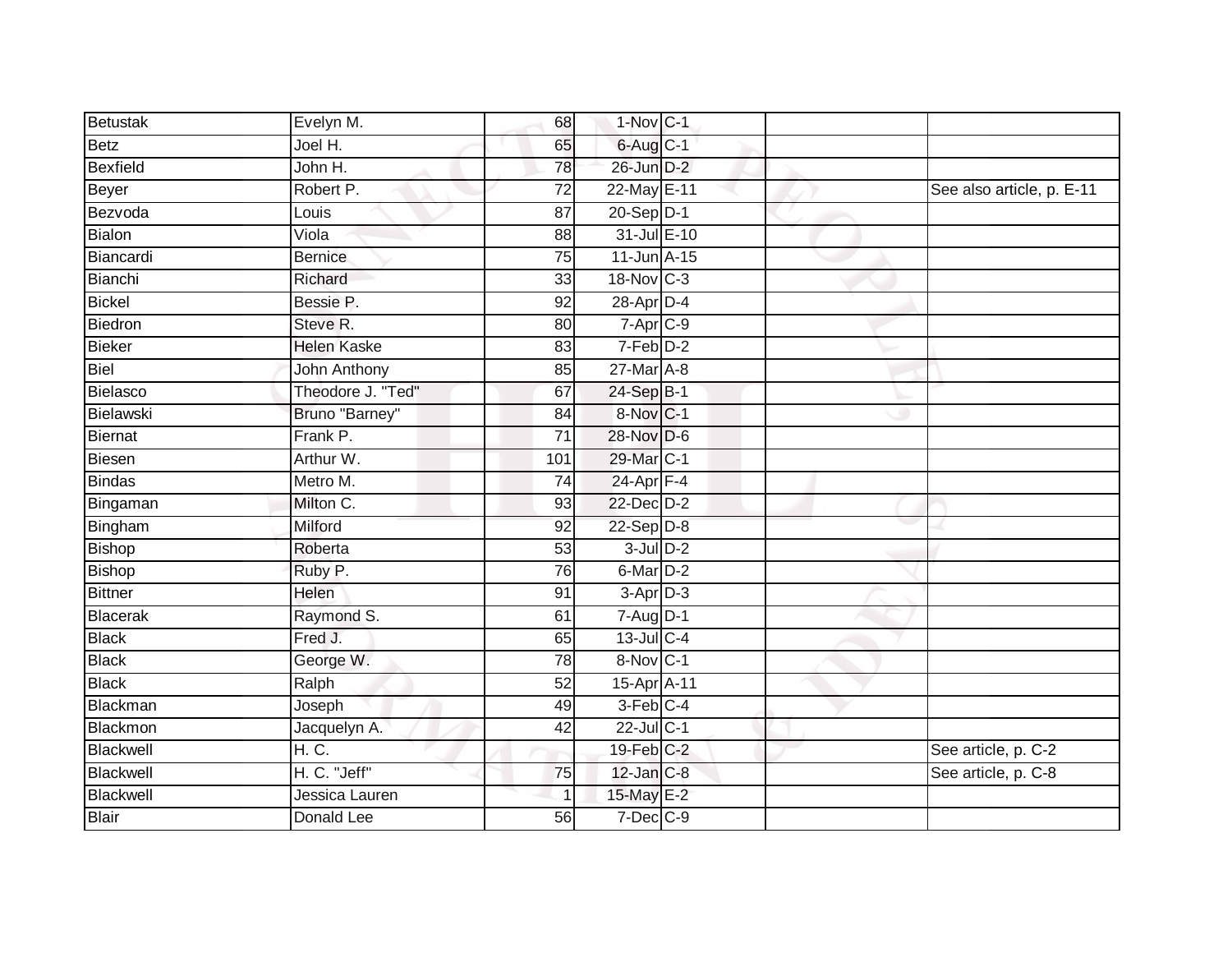| <b>Blair</b>    | Evelyn               | 59              | $23$ -Feb $ C-1 $ | Slivka    |                          |
|-----------------|----------------------|-----------------|-------------------|-----------|--------------------------|
| Blair           | Richard E.           | 62              | 9-Dec C-1         |           |                          |
| Blanchard       | John                 | 75              | 8-Dec A-6         |           |                          |
| Blanchard       | Loretta Florence     | 68              | $19$ -Feb $C-2$   |           |                          |
| Blanchard       | Shirley M.           | 64              | $1$ -Jun $B-5$    |           |                          |
| Blanton         | David                | 88              | 26-Sep A-7        |           |                          |
| <b>Blatzer</b>  | Joan                 | 65              | 25-Oct A-2        |           |                          |
| Blaul           | <b>Bertha</b>        | 87              | $23$ -Jan B-6     |           | See article, p. B-6      |
| <b>Bledsoe</b>  | John W.              | 59              | $17$ -Jul $E-3$   |           |                          |
| Bleicher        | Bertha A.            | 84              | $17 - Aug$ B-8    |           |                          |
| Bleskan         | Krestina             | 89              | $27 - Apr$ B-8    |           |                          |
| <b>Bless</b>    | Kenneth L.           | 62              | 16-Mar C-5        |           | See also article, p. C-5 |
| <b>Blissmer</b> | Mildred K.           | 81              | 24-Mar A-2        |           |                          |
| <b>Bloede</b>   | Arnold               | $\overline{72}$ | $21$ -Jul $D-8$   |           |                          |
| <b>Blom</b>     | Minnie               | 81              | 19-May D-2        |           |                          |
| Blonski         | Edward               |                 | 6-Sep A-2         |           |                          |
| Blumenthal      | Evelyn               | 85              | $4-SepE-1$        |           |                          |
| Bochenek        | Brian S.             | 18              | 16-Jul C-1        |           |                          |
| Bochnowski      | Clara                | 68              | 4-Feb C-2         |           |                          |
| Bocknick        | Anton (Tecky)        | 79              | $2-May$ A-7       |           |                          |
| <b>Bodnar</b>   | Louis                | 86              | $22$ -Feb $B-4$   |           |                          |
| Bodney          | Steve V.             | 82              | $15$ -Jan $C-2$   |           |                          |
| <b>Boedeker</b> | Kathryn              | 84              | $7-Nov$ C-1       |           |                          |
| Boehm           | Gustave              | 66              | 8-Dec A-6         |           |                          |
| Boersma         | Arlene A.            | 54              | $6$ -May $C-2$    |           |                          |
| Boersma         | Marcia J.            | 33              | 18-Jun D-8        | Poortenga |                          |
| Bogdanich       | Walter               | 70              | $21$ -Dec $D-5$   |           |                          |
| Boggs           | Ralph W.             | 59              | 18-Oct C-1        |           |                          |
| Bogucki         | Gertrude L. "Terrie" | $\overline{71}$ | 18-Mar B-7        |           |                          |
| <b>Bogusz</b>   | Florian A.           | 64              | $21$ -Feb $C-7$   |           |                          |
| Bohacik         | Steven W.            | 70              | 25-Feb D-10       |           |                          |
| Bohan           | Karyn J.             | 32              | 26-May D-5        |           |                          |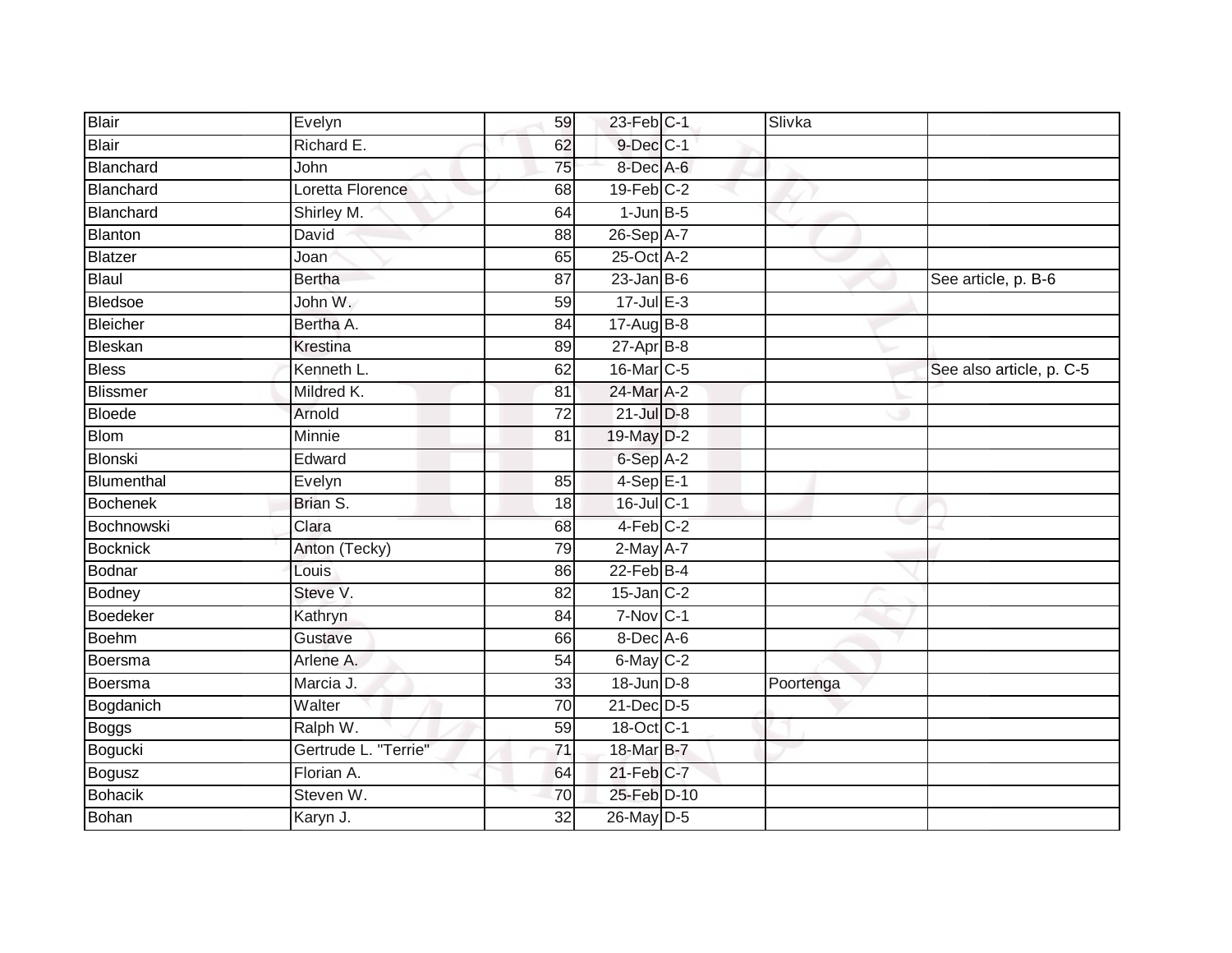| <b>Bohlen</b>   | Elmer T.              | 85              | 17-Mar C-10     |           |                                             |
|-----------------|-----------------------|-----------------|-----------------|-----------|---------------------------------------------|
| <b>Bohlin</b>   | <b>Beth Allison</b>   | 4 months        | 6-Jul B-7       |           |                                             |
| <b>Bohnen</b>   | Flora M. (Flo Reese)  | 65              | 2-May A-7       |           |                                             |
| <b>Bohnen</b>   | Joseph J., Sr.        | 73              | $3-Aug$ B-7     |           |                                             |
| Bojanowski      | Henry T.              | 69              | 16-Aug D-1      |           |                                             |
| <b>Boland</b>   | <b>Nanette Mary</b>   | 69              | 26-Jun D-2      | Cantelo   | See article, p. D-2                         |
| <b>Bolda</b>    | Mary Anne             | 74              | $3-Sep$ C-1     | Kowalczyk |                                             |
| Boldenow        | Jean $\overline{F}$ . | 64              | $16$ -May $D-6$ |           |                                             |
| <b>Boldi</b>    | George J.             | 62              | 20-Aug A-13     |           |                                             |
| <b>Boldin</b>   | Catherine             | 79              | $6$ -Jan $C$ -6 |           |                                             |
| Bolinger        | <b>Carol Ann</b>      | 43              | 19-Sep C-1      |           |                                             |
| <b>Bolinger</b> | Shirley A.            | 54              | 28-Apr F-4      |           |                                             |
| <b>Bolt</b>     | Arthur T.             |                 | 24-Mar B-15     |           | See also article, p. A-2;<br>photo included |
| Bomberger       | <b>Edmund Scott</b>   | 79              | 28-Jul C-3      |           | See article, p. C-3                         |
| Bonaventura     | Frank                 | 64              | 22-Sep D-8      |           |                                             |
| Bonczyk         | Joseph A.             | 88              | 26-Jan C-5      |           |                                             |
| <b>Bond</b>     | Louise Maude          | 80              | 12-Dec C-1      |           |                                             |
| <b>Bonds</b>    | Kenneth J.            | 81              | 5-Feb B-8       |           |                                             |
| <b>Bonich</b>   | Helen                 | 86              | 5-Jun E-7       |           |                                             |
| Bonkowski       | Stella R.             |                 | $5-Nov$ B-6     |           |                                             |
| Bonneau         | Arthur D.             | 67              | 30-Jul C-1      |           |                                             |
| <b>Bonnell</b>  | Richard K.            | $\overline{32}$ | $22$ -Jan $A-9$ |           |                                             |
| <b>Bonner</b>   | Thomas L. "T.L."      | 83              | $23$ -Feb $C-1$ |           |                                             |
| <b>Bood</b>     | Joseph M.             | infant          | 12-Oct C-4      |           |                                             |
| <b>Bood</b>     | Matthew J.            | infant          | 12-Oct C-4      |           |                                             |
| <b>Book</b>     | Herbert L.            | 73              | 25-Mar C-7      |           |                                             |
| Boomsma         | Theresa P.            | $\overline{81}$ | $7-Nov$ C-1     |           |                                             |
| Boone           | John                  | 83              | 26-Dec C-2      |           |                                             |
| <b>Booth</b>    | Vera C.               |                 | $1$ -Jun $B-5$  | Goik      |                                             |
| <b>Borch</b>    | Vera                  | 88              | 19-Jan C-8      |           |                                             |
| <b>Borgers</b>  | Kenneth M.            | 76              | 2-May A-7       |           |                                             |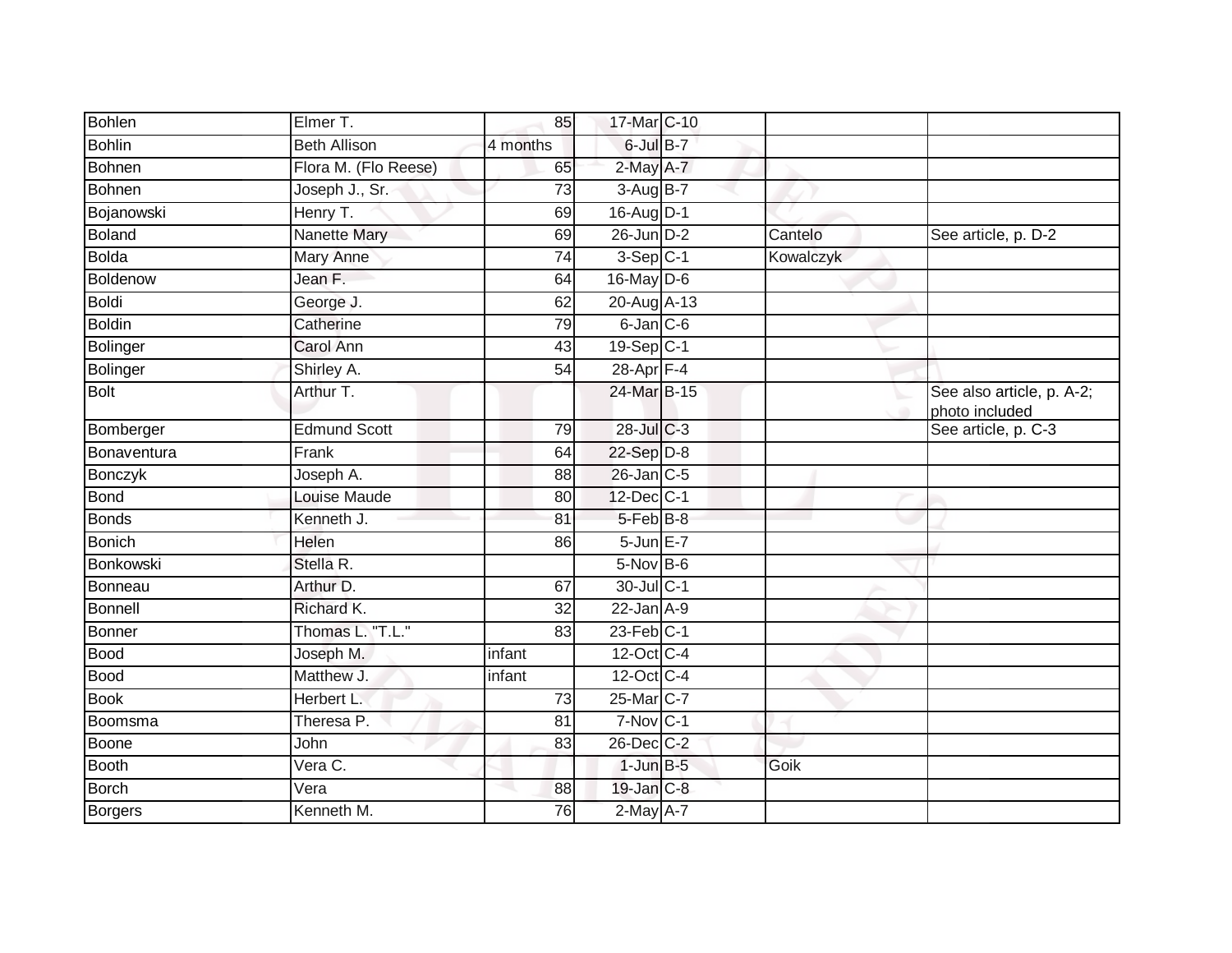| Borgman         | Raymond                    | 73              | $5$ -Jul $D-1$    |           |                                     |
|-----------------|----------------------------|-----------------|-------------------|-----------|-------------------------------------|
| <b>Born</b>     | Scott A., Sr.              | 23              | $3$ -Jul $D-2$    |           |                                     |
| <b>Borns</b>    | Roy J.                     | 67              | 28-Jan B-7        |           |                                     |
| <b>Boroughs</b> | Luther E.                  | 87              | $5-Mar$ B-5       |           | See article, p. B-5                 |
| Borowski        | Leonard                    | 67              | $2-Sep$ C-1       |           |                                     |
| <b>Bosak</b>    | Pearl M.                   |                 | 6-Sep C-7         | Radzinski |                                     |
| Boskovich       | Marie                      | 74              | $18$ -Feb $B$ -8  |           |                                     |
| <b>Bosse</b>    | G. Louise                  | 63              | 29-Oct D-3        |           |                                     |
| <b>Bottos</b>   | <b>Brian Patrick</b>       |                 | 19-Oct C-4        |           |                                     |
| Bovenschen      | <b>Charles</b>             | 80              | 26-Apr D-1        |           |                                     |
| <b>Bowen</b>    | Eileen                     | 78              | 18-Oct A-2        |           |                                     |
| <b>Bower</b>    | Anna F. "Dollie"           | 102             | 5-Mar B-5         |           | See also article March 8,<br>p. A-5 |
| <b>Bowles</b>   | Lillie                     | $\overline{77}$ | $2$ -Nov $A-9$    |           |                                     |
| Bowman          | Marie M.                   | 74              | 23-Aug C-1        |           |                                     |
| Bowman          | Rose                       | $\overline{72}$ | 10-Feb C-11       |           |                                     |
| Bowron          | Laurie                     | 97              | $9-Nov$ C-4       |           |                                     |
| Box             | George                     | 61              | 19-Jul C-1        |           |                                     |
| <b>Boyd</b>     | Donnell M.                 | 58              | 20-Sep C-7        |           |                                     |
| Boyd            | James, Jr.                 | 61              | $12$ -Jan $ C-8 $ |           |                                     |
| <b>Boyd</b>     | <b>Lillian May</b>         | $\overline{88}$ | $13$ -Jan $C$ -5  |           |                                     |
| <b>Boyle</b>    | Frances M.                 | $\overline{71}$ | 15-Aug B-10       |           |                                     |
| <b>Boze</b>     | Frances                    | 79              | 29-Nov D-1        |           |                                     |
| <b>Bozich</b>   | Dorothy                    | 83              | 22-Aug B-8        |           |                                     |
| Bozovich        | Rade                       | 68              | $25$ -Jul $C$ -8  |           |                                     |
| <b>Brackett</b> | Charles W.                 | 75              | $15$ -Dec $D-4$   |           |                                     |
| <b>Braden</b>   | James Luellen, Sr. "Brady" | 44              | 8-Nov C-1         |           |                                     |
| <b>Bradford</b> | Alton G.                   | 66              | $16$ -Jul C-1     |           |                                     |
| <b>Bradley</b>  | Minna S.                   | 93              | 13-Apr C-4        |           |                                     |
| <b>Bragg</b>    | Betty J.                   | 58              | 6-Apr D-6         | Morrison  |                                     |
| <b>Bragg</b>    | William E.                 | $\overline{71}$ | 26-Dec C-2        |           |                                     |
| <b>Bragiel</b>  | Josephine "Jo"             | 68              | 16-Oct D-14       | Czaja     |                                     |
|                 |                            |                 |                   |           |                                     |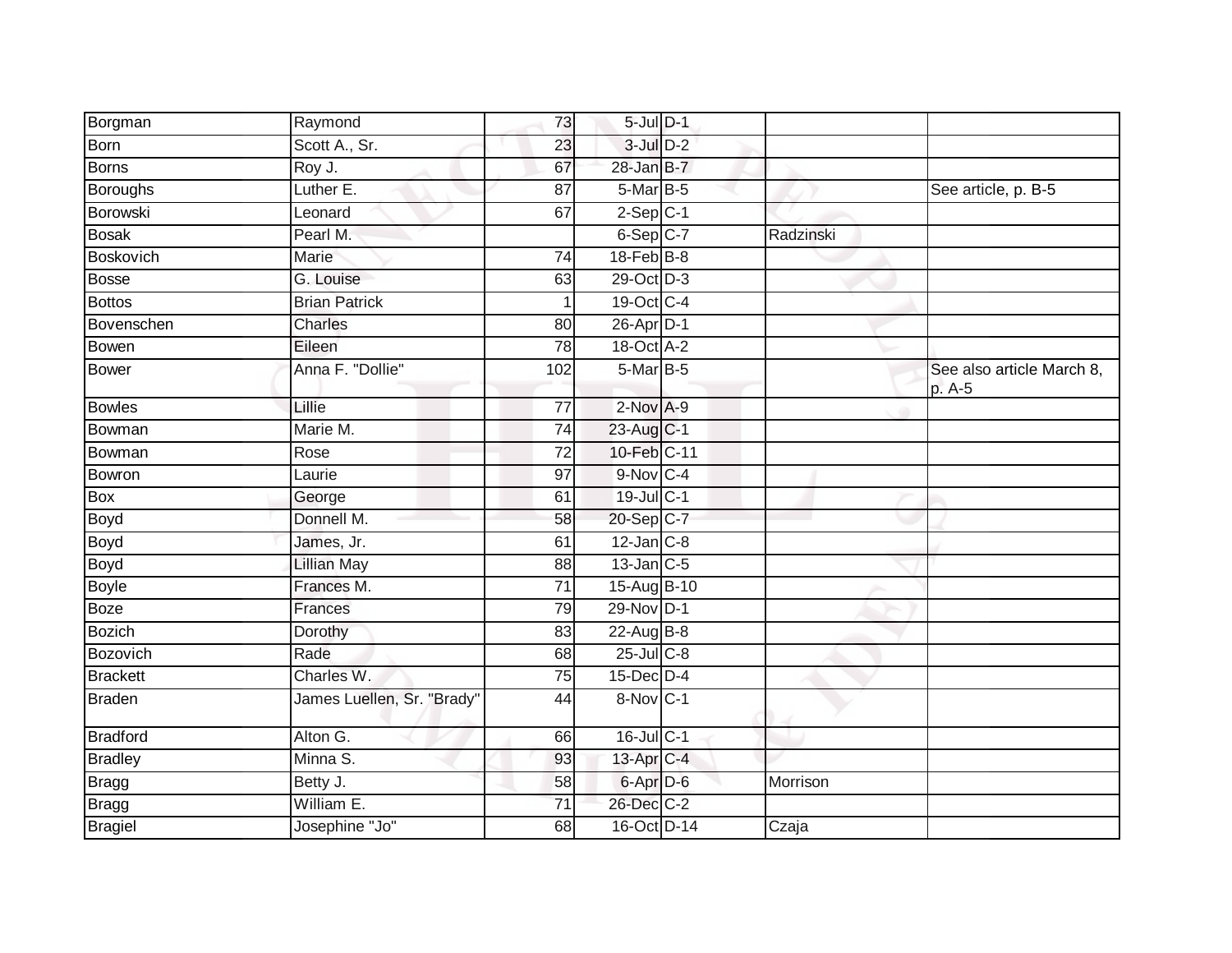| Brainer         | Celia "Ducky"       | 66      | 12-Oct C-4               |          |                                       |
|-----------------|---------------------|---------|--------------------------|----------|---------------------------------------|
| <b>Brancyk</b>  | Frances T.          | 73      | 5-Dec C-2                |          |                                       |
| <b>Brandt</b>   | Kraemer W.          | 86      | 14-Dec D-5               |          |                                       |
| Branham         | Orville             |         | $8 - Aug$ <sub>C-8</sub> |          |                                       |
| Branson         | Eldoris "Ellie"     | 63      | $6$ -May $C-2$           |          |                                       |
| <b>Brasher</b>  | John H.             | 78      | $17-Nov$ A-2             |          |                                       |
| <b>Brassard</b> | Loraine T.          | 82      | $11-Apr\overline{A-13}$  |          |                                       |
| <b>Braun</b>    | Carl D. "Charlie"   | 91      | 17-Aug B-8               |          |                                       |
| Brayfield       | Katharyn E.         | 66      | $6$ -Jul $B$ -7          |          |                                       |
| <b>Brehmer</b>  | Edward W.           | 76      | $15$ -Jun $D-7$          |          |                                       |
| Bremer          | Virginia M.         | 69      | $2$ -Oct $D-14$          |          |                                       |
| Brenman         | Mary                | 76      | $25$ -Dec $E$ -6         | Slacian  |                                       |
| Brentlinger     | Chester H.          | 73      | 28-Aug D-14              |          |                                       |
| Brezinski       | Casimira A.         | 77      | 25-Dec E-6               | Lacinski |                                       |
| <b>Briggs</b>   | <b>Gladys Marie</b> | 79      | 11-Oct C-1               |          | See article, p. C-1                   |
| <b>Briggs</b>   | James S.            | 67      | 30-Jan B-5               |          | See also article Jan. 30, p.<br>$B-5$ |
| <b>Brill</b>    | Judy                | 52      | 30-Dec C-1               |          |                                       |
| <b>Brink</b>    | Amanda Nicole       | 1 month | $5 - JanB - 5$           |          |                                       |
| <b>Bristow</b>  | Justine             | 73      | 15-Mar C-5               |          |                                       |
| Britton         | Boniface B.         | 70      | $25-Sep$ $D-4$           |          | See article, p. D-4                   |
| <b>Britton</b>  | Raymond J.          | 83      | $4$ -Jun $C-1$           |          |                                       |
| <b>Britton</b>  | Robert J., Sr.      | 83      | 24-Nov D-19              |          |                                       |
| <b>Brock</b>    | Delmar D.           | 65      | $1$ -Jun $D-4$           |          |                                       |
| <b>Brock</b>    | Desiree Ellis "Rae" | 33      | 22-Aug B-8               |          |                                       |
| <b>Brodin</b>   | Esther L.           | 84      | $3$ -Jan $F-2$           |          |                                       |
| Broers          | Mabel               | 78      | 22-Apr C-2               |          |                                       |
| Brogan          | John J.             | 74      | $27$ -Jul $D-7$          |          |                                       |
| <b>Brom</b>     | Martha K.           | 85      | 7-Oct C-1                |          |                                       |
| <b>Bromberk</b> | Robert J.           | 65      | 15-Aug B-10              |          |                                       |
| <b>Brooke</b>   | Lucille A.          | 79      | 30-Apr B-5               |          |                                       |
| <b>Brooks</b>   | Alton A.            | 83      | 8-Nov C-1                |          |                                       |
|                 |                     |         |                          |          |                                       |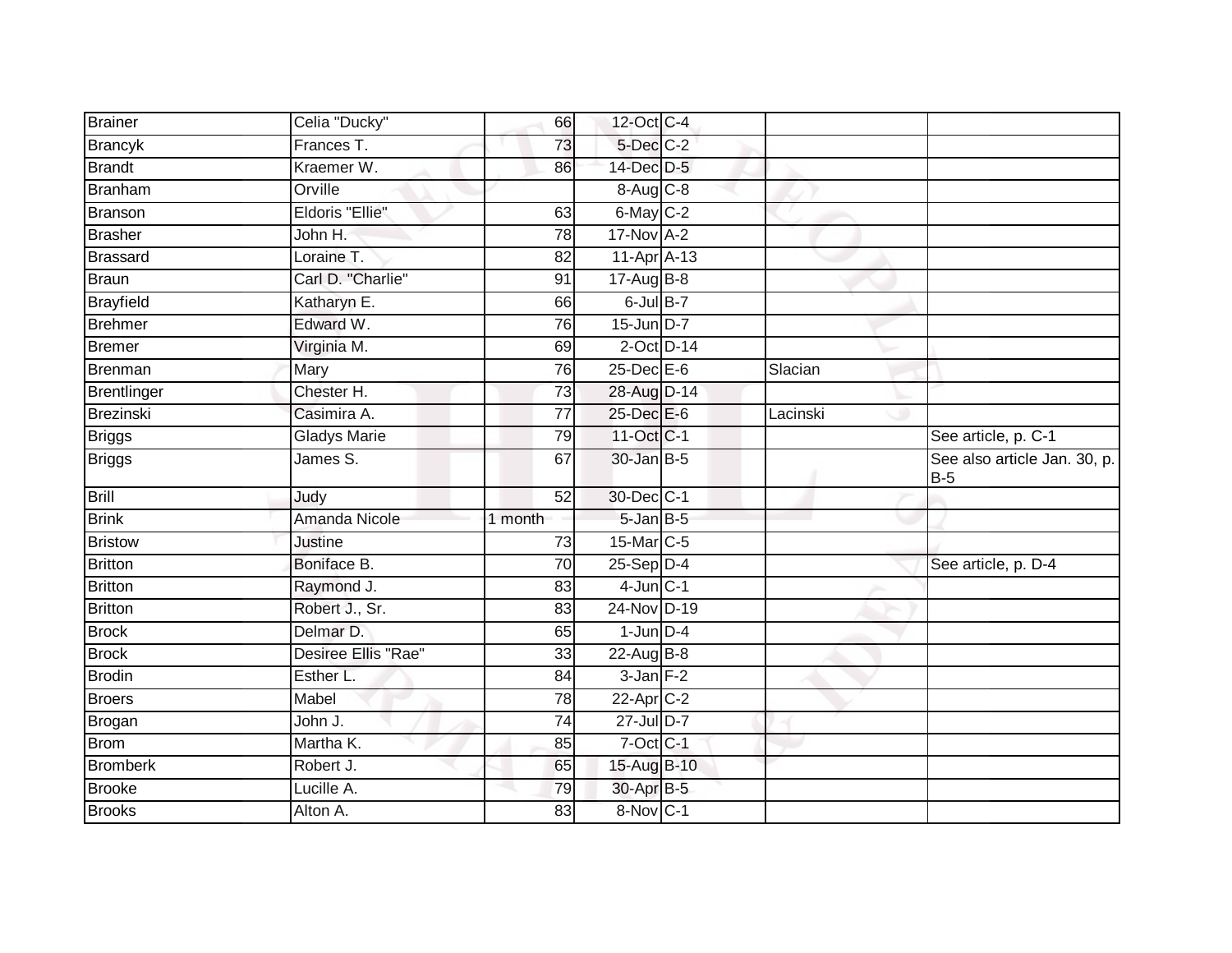| <b>Brooks</b>     | Caroline             | 83              | $3$ -Jul $D-2$   |               |                     |
|-------------------|----------------------|-----------------|------------------|---------------|---------------------|
| <b>Brooks</b>     | Edgar Ray, Jr.       | $\overline{22}$ | 12-Mar B-6       |               |                     |
| <b>Brooks</b>     | Ella Mae             | 89              | 19-May D-2       |               |                     |
| <b>Brooks</b>     | Jennie               |                 | $15$ -Feb $B$ -1 |               |                     |
| <b>Brooks</b>     | Keith A. "Googie"    | 29              | $1$ -Jun $B-5$   |               |                     |
| <b>Brose</b>      | Edna M.              | 80              | 20-Sep D-1       | Beacom        |                     |
| Brotko            | Eugene               | 64              | $17-Feb$ C-5     |               |                     |
| Brown             | Benjamin             | 90              | 16-Dec C-2       |               |                     |
| <b>Brown</b>      | Emma J.              | 79              | 19-May D-2       | Stasny        |                     |
| <b>Brown</b>      | Frank M.             | $\overline{77}$ | 28-May C-1       |               |                     |
| Brown             | Georgia (Brogdon)    | $\overline{81}$ | 23-Aug C-1       |               |                     |
| Brown             | Jean I.              | $\overline{77}$ | 16-Mar C-5       |               |                     |
| <b>Brown</b>      | Jeanne               | 68              | $17$ -Feb $C-5$  |               |                     |
| <b>Brown</b>      | Johnnie M.           | 57              | $5 - JanB - 5$   |               |                     |
| Brown             | Leanore B.           | 85              | 15-Oct A-11      |               |                     |
| <b>Brown</b>      | Lucy                 | 93              | 19-Dec C-1       |               |                     |
| <b>Brown</b>      | Margaret "Aline"     | $\overline{81}$ | 16-Aug D-1       |               |                     |
| Brown             | <b>Mary Ellen</b>    | 68              | 20-Jul A-9       |               |                     |
| <b>Brown</b>      | <b>Pearl Poore</b>   | 86              | 5-May D-6        |               | See article, p. D-6 |
| <b>Brown</b>      | Richard              | 76              | 19-Mar B-1       |               |                     |
| <b>Brown</b>      | <b>Rita Marie</b>    | 62              | 27-Dec C-1       |               |                     |
| Brown             | Sarah                | 88              | 16-Oct D-14      |               |                     |
| <b>Brown</b>      | Willie B. "Jack"     | 62              | $25$ -Jun $C$ -6 |               |                     |
| <b>Brownfield</b> | Cecil G.             | 51              | 5-Aug B-8        |               |                     |
| Brozovich         | Maryann              |                 | $10-Sep$ B-6     | Mallek        |                     |
| <b>Brucer</b>     | <b>Bessie</b>        | 88              | 14-Dec B-10      |               |                     |
| <b>Brunner</b>    | Mary S.              | 89              | 31-May C-7       |               |                     |
| Bruse             | Kenneth R.           | 65              | 20-May C-1       |               |                     |
| Bryan             | Wallace E. "Brownie" | 63              | 6-Dec D-1        |               |                     |
| <b>Brys</b>       | <b>Ricky Lee</b>     | 32              | 23-Mar D-5       |               |                     |
| <b>Bubalo</b>     | Anna                 | 83              | 19-Dec C-1       | <b>Kekich</b> |                     |
| <b>Bublis</b>     | Bert C.              | 69              | 22-Jun B-5       |               |                     |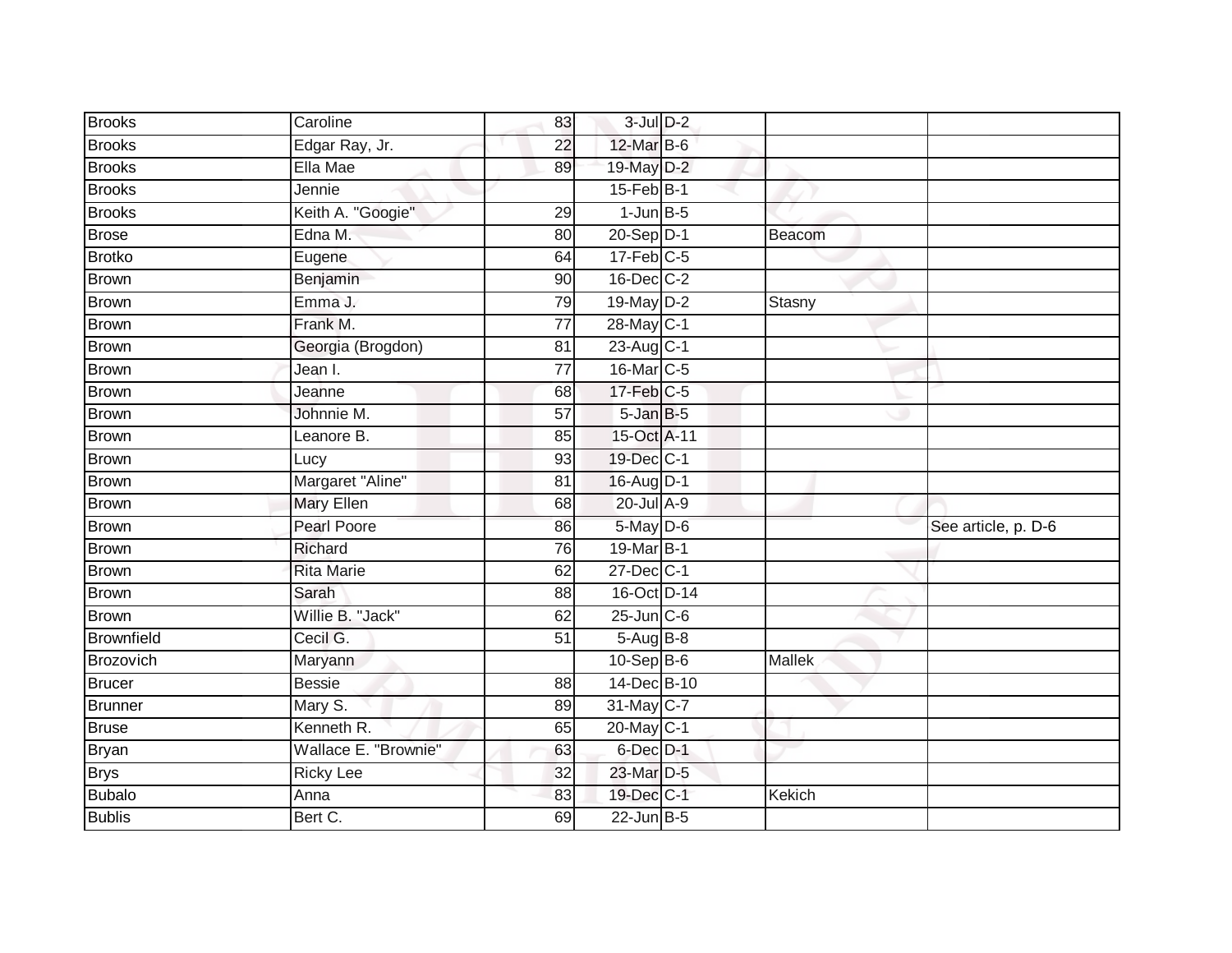| <b>Buchalo</b>    | Cecilia A.                                   | 74              | $24$ -Feb $C-4$ |           |                      |
|-------------------|----------------------------------------------|-----------------|-----------------|-----------|----------------------|
| <b>Buchwalter</b> | Gayle                                        | 86              | 29-Sep D-2      |           |                      |
| Buckman           | James R.                                     | 37              | 31-Jul E-4      |           |                      |
| Budeselich        | Anton                                        | 70              | $20$ -Jan $D-5$ |           |                      |
| <b>Budner</b>     | Joan M.                                      | $\overline{53}$ | $1-Nov$ C-1     |           |                      |
| Budrean           | George V.                                    | 52              | $22$ -Jan $A-9$ |           |                      |
| <b>Buehrile</b>   | Paul D.                                      | 87              | 8-Aug C-8       |           |                      |
| Bugajski          | Frank J.                                     | $\overline{72}$ | 22-Oct D-6      |           |                      |
| Bugajski          | Susan                                        | 34              | $2$ -Dec $C-3$  |           |                      |
| <b>Buhring</b>    | Doris Jean                                   | 60              | 6-May C-2       |           |                      |
| Buikema           | Reba M.                                      | 65              | $2$ -Jan $C-1$  |           |                      |
| Bukala            | Cornelia F. "Betty"                          |                 | $15$ -Jan $C-2$ |           |                      |
| <b>Bukowski</b>   | Sister M. Thomas, S.S.J.-<br><b>T.O.S.F.</b> | 83              | 11-Nov B-8      |           |                      |
| <b>Bulfa</b>      | <b>Peter Paul</b>                            | 81              | $27$ -Jan $D-7$ |           |                      |
| <b>Bulkiewicz</b> | Arlene                                       | 43              | 30-Mar C-4      |           |                      |
| <b>Bunde</b>      | Edwin J.                                     | 89              | 14-Apr C-11     |           |                      |
| <b>Buono</b>      | Sophie                                       | $\overline{72}$ | $23$ -Jul C-8   |           |                      |
| Burdeau           | Leona A.                                     | 92              | $2-AugB-9$      |           |                      |
| Burgeson          | Donald H.                                    | 71              | $7 - Aug$ $D-1$ |           |                      |
| Burgos            | Ysidro Jamie                                 | infant          | 26-Apr D-1      |           |                      |
| <b>Burkholder</b> | Theodore F.                                  | 54              | $31$ -Jan $E-1$ |           |                      |
| <b>Burkland</b>   | Daniel L.                                    | 28              | $1-FebB-1$      |           |                      |
| <b>Burley</b>     | Gwendolyn A.                                 | 63              | $15-Sep$ D-8    |           |                      |
| Burnell           | Emily                                        | 87              | $22$ -AugB-8    |           |                      |
| <b>Burnett</b>    | Charlotte E.                                 | 84              | 19-Jul C-1      | Lengelsen |                      |
| Burns             | Jon F.                                       | 52              | 9-Mar C-5       |           |                      |
| <b>Burns</b>      | Mildred                                      |                 | 22-Aug B-8      |           |                      |
| Burns             | Vincent A.                                   | 79              | $24$ -Apr $F-4$ |           |                      |
| <b>Burosh</b>     | George                                       | 98              | 14-Jan C-9      |           |                      |
| Burrell           | Dario                                        | 93              | 12-Mar B-6      |           |                      |
| <b>Burrell</b>    | <b>Richard Gerhart</b>                       |                 | 1-Dec D-11      |           | See article, p. D-11 |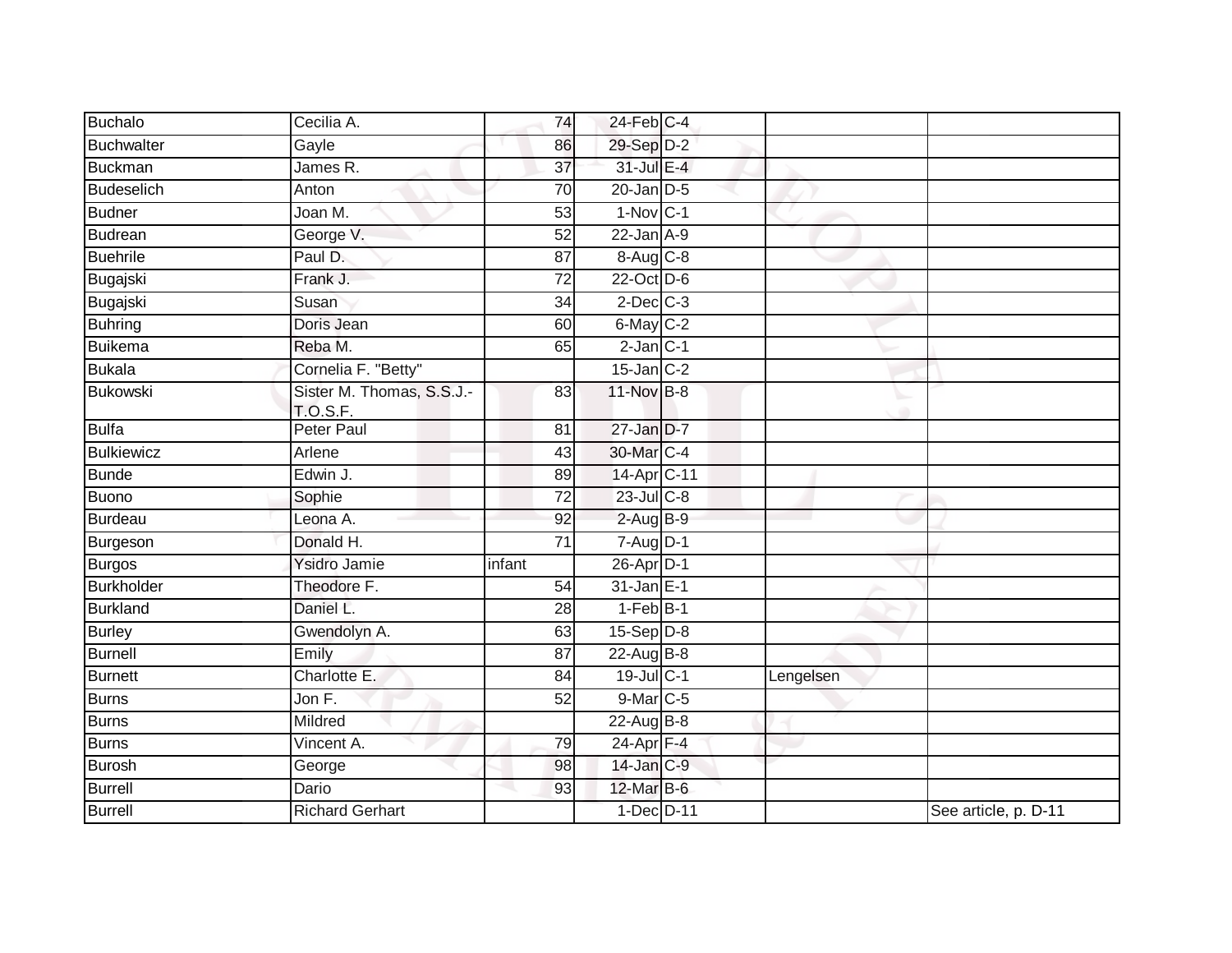| <b>Burrow</b>     | Betty E.              | 71              | 27-Dec C-3              |       |            | See article, p. C-3 |
|-------------------|-----------------------|-----------------|-------------------------|-------|------------|---------------------|
| Bursov            | Dora                  | 95              | $1-Nov$ C-1             |       |            |                     |
| Burton            | Donald K.             | 62              | 17-Nov D-4              |       |            |                     |
| Burton            | Margaret              | 59              | $5-Apr$ <sub>C-7</sub>  |       |            |                     |
| Burton            | Thomas A., Sr.        | 64              | $13-Sep$ B-6            |       |            |                     |
| <b>Burwell</b>    | Leo B.                | 67              | 9-Mar C-5               |       |            |                     |
| <b>Busanic</b>    | Ann                   | 88              | $19-Sep$ <sub>C-1</sub> |       |            |                     |
| <b>Busch</b>      | Hattie W.             | $\overline{78}$ | $20$ -Dec $B-4$         |       |            |                     |
| <b>Bush</b>       | Henry C.              | 88              | 8-Sep C-7               |       |            |                     |
| <b>Buskiewicz</b> | Lucille               | 65              | $27$ -Apr $B-8$         |       | Konvalinka |                     |
| <b>Busse</b>      | Clarence H. "Buzz"    | 60              | 18-Oct C-1              |       |            |                     |
| <b>Butkovich</b>  | Rose M.               | 66              | 30-Jun D-11             |       | Adzia      |                     |
| <b>Butte</b>      | Wanda M.              |                 | 31-Jul E-10             |       |            |                     |
| Buzinski          | Felix R.              | 70              | 29-Oct D-3              |       |            |                     |
| <b>Buzinski</b>   | Frances S.            |                 | 16-Apr C-2              |       |            |                     |
| <b>Byrd</b>       | John J.               | $\overline{73}$ | 16-Jun D-1              |       |            |                     |
| Byrnas            | Benny F.              | $\overline{70}$ | 5-May D-5               |       |            |                     |
| Caban             | Francis A.            |                 | $19$ -Feb $C-2$         |       |            |                     |
| Caban             | John J., Sr.          | 79              | 20-Apr C-4              |       |            |                     |
| Cady              | John S.               | $\overline{72}$ | 28-Apr D-4              |       |            |                     |
| Cage              | <b>Virgil Roscoe</b>  | 89              | $6$ -Jan $C$ -6         |       |            |                     |
| Caird             | Christine M.          | 44              | 30-Mar C-4              |       |            |                     |
| Caldwell          | Thomas I.             | 44              | 31-May C-7              |       |            |                     |
| Callahan          | William J.            | 84              | 19-Jul C-1              |       |            |                     |
| Callison          | Hollis F.             | 69              | $2$ -Jan $C-1$          |       |            |                     |
| Calloway          | Robert S. "Bob"       | 60              | $22$ -Aug B-8           |       |            |                     |
| Calvert           | Jean Calhoun          |                 | 12-Apr C-1              |       |            | See article, p. C-1 |
| Cammack           | <b>Thomas Michael</b> |                 | 22 Augsut 9             | $D-1$ |            |                     |
| Campbell          | <b>Brandi Lynn</b>    | 11 months       | 15-Jan C-2              |       |            |                     |
| Campbell          | Charles "Babe"        | 81              | 6-Sep C-7               |       |            |                     |
| Campbell          | Merrill E.            | 52              | 24-Feb C-4              |       |            |                     |
| Canan             | Charles M.            | 80              | 4-Mar C-2               |       |            |                     |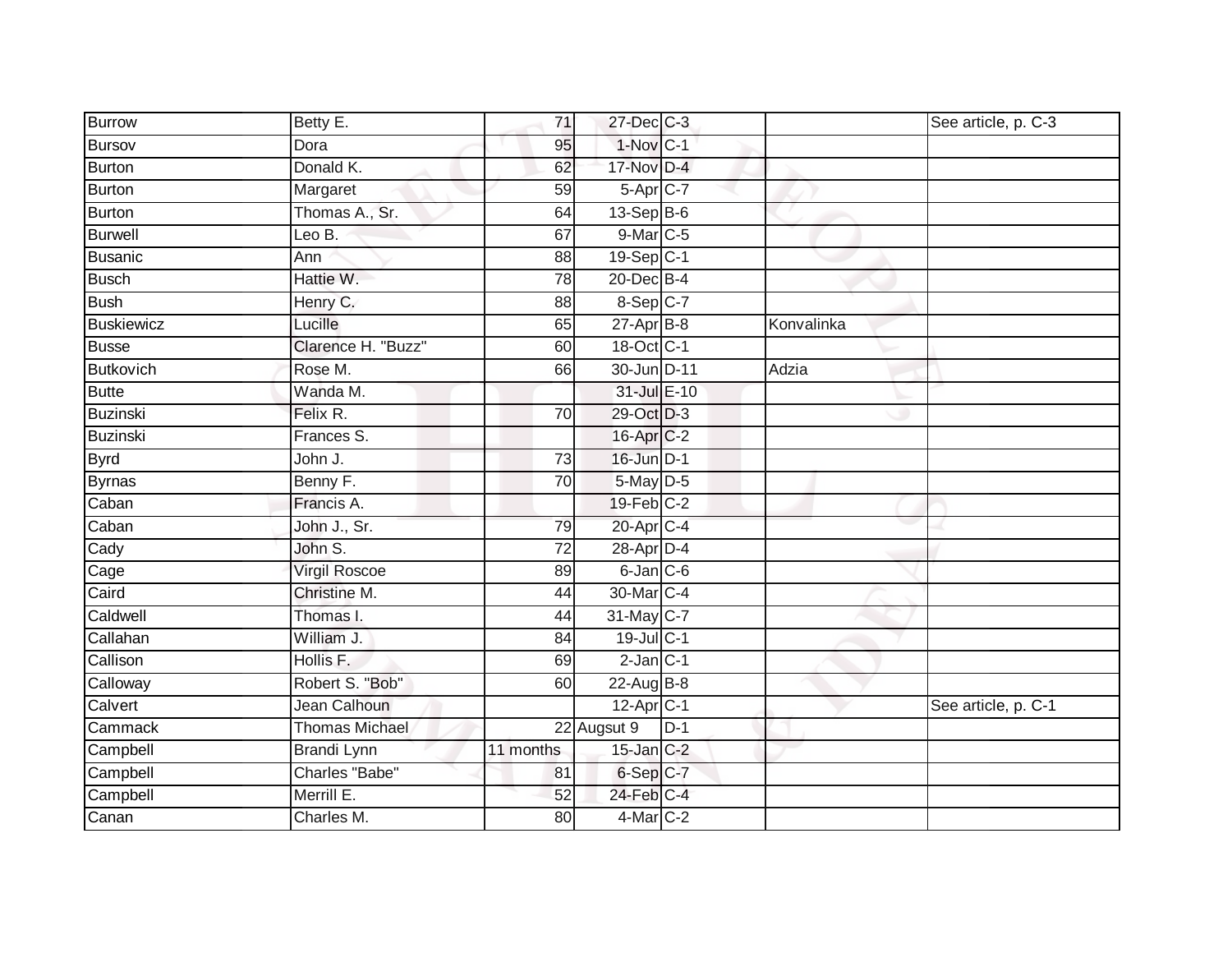| Candiano  | Catherine                     | 83              | 29-Jun B-8             |           |                                       |
|-----------|-------------------------------|-----------------|------------------------|-----------|---------------------------------------|
| Candiano  | <b>Dominic Charles "Dick"</b> | 61              | $21$ -Feb $F-3$        |           | See also article Feb. 23,<br>$p. C-2$ |
| Canner    | Ernest                        | 84              | $14-Sep C-4$           |           | See article, p. C-4                   |
| Cannon    | George H., Sr.                | 82              | 18-Apr C-1             |           |                                       |
| Cannon    | Willie "Bill"                 | 46              | $27$ -Mar $E-2$        |           |                                       |
| Cap       | William W. (Squawker)         | 72              | $7$ -Mar A-14          |           |                                       |
| Capalby   | Joseph R.                     | 68              | 20-Oct A-2             |           |                                       |
| Caporale  | John, Sr.                     |                 | $15$ -Dec $D-4$        |           | See article, p. D-4                   |
| Cappella  | Michael L.                    | 19              | 30-Mar C-4             |           |                                       |
| Cappello  | Mary                          |                 | 26-May D-5             | McKeague  |                                       |
| Carley    | Pearl M.                      | 90              | $4$ -Jan B-7           |           |                                       |
| Carlisle  | Curtis                        | 24              | 29-Jun B-8             |           |                                       |
| Carlisle  | Mabel                         | $\overline{74}$ | $4$ -May $B-9$         |           |                                       |
| Carlson   | Andy                          | 67              | 22-Aug B-8             |           |                                       |
| Carlson   | Betty J.                      |                 | 17-Feb C-5             |           |                                       |
| Carlson   | Clarence W.                   | 74              | 26-Dec C-2             |           |                                       |
| Carlson   | John O.                       | 78              | $21$ -Jan B-4          |           |                                       |
| Carlson   | Kenneth J.                    | $\overline{77}$ | $1$ -Jul C-1           |           |                                       |
| Carlson   | Lawrence K.                   | 68              | $5 - Jan$ $B-5$        |           |                                       |
| Carlson   | Leonard R.                    | $\overline{72}$ | 17-Mar C-10            |           |                                       |
| Carnagey  | Russell E.                    | 72              | 18-Feb B-8             |           | See article, p. B-8                   |
| Carney    | Mary I.                       | $\overline{70}$ | $25$ -Jul C-8          | Cochennet |                                       |
| Carns     | Charles D.                    | 55              | 15-Apr <sub>A-11</sub> |           |                                       |
| Carollo   | Mamie                         | 83              | 23-Nov D-1             |           |                                       |
| Carolos   | Pauline                       | 94              | 29-Aug C-1             |           |                                       |
| Carpenter | Clarence P.                   | 80              | $29$ -Feb $B-1$        |           |                                       |
| Carpenter | <b>Heather Ann</b>            | 3               | $2$ -Feb $B-3$         |           |                                       |
| Carpi     | Delores A.                    | 92              | $7$ -Oct $ C-1 $       |           |                                       |
| Carr      | John J.                       | 69              | 18-Dec E-4             |           |                                       |
| Carr      | Nellie E.                     |                 | $25$ -Jan $A-9$        |           |                                       |
| Carras    | Athina                        | 87              | 20-Dec B-6             |           |                                       |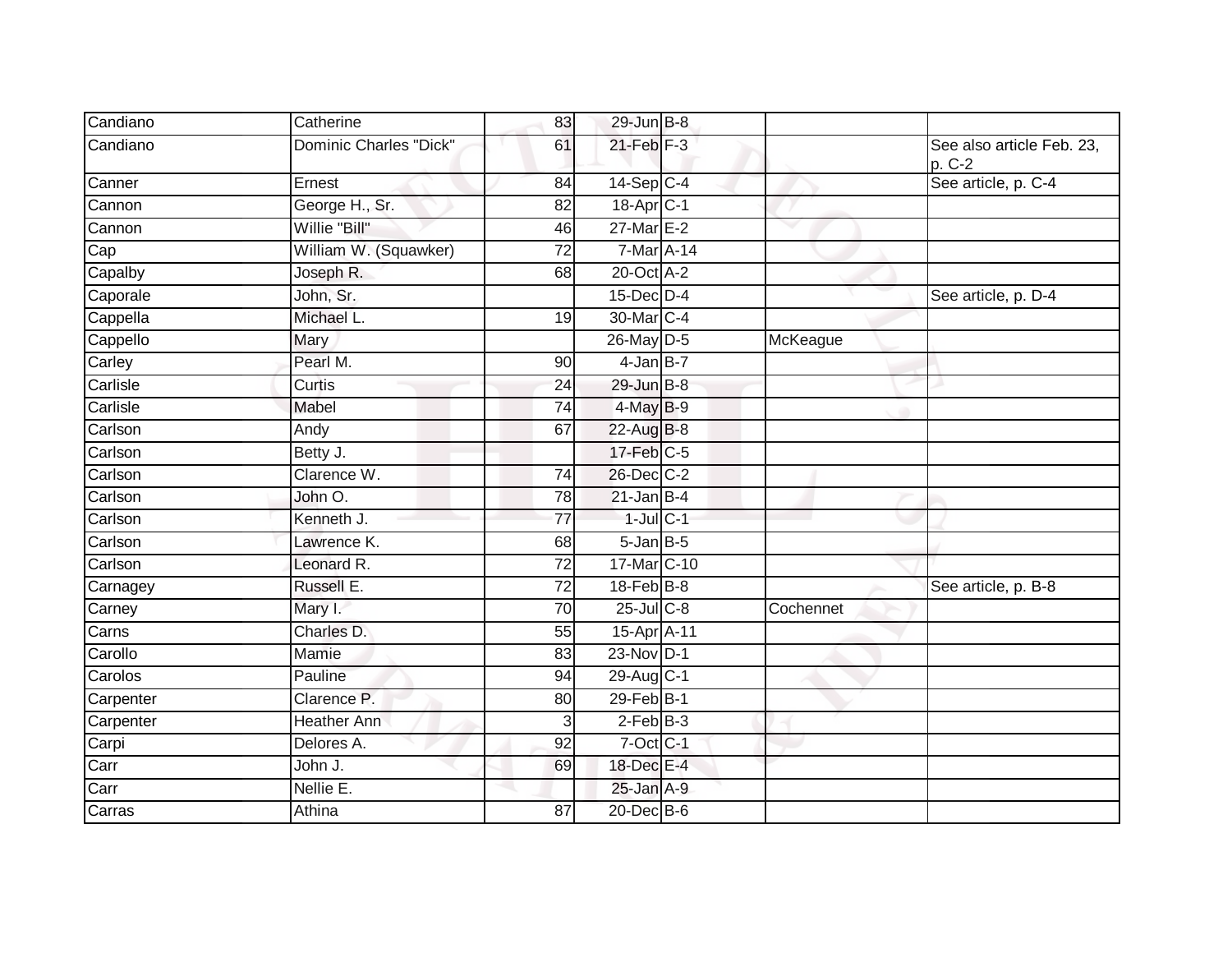| Carroll    | Claude E.            | 77              | 10-Jan D-11            |  |                      |
|------------|----------------------|-----------------|------------------------|--|----------------------|
| Carros     | Edna                 | 91              | 27-Jun C-8             |  |                      |
| Carter     | <b>Brenda France</b> | 42              | 13-Mar D-1             |  |                      |
| Carter     | Marguerite B.        | 85              | $3$ -Dec $C-1$         |  |                      |
| Carter     | William H.           | $\overline{84}$ | $24$ -Feb $C-4$        |  |                      |
| Case       | Ernest R.            | 63              | $25$ -Jul C-8          |  |                      |
| Casey      | Charles E.           | 63              | $6-Sep$ A-2            |  |                      |
| Cashman    | Paul                 | 70              | $11$ -Jul D-6          |  |                      |
| Casselman  | Marie D.             | 77              | 30-Dec C-1             |  |                      |
| Cassidy    | Marise A.            | 80              | 12-Nov B-6             |  |                      |
| Cassidy    | William J.           | 89              | 16-Dec C-2             |  |                      |
| Castle     | Hazel M.             | 87              | $8 - Jan$ $D-1$        |  |                      |
| Castro     | Ana Bertha           | 19              | 28-Nov D-6             |  |                      |
| Catalan    | Alfred R.            | 41              | $1-AprB-8$             |  | See article, p. B-8  |
| Caudillo   | Dolores S.           | 79              | 19-Nov C-1             |  |                      |
| Cavinder   | Lois V.              | 91              | 26-Jul C-8             |  |                      |
| Cawthron   | Gordon C.            | 56              | 24-Oct B-8             |  |                      |
| Cawvey     | Marion M.            | $\overline{71}$ | $9$ -Feb $C-7$         |  |                      |
| Cebulski   | Edmund               | 70              | 19-Oct C-4             |  |                      |
| Ceperich   | Antonia              | 87              | $13-Sep$ B-6           |  |                      |
| Ceperich   | Henry M., Sr.        | 79              | $11-Feb$ C-2           |  |                      |
| Cerven     | Anna                 | 95              | 10-Jan D-11            |  |                      |
| Chaffee    | Floyd                | 61              | $9$ -Jun $D-2$         |  |                      |
| Chalabis   | John, Sr.            | 59              | 5-Jan A-2              |  |                      |
| Chalberg   | Grant "Ed"           | 81              | 6-Apr D-6              |  |                      |
| Challman   | Harold G. "Chall"    | 83              | $9-Nov$ <sub>C-4</sub> |  |                      |
| Chalos     | George, Sr.          | 64              | $27 - Aug$ B-8         |  |                      |
| Chaloupsky | Dorothy              |                 | 14-Dec B-10            |  | See article, p. B-10 |
| Chambers   | Floyd D.             | 83              | $4$ -Nov $F - 5$       |  |                      |
| Chambers   | <b>Michael Scott</b> | 8 months        | 26-Feb C-2             |  |                      |
| Chandler   | Jeff B.              | 75              | 27-Oct C-2             |  | See article, p. C-2  |
| Chandler   | Mary J.              | 89              | $24$ -May C-8          |  |                      |
|            |                      |                 |                        |  |                      |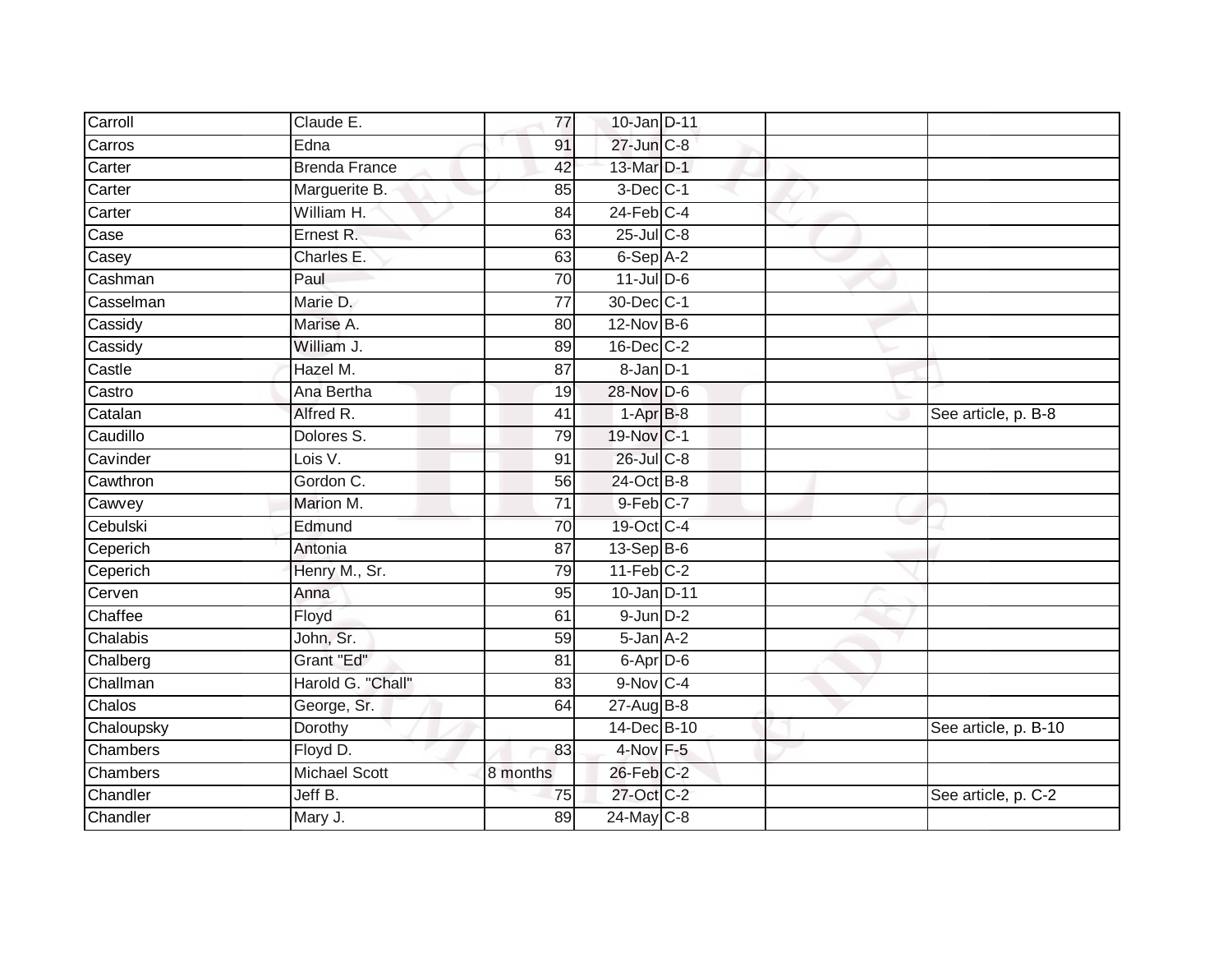| Chandler         | Stanley             | 37              | $9$ -Jan $A-1$         |           | See article, p. A-1                              |
|------------------|---------------------|-----------------|------------------------|-----------|--------------------------------------------------|
| Chapman          | <b>Harry Dean</b>   | 80              | $9$ -Jun $D-2$         |           |                                                  |
| Chasteler        | Lorraine F.         | 56              | $2$ -Jan $C-1$         |           |                                                  |
| Cheak            | Bernice K.          | 74              | $9-Sep$ C-1            |           |                                                  |
| Chekan           | Joseph              | 78              | 9-Aug D-1              |           |                                                  |
| Cherchinsky      | Jeanne              |                 | 13-Oct C-1             | Sankowski | See article, p. C-1 &<br>article Oct. 14, p. C-1 |
| Chernek          | Elizabeth           | 85              | $3$ -Jan $F-2$         |           |                                                  |
| Cherven          | Maryjo              |                 | $2$ -May $A-7$         |           |                                                  |
| Chestovich       | Mike                | 67              | $3-Feb$ <sub>C-4</sub> |           |                                                  |
| Chiabai          | Noemi               | 72              | 19-May D-2             |           |                                                  |
| Chiappazza       | Mary                | 98              | $11-Apr$ A-13          |           |                                                  |
| Chiki            | Louis A.            | 62              | 22-Jul C-1             |           |                                                  |
| <b>Childress</b> | Nelda B.            | 78              | $2-Apr$ D-6            |           |                                                  |
| Chinn            | Ina Patricia        | 49              | 18-Mar B-7             |           |                                                  |
| Chiriaco         | Gladys M.           | 79              | 29-Aug C-1             |           |                                                  |
| Chmelik          | James               | 65              | $11-Aug$ $C-9$         |           |                                                  |
| Chmiel           | Ann                 | 83              | 26-Dec C-1             |           |                                                  |
| Chmielewski      | Dorothy A.          | 73              | 8-Aug C-8              |           |                                                  |
| Choat            | Margaret            | 57              | $16$ -Mar $ C-5 $      |           |                                                  |
| Chomo            | Susan               | 93              | $28$ -Jan $B-7$        |           |                                                  |
| Chovanec         | Joan                | 53              | $15 - Sep$ $D-8$       |           | See article, p. D-8                              |
| Chrapla          | John S., Jr.        | 79              | 30-Dec C-1             |           |                                                  |
| Christ           | James <sub>F.</sub> | 59              | 18-Aug D-10            |           |                                                  |
| Christian        | George C.           | 75              | 15-Mar <sub>IC-5</sub> |           |                                                  |
| Christianson     | Raynard             | 91              | 14-Aug D-16            |           | See article, p. D-16                             |
| Christie         | Mary Lou            | 63              | $1-FebB-1$             |           |                                                  |
| Christoff        | Dorothy             | $\overline{74}$ | 28-Dec C-6             |           |                                                  |
| Christopherson   | Dorothy             | $\overline{74}$ | 22-Feb B-4             |           |                                                  |
| Christy          | Leo                 | 73              | 19-Jun D-3             |           | See article, p. D-3                              |
| Christy          | Mary T.             | 81              | 26-Jan C-5             |           |                                                  |
| Chromchik        | Edwin, Sr.          | 74              | $12-Sep C-1$           |           |                                                  |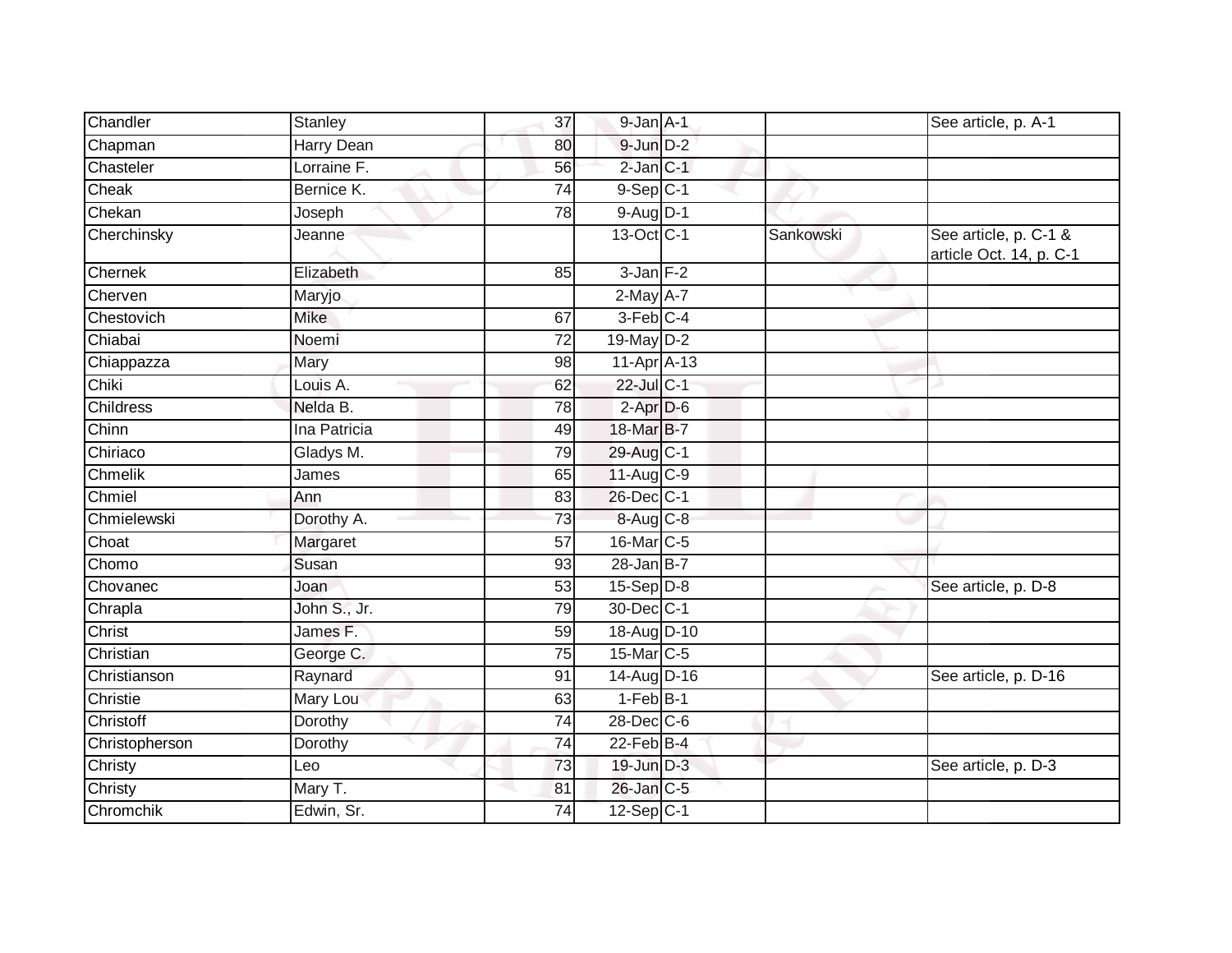| Chrzan         | Tadeusz (Ted)     | 65              | $12$ -May $F-7$        |          |                                                  |
|----------------|-------------------|-----------------|------------------------|----------|--------------------------------------------------|
| Chubinski      | Adam V.           | 80              | 28-May C-1             |          | See aslo article May 29, p.<br>$E-4$             |
| Chudick        | Joseph            |                 | 29-Nov D-1             |          |                                                  |
| Chulay         | John Cornell      | 65              | 12-Oct C-4             |          | See article, p. C-4 &<br>article Oct. 14, p. C-1 |
| Chupurdia      | Mike              | 93              | $4-Nov$ F-5            |          |                                                  |
| Churchill      | Elsie B.          | 92              | 12-Apr <sub>C-1</sub>  |          |                                                  |
| Churilla       | Zella             | 89              | $7-Sep D-8$            |          |                                                  |
| Cialkowski     | Harry J.          | 66              | 30-Jun A-8             |          |                                                  |
| Ciastko        | Thaddeus A. "Ted" | 62              | $24$ -May C-8          |          |                                                  |
| Cichon         | Walter P.         | 69              | $1-Nov$ C-1            |          |                                                  |
| Cielesz        | Joseph E.         | 82              | 20-Nov D-2             |          |                                                  |
| Ciesielski     | Dorothy           | 67              | $7-Sep$ $D-8$          |          |                                                  |
| Cinko          | Frances P.        | 73              | 28-Sep A-11            |          |                                                  |
| Cinotto        | William           | 95              | 13-Apr <sub>IC-4</sub> |          |                                                  |
| Cipowski       | Gertrude T.       | 94              | $4-Nov$ F-5            |          |                                                  |
| Ciszewski      | Robert S.         | 29              | 29-Oct D-3             |          |                                                  |
| Clack          | Edna G.           | 87              | $18$ -Feb $ B-8 $      |          |                                                  |
| Clancy         | James A.          | 59              | 12-Jun D-16            |          |                                                  |
| Clark          | Edward R., Jr.    | 17              | 22-Mar C-8             |          |                                                  |
| Clark          | Eleanore H.       | $\overline{72}$ | 16-Nov C-4             | Sullivan |                                                  |
| <b>Clark</b>   | Evelyn            | 72              | $20$ -Jun $B-8$        |          |                                                  |
| Clark          | lla               | 84              | $20$ -Jan $D-5$        |          |                                                  |
| Clark          | Madge Elena       | 80              | $7$ -Jan $ C-10$       |          | See article, p. C-10                             |
| Clark          | Orville D.        | 63              | 25-Feb D-10            |          |                                                  |
| Clark          | Robert M.         | 82              | $17$ -Feb $C-5$        |          |                                                  |
| Clary          | Frank             | 74              | 29-Mar C-1             |          |                                                  |
| Clawson        | George P.         | 76              | $25$ -Jan $A-9$        |          |                                                  |
| Clayton        | Lillie A.         | 85              | 12-Feb C-1             | Wiening  |                                                  |
| <b>Clemens</b> | Grace B.          | 95              | 29-Aug C-1             |          |                                                  |
| Cleveland      | Wilhelmina        | 92              | 6-Jul B-7              |          | See article, p. B-7                              |
| Clifford       | Gail A. Sekula    | 51              | $3-May$ D-1            |          |                                                  |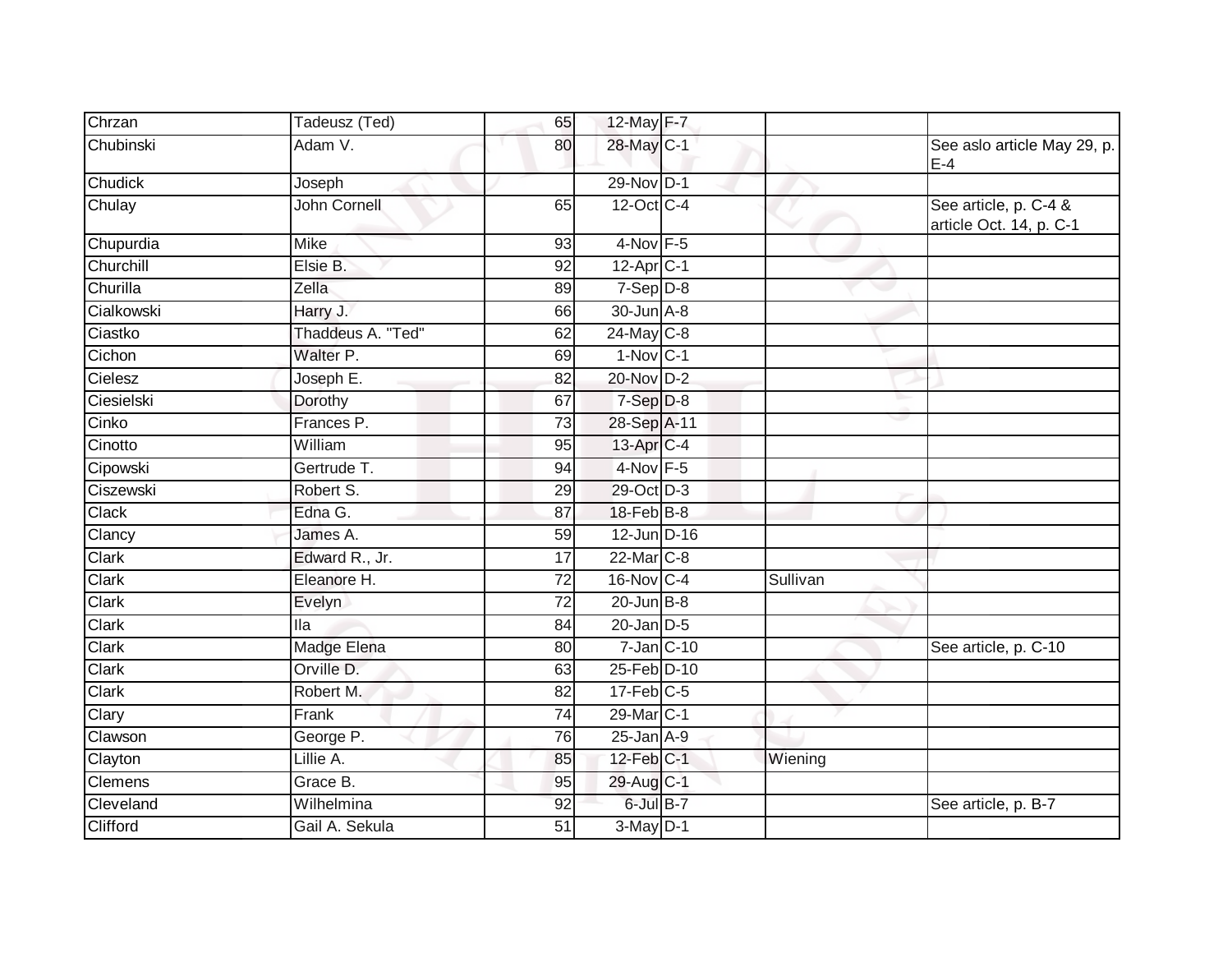| Clift      | Maggie                | 97              | $18$ -Jan $C-3$         |           |                          |
|------------|-----------------------|-----------------|-------------------------|-----------|--------------------------|
| Clinton    | Kenneth               | 60              | 10-Apr A-4              |           |                          |
| Coapstick  | Helen (Polly) Juanita | 79              | 31-Jan E-1              |           |                          |
| Coates     | Theron L.             | 80              | $13-Aug$ <sub>C-8</sub> |           |                          |
| Cobb       | Thomas, Sr.           | 60              | $2$ -Mar $C$ -5         |           |                          |
| Cochran    | Laura Meyer           | $\overline{72}$ | 24-Oct B-8              |           |                          |
| Coduti     | Frank                 | 68              | 30-Oct C-7              |           |                          |
| Cody       | Johnny L., Jr.        | 30              | 13-Oct C-2              |           |                          |
| Coe        | Glenndine             | 90              | $22-Sep D-8$            |           |                          |
| Cofer      | Michael R.            | 34              | 19-Aug C-1              |           |                          |
| Coffey     | Loren G.              | 85              | 17-Apr D-14             |           |                          |
| Coffman    | William F. "Bud"      | 73              | $5 - Jan$ $B - 5$       |           |                          |
| Cohen      | Alvina M.             | 76              | 31-Dec B-7              |           |                          |
| Colantonio | Anthony C.            | 71              | $2$ -Jan $C-1$          |           | See also article, p. C-1 |
| Cole       | William "Bud"         | 68              | 20-May C-1              |           |                          |
| Coleman    | John R.               | 62              | 20-Nov D-2              |           |                          |
| Coleman    | Mary B. (Mercer)      | $\overline{87}$ | $7$ -Jan $ C-10 $       |           |                          |
| Collard    | Virginia V.           | 64              | 19-Apr <sub>IC-1</sub>  | Matkowicz |                          |
| Collinet   | Anna H.               |                 | 26-Mar C-8              | Djenka    |                          |
| Collins    | Emilia                |                 | $19$ -Feb $C-2$         | Ostrowski |                          |
| Collins    | <b>Iola Loretta</b>   | $\overline{50}$ | $3$ -Jul $D-2$          | Cannon    |                          |
| Collins    | James H.              | 81              | $4$ -Jun $C-1$          |           |                          |
| Colvin     | Ellen                 |                 | 11-Dec E-1              |           |                          |
| Combs      | Liddie                | 87              | $19$ -Jan $C-8$         |           |                          |
| Comer      | Dorothy (McGregor)    | 80              | $25$ -Jul $C-8$         |           |                          |
| Comer      | Theodore              | 61              | $14-Sep C-4$            |           |                          |
| Conarty    | Robert J.             | $\overline{82}$ | $21$ -Jan B-4           |           |                          |
| Conaway    | Lestor                | 83              | 24-Dec C-4              |           |                          |
| Conde      | Febronia E.           | 77              | 5-Aug B-8               | Sidote    |                          |
| Conger     | Lewis M.              | 81              | $14-Sep$ C-4            |           |                          |
| Conley     | Leo P.                | 79              | 4-Feb C-2               |           |                          |
| Conlon     | Ruth E.               | 66              | 6-Jan C-6               |           |                          |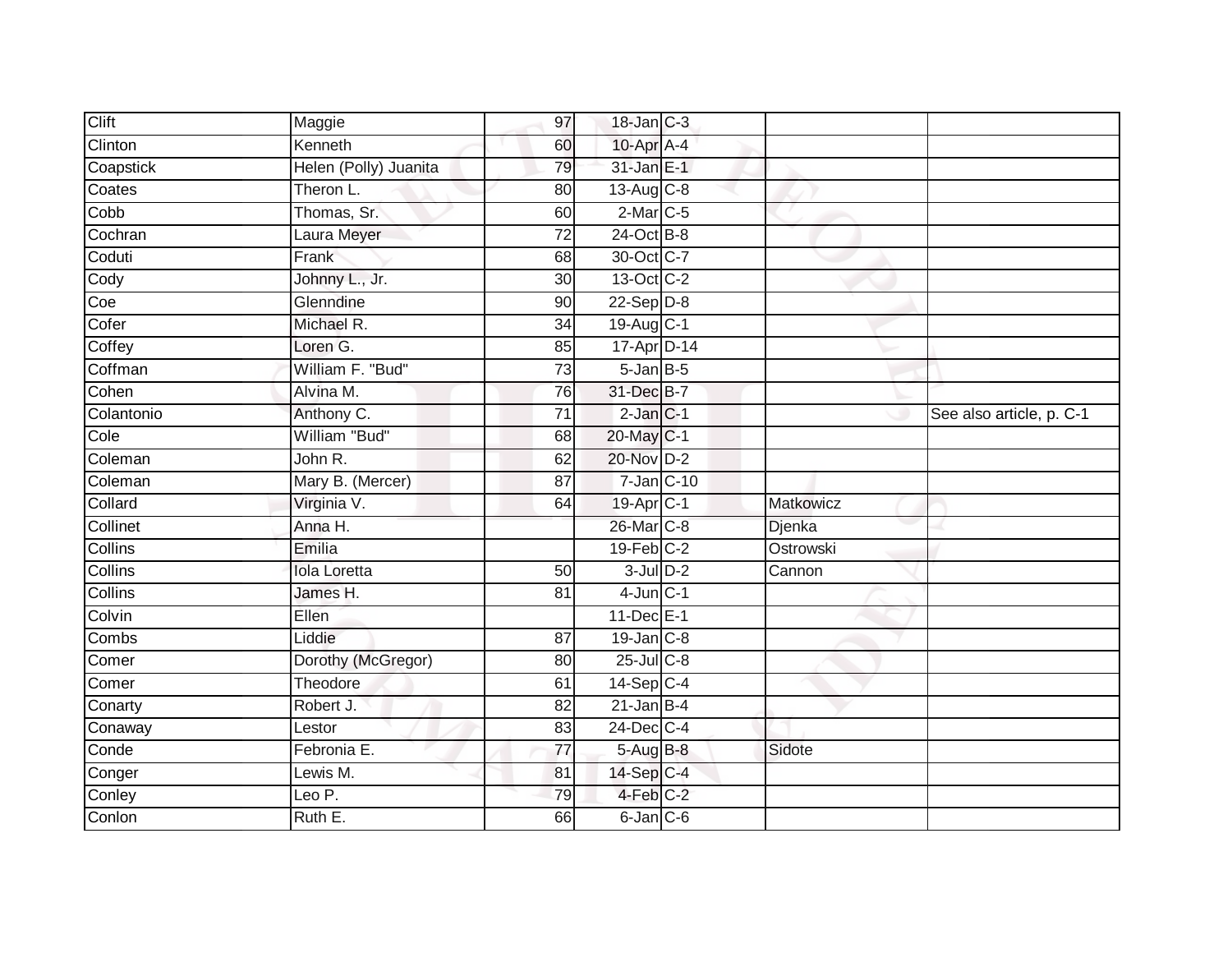| Connell     | Raymond J.           | 76              | 18-Sep D-14           |                |                                                     |
|-------------|----------------------|-----------------|-----------------------|----------------|-----------------------------------------------------|
| Conquest    | Sadie L.             | 85              | 27-Jul D-7            |                |                                                     |
| Constantine | Willa M.             | 74              | 8-Feb B-1             |                |                                                     |
| Conway      | Christopher A.       | 26              | $5$ -Dec $C$ -2       |                |                                                     |
| Conway      | Frank L.             | $\overline{74}$ | 11-Dec E-1            |                |                                                     |
| Conway      | Mary                 | 79              | $9$ -May $B$ -8       | <b>Skutnik</b> |                                                     |
| Cook        | Bertha R.            | 85              | $7$ -May $B$ -6       |                |                                                     |
| Cook        | Emma M.              | 81              | $3-May$ D-1           |                |                                                     |
| Cook        | <b>Frank Walker</b>  | 62              | $5 - JanB - 5$        |                |                                                     |
| Cook        | Paul E.              | $\overline{30}$ | $15-Nov$ B-4          |                |                                                     |
| Cook        | Robert L.            | 79              | $3$ -Oct $C-1$        |                | Last name also spelled<br>Cooke, see Oct. 4, p. D-1 |
| Cooke       | Robert L.            | 79              | $4$ -Oct $D-1$        |                | Last name also spelled<br>Cook, see Oct. 3, p. C-1  |
| Cookingham  | George W.            | 43              | 15-Feb B-1            |                |                                                     |
| Cooper      | Catherine            | 82              | 22-May E-11           |                | See article, p. E-11                                |
| Cooper      | Earl R.              | 71              | 19-Aug C-1            |                |                                                     |
| Cooper      | Evert                | 74              | 23-Apr D-7            |                |                                                     |
| Cooper      | Johnnie I.           | 68              | 20-Jul B-7            |                |                                                     |
| Cooper      | Larry                | 40              | $5-Nov$ B-6           |                | See article, p. B-6                                 |
| Cooper      | Robert Gray          | 66              | 7-Mar A-14            |                | See also article and photo,<br>p. A-2               |
| Cooper      | Robert Joseph        | 59              | 6-Feb C-1             |                |                                                     |
| Cooper      | Sampson D., Jr.      | 65              | $21-Nov$ C-1          |                |                                                     |
| Copeland    | <b>Davis Radford</b> | $\overline{71}$ | $13$ -Jun $B$ -6      |                |                                                     |
| Copelin     | Nina                 |                 | 18-Apr <sub>C-1</sub> |                |                                                     |
| Coppage     | Dorothy A.           | 85              | 12-Aug B-9            |                |                                                     |
| Coppage     | Matthew W.           | 15              | 28-Apr D-4            |                |                                                     |
| Cordelia    | <b>Rose Weathers</b> | 83              | 6-Dec D-1             |                |                                                     |
| Cordell     | Dennis Lee           | 32              | 15-Jun D-7            |                |                                                     |
| Corey       | Nick C.              | $\overline{74}$ | 3-Nov D-7             |                |                                                     |
| Coriden     | Lucy L.              | 98              | 8-May E-2             |                |                                                     |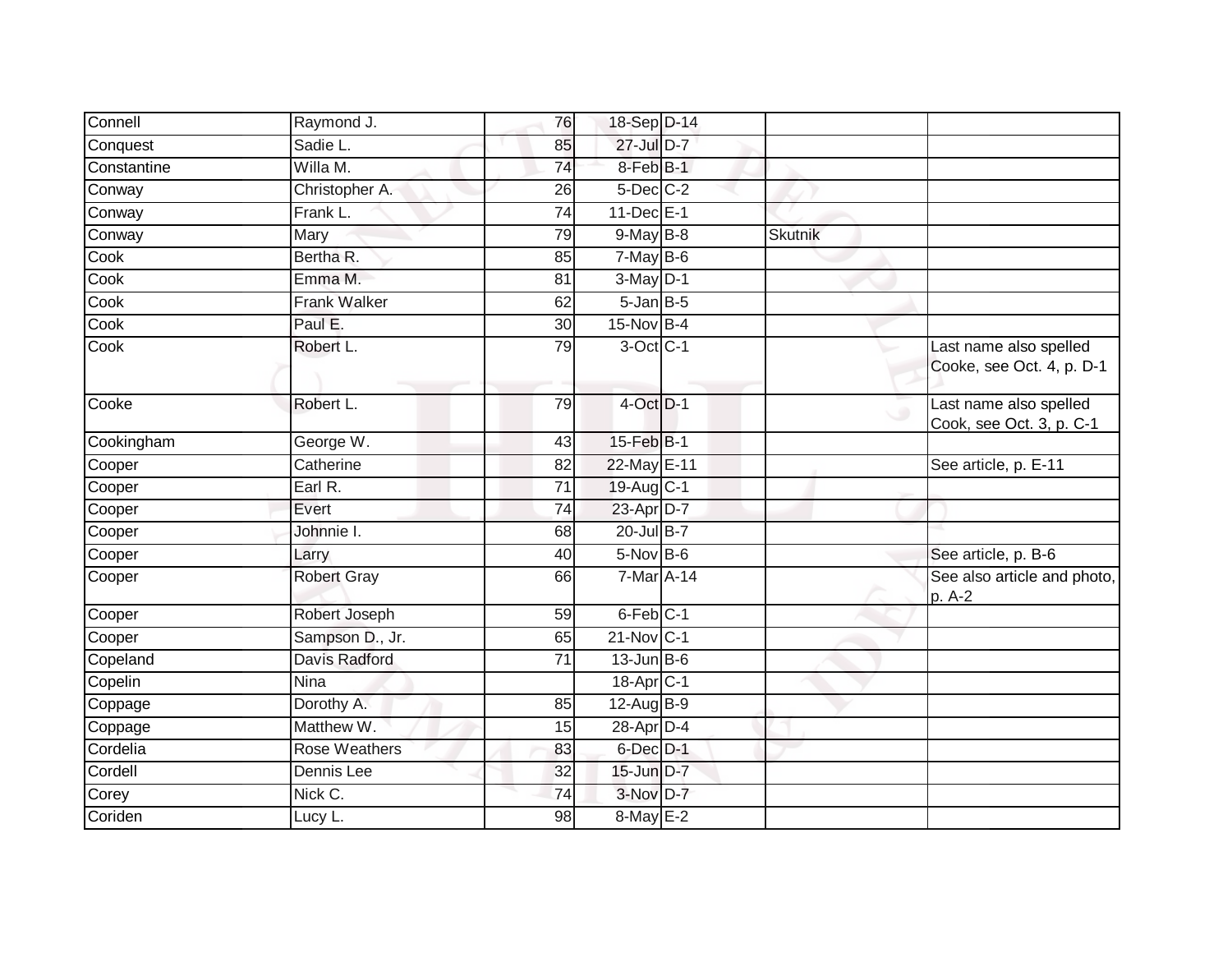| Corley     | Violet M.                   | 69                               | 18-Jul C-8       |             |                                                            |
|------------|-----------------------------|----------------------------------|------------------|-------------|------------------------------------------------------------|
| Cornelisen | <b>Paul Drew</b>            | 89                               | 15-Dec D-3       |             |                                                            |
| Cornelius  | Nickole Lyn                 | 1 month                          | 9-Feb C-7        |             |                                                            |
| Cornwell   | Lillian                     | 82                               | 13-Mar A-4       | <b>Duff</b> |                                                            |
| Corona     | Rudolph A.                  | 85                               | $5-Nov$ B-6      |             |                                                            |
| Cosco      | <b>Sidney Pearl</b>         | 76                               | 31-Oct B-9       | Dixon       |                                                            |
| Cosentino  | James F.                    | 73                               | 19-May D-2       |             |                                                            |
| Costea     | George                      | 78                               | $13-Sep$ B-6     |             |                                                            |
| Cottrell   | Louis (Louie)               | 67                               | 4-Feb C-2        |             |                                                            |
| Coughlin   | Raymond M., Rev.,<br>O.S.M. |                                  | 11-Mar A-11      |             |                                                            |
| Coulis     | Anthony P.                  | 66                               | $28 - Nov$ $D-6$ |             |                                                            |
| Coundiff   | Johna Maye                  | 54                               | 21-Mar B-5       |             |                                                            |
| Cowan      | Theresa M.                  | 56                               | $2$ -Nov $A-9$   |             |                                                            |
| Cowser     | Thelma O.                   | 83                               | 25-Apr B-8       |             |                                                            |
| Cox        | Clarence                    | 78                               | $3-Nov$ D-7      |             |                                                            |
| Cox        | Paul                        | 82                               | 29-Jan A-9       |             |                                                            |
| Cox        | Susie M.                    | 74                               | $19$ -Jun $D-3$  |             |                                                            |
| Cox        | Thelma                      | 84                               | 20-May C-1       |             | See article, p. C-1                                        |
| Crabbe     | Tim A.                      | 25                               | 18-Mar B-7       |             |                                                            |
| Craig      | Ralph E.                    | $\overline{42}$                  | $23$ -May $A-5$  |             |                                                            |
| Cravens    | <b>Nina</b>                 | 96                               | 5-May D-5        |             |                                                            |
| Creighton  | Madeline I.                 | 88                               | 26-Oct B-10      |             |                                                            |
| Crizer     | Daucy, Jr.                  | 68                               | $7-Sep$ $D-8$    |             |                                                            |
| Crncic     | Ivan                        | 76                               | $7$ -Oct $C-1$   |             |                                                            |
| Crncic     | <b>Maria</b>                | 65                               | $7$ -Oct $C-1$   |             |                                                            |
| Crncich    | Margaret                    | 79                               | $18$ -Jan $C-3$  |             |                                                            |
| Cromwell   | James P.                    | $\overline{35}$<br><b>The Co</b> | 15-Feb B-1       |             | See also articles Feb. 18,<br>p. A-1 & Feb. 19, p. A-1, A- |
| Cronkhite  | Leo Emil                    | 77                               | 18-Jun D-8       |             |                                                            |
| Cross      | Margaret L.                 | 76                               | 18-Jul C-8       | Curran      |                                                            |
| Cross      | Walter R.                   |                                  | $7-Sep$ D-9      |             |                                                            |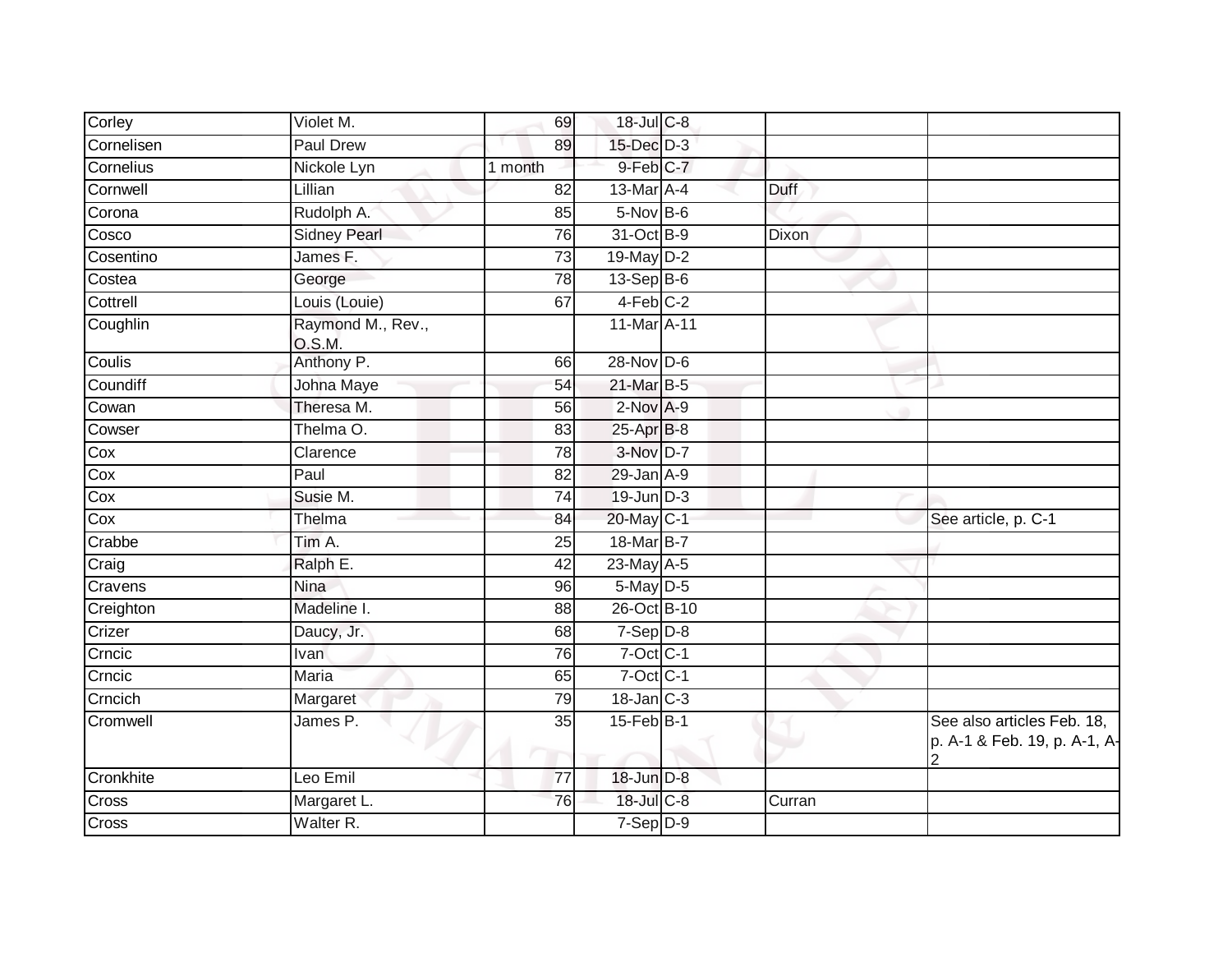| Crowe                                        | Charles M.            | 63              | 14-Dec D-5                    |         |                     |
|----------------------------------------------|-----------------------|-----------------|-------------------------------|---------|---------------------|
| Crowe                                        | <b>Ruth</b>           | 91              | 14-Dec D-5                    |         |                     |
| Crowell                                      | Leonard M.            | 66              | 25-Feb C-2                    |         |                     |
| Crowley                                      | Everett               | 87              | 30-Mar C-4                    |         |                     |
| Crull                                        | Lorraine H. (Stone)   | 62              | 29-Apr C-2                    |         |                     |
| Crundwell                                    | Doris J.              | 59              | $5$ -Dec $C$ -2               |         |                     |
| Crundwell                                    | Paul E.               | $\overline{72}$ | $28-Nov$ D-6                  |         |                     |
| Cruse                                        | Paul E., Sr.          | 58              | $13-Aug$ $C-8$                |         |                     |
| Cruz                                         | Gonzalo R.            | 67              | 30-Oct C-7                    |         |                     |
| Cuculic                                      | Katherine             | 81              | 8-Aug C-8                     |         |                     |
| Culbreth                                     | Richard L.            | 57              | $2-Nov A-9$                   |         |                     |
| Cullen                                       | Richard T.            | 40              | $11-Apr$ A-13                 |         |                     |
| Culp                                         | Ross D., Sr.          | 61              | 16-Mar C-5                    |         | See article, p. C-5 |
| Cummins                                      | Margaret F.           | 84              | 15-Nov B-4                    |         |                     |
| Cunningham                                   | <b>Alvin Donn</b>     | 58              | 26-Sep A-7                    |         |                     |
| Cunningham                                   | Archie                | 70              | 14-Apr C-11                   |         |                     |
|                                              |                       |                 |                               |         |                     |
| Cunningham                                   | Elmira Naomi          | 85              | $7-Sep$ $D-8$                 |         | See article, p. D-8 |
| Cunningham                                   | Walter K., Sr., Elder | 69              | 18-Oct C-1                    |         |                     |
| Curry                                        | <b>Edgar Thomas</b>   | 19              | $5$ -Jul $D-1$                |         |                     |
|                                              | Ecaterina             | 59              | 8-Apr B-7                     |         |                     |
|                                              | Dorothy               | 87              | $1-AprB-8$                    |         |                     |
|                                              | Luella Alice          | 75              | $3-May$ $D-1$                 | Brown   |                     |
| Curtean<br>Curtis<br><b>Curtis</b><br>Cutler | Mollie W.             | 81              | $29$ -Jun $B - 8$             | Martic  |                     |
| Cutting                                      | Lucille A.            | 69              | $19$ -Feb $C-2$               |         |                     |
|                                              | Stephen E.            | 69              | 16-Apr C-2                    |         |                     |
|                                              | Roger C.              | 56              | 16-May D-6                    |         |                     |
| Cvetetich<br>Cyr<br>Czaicha                  | Adolph                | 60              | 14-Sep C-4                    |         |                     |
| Czapla                                       | Jeannette             |                 | 11-Dec E-1                    | Solomon |                     |
|                                              | Martha                | 76              | 24-Apr $F-4$                  |         |                     |
| Czarnecki<br>Czura                           | Valerian S.           | $\overline{72}$ | 13-Nov D-16                   |         |                     |
| Daday<br>Dado                                | Steven T.<br>June E.  | $\overline{75}$ | 31-Oct B-9<br>$2$ -Mar $C$ -5 |         |                     |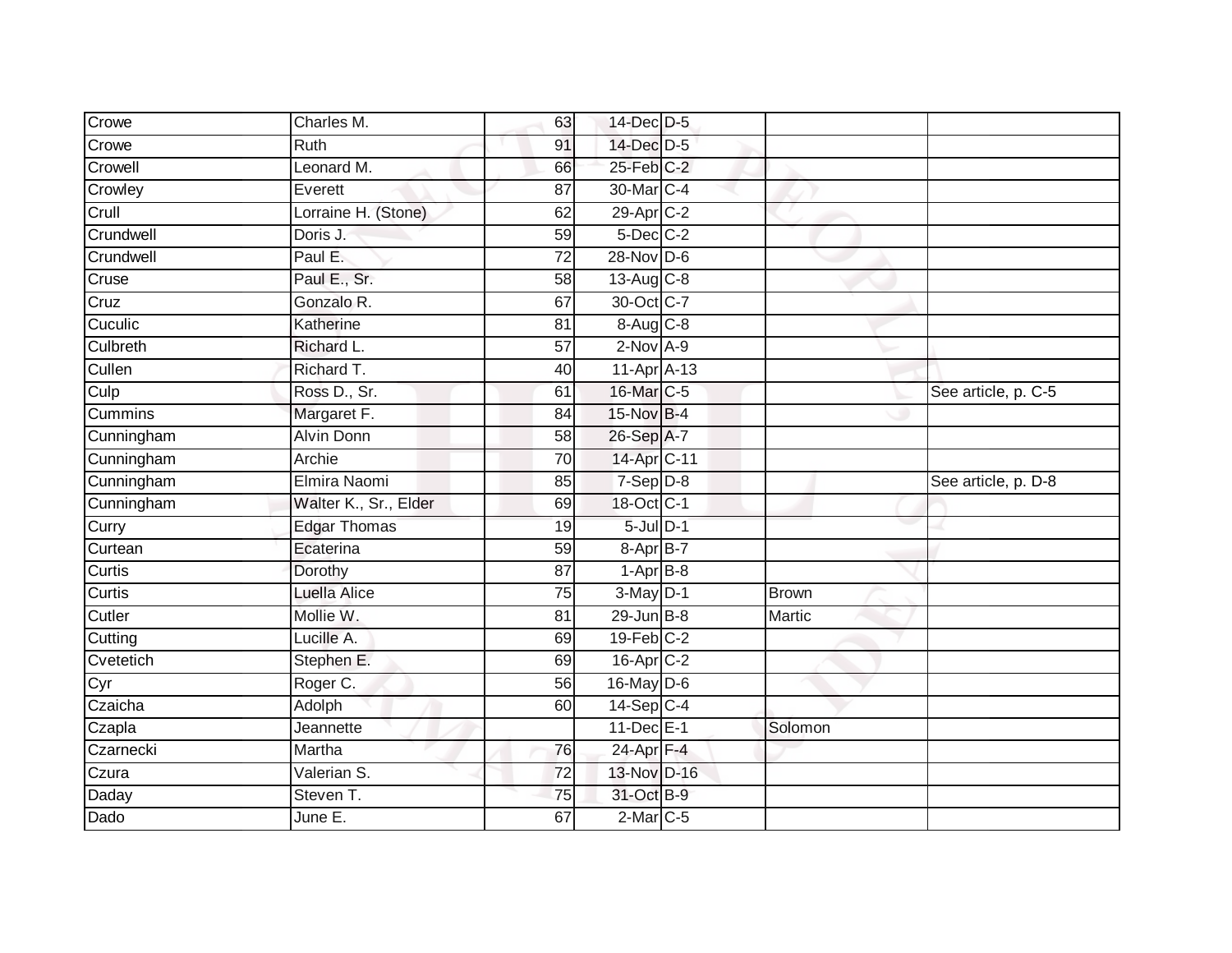| <b>Dafcik</b>   | Wendel G., Sr. | 83              | $17$ -Jan E-1    |            |                                                                  |
|-----------------|----------------|-----------------|------------------|------------|------------------------------------------------------------------|
| Dahl            | Orville L.     | 77              | $9$ -Jan $B$ -5  |            |                                                                  |
| Dahlberg        | Sven           | 82              | 18-Apr C-1       |            |                                                                  |
| Dahlkamp        | Raymond B.     | 77              | 7-Dec C-9        |            |                                                                  |
| Dahm            | Eric P.        | $\overline{4}$  | 29-Apr C-2       |            |                                                                  |
| Daich           | Kata           | 82              | 24-Oct B-8       |            |                                                                  |
| <b>Daily</b>    | Walter A.      | 75              | 31-Dec B-7       |            |                                                                  |
| Daisy           | Irene          | 57              | $27$ -Nov D-3    |            |                                                                  |
| Daisy           | Mary A.        | 64              | 5-Mar B-5        | Linkiewicz |                                                                  |
| Dale            | Ethel A.       | 79              | 20-Dec B-4       |            |                                                                  |
| Dale            | Gibbon William | 26              | $6$ -Jul B-7     |            |                                                                  |
| Dalenberg       | Cornelia       | 95              | 30-Oct D-2       |            |                                                                  |
| Dalton          | John F.        | 52              | $7 - Aug$ $D-1$  |            | See also article and photo<br>Aug. 6, p. C-1                     |
| Danciu          | Sylvia A.      | 75              | 14-Aug D-16      |            |                                                                  |
| Danciu          | Totsie L.      | $\overline{73}$ | 30-Jan B-5       |            |                                                                  |
| D'Angelo        | Ann            | 68              | 6-Sep C-7        |            |                                                                  |
| D'Angelo        | Anthony "Tony" | 71              | 14-Oct C-1       |            |                                                                  |
| Daniel          | Mary Lee       | $\overline{72}$ | 18-Aug D-10      |            |                                                                  |
| <b>Daniels</b>  | Edward T.      | 78              | $12$ -Mar $B$ -6 |            |                                                                  |
| Danskin         | Robert         | $\overline{72}$ | $23$ -Feb $C-2$  |            |                                                                  |
| Dapshis         | Edward C.      | 63              | $16$ -Dec $C-2$  |            |                                                                  |
| Dargewich       | Edward A.      | 62              | 28-Nov D-6       |            |                                                                  |
| Darnell         | Floyd "Peewee" | 60              | 13-Jul C-4       |            |                                                                  |
| Daugherty       | Caroline       | 82              | 20-Apr C-4       |            |                                                                  |
| David           | Sarah          | 85              | $20$ -Apr $C-4$  |            |                                                                  |
| Davidson        | Charles L.     | 49              | $3$ -Oct $C-1$   |            |                                                                  |
| Davidson        | William M.     | 90              | 16-Nov C-4       |            |                                                                  |
| Davidson-Palmer | Ethelda H.     | $\overline{72}$ | $2$ -Oct $D-14$  |            | Last name also spelled<br>Palmer-Davidson, see<br>Oct. 3, p. C-1 |
| Davis           | Alma C.        | 82              | 26-Jan C-5       |            |                                                                  |
| <b>Davis</b>    | George W., Dr. | 68              | 5-Nov B-6        |            |                                                                  |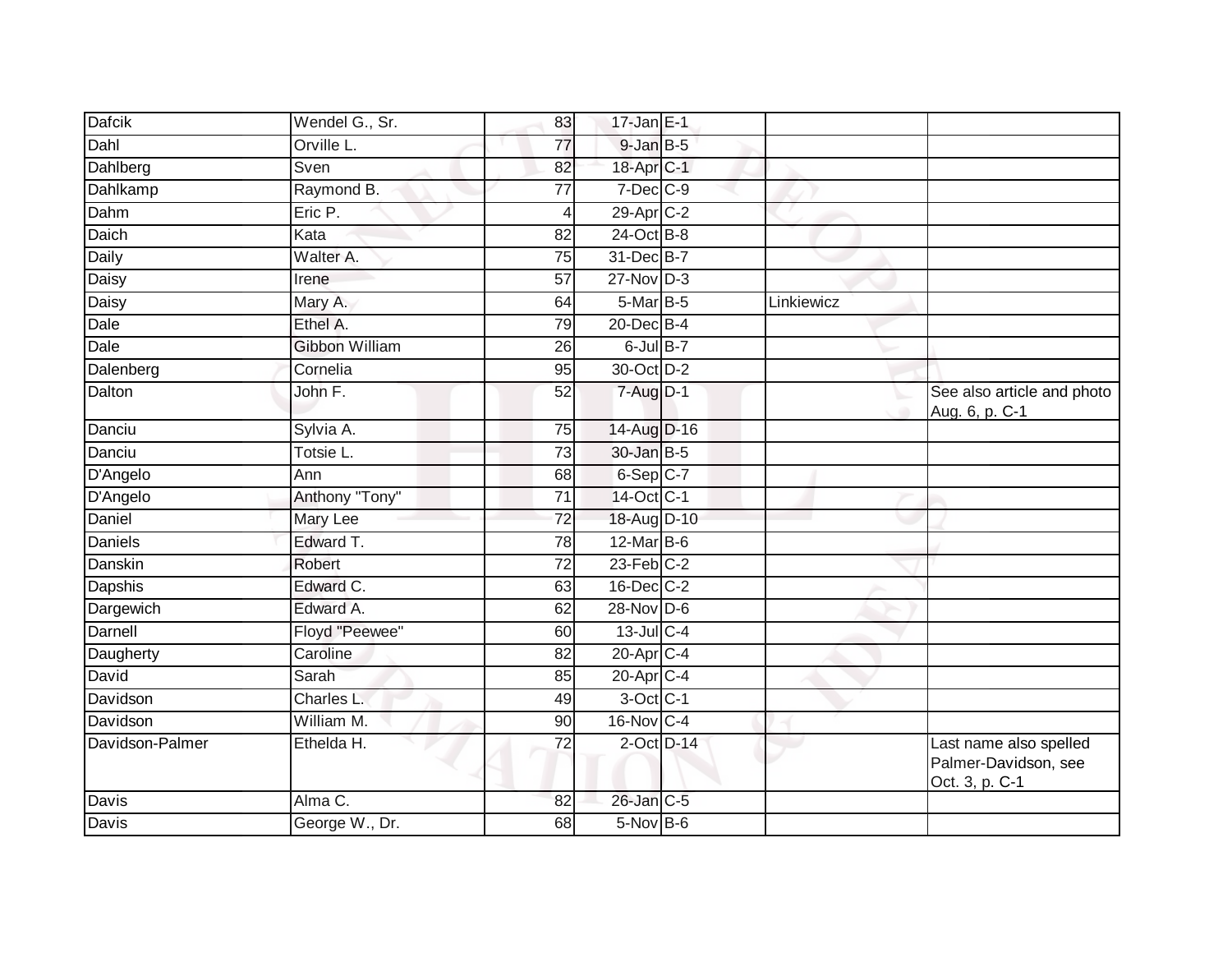| <b>Davis</b>   | Gladys F.              | 85              | 7-Nov C-1             |               |                                               |
|----------------|------------------------|-----------------|-----------------------|---------------|-----------------------------------------------|
| Davis          | Julia                  | 22              | 14-Nov C-1            |               | See also article and photo<br>Nov. 13, p. A-1 |
| Davis          | Kathryn                | 69              | 19-Apr <sub>C-1</sub> | Kulig         |                                               |
| Davis          | Khara H.               | 11              | $11-Feb$ C-2          |               |                                               |
| Davis          | Martha                 | $\overline{37}$ | 29-May E-2            | ▽             |                                               |
| Davis          | Mary M.                | 86              | $6$ -Dec $D-1$        |               |                                               |
| Davis          | Paul R.                | 66              | $2$ -Nov $A-9$        |               |                                               |
| <b>Davis</b>   | Robert E.              | $\overline{74}$ | $13$ -Feb $ C-1 $     |               | See also article, p. C-1                      |
| Davis          | Robert E.              | 58              | $15-Nov$ B-4          |               |                                               |
| Davis          | Robert R.              | 33              | 8-Mar A-11            |               |                                               |
| Davis          | Walter, Jr.            |                 | 20-Dec B-6            |               | See article, p. B-6                           |
| Davis          | <b>Willie Lee</b>      | $\overline{75}$ | 12-Jun D-16           |               |                                               |
| <b>Dawkins</b> | Lillie Mae, Mrs.       | $\overline{71}$ | 25-Oct D-1            |               |                                               |
| Dawson         | Virgil T.              | 84              | 17-Nov D-4            |               |                                               |
| Day            | Donald                 | 78              | 25-Jul C-8            |               |                                               |
| Day            | John W.                | 74              | 11-Oct C-1            |               |                                               |
| De Angelo      | Mary L.                | 78              | $21$ -Jan B-4         |               |                                               |
| De Cero        | Thomas Michael, Jr.    | 14              | $1$ -Jun $B$ -5       |               |                                               |
| De St. Aubin   | Cecile, Sister         | 75              | $23$ -Feb $C-2$       |               |                                               |
| de St. Aubin   | Eleanor C.             | 65              | 8-Jul C-1             | <b>Heibel</b> |                                               |
| De Vany        | James A.               | 58              | 30-Jun A-8            |               |                                               |
| DeAlva         | Ysmal                  | 78              | 18-May B-9            |               |                                               |
| Dean           | Clell                  | 63              | $3-May$ D-1           |               |                                               |
| Dean           | Esther M.              | 87              | 19-Sep C-1            |               |                                               |
| Dearon         | <b>Ondra'e Donzell</b> | $\overline{27}$ | 24-Aug C-4            |               |                                               |
| Deaver         | Leo P.                 |                 | $19$ -Jan $C-8$       |               |                                               |
| DeBarp         | Emma                   | 92              | $12$ -Jan $C-8$       |               |                                               |
| <b>DeBlock</b> | <b>Nicholas</b>        | 68              | 24-Nov D-19           |               |                                               |
| <b>DeBoer</b>  | Clarence               | 62              | 22-Dec D-2            |               |                                               |
| <b>DeBold</b>  | Phillip Louis "Louie"  | 60              | 3-Oct C-1             |               |                                               |
| Decker         | Adam E.                | 74              | 3-Feb C-4             |               |                                               |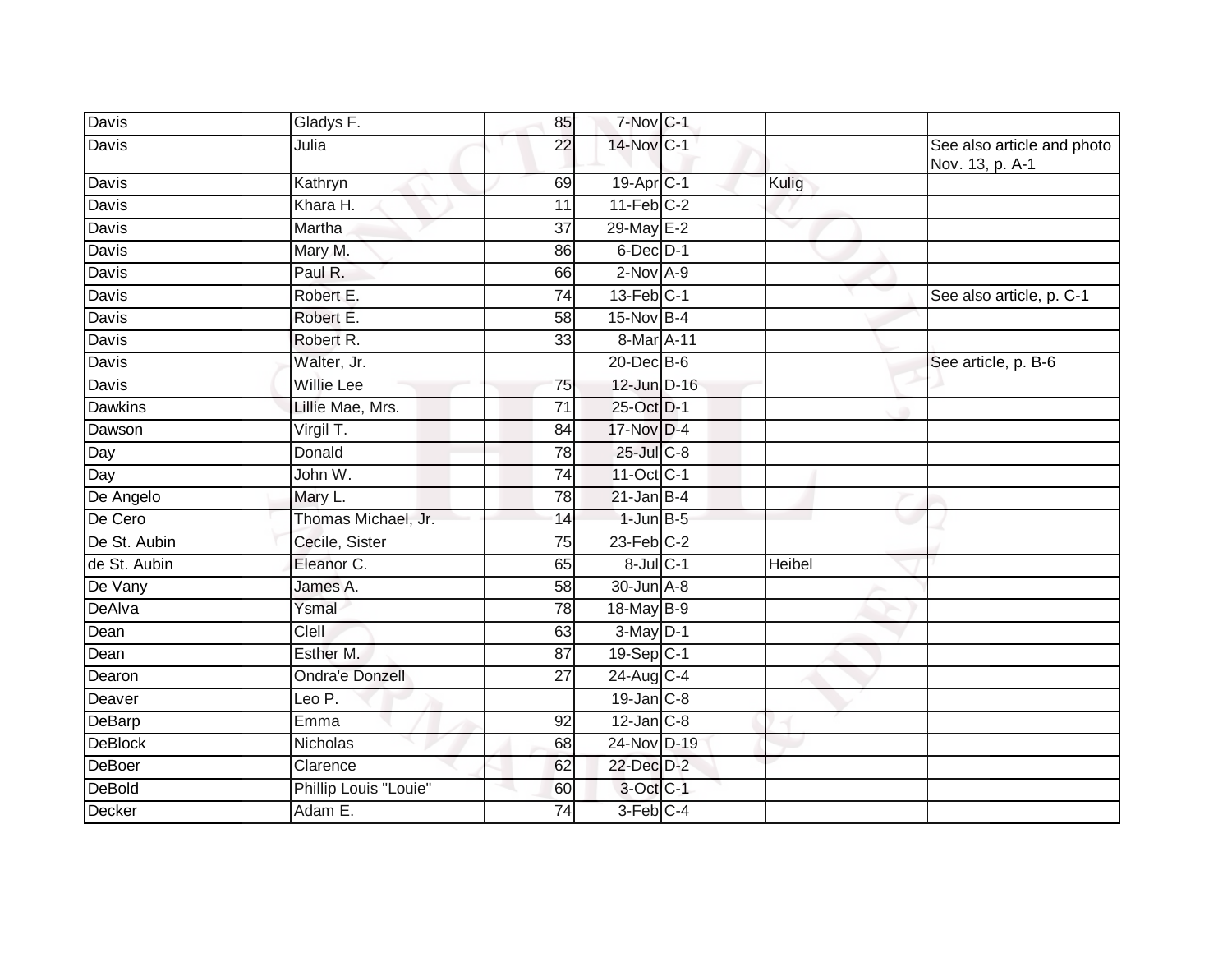| Decker         | Evelyn V.             | 63              | 17-May D-1             |  |                      |
|----------------|-----------------------|-----------------|------------------------|--|----------------------|
| Decker         | Walter                | 57              | 12-Aug B-9             |  |                      |
| DeCola         | Chester W.            | 58              | 14-May C-9             |  |                      |
| Dedelow        | Jean M.               | 47              | $1-Nov$ <sub>C-1</sub> |  |                      |
| Dedelow        | William E.            | $\overline{77}$ | $16-Sep$ C-5           |  |                      |
| Dee            | John Joseph           | 70              | 27-Sep A-2             |  | See article, p. A-2  |
| Deen           | Lillian R.            | $\overline{77}$ | $9-$ Apr $C-1$         |  |                      |
| Dees           | Dorothy J.            | 80              | 30-Jun A-8             |  |                      |
| Degan          | Helen (Cavanaugh)     | $\overline{73}$ | 20-Mar B-15            |  |                      |
| <b>DeGroot</b> | Anthony T.            | 74              | 19-Dec C-2             |  |                      |
| Dejanovich     | Joseph, Sr.           | 69              | $2$ -Jan $C-1$         |  |                      |
| Dejnowski      | Bryan J.              | 11              | 29-Aug C-1             |  |                      |
| DeJong         | Alice                 | 66              | 10-Jan $E-1$           |  |                      |
| Delahunty      | Thomas K.             | 50              | $3-May$ $D-1$          |  |                      |
| DeLaney        | Emma H.               | 93              | 16-Apr C-2             |  |                      |
| deLatour       | Charlotte             | 81              | 29-Feb B-1             |  |                      |
| DeLeon         | Alicia R.             | $\overline{58}$ | 30-Jul C-1             |  |                      |
| Delgado        | Cruz                  | 78              | $27$ -Apr $B-8$        |  |                      |
| Delich         | <b>Steve</b>          | 62              | $21$ -Jan $B-4$        |  |                      |
| Delitko        | Emil J.               | 53              | $2$ -Jan $C-1$         |  |                      |
| Dellenbach     | Frederick G. "Fud"    | 52              | 8-May E-2              |  |                      |
| DeLong         | Jessie I.             | 83              | 6-Apr D-6              |  |                      |
| DeLong         | Samuel B.             | 63              | 15-Apr A-11            |  | See article, p. A-11 |
| Dembowski      | Richard               | 60              | $13-Sep B-6$           |  |                      |
| Demeter        | Gayle                 | 36              | 11-Apr A-13            |  |                      |
| Demo           | James                 |                 | 22-Dec D-2             |  |                      |
| <b>DeMoss</b>  | Emma E.               | 89              | $24$ -Apr $F-4$        |  |                      |
| <b>DeMuth</b>  | Margaret H.           | 69              | $4$ -Dec $D-16$        |  |                      |
| Deniotes       | Ernest G.             | 72              | 14-Nov C-1             |  |                      |
| Denisiuk       | Alvin E.              | 62              | 31-Jan E-1             |  |                      |
| Denney         | Gail Noreen (De Rolf) | $\overline{53}$ | 26-Feb C-2             |  |                      |
| Denney         | Sam E.                | 63              | 11-Jun A-15            |  |                      |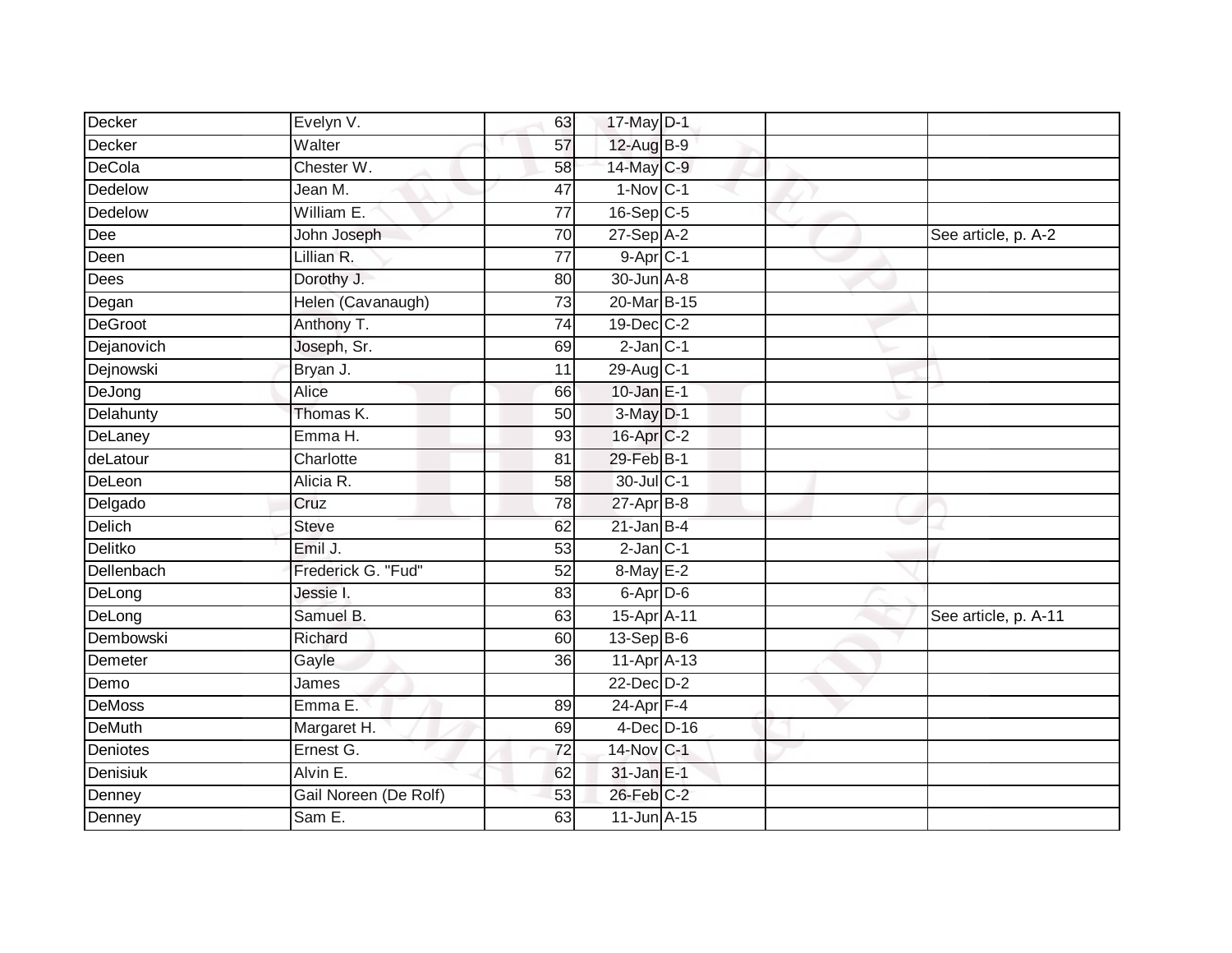| Dennis         | James F.              | 71              | 23-Aug C-1                      |                    |                     |
|----------------|-----------------------|-----------------|---------------------------------|--------------------|---------------------|
| Dennison       | Mabel E.              | 87              | $4-SepE-1$                      |                    |                     |
| Dent           | Leculia E.            | 75              | 7-Sep D-9                       |                    |                     |
| Depta          | Walter, Jr.           | 76              | 3-Mar <sub>C-2</sub>            |                    |                     |
| <b>DeRolf</b>  | Russell               | $\overline{80}$ | $1-May$ F-12                    |                    |                     |
| DesCamp        | John "Joe"            | 53              | $13$ -Jun $B$ -6                |                    |                     |
| Deutsch        | Grace I.              | 79              | $10$ -Jun $C-1$                 |                    | See article, p. C-1 |
| DeVaney        | Herbert               | 61              | $27$ -Jun $C-8$                 |                    |                     |
| DeVault        | Harold "Shorty"       | 80              | $8$ -Jun $E-1$                  |                    |                     |
| Devine         | Richard F., A.C.S.W.  | $\overline{71}$ | 17-Aug B-8                      |                    |                     |
| <b>Devries</b> | John E.               | 60              | 16-May D-6                      |                    |                     |
| Dewar          | Elizabeth             | 53              | 9-Mar C-5                       |                    |                     |
| Deyarmin       | <b>Francis Edward</b> | 83              | 23-Nov D-1                      |                    |                     |
| DeYoung        | Mayjil M.             | 70              | 23-Mar D-5                      |                    |                     |
| DeYoung        | Teunis "Ted"          | $\overline{95}$ | 7-Sep D-9                       |                    |                     |
| Dial           | Valerie Joyce         | 62              | 8-Mar A-5                       |                    |                     |
| Diana          | Evelyn T.             | 66              | $9$ -Jan $B$ -5                 |                    |                     |
| Diaz           | Jesus I.              | 26              | 12-Dec C-1                      |                    |                     |
| Diaz           | Porfirio "Pete"       | 67              | 12-Aug B-9                      |                    |                     |
| <b>Dick</b>    | Fred G.               | $\overline{72}$ | 31-Dec B-7                      |                    |                     |
| Dickelman      | <b>Edward Louis</b>   | 71              | 28-Mar C-1                      |                    |                     |
| Diederich      | Mildred A.            | 83              | $17$ -Feb $C-5$                 |                    |                     |
| Diehl          | Mildred B.            | 89              | 10-Apr A-4                      |                    |                     |
| Diekelmann     | Arthur W.             | 75              | $7 -$ Jul $C - 6$               |                    |                     |
| Dietrich       | Ronald M.             | 54              | 19-Oct C-4                      |                    | See article, p. C-4 |
| Dietz          | William H.            | 49              | $7 - \text{Aug}$ <sub>D-1</sub> |                    |                     |
| Dijak          | Veronica M.           | 62              | 20-Mar B-14                     |                    |                     |
| <b>Dilbeck</b> | Reed C.               | 69              | 28-Nov D-6                      |                    |                     |
| <b>Dillon</b>  | Daniel J.             | 66              | 15-May E-2                      |                    |                     |
| DiMichele      | Mary S.               | 101             | 27-May C-2                      | Milwicz-Cerajewski |                     |
| <b>Dine</b>    | Willard O.            | 78              | 30-Apr B-5                      |                    |                     |
| <b>Dinelli</b> | Albert J.             | 79              | 13-Oct C-2                      |                    |                     |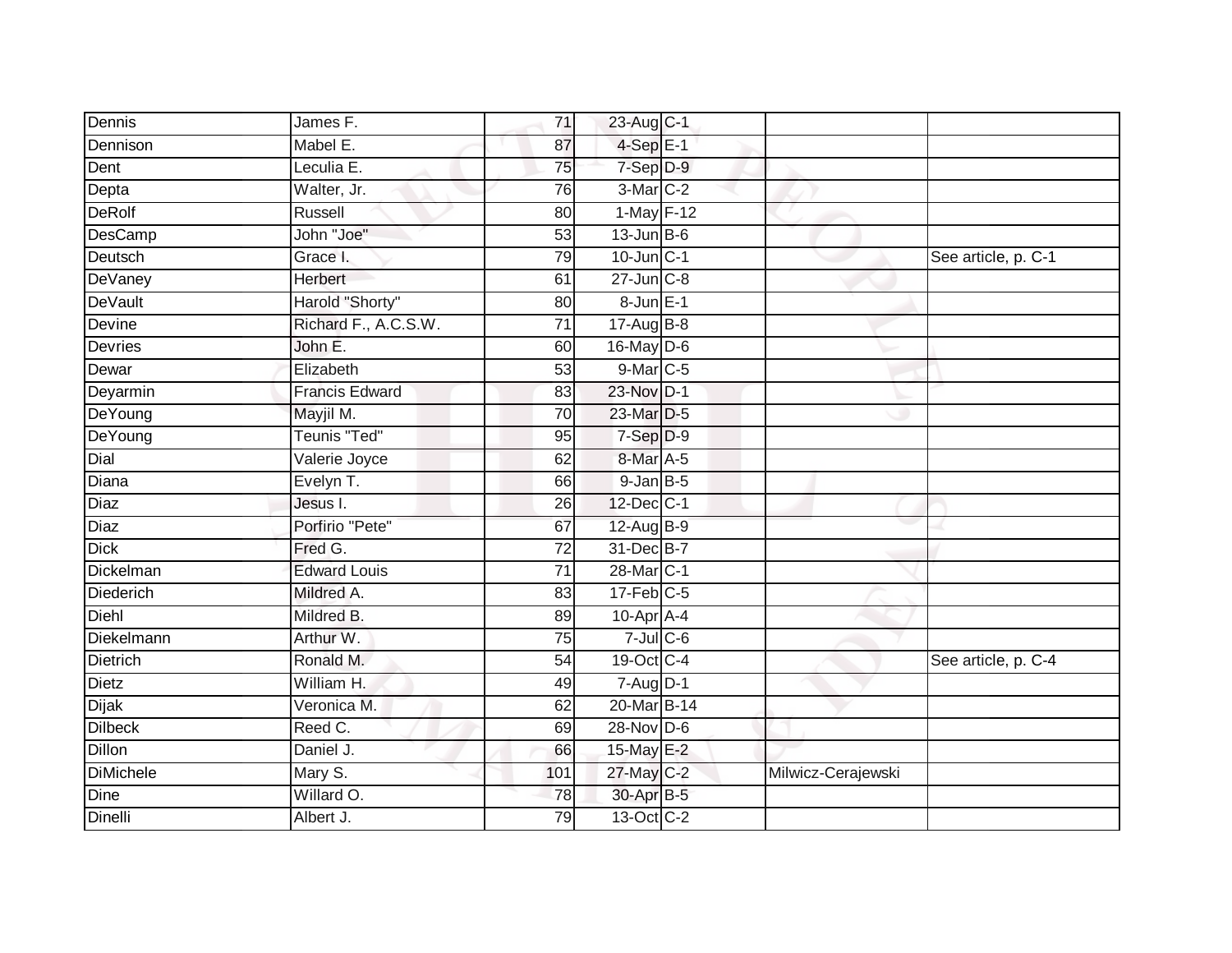| <b>Dinkins</b>   | Simmie III          | 50              | 14-Sep C-4              |              |                                        |
|------------------|---------------------|-----------------|-------------------------|--------------|----------------------------------------|
| <b>Dinwoodie</b> | William E.          | 72              | 14-Nov C-1              |              |                                        |
| <b>Dittoe</b>    | Robert P.           | 34              | 5-Aug B-8               |              |                                        |
| <b>Dittrich</b>  | Walter H.           | 87              | 8-Jan D-1               |              |                                        |
| Dix              | Ardath R.           | 63              | $3-Feb$ <sub>C-4</sub>  |              |                                        |
| Dixon            | Eura W. "Doc"       | 60              | 7-Mar A-14              |              |                                        |
| Dixon            | James "Slap-Eye"    | 74              | $2$ -Aug $B-9$          |              |                                        |
| Djakovich        | Andrew              | 66              | 18-Mar B-7              |              |                                        |
| Djurdjevic       | <b>Milan</b>        | 88              | $21$ -Jun $C-7$         |              |                                        |
| <b>Djurich</b>   | Milosh V.           | $\overline{75}$ | 31-Oct B-9              |              |                                        |
| Dobbertin        | Ruth                | 81              | 8-Aug C-8               | Gamble       |                                        |
| Dobos            | Rachael E.          | infant          | 30-Mar C-4              |              |                                        |
| <b>Dobrick</b>   | Albert "Arpad"      | 95              | 19-Feb C-2              |              |                                        |
| Dobry            | Rose                | 82              | $2$ -Jun $D-3$          |              |                                        |
| <b>Dodds</b>     | John                | 88              | $1-AprB-8$              |              |                                        |
| Dodge            | Robert F.           | 64              | 27-Aug B-8              |              | See article, p. B-8                    |
| Dodson           | James T.            | 59              | 19-Jun D-4              |              |                                        |
| Doeden           | Neil D.             | 52              | $17$ -Feb $C$ -5        |              |                                        |
| Doescher         | Alan K.             | 76              | $17 -$ Jul E-3          |              |                                        |
| <b>Doffin</b>    | Kenneth             | 55              | $24$ -May C-8           |              |                                        |
| Doffin           | Milton              | 62              | $17$ -Feb $ C-5$        |              |                                        |
| <b>Doffin</b>    | William J.          | 86              | $12-Apr$ <sub>C-1</sub> |              |                                        |
| Doherty          | Jack P.             | 78              | $18$ -Dec $E-4$         |              |                                        |
| Doherty          | Margaret G.         | 86              | $5$ -Dec $C$ -2         | Deegan       |                                        |
| Dolan            | Frank L.            | 77              | 28-Nov D-6              |              |                                        |
| Dolato           | Mary                | 83              | $22$ -Jan $A-9$         |              |                                        |
| <b>Dolfin</b>    | William J.          | 86              | $10$ -Apr $D-2$         |              |                                        |
| <b>Dollins</b>   | Mildred             | 76              | 27-Sep A-7              |              |                                        |
| <b>Dolores</b>   | Sister Mary, O.S.F. | 78              | 30-Aug C-1              |              | Also known as Josephine<br>Radziwiecki |
| Domasica         | Rosemary            | 53              | 28-Mar C-1              | <b>Tkach</b> |                                        |
| Dombrowski       | <b>Stanley</b>      | 73              | $6-Sep$ $C-7$           |              |                                        |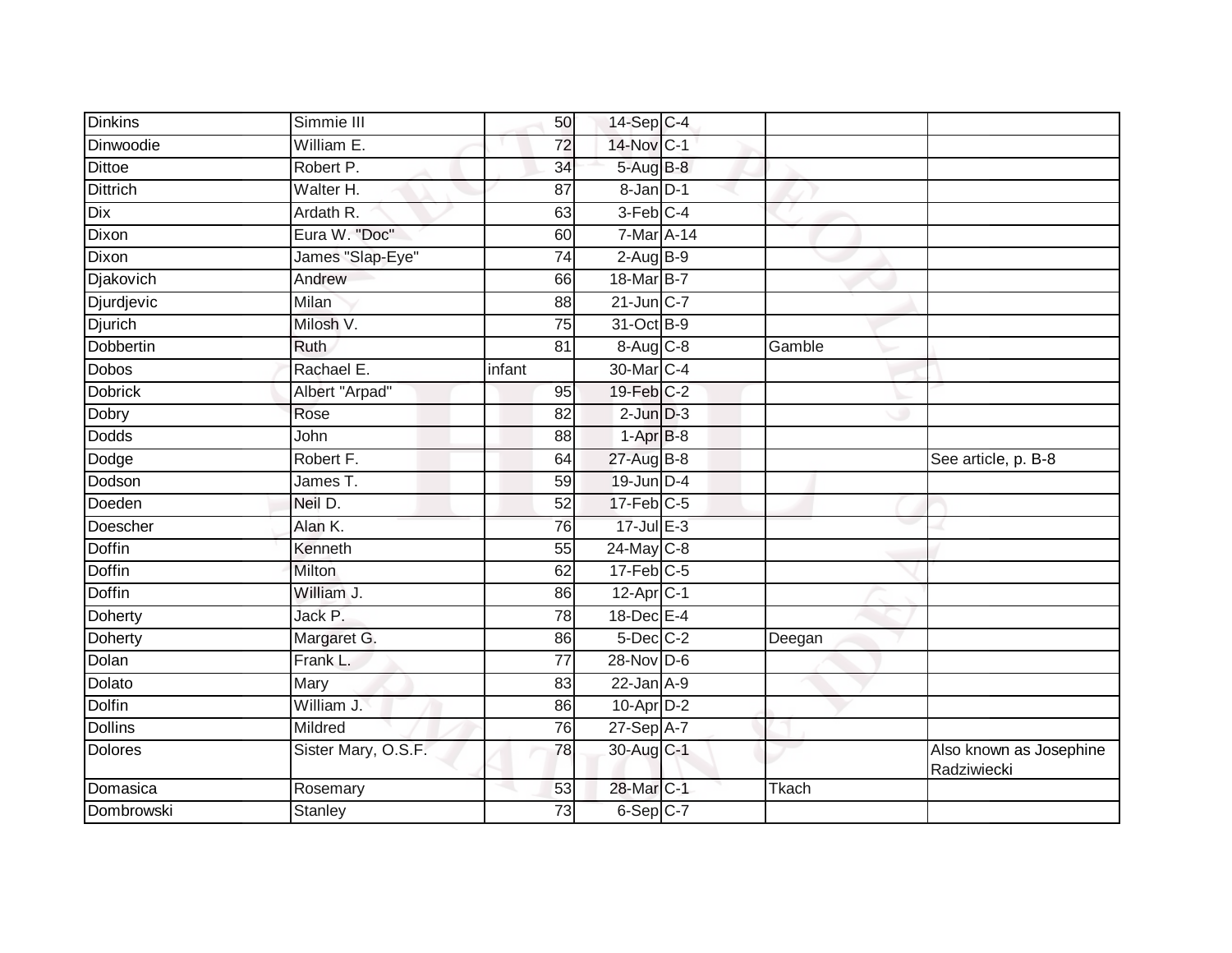| Dominguez     | Antonio          | 59              | 4-Feb C-2               |              |                           |
|---------------|------------------|-----------------|-------------------------|--------------|---------------------------|
| Domke         | Lewis R.         | 76              | 16-Mar C-5              |              | See also March 22, p. C-8 |
| Donnelly      | Janet R.         | 59              | $26$ -Feb $C-2$         |              |                           |
| Donohue       | John J.          | 69              | 29-Aug C-1              |              |                           |
| Donohue       | William, III     | 58              | 15-Aug B-10             |              |                           |
| Doolen        | George R.        | 49              | $27$ -Jul D-7           |              | See article, p. D-7       |
| Doolin        | John             | 20              | $21$ -Jun C-7           |              |                           |
| <b>Doolin</b> | Thomas R.        | $\overline{80}$ | $28$ -Apr $F-4$         |              |                           |
| Doreski       | Klime            | 39              | $9$ -May $B$ -8         |              |                           |
| <b>Dorris</b> | <b>Ada Mabel</b> | 94              | 30-Dec C-1              |              |                           |
| Dorsch        | Leonard          | 67              | 30-Mar <sub>C</sub> -4  |              |                           |
| Dostatni      | John J.          | 85              | 20-Aug A-13             |              |                           |
| Doty          | Henry E.         | 78              | 4-Jan B-7               |              |                           |
| Douville      | Glen Owen        | 73              | 30-Jul C-1              |              |                           |
| Dow           | Donald L.        | $\overline{72}$ | $7$ -Jun $B-2$          |              |                           |
| Dowdell       | Eddie B.         | 60              | 24-Nov D-19             |              |                           |
| Dowdy         | James L.         | 63              | 10-Dec C-1              |              |                           |
| <b>Dowell</b> | Howard A.        | 82              | 13-Mar D-1              |              |                           |
| <b>Dowell</b> | Jack L.          | 61              | 30-Jun D-11             |              |                           |
| <b>Dowell</b> | Justine L.       | 73              | $13-Aug$ <sub>C-8</sub> | <b>Brown</b> |                           |
| Dowling       | Stephanie B.     | 77              | $3$ -Oct C-1            |              |                           |
| Doyle         | Thomas M., Jr.   | $\overline{36}$ | $6$ -Jul $B-7$          |              |                           |
| Drabold       | Mary J.          | 88              | $6-Sep$ $C-7$           |              |                           |
| Dragash       | Peter            | 72              | 25-Mar C-7              |              |                           |
| <b>Drake</b>  | Henry            | 69              | $4$ -Jan B-7            |              |                           |
| Drane         | Ida              | 70              | 30-Mar C-4              |              |                           |
| Drasco        | William E.       | 82              | 24-Nov D-19             |              |                           |
| Dratwa        | Jacklyn          | 2 days          | $2-Aug$ B-9             |              |                           |
| Dravet        | Raymond A.       | 38              | 1-Aug C-8               |              |                           |
| Dreger        | Marion M.        | 70              | 23-Jun A-10             |              |                           |
| Dreger        | Phyllis T.       | 63              | 31-Jan E-1              | Hughes       |                           |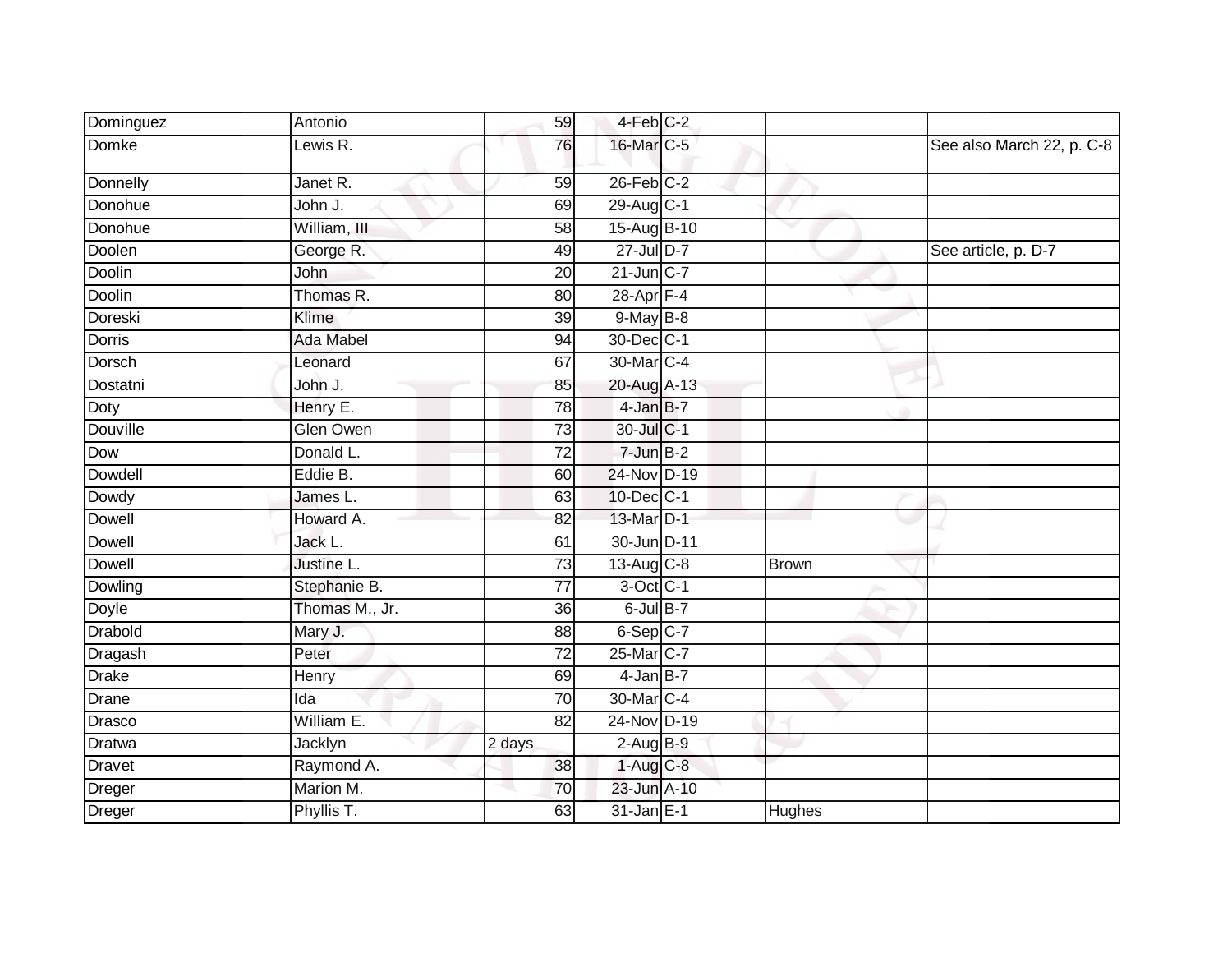| Drescher      | Helen           | 59              | 30-Oct D-2         | Knipple |                                      |
|---------------|-----------------|-----------------|--------------------|---------|--------------------------------------|
| <b>Drlich</b> | Milan "Mike"    | 64              | $3-May$ D-1        |         |                                      |
| <b>Drosos</b> | Bernard "B.G."  | 16              | 17-Aug B-8         |         |                                      |
| Drozda        | Michael         | 71              | $17$ -Mar $ C-10 $ |         |                                      |
| Drozdzinski   | Stanley         | 80              | $6$ -Dec $D-1$     |         |                                      |
| Drum          | Juanita E.      | 71              | $9$ -Dec $C-1$     |         |                                      |
| <b>Drusz</b>  | Leo F.          | 58              | $20$ -Jun $B-8$    |         |                                      |
| <b>Drutis</b> | Barney          | $\overline{74}$ | $20$ -Jun $B-8$    |         |                                      |
| Dubin         | <b>Bessie</b>   | 74              | 21-Dec D-5         | Oretsky |                                      |
| <b>Dublak</b> | John R.         | 64              | $31$ -Jan $F-3$    |         |                                      |
| Duchow        | Agnes E.        | 86              | $22$ -Feb $B-4$    |         |                                      |
| Duchow        | Robert H.       | 88              | $4$ -Aug D-4       |         |                                      |
| <b>Dudek</b>  | Anne M.         | 49              | 10-Aug D-8         |         |                                      |
| <b>Dudek</b>  | Rose            | 84              | 30-Jun D-11        |         |                                      |
| Dudlak        | John            | 89              | $1-Oct$ $D-13$     |         |                                      |
| <b>Dudley</b> | Donna L.        | 47              | 19-Feb C-2         |         |                                      |
| Duechert      | Lina            | 84              | $25$ -May $D-8$    |         |                                      |
| Duffee        | Emma Jean       | 59              | $18$ -Jan $C-3$    |         |                                      |
| Dugan         | Elisabeth H.    | 71              | 28-Mar C-1         |         | See also article March 29,<br>p. C-1 |
| Duggan        | Charles F., Sr. | $\overline{70}$ | $14$ -Dec $D-5$    |         |                                      |
| Duggan        | Helen E.        | 92              | 3-Aug B-7          |         |                                      |
| Dugger        | Robert L.       | 61              | 31-Dec B-7         |         |                                      |
| Dukic         | Mara            | 45              | $17$ -Feb $C-5$    |         |                                      |
| Dumitru       | Victor, Jr.     | 69              | 29-Sep D-7         |         |                                      |
| Duncan        | Russell B.      | $\overline{75}$ | 25-Mar C-7         |         |                                      |
| Dunham        | William S., Sr. | 68              | $20$ -Apr $C-4$    |         |                                      |
| Dunsing       | Daryl C.        | 87              | 25-Oct D-1         |         |                                      |
| Dupin         | <b>Steve</b>    | $\overline{54}$ | 29-Aug C-1         |         |                                      |
| Dura          | Gazelle "Gigi"  | $\overline{72}$ | 23-Apr D-7         |         | See article, p. D-7                  |
| Dureck        | Anna            | 96              | 27-Sep A-7         | Spisak  |                                      |
| Durham        | Carl            | 63              | $13$ -Jun $B$ -6   |         |                                      |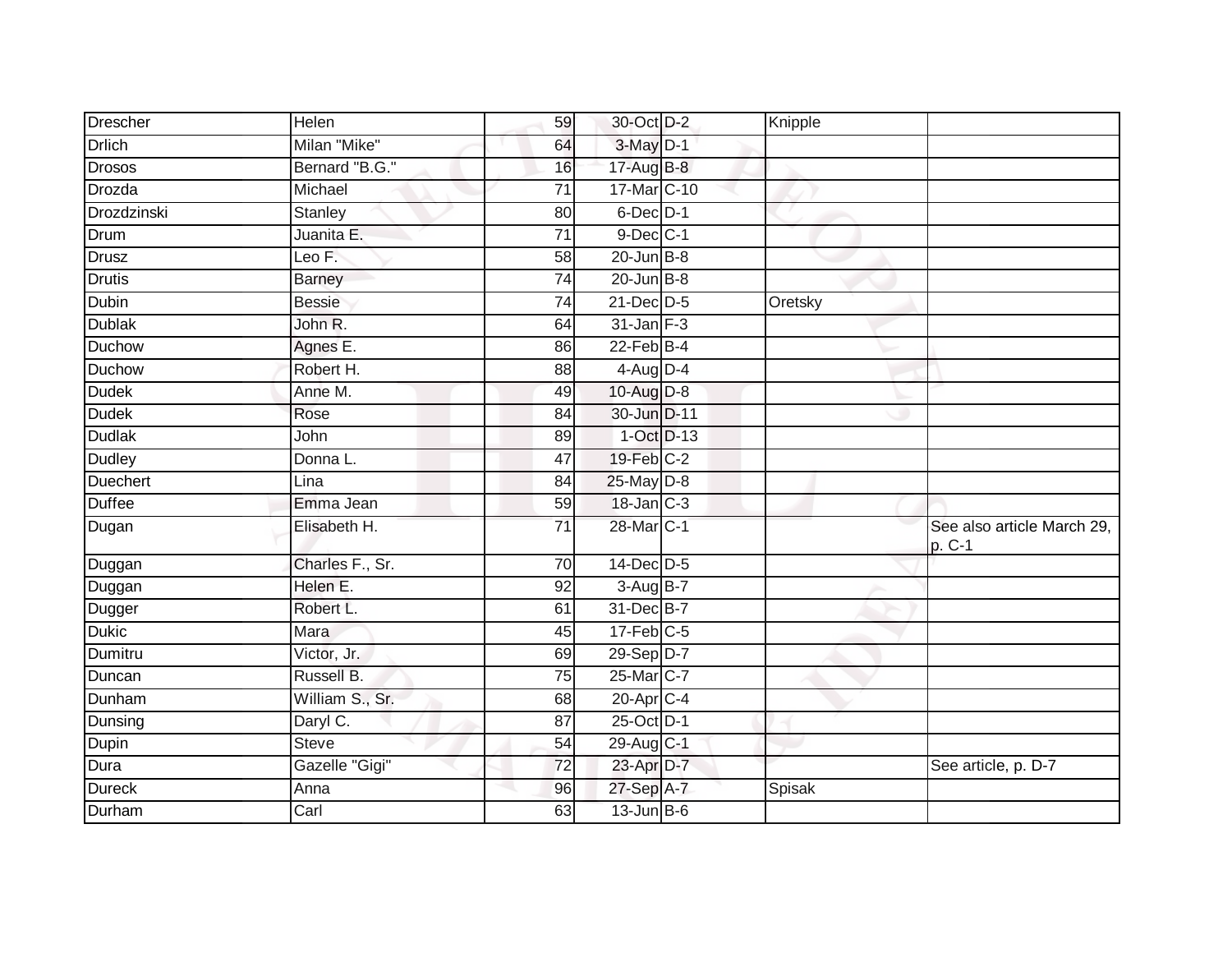| Durling         | Eva M.              | 91              | 24-Mar B-15     |          |                     |
|-----------------|---------------------|-----------------|-----------------|----------|---------------------|
| Durr            | Edward A.           | 68              | 29-Nov D-1      |          |                     |
| Duvall          | Helen               | 81              | 15-May E-2      |          |                     |
| <b>Dvorske</b>  | Emery T.            | 84              | 14-May C-9      |          |                     |
| <b>Dydek</b>    | Sally A.            | $\overline{74}$ | $19$ -Feb $C-2$ | Bogucki  |                     |
| Dyer            | Mary G.             | $\overline{77}$ | 19-Jul C-1      | Gostlin  |                     |
| <b>Dyke</b>     | Rufus "Shorty"      | 78              | $27-SepA-2$     |          | See article, p. A-2 |
| Dykema          | Edward              | 67              | $8-Feb$ $B-1$   |          |                     |
| Dykema          | Michael             | 24              | $2$ -Dec $C-3$  |          |                     |
| <b>Dykstra</b>  | Jacob "Jack"        |                 | 17-Mar C-10     |          |                     |
| <b>Dykstra</b>  | Peter               | 66              | 19-Sep C-1      |          |                     |
| <b>Dziacek</b>  | William             | 91              | $20$ -Feb $C-1$ |          |                     |
| Dziczkowski     | Theophil M.         | 66              | 24-Nov D-19     |          |                     |
| <b>Dziuk</b>    | John G.             | 70              | $8$ -Jan $D-1$  |          |                     |
| <b>Dzurilla</b> | <b>Steve</b>        | 75              | $11-Feb$ C-2    |          |                     |
| Dzurko          | <b>Trevor John</b>  | infant          | 10-Nov C-2      |          |                     |
| Eadon           | James "Friendly"    | 65              | $3$ -Jan $F-2$  |          |                     |
| Earl            | <b>Jess Willard</b> | 68              | $17$ -Feb $C-5$ |          |                     |
| Earnhart        | Daniel P.           | 32              | 16-Jul C-1      |          |                     |
| East            | Mildred (Billie)    | 68              | $25$ -Jan $A-9$ | Petrucka |                     |
| Easterday       | Mavera A.           | 89              | $4$ -Jun $C-1$  |          |                     |
| Ebbert          | Helen E.            | 93              | 15-Mar C-5      |          |                     |
| Ebeltoft        | Anton (Tony)        | 53              | 13-Jul C-4      |          |                     |
| Echevarria      | Felix A.            | 66              | $10-Aug$ $D-8$  |          |                     |
| Echterling      | Julia M.            | 89              | 26-Apr D-1      |          |                     |
| Eckman          | <b>Lillie Mae</b>   | 94              | 30-Oct C-7      |          |                     |
| Edie            | Deborah             | 33              | $11-Nov$ B-8    | Basham   | See article, p. B-8 |
| Edwards         | Erna R.             |                 | $12$ -Jul C-1   |          |                     |
| Edwards         | Robert Dale         | 23              | 3-Feb C-4       |          |                     |
| Egan            | John Joseph         | 58              | 14-Jan C-9      |          |                     |
| Ehrenfeld       | Mary Sue            | 68              | 21-Mar B-5      |          |                     |
| Eickleberry     | Russell A.          | 25              | 15-Mar C-5      |          |                     |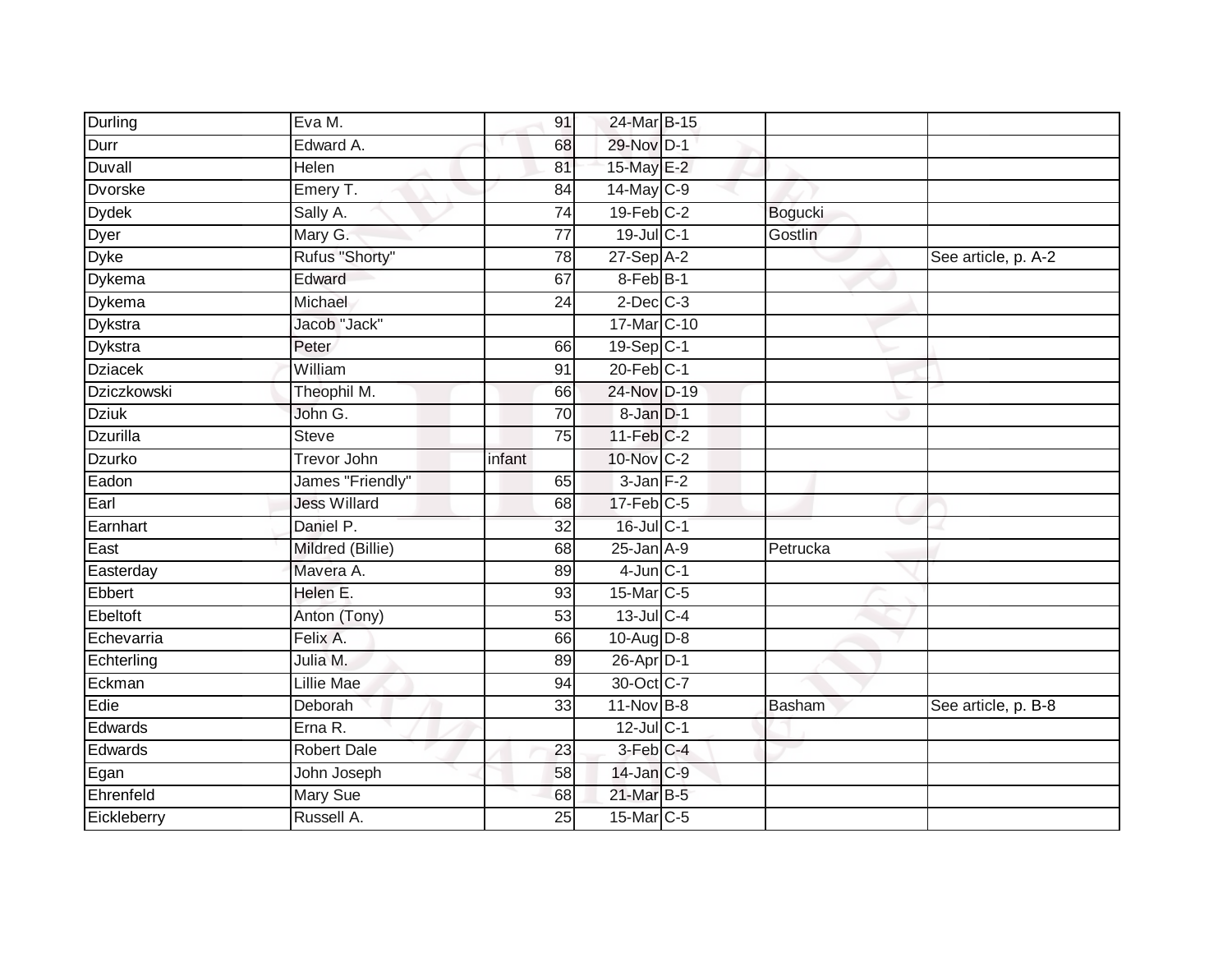| Einhorn       | Louise F.         | 77              | 26-Dec C-2              |             |                                       |
|---------------|-------------------|-----------------|-------------------------|-------------|---------------------------------------|
| Eisenhutt     | Eugene E.         | 53              | 7-Dec C-9               |             |                                       |
| Elbert        | Julius "Jule"     | 80              | 23-Aug C-1              |             | See also article Aug. 24,<br>p. A-6   |
| Elder         | Geneva "Jeanie"   | 78              | $6-Sep$ $C-7$           |             |                                       |
| Ele           | Ernest, Jr.       | 60              | $12$ -Jul C-1           |             |                                       |
| Elizondo      | Maria T.          | 64              | $17-Nov$ D-4            |             |                                       |
| <b>Elkins</b> | Frederic G. "Red" | 66              | $9-AuqD-1$              |             |                                       |
| Ellesin       | Vinka             | 78              | 18-Nov C-3              |             |                                       |
| Elliott       | Cole              | 84              | 25-Feb D-10             |             |                                       |
| Elliott       | Edythe            | 98              | $31$ -Jan $F-3$         |             |                                       |
| <b>Ellis</b>  | Ernest D.         | 63              | 26-Sep A-7              |             |                                       |
| <b>Ellis</b>  | Josephine M.      |                 | 23-Nov D-1              |             |                                       |
| Ellman        | Francis M.        | 75              | $18$ -Jul C-8           |             |                                       |
| Elson         | Kenneth T.        | 76              | $5$ -Jul $D-1$          |             |                                       |
| Elster        | Leonard G.        |                 | 10-Apr A-4              |             | See article, p. A-4                   |
| Emerson       | Dorothy J.        | 66              | 31-Jul E-4              |             | See article, p, E-4                   |
| Emerson       | Jerry L.          | 37              | 24-Jan E-2              |             |                                       |
| Enda          | Pauline M.        | 88              | 11-Nov B-8              |             |                                       |
| Engelbert     | Pauline E.        | 83              | 29-Mar C-1              |             |                                       |
| Engelcoff     | Sophie            | 96              | 17-Oct C-1              |             |                                       |
| Engle         | Mildred R.        | 58              | 8-Jul C-1               | Maty        |                                       |
| Ennis         | John L.           | 54              | $11-Oct$ <sub>C-1</sub> |             | See also article and photo,<br>p. A-2 |
| Enos          | Willa M.          | 65              | $15$ -May E-3           | Findley     |                                       |
| Enrietto      | Geraldine R.      | 70              | $16$ -Feb $C-9$         | <b>Drew</b> |                                       |
| Enright       | Edward J.         | 67              | $18$ -Feb $B$ -8        |             |                                       |
| Enright       | Robert B.         | 52              | $24$ -Feb $C-4$         |             | See also article, p. C-4              |
| Ensweiler     | Frank             | 88              | 6-Mar A-4               |             | See also article March 7,<br>p. A-2   |
| Entrop        | Adeline M.        | $\overline{71}$ | 2-Oct D-14              |             |                                       |
| Episko        | Sophie            | 82              | $11$ -Feb $C-2$         |             |                                       |
| Erberich      | James R.          | 7 months        | $22$ -Dec $D-2$         |             |                                       |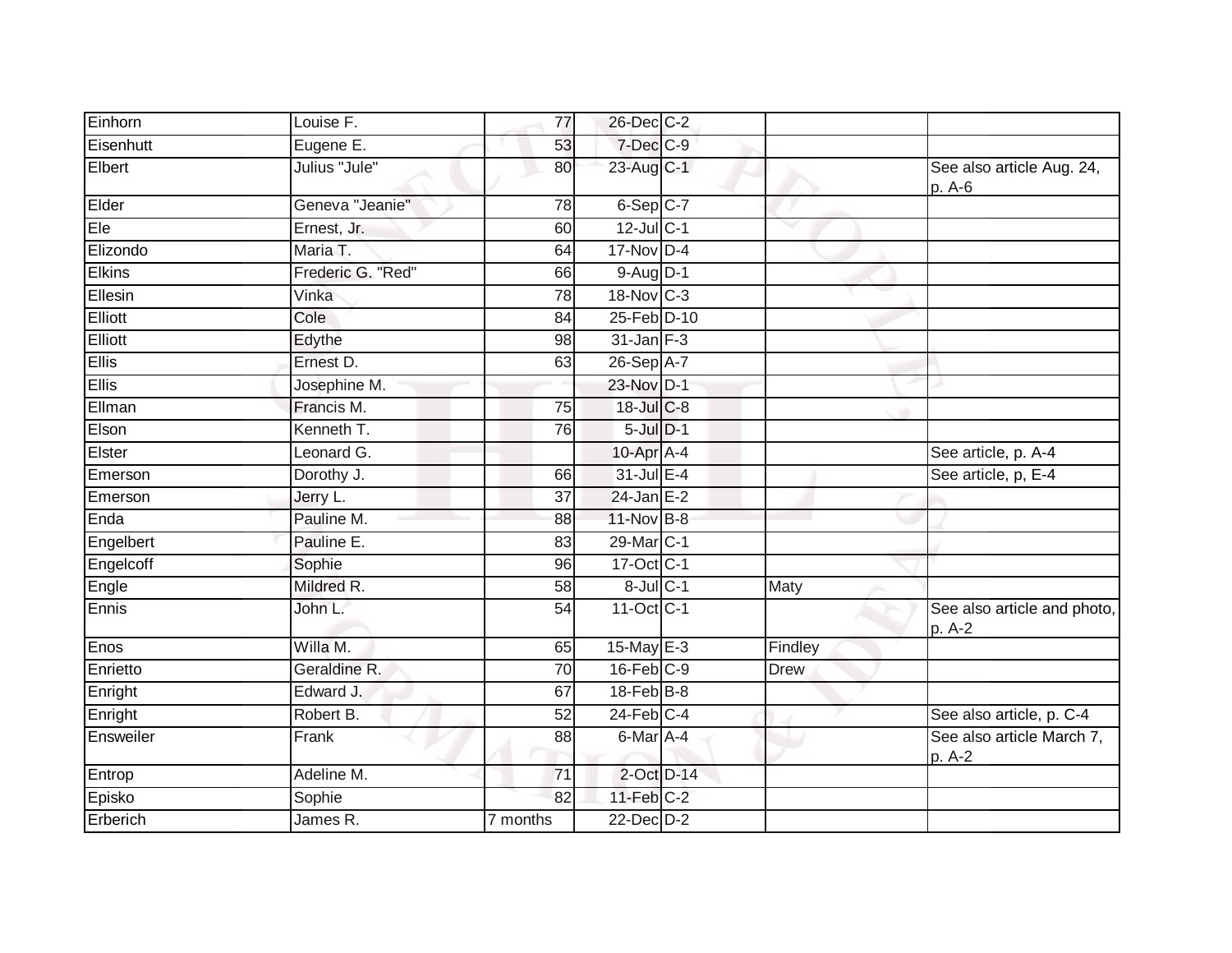| Erickson  | Irene                 | 73              | $7$ -Jun $B-2$    |                 |                     |
|-----------|-----------------------|-----------------|-------------------|-----------------|---------------------|
| Espinoza  | Guadalupe             | 73              | 18-Apr C-1        |                 |                     |
| Espitia   | Jose (Joe I.)         | 62              | 5-Dec C-2         |                 |                     |
| Essenberg | Mary                  | 95              | 26-Oct B-10       |                 |                     |
| Estrada   | Dorothy M.            | $\overline{75}$ | $2$ -Jan $C-1$    |                 |                     |
| Etheridge | Ethel M.              | 76              | $31-Aug$ C-4      |                 | See article, p. C-4 |
| Eudakis   | Lillian E.            | 63              | $9-Sep$ $C-1$     | Stapay          |                     |
| Evano     | Anthony "Tony"        | 31              | 23-Nov D-1        |                 |                     |
| Evanoff   | Peter                 | 76              | $20$ -Dec $B$ -6  |                 |                     |
| Evans     | Robert S.             | 50              | 8-Sep C-7         |                 |                     |
| Evans     | Samuel D.             | 66              | $28-Nov$ D-6      |                 |                     |
| Evanseck  | Andrew                | 80              | $21$ -Jun $C-7$   |                 |                     |
| Evansin   | Dorothy M.            | 64              | 28-Oct C-1        | Woods           |                     |
| Ewing     | Dorsie P.             | 86              | 3-Oct C-1         |                 |                     |
| Extin     | Margaret              | 76              | 11-Oct C-1        | <b>Dolinich</b> |                     |
| Eylander  | Leota J.              | 71              | 23-Sep D-1        |                 |                     |
| Eyrich    | Fred B., Jr.          | 67              | 20-Mar B-15       |                 |                     |
| Fabisak   | Sophie                | 64              | 25-Feb D-10       |                 |                     |
| Fablevic  | Anna (Bovievich)      | 79              | $9$ -Mar $C$ -5   |                 |                     |
| Fadlevic  | Frances K.            | 76              | $2$ -Mar $C$ -5   |                 |                     |
| Faga      | Mary C.               | 72              | 20-Dec B-6        |                 |                     |
| Fairbairn | Elizabeth             | 68              | 11-Aug C-9        |                 |                     |
| Fairchild | Benjamin R.           | $\overline{77}$ | $28 - Jan$ B-7    |                 | See article, p. A-2 |
| Faitak    | <b>Martin</b>         | 81              | $3$ -Jun $C-2$    |                 |                     |
| Falcone   | Virgil                |                 | $25$ -Feb $ C-2 $ |                 | See article, p. C-2 |
| Fallon    | <b>Mary Catherine</b> | 93              | $9-Aug$ $D-1$     |                 |                     |
| Fano      | James George          | 41              | $5-Apr$ $C-7$     |                 |                     |
| Fansler   | Doris E.              | 66              | $1-Nov$ C-1       |                 |                     |
| Farabaugh | Louise (Hall)         |                 | $1-MarC-1$        |                 |                     |
| Farkas    | Fred J.               | 56              | 15-Jan C-2        |                 |                     |
| Farkas    | Joseph                | 63              | 27-Apr B-8        |                 |                     |
| Farkos    | <b>Steve</b>          | 66              | $24$ -Feb $C-4$   |                 |                     |
|           |                       |                 |                   |                 |                     |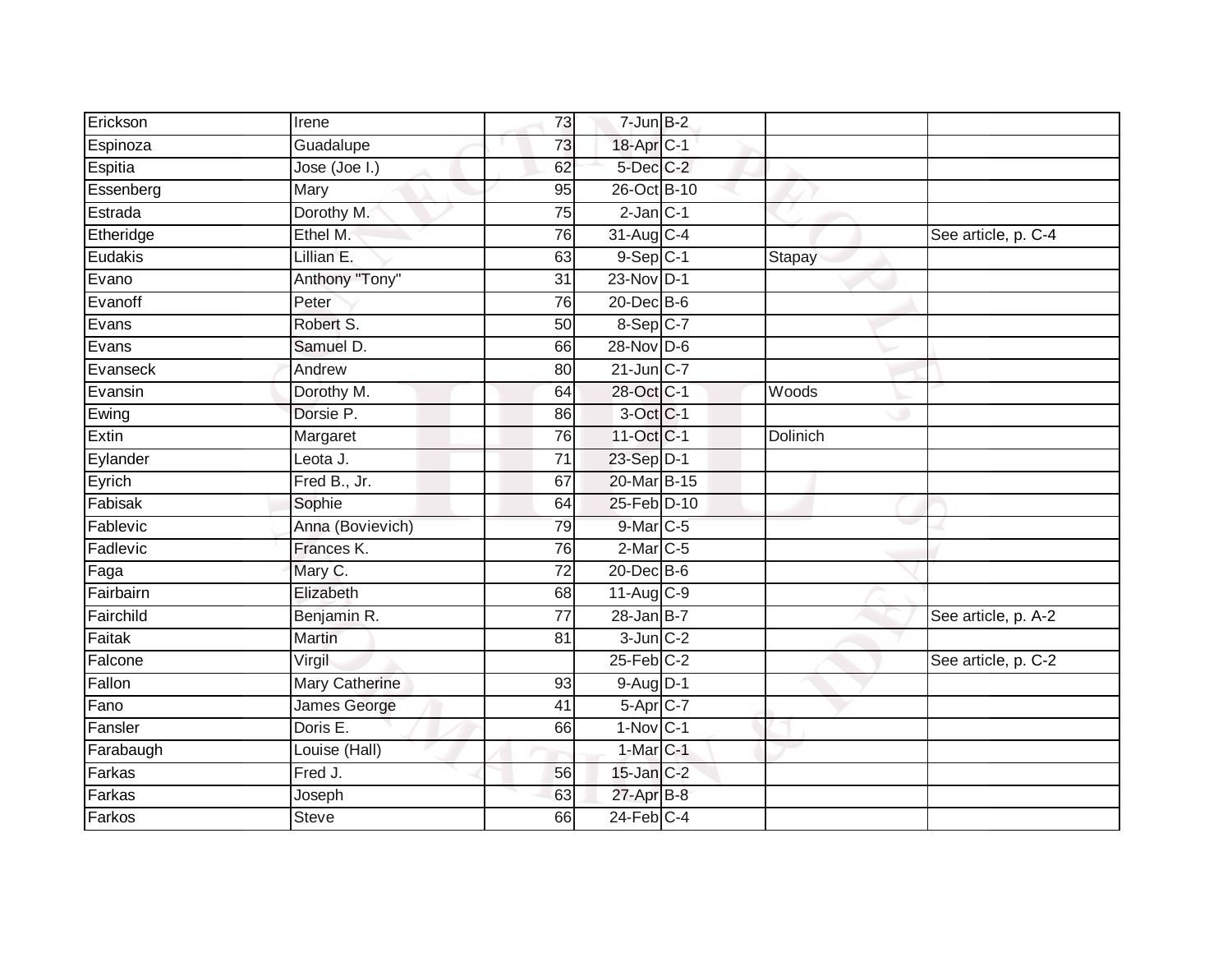| Farmer       | Robert S.          | 25              | 18-Oct C-1              |          |                                       |
|--------------|--------------------|-----------------|-------------------------|----------|---------------------------------------|
| Farmer       | William L.         | 81              | 30-Mar C-4              |          |                                       |
| Faron        | Ursulla (Julia)    | 86              | 2-May A-7               |          |                                       |
| Fary         | Roman (Ray)        | 58              | $2$ -May $A-7$          |          |                                       |
| Fastabend    | Albert             |                 | $10$ -Nov $C-2$         |          | See article, p. C-2                   |
| Faturos      | Anna B.            | 93              | 23-Oct D-2              |          |                                       |
| Fausch       | Lucille            | 66              | 19-Jul C-1              |          |                                       |
| Faverty      | Arnold D.          | 92              | $4$ -Jun $C-1$          |          |                                       |
| Fayle        | Harland, Dr.       | 80              | 6-Feb C-1               |          |                                       |
| Fech         | Edward N.          | $\overline{74}$ | 15-Jun D-7              |          |                                       |
| Fech         | John, Jr.          | $\overline{72}$ | $21-Nov$ <sub>C-1</sub> |          |                                       |
| Fehring      | Anthony J.         | 77              | 23-May C-1              |          | See also article and photo,<br>p. A-2 |
| Feigenbaum   | Amanda             | $\overline{92}$ | 22-Dec D-2              |          |                                       |
| Felsecker    | Elizabeth R.       | 97              | 26-Nov B-2              | Harmeyer |                                       |
| Fenstermaker | George H.          |                 | $3-May$ D-1             |          |                                       |
| Fenstermaker | Robert G.          | 70              | $25 - Jan$ A-9          |          |                                       |
| Ference      | Nicholas           | $\overline{78}$ | 20-May C-1              |          |                                       |
| Ferguson     | Robert John        | 1 month         | 9-Aug D-1               |          |                                       |
| Ferree       | <b>Steven Mark</b> | $\overline{2}$  | $15$ -Feb $ B-1 $       |          |                                       |
| Ferris       | George             | 65              | $1-Nov C-1$             |          |                                       |
| Ferro        | Dorothy E.         | 69              | 29-Dec C-2              |          |                                       |
| Feryo        | Joyce              | 58              | 30-Aug C-1              |          |                                       |
| Feterick     | Michael S.         | 71              | $11$ -Jul D-6           |          |                                       |
| Fialkowski   | John, Sr.          | 83              | 25-Oct D-1              |          |                                       |
| Fibikar      | <b>Bruce</b>       | 42              | $4-Feb$ $C-2$           |          |                                       |
| Fiebelkorn   | Carl               | 79              | $3-AugB-7$              |          |                                       |
| Fiester      | Mayne              | 89              | 19-Apr C-1              |          |                                       |
| Fife         | James H. III       | 30              | 13-Feb A-2              |          | See article, p. A-2                   |
| Figueroa     | Guillermina        | 64              | 17-Sep C-1              |          |                                       |
| Figueroa     | Juan               | 72              | 1-Dec D-11              |          |                                       |
| Filar        | Stanley            | 79              | 9-May B-8               |          |                                       |
|              |                    |                 |                         |          |                                       |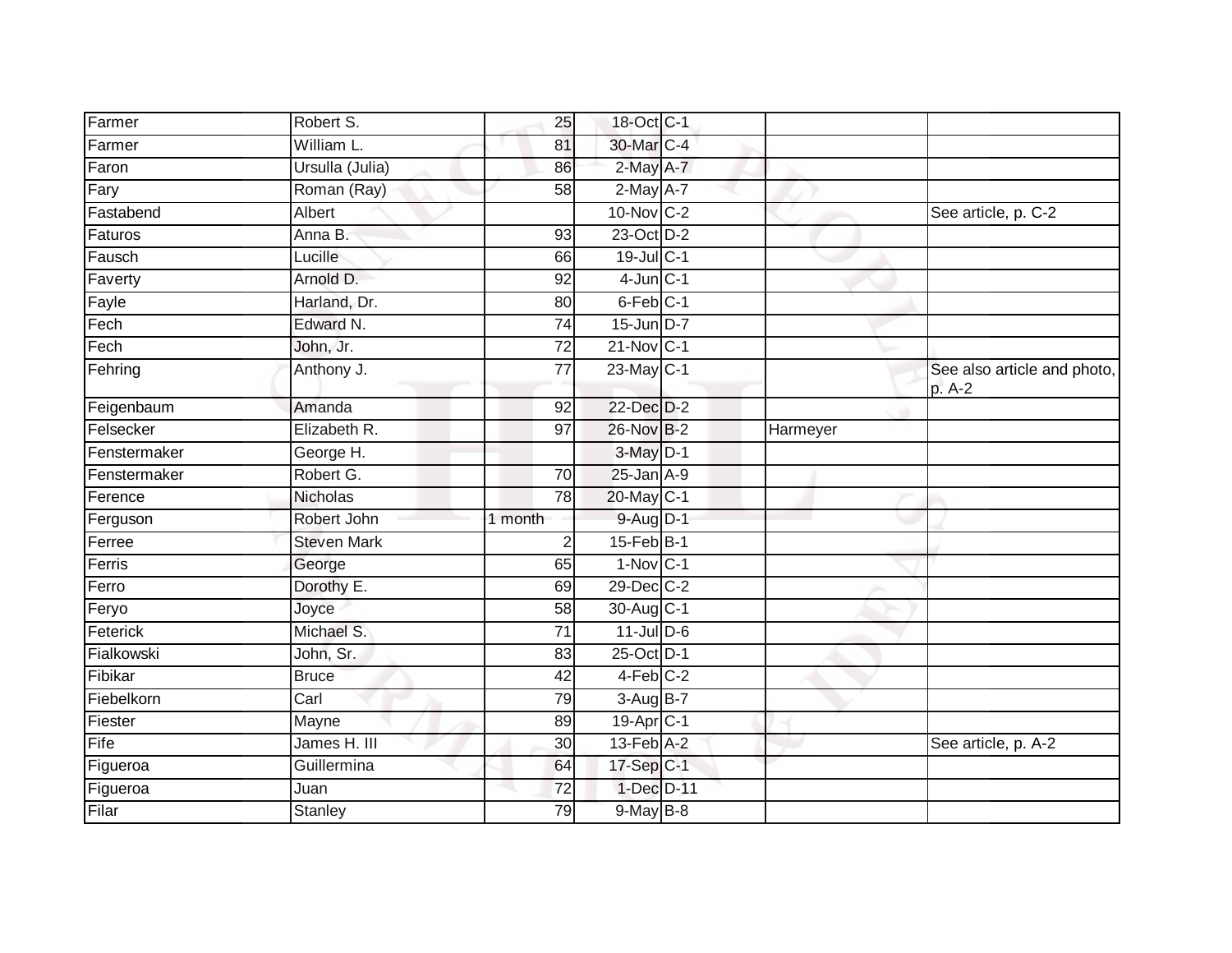| Filek        | John P. "Jack"       | 85              | $10-Sep$ B-6          |          |                     |
|--------------|----------------------|-----------------|-----------------------|----------|---------------------|
| Filler       | John                 | 76              | 21-Oct C-1            |          |                     |
| Finlayson    | Malcolm G.           | 66              | 7-May B-6             |          |                     |
| Finley-Orzel | Justin E.            | infant          | 8-Sep C-7             |          |                     |
| Fischer      | Helen E.             | $\overline{77}$ | 31-Jul E-4            | Valovcin |                     |
| Fisher       | Florence Ann         | 58              | 8-May F-7             | Chadwick | See article, p. F-7 |
| Fisher       | John W.              | 18              | $7$ -Dec $C$ -9       |          |                     |
| Fitch        | Pauline G.           | 79              | 5-Oct B-10            |          |                     |
| Fitzgerald   | Edwin J.             | 87              | $1$ -May $F-12$       |          |                     |
| Fitzgibbons  | Joseph E.            | 73              | 6-Apr D-6             |          |                     |
| Fitzpatrick  | Alma Watson          | 70              | $4-Sep$ E-2           |          |                     |
| Fleck        | Eugene R.            | $\overline{71}$ | $22$ -Dec $D-2$       |          |                     |
| Fleener      | Raymond W.           | 57              | $18$ -Feb $B$ -8      |          |                     |
| Fleischman   | James C. "Professor" | 62              | 16-Aug D-1            |          |                     |
| Fleming      | Albert               | $\overline{80}$ | 4-Apr C-1             |          |                     |
| Fleming      | Austin T.            | 78              | 11-Jul D-6            |          |                     |
| Fleming      | Ray                  | $\overline{44}$ | 12-Apr <sub>C-1</sub> |          |                     |
| Flenner      | Gerald               | 75              | 10-Nov C-2            |          |                     |
| Flesher      | Vera J.              | 67              | 10-Apr A-4            |          |                     |
| Fletcher     | Alan W.              | $\overline{32}$ | $19$ -Jan $C-8$       |          |                     |
| Fletcher     | Harry                | 80              | $16$ -Jun $D-2$       |          |                     |
| Fletcher     | James F.             | 89              | $22-Sep D-8$          |          |                     |
| Fletcher     | Otis L.              | 73              | $17$ -Feb $C-5$       |          |                     |
| Flisiak      | Harry J.             | 67              | $11-Sep$ C-5          |          |                     |
| Flora        | Edith                | 73              | $20$ -Jan $D-5$       |          |                     |
| Florek       | Alfred J.            | 65              | $15$ -Feb $ B-1 $     |          |                     |
| Flores       | Frank G.             | 83              | $9$ -Jun $D-3$        |          |                     |
| Flores       | Louis (Baca), Sr.    | 57              | $20$ -Dec $B-6$       |          |                     |
| Florian      | Norman P.            | 75              | 20-Feb C-1            |          |                     |
| Flynn        | Bernard J.           | 84              | 20-Nov D-2            |          |                     |
| Flynn        | Paul A.              | 71              | 14-Jan C-9            |          |                     |
| Fogarty      | Keith T.             | 33              | 19-Nov C-1            |          |                     |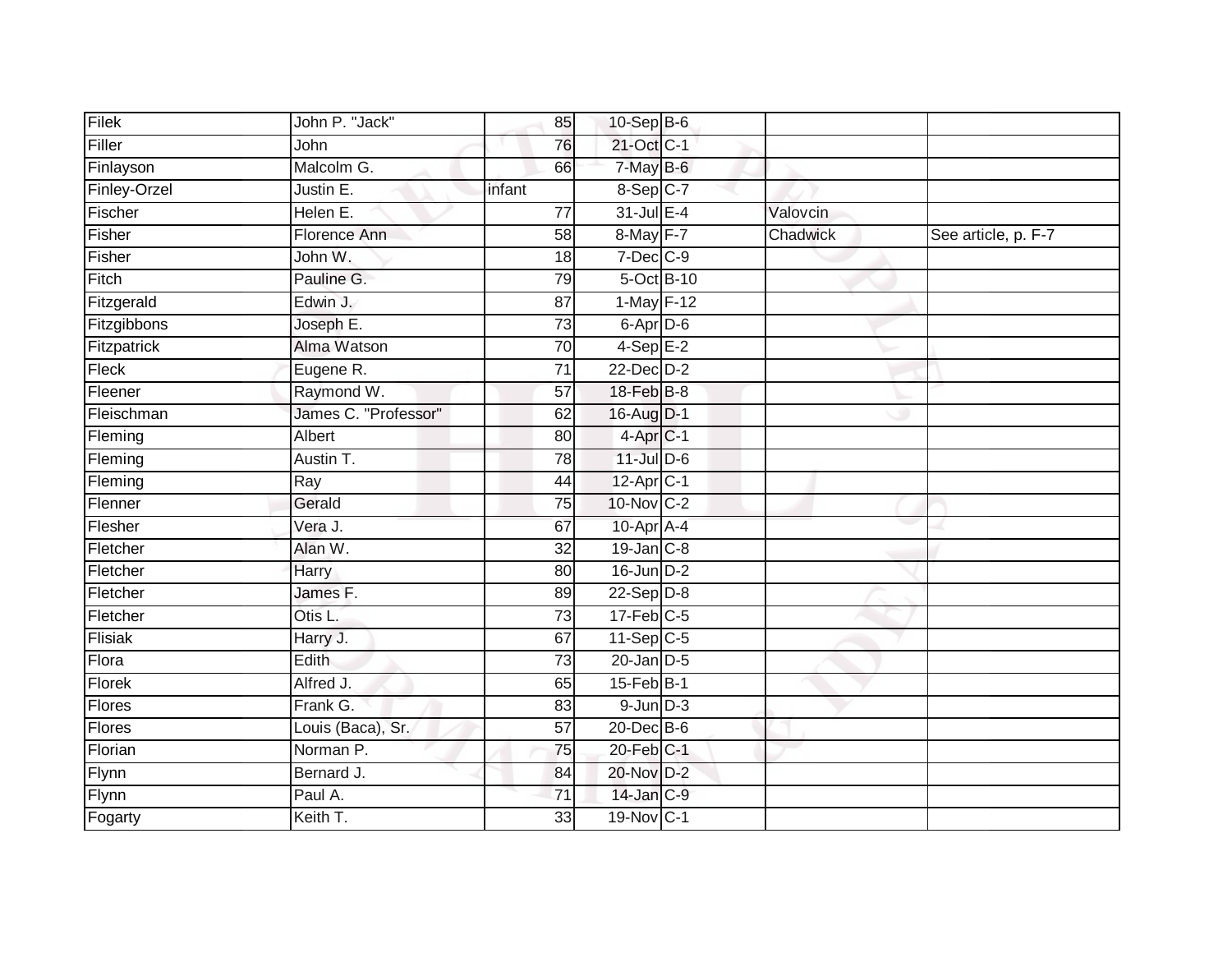| Fogerson   | Rose (Meier)         | 86              | 20-Feb C-1            |              |                      |
|------------|----------------------|-----------------|-----------------------|--------------|----------------------|
| Fogler     | Cecelia F.           | 65              | 19-Jan C-8            | Plawecki     |                      |
| Fogler     | Winifred V.          | 65              | 18-Jan C-3            |              |                      |
| Foley      | Joyce L.             | 49              | 19-May D-2            | Hoover       |                      |
| Foley      | Robert K.            | 55              | 29-Sep D-7            |              |                      |
| Follmar    | Marie                | 85              | $2$ -Jun $D-3$        |              | See article, p. D-3  |
| Forajter   | Ksawera              | $\overline{77}$ | $22$ -Apr $C-2$       |              |                      |
| Ford       | Elizabeth J.         | 68              | $7 - Aug$ $D-1$       |              |                      |
| Ford       | Harold E.            | 61              | 18-Apr <sub>C-1</sub> |              |                      |
| Ford       | John F.              | $\overline{73}$ | $1-FebB-1$            |              |                      |
| Ford       | Mabel                | 95              | 21-Mar B-5            |              |                      |
| Ford       | Ralph W.             | 60              | 22-Apr C-2            |              |                      |
| Ford       | Richard A., Sr.      | 81              | 23-Jul C-8            |              |                      |
| Ford       | Robert L.            | 57              | 23-Dec C-5            |              | See article, p. C-5  |
| Formentini | Mary                 | $\overline{77}$ | 6-Apr D-6             | Kolodziejski |                      |
| Formoso    | Lillie               | 74              | 18-Nov C-3            |              |                      |
| Fornal     | Joseph J.            | 72              | 22-Mar C-8            |              |                      |
| Fornari    | Virginia             | 92              | 13-Feb C-1            |              |                      |
| Forsberg   | <b>Henning Albin</b> | 90              | 19-Dec C-2            |              |                      |
| Forsell    | Robert W.            | 72              | 26-Sep A-7            |              |                      |
| Forsythe   | Clara B.             | 64              | 19-Dec C-1            |              |                      |
| Forszt     | Madeleine            |                 | 18-Mar B-7            |              |                      |
| Fortener   | Walter F.            | 83              | 9-Aug D-1             |              |                      |
| Foster     | Emma A.              | 85              | $11$ -May B-8         |              |                      |
| Foster     | Harold               | 80              | $6$ -Jun $A$ -13      |              | See article, p. A-13 |
| Foster     | Leonard A.           |                 | $12$ -Apr $C-1$       |              |                      |
| Fotschky   | Paul                 | 94              | 8-Mar A-11            |              |                      |
| Fousek     | Mary                 | 89              | 17-Oct C-1            |              |                      |
| Fox        | Carrie E.            | 85              | 23-Oct D-2            |              |                      |
| Fox        | Douglas Brian        | 15              | 11-Dec E-1            |              |                      |
| Fox        | Kenneth E.           | 53              | 31-Dec B-7            |              |                      |
| Fox        | Margaret A.          | $\overline{92}$ | $21-AprD-9$           |              |                      |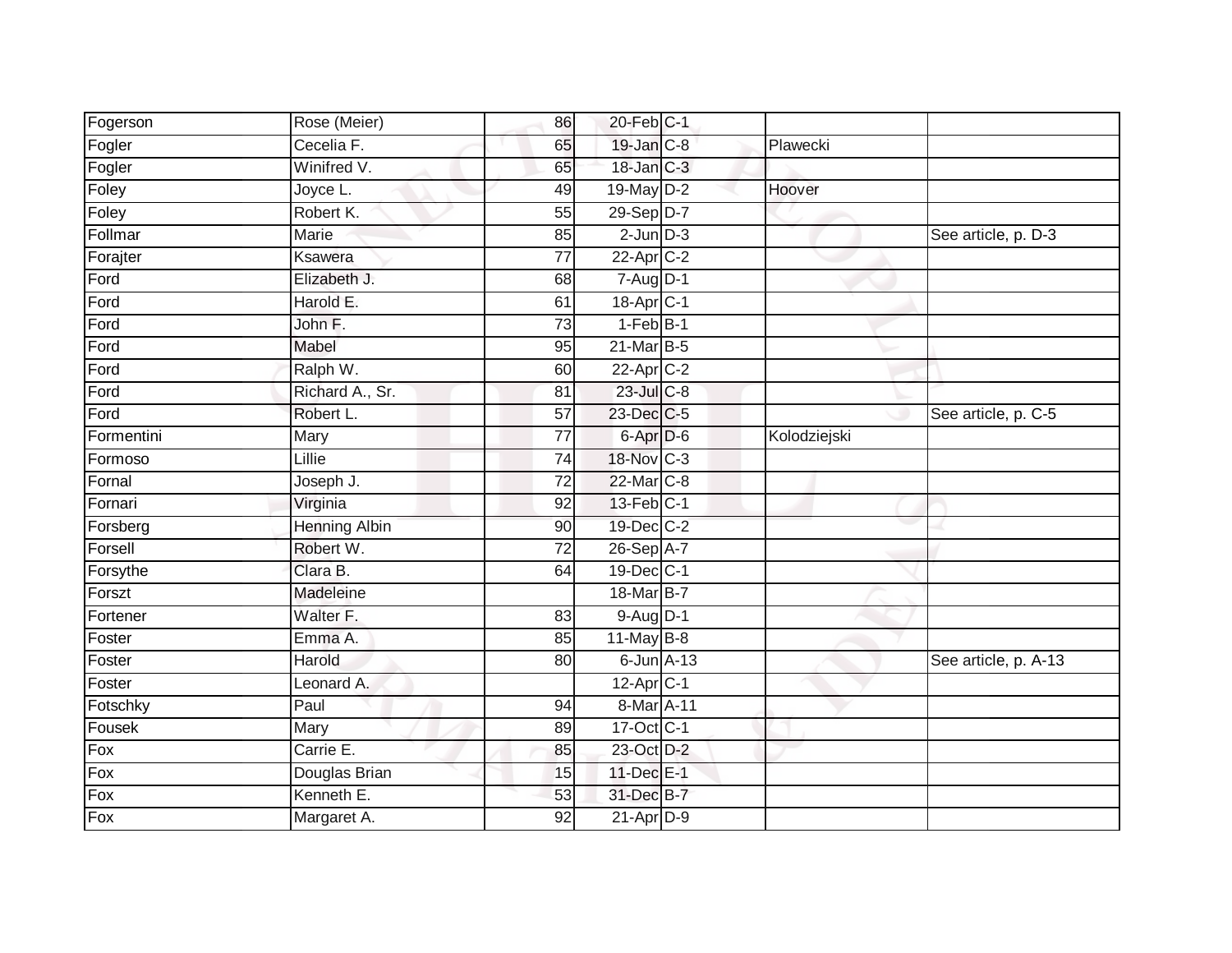| Fox        | Melvin J.          | 82              | 29-Feb B-1              |            |                      |
|------------|--------------------|-----------------|-------------------------|------------|----------------------|
| Fozkos     | Conrad P.          | 20              | 25-Aug C-8              |            |                      |
| Frame      | Ross E.            |                 | $23$ -Feb $C-2$         |            |                      |
| Franczek   | James David        | 17              | 18-Apr <sub>C-1</sub>   |            |                      |
| Franczek   | <b>Jeff Darren</b> | $\overline{13}$ | 18-Apr C-1              |            |                      |
| Frank      | Joseph B.          | 17              | 31-Oct B-9              |            |                      |
| Franklin   | Joseph E.          | 81              | $21-Nov$ <sub>C-1</sub> |            |                      |
| Franklin   | Lillie May         | 81              | $9$ -Feb $C-7$          |            |                      |
| Frankovic  | Mary               | 76              | 20-Dec B-6              |            |                      |
| Frankowiak | Alex, Sr.          | $\overline{77}$ | $22$ -Oct $D-6$         |            |                      |
| Frappier   | Francis J. "Frank" | 59              | $16-Sep$ C-5            |            |                      |
| Fraser     | Agnes M. "Tillie"  | 69              | $1-Feb$ B-1             |            |                      |
| Fraser     | Roderick J., Jr.   | 71              | $1-Feb B-1$             |            |                      |
| Frazier    | James A.           | 49              | 24-Sep B-1              |            |                      |
| Frederick  | Margaret T.        | 82              | 14-Dec D-5              |            |                      |
| Freeman    | Helen M.           | 62              | 15-May E-2              |            |                      |
| Freese     | Evelyn G.          | $\overline{78}$ | 12-Dec C-1              |            |                      |
| Freestone  | <b>Ruth Mae</b>    | 81              | $14$ -Feb $D-2$         |            |                      |
| Frei       | Shirley L.         | 51              | Januray 18 C-3          | Hutchinson |                      |
| French     | Kermit             | 85              | $2$ -Jul B-5            |            |                      |
| Frentress  | Ruth E.            | 80              | $1-SepC-4$              |            |                      |
| Frey       | Elmer A.           | 86              | 19-Oct C-4              |            |                      |
| Frick      | Oneta              | 47              | 26-Jan C-5              |            |                      |
| Frigo      | Louis J.           | 82              | $5-FebB-8$              |            |                      |
| Frisbie    | Mildred M.         |                 | 22-Mar C-8              |            |                      |
| Frisinger  | Virgil             | 85              | $15$ -Jul C-1           |            | See article, p. C-1  |
| Fritz      | Fred J.            | 73              | $22-Sep$ D-8            |            |                      |
| Fritz      | John J.            | 74              | $30$ -Jun $A - 8$       |            |                      |
| Fritzsche  | Raymond H.         | 66              | 31-Aug C-4              |            |                      |
| Frjelich   | Joseph A.          | 76              | 22-Apr C-2              |            |                      |
| Froud      | Robert             | 55              | 14-Apr C-11             |            | See article, p. C-11 |
| Frye       | Keith E.           | $\overline{35}$ | 18-Oct C-1              |            |                      |
|            |                    |                 |                         |            |                      |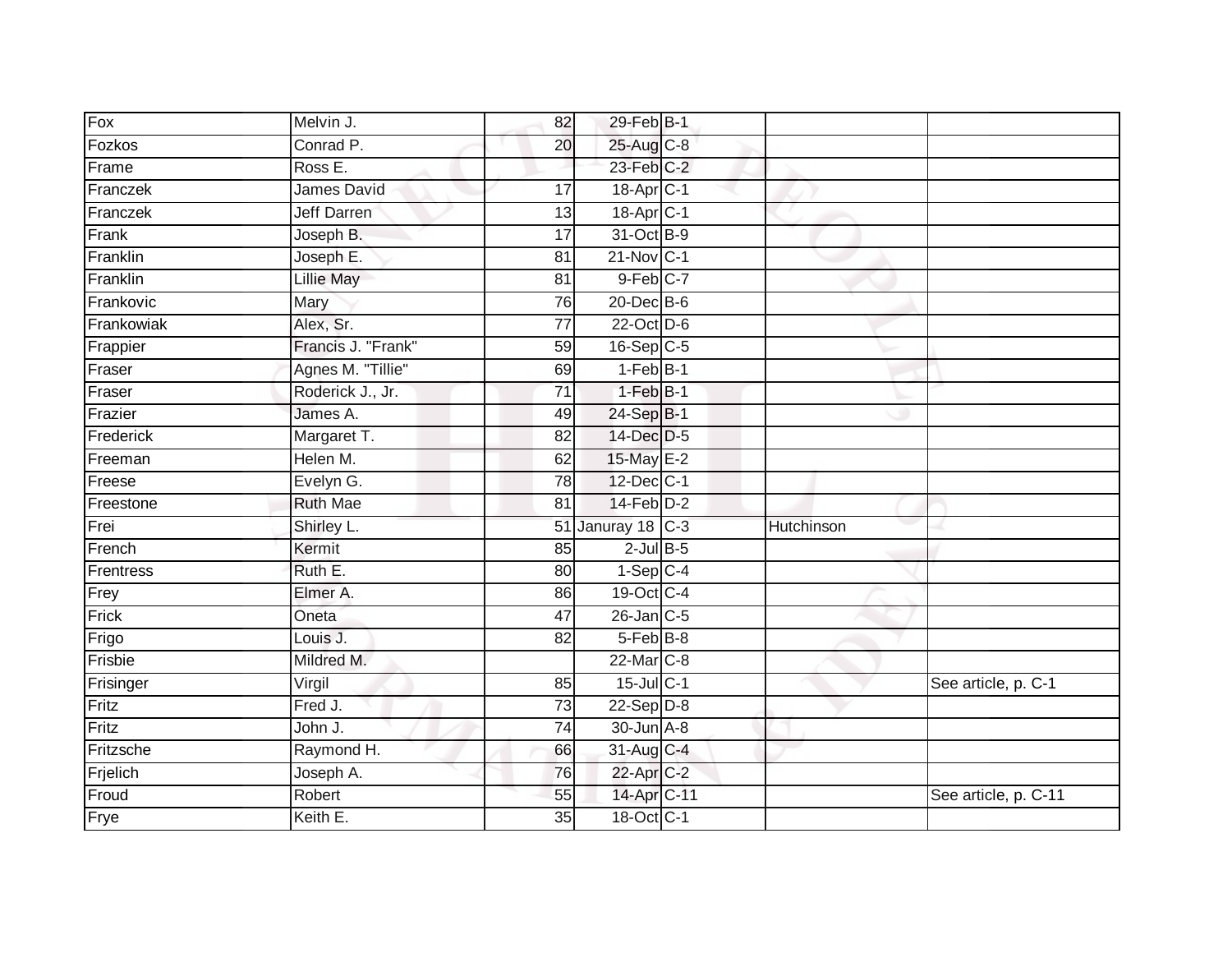| Fuehrmeyer | Charles W. "Bill"       | 67              | $6$ -Dec $D-1$           |                                                                |
|------------|-------------------------|-----------------|--------------------------|----------------------------------------------------------------|
| Funk       | Iona M.                 | 71              | 16-Apr C-2               |                                                                |
| Funk       | Robert C.               | 45              | 28-Jul C-3               |                                                                |
| Fuqua      | Bradie (Bill)           | 76              | $18$ -Dec $E-3$          |                                                                |
| Furjanich  | Anna                    | 86              | 31-Mar C-10              |                                                                |
| Furlong    | Moina L. "Mona"         | 63              | 8-Mar A-11               |                                                                |
| Furto      | George J.               | 67              | $13$ -Jun $B$ -6         |                                                                |
| Furto      | William J.              | 61              | $18$ -Jan $C-3$          |                                                                |
| Gabriele   | <b>Mary Sue</b>         | 62              | 28-Apr D-4               |                                                                |
| Gachos     | Sue                     | 66              | $2$ -Oct $D-15$          |                                                                |
| Gajewski   | Edward B.               | 84              | 10-Jan D-11              |                                                                |
| Galbreath  | Paul F.                 | 78              | $11$ -May B-8            |                                                                |
| Gallagher  | Edith                   | 68              | $8 - Aug$ <sub>C-8</sub> |                                                                |
| Gallanis   | Peter                   | 91              | 5-Oct B-10               |                                                                |
| Gallimor   | James W.                | $\overline{70}$ | 7-Apr <sub>C-9</sub>     | Last name also spelled<br>Gallimore - See April 8, p.<br>$B-7$ |
| Gallimore  | James W.                | $\overline{71}$ | 8-Apr B-7                | Last name also spelled<br>Gallimor - See April 7, p.<br>$C-9$  |
| Gallo      | John P.                 | $\overline{78}$ | $17$ -May $D-1$          |                                                                |
| Gallo      | Lorrainne               | 57              | $18$ -Feb $B$ -8         |                                                                |
| Galloway   | Clinton                 | 55              | 21-Aug E-12              |                                                                |
| Galovic    | Lucy M.                 | 83              | $21-Sep D-8$             |                                                                |
| Gambel     | Albert A.               | 67              | $27 - Dec$ C-3           |                                                                |
| Gambill    | Lowa E.                 | 79              | $5$ -Mar $B$ -5          |                                                                |
| Gamblin    | Lucille                 | 82              | $5$ -Dec $C$ -2          |                                                                |
| Gann       | Neilus $\overline{A}$ . | 50              | $4$ -Apr $C-1$           |                                                                |
| Ganz       | Domenica                | 95              | $11$ -Jan $B-2$          |                                                                |
| Garcia     | Hope C.                 | 70              | 20-Oct D-8               |                                                                |
| Garcia     | Juan                    | 75              | 14-Jul B-7               |                                                                |
| Garcia     | Tony                    | 17              | 25-May D-8               | See also article, p. A-2                                       |
| Gard       | <b>William Jeffrey</b>  |                 | $24$ -May C-8            | See article, p. C-8                                            |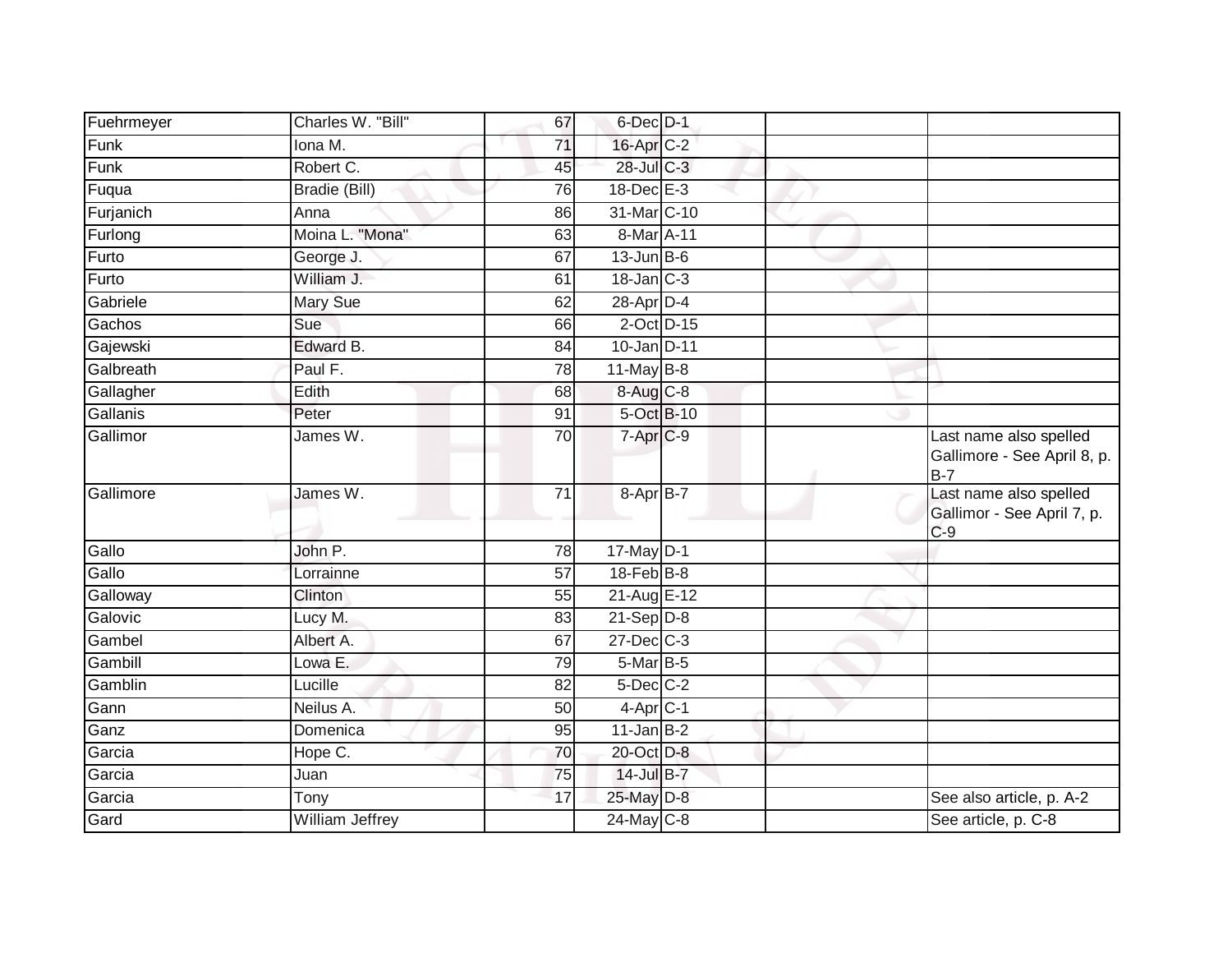| Gardiner    | Landon R.            | 79              | 14-Jan C-9       |          |                      |
|-------------|----------------------|-----------------|------------------|----------|----------------------|
| Gardner     | Leon                 | 73              | 23-Dec C-5       |          |                      |
| Gardner     | Robert F.            | 81              | 24-May C-7       |          |                      |
| Gardner     | Ronald M.            | 55              | 29-Aug C-1       |          |                      |
| Gargas      | Mary                 | 94              | 30-Oct C-7       |          |                      |
| Garmany     | Carol Ann            | 53              | 23-Jun A-10      |          |                      |
| Garmany     | June Lorrine         | 64              | 8-Dec C-11       | LaRue    |                      |
| Garson      | Irene K.             | 71              | $14-Sep$ C-4     |          |                      |
| Gary        | Charles, Jr. "Butch" | 46              | 31-Jul E-10      |          |                      |
| Gaskey      | Stephen              | 49              | 11-Aug C-9       |          |                      |
| Gass        | Shirley L.           | 64              | $18$ -Feb $B$ -8 |          |                      |
| Gastreich   | Esther J.            | 79              | 24-Oct B-8       |          |                      |
| Gates       | William A.           | 79              | $20$ -Jun $B-8$  |          |                      |
| Gaughan     | Marguerite           | 87              | 28-Jul C-3       |          |                      |
| Gawlik      | Bertha J.            | 73              | 28-Nov D-6       | Wolak    |                      |
| Gawronski   | Daniel A., Rev.      | 57              | $20$ -Jan $D-5$  |          |                      |
| Gawronski   | Pauline              | 83              | $20$ -Jan $D-5$  |          |                      |
| Gay         | Calem                | 74              | 18-Nov C-3       |          |                      |
| Gaza        | Julia B.             | 84              | 13-Oct C-2       |          |                      |
| Gazda       | Thomas "Tommy"       | 17              | $7$ -Dec $C-9$   |          |                      |
| Gebe        | Joseph, Jr.          | 61              | 17-Aug B-8       |          |                      |
| Gebel       | Marjorie E.          | 65              | $13-Sep$ B-6     |          |                      |
| Geci (Geca) | Mary                 |                 | $21$ -Apr $D-9$  |          |                      |
| Geddes      | Odetta B.            | 82              | $23$ -Feb $C-2$  |          |                      |
| Geffert     | Ethel A.             | 68              | 30-Aug C-1       |          |                      |
| Geiger      | Florence E.          | 97              | 15-Apr A-11      |          |                      |
| Geigner     | Robert               | 84              | 8-Feb B-1        |          |                      |
| Genell      | Floyd                | 88              | $6$ -Nov $E-1$   |          |                      |
| Genender    | Geraldine M., R.N.   | 49              | 5-Mar B-5        | Swiontek |                      |
| Geneovese   | David D.             | 65              | 7-Dec A-11       |          | See article, p. A-11 |
| Genovese    | Albert               | 63              | 19-Dec C-1       |          |                      |
| Genovese    | Daniel R.            | $\overline{72}$ | $2$ -Feb $B-3$   |          |                      |
|             |                      |                 |                  |          |                      |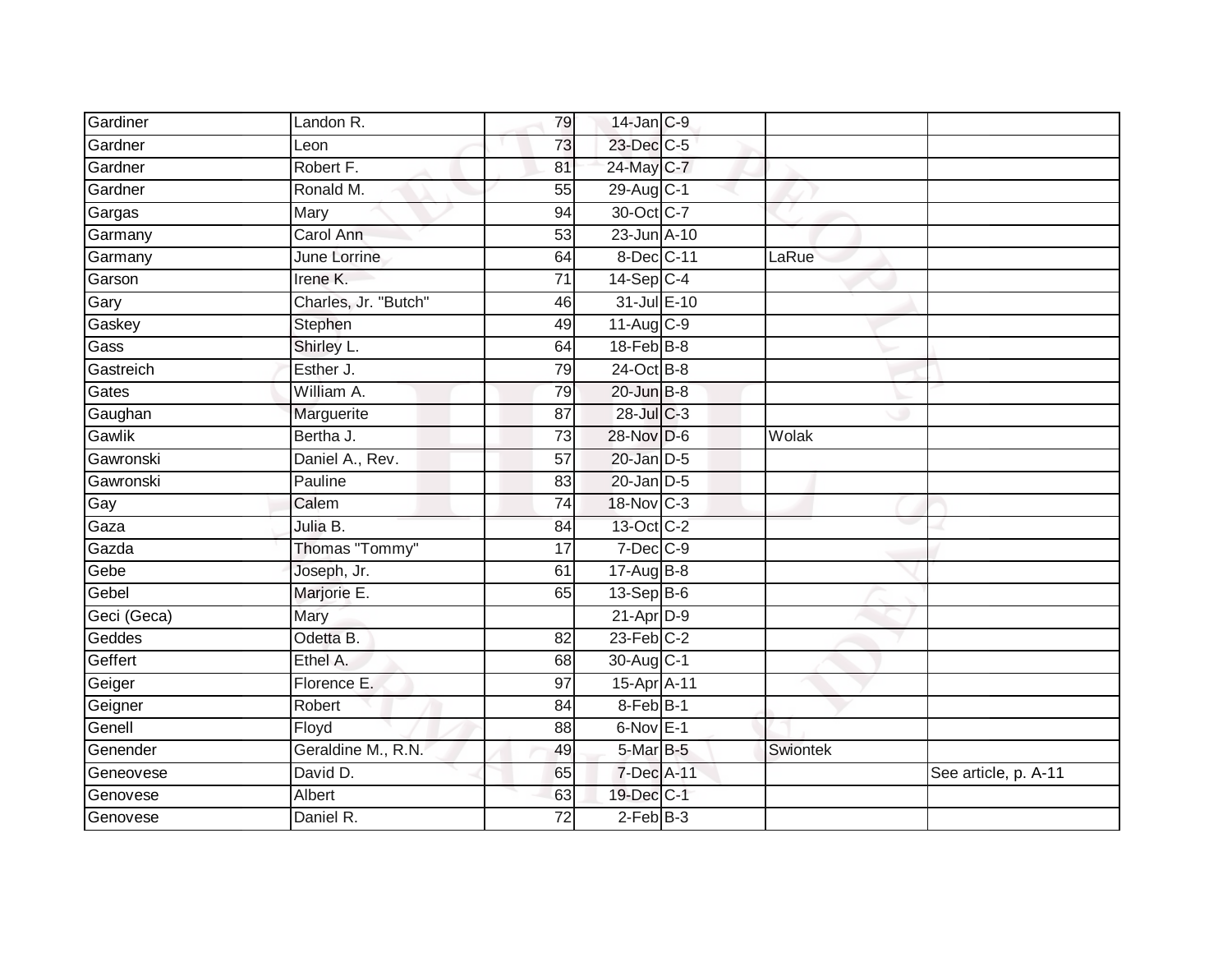| Gensel        | Dustin A.           | 3 months        | $2-Sep$ C-1              |               |                          |
|---------------|---------------------|-----------------|--------------------------|---------------|--------------------------|
| Gensel        | Harry E., Sr.       | 80              | 9-Mar C-5                |               |                          |
| Gentz         | Ernest W.           | 73              | 11-Apr A-13              |               |                          |
| Genzler       | Cecelia S.          | 89              | 25-Jul C-8               |               |                          |
| Geoghegan     | Grace L.            | 94              | $6$ -Jul $B-7$           |               |                          |
| George        | Irene M.            | 67              | $10-SepB-6$              | Gregorovich   |                          |
| George        | Vernon A.           | 80              | 28-Oct C-1               |               |                          |
| Gergely       | Andrew J.           | 64              | $29$ -Jan $A-9$          |               |                          |
| Geyer         | Mary                | $\overline{72}$ | 24-May C-7               |               |                          |
| Gholson       | Lois J.             | 75              | $27$ -Nov D-4            |               |                          |
| Giannopoulos  | Christine           | 92              | $1-Nov$ C-1              |               |                          |
| Giba          | Donald W.           | 49              | $27$ -Apr $B-8$          |               |                          |
| Gibbon        | <b>William Dale</b> | 26              | $5$ -Jul $D-1$           |               |                          |
| Gibbs         | Margaret S.         | 74              | 13-May C-2               |               |                          |
| Gibbs-Gilmore | Laretta Claudia     | 58              | 12-Oct C-4               |               |                          |
| Gibson        | Erna                | 80              | 13-Sep B-6               |               |                          |
| Gibson        | Raymond M.          | $\overline{81}$ | $2$ -Jan $C-1$           |               | See article, p. C-1      |
| Gienko        | Konstanty           | 93              | $20$ -Jun $B-8$          |               |                          |
| Gil           | Raquel              | 51              | 29-Aug C-1               |               |                          |
| Gilarski      | Robert E.           | 64              | $1-Aug$ $C-8$            |               |                          |
| Gilbert       | Ruth                | 73              | 29-Aug C-1               |               |                          |
| Gilchrist     | George R.           | 69              | 30-Sep A-9               |               | See article, p. A-9      |
| Giles         | Rosemary            | 71              | 18-Mar B-7               |               |                          |
| Gilkey        | Calleen N.          | 56              | $12-AprCT$               |               |                          |
| Gill          | Alice E.            | 74              | $17-SepC-1$              | <b>Dorton</b> |                          |
| Gill          | Barbara K.          | 48              | $23$ -Dec $C-5$          |               | See also Dec. 30, p. C-1 |
| Gill          | Jefferson M.        | 74              | 31-Aug C-4               |               |                          |
| Gill          | Lowell A.           |                 | $4$ -Oct $D-1$           |               |                          |
| Gill          | Thomas H., Jr.      | 42              | 11-May B-8               |               |                          |
| Gillard       | Julia               | 64              | 4-May B-9                |               |                          |
| Gilotte       | Hazel M.            | 70              | $4$ -Jun $C-1$           |               |                          |
| Gilyan        | <b>Martha Ruth</b>  | 68              | $7 - \overline{Aug}$ D-1 |               |                          |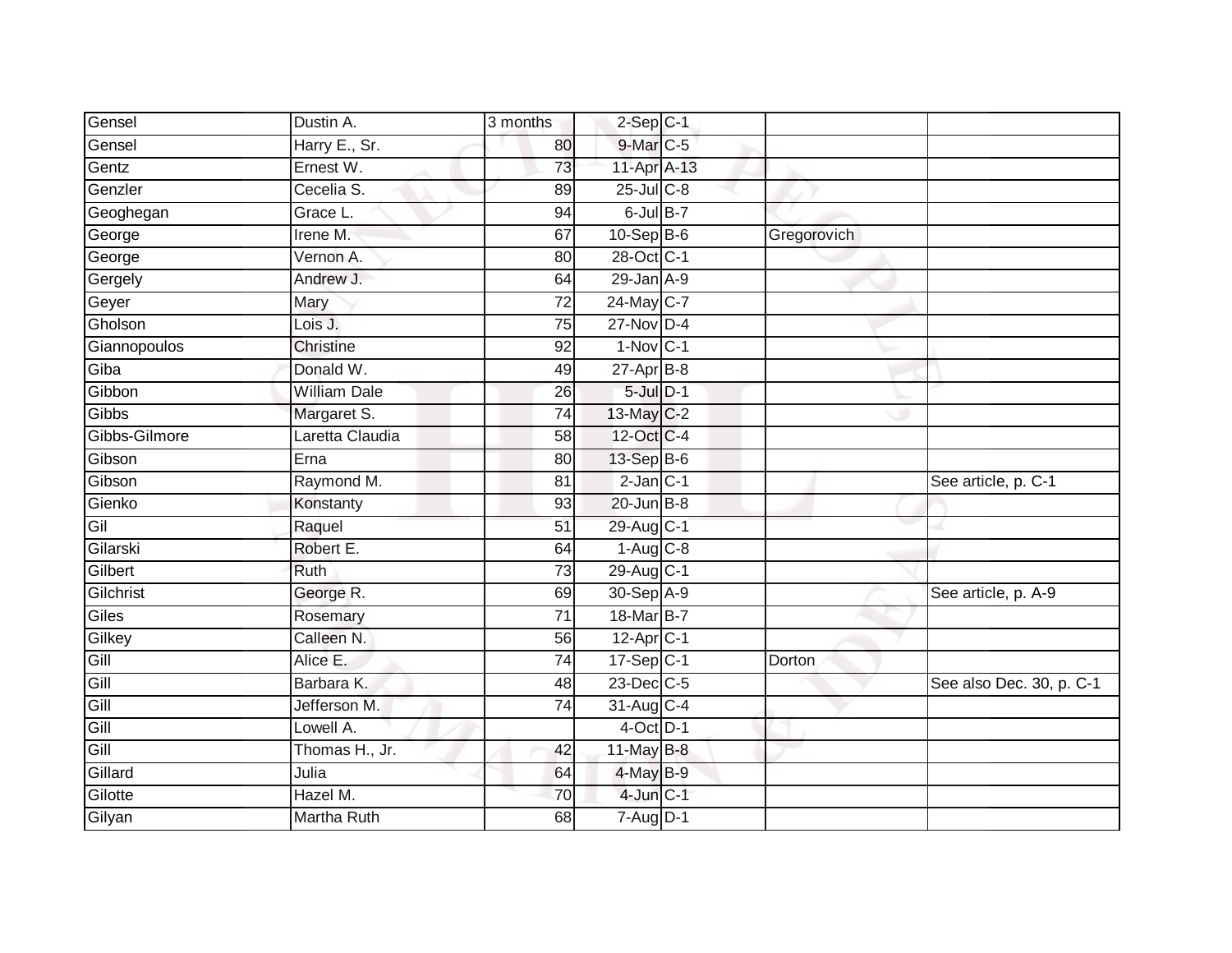| Gindl       | Lawrence M. "Jan"    | 90              | 30-Aug C-1             |                  |                     |
|-------------|----------------------|-----------------|------------------------|------------------|---------------------|
| Giometti    | Daniel               | 83              | 31-Mar C-10            |                  |                     |
| Girman      | Robert S.            | 69              | 7-Oct C-1              |                  | See article, p. C-1 |
| Girman      | Stephen              | 89              | $30 - Jan$ B-5         |                  |                     |
| Gish        | Anna E.              | 64              | 18-Apr <sub>C-1</sub>  |                  |                     |
| Glade       | Elmer C., Sr.        | 86              | 13-Apr C-4             |                  |                     |
| Gleason     | Tommy                | 9               | $17-Sep$ C-1           |                  |                     |
| Gleim       | Julia                | 88              | 10-Aug D-8             |                  |                     |
| Glende      | Bertha G.            | 88              | 14-Nov C-1             | Vargo            |                     |
| Glennon     | Vincent A.           | $\overline{70}$ | 10-Dec C-1             |                  |                     |
| Glertz      | <b>Mildred</b>       | 70              | 30-Mar C-4             |                  |                     |
| Gnyp        | Rosemarie T.         | 54              | $13$ -Feb $ C-1 $      |                  |                     |
| Goad        | Laura E.             | 64              | 26-May D-5             | Aydelotte        |                     |
| Goerner     | George, Sr.          | 79              | 21-Dec D-5             |                  | See article, p. D-5 |
| Goff        | George, Sr.          | 76              | 5-May D-6              |                  |                     |
| Goginski    | Sophia J.            | 80              | $11$ -Jun $A-15$       | <b>Bunchek</b>   |                     |
| Goines      | Sharon L.            | $\overline{43}$ | 20-Dec B-6             |                  |                     |
| Goldfine    | Wesley R.            | 69              | 11-Mar A-11            |                  |                     |
| Golding     | Maude M.             | 83              | 25-Oct D-1             |                  |                     |
| Goldschmidt | <b>Thomas Paul</b>   | 35              | $24$ -Jun $A-1$        |                  | See article, p. A-1 |
| Goldsmith   | Rae K.               | 89              | 28-Apr D-4             |                  |                     |
| Goldstone   | Sidney R., Dr., M.D. | 63              | 27-Aug B-8             |                  |                     |
| Golembieski | Harry R. "Pidgeon"   | 71              | $1-Aug$ <sub>C-8</sub> |                  |                     |
| Golembieski | Helen C.             | 68              | $12$ -Feb $C-1$        | <b>Borkowski</b> |                     |
| Goltermann  | Kurt E.              | 60              | $22$ -Jan $A-9$        |                  |                     |
| Golubic     | Trisa                | 100             | 18-Nov C-3             |                  |                     |
| Gomez       | Isabelle             | 65              | 13-Oct C-2             |                  |                     |
| Gomez       | Reynaldo             | 63              | $19$ -Dec $ C-1 $      |                  |                     |
| Gondek      | Joseph P.            | 59              | 26-Nov B-2             |                  |                     |
| Gonzales    | Dario                | 76              | $2$ -Oct $D-14$        |                  |                     |
| Gonzalez    | Carmelo              | 68              | 21-Sep D-8             |                  |                     |
| Gonzalez    | Hilda                | 50              | 24-Mar B-15            |                  |                     |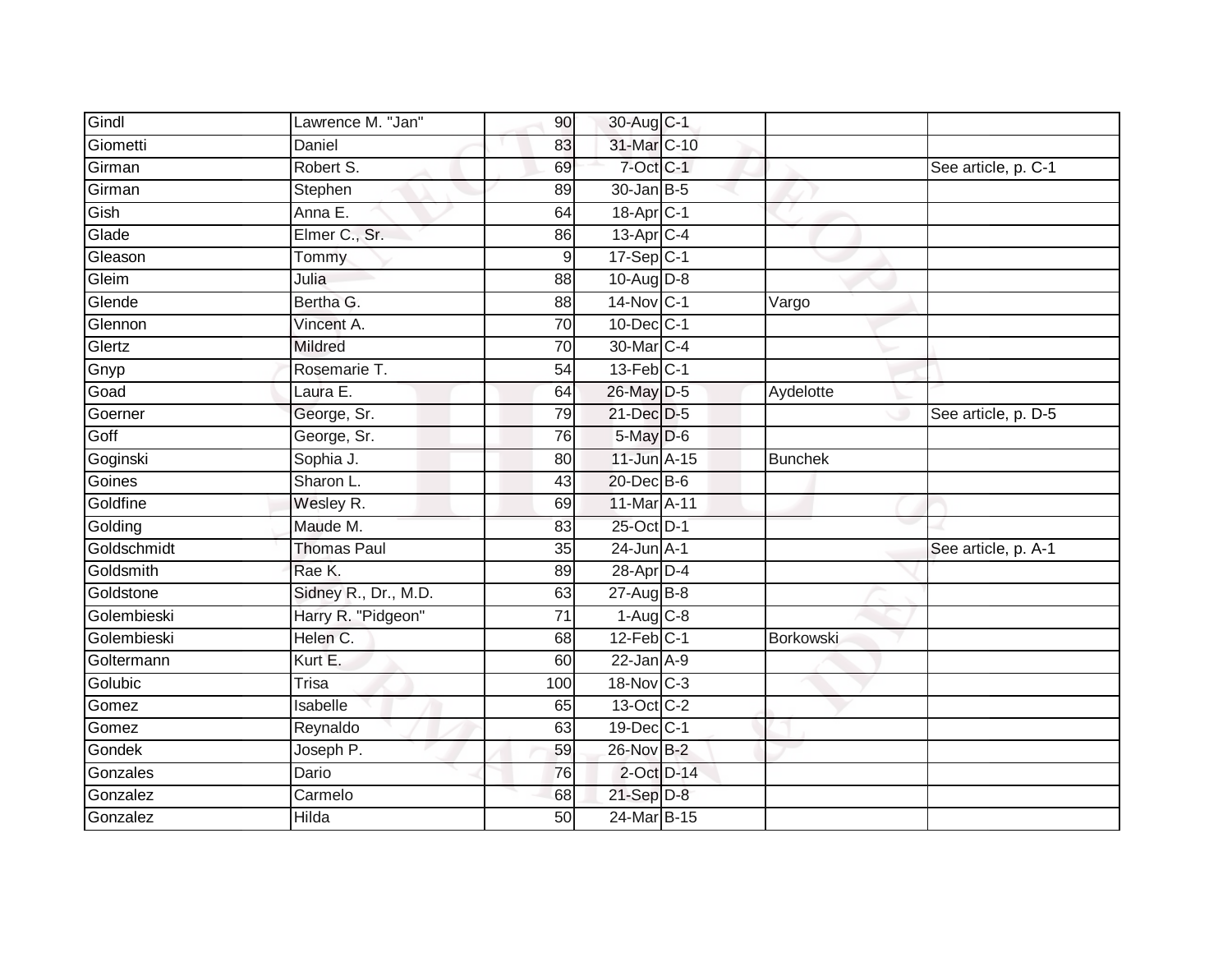| Gonzalez   | Leo C.             | 40              | 18-Nov C-3             |         |                                            |
|------------|--------------------|-----------------|------------------------|---------|--------------------------------------------|
| Gonzalez   | Salvador           | 80              | 15-Apr A-11            |         |                                            |
| Gonzalez   | Thomas             | $\overline{74}$ | 23-May C-1             |         |                                            |
| Good       | William J.         | 80              | $1-Apr$ B-8            |         |                                            |
| Goode      | Joseph A.          | 76              | 14-Apr C-11            |         | See article, p. C-11                       |
| Goodpaster | Laura              | $\overline{74}$ | $22-Sep D-8$           |         |                                            |
| Goodrich   | Anna F.            | 80              | $26$ -Feb $C-2$        |         |                                            |
| Goodrich   | Edward             |                 | $12$ -Dec $ C-1 $      |         |                                            |
| Gooliak    | John               | 84              | 3-Mar C-2              |         |                                            |
| Gora       | Chester M.         | $\overline{70}$ | 20-Apr C-4             |         |                                            |
| Goranowski | Valerie "Violet"   | 77              | 18-Sep D-14            | Sobczak |                                            |
| Gordish    | Mary Ann           | 46              | 22-May D-2             |         |                                            |
| Goss       | <b>Susan Marie</b> | 8               | 25-Oct D-1             |         |                                            |
| Gosser     | David              | 75              | 3-Oct C-1              |         |                                            |
| Gottlieb   | Ervin C.           | 85              | $21$ -Jan B-4          |         |                                            |
| Gough      | Victor J.          | 64              | 27-Feb B-9             |         |                                            |
| Gould      | Donald J.          | 68              | 30-Dec A-2             |         | See article, p. A-2                        |
| Gowens     | Lucille            | 47              | 19-Oct C-4             | Van Til |                                            |
| Grabos     | Stanley M. "Grube" | 63              | 25-Nov C-2             |         |                                            |
| Graham     | Lloyd J.           | 65              | 15-Mar C-5             |         |                                            |
| Graham     | Ray E., Sr.        | 59              | 3-Apr D-2              |         |                                            |
| Grambo     | Reba A.            | $\overline{75}$ | 23-Nov D-1             |         |                                            |
| Grant      | Olga Adrian        | 88              | $10$ -Jul $D-3$        |         |                                            |
| Graves     | Datha L.           | 33              | $2$ -Feb $B-3$         |         |                                            |
| Graves     | Russell S.         | 80              | $16$ -May $D-6$        |         |                                            |
| Gray       | Rosie V.           | 68              | 24-Oct B-8             |         |                                            |
| Graziani   | Alfred, Jr.        | 63              | 18-Apr <sub>IC-1</sub> |         |                                            |
| Grcevic    | Grace P.           | 70              | 19-Mar B-1             |         | Last name also spelled<br>Grcevich, p. B-1 |
| Grcevich   | Grace P.           | 70              | 19-Mar B-1             |         | Last name also spelled<br>Grcevic          |
| Grcevich   | Mary "Marica"      | 90              | 19-Oct C-4             | Zalac   |                                            |
| Greathouse | William D.         | 65              | $4$ -Oct $D-1$         |         |                                            |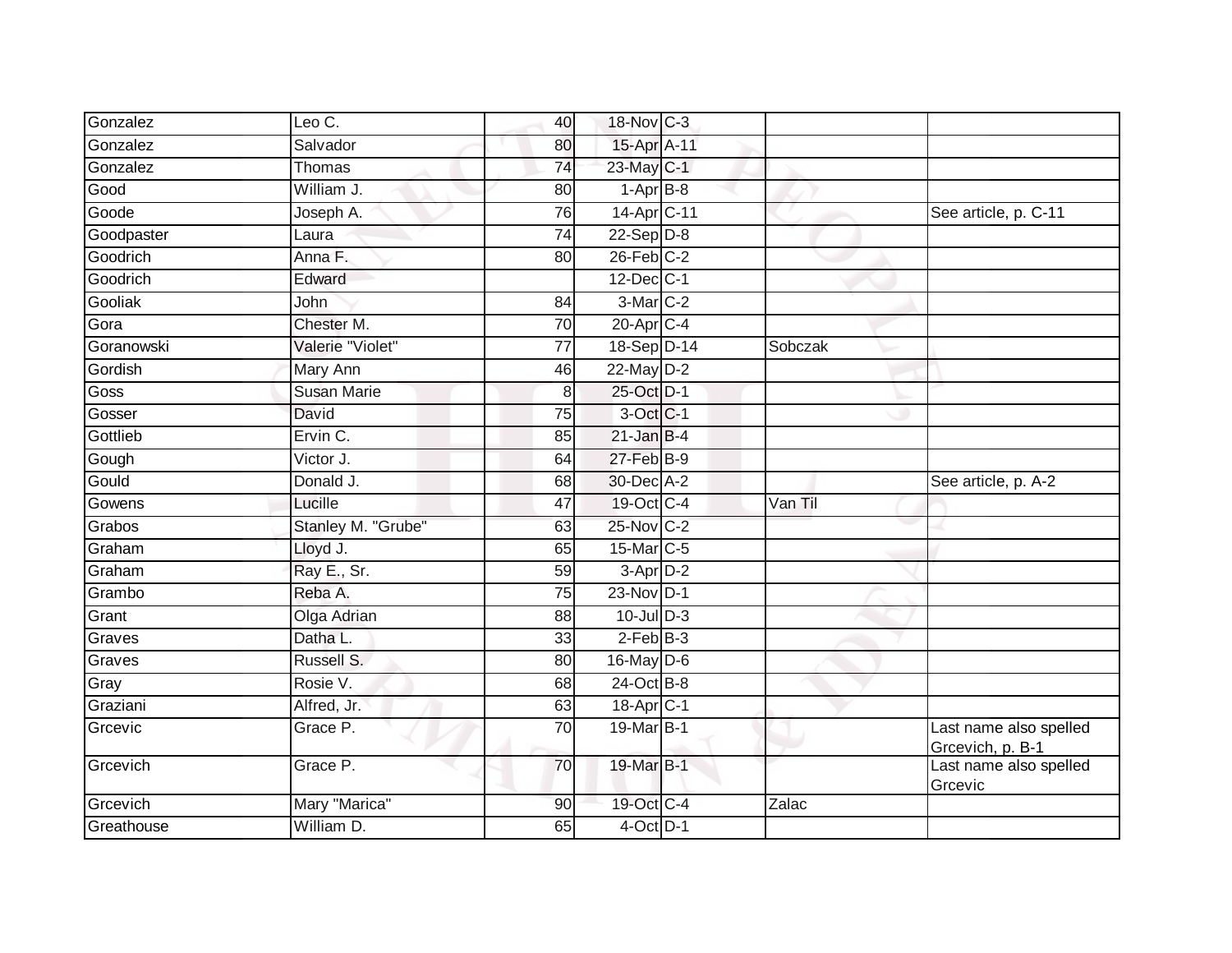| Green       | Jerry D.        | 53              | $3-Nov$ D-7              |            |                                                      |
|-------------|-----------------|-----------------|--------------------------|------------|------------------------------------------------------|
| Green       | John R.         | 21              | 17-Aug B-8               |            | See article, p. B-8                                  |
| Green       | Richard         | 63              | 14-Jun C-10              |            |                                                      |
| Greenis     | John W.         | 74              | 6-Oct C-2                |            |                                                      |
| Gregor      | Julia           | 78              | $12$ -Mar $B$ -6         |            |                                                      |
| Gregorczyk  | Albert          | $\overline{72}$ | 4-May B-9                |            |                                                      |
| Greichunos  | John C.         | 38              | 3-Oct C-1                |            |                                                      |
| Greiving    | Dorothea        | 90              | $12$ -Jul C-1            |            | See article, p. C-1                                  |
| Greskovich  | Mary            | 92              | 5-Oct B-10               |            |                                                      |
| Griffin     | Edna L.         | 83              | $25$ -Jul $C-8$          |            |                                                      |
| Griffin     | Raymond M.      | 70              | 25-Dec E-6               |            |                                                      |
| Grimmer     | Agnes M.        | 79              | 19-Jul C-1               |            |                                                      |
| Grimmer     | Clarence H.     | 75              | 19-Oct C-4               |            |                                                      |
| Grinter     | Charles A.      | 89              | 22-Apr C-2               |            |                                                      |
| Grochowski  | Sophie          | 85              | 31-Mar C-10              |            |                                                      |
| Groet       | Charles W.      | 74              | 16-May D-6               |            |                                                      |
| Groff       | Frank A.        | 74              | $2$ -Nov $A-9$           |            |                                                      |
| Gromaire    | Marion C.       | 65              | 5-Apr C-7                | Koch       | Last name also spelled                               |
|             |                 |                 |                          |            | Gromare - See April 4, p.<br>$C-1$                   |
| Gromare     | Marion C.       | 65              | $4-Apr$ $C-1$            | Koch       | Last name also spelled<br>Gromaire - See April 5, p. |
|             |                 |                 |                          |            | $C-7$                                                |
| Gronkiewicz | Josephine       | 89              | 28-Jul C-3               |            |                                                      |
| Gronowski   | <b>Stella</b>   |                 | $1-Sep$ C-4              | Dumakowski |                                                      |
| Grossman    | Hertsa          | $\overline{75}$ | $9$ -Jun $D-3$           |            |                                                      |
| Grothaus    | Donald          | 11              | 25-Sep D-4               |            |                                                      |
| Grothaus    | Jamie           | 12              | $25-Sep D-4$             |            |                                                      |
| Grouse      | Mary (Gronskis) | 85              | $29$ -Jun $B-8$          |            |                                                      |
| Groves      | Johnny Ray      | 26              | 10-Oct A-13              |            |                                                      |
| Groves      | Margaret E.     | 84              | 14-Oct C-1               |            |                                                      |
| Grow        | Edith V.        | 69              | 6-Feb C-1                |            |                                                      |
| Grow        | Raymond J.      | $\overline{73}$ | $4 - Apr$ <sub>C-1</sub> |            |                                                      |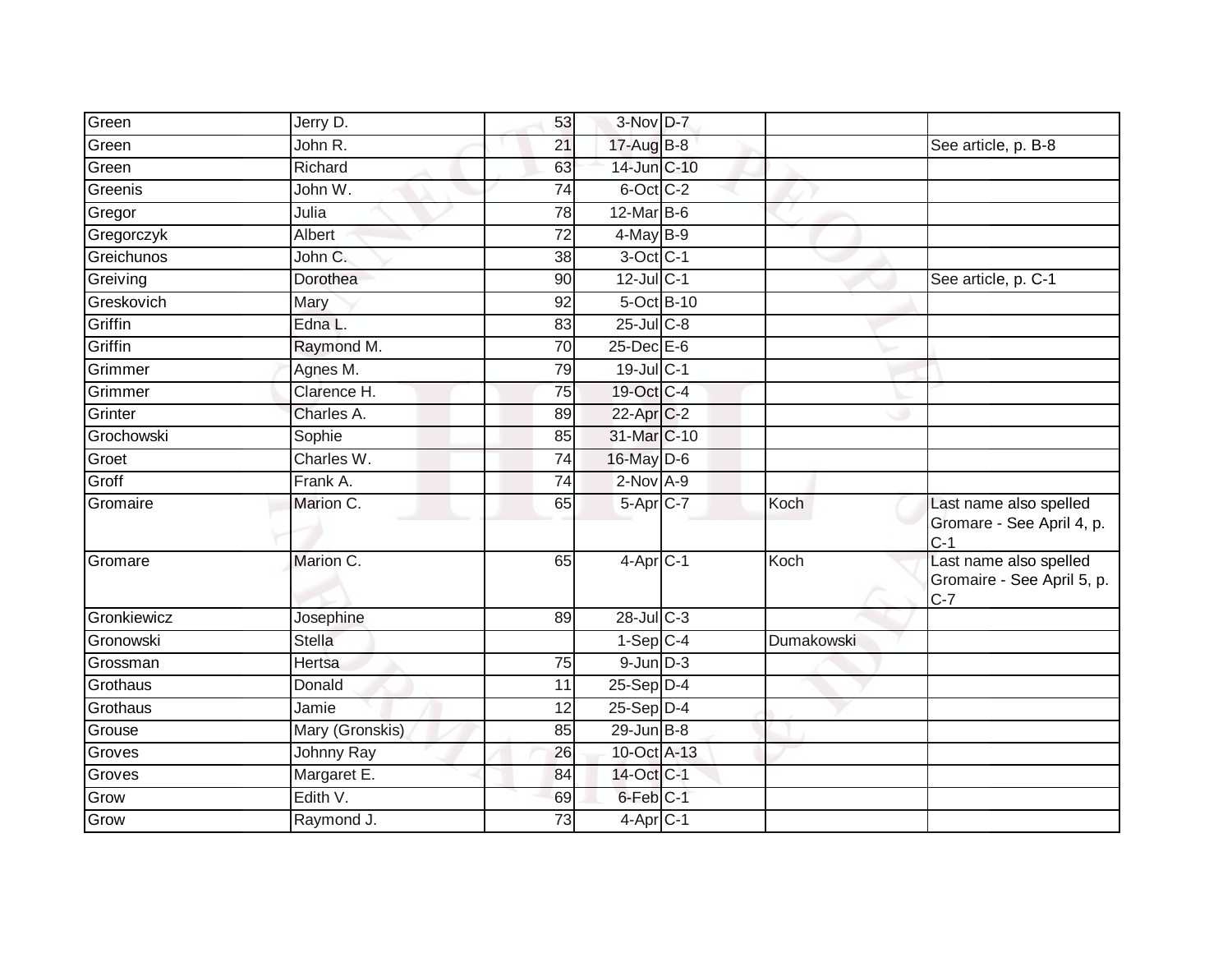| Grskovich   | David J.               | 13              | 5-Dec C-2               |        |  |
|-------------|------------------------|-----------------|-------------------------|--------|--|
| Grudzinski  | Robert                 | 41              | 26-Oct B-10             |        |  |
| Grunza      | Helen                  | $\overline{57}$ | 31-Mar C-10             |        |  |
| Gruszka     | Ben E.                 | 1 month         | $22$ -Dec $D-2$         |        |  |
| Gruszka     | Peter L.               | $\overline{74}$ | 13-Dec C-1              |        |  |
| Grutzius    | Lawrence S.            | 42              | $27$ -Jan D-7           |        |  |
| Grzeczka    | Joseph P. (Greski)     | 85              | $7-Apr$ <sub>C-9</sub>  |        |  |
| Grzemski    | Frank H.               | 70              | 5-Feb <sup>B-8</sup>    |        |  |
| Guadagno    | Andrew L.              | $\overline{71}$ | $2-May$ A-7             |        |  |
| Guadagno    | Lena                   | 71              | $20$ -Feb $C-1$         |        |  |
| Gualdiero   | Anthony J.             | 50              | $1$ -Jul $C-1$          |        |  |
| Gue         | Helen                  | 76              | 22-Jul C-1              |        |  |
| Guernsey    | Patricia E.            | 47              | $11$ -Jan $B-2$         |        |  |
| Guerrero    | Luisa                  | 96              | 31-May C-7              |        |  |
| Gugliemo    | Virgil "Elmer"         |                 | 17-Mar C-10             |        |  |
| Guiden      | Victoria Leigh         | 11 months       | 20-Jun B-8              |        |  |
| Gulifor     | James R.               | 71              | 27-May C-2              |        |  |
| Gulley      | William                | 67              | 11-Apr A-13             |        |  |
| Gumulaulski | Mary T.                | 67              | 29-Aug C-1              | Kapcak |  |
| Gunderloy   | Mary                   | $\overline{70}$ | $11-Feb$ <sub>C-2</sub> | Zakula |  |
| Gundy       | Bessie L.              | 83              | 17-Mar C-10             |        |  |
| Gunn        | Mary                   | $\overline{57}$ | $6$ -Mar $D-2$          |        |  |
| Gunther     | Catherine B.           | 78              | $7$ -May B-6            | Haynes |  |
| Gurevitz    | <b>Beatrice</b>        | 72              | 28-Feb E-13             |        |  |
| Gurski      | Ardis Ann              | 39              | $2$ -Jun $D-3$          | Juhl   |  |
| Gustafson   | Joseph                 | 60              | 8-Dec A-6               |        |  |
| Gustaitis   | Ursula                 | 95              | $12$ -Mar B-6           |        |  |
| Gutierrez   | Conception (Hernandez) | 94              | $2-Sep C-1$             |        |  |
| Gutierrez   | <b>Dolores</b>         | 82              | 24-Aug C-4              |        |  |
| Gutierrez   | Jose                   | 84              | 31-Jul E-10             |        |  |
| Gutierrez   | Sabino                 | $\overline{78}$ | 29-Sep D-7              |        |  |
| Gvozdic     | Metric                 | $\overline{75}$ | $10$ -Jun $C-1$         |        |  |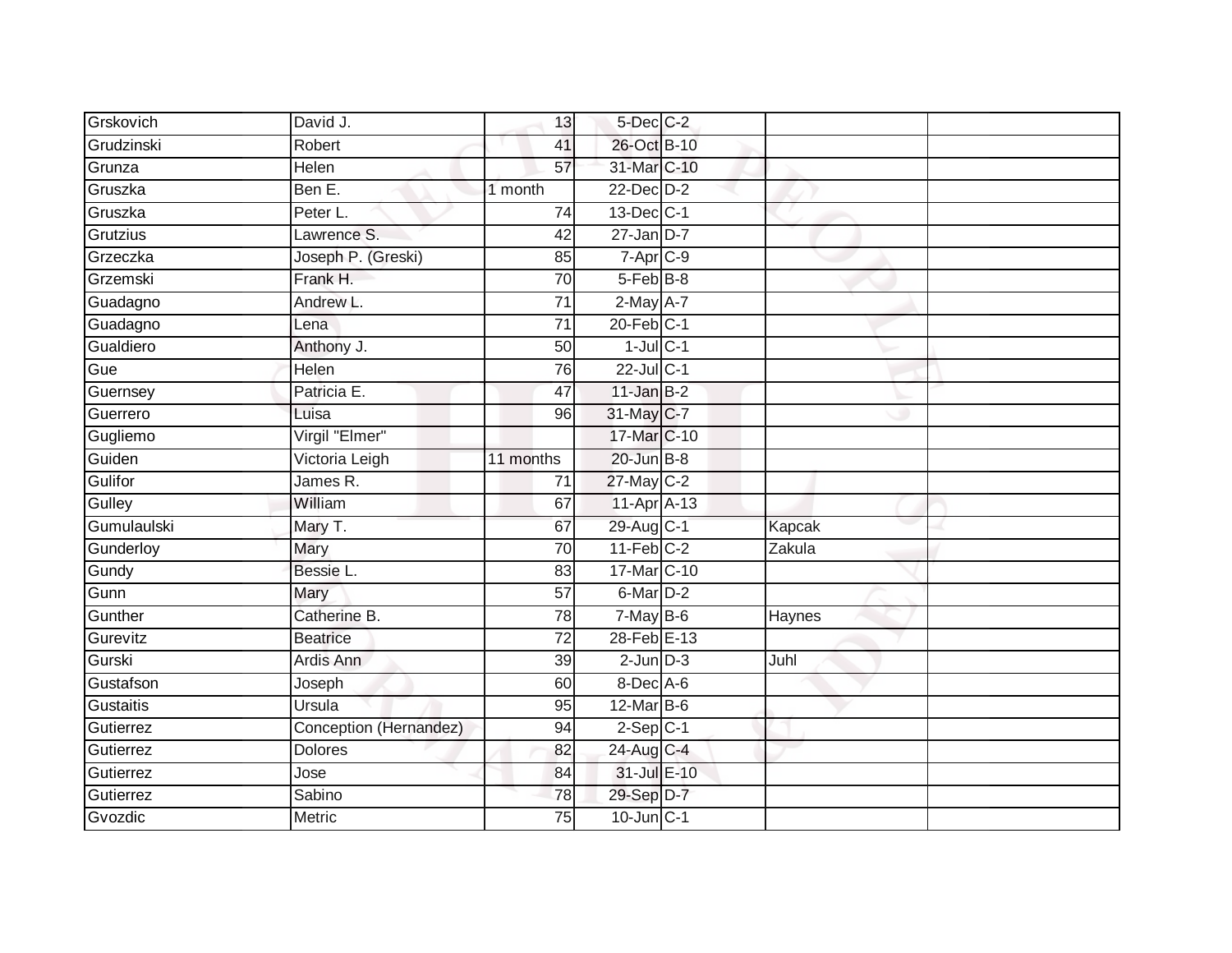| Gwiazda        | Edward A.              | 42              | 14-Apr C-11             |              |                                                       |
|----------------|------------------------|-----------------|-------------------------|--------------|-------------------------------------------------------|
| Gyugo          | Mildred                | 75              | $24$ -Feb $C-4$         |              |                                                       |
| <b>Haack</b>   | Edith E.               | 86              | 25-Feb C-2              |              |                                                       |
| <b>Haak</b>    | Henry                  | 75              | $10$ -Nov $ C-2 $       |              |                                                       |
| Haan           | Jacob                  | 72              | $1-Mar$ <sub>C-1</sub>  |              |                                                       |
| Haber          | Donald F.              | 72              | 18-Oct C-1              |              |                                                       |
| Haberman       | Marie (Spoerner)       | 91              | $9$ -Feb $C$ -7         |              |                                                       |
| Habzansky      | John M.                | 40              | 25-Oct A-2              |              | See article, p. A-2                                   |
| Hacker         | Marie A. "Shashie"     | 71              | 29-Mar C-1              | Mausen       |                                                       |
| Hacko          | <b>Steve</b>           | 80              | $25$ -Dec $E$ -6        |              |                                                       |
| <b>Hadley</b>  | Dorothy B.             | 87              | 7-Mar A-14              | <b>Bauer</b> |                                                       |
| Haehnel        | Della M.               | 88              | 19-Aug C-1              |              | First name also spelled<br>Ella - See Aug. 21, p. D-2 |
| Haehnel        | Ella M.                | 88              | $21$ -Aug $D-2$         |              | First name also spelled<br>Della - See Aug. 19, p. C- |
| Hajda          | Anna M.                | 96              | 26-Nov B-2              |              |                                                       |
| Hajduch        | <b>Margaret Thomas</b> |                 | 12-Aug B-9              | Shimala      |                                                       |
| Halfacre       | Beulah "Bea"           | 72              | 19-Jul C-1              |              |                                                       |
| Halfacre       | Edna O.                | $\overline{82}$ | 18-Jul C-8              |              |                                                       |
| Halfman        | Philip                 | 62              | $24-Apr$ F-4            |              |                                                       |
| <b>Halkias</b> | Corrine                | 80              | $6$ -Jan $ C$ -6        |              |                                                       |
| Hall           | Donlad F.              | 77              | 25-Aug D-2              |              |                                                       |
| Hallo          | Ann T.                 | 69              | $24$ -Oct B-8           |              |                                                       |
| Halloran       | Katherine              | $\overline{77}$ | $18$ -Feb $B$ -8        |              |                                                       |
| Haltug         | Pauline                | 88              | 19-Apr C-1              |              | See article, p. C-1                                   |
| Haluska        | Ellen                  |                 | $10$ -Jun $C-1$         |              |                                                       |
| Halvorson      | Harry E.               |                 | $18$ -Jan $C-3$         |              |                                                       |
| Hamann         | Arthur C.              | 87              | 18-Mar B-7              |              |                                                       |
| Hamann         | Edwin "Ned" C.         | 64              | 19-Mar B-1              |              |                                                       |
| Hamann         | Harold H.              | 80              | 13-Nov D-16             |              |                                                       |
| Hamilton       | <b>Ivin</b>            | $\overline{54}$ | $12-Apr$ <sub>C-1</sub> |              |                                                       |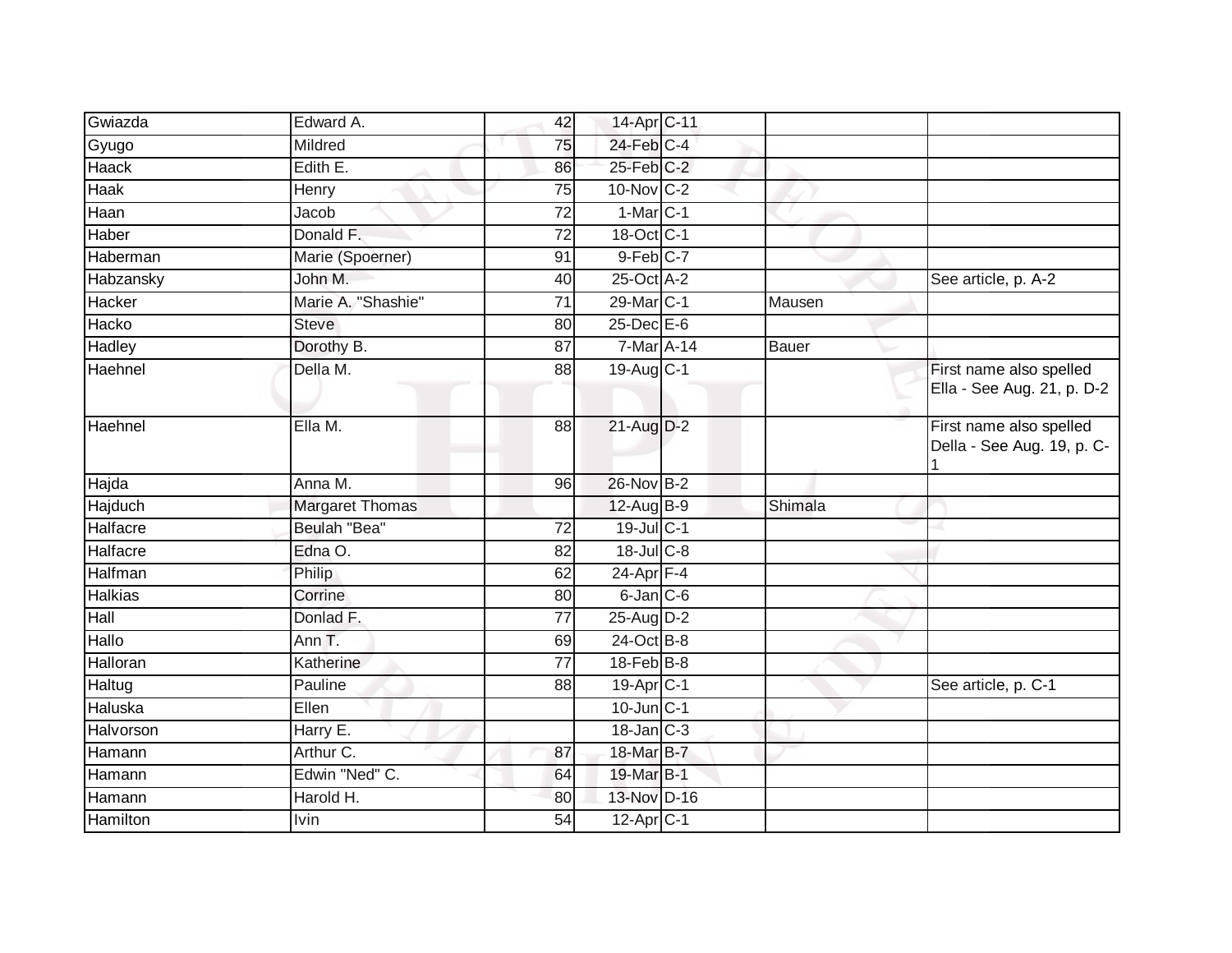| Hammar         | Norman G.              | 74              | 28-Jul C-3              |         |                     |
|----------------|------------------------|-----------------|-------------------------|---------|---------------------|
| Hammond        | Frank H.               | 80              | 8-Mar A-2               |         | See article, p. A-2 |
| Hammond        | Fred V., Sr.           | 75              | $16$ -Apr $C-2$         |         |                     |
| Hanas          | Janet L.               | 67              | 14-Nov C-1              |         |                     |
| Hanchar        | Edward R.              | $\overline{71}$ | $9-Nov$ C-4             |         |                     |
| Hancock        | Amy                    | $\overline{17}$ | 22-May A-1              |         | See article, p. A-1 |
| Hancock        | <b>Robert Paul</b>     | 63              | $25-Sep$ D-4            |         | See article, p. D-4 |
| Hand           | Ellis A.               | 81              | $13-Apr$ <sub>C-4</sub> |         |                     |
| Hand           | Kenneth E.             | 66              | $7-Sep$ $D-9$           |         |                     |
| Hanley         | Mary C.                | $\overline{75}$ | $15$ -Jul C-1           |         | See article, p. C-1 |
| Hanna          | William David, Sr.     | 73              | 8-Jun E-1               |         |                     |
| Hanneld        | Raymond R.             | 70              | 13-Oct C-2              |         |                     |
| Hanrahan       | Loretta J. Alberson    | 57              | 5-May D-5               | Siadak  |                     |
| Hansen         | Cora L.                | 60              | $1$ -Jul $C-2$          | Garrett |                     |
| Hansen         | Harold L. B.           | 62              | 26-Nov B-2              |         |                     |
| Hansen         | Lewis G.               | 56              | 14-Apr C-11             |         |                     |
| Harakal        | Robert E.              | 59              | $27$ -Feb $B-9$         |         |                     |
| Harakal        | <b>Theresa Rose</b>    | 86              | $21$ -May $D-2$         |         |                     |
| Harder         | Earl V.                | 87              | 13-Sep B-6              |         |                     |
| Harder         | Harold L. (Buck)       | 66              | 24-Jul D-2              |         |                     |
| Harder         | <b>William Charles</b> | 90              | 14-Nov C-1              |         |                     |
| <b>Hardtke</b> | Dorothy A.             |                 | 19-Mar B-1              |         |                     |
| Hardy          | Walter W.              | 74              | $1-FebB-1$              |         |                     |
| Hare           | John W.                | 67              | 6-Apr D-6               |         |                     |
| Hargis         | Oscar R.               | 71              | $11$ -Jan B-2           |         |                     |
| Harkema        | Edith M.               | 84              | $2$ -Nov $A-9$          |         |                     |
| Harle          | Thomas                 | 89              | 31-Jul E-10             |         |                     |
| <b>Harmack</b> | Gladys P.              | 92              | $24$ -Feb $C-4$         |         |                     |
| Harman         | Ralph K.               |                 | 16-May D-6              |         |                     |
| Harmon         | Elizabeth              | 73              | 6-Sep C-7               |         |                     |
| Harmon         | <b>Frances Elland</b>  | 81              | 26-Sep A-5              |         |                     |
| Harmon         | <b>Helen</b>           | 79              | $1$ -Jun $D-4$          |         |                     |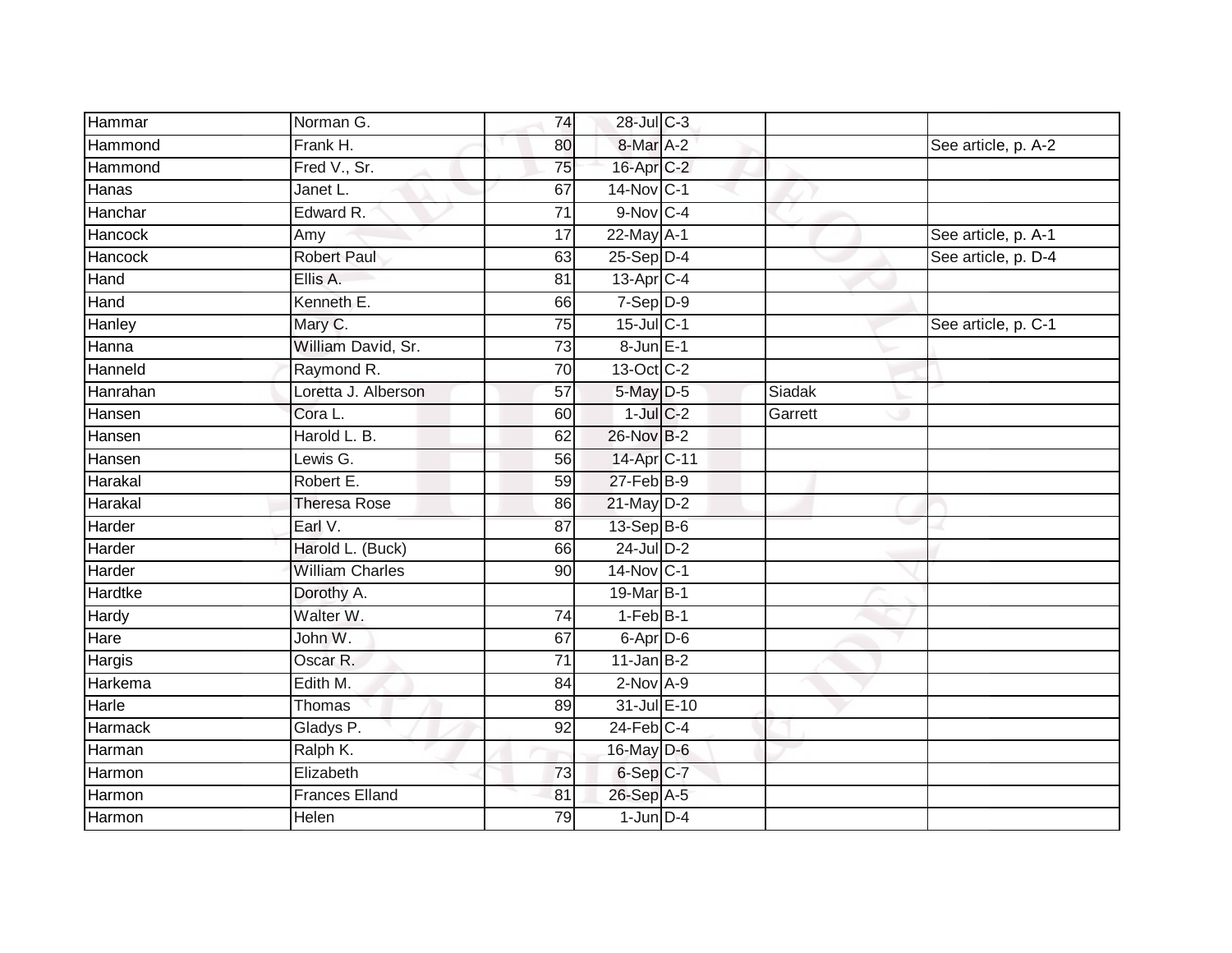| Harmon         | <b>Mary Belle</b>     | 67              | 16-Apr C-2              |           |                                       |
|----------------|-----------------------|-----------------|-------------------------|-----------|---------------------------------------|
| <b>Harms</b>   | Alma R.               | 87              | 19-Dec C-2              |           | See also article Dec. 20,<br>$p. B-6$ |
| Harreld        | Ray N.                | 55              | 26-Sep A-7              |           |                                       |
| Harrington     | <b>Charles Robert</b> | 75              | 17-Apr D-14             |           |                                       |
| Harrington     | Roy                   | 76              | $11$ -JulD-6            | v         |                                       |
| <b>Harris</b>  | <b>Basil</b>          | $\overline{75}$ | $25$ -Apr $B$ -8        |           |                                       |
| <b>Harris</b>  | Diana Marie           | 13              | 7-Mar A-14              |           |                                       |
| Harris         | Ruth H.               | 84              | 20-Sep C-7              |           |                                       |
| <b>Harris</b>  | Ruth L.               | 85              | 28-Mar C-1              |           |                                       |
| <b>Harris</b>  | Thomas E.             | 77              | $24$ -Feb $C-4$         |           |                                       |
| <b>Harris</b>  | Timothy               | 32              | $11$ -Jul D-6           |           |                                       |
| Hart           | Dolores C.            | $\overline{75}$ | $21-Nov$ <sub>C-1</sub> |           |                                       |
| Hart           | Marion M.             | 79              | 13-Jul C-4              |           |                                       |
| Hart           | Reba Messex           | 84              | $3-Mar$ C-2             |           |                                       |
| Hartlerode     | Charles "Chuck"       | 24              | 5-May D-5               |           |                                       |
| Hartlerode     | Wilfred C.            | 66              | 19-Jul C-1              |           |                                       |
| Hartley        | Harold G.             | 81              | 29-Mar C-1              |           |                                       |
| Hartley        | Henry "Jake"          | 80              | $2$ -Jun $D-3$          |           |                                       |
| Hartman        | Gladys                | 86              | 29-Oct D-3              |           |                                       |
| Hartung        | Robert                | 71              | $21$ -Mar $B-5$         |           |                                       |
| Hasapis        | Demetrios (Jim)       | 35              | 26-Jan C-5              |           |                                       |
| Hasara         | <b>Rose Pauline</b>   | 65              | $5 - Jan$ $B - 5$       |           |                                       |
| Haskett        | Kenneth L., Sr.       | 85              | 27-Sep A-2              |           |                                       |
| Hasse          | Adelyn M.             | 90              | $16$ -Feb $C-9$         |           |                                       |
| Hasse          | Joseph J., Sr.        | 83              | $11-Nov$ B-8            |           |                                       |
| Hastings       | Phillip "Little H"    | 26              | $7-Sep$ $D-8$           |           | See article, p. D-8                   |
| Hatcher        | Beatrice M.           | $\overline{77}$ | 25-Mar C-7              |           |                                       |
| Hatcher        | James R.              | 65              | 13-Nov D-16             |           |                                       |
| Hattenback     | Elsie                 | 83              | $7$ -May $B$ -6         |           |                                       |
| Havard         | Virgil                | 85              | $4-SepE-1$              |           |                                       |
| <b>Haviley</b> | Anna                  | 99              | $9$ -Mar $C$ -5         | Harkovich |                                       |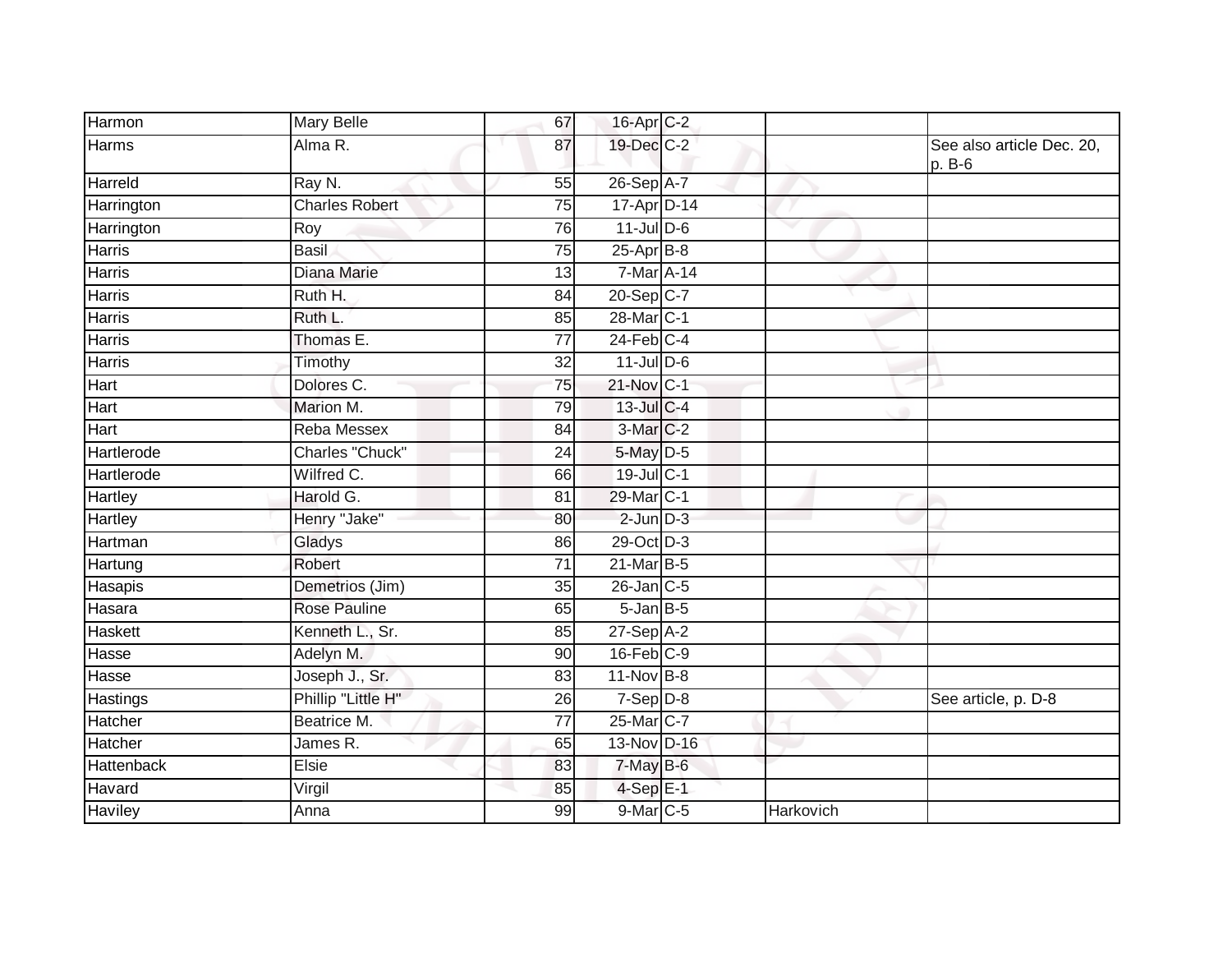| <b>Hawes</b>  | LeRoy G. "Pat"        | 73              | $2-AugB-9$             | See article, p. B-9 |
|---------------|-----------------------|-----------------|------------------------|---------------------|
| Hayden        | Breanne M.            | infant          | 14-Dec D-5             |                     |
| Hayden        | Hughe C., Dr.         | 84              | $2$ -Jan $C-1$         |                     |
| Hayden        | Kitchell, Sr.         | 87              | 6-Jan C-6              |                     |
| <b>Hayduk</b> | Mary                  | 69              | $24$ -Jul $D-2$        |                     |
| Hayes         | <b>Ernest Virnon</b>  | $\overline{73}$ | 27-Aug B-8             | See article, p. B-8 |
| Hayes         | Robin L.              | 27              | $27$ -Nov $D-4$        |                     |
| Hays          | Lloyd                 | 76              | 16-May D-6             |                     |
| <b>Hays</b>   | Martha                | $\overline{75}$ | 5-Apr C-7              | See article, p. C-7 |
| Hayward       | Kathryn               | 73              | 30-Jul C-1             |                     |
| Hazelton      | Robert D.             | 20              | 21-Mar B-5             |                     |
| Hazley        | Henry Paul, III       | $\overline{28}$ | 13-Oct C-2             |                     |
| Hedges        | <b>Alice Margaret</b> | 80              | 13-Jul C-4             |                     |
| Hedin         | Maureen A.            | $\overline{34}$ | 22-May E-11            |                     |
| Hedman        | Mildred               | $\overline{83}$ | 8-Sep C-7              |                     |
| Heffner       | Donald R.             | 26              | 3-May D-1              |                     |
| <b>Heflin</b> | Mabel                 | 96              | $16$ -Jun $D-2$        |                     |
| Hegan         | Minnie                | 91              | 14-Jun C-9             |                     |
| Heilman       | Marion Orville "Moe"  | 70              | 25-Oct D-1             |                     |
| Heilman       | Pamela E.             | 39              | $23$ -Feb $ C-1 $      |                     |
| Hein          | Mary A.               | 52              | 31-May C-7             |                     |
| Heineman      | Gilda                 | 79              | 14-Jun C-10            | Rossi               |
| Heinzman      | Evelyn                | 76              | 16-Jan B-5             |                     |
| Helbling      | Loretta               | 89              | 19-May D-2             |                     |
| Helderman     | Doris L.              | 63              | $9-Feb$ <sub>C-7</sub> |                     |
| Helmick       | Frank A.              | 75              | $15$ -Jun D-7          |                     |
| Hembling      | Avis W.               | 75              | $14$ -Feb $D-2$        |                     |
| Henderlong    | Robert J.             | 68              | 15-Aug B-10            |                     |
| Hendershott   | Jessie                | 87              | $19$ -Jan $C-8$        |                     |
| Henderson     | Jessie M.             | 79              | 27-Dec C-3             |                     |
| Henderson     | Phyllis Ann           | 45              | 19-Jul A-5             | Sage                |
| Henig         | Mel C.                | 40              | 3-Aug B-7              |                     |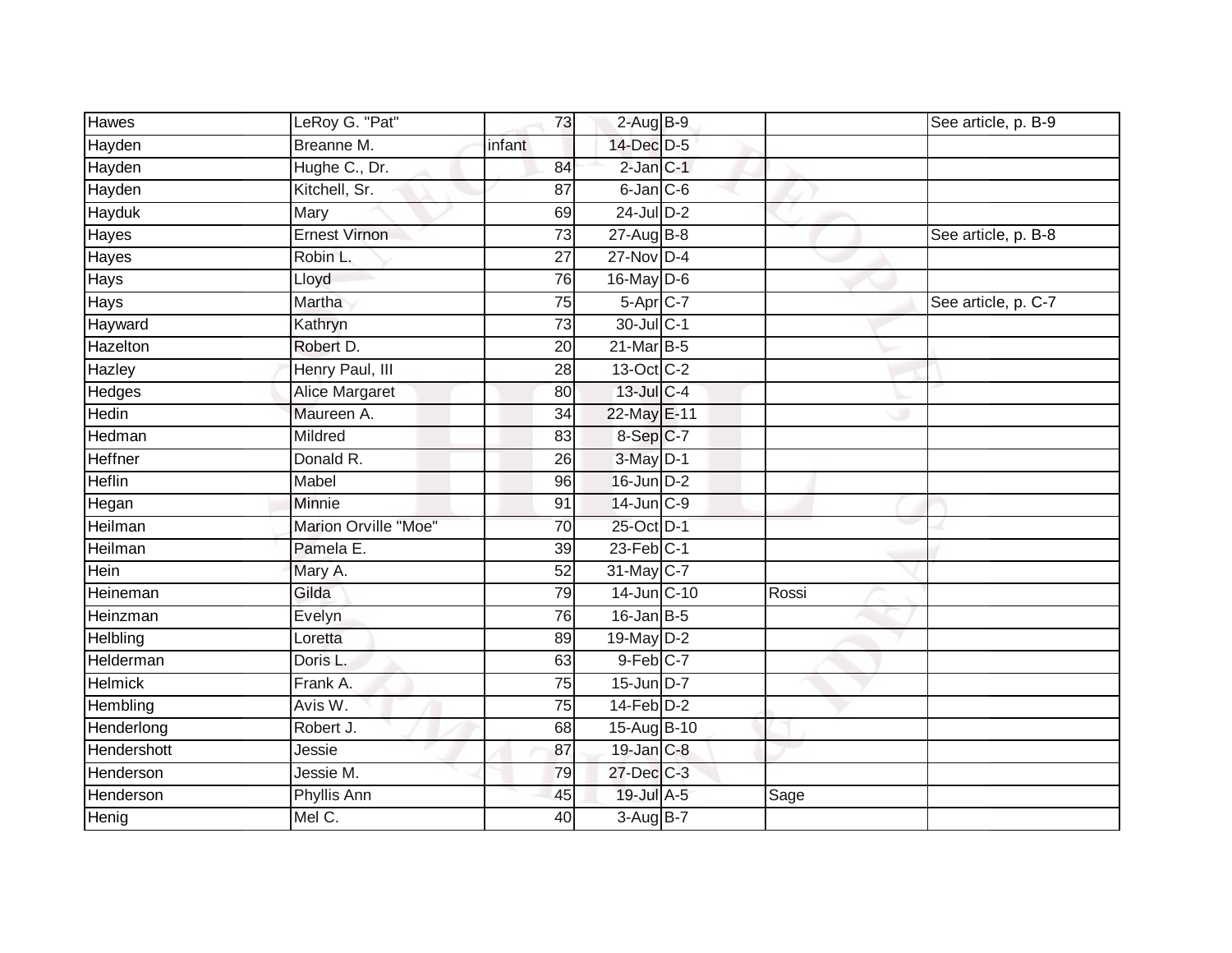| Henkel        | <b>Ruth Downs</b>             | 83              | $1-MarC-1$            |                |                                              |
|---------------|-------------------------------|-----------------|-----------------------|----------------|----------------------------------------------|
| <b>Hennes</b> | John C.                       | 67              | $19$ -Jun $D-3$       |                |                                              |
| Hennessey     | Bernice M.                    | 88              | $12$ -Jul C-1         |                |                                              |
| Hennessy      | John, Jr. "Jack"              | 67              | $25$ -Apr $B$ -8      |                |                                              |
| Henry         | Almira "Blanche"              | $\overline{82}$ | $10-Aug$ $D-8$        |                |                                              |
| Henry         | Juanita "Jean"                | 58              | $1$ -Jun $B-5$        |                |                                              |
| Henry         | Kelly G.                      | 24              | $5$ -Jul $D-1$        |                |                                              |
| Hepner        | John C.                       | 80              | 22-Jul C-1            |                |                                              |
| Herakovich    | Julia M.                      | 79              | $17$ -Nov $D-4$       | <b>Buckley</b> |                                              |
| Herakovich    | Rudolph James "Rocky,"<br>Jr. | $\overline{51}$ | 25-Oct D-1            |                |                                              |
| Herman        | John J.                       | 49              | $27$ -Jun $C-8$       |                |                                              |
| Herman        | Vincent J.                    | $\overline{70}$ | 22-Jul C-1            |                |                                              |
| Hernandez     | Maria                         | 72              | 26-May D-5            |                |                                              |
| Hernandez     | Taisha                        | 10              | $10$ -Jun $A-2$       |                | See article, p. A-2                          |
| Herndon       | Theodore S. "Ted"             | 64              | $3-May$ D-1           |                |                                              |
| Herod         | Joseph, Father                | 80              | $23$ -May C-1         |                | See also article May 25, p.<br>$D-8$         |
| Herr          | Irene M.                      | 80              | 22-Nov D-1            |                |                                              |
| Herr          | Lily C.                       | 84              | $8$ -Jun $E-1$        |                |                                              |
| Herr          | Mary Ann B.                   | 80              | 18-Nov C-3            |                |                                              |
| Herrera       | Candelario V., Sr.            | 56              | 26-Dec C-1            |                |                                              |
| Herron        | Esther Isabelle Allen         | 73              | 28-Jun C-7            |                | See article, p. C-7 & also<br>article p. C-2 |
| <b>Hess</b>   | George F., Sr.                | 91              | $5 - Jan$ $B - 5$     |                | See also article Jan. 5, p.<br>$A-2$         |
| <b>Hess</b>   | Louis C.                      | 86              | 18-Sep D-14           |                |                                              |
| Heyer         | Willard D.                    | $\overline{75}$ | $14$ -Jan $C-9$       |                |                                              |
| Hickey        | James J.                      | 71              | 28-Mar <sub>C-1</sub> |                |                                              |
| Hickman       | Robert W.                     | 75              | $17$ -May $D-2$       |                | See article, p. D-2                          |
| Hielema       | John                          | 76              | 1-May F-11            |                |                                              |
| Higgins       | James P.                      | 94              | 20-Feb C-1            |                |                                              |
| Highsmith     | Fern D.                       | 52              | 13-Apr A-7            |                |                                              |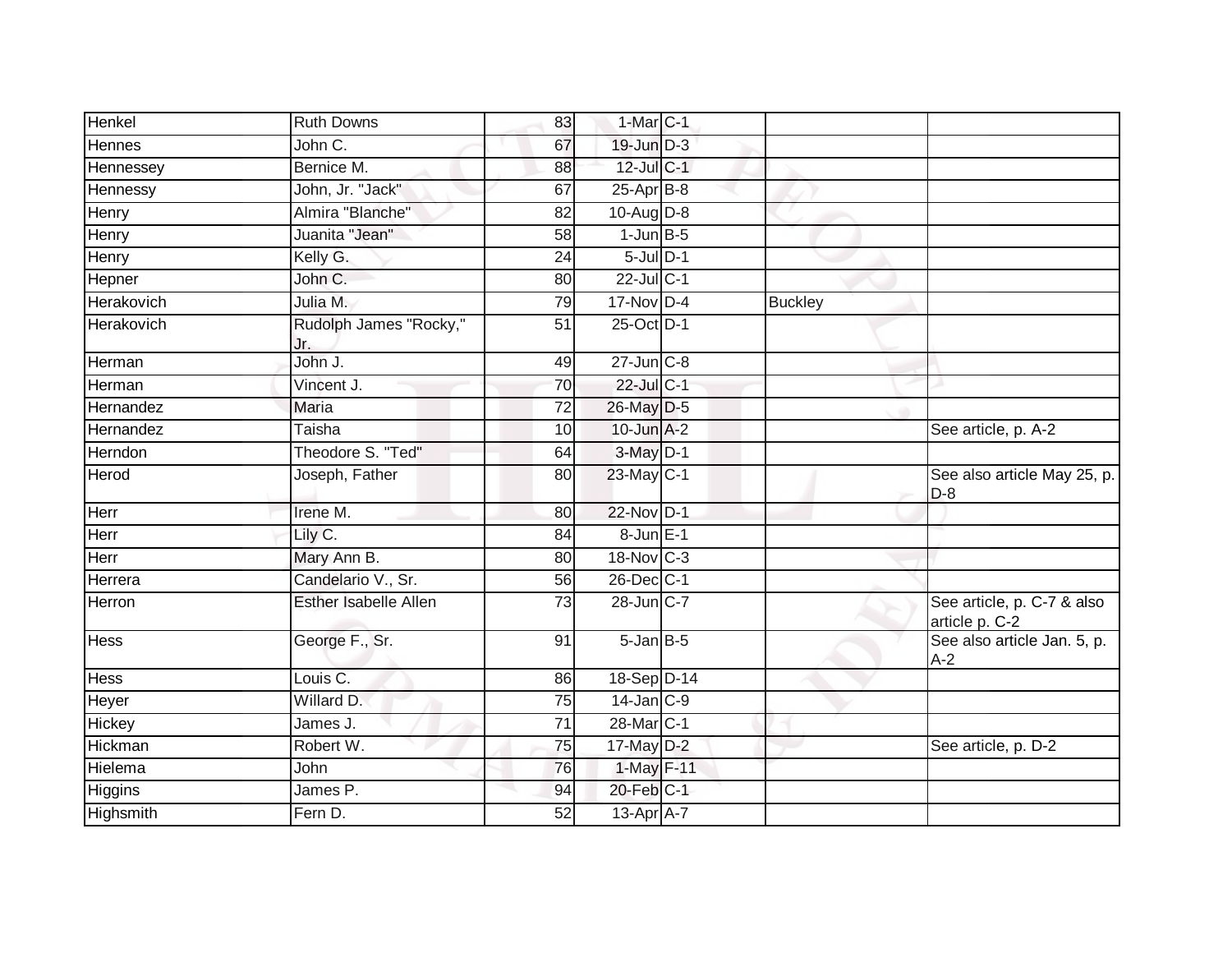| Highsmith       | Mildred           | 80              | 29-Jun B-8        |           |                          |
|-----------------|-------------------|-----------------|-------------------|-----------|--------------------------|
| Hildebranski    | Robert, Sr.       | 69              | $2$ -May $A-7$    |           |                          |
| Hill            | David R.          | 77              | 16-Apr C-2        |           | See article, p. C-2      |
| Hill            | Helen J.          | 84              | $11$ -Jun $A$ -15 |           |                          |
| Hill            | Patricia M.       | 45              | 29-Nov A-2        |           | See article, p. A-2      |
| Hill            | Penny             | 40              | 21-Dec D-5        |           | See article, p. D-5      |
| Hill            | <b>Ralph Lee</b>  | 58              | 30-Jun A-8        |           | See article, p. A-8      |
| Hill            | Samuel S.         | 87              | 12-Jul C-1        |           |                          |
| Hiller          | Kathleen J.       | 40              | 8-Sep C-7         | Salton    |                          |
| Hiller          | Margaret          |                 | 27-Oct C-2        |           |                          |
| Hilley          | Steven P. "Mike"  | 29              | $17 - Jan$ B-13   |           |                          |
| Hillier         | James Joseph      | infant          | 17-Oct C-1        |           |                          |
| Hillman         | Eleanor C.        | 78              | 20-Nov D-2        |           |                          |
| Hinkle          | Rondel P. (Porky) | 52              | $5-NovB-6$        |           |                          |
| <b>Hinrichs</b> | Anne              | 41              | 19-Jun D-4        |           |                          |
| Hintze          | Theodor A.        | 73              | $25$ -Jul $C-8$   |           |                          |
| Hippel          | Nancy Louise      | 59              | 23-May C-1        | Pinkstone |                          |
| Hirtzer         | Kaethe            | 67              | $14$ -Feb $D-2$   |           |                          |
| <b>Hisnick</b>  | Rose              | 76              | $16$ -Feb $ C-9 $ |           |                          |
| Hmurovich       | Paul A., Sr.      | 82              | $4$ -Dec $D-16$   |           |                          |
| Hnatusko        | Russell R.        | 69              | $7 - Apr$ $C-9$   |           |                          |
| Hoch            | Catherine M.      | 34              | 21-Oct C-1        | Kubik     | See also article, p. A-1 |
| Hodge           | Lucille           | $\overline{77}$ | 10-Feb C-11       |           |                          |
| Hoeckelberg     | Harry C.          | 70              | $21-Apr$ D-9      |           |                          |
| Hoeksema        | Agnes             | 80              | $10$ -Jul $D-3$   |           |                          |
| Hoekstra        | Benjamin          | 93              | $23$ -Jan B-6     |           |                          |
| Hoeppner        | Clara A.          | 96              | 15-Sep D-8        |           |                          |
| Hoff            | John Luke         | 90              | $12$ -Jun $D-16$  |           |                          |
| Hoffman         | Mildred           | 83              | $7$ -Jul $C$ -6   |           | See article, p. C-6      |
| Hohenberger     | Mary V. "Cookie"  | 62              | 22-Aug B-8        |           |                          |
| Hohos           | Angeline R.       | 66              | $6$ -Dec $D-1$    |           |                          |
| Holder          | <b>Mary</b>       | $\overline{70}$ | $22$ -Aug B-8     |           |                          |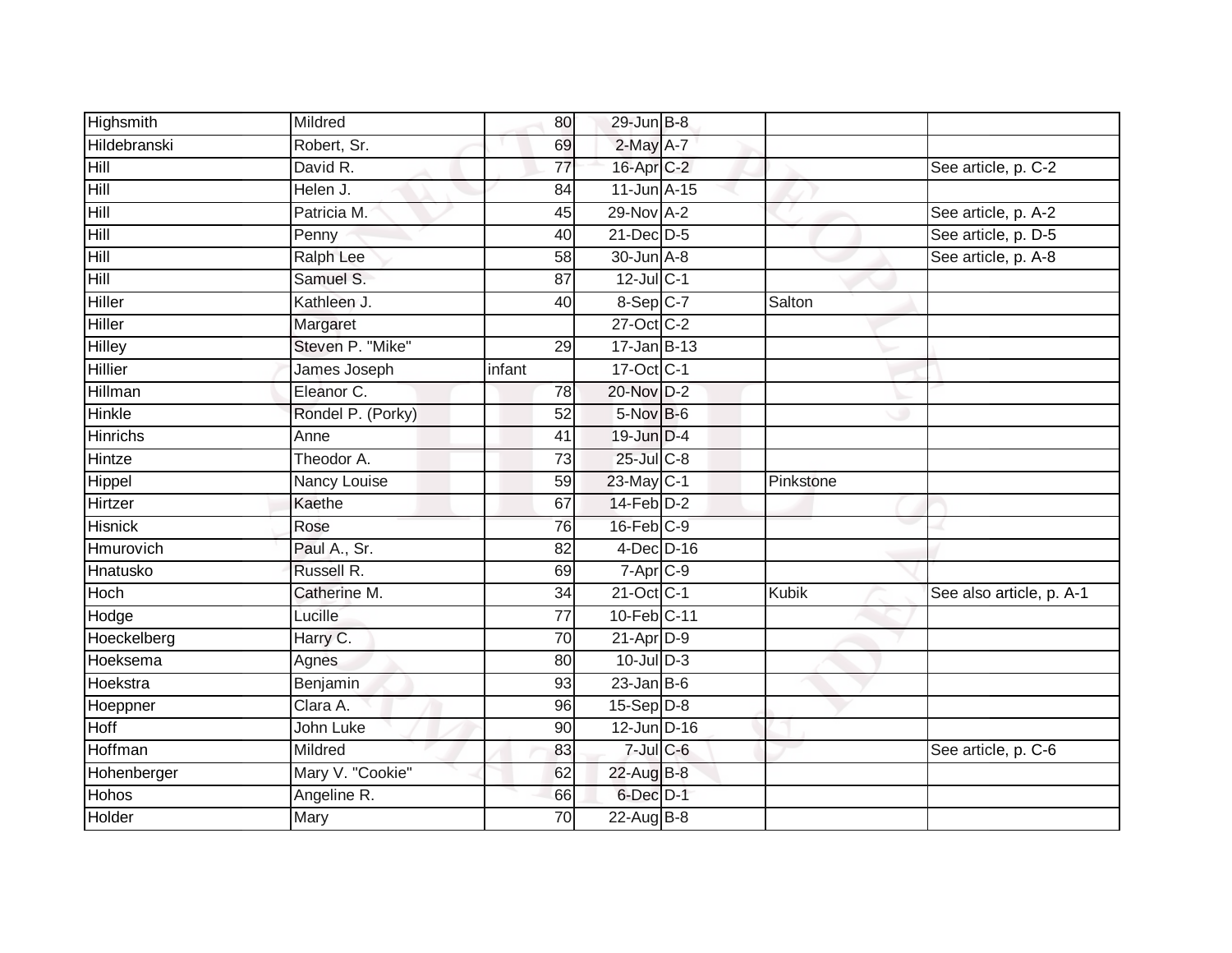| Holicky         | Paul S.                   | 76              | 27-Dec C-3       |         |                                                |
|-----------------|---------------------------|-----------------|------------------|---------|------------------------------------------------|
| Holland         | <b>Terrell Ann</b>        | 46              | $6$ -Nov $E-1$   |         |                                                |
| <b>Holley</b>   | Carroll O.                | 81              | 24-May C-7       |         |                                                |
| Holley          | Richard L.                | 37              | $2$ -May $A-7$   |         |                                                |
| <b>Hollis</b>   | George S.                 | 95              | $12$ -Jan $C-8$  |         |                                                |
| <b>Holly</b>    | Byron F.                  | 87              | $4-Sep$ E-2      |         |                                                |
| Holm            | Wilhelmina                | 87              | 28-Mar C-1       |         |                                                |
| Holmberg        | Donald O.                 | 60              | 17-Oct C-1       |         |                                                |
| Holm-Hansen     | Julius                    | 70              | 5-Dec C-2        |         |                                                |
| Holstrom        | Donald                    | 68              | 16-Oct D-15      |         | See article, p. D-15                           |
| Holt            | Otto L., Jr.              | 59              | $1-MarC-1$       |         |                                                |
| Holt            | Richard H.                | 58              | 28-Mar C-1       |         |                                                |
| Holtam          | Pearl                     | 79              | 4-May B-9        |         |                                                |
| Holubek         | Dorothy M.                | $\overline{75}$ | 22-Feb B-4       |         |                                                |
| <b>Holubiak</b> | Irene M.                  | 69              | 19-Nov C-1       | Wajvoda |                                                |
| Holup           | Mary S.                   | 81              | 3-Mar C-2        | Tancos  |                                                |
| <b>Homans</b>   | Peter                     | 65              | 14-Nov C-1       |         |                                                |
| Homcho          | Mary S.                   | 83              | $2-Sep C-1$      |         |                                                |
| Homco           | John T.                   | 70              | 30-Mar C-4       |         |                                                |
| Homeier         | Floyd                     | 63              | $25-Sep$ $D-3$   |         |                                                |
| Homeier         | Hattie C.                 | 86              | $20$ -Jun $B-8$  |         |                                                |
| Hoogeveen       | Jennie                    | 80              | $27$ -Jan D-7    |         |                                                |
| Hoogeveen       | Jerry                     | 83              | 16-Oct D-14      |         |                                                |
| Hoogewerf       | Greta                     | 80              | 26-May D-5       |         |                                                |
| Hook            | Marilyn D.                | 45              | $23$ -Feb $C-2$  |         |                                                |
| <b>Hooks</b>    | Harvey L.                 | 31              | $9$ -Dec $C-1$   |         |                                                |
| Hooksma         | Geraldine M. Weiland      | 68              | 16-Mar C-5       |         | See article, p. C-5                            |
| Hooper          | Lee N.                    | 75              | $4$ -Aug $D-4$   |         |                                                |
| Hooseline       | Hubert L.                 | 89              | 5-Apr C-7        |         |                                                |
| Hoover          | Olive R.                  | 88              | 31-Mar C-10      |         | See also April 1, p. B-8 -<br>age listed as 86 |
| <b>Hopkins</b>  | Joseph, Robert "Bob", Dr. | 65              | $21$ -Feb $C$ -7 |         | See also April 8, p. B-7                       |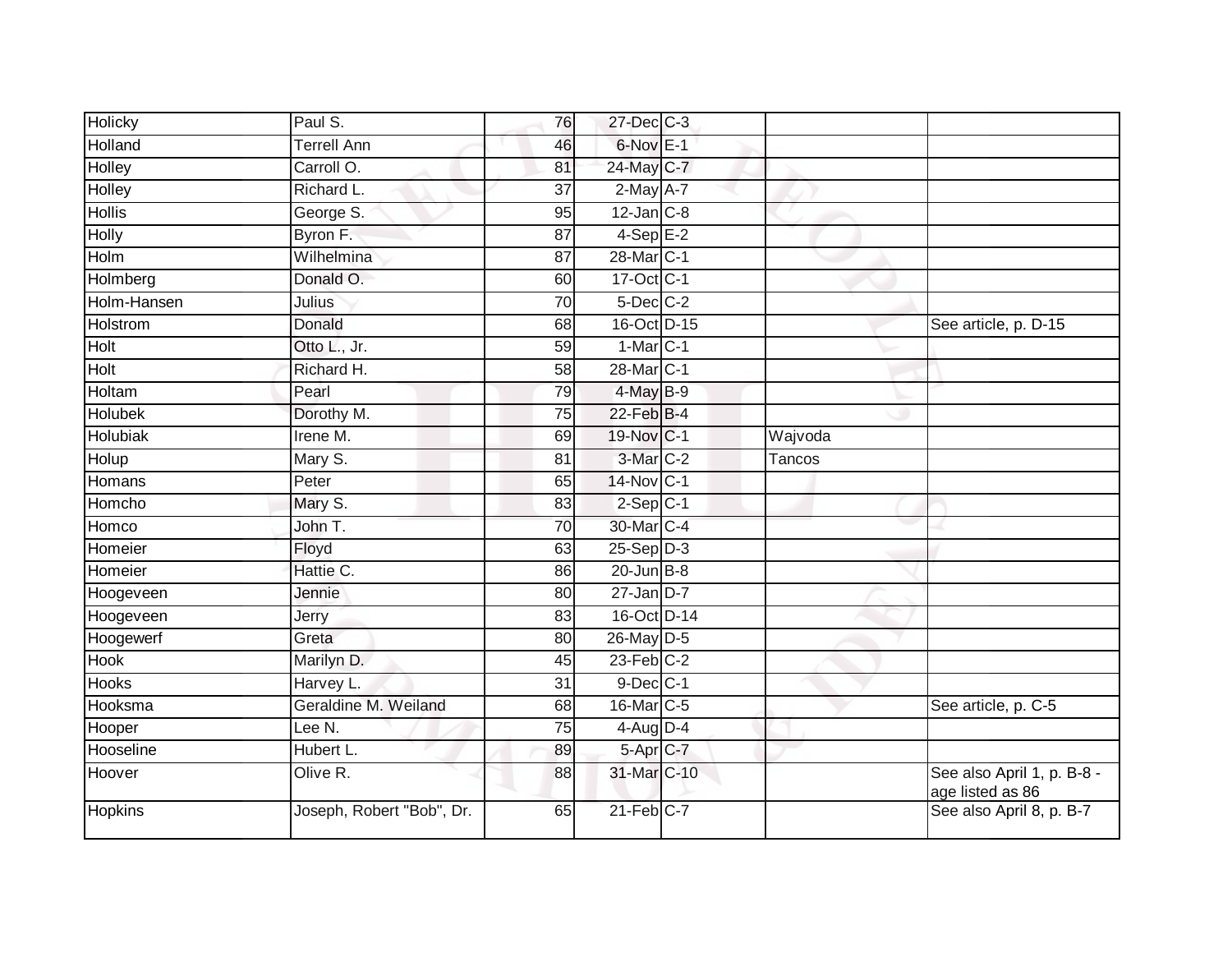| Hopp           | Charles F.           | 92              | 2-May A-7        |        |                                       |
|----------------|----------------------|-----------------|------------------|--------|---------------------------------------|
| Hopp           | Robert J.            | 69              | 7-Dec C-9        |        |                                       |
| Hopp           | Roland F.            | 72              | $7$ -Jun $B-2$   |        |                                       |
| Horn           | Mildred              | 81              | $11$ -Jun $A-15$ |        |                                       |
| Hornak         | John                 | $\overline{78}$ | $6$ -Jan $C$ -6  |        |                                       |
| Horner         | George T.            | 76              | $16$ -Jan B-5    |        |                                       |
| Horner         | Lee M.               | 78              | 22-Jul C-1       |        |                                       |
| Hornyak        | John, Sr.            | 93              | 16-Mar C-5       |        |                                       |
| Horton         | James C.             | 66              | 8-Jan D-1        |        |                                       |
| Horvath        | Dolores A.           | $\overline{59}$ | 19-Oct C-4       |        | See also article Oct. 18, p.<br>$A-2$ |
| Horvath        | Lillian              | 66              | 20-Sep D-1       |        |                                       |
| Horvath        | Louis W.             | $\overline{72}$ | 3-Nov D-7        |        |                                       |
| Horvath        | Margaret H.          |                 | $2$ -Dec $C-3$   |        |                                       |
| <b>Hosek</b>   | Mary                 | 85              | $8 - AprB - 7$   | Parker |                                       |
| <b>Hoshal</b>  | Florence             | 77              | 16-Nov C-4       |        |                                       |
| <b>Hoskins</b> | Lawson O.            | 81              | $3-May$ D-1      |        |                                       |
| Houseman       | John H.              | $\overline{28}$ | 13-Apr C-4       |        |                                       |
| Houston        | Norman W.            | 76              | 6-Sep C-7        |        |                                       |
| Houtchens      | Ruth                 | 92              | 4-May B-9        | Olson  |                                       |
| Hovanessian    | <b>Dirouhi</b>       | $\overline{77}$ | 16-Jun D-1       |        |                                       |
| Howard         | Clara L.             | 91              | 19-Jun D-4       |        |                                       |
| Howard         | Murney W.            | 84              | 27-Feb B-9       |        |                                       |
| Howard         | Ruth L.              | 90              | 28-Aug D-14      |        |                                       |
| Howard         | <b>Tristan David</b> | infant          | $25-Sep$ $D-4$   |        |                                       |
| Howard         | Walter J., Jr.       | 66              | 20-Mar B-14      |        |                                       |
| Howe           | Sheryle              | 28              | 29-Nov A-2       |        | See article, p. A-2                   |
| Howell         | Timothy E.           | 23              | $10-Auq$ D-8     |        |                                       |
| Howerton       | Robert               | 46              | 3-Oct C-1        |        |                                       |
| Hoyda          | Marie S.             | 80              | 29-Feb B-1       | Falda  |                                       |
| Hoyt           | Charles A.           | 76              | 27-Oct C-2       |        |                                       |
| Hreha          | George J.            | 67              | $19$ -Jan $C-8$  |        |                                       |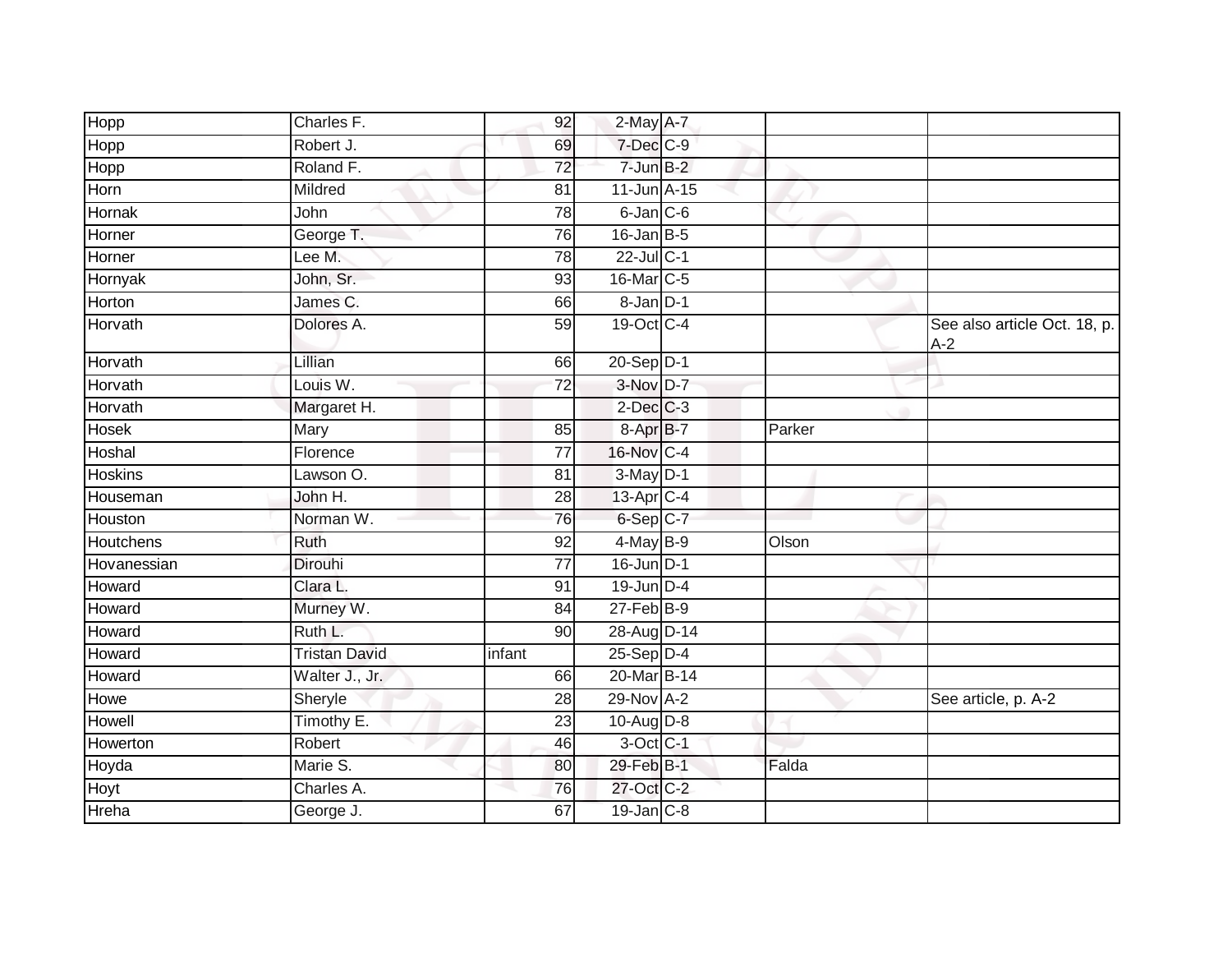| Hroma         | Ann T.               | 69              | 18-Jun D-8              |                |                                     |
|---------------|----------------------|-----------------|-------------------------|----------------|-------------------------------------|
| Hruskoci      | John F.              | 67              | 13-Dec C--2             |                |                                     |
| Hruskoci      | Loretta J.           | 66              | $11$ -Feb $C-2$         | Herakovich     |                                     |
| Hruskovich    | Philip N.            | 50              | 9-Nov C-4               |                |                                     |
| <b>Hryb</b>   | Rose (Eufrozyna)     | 66              | $3$ -Jun $C-2$          |                |                                     |
| Hsu           | Shui T.              | 84              | 13-Oct C-2              |                |                                     |
| Hubbard       | John                 | 74              | 22-Nov D-1              |                | See article, p. D-1                 |
| Huebner       | Lydia B. (Beckman)   | 84              | $25-Aug$ <sub>C-8</sub> | Klitzke        |                                     |
| Hughes        | Ernest A.            | 84              | 11-Apr A-13             |                |                                     |
| <b>Hughes</b> | James "Jimmy"        | 78              | 28-May C-1              |                |                                     |
| Hughes        | Kenneth W.           | 48              | 26-May D-5              |                |                                     |
| Hughes        | Margaret M.          | 77              | $6$ -May $C-2$          |                |                                     |
| <b>Hughes</b> | Millard F.           | 70              | 28-Oct C-1              |                |                                     |
| Huhn          | <b>Shawn Michael</b> | $\mathsf 9$     | $23$ -Feb $C-2$         |                |                                     |
| Huitsing      | Gertie               | 91              | $24$ -Jun $C-1$         |                |                                     |
| Huizenga      | Gerrit O.            | 49              | 17-Oct C-1              |                |                                     |
| Huizenga      | Tina                 | 91              | $7$ -Oct $C-1$          |                |                                     |
| Hulett        | Emery C., Dr.        | 95              | 13-Oct C-2              |                |                                     |
| <b>Hulsey</b> | Donald Joseph        | 15 months       | 28-Feb E-13             |                |                                     |
| <b>Hulsey</b> | John B., Sr.         | 96              | 6-Oct C-2               |                |                                     |
| Hunter        | Ida B.               | 65              | $14$ -Jan $ C-9 $       |                |                                     |
| Hunter        | <b>Walter Lee</b>    | 64              | 8-Jun E-1               |                |                                     |
| <b>Hurst</b>  | June S.              | 70              | $3$ -Jan $F-2$          |                |                                     |
| <b>Hurst</b>  | Lloyd J.             | $\overline{77}$ | $26$ -Nov $B-2$         |                | See also article Nov. 27,<br>p. D-4 |
| <b>Huss</b>   | Charles              | 88              | 15-Feb B-1              |                |                                     |
| Hyatt         | Flora J.             | 30              | $21$ -Feb $F-3$         |                |                                     |
| <b>Hyland</b> | Sandra               | 44              | $7 - Aug$ $D-1$         |                |                                     |
| Idzid         | Jacob                | 75              | 26-Sep A-7              |                |                                     |
| Ihnat         | Marguerite R.        | 68              | 15-Oct A-11             | <b>McMahon</b> |                                     |
| <b>Iliff</b>  | V. E. "Earl"         | 96              | 8-Sep C-7               |                | See also article, p. C-7            |
| Imbiorski     | Stephen              | 76              | 19-Mar B-1              |                |                                     |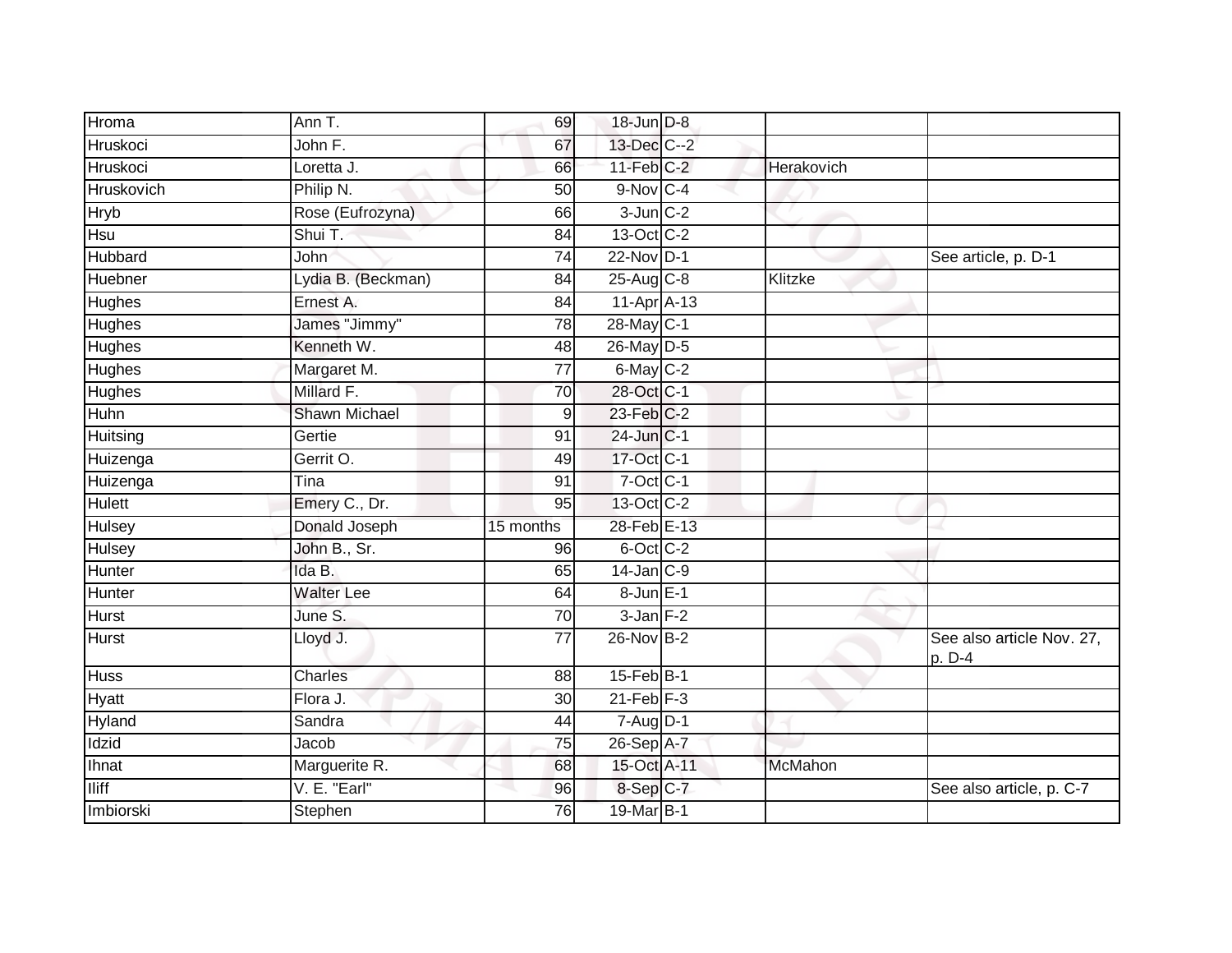| Imler                | Frances K.                 | 85                    | 17-Aug B-8               |         |                     |
|----------------------|----------------------------|-----------------------|--------------------------|---------|---------------------|
| Ingram               | William H., Jr. "Pappy"    | 55                    | 18-Dec E-4               |         |                     |
| Inman                | Mae E.                     | 61                    | 15-May E-2               |         |                     |
| <b>Irizarry</b>      | <b>Christine Elizabeth</b> | 5                     | $21$ -Jul $D-8$          |         |                     |
| Isabell              | Napoleon                   | $\overline{27}$       | 28-Jun C-7               |         |                     |
| Isett                | Margaret M.                | 84                    | $28$ -Dec $C$ -6         |         |                     |
| <b>Iski</b>          | Mary                       | 80                    | $27$ -Apr $B-8$          | Drugatz |                     |
| luele                | Christine                  | 77                    | $27 - Jan$ $D-7$         |         |                     |
| <b>Iverson</b>       | Daniel G.                  | 26                    | $5$ -Dec $C$ -2          |         |                     |
| <b>Ivetich</b>       | Ljubica                    | 79                    | $6$ -Nov $E-1$           |         |                     |
| <b>Ivy</b>           | Lucille B.                 | 65                    | 7-Dec A-11               |         |                     |
| <b>Ivy</b>           | Robert M.                  | 73                    | $3$ -Jan $F-3$           |         |                     |
| Jablonski            | Joseph                     | 76                    | 4-May B-9                |         |                     |
| Jablonski            | Sophie                     | 62                    | 2-May A-7                | Jozwiak |                     |
| Jack                 | Doris A.                   | $\overline{88}$       | 26-Aug C-1               |         |                     |
| Jackson              | Evelyn R.                  | 72                    | 22-Aug B-8               | Schrum  |                     |
|                      |                            |                       |                          |         |                     |
| Jackson              | Louis W.                   | 85                    | 16-Nov C-4               |         |                     |
| Jackson              | Paul                       | 78                    | 18-Mar B-7               |         | See article, p. B-7 |
| Jackson              | Willie C.                  | 66                    | 13-Apr C-4               |         |                     |
| Jacobs               | Irene                      | 80                    | 15-Aug B-10              | Geizer  |                     |
| Jacobs               | Sarah Lynn                 | 6 months              | $23$ -May C-1            |         |                     |
| Jacobsen             | Inez                       | 89                    | $6$ -Jul $B-7$           |         |                     |
| Jacoby               | Dorothy                    | 76                    | $4$ -Aug $D-4$           |         |                     |
| Jacque               | Wiley D.                   | 63                    | $7-Feb$ $D-2$            |         |                     |
| <b>Jacusis</b>       | Carolyn                    | 17                    | 29-Mar <sub>IC-1</sub>   |         |                     |
| Jadrnak              | Joanne                     | 59                    | $8$ -Dec $A$ -6          |         |                     |
| Jadrnak              | Joseph                     | 64                    | 9-Mar C-5                |         |                     |
| Jadrnak              | Mary K.                    | 82                    | $17$ -Jan $E-1$          |         |                     |
| Jaeger               | Ralph J.                   | 66                    | 6-Jan C-6                |         |                     |
| Jakich               | Andrew W., Sr.             | 75                    | 8-Apr B-7                |         |                     |
| Jaksich<br>Jalovecky | Anne R.<br>Joseph J.       | 66<br>$\overline{83}$ | 22-Jun B-5<br>31-Oct B-9 | Siorek  |                     |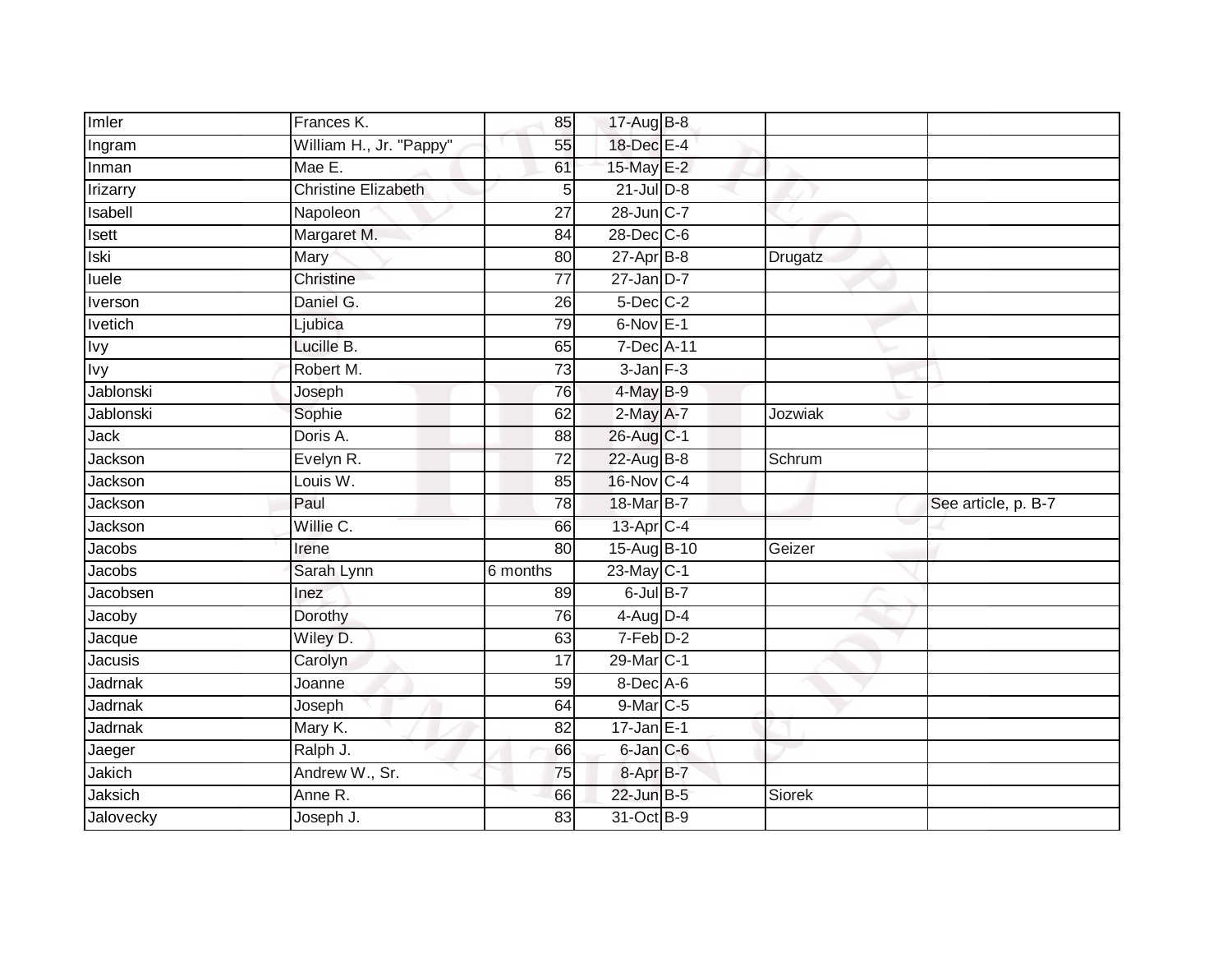| Jalovecky        | Marie C.              | 69<br>17-May D-1                         |                 |           |                                       |
|------------------|-----------------------|------------------------------------------|-----------------|-----------|---------------------------------------|
| Jambre           | Mary Ann              | 23-Sep D-1<br>64                         |                 |           |                                       |
| James            | 0. C.                 | 28-Sep A-11<br>61                        |                 |           |                                       |
| James            | Peter J.              | $24$ -Jan E-2<br>80                      |                 |           |                                       |
| Jamroz           | <b>Charles</b>        | $31$ -Jan $F-3$<br>$\overline{92}$       |                 |           |                                       |
| Janco            | Mary J. (Ochtun)      | $27$ -Jan D-7<br>77                      |                 |           | See also article Jan. 28, p.<br>$B-7$ |
| Jandrich         | Lazar "Ljubisa"       | 64 Janaury 4                             | $B-7$           |           |                                       |
| <b>Janik</b>     | John J.               | 30-Jun D-11<br>76                        |                 |           |                                       |
| Janik            | John J. "Rocky"       | 5-May D-5<br>71                          |                 |           |                                       |
| Janiszewski      | <b>Robert Matthew</b> | $21-Nov$ <sub>C-1</sub><br>74            |                 |           |                                       |
| Jankiewicz       | Lottie M.             | $4-Apr$ C-1<br>65                        |                 |           |                                       |
| Janos            | Anna H.               | 3-Mar C-2<br>$\overline{72}$             |                 |           |                                       |
| Jansen           | Chester               | 10-May C-1<br>70                         |                 |           |                                       |
| Jansen           | Margaret              | 17-Jun C-1<br>79                         |                 |           |                                       |
| Jantzen          | Ernest                | 26-Jan C-5<br>84                         |                 |           |                                       |
| Jaracz           | Leonard J., Dr.       | $\overline{71}$                          | 5-Oct B-10      |           |                                       |
| Jaranowski       | Monica                | 78                                       | 8-Dec C-11      |           |                                       |
| Jardine          | Frances M.            | $17$ -Feb $C-5$<br>86                    |                 |           |                                       |
| Jarmakowicz      | Lottie H.             | $28$ -Jul C-3<br>58                      |                 |           |                                       |
| Jarrett          | Lester G.             | 61                                       | $9$ -Jul $C$ -8 |           |                                       |
| Jarrett          | William H., Jr.       | 27-Dec C-3<br>59                         |                 |           |                                       |
| Jarsack          | Phyllis               | 76<br>$27$ -Apr $B$ -8                   |                 | Jagielski |                                       |
| Jarvis           | Frederick R.          | 9-Aug D-1<br>73                          |                 |           |                                       |
| Jaryszak         | Raymond S.            | 19-Mar B-1<br>50                         |                 |           |                                       |
| <b>Jarzombek</b> | Edmund                | $2$ -Nov $A-9$<br>84                     |                 |           |                                       |
| Jaskula          | Jennie                | $6$ -Jan $C$ -6<br>91                    |                 |           |                                       |
| Jaskulski        | <b>Barbara</b>        | 28-May C-1<br>$\overline{77}$            |                 |           |                                       |
| Jaworski         | Leokadia "Lillian"    | $\overline{73}$<br>28-Mar <sub>C-1</sub> |                 |           |                                       |
| Jaworski         | Louis                 | $9$ -Feb $C$ -7<br>66                    |                 |           |                                       |
| Jebens           | Gloria                | 17-Sep C-1<br>52                         |                 |           | See article, p. C-1                   |
| Jeffery          | Hazen "Mr. Jeff"      | 26-Apr D-1<br>94                         |                 |           |                                       |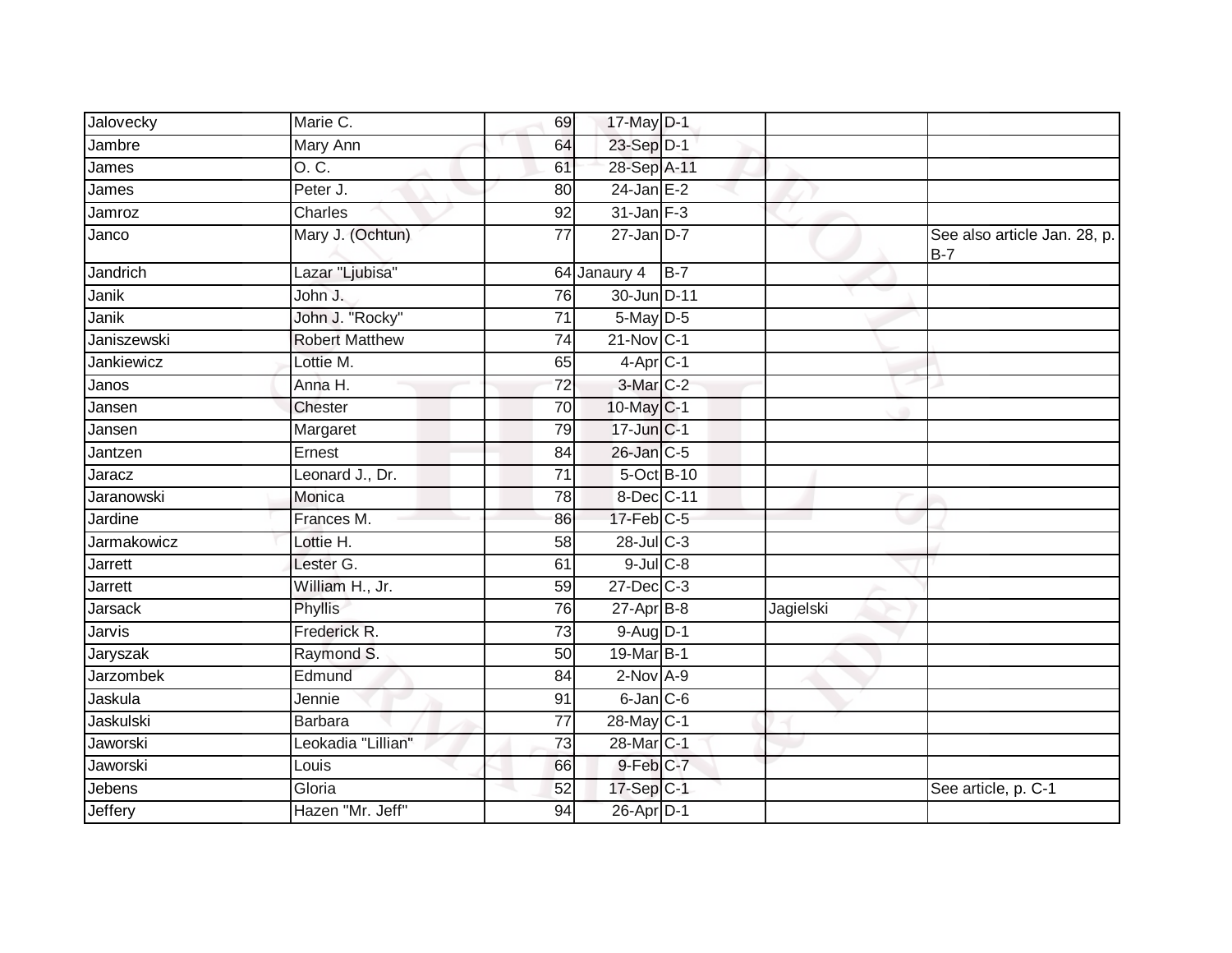| Jeffery         | Richard C.         | 52              | 23-Jun A-10       |        |                     |
|-----------------|--------------------|-----------------|-------------------|--------|---------------------|
| <b>Jeffries</b> | Napoleon           | 61              | 26-Feb C-2        |        |                     |
| Jelinek         | James, Jr.         | 78              | 7-Sep D-8         |        |                     |
| Jellema         | Mae                | 81              | 14-Mar B-1        |        |                     |
| Jelusich        | Steve R.           | $\overline{71}$ | 18-Jul C-8        |        |                     |
| Jennings        | Donna C.           | 50              | 14-Aug D-16       |        |                     |
| Jensen          | Robert, Sr.        | 62              | $21-Sep D-8$      |        |                     |
| Jeppeson        | Neva E.            | 79              | 29-Sep D-7        |        |                     |
| Jepson          | Donald M., Sr.     | 54              | 27-Oct C-2        |        |                     |
| Jeselskis       | Hermina            |                 | 18-Jun D-8        | Simon  |                     |
| Jesso           | Martha             | 75              | $23$ -Jul C-8     |        |                     |
| Jewell          | Tony               | 30              | $16$ -Jun $D-2$   |        |                     |
| Jezuit          | <b>John Walter</b> | 73              | $25$ -Jan $A-9$   |        |                     |
| Jicha           | Walter F.          | 78              | 17-Dec D-1        |        |                     |
| Jillson         | Dean W.            | 53              | 27-Jul D-7        |        |                     |
| Jimenez         | Gabino             | 84              | 28-Mar C-1        |        |                     |
| <b>Johnk</b>    | Wallace H.         | 66              | $5 - Jan$ $B - 5$ |        |                     |
| Johnson         | Anna               | 97              | $28$ -Dec $C$ -6  |        |                     |
| Johnson         | Charles W.         | 75              | 18-Nov C-3        |        |                     |
| Johnson         | Donald R.          | 59              | 8-May F-7         |        |                     |
| Johnson         | Doris J.           | 61              | $9-Aug$ A-2       |        |                     |
| Johnson         | George             | 62              | 8-Jun E-1         |        |                     |
| Johnson         | Gracie Lee H.      | 76              | $4-Feb$ $C-2$     |        |                     |
| Johnson         | James G.           | 71              | 4-Mar C-2         |        |                     |
| Johnson         | Jean A.            | 72              | 1-Dec D-11        |        |                     |
| Johnson         | Jeffrey R.         | 29              | $9-Aug$ $A-2$     |        |                     |
| Johnson         | John E.            | 71              | 16-May D-6        |        |                     |
| Johnson         | Leonard "LBJ"      | $\overline{73}$ | 18-Jun D-8        |        |                     |
| Johnson         | Mary               |                 | 13-Apr A-7        | Meszar |                     |
| Johnson         | Mary J.            | 62              | 28-Sep A-11       |        |                     |
| Johnson         | Pearl A.           | 100             | $1-Aug$ $C-8$     |        | See article, p. C-8 |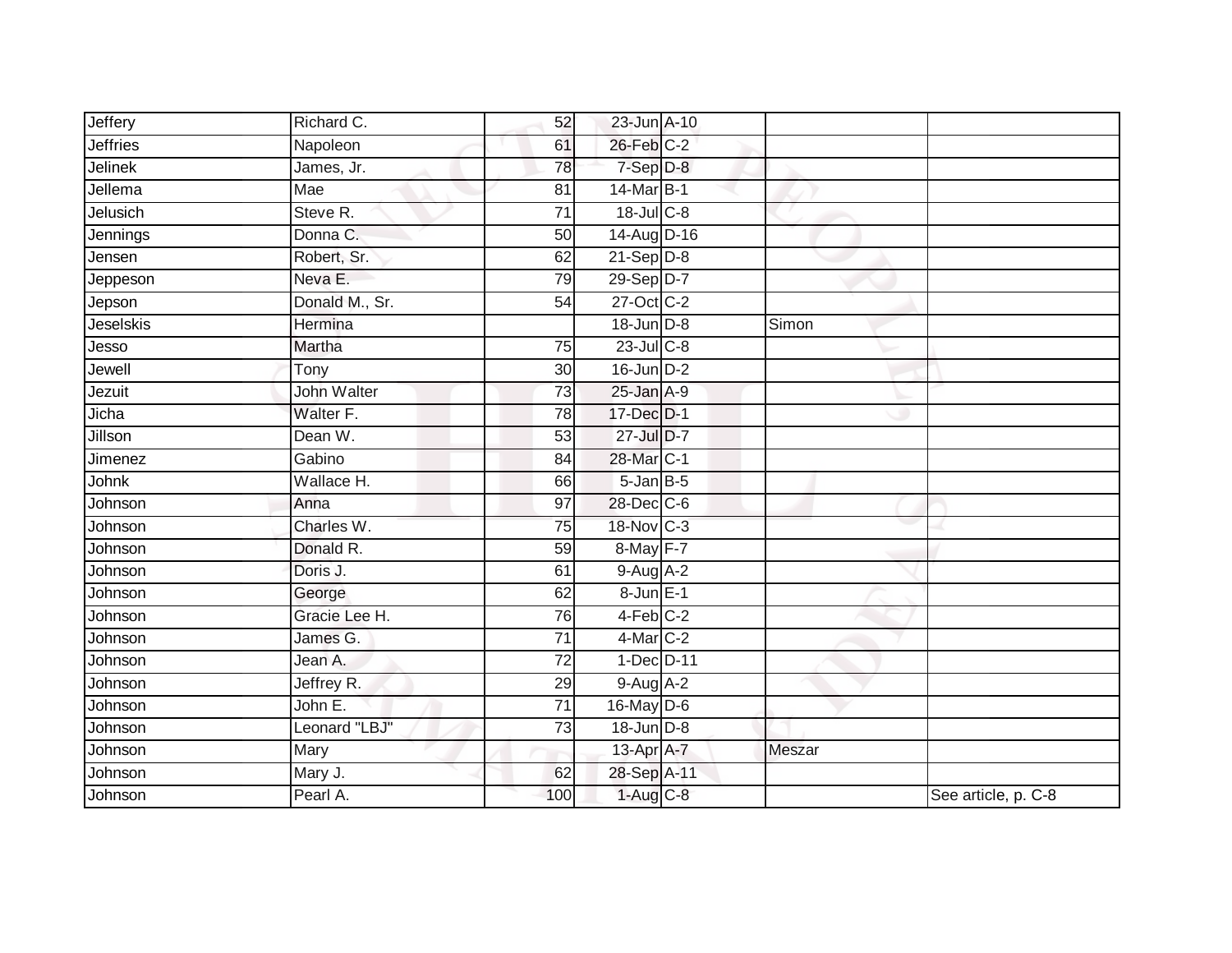| Johnson   | Richard W.            | 45              | $1-Feb$ B-1            |        | See also article, Feb. 2, p.<br>$B-3$ |
|-----------|-----------------------|-----------------|------------------------|--------|---------------------------------------|
| Johnson   | <b>Russell Leo</b>    | 81              | 18-Feb B-8             |        |                                       |
| Johnson   | <b>Ruth</b>           | 87              | 20-Jul A-9             |        | See article, p. A-9                   |
| Johnson   | <b>Teddie Howard</b>  | 84              | 19-May D-2             |        |                                       |
| Johnson   | Veronica "Too Sweet"  | 39              | $6$ -Jun $A-13$        |        |                                       |
| Johnson   | William C.            | 8 months        | $1-Sep$ C-4            |        |                                       |
| Johnson   | Wilson A.             | 71              | $27-Sep$ A-7           |        |                                       |
| Johnson   | <b>Worth Burr</b>     | $\overline{90}$ | 18-Sep D-14            |        |                                       |
| Johnston  | Irene M.              | 92              | 24-Mar B-15            | Egner  |                                       |
| Jolly     | Robert                | 74              | 30-Mar <sub>IC-4</sub> |        |                                       |
| Jonas     | Ernest W.             | 69              | 28-Mar <sub>IC-1</sub> |        |                                       |
| Jonas     | Eugenia Maxine "Jean" | 67              | 11-Nov B-8             |        |                                       |
| Jonas     | Marie H.              | 80              | 5-Oct B-10             |        |                                       |
| Jones     | <b>Brownie</b>        | 80              | 13-Mar D-1             |        |                                       |
| Jones     | Hazel A.              | 87              | 25-Feb D-10            | Munson |                                       |
| Jones     | Henry R. (H.R.)       | 72              | 12-Sep C-1             |        |                                       |
| Jones     | Lawrence C. "Larry"   | 73              | 19-Sep C-1             |        |                                       |
| Jones     | Marie                 | $\overline{51}$ | 11-Sep C-5             |        |                                       |
| Jones     | Martin H.             | 83              | 19-May D-2             |        |                                       |
| Jones     | Marvin G.             | $\overline{72}$ | $3$ -Jul $D-2$         |        |                                       |
| Jones     | Paul William          | 66              | 20-Dec B-4             |        |                                       |
| Jones     | Robert A.             | 5 weeks         | $27$ -Jun $C-8$        |        |                                       |
| Jones     | Stephen J.            | 76              | 20-Nov D-2             |        |                                       |
| Jones     | Teddie D.             | 56              | $13$ -Jun $ C-1 $      |        |                                       |
| Jones     | Victor A.             | 62              | $12$ -Nov $B-6$        |        |                                       |
| Jones     | William E.            | 67              | 18-Feb B-8             |        |                                       |
| Jongsma   | Michael               | 35              | $22$ -Nov D-1          |        |                                       |
| Josivoff  | Luben                 | 66              | 25-Nov C-2             |        |                                       |
| Jostes    | Dorothy V.            | 76              | $5$ -Jul $D-1$         |        |                                       |
| Jovanovic | Ilija                 | 77              | 18-Apr <sub>C-1</sub>  |        |                                       |
| Jovanski  | Risto                 | 34              | 6-Jul B-7              |        |                                       |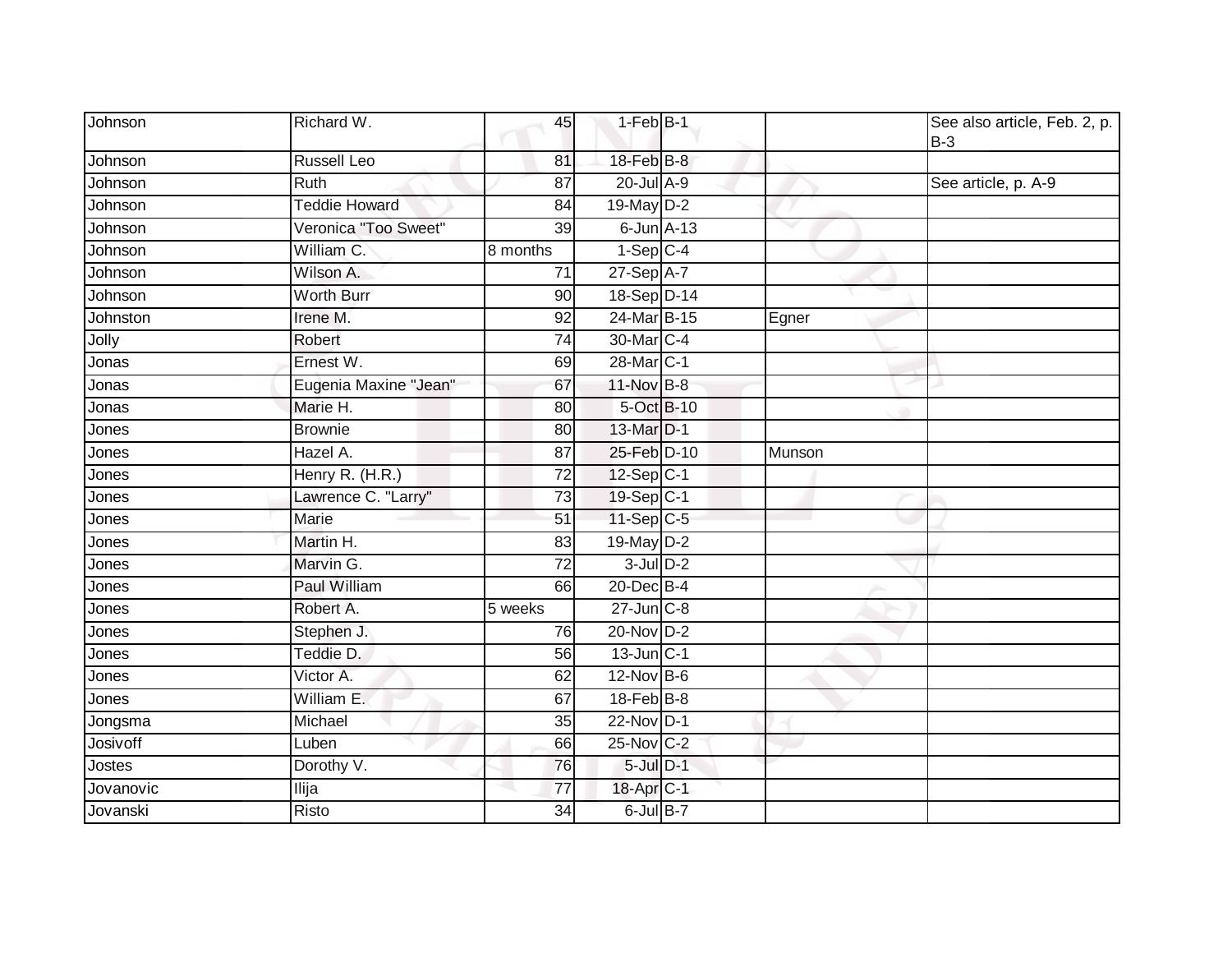| Juarez      | Rogerio             | 61              | 8-Jun E-1       |          |                     |
|-------------|---------------------|-----------------|-----------------|----------|---------------------|
| Jucknowski  | Walter S.           | 66              | 8-Mar A-11      |          |                     |
| Julovich    | Slavco              | 94              | 4-Feb C-2       |          |                     |
| Jungerman   | Bertha              | 74              | $28$ -Jan B-7   |          |                     |
| Junkens     | Richard E.          | 60              | $27$ -Mar $A-8$ |          |                     |
| Jurbala     | Michael T.          | 76              | $8 - Jan$ $D-1$ |          |                     |
| Jurczak     | Antoinette "Jarosz" | 82              | 25-Dec E-6      |          |                     |
| Jurecki     | Walter H.           | 72              | 20-Nov D-2      |          |                     |
| Jures       | Steven A.           | 74              | 17-Apr D-14     |          |                     |
| Juscik      | Frank T.            | $\overline{71}$ | $21$ -Feb $F-3$ |          |                     |
| Juszczak    | Helyn               | 69              | 18-Oct C-1      |          |                     |
| Juszczak    | Norbert             | 42              | 31-Aug C-4      |          |                     |
| Kabot       | Ida Roy             | 61              | $3$ -Jun $C-2$  |          | See article, p. C-2 |
| Kaczka      | Helen D.            | 74              | 22-Jun B-5      | Celenica |                     |
| Kaczmarek   | <b>Marie</b>        | $\overline{87}$ | 29-Feb B-1      |          |                     |
| Kadar       | Scott E.            | 38              | $2-AugB-9$      |          |                     |
| Kaiser      | Cora J.             | 62              | 22-Apr C-2      |          |                     |
| Kaiser      | Edna                |                 | 23-Aug C-1      |          |                     |
| Kakol       | John W.             | 73              | 10-Aug D-8      |          |                     |
| Kakol       | Leo P.              | 75              | $10-Aug$ $D-8$  |          |                     |
| Kaleta      | Josephine           | 95              | 8-Mar A-11      |          |                     |
| Kallok      | George M., Sr.      | $\overline{74}$ | 8-Aug C-8       |          |                     |
| Kalmas      | Frances M.          | 61              | 5-May D-5       |          |                     |
| Kaluf       | Jacob L.            | 68              | $4-Nov$ F-5     |          |                     |
| Kalwa       | Donald A., Sr.      | 68              | 26-Oct B-10     |          |                     |
| Kalweit     | Heinz H.            | 63              | 22-Oct D-6      |          |                     |
| Kamedula    | Veronica L.         | $\overline{34}$ | $6$ -Jul $B-7$  |          |                     |
| Kamenik     | Irene $E$ .         | 62              | $3-Sep C-1$     | Dulla    |                     |
| Kammarmeyer | Lenora              | 79              | $11-Aug$ $C-9$  |          |                     |
| Kammer      | <b>Barbara</b>      | 86              | 3-Nov D-7       |          |                     |
| Kampe       | Ernst A. "Ernie"    | 62              | 13-Jan C-5      |          |                     |
| Kandalec    | Stephen T.          | $\overline{82}$ | $23$ -May C-1   |          |                     |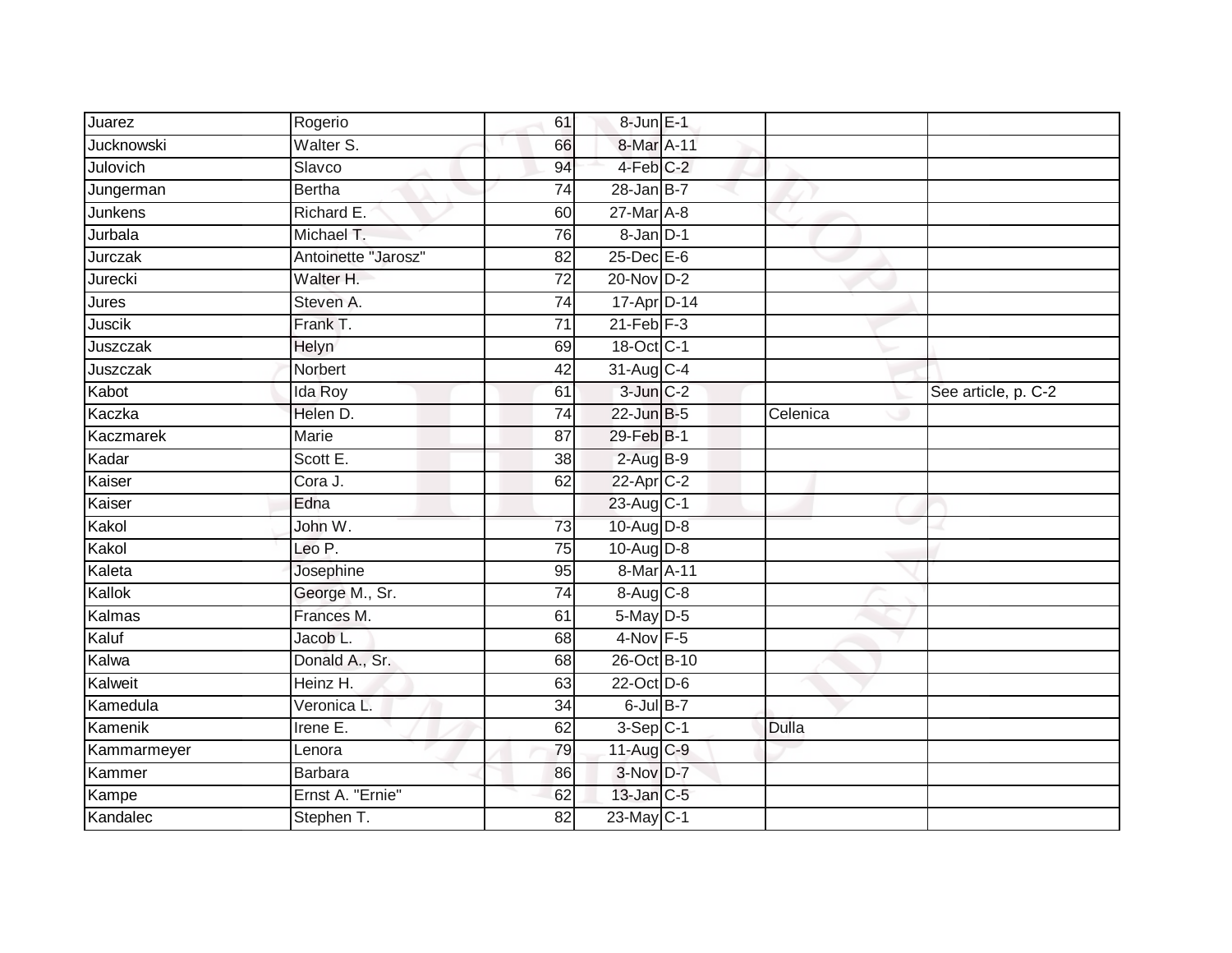| Paul R.                 | 68              |  |                                                                                                                                                                                                                                                                                                                                                                                                                                                                                                  |                          |
|-------------------------|-----------------|--|--------------------------------------------------------------------------------------------------------------------------------------------------------------------------------------------------------------------------------------------------------------------------------------------------------------------------------------------------------------------------------------------------------------------------------------------------------------------------------------------------|--------------------------|
| John R.                 | 81              |  |                                                                                                                                                                                                                                                                                                                                                                                                                                                                                                  |                          |
| <b>Bernice</b>          | 66              |  |                                                                                                                                                                                                                                                                                                                                                                                                                                                                                                  |                          |
| Gerry E.                | 80              |  |                                                                                                                                                                                                                                                                                                                                                                                                                                                                                                  |                          |
| Ruby E.                 | $\overline{74}$ |  |                                                                                                                                                                                                                                                                                                                                                                                                                                                                                                  |                          |
| Rudy Joseph             | 30              |  |                                                                                                                                                                                                                                                                                                                                                                                                                                                                                                  |                          |
| Benjamin J.             | $\overline{74}$ |  |                                                                                                                                                                                                                                                                                                                                                                                                                                                                                                  |                          |
| Helen                   | 63              |  |                                                                                                                                                                                                                                                                                                                                                                                                                                                                                                  |                          |
| Sharon T.               | 49              |  |                                                                                                                                                                                                                                                                                                                                                                                                                                                                                                  |                          |
| Robert Andrew, Sr.      | 60              |  |                                                                                                                                                                                                                                                                                                                                                                                                                                                                                                  |                          |
| Eugene Paul             |                 |  |                                                                                                                                                                                                                                                                                                                                                                                                                                                                                                  | See article, p. C-1      |
| Charles, Jr.            | $\overline{77}$ |  |                                                                                                                                                                                                                                                                                                                                                                                                                                                                                                  | See article, p. C-6      |
| James J. "Big Jim Karr" | 56              |  |                                                                                                                                                                                                                                                                                                                                                                                                                                                                                                  |                          |
| <b>Elsie Mae</b>        | 81              |  |                                                                                                                                                                                                                                                                                                                                                                                                                                                                                                  |                          |
| Edward B.               | $\overline{81}$ |  |                                                                                                                                                                                                                                                                                                                                                                                                                                                                                                  |                          |
| Mary E.                 | 70              |  |                                                                                                                                                                                                                                                                                                                                                                                                                                                                                                  | See article, p. A-2      |
| Abel                    | 76              |  |                                                                                                                                                                                                                                                                                                                                                                                                                                                                                                  |                          |
| Joseph                  | 84              |  |                                                                                                                                                                                                                                                                                                                                                                                                                                                                                                  |                          |
| Walter J.               | 66              |  |                                                                                                                                                                                                                                                                                                                                                                                                                                                                                                  |                          |
| Robert                  | 41              |  |                                                                                                                                                                                                                                                                                                                                                                                                                                                                                                  |                          |
| Ilija                   | 69              |  |                                                                                                                                                                                                                                                                                                                                                                                                                                                                                                  |                          |
| James H.                | 63              |  |                                                                                                                                                                                                                                                                                                                                                                                                                                                                                                  |                          |
| Sonia                   | 87              |  |                                                                                                                                                                                                                                                                                                                                                                                                                                                                                                  |                          |
| Harriet T.              |                 |  |                                                                                                                                                                                                                                                                                                                                                                                                                                                                                                  | See also article, p. C-6 |
| Peter J.                | 76              |  |                                                                                                                                                                                                                                                                                                                                                                                                                                                                                                  |                          |
| William J.              | 83              |  |                                                                                                                                                                                                                                                                                                                                                                                                                                                                                                  |                          |
| Harold E.               | 87              |  |                                                                                                                                                                                                                                                                                                                                                                                                                                                                                                  |                          |
| Lucille                 | 64              |  | Haller                                                                                                                                                                                                                                                                                                                                                                                                                                                                                           |                          |
| William R.              | 57              |  |                                                                                                                                                                                                                                                                                                                                                                                                                                                                                                  |                          |
| Wilfred                 | 66              |  |                                                                                                                                                                                                                                                                                                                                                                                                                                                                                                  |                          |
| Wayne                   |                 |  |                                                                                                                                                                                                                                                                                                                                                                                                                                                                                                  |                          |
| <b>Robert Lee</b>       | 62              |  |                                                                                                                                                                                                                                                                                                                                                                                                                                                                                                  |                          |
|                         |                 |  | 1-Dec D-11<br>22-Apr C-2<br>1-Oct D-13<br>$21$ -May $D-2$<br>22-Nov D-1<br>8-Nov C-1<br>25-Nov C-2<br>27-Dec C-1<br>26-Dec C-1<br>8-Jan D-1<br>$1-MarC-1$<br>$7$ -Jul $C$ -6<br>20-Aug A-13<br>15-May E-3<br>$7 - Aug$ $D-1$<br>20-Oct A-2<br>10-Oct A-13<br>23-Feb C-2<br>21-Nov C-1<br>$15$ -Dec $D-4$<br>28-Feb E-13<br>$19$ -Feb $C-2$<br>29-Dec C-2<br>28-Dec C-5<br>$5-Oct$ B-10<br>$7$ -Jul $C$ -6<br>17-Apr D-14<br>5-Apr C-7<br>$9$ -Jun $D-2$<br>14-Nov C-1<br>8-Aug C-8<br>18-May B-9 |                          |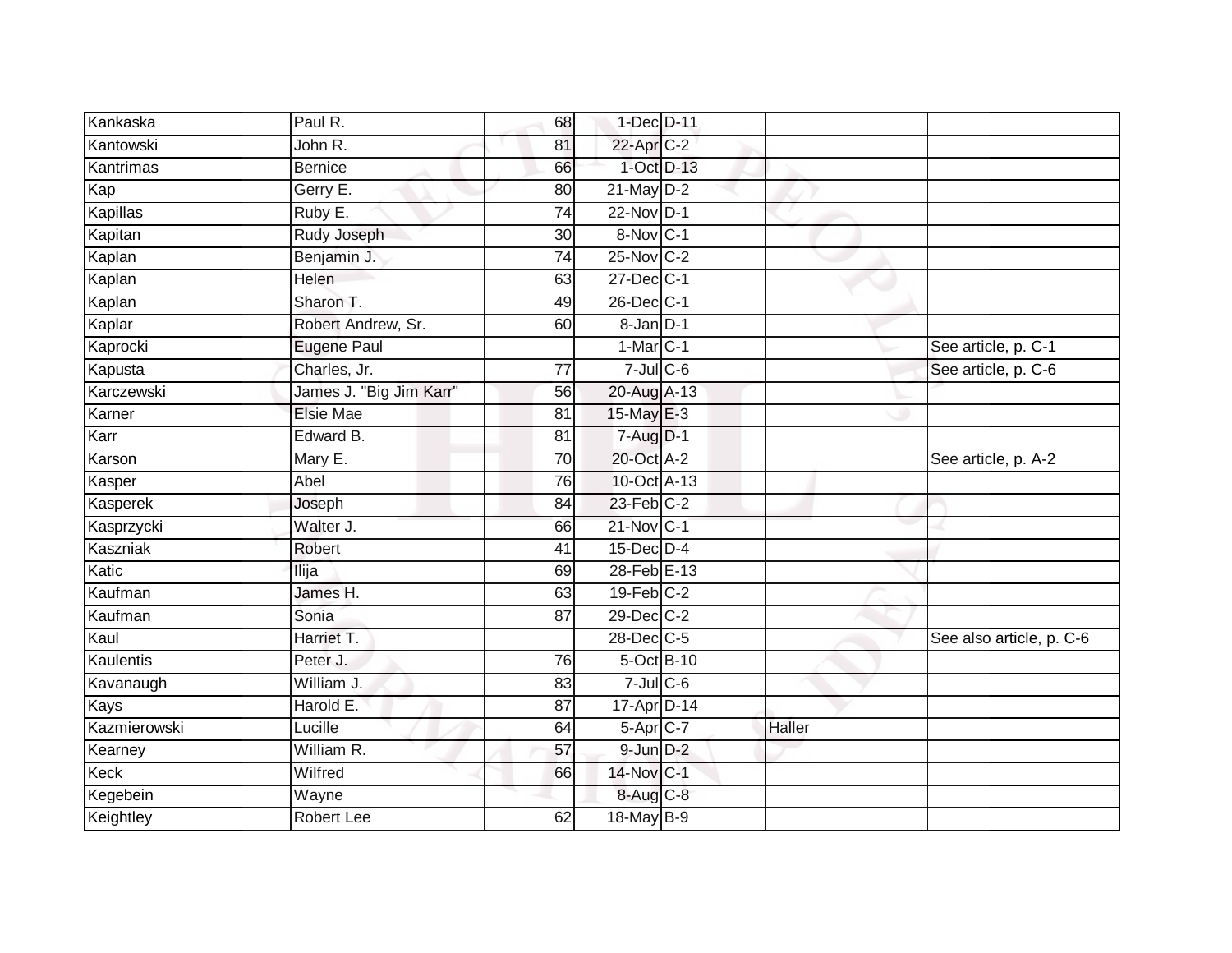| Keilman    | Richard C.        | 61              | 19-Apr <sub>C-1</sub>   |               |                     |
|------------|-------------------|-----------------|-------------------------|---------------|---------------------|
| Kelderman  | Bert, Sr.         | 90              | 8-Aug C-8               |               |                     |
| Kellams    | Pauline E.        | 92              | 13-Jun B-6              |               |                     |
| Kelley     | Carl L.           | 63              | 16-Jul C-1              |               |                     |
| Kelley     | Ellen L.          | 85              | $12-Apr$ <sub>C-1</sub> |               | See article, p. C-1 |
| Kellis     | Charles W.        | 69              | 13-Mar D-1              |               |                     |
| Kelly      | Claude R., Jr.    | 58              | 24-Aug C-4              |               |                     |
| Kelly      | Esther (Jones)    | 76              | 17-Nov D-4              | <b>Hurley</b> |                     |
| Kelly      | Frederick         | 53              | 10-May C-1              |               |                     |
| Kelly      | Hilda M.          | 56              | 25-Aug C-8              |               |                     |
| Kelly      | Jeanne M.         | 56              | 26-May D-5              | Dunne         |                     |
| Kelly      | Nancy             | 47              | 5-Oct B-10              |               |                     |
| Kelly      | Naomi E.          | 79              | 8-Jun E-1               |               |                     |
| Kelly      | Robert            | 64              | $6$ -Jun $A-13$         |               |                     |
| Kempley    | Evelyn A.         | 81              | 10-Oct A-13             |               |                     |
| Kendall    | Russel            | 85              | 29-Feb B-1              |               |                     |
| Kennedy    | Bonnie B.         | $\overline{81}$ | 15-Oct A-11             |               |                     |
| Kennedy    | Lyda              | 86              | 3-Nov D-7               |               |                     |
| Kenny      | Minnie            | 91              | $25$ -Apr $B$ -8        |               |                     |
| Kern       | Mary              | 97              | 1-Dec D-11              |               |                     |
| Kersey     | Eldon L.          | 75              | 15-Mar C-5              |               |                     |
| Kershaw    | <b>Robert Lee</b> | 55              | 25-May D-8              |               |                     |
| Kesic      | Nikola            | 85              | 7-Dec C-9               |               |                     |
| Kesler     | Charlotte I.      | 95              | 17-Apr D-14             |               |                     |
| Kessler    | Karl K.           | 89              | 26-Jul C-8              |               |                     |
| Kettler    | Lawrence          | 78              | $12$ -Mar B-6           |               |                     |
| Khoury     | Wakim             | 80              | $7-Nov$ C-1             |               |                     |
| Kicanovic  | Desanka           | 74              | $25$ -Apr $B$ -8        |               |                     |
| Kielisek   | Marie M.          | 87              | 23-Feb C-1              | Winiecki      |                     |
| Kienzynski | Walter            | 84              | 14-Apr C-11             |               |                     |
| Kieskowski | Helen             | 85              | $3$ -Jan $F-3$          |               |                     |
| Kietzman   | Edith L.          | $\overline{75}$ | $26-Sep$ A-7            |               |                     |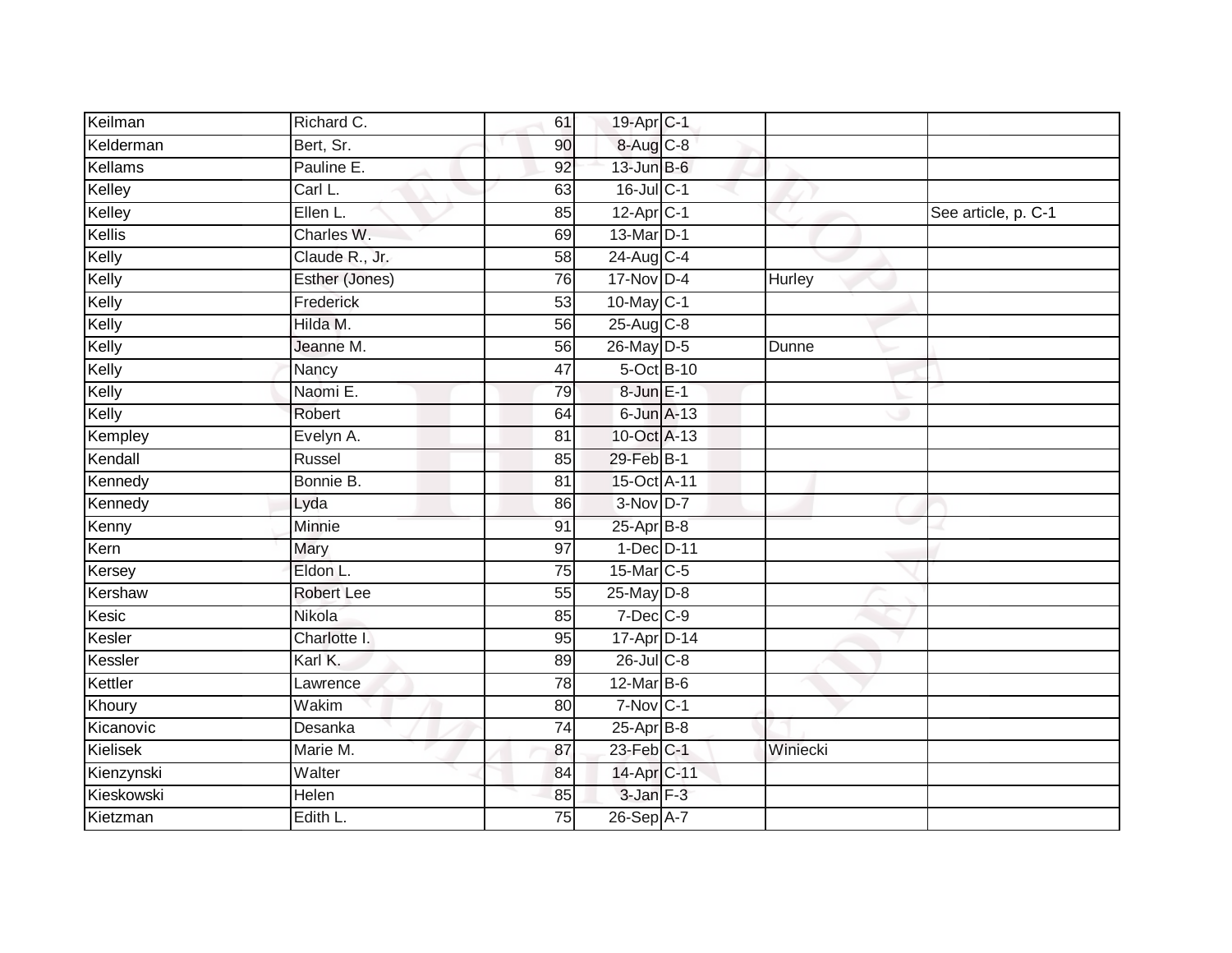| Kijowski       | Catherine B.        | 85              | 10-Oct A-13     |               |                                     |
|----------------|---------------------|-----------------|-----------------|---------------|-------------------------------------|
| <b>Kikkert</b> | Cornelius A.        | 83              | 25-Dec E-4      |               |                                     |
| Kikkert        | Peter A.            | 77              | 8-Aug C-8       |               |                                     |
| Kimball        | Frank               | 75              | 30-Aug C-1      |               |                                     |
| Kindell        | Michael             | $\overline{18}$ | $22$ -May $A-1$ |               | See article, p. A-1                 |
| King           | Edna O.             | 74              | 15-Mar C-5      |               |                                     |
| King           | Harvey W.           | 73              | $16$ -Jun $D-1$ |               |                                     |
| King           | James H.            | 60              | 30-Aug C-1      |               |                                     |
| King           | Marion A. "Grandpa" | 72              | $21$ -Jan B-4   |               |                                     |
| King           | Nora M.             | 83              | $13$ -Jun B-6   | Fox           |                                     |
| King           | Raymond "Lil Ray"   | 3 months        | 22-Mar C-8      |               |                                     |
| Kingma         | Albert              | 86              | 28-Nov D-6      |               |                                     |
| Kingma         | Sam E.              | 80              | 28-Dec C-6      |               |                                     |
| <b>Kirimis</b> | Joann M.            | 56              | 22-May D-2      |               |                                     |
| Kirincich      | Cecilia             | 92              | 8-Feb B-1       |               |                                     |
| Kirk           | Gene L.             | 55              | $19$ -Jun $D-3$ |               | See also article, p. D-3            |
| Kirkpatrick    | Kenneth K.          | 70              | $4$ -Oct $D-1$  |               |                                     |
| Kirrin         | Mary D.             |                 | 25-Jul C-8      |               |                                     |
| Kish           | Frank J.            | 58              | 3-Feb C-4       |               | See also article, p. A-2            |
| Kison          | Frieda L.           | 84              | 18-Jun D-8      | <b>Miller</b> |                                     |
| Kistler        | Clarence L.         | 74              | $16$ -May D-6   |               |                                     |
| Kistler        | <b>Marie</b>        | 90              | 5-Apr C-7       |               |                                     |
| Kitchen        | <b>Thomas Mearl</b> | 96              | $25$ -Jan $A-9$ |               |                                     |
| Klapkowski     | Joseph              | 69              | $2$ -Mar $C$ -5 |               |                                     |
| Klawitter      | Mary                | 80              | 16-Mar C-5      | Staszak       |                                     |
| Klebofski      | William "Wild Bill" | 71              | $26$ -Jan $C-5$ |               |                                     |
| Klein          | Mathias "Math"      | 91              | $12$ -Jun D-16  |               |                                     |
| Kleister       | Edna A.             |                 | $17-Nov$ D-4    | Phillips      |                                     |
| Klemm          | Estelle E.          | 83              | $9$ -Jun $D-3$  |               |                                     |
| Klen           | John F., Jr.        | 84              | 15-Jul C-1      |               |                                     |
| Klen           | Joseph E.           | 81              | 19-Feb C-2      |               | See also article Feb. 18,<br>p. B-8 |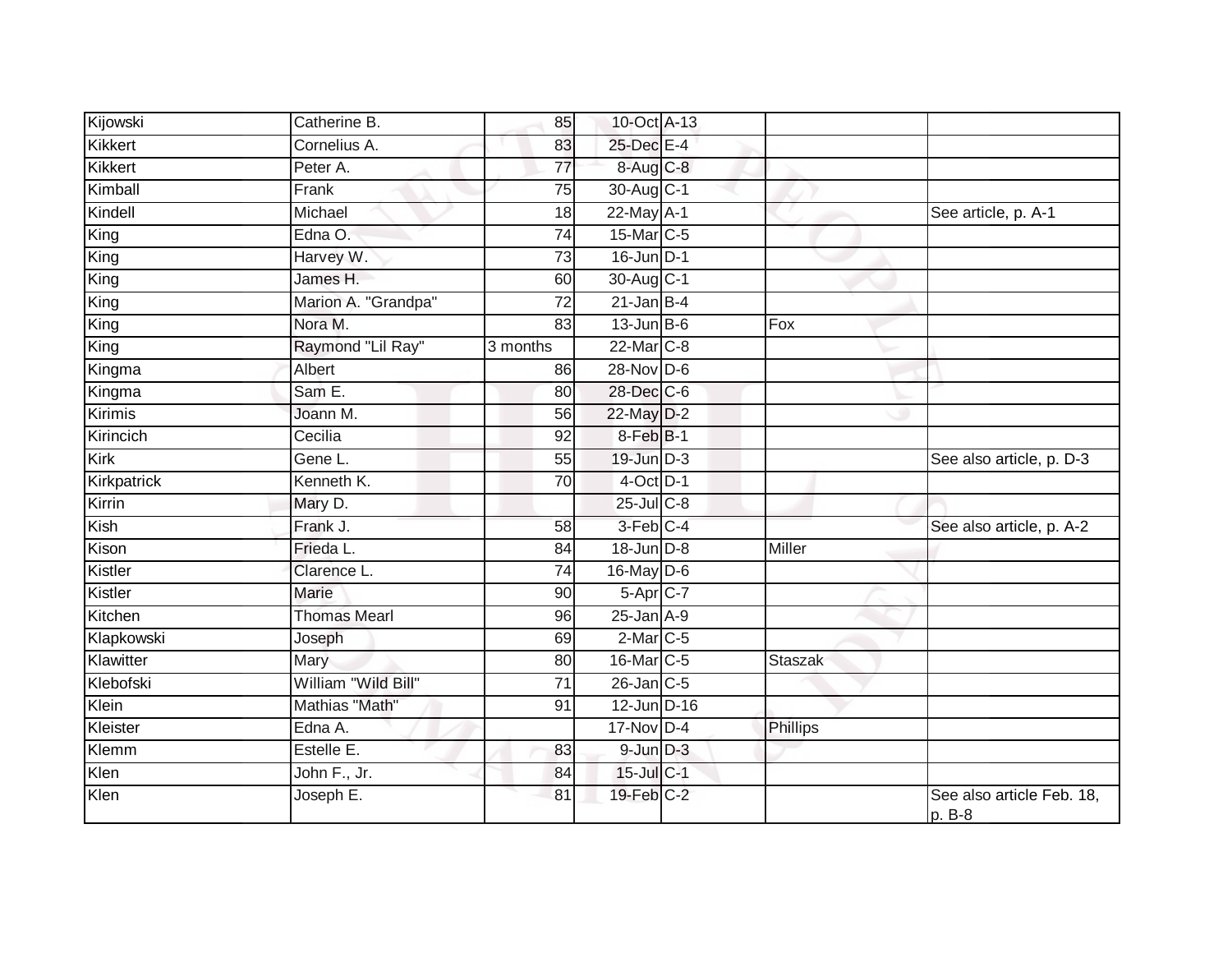| Klimaszewski  | Rita A.                | 56              | 14-Mar B-1       |  |  |
|---------------|------------------------|-----------------|------------------|--|--|
| Klobuchar     | Esther                 | 76              | 11-Apr A-13      |  |  |
| Klooster      | Tina                   | 89              | 16-Apr C-2       |  |  |
| Klootwyk      | Edward                 | $\overline{77}$ | 16-May D-6       |  |  |
| Klosak        | "Ben" Wendell          | $\overline{56}$ | 18-Aug D-10      |  |  |
| Klusas        | Frances                | 67              | $16$ -Feb $C-9$  |  |  |
| <b>Kmak</b>   | Louise T.              | 86              | $17-AugB-8$      |  |  |
| Kmetz         | Andrew                 | 65              | $6$ -Jul $B-7$   |  |  |
| Kmetz         | Donna                  | 62              | $30 - Jan$ $B-5$ |  |  |
| Kmiecik       | John A. (Metz)         | 88              | $2$ -Mar $C$ -5  |  |  |
| Knaga         | Edward                 | 69              | $21$ -Mar $B-5$  |  |  |
| Knazur        | Eleanor M.             | 68              | $5$ -Dec $C$ -2  |  |  |
| Knazur        | Joseph T. "Red"        | 62              | 4-Aug D-4        |  |  |
| Knerr         | Joseph A.              | 84              | 25-Mar C-7       |  |  |
| Knezevich     | Zora                   | 86              | $9-Aug$ $D-1$    |  |  |
| Knieriemen    | Elmer L.               | 80              | $1$ -Mar $ C-1 $ |  |  |
| Knight        | Reams M.               | 75              | 29-Oct D-3       |  |  |
| Knish         | Clifford "Kip"         | 46              | 24-Nov D-19      |  |  |
| Knoblich      | Art                    | 96              | 25-Nov C-2       |  |  |
| Knoerzer      | Vivian C.              | 56              | 29-May E-4       |  |  |
| Knoth         | Pat M.                 | 78              | 4-Feb C-2        |  |  |
| Kobeske       | Florence               | 78              | $27 - Aug$ B-8   |  |  |
| Kobitka       | Michael (Mike)         | 63              | 20-Mar B-14      |  |  |
| Koby          | Fank                   | $\overline{77}$ | $10$ -Jan E-1    |  |  |
| Koch          | Helen C.               | 84              | 12-Dec C-1       |  |  |
| Koch          | Korey B.               | 17              | 8-Nov C-1        |  |  |
| Koch          | <b>Walter (Cookie)</b> | 76              | $10$ -Jun $C-1$  |  |  |
| <b>Koches</b> | Irene A.               | 74              | 27-Jul D-7       |  |  |
| Kochman       | Edward                 | 70              | $14$ -Feb $D-2$  |  |  |
| Kocian        | Anna                   | 82              | 3-Jan F-3        |  |  |
| Kocinski      | Casimer F.             | 68              | 15-Dec D-4       |  |  |
| Kocot         | Lucille                | 83              | 10-Mar D-6       |  |  |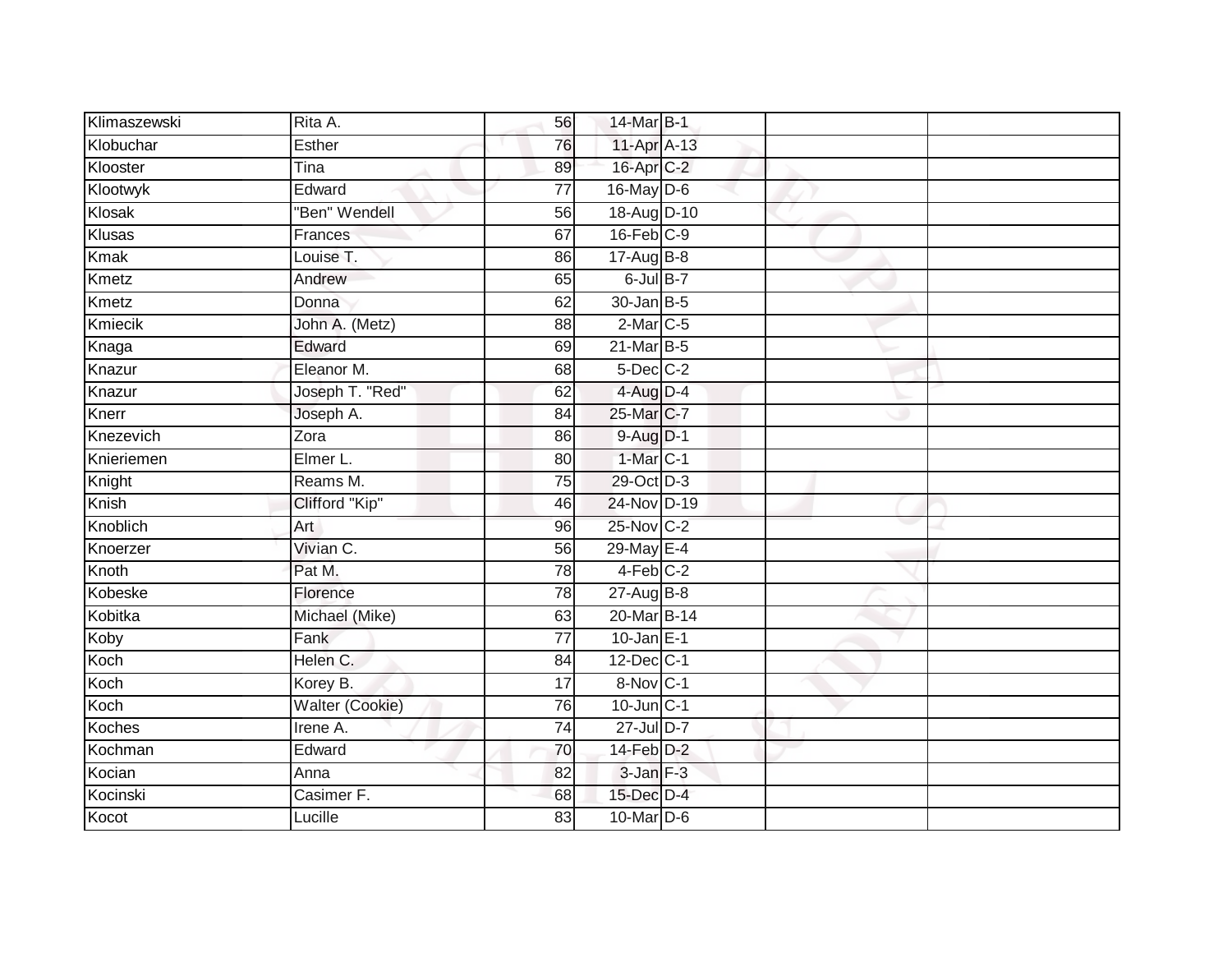| Linda                |                                                                       |                                                     |                                                                                                                                                                                                                                                                                                                                                                                                                                                                                                                                   |                     |
|----------------------|-----------------------------------------------------------------------|-----------------------------------------------------|-----------------------------------------------------------------------------------------------------------------------------------------------------------------------------------------------------------------------------------------------------------------------------------------------------------------------------------------------------------------------------------------------------------------------------------------------------------------------------------------------------------------------------------|---------------------|
| Sylvester            | 80                                                                    |                                                     |                                                                                                                                                                                                                                                                                                                                                                                                                                                                                                                                   |                     |
| Charles "J", Jr.     | 87                                                                    |                                                     |                                                                                                                                                                                                                                                                                                                                                                                                                                                                                                                                   |                     |
| George               | $\overline{73}$                                                       |                                                     |                                                                                                                                                                                                                                                                                                                                                                                                                                                                                                                                   |                     |
| <b>Betty</b>         | 69                                                                    |                                                     |                                                                                                                                                                                                                                                                                                                                                                                                                                                                                                                                   |                     |
| Floyd L.             | 62                                                                    |                                                     |                                                                                                                                                                                                                                                                                                                                                                                                                                                                                                                                   |                     |
| Henry V.             | 70                                                                    |                                                     |                                                                                                                                                                                                                                                                                                                                                                                                                                                                                                                                   |                     |
| George "Babe"        | 60                                                                    |                                                     |                                                                                                                                                                                                                                                                                                                                                                                                                                                                                                                                   |                     |
| Angeline             | 80                                                                    |                                                     |                                                                                                                                                                                                                                                                                                                                                                                                                                                                                                                                   |                     |
| Catherine            | 92                                                                    |                                                     |                                                                                                                                                                                                                                                                                                                                                                                                                                                                                                                                   |                     |
| Louis                | $\overline{72}$                                                       |                                                     |                                                                                                                                                                                                                                                                                                                                                                                                                                                                                                                                   |                     |
| Wilhelma V.          | $\overline{73}$                                                       |                                                     |                                                                                                                                                                                                                                                                                                                                                                                                                                                                                                                                   |                     |
| Anthony Charlie T.W. | 66                                                                    |                                                     |                                                                                                                                                                                                                                                                                                                                                                                                                                                                                                                                   |                     |
| John                 | 75                                                                    |                                                     |                                                                                                                                                                                                                                                                                                                                                                                                                                                                                                                                   |                     |
| Vidak G.             | 97                                                                    |                                                     |                                                                                                                                                                                                                                                                                                                                                                                                                                                                                                                                   |                     |
| Eleonora             | $\overline{73}$                                                       |                                                     |                                                                                                                                                                                                                                                                                                                                                                                                                                                                                                                                   |                     |
| Margaret E.          |                                                                       |                                                     |                                                                                                                                                                                                                                                                                                                                                                                                                                                                                                                                   | See article, p. A-2 |
| Marie T.             | $\overline{75}$                                                       |                                                     | Poplawski                                                                                                                                                                                                                                                                                                                                                                                                                                                                                                                         |                     |
| Helen (Conway)       | $\overline{74}$                                                       |                                                     | Michael                                                                                                                                                                                                                                                                                                                                                                                                                                                                                                                           |                     |
| Ruth H.              | 87                                                                    |                                                     |                                                                                                                                                                                                                                                                                                                                                                                                                                                                                                                                   |                     |
| Ruby D.              | 87                                                                    |                                                     |                                                                                                                                                                                                                                                                                                                                                                                                                                                                                                                                   |                     |
| Ben                  | 85                                                                    |                                                     |                                                                                                                                                                                                                                                                                                                                                                                                                                                                                                                                   |                     |
| Jake                 | 67                                                                    |                                                     |                                                                                                                                                                                                                                                                                                                                                                                                                                                                                                                                   |                     |
| Alice                | 93                                                                    |                                                     |                                                                                                                                                                                                                                                                                                                                                                                                                                                                                                                                   |                     |
| Bruce A.             | 36                                                                    |                                                     |                                                                                                                                                                                                                                                                                                                                                                                                                                                                                                                                   |                     |
| Jean                 | 73                                                                    |                                                     |                                                                                                                                                                                                                                                                                                                                                                                                                                                                                                                                   |                     |
|                      | John H.<br>Elizabeth A.<br>Martha<br>Ruth C.<br>Mary B.<br>Lillian E. | 70<br>94<br>92<br>81<br>$\overline{81}$<br>68<br>28 | 30-Jun D-11<br>15-Mar C-5<br>16-Oct D-14<br>26-May D-5<br>6-Dec D-1<br>12-Dec C-1<br>$22$ -Apr $C-2$<br>22-Apr C-2<br>11-Apr A-13<br>13-Oct C-1<br>$24-SepB-1$<br>29-Aug C-1<br>$21$ -Nov $ C-1 $<br>$6$ -Aug $C$ -1<br>$9$ -May $B$ -8<br>26-Sep A-7<br>20-Apr C-4<br>$6 - Apr$ $D-6$<br>$17$ -Jan E-1<br>$13$ -Jun $B$ -6<br>$7-Sep$ $D-8$<br>29-Apr C-2<br>$31$ -Jan $A-2$<br>$7$ -Dec $C-9$<br>29-Sep D-7<br>$1$ -Jun $B-5$<br>$1$ -Jun $D-4$<br>$5$ -Jul $D-1$<br>$25$ -Jan $A-9$<br>17-Mar C-10<br>20-Jul B-7<br>18-Jan C-3 | Dockweiler          |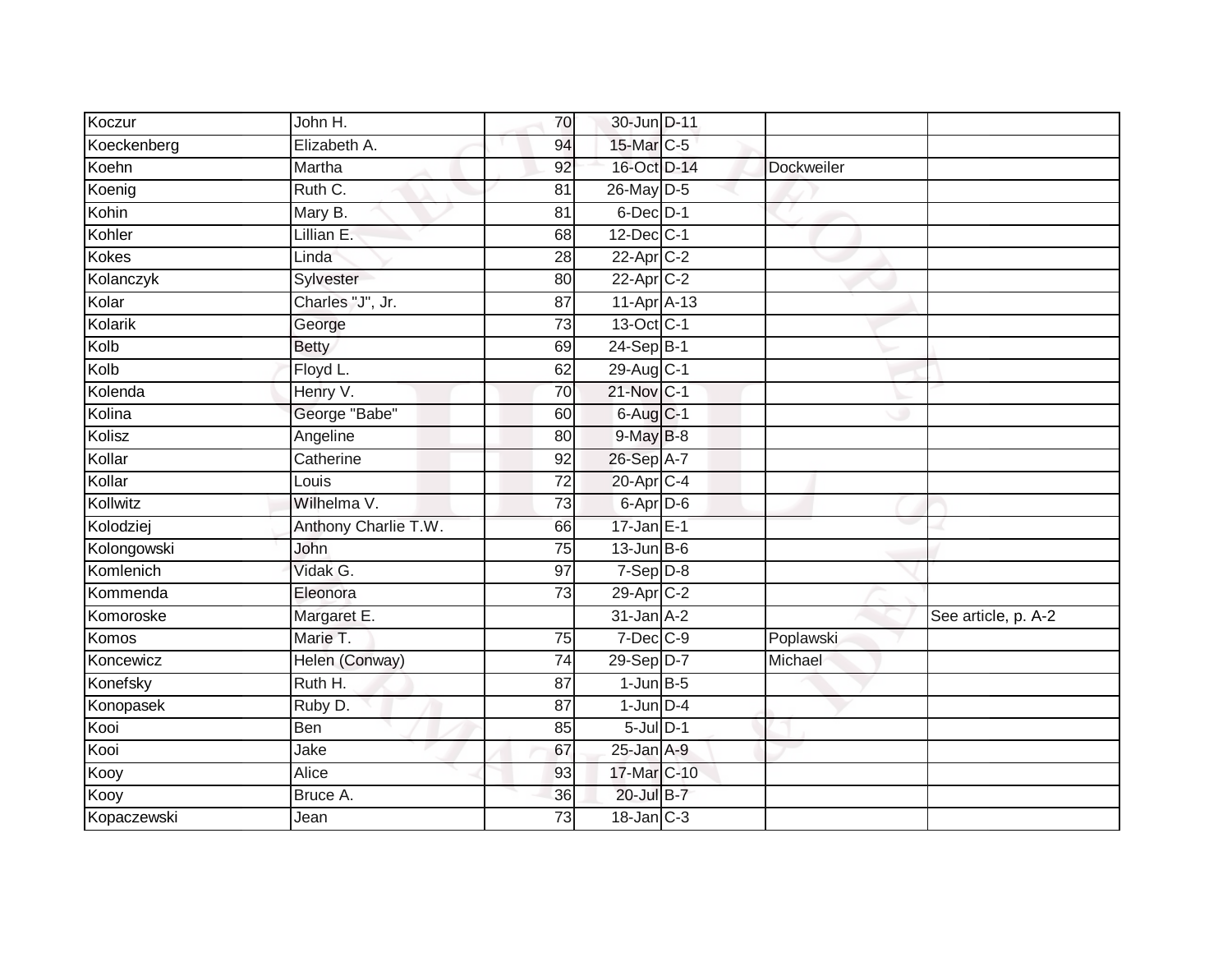| Korba         | William                 | 55              | 9-Feb C-7        |          |                                      |
|---------------|-------------------------|-----------------|------------------|----------|--------------------------------------|
| Kordas        | Germaine "Gerrie"       |                 | 15-Sep D-8       |          |                                      |
| Korenchik     | William                 | 94              | $9-Sep$ $C-1$    |          |                                      |
| Korol         | Mary                    | 73              | $3-May$ D-1      |          |                                      |
| Korpella      | Leonard S.              | 67              | $17$ -May $D-1$  |          |                                      |
| Kort          | Alyce                   | 64              | 28-Apr D-4       | Hoekstra |                                      |
| Kortokrax     | Mathilda E.             | 92              | 13-Mar D-1       |          |                                      |
| <b>Korwek</b> | Diana Lynn              | 26              | 14-Nov C-1       |          |                                      |
| Kos           | Rosetta J.              | 69              | 10-May C-1       |          |                                      |
| Kosanke       | Emanuel, Sr.            | $\overline{87}$ | 14-May C-9       |          |                                      |
| Koscielniak   | John J.                 | $\overline{75}$ | 18-Jun D-8       |          |                                      |
| Koscielniak   | Michael A., D.D.S.      | 65              | 30-Jul C-1       |          |                                      |
| Kosey         | Andrew                  | 84              | 4-Feb C-2        |          |                                      |
| Kosiba        | Mary                    | 89              | 22-Feb B-4       |          |                                      |
| Kosich        | Mary                    | 85              | 5-Oct B-10       | Poropat  |                                      |
| Kost          | Walter B.               | 80              | $1$ -Jun $B-5$   |          |                                      |
| Kostoff       | Mary Ellen              | 92              | 16-May D-6       |          |                                      |
| Koszczymski   | Edward F.               | 67              | $17$ -Aug $B$ -8 |          |                                      |
| Kotevich      | Alex S.                 | 84              | 8-Mar A-5        |          |                                      |
| Kotora        | Michael, Sr. "Butch"    |                 | $1-Aug$ $C-8$    |          |                                      |
| Kotulock      | Agnes M.                | 70              | $25-Apr$ B-8     |          |                                      |
| Kougoufas     | Anna (Kayes)            | $\overline{84}$ | $14$ -Jan $C-9$  |          |                                      |
| Kouros        | Giannoula               | 89              | $8$ -Feb $B-1$   |          |                                      |
| Kovac         | <b>Steve</b>            | 80              | 8-Mar A-11       |          |                                      |
| Kovacek       | John A., Sr.            | 82              | 8-Oct C-1        |          |                                      |
| Kovach        | Jacqueline M. "Jackie"  | 60              | 18-Aug D-10      |          |                                      |
| Kovacich      | Rudolph Joseph          | 67              | $24$ -Feb $C-4$  |          |                                      |
| Kovacik       | <b>Andrew Sylvester</b> | 71              | $27$ -Apr $B$ -8 |          | See also article April 28,<br>p. A-2 |
| Kovack        | Anthony "Tony"          | 65              | $9$ -Feb $C-7$   |          |                                      |
| Kovall        | Mary L. Kusy            | 83              | 16-Jul C-1       |          |                                      |
| Kowal         | Marion L.               | 77              | 31-Jul E-10      | Fishtorn |                                      |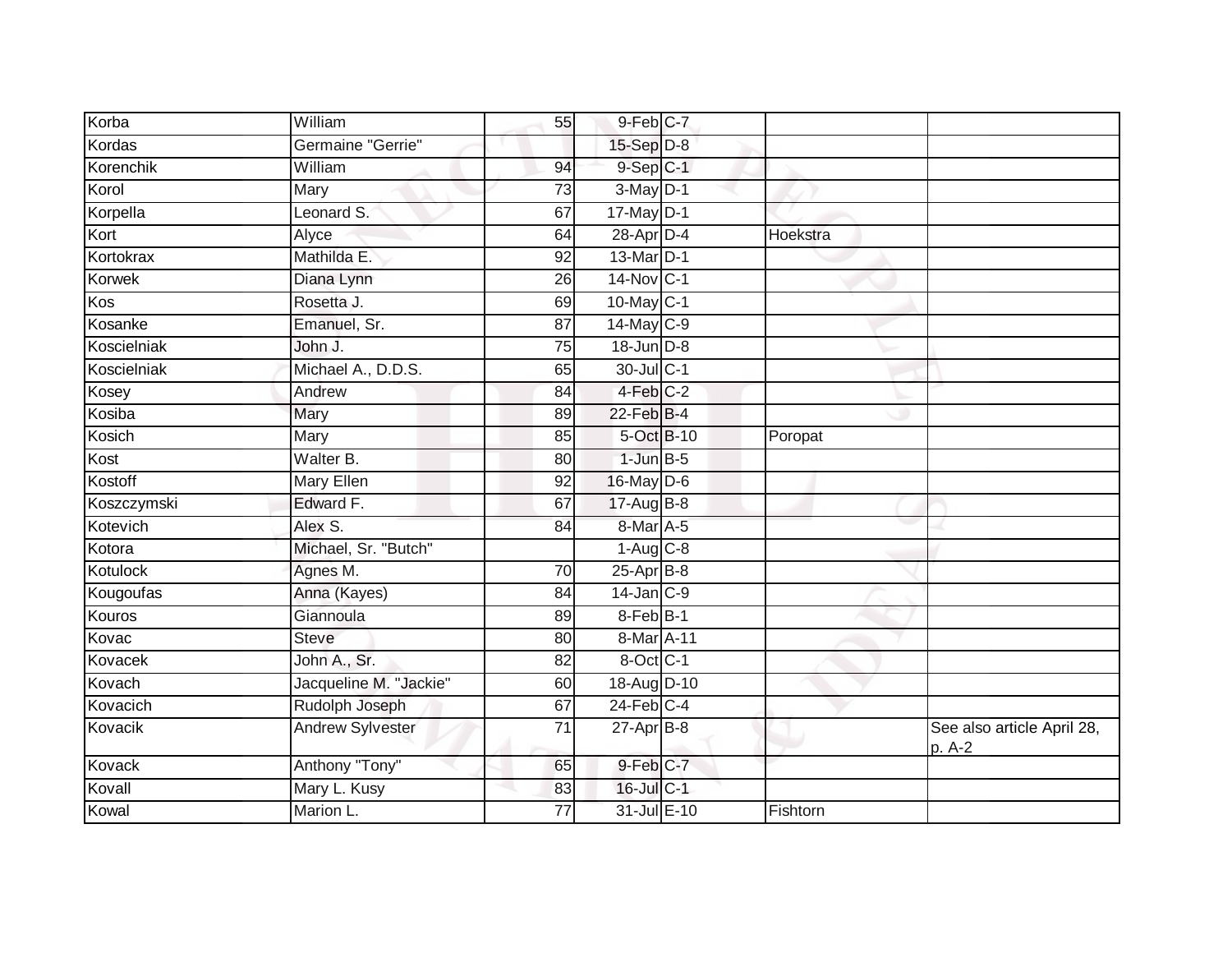| Kowalczyk      | Genevieve          | 85              | 17-Nov D-4            |          |                                       |
|----------------|--------------------|-----------------|-----------------------|----------|---------------------------------------|
| Kowalski       | Marie M.           | 51              | $11$ -Jul D-6         |          |                                       |
| Kowalski       | Rosemary           | 62              | 29-Dec C-2            |          |                                       |
| Kowalski       | Stanley F.         | 59              | 28-Dec C-5            |          |                                       |
| Kownacki       | Richard D.         | $\overline{71}$ | 12-Jul C-1            |          |                                       |
| Kozacik        | Mary L.            | 92              | $12$ -Feb $C-1$       |          |                                       |
| Kozlowski      | Florence B.        | 67              | 26-Nov B-2            |          |                                       |
| Kozlowski      | Mary A.            | 76              | 8-Oct C-1             |          |                                       |
| Koznicki       | Margaret Lynn      | 82              | $24$ -Feb $C-4$       |          | See article, p. C-4                   |
| Kraft          | Clarence           | $\overline{70}$ | $16$ -Jun $D-2$       |          |                                       |
| Kragulac       | Nicholas "Krag"    | $\overline{74}$ | $1$ -Jun $B-5$        |          |                                       |
| Krall          | Kasimir "Casey"    | 76              | 15-Aug B-10           |          |                                       |
| Kramer         | Richard            |                 | 19-Dec C-2            |          |                                       |
| Kramer         | Russell S.         | $\overline{74}$ | $2-Apr\overline{D-6}$ |          |                                       |
| Kranenburg     | John               | $\overline{74}$ | 23-Sep D-1            |          |                                       |
| Kratz          | Marian C.          | 91              | $25$ -Jan $A-9$       |          |                                       |
| Krause         | Carl J., Sr.       | 81              | $2-AprD-6$            |          |                                       |
| Krause         | Esther             | 60              | $1-Mar$ $C-1$         |          |                                       |
| Kravcenko      | <b>Marie</b>       | 88              | 14-Nov C-1            |          |                                       |
| Krcmaric       | William            | $\overline{57}$ | $24$ -Apr $F-4$       |          |                                       |
| Krencel        | Mary Louise        | 66              | 20-May C-1            | Birdsong |                                       |
| <b>Krick</b>   | Evelyn M.          | $\overline{82}$ | 21-Mar B-5            |          |                                       |
| <b>Krick</b>   | Paul L.            | 57              | 22-Aug $B-8$          |          |                                       |
| <b>Kriebs</b>  | Jason D.           | 19              | 21-Aug E-12           |          |                                       |
| Krieger        | Ramona             |                 | $6$ -Dec $D-1$        |          |                                       |
| Kristel        | Frank A.           | 80              | 16-Dec C-2            |          |                                       |
| Kristoff       | <b>Anna Louise</b> | $\overline{75}$ | $17$ -Jul $E-1$       | Kandalec |                                       |
| Kritz          | Amaryls "Amy"      | 54              | 15-Nov B-4            |          |                                       |
| <b>Krizmis</b> | Michael S.         | 73              | 31-Aug C-4            |          | See also article Sept. 2, p.<br>$C-1$ |
| Krizo          | Anna               | 92              | 9-Apr C-1             |          |                                       |
| Krogstie       | Walter H.          | 65              | 18-Oct A-2            |          |                                       |
|                |                    |                 |                       |          |                                       |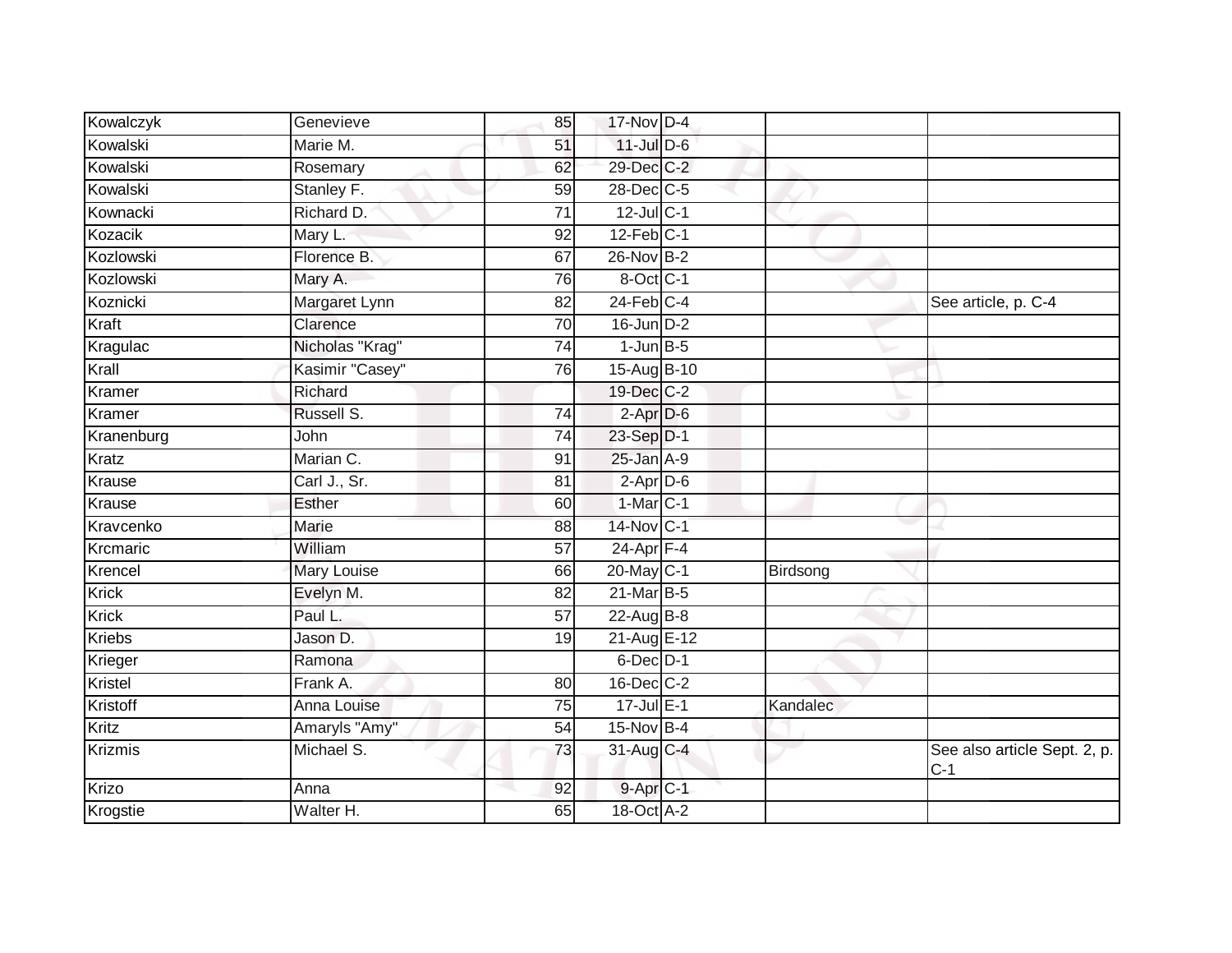| Krohman       | Anne E.           | 85              | 17-May D-1            |        |  |
|---------------|-------------------|-----------------|-----------------------|--------|--|
| Krohn         | Enid              | 82              | 12-Dec C-1            |        |  |
| Krol          | Ann               | 65              | 3-Apr D-3             |        |  |
| Krol          | Esther            | 80              | 27-Oct C-2            |        |  |
| Krol          | Margaret "Mitzi"  | 67              | 9-May B-8             |        |  |
| Krolak        | Casimer C.        | 85              | $16$ -Jun D-1         |        |  |
| Krompack      | Helen             | $\overline{75}$ | $7$ -Jan $ C-10 $     |        |  |
| Kronland      | John Henry        | 76              | $7 - Jun$ B-2         |        |  |
| Kroslack      | Genevieve         | $\overline{71}$ | $1-FebB-1$            |        |  |
| Kross         | <b>Harry</b>      | 91              | 20-Oct D-8            |        |  |
| Krowech       | Dorothy P.        |                 | $15$ -Jul C-1         |        |  |
| Kruchowski    | Frank L.          | 79              | $11$ -Jul D-6         |        |  |
| Krueger       | Albert S.         | 63              | $12$ -Dec $C-1$       |        |  |
| Krueger       | Frank P., Sr.     | 56              | 25-Mar C-7            |        |  |
| Krueger       | Naomi R.          | 60              | 8-Mar A-11            |        |  |
| Krueger       | Pearl H.          | 84              | 15-Nov B-4            |        |  |
| Krull         | Myrtle M.         | $\overline{90}$ | $10$ -Jul $D-3$       |        |  |
| Krull         | Thomas J., Sr.    | 75              | $3$ -Oct C-1          |        |  |
| <b>Krumm</b>  | Cora L.           | 73              | 22-Aug B-8            |        |  |
| Kruszynski    | AI                | 63              | 12-Dec C-1            |        |  |
| Kruzovich     | John              | 65              | 18-Apr <sub>C-1</sub> |        |  |
| Krygiel       | <b>Joseph Max</b> | 75              | 10-Feb C-11           |        |  |
| Krygsheld     | Thomas J.         | 22              | 23-Dec C-5            |        |  |
| Krystek       | Joseph            | 81              | 28-Dec C-5            |        |  |
| Kryzanski     | Stanley L.        | 72              | $12$ -Sep C-1         |        |  |
| Kubacke       | Julian E.         | 62              | $24$ -Feb $C-4$       |        |  |
| <b>Kubas</b>  | <b>Stanley</b>    | 79              | 29-Dec C-2            |        |  |
| <b>Kubeck</b> | Jeannette         | $\overline{77}$ | $16$ -May D-6         |        |  |
| Kuc           | John J.           | 63              | 25-Sep D-3            |        |  |
| Kucera        | Ronald B.         | 44              | 8-Apr B-7             |        |  |
| Kuchma        | Anna B.           | 78              | $7-Nov$ C-1           | Galocy |  |
| Kuchta        | Genevieve         | $\overline{70}$ | 14-Oct C-1            |        |  |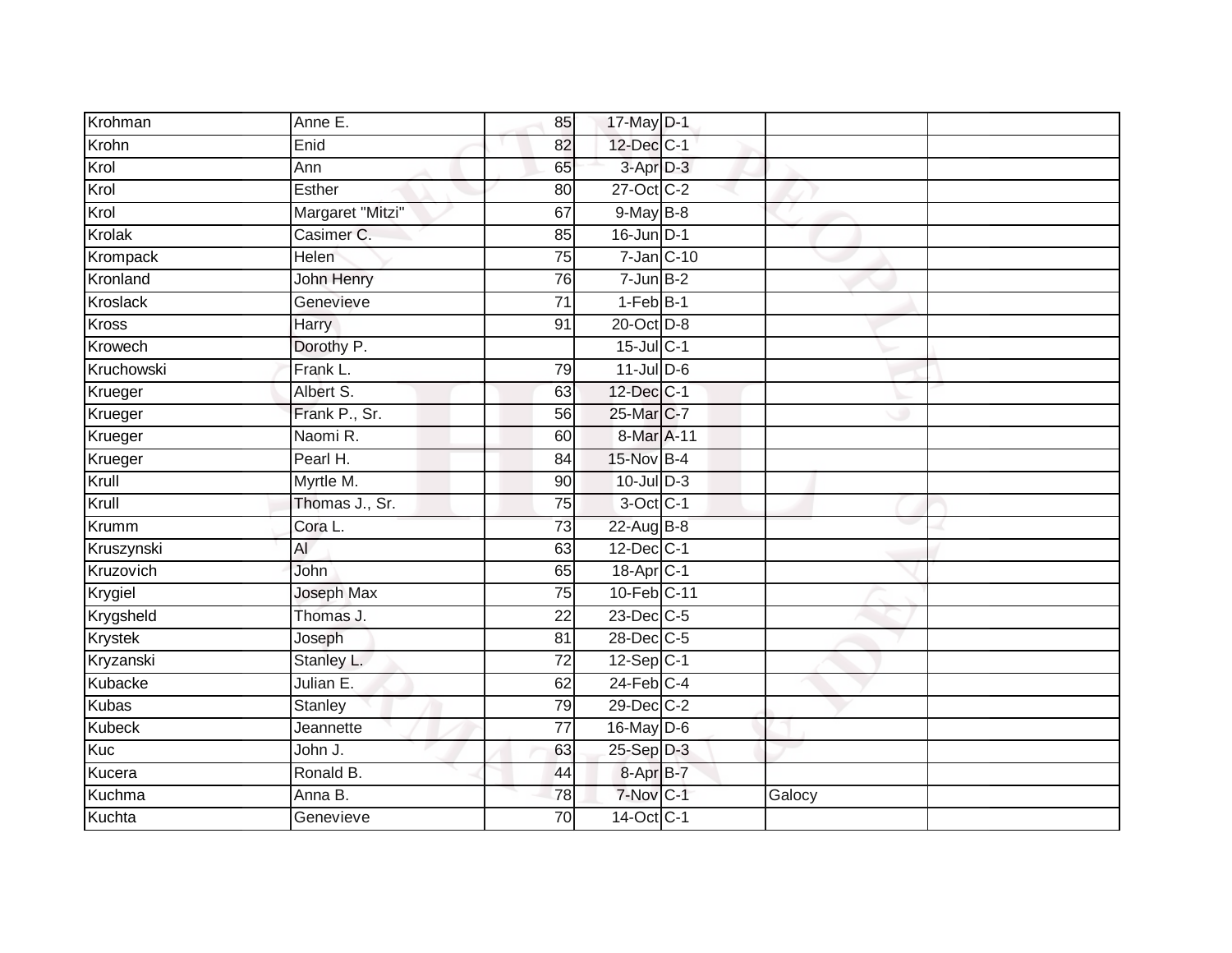| Kuchta         | Louis                 | 72              | 8-May F-7                    |               | See article, p. F-7                   |
|----------------|-----------------------|-----------------|------------------------------|---------------|---------------------------------------|
| Kucia          | John F. "Porky"       | 67              | 29-Sep D-7                   |               |                                       |
| Kudele         | Anne                  |                 | 4-Dec D-16                   | Salapski      |                                       |
| Kudla          | Addine                | 64              | 10-May C-1                   | Poludniak     |                                       |
| Kudla          | <b>Bernice</b>        | $\overline{75}$ | $10$ -Apr $D-2$              |               |                                       |
| Kuepper        | Frida                 | 87              | $12-Apr$ <sub>C-1</sub>      |               |                                       |
| Kuglin         | Otto E.               | 80              | 24-Sep B-1                   |               |                                       |
| Kuhajdek       | Mary                  | 92              | 23-Mar D-5                   |               |                                       |
| Kukelka        | Harry C. "Whitey"     | 65              | 29-Oct D-3                   |               |                                       |
| Kukoy          | Julia                 | 88              | $29$ -Feb $B-1$              |               |                                       |
| Kukral         | Mary Lou              | 66              | $11$ -Mar $\overline{A}$ -11 |               |                                       |
| Kula           | Lois Ann              | 59              | $10$ -Jul $D-3$              | <b>Bakken</b> |                                       |
| Kulage         | Hubert A.             | 81              | $29$ -Jan $A-9$              |               |                                       |
| Kulesa         | Nancy                 | 69              | 27-May C-2                   |               |                                       |
| Kumala         | Josephine             | 60              | 12-Dec C-1                   | O'Neill       |                                       |
| Kuntz          | James J.              | 66              | 9-Jun D-2                    |               |                                       |
| <b>Kupchik</b> | <b>David</b>          | 3 days          | $9$ -May $B$ -8              |               |                                       |
| Kurmis         | Joseph F.             | 72              | $16$ -Jun $D-1$              |               |                                       |
| Kurowski       | <b>Bob</b>            | 66              | $4$ -Jan B-7                 |               |                                       |
| Kurowsky       | <b>Theodore "Ted"</b> | 67              | $14$ -Feb $D-2$              |               |                                       |
| Kusbel         | George M.             | $\overline{37}$ | $1-Nov C-1$                  |               | See also article Oct. 31, p.<br>$A-1$ |
| <b>Kusek</b>   | Andrew M.             | 74              | $1-Mar$ C-1                  |               |                                       |
| Kutch          | Violet                | $\overline{57}$ | 30-Mar C-4                   |               |                                       |
| Kvedaras       | Anna T.               | 82              | $11$ -May $B-8$              |               |                                       |
| Kwasny         | Gertrude M.           | 74              | 24-Oct B-8                   |               |                                       |
| Kwell          | Edward C.             | 58              | 16-Oct D-14                  |               |                                       |
| La Mantia      | Philip N.             | 69              | 17-Oct C-1                   |               |                                       |
| La Monte       | Herbert G.            | 62              | 31-Jul E-4                   |               |                                       |
| Labas          | Clara                 | 88              | 5-May D-6                    |               |                                       |
| LaBianca       | Denise M.             | 44              | $1-Nov$ C-1                  | <b>Byrne</b>  |                                       |
| Labus          | Frank J. (Doc)        | 69              | 28-Apr D-4                   |               |                                       |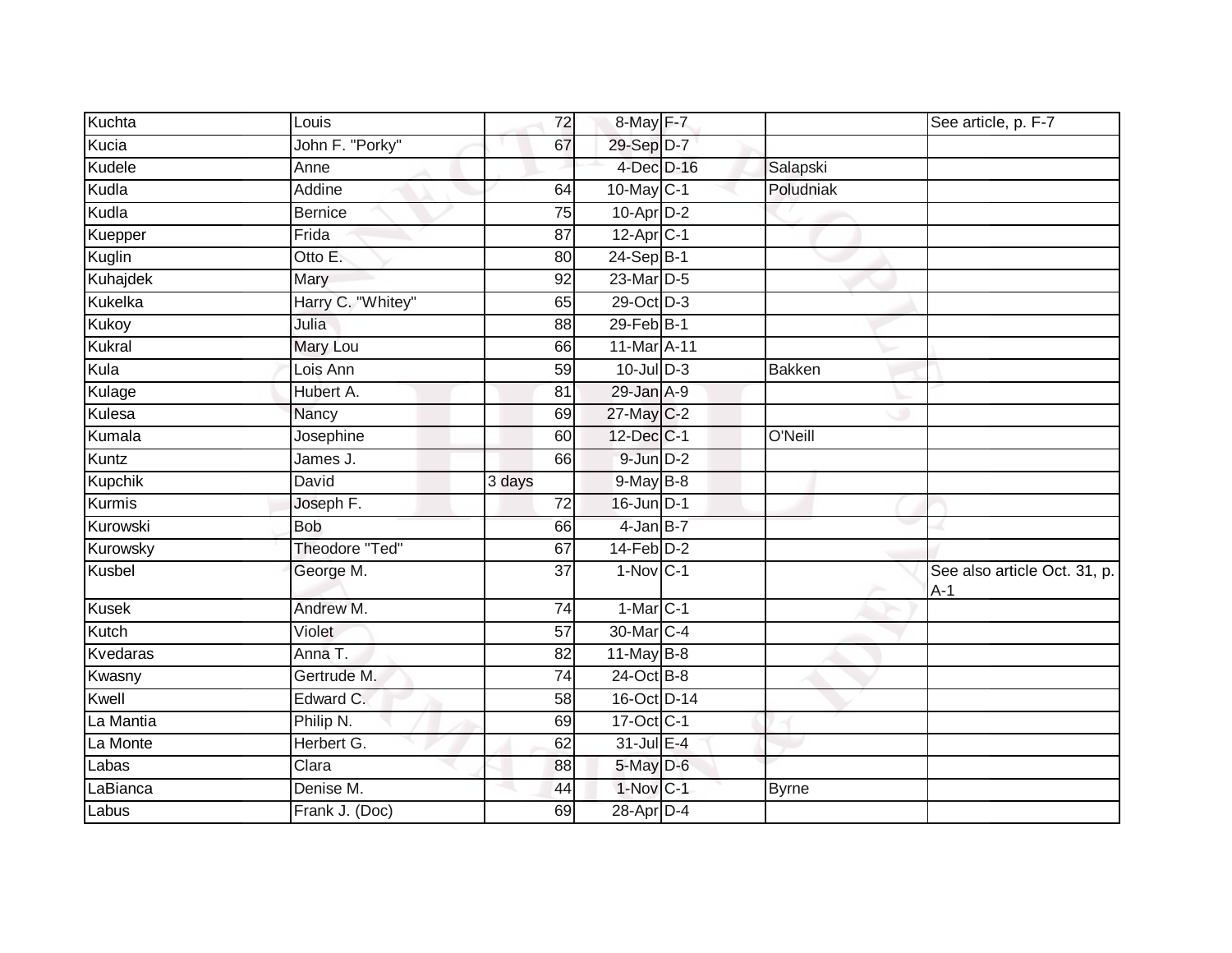| Lacey             | Theresa A.            | 30 <sup>°</sup> | $13$ -Jan $C-5$           |          |                      |
|-------------------|-----------------------|-----------------|---------------------------|----------|----------------------|
| Laciak            | Joseph J.             | 76              | $15$ -Jan $C-2$           |          |                      |
| Lacny             | <b>Bertha</b>         | 96              | 18-Apr C-1                |          |                      |
| Laco              | Josef                 | 59              | $19-Sep$ <sub>C-1</sub>   |          |                      |
| Laesecke          | Bernice C.            | 86              | $24$ -Aug C-4             |          |                      |
| LaForce           | Jack P.               | 84              | $25-AprB-8$               |          |                      |
| Lagerwall         | <b>Beatrice Viola</b> | 84              | 19-Nov C-1                | Stoddard |                      |
| Lagestee          | Jacob                 | 80              | 15-Jun D-7                |          |                      |
| Lagos             | Mary                  | 89              | 25-Feb D-10               |          |                      |
| Lagos             | Michael "Mickey"      | 67              | 28-Feb E-13               |          |                      |
| Lahey             | Evelyn Mae            | 69              | 28-Aug D-14               |          | See article, p. D-14 |
| Lahoski           | <b>Betty</b>          | 68              | 5-Oct B-10                |          |                      |
| Lair              | Mary L. "Marie"       | 60              | 20-Oct D-8                | Spanier  |                      |
| Laitar            | Ann                   | 68              | 7-Apr <sub>C-9</sub>      | Dopiriak |                      |
| Laity             | Alice G.              | 96              | 30-Sep A-9                |          |                      |
| Lakatos           | Helen E.              | 76              | 13-Apr C-4                | Papp     |                      |
|                   |                       |                 |                           |          |                      |
| Lamb              | Newell A.             | $\overline{78}$ | $1-AprA-2$                |          | See article, p. A-2  |
| Lambert           | Clifford L.           | 68              | 29-May E-2                |          |                      |
| Lambert           | Hubert L.             | $\overline{77}$ | 20-Dec B-6                |          |                      |
| Lambert-Jackson   | Rosie Anna            | $\overline{78}$ | 18-Apr <sub>C-1</sub>     |          |                      |
| Lambros           | Anthony E.            | 86              | $27-Sep$ A-2              |          |                      |
| LaMere            | Eileen                | 83              | 12-Mar B-6                | Hendron  |                      |
| Lamott            | Lowell                | 75              | 29-May E-4                |          |                      |
| Lampos            | Clarence C. "Heavy"   | 27              | 5-Mar B-5                 |          |                      |
| Lamprecht         | <b>Jeannette</b>      | 79              | $22$ -Mar $C-8$           |          |                      |
| Land              | Roscoe E.             | 64              | $4$ -Aug $D-4$            |          |                      |
| Land              | Rosetta J.            | 69              | 18-Aug D-10               |          |                      |
| Landhuis          | Gladys L.             | 57              | $3-Aug$ $B-7$             |          |                      |
| Landis            | Willis H.             | 70              | 22-Dec D-2                |          |                      |
| Lange             | Catherine             |                 | 28-Sep A-11               |          |                      |
| Lange<br>Langford | Maymi<br>Esther M.    | 78              | 1-Dec D-11<br>10-Jan D-11 |          |                      |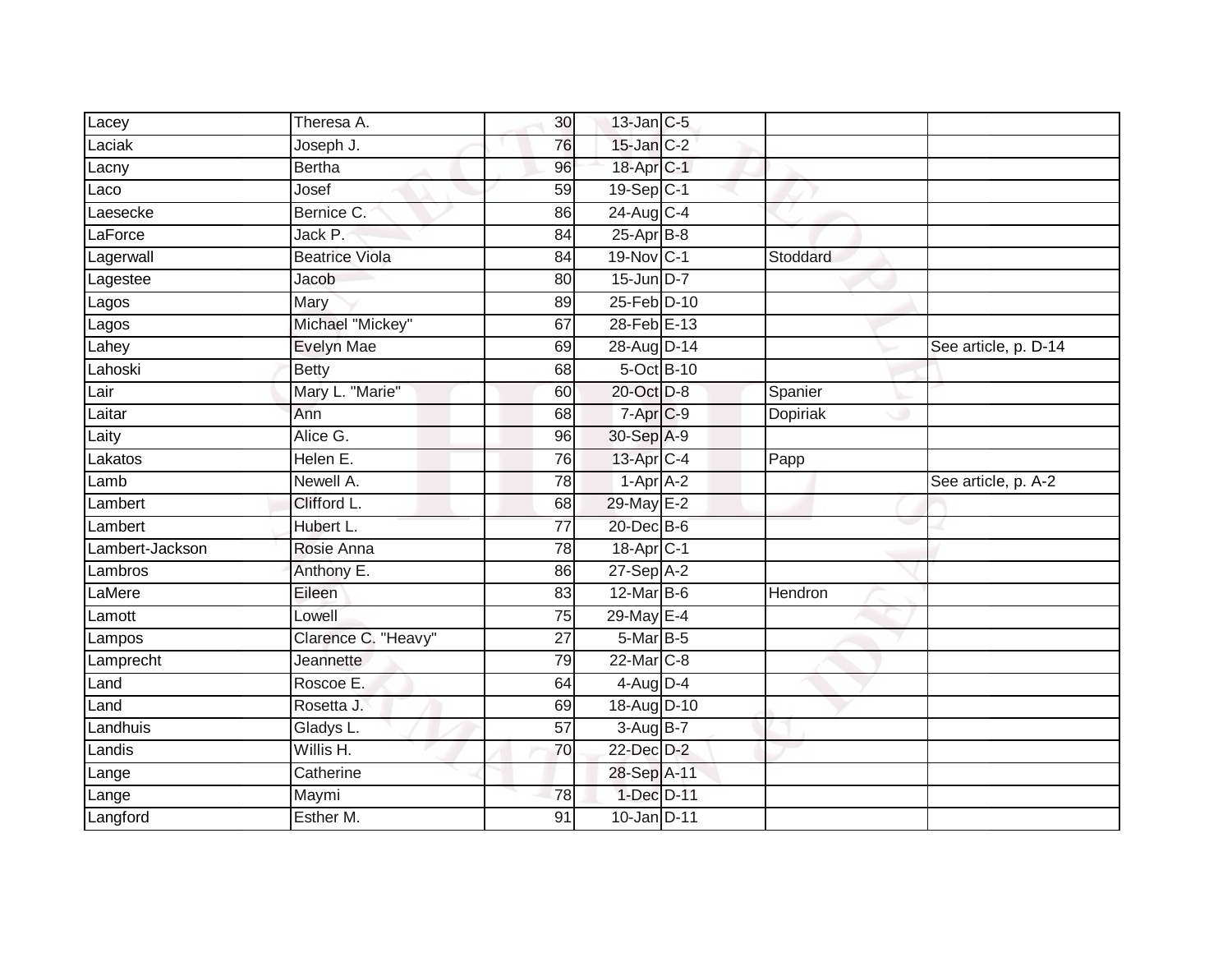| Lanman    | Sarah (Gilroy)       | 60              | $21$ -Jul $D-8$ |       |                     |
|-----------|----------------------|-----------------|-----------------|-------|---------------------|
| Lannon    | Mary                 | 62              | 21-Dec D-5      |       |                     |
| Lape      | Harold E. "Pinkey"   | 79              | 28-Oct C-1      |       |                     |
| Larkin    | George T.            | 55              | 29-Apr C-2      |       | See article, p. C-2 |
| $L$ arkin | Ralph E.             | 68              | $5$ -Jan $B$ -5 |       |                     |
| Larsen    | <b>Bert</b>          | 80              | 22-Aug B-8      |       |                     |
| Larsen    | Lynn M.              | 45              | $2$ -Oct $D-14$ | Maney |                     |
| Larson    | Carl (Harry)         | 85              | 5-Apr C-7       |       |                     |
| Larson    | Carrie M.            |                 | $3$ -Dec $C-1$  |       |                     |
| Larson    | Gloria M.            | 59              | 22-Oct D-6      |       |                     |
| Larson    | Grant W. (Woody)     | 69              | 29-May E-2      |       |                     |
| _arson    | Robert W.            | 79              | $13$ -Jan $C-5$ |       |                     |
| LaSalle   | Harvey C.            | 80              | 30-Mar C-4      |       |                     |
| Laskey    | Vincentina           | 73              | $7 - Aug$ $D-1$ |       |                     |
| Laskos    | Angelo D.            | 94              | $3-May$ $D-1$   |       |                     |
| Laskovich | Ruby                 | 59              | $1-Sep$ $C-4$   |       |                     |
| Laskowski | Martha A.            | 91              | 18-Apr C-1      |       |                     |
| Latham    | William J.           | 64              | 6-Sep C-7       |       |                     |
| Lathrop   | Robert M.            | 64              | 16-Sep C-5      |       |                     |
| Laudeman  | Richard H.           | 58              | $15$ -Dec $D-3$ |       |                     |
| Lauerman  | Clifford E. "Feller" | 35              | $9$ -Jul $C$ -8 |       |                     |
| Lavigne   | Jeanne Hope          | $\overline{70}$ | 22-Jul C-1      |       |                     |
| Law       | Harold W.            | 73              | 16-Oct D-14     |       |                     |
| Lawrence  | Carl                 | 52              | $15$ -Feb $B-1$ |       |                     |
| Lawrence  | Delphine L.          | 50              | 17-Oct C-1      |       |                     |
| Lawrence  | Gladys D.            | 79              | 14-Mar B-1      |       |                     |
| Lawson    | Hugh                 | 80              | 7-Mar A-14      |       |                     |
| Lax       | Joseph David         | 59              | 29-Apr C-2      |       |                     |
| Layfield  | Charles              | 57              | 26-Nov A-2      |       | See article, p. A-2 |
| Lazo      | Debbie               | 51              | 28-Nov D-6      |       |                     |
| Lazo      | Diana                | 83              | $2$ -Aug $B-9$  |       |                     |
| Leahy     | Patricia G.          | $\overline{59}$ | 5-Aug B-8       |       |                     |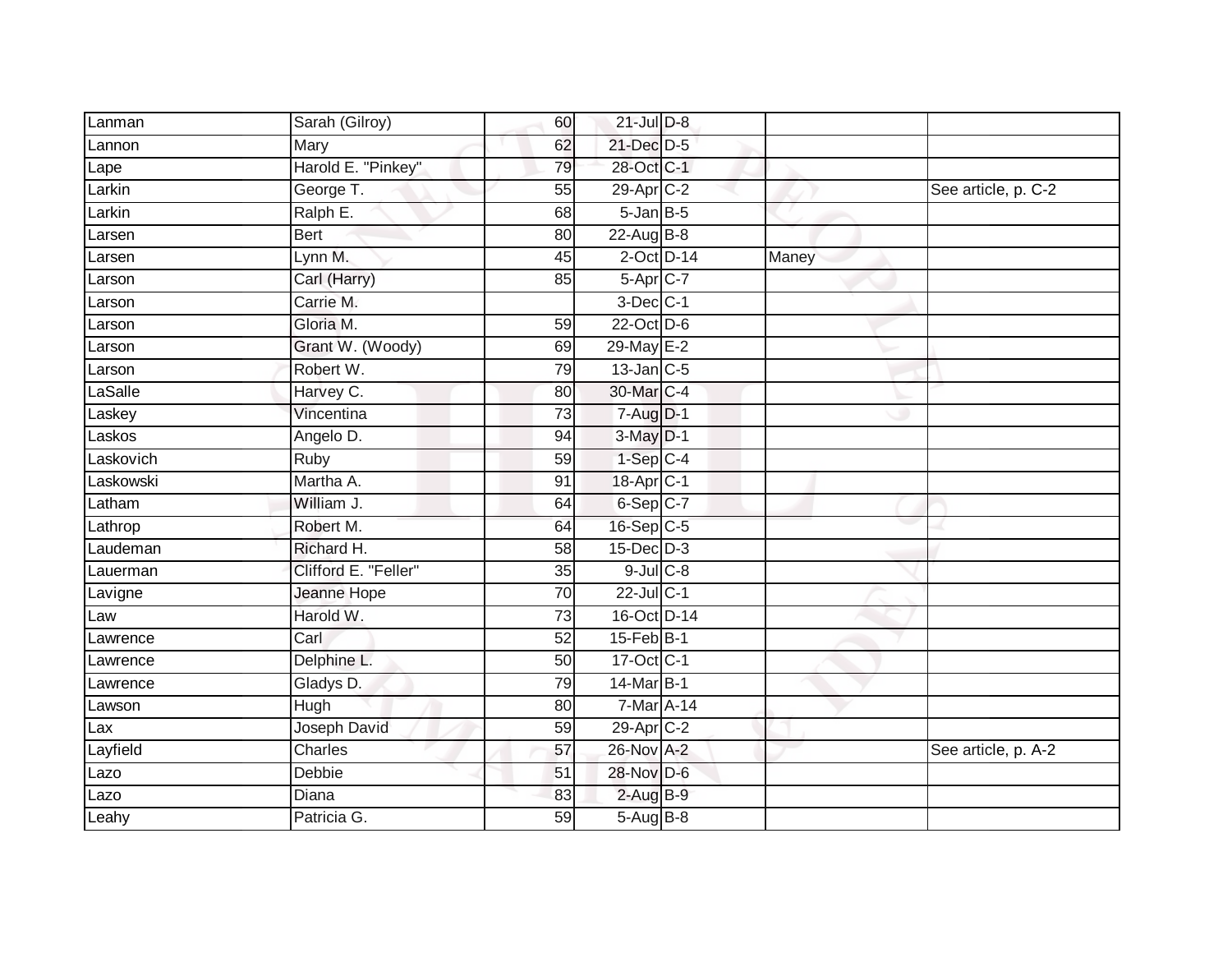| Lear        | <b>Tracy Lynn</b>      | 28              | $24$ -Jul $D-2$         | <b>Bratton</b> |                     |
|-------------|------------------------|-----------------|-------------------------|----------------|---------------------|
| LeClaire    | Lila G.                | 84              | $2$ -Apr $D-6$          | Kingsley       |                     |
| Ledbetter   | Frank B.               | 58              | 19-Dec C-2              |                |                     |
| Ledbetter   | Virgil Lee             | 41              | $9$ -Dec $C-1$          |                |                     |
| Lee         | Flossie M.             |                 | 28-Apr D-4              | Cutwright      |                     |
| Leek        | Milton R.              | 83              | $13$ -Jun $B$ -6        |                |                     |
| _effman     | Gertrude               | 98              | $9$ -May $B-8$          |                |                     |
| Legler      | Jacob "Jake"           | 87              | 5-Oct B-10              |                |                     |
| Leib        | Hildreth I.            | 81              | $14$ -Feb $D-2$         |                |                     |
| Leinweber   | Margaret C.            |                 | $13$ -Jun $B$ -6        |                |                     |
| Leirer      | Jane N.                | 60              | 10-Nov C-2              |                |                     |
| Leisentritt | Harry                  |                 | $9$ -Feb $C-7$          |                |                     |
| Lembas      | John                   | $\overline{74}$ | 29-Nov D-1              |                |                     |
| Lemmon      | <b>Mary Lois Clark</b> | 88              | 29-Oct D-3              |                | See article, p. D-3 |
| Lemmons     | Cloyce                 | 65              | $1-Nov C-1$             |                | See article, p. C-1 |
| Lemmons     | Eugene L.              | 66              | 18-Dec E-4              |                |                     |
| Lenz        | Bernard J. "Jack"      | 64              | $3$ -Jul $D-2$          |                |                     |
| Lenz        | Gabriella M.           | 62              | 13-Apr C-4              |                |                     |
| Lenz        | William R.             | 75              | 15-Mar C-5              |                |                     |
| Leonard     | Florence M.            | 67              | 26-May D-5              | Kowal          |                     |
| Leonard     | Gertrude F.            | 80              | 28-Apr D-4              |                |                     |
| Leonard     | Wilhelmina             | $\overline{88}$ | $18$ -Dec $E-3$         |                |                     |
| Lepiesh     | John                   | 82              | 26-Aug C-1              |                |                     |
| Lesczynski  | Rose T.                | 75              | $19-Sep$ <sub>C-1</sub> |                |                     |
| $e$ slie    | Dan W., Sr.            | 57              | 26-Jun D-2              |                |                     |
| Lesmeister  | <b>Mathias</b>         | 78              | 26-Aug C-1              |                |                     |
| Lesmeister  | Walter R.              | 86              | $27 - Apr$ B-8          |                |                     |
| _esniak     | Edward M., Jr.         | 44              | 28-May C-1              |                |                     |
| Lesniewski  | Lucille                | 60              | 16-Mar C-5              | Kosiba         |                     |
| Lessard     | Patsy M.               | 59              | 14-May C-9              |                | See article, p. C-9 |
| Lett        | Michael N.             | 78              | 3-Mar C-2               |                |                     |
| Levan       | Mary                   | $\overline{71}$ | $22-Sep D-8$            |                |                     |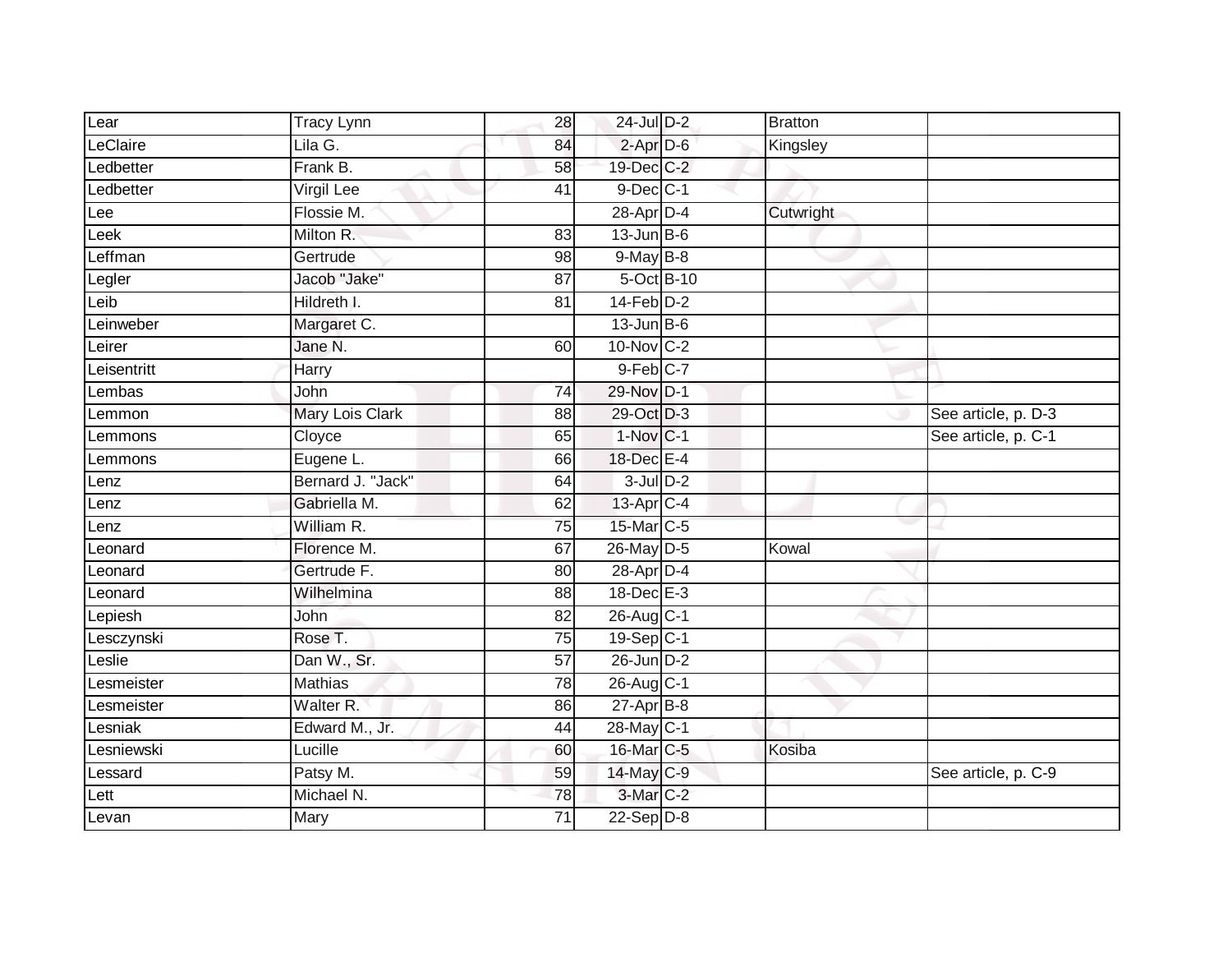| Levin       | Gay Rhoda                | 72              | 24-Aug C-4                      | Aronberg |                     |
|-------------|--------------------------|-----------------|---------------------------------|----------|---------------------|
| Lewallen    | Russell C.               | 75              | $1-AprB-8$                      |          |                     |
| Lewandowski | <b>Stella</b>            | 96              | $15$ -Jan $C-2$                 |          |                     |
| _ewandowski | Stella E.                | 68              | $2$ -Apr $D$ -6                 |          |                     |
| Lewis       | <b>Betty Lou</b>         |                 | 30-Sep A-9                      |          |                     |
| Lewis       | Daniel D.                | $\overline{71}$ | $7 - \overline{Apr}$ C-9        |          |                     |
| _ewis       | Harry Clayton "Clayt"    | 86              | $4$ -May B-9                    |          | See article, p. B-9 |
| Lewis       | John G.                  | 81              | 25-Aug C-8                      |          |                     |
| Lewis       | Richard E.               | 83              | 6-Feb <sup>C-1</sup>            |          |                     |
| Li          | Edward                   | 13              | $5 - Jun$ $D-1$                 |          |                     |
| Libak       | George                   | 82              | $23$ -Feb $C-2$                 |          |                     |
| Libician    | Lois                     | 80              | $25$ -Jul C-8                   |          |                     |
| Lichtenfeld | Elaine                   | 56              | 15-Jan C-2                      | Kaplan   |                     |
| Lidtke      | Della                    | 81              | $5-Aug$ B-8                     |          |                     |
| Lien        | Carl R.                  | 55              | 9-Dec C-1                       |          |                     |
| Lietzan     | James H.                 | 63              | 10-Dec C-1                      |          |                     |
|             |                          |                 |                                 |          |                     |
| Lietzan     | Marguerite               | 74              | $3-May$ $D-1$                   |          | See article, p. D-1 |
| Lietzan     | Raymond A.               | 83              | 29-Jan A-9                      |          |                     |
| Light       | Donald                   | 60              | 29-Apr C-2                      |          |                     |
| Lightfoot   | Richard                  | 61              | $21-Sep D-8$                    |          |                     |
| Ligus       | George                   | $\overline{70}$ | 27-Jul D-7                      |          |                     |
| Lindau      | Eleanor                  | 92              | $21$ -Jul $D-8$                 |          |                     |
| Lindemann   | Louise R., Dr.           | 73              | $29$ -Jun $B-8$                 |          |                     |
| Lindsey     | Charlotte R.             | 52              | 21-Mar B-5                      |          |                     |
| Linger      | <b>Stella Rose</b>       | 65              | $3$ -Jun $C-2$                  |          |                     |
| Linker      | Margaret E.              | 65              | 15-Mar C-5                      |          |                     |
| Linzy       | Merritt M.               | $\overline{81}$ | 19-May D-2                      |          |                     |
| Liszewski   | Adolph C. "Ace"          | 73              | $17$ -May D-1                   |          |                     |
| Litavecz    | Mary L.                  | 97              | 20-Oct D-8                      |          |                     |
| Little      | Magaline                 | 50              | 26-Jun D-2                      | McIntosh |                     |
| Litzan      | Leo W.<br>Velva (Val) M. | 69              | 15-Nov B-4<br>$5 - Jan$ $B - 5$ |          |                     |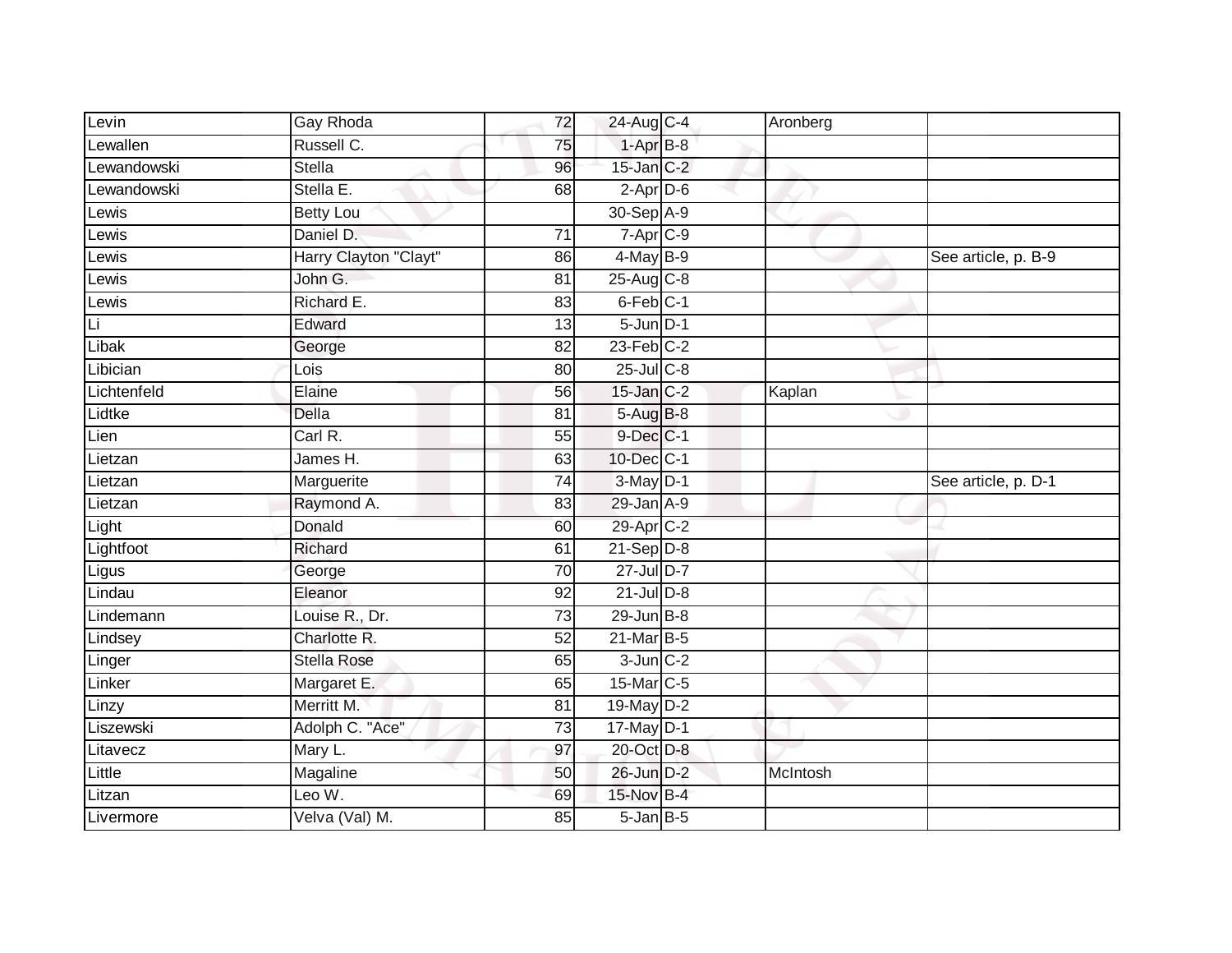| Livett      | William A., Jr.       | 55              | $5$ -Dec $C$ -2 |              |                                        |
|-------------|-----------------------|-----------------|-----------------|--------------|----------------------------------------|
| Livingston  | Myrtle M.             | 79              | 4-Mar C-2       |              |                                        |
| Livovich    | Helen L.              | 72              | 21-Mar B-5      |              |                                        |
| Lloyd       | Gordon L.             | 67              | $12$ -Jan $C-8$ |              |                                        |
| Lodewegen   | Peter                 | 78              | $14$ -Jan $C-9$ |              |                                        |
| Logan       | Alice J.              | 38              | $25$ -May $D-8$ |              |                                        |
| Logan       | Laura                 | 83              | $4$ -Mar $C-2$  |              |                                        |
| Logsdon     | Laura S.              | 79              | $11$ -May B-8   |              |                                        |
| Lohrmann    | Emilie M.             | 82              | $3$ -Dec $C-1$  |              |                                        |
| Lokotzke    | Leroy W.              | 80              | $27$ -Feb $B-9$ |              |                                        |
| Lollis      | Gilbert               | 74              | 8-Jun E-1       |              |                                        |
| Lollis      | Pauline               | 72              | $30$ -Nov $F-6$ | Greeney      |                                        |
| Lollock     | Julius W.             | 83              | 17-Apr D-14     |              |                                        |
| Long        | George O.             |                 | $9$ -Jan $B$ -5 |              |                                        |
| Long        | Keith J., M.D.        | $\overline{74}$ | $1-MarC-1$      |              |                                        |
| Long        | Laurabelle            | 83              | $16$ -Feb $C-9$ |              |                                        |
| Long        | William H., Jr.       | 60              | $17$ -Feb $C-5$ |              |                                        |
| Longawa     | Henry J.              | 67              | $30$ -Jan $B-5$ |              |                                        |
| Longenecker | <b>Agnes Berglund</b> | 92              | 10-Sep B-6      |              | See article, p. B-6                    |
| Looman      | Dean W.               | $\overline{72}$ | $14$ -Jan $C-9$ |              |                                        |
| Lopez       | Barry T.              | 30              | $7-Dec$ $C-9$   |              |                                        |
| Lopez       | Brian K.              | $\overline{24}$ | $9-Nov$ C-4     |              |                                        |
| Lopez       | Juana                 | 71              | 1-Dec D-11      |              |                                        |
| Lopez       | Salvador              | 69              | $7$ -Dec $C-9$  |              |                                        |
| Lopota      | Andrew                | 81              | $20-Sep$ $D-1$  |              |                                        |
| Lorence     | Dorothy               | 67              | 28-Nov D-6      |              |                                        |
| Lorence     | <b>Mary</b>           | 98              | $15-Nov$ B-4    |              |                                        |
| Lorenz      | Edward A.             | 74              | $3-Aug$ B-7     |              |                                        |
| Lorenz      | Ruby Jane             | 88              | 18-Mar B-7      | <b>Davis</b> |                                        |
| Lottes      | <b>Bessie</b>         | 84              | $3-Apr$ $D-3$   |              |                                        |
| Lounges     | Ernest T.             | 69              | 15-Oct A-11     |              | See also article Oct. 16, p.<br>$D-15$ |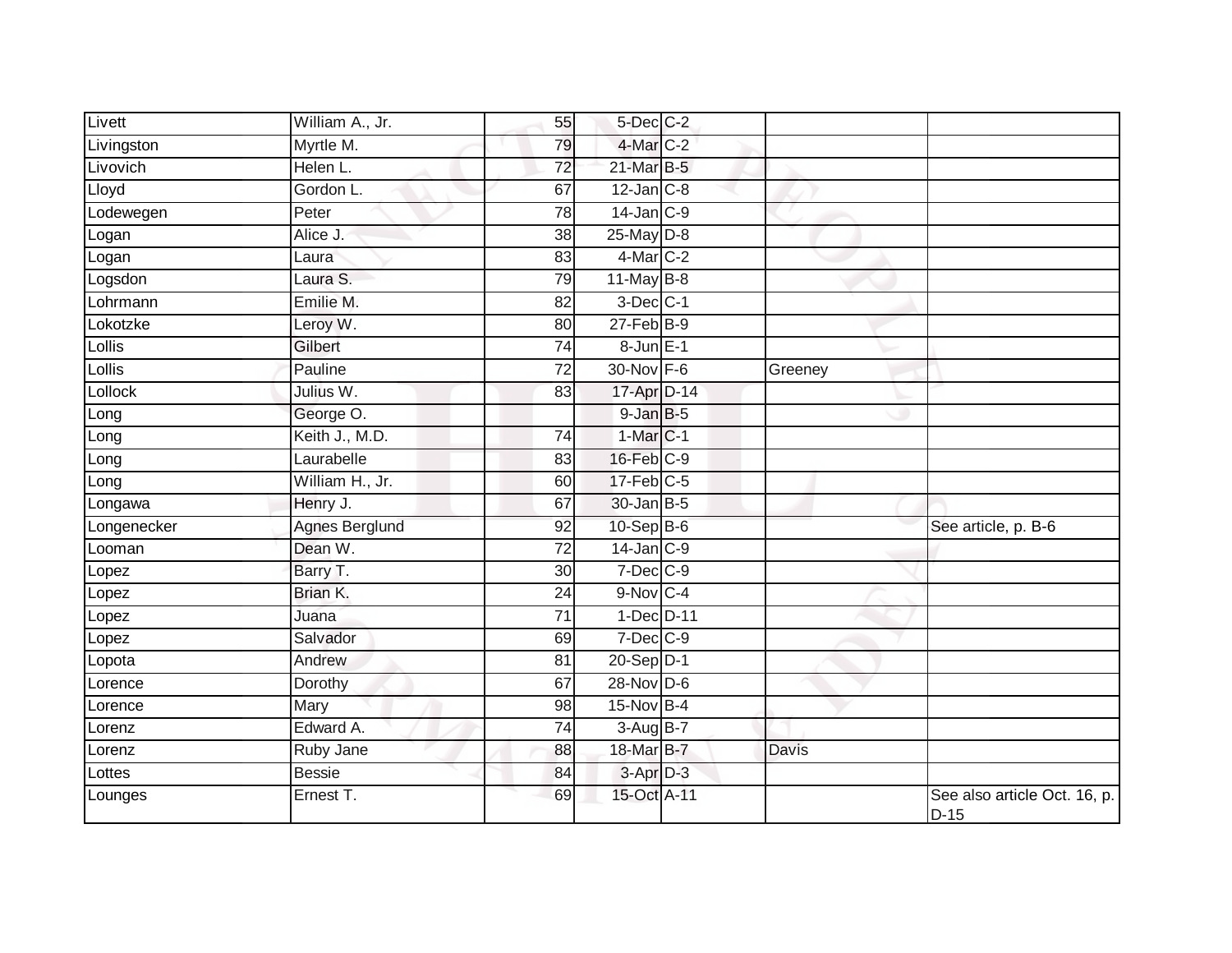| Lovandinovich | Dan "Big Dan"        | 63              | 8-Aug C-8             |           |                              |
|---------------|----------------------|-----------------|-----------------------|-----------|------------------------------|
| Love          | <b>Freddie Mae</b>   | 76              | 27-Mar E-2            |           |                              |
| Lovelace      | Joe                  | 66              | 3-Apr D-2             |           |                              |
| Loveless      | Donald               | 66              | $14$ -Jun $C-9$       |           |                              |
| Lovell        | Lewis W., Sr.        | $\overline{75}$ | 14-Nov C-1            |           |                              |
| Lowe          | Robert               | 58              | $25-Sep$ $D-4$        |           |                              |
| Lowe          | William H.           | 70              | $16$ -Jun $D-2$       |           | See article and photo, p. D- |
| Lowry         | Sue                  | 73              | $29$ -Jun $B - 8$     | Vereb     |                              |
| Loy           | Louise M.            | 71              | $9$ -May $B$ -8       |           |                              |
| Lozano        | Aurora               | 96              | $9-AugA-2$            |           |                              |
| Lozano        | Constance M.         | 87              | $24$ -May C-8         |           | See article, p. C-8          |
| Lubanowski    | Lottie $\sqrt{ }$ .  | 67              | $13$ -Jun $B$ -6      | Niechwiej |                              |
| Luberda       | Stanley F.           | $\overline{74}$ | 11-May B-8            |           |                              |
| Lucas         | George T.            | 72              | 14-Jun C-9            |           |                              |
| Lucas         | Lester N.            | 67              | 21-Mar B-5            |           |                              |
| Lucco         | Sebastian John       | 79              | 12-Jul C-1            |           |                              |
| Luchene       | Beuford "Red"        | 72              | $3-May$ $D-1$         |           |                              |
| Luchene       | Clayton E.           | $\overline{71}$ | 13-Sep B-6            |           |                              |
| Lucht         | Betty J.             | 68              | $10$ -JulD-3          |           |                              |
| Luckett       | Alfonzie, Sr.        | 70              | $13-Sep$ B-6          |           |                              |
| Luckett       | McKinley, Sr.        |                 | 28-Sep A-11           |           |                              |
| Ludwig        | Vera L.              | 75              | 15-Aug B-10           |           |                              |
| Lugowski      | Edwin H., Sr. "Turk" | 78              | $16$ -Feb $C-9$       |           |                              |
| Lukasik       | Adam                 | 66              | 20-Apr C-4            |           |                              |
| Luketic       | Elaine               | 52              | 16-Nov C-4            |           |                              |
| Lukoshus      | Lucille C.           | 81              | 26-Sep A-7            |           |                              |
| Luna          | Jose E.              | 67              | 20-Aug A-13           |           |                              |
| Lundquest     | Dale R.              | 35              | 30-Oct C-7            |           |                              |
| Lundy         | Melva                | 78              | 18-Apr <sub>C-1</sub> |           |                              |
| Lunghoser     | Robert               | 62              | $11$ -Jul $D-6$       |           |                              |
| Lunsford      | James A.             | 62              | $19$ -Jun $D-3$       |           |                              |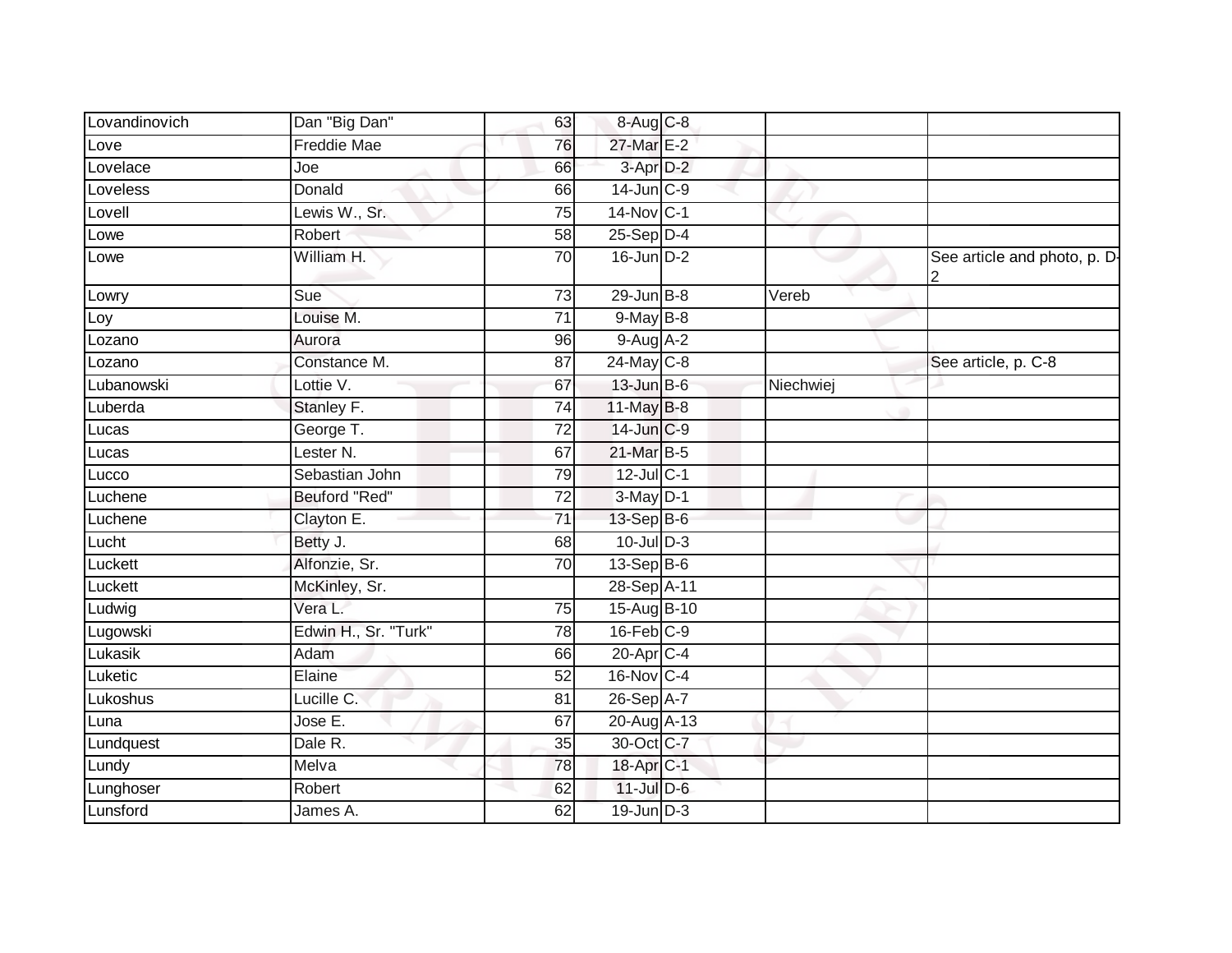| Lunsford | Wanda B.                             | 74 | $14$ -Feb $D-2$   |        |  |
|----------|--------------------------------------|----|-------------------|--------|--|
| Luptak   | Joseph P., Jr.                       | 49 | 23-Mar D-5        |        |  |
| Luskek   | Joseph F.                            | 76 | 26-Mar C-8        |        |  |
| Lustig   | Louise R.                            | 90 | $31-Oct$ B-9      |        |  |
| Lute     | Eugene                               | 59 | $12$ -Dec $ C-1 $ |        |  |
| Lutz     | <b>Arthur Lewis</b>                  | 78 | $4$ -Feb $C-2$    |        |  |
| Luzac    | David Jerome, Jr.                    | 20 | $19$ -Jun $D-3$   |        |  |
| Lydick   | Robert M., Sr. "Bob the<br>Tarp Man" | 59 | $8$ -Jun $E-1$    |        |  |
| Lyman    | Roberta S. "Bobbie"                  | 76 | $16$ -Feb $ C-9 $ |        |  |
| Lynch    | Lawrence E.                          | 68 | $20$ -Jun $B - 8$ |        |  |
| Lynch    | Mary                                 | 71 | 14-Nov C-1        |        |  |
| Lynch    | <b>Myrtle</b>                        | 85 | 31-Oct B-9        |        |  |
| Lyons    | Bernadette                           | 66 | $26$ -May $D-5$   | Bogner |  |
| Lyons    | Julia E.                             | 75 | 25-Oct D-1        | Pellar |  |

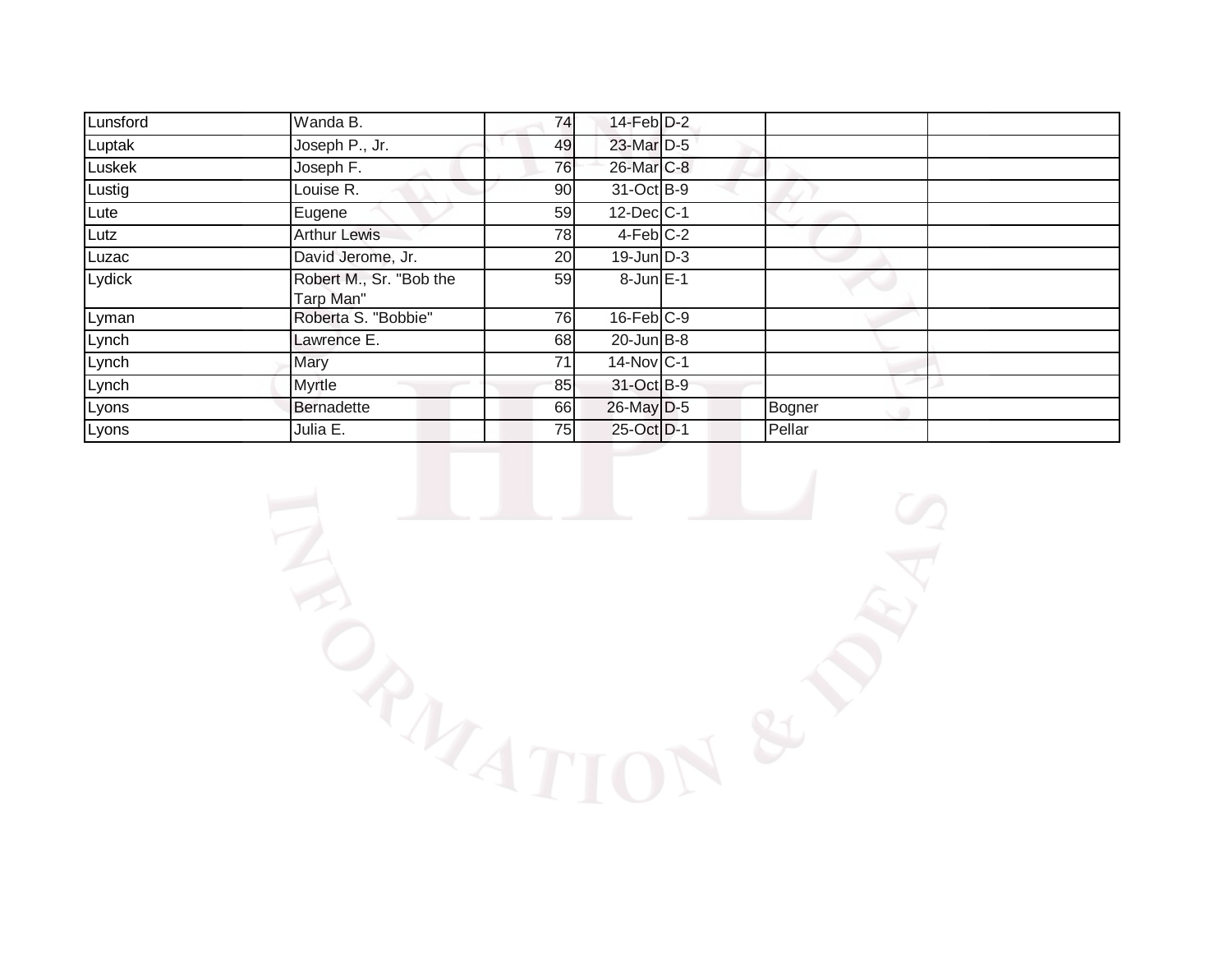| <b>Surname</b>   | <b>Given</b>      | Age             | <b>Date</b>           | Page | <b>Maiden</b>    | <b>Note</b>         |
|------------------|-------------------|-----------------|-----------------------|------|------------------|---------------------|
| <b>Maahs</b>     | Clarence H.       | 60              | 8-Feb <sup>B-1</sup>  |      |                  |                     |
| Maar             | Auguste L.        | 81              | 17-Mar C-10           |      |                  |                     |
| Maatman          | William           | 81              | $11$ -Jul $D-6$       |      |                  |                     |
| MacDonald        | Margaret C.       | 66              | $21$ -Jan B-4         |      |                  |                     |
| MacDonald        | Robert H.         | 64              | $1-JunB-5$            |      |                  |                     |
| Machaj           | Helen             | 87              | $2-AprD-6$            |      |                  |                     |
| <b>Machtemes</b> | Lucille P.        | 68              | 28-Nov D-6            |      |                  |                     |
| <b>Mack</b>      | Anita A.          | 66              | 24-May C-7            |      |                  |                     |
| <b>Mack</b>      | Gloria Jean       | 45              | $1-May$ F-11          |      |                  |                     |
| <b>Mack</b>      | Hattie L.         | $\overline{57}$ | $21-Nov$ C-1          |      |                  |                     |
| <b>Mack</b>      | Isiah             | 65              | $2$ -Feb $B-3$        |      |                  |                     |
| Mack             | Vincent H.        | 64              | 19-Feb C-2            |      |                  | See article, p. C-2 |
| Mackerel         | James A. "Mack"   |                 | 18-May B-9            |      |                  |                     |
| Mackert          | Elizabeth         | 82              | 31-May C-7            |      |                  |                     |
| Mackiewicz       | $\bar{v}$ era     | 80              | 19-Dec C-1            |      | <b>Drzewicke</b> |                     |
| <b>Mackley</b>   | Margaret E.       | 84              | 19-Oct C-4            |      |                  |                     |
| Maclin           | Gibson "Gip"      | 82              | 29-Nov D-1            |      |                  |                     |
| Maddox           | <b>Ruby Jewel</b> | 65              | 22-Apr <sub>C-2</sub> |      |                  |                     |
| Magdos           | <b>Emil Peter</b> | $\overline{77}$ | 13-Jul C-4            |      |                  |                     |
| Magdziak         | Edward J., Jr.    | 36              | 8-Jun E-1             |      |                  |                     |
| Magdziasz        | Frank J.          | 78              | $2$ -Dec $C-3$        |      |                  |                     |
| Mager            | Lillian M.        | 84              | $17$ -Feb $C-5$       |      |                  |                     |
| Magerski         | John L.           | 21              | $28 - Jan$ $B-7$      |      |                  |                     |
| Maginot          | Henry "Harry"     | 80              | $21-AprD-9$           |      |                  |                     |
| Magoon           | Lauren Rene       | 5 months        | 30-Sep A-9            |      |                  |                     |
| Magrini          | Corinna           | 88              | $25-Apr$ B-8          |      |                  |                     |
| Magurany         | Daniel L.         | 36              | $21-Nov$ C-1          |      |                  |                     |
| Mahalic          | Peter             | 84              | 25-Mar C-7            |      |                  |                     |
| Mahon            | Kathleen          | 77              | 20-Sep D-1            |      |                  |                     |
| Maicher          | Rudolph F.        | 66              | 19-Dec C-1            |      |                  |                     |
| Mailath          | Elizabeth         |                 | 5-Dec C-2             |      |                  |                     |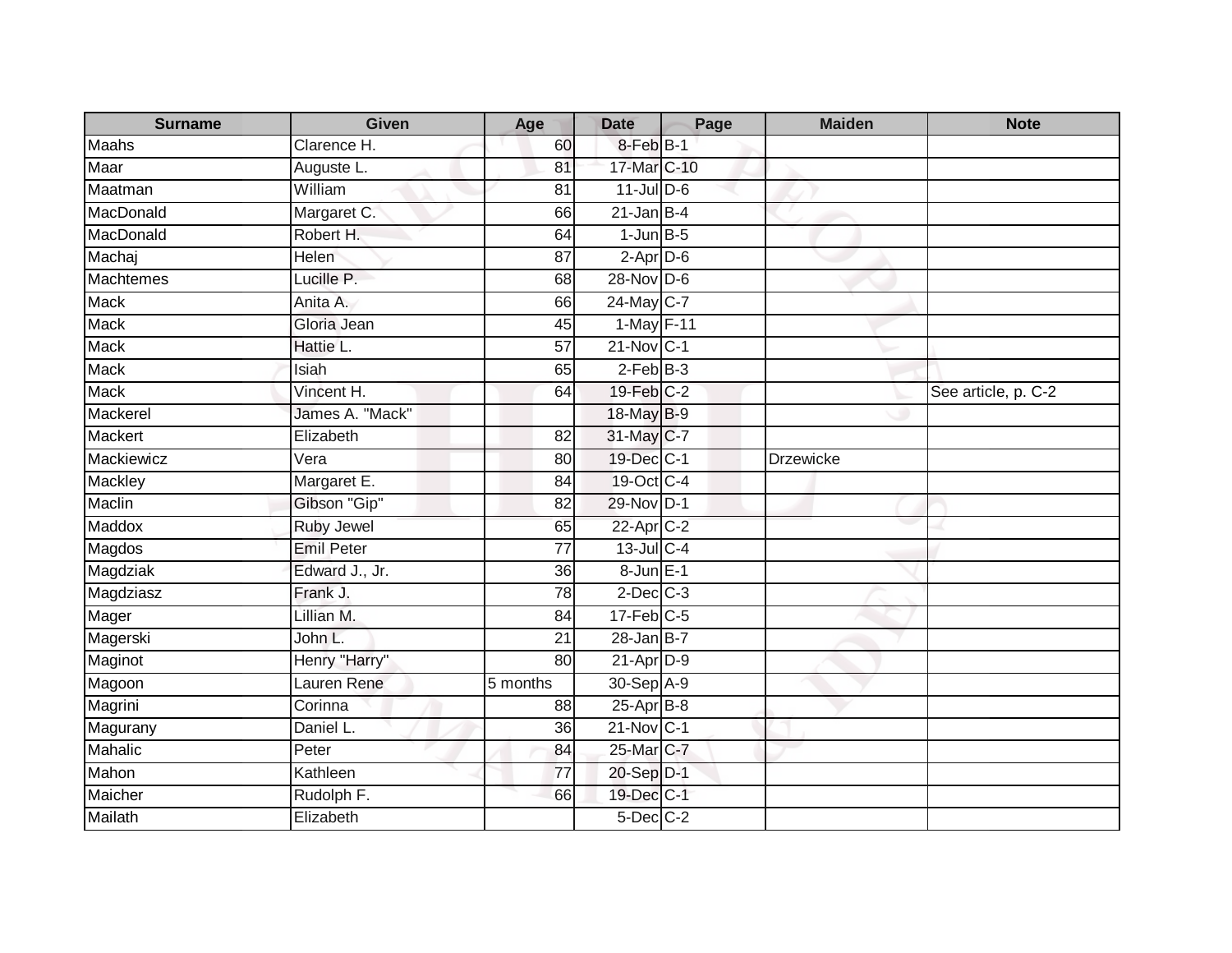| Main             | Frances A.         | 66              | 8-Nov C-1               |           |  |
|------------------|--------------------|-----------------|-------------------------|-----------|--|
| Mair             | James              | 75              | 8-Sep C-7               |           |  |
| Mair             | Logan              | $\overline{72}$ | 30-Apr B-5              |           |  |
| Majda            | Henry R.           | 54              | 7-Dec A-11              |           |  |
| Majewski         | Roman R.           | $\overline{80}$ | $17 -$ Jul $E - 3$      |           |  |
| Majka            | Mary               | 94              | $5 - JanB - 5$          | Rymarczyk |  |
| Majszak          | William            | 92              | 14-Apr C-11             |           |  |
| Makara           | Steve I.           | 29              | 8-Sep C-7               |           |  |
| <b>Makis</b>     | Kenneth John       | 34              | $25$ -Dec $E$ -6        |           |  |
| Maksymczak       | Mary Ann           | $\overline{70}$ | 20-Nov D-2              |           |  |
| Malatin          | Elizabeth M.       | 84              | 11-Dec E-1              | Novotny   |  |
| Malayter         | John               | 79              | 6-Dec D-1               |           |  |
| Malinowski       | Jennie             | 76              | 21-Mar B-5              | Badowski  |  |
| Malinowski       | John C.            | 48              | 18-Jan C-3              |           |  |
| <b>Malkewicz</b> | Sylvia             | $\overline{70}$ | 19-Jul C-1              | Kujawa    |  |
| Malone           | Brian J.           | 24              | $3$ -Jan $F-3$          |           |  |
| Maloney          | Rose M.            | $\overline{80}$ | 5-Nov B-6               |           |  |
| <b>Mamak</b>     | Walter J.          | 64              | $17$ -Jan E-1           |           |  |
| Mamelson         | Despina            | 94              | 7-Nov C-1               |           |  |
| Mamrila          | John R.            | 69              | $6$ -Dec $D-1$          |           |  |
| Mamula           | Mary               | 84              | 3-Feb C-4               | Vlahinich |  |
| Mance            | Gertrude           | 80              | 14-Dec D-5              |           |  |
| Manchak          | Dora M. "Dody"     | 67              | 29-Aug C-1              |           |  |
| Mandel           | Harold A.          | 81              | $22$ -Jun B-5           |           |  |
| Mandich          | Violet             | 63              | 8-Feb B-1               |           |  |
| Mandujana        | Guadalupe          | 67              | $19-Apr$ <sub>C-1</sub> |           |  |
| Manion           | Sara C.            | 83              | 30-Mar C-4              |           |  |
| <b>Manis</b>     | Olivia Cole        | 81              | $6$ -Jul $B$ -7         |           |  |
| Manjarez         | Thomas, Jr.        | 33              | $1$ -Jun $B-5$          |           |  |
| Mann             | Earl L.            | 70              | 8-Nov C-1               |           |  |
| Mann             | <b>Samuel Noel</b> |                 | $4$ -Jun $C-1$          |           |  |
| Mansanarez       | Roy "Beaner"       | 30              | $6$ -Jul $B-7$          |           |  |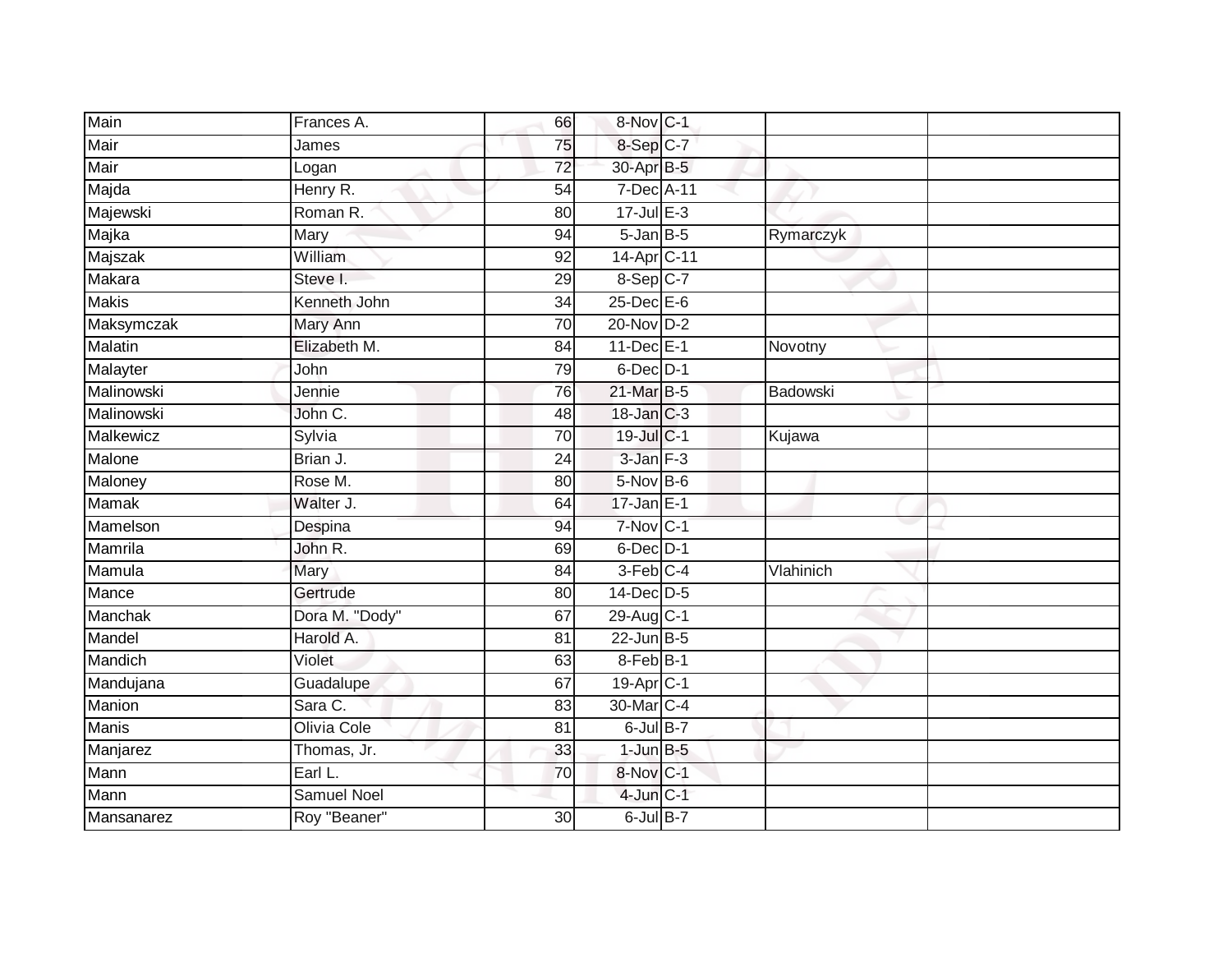| Manske          | Ruth A.               | 58              | 24-Mar B-15      |        |                     |
|-----------------|-----------------------|-----------------|------------------|--------|---------------------|
| Mantell         | Fannie (Grossman)     | 79              | $25$ -Jul $C$ -8 |        |                     |
| Manwaring       | John R.               | 84              | 23-Aug C-1       |        |                     |
| Manwaring       | Ralph                 | 81              | 31-Aug C-4       |        |                     |
| Manzano         | <b>Bridget</b>        | 53              | $7 - Aug$ $D-1$  | Finlay |                     |
| Marakevich      | Margaret (Jenney)     | 58              | 15-Apr A-11      |        |                     |
| Marando         | Martha                | 69              | $25$ -Apr $B$ -8 |        |                     |
| Marasco         | Fanny                 | 87              | $17$ -Feb $C-5$  |        |                     |
| Maraszkiewicz   | Roman                 | 41              | $27 - Jun$ $C-8$ |        |                     |
| Marcelak        | Julia                 | $\overline{73}$ | 4-Aug D-4        | Ellich |                     |
| March           | Lorna                 | 56              | $25$ -Jan $A-9$  |        |                     |
| Marchuk         | Julia (Nagy)          | $\overline{72}$ | $2-Sep$ C-1      |        |                     |
| Marcial         | Juan G.               | 65              | 20-Nov D-2       |        |                     |
| <b>Marcinek</b> | Adam                  | 79              | 20-Dec B-4       |        |                     |
| <b>Marcinek</b> | Peter J.              | 78              | 4-Dec D-16       |        |                     |
| Marciniak       | Eugene F.             | 61              | 28-Sep A-11      |        |                     |
| <b>Marek</b>    | Marian R.             | 66              | 28-Mar C-1       |        |                     |
| Marencik        | Karen A.              | 28              | 28-Dec C-6       |        |                     |
| Margrabe        | Dolores J.            | 67              | 23-Dec C-5       |        |                     |
| Margraf         | Florentine            | $\overline{77}$ | $4-Feb$ $C-2$    |        |                     |
| Marich          | Rosiljka              | 68              | 21-Mar B-5       |        |                     |
| Marino          | Peter J.              | $\overline{74}$ | 28-Mar C-1       |        |                     |
| Markowski       | Edward L.             | 74              | 27-Aug B-8       |        |                     |
| <b>Marks</b>    | Bonnie I.             | 73              | 14-Oct C-1       |        |                     |
| <b>Marks</b>    | John                  | 73              | $1-FebB-1$       |        |                     |
| Markson         | John                  |                 | 17-Apr D-14      |        |                     |
| <b>Markus</b>   | Joseph N.             | 91              | 5-Feb B-8        |        |                     |
| <b>Marlin</b>   | McHelen "Aunt Mc"     |                 | $1-May$ $F-12$   |        |                     |
| Marlow          | Michael L.            | 34              | $7$ -Oct $C-1$   |        |                     |
| Marnye          | Nicholas, Jr.         | 77              | 23-May C-1       |        |                     |
| Marrie          | Philip E.             | 64              | 21-Apr D-9       |        |                     |
| Marshall        | <b>Benford Rogers</b> | $\overline{71}$ | $9$ -Jul $C$ -8  |        | See article, p. C-8 |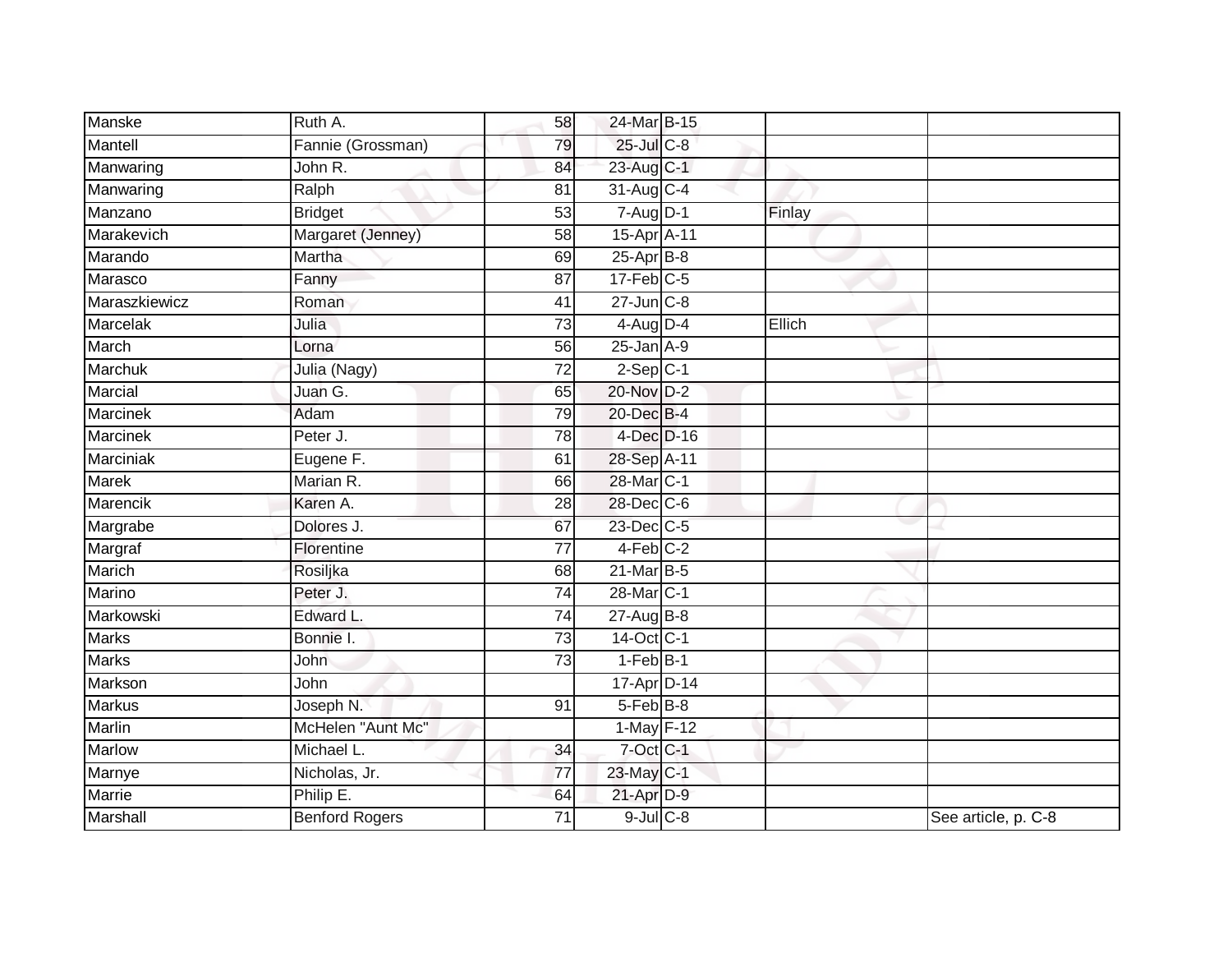| Marshall        | Marion                         | 68              | $24$ -Jan E-2         |            |                                                               |
|-----------------|--------------------------------|-----------------|-----------------------|------------|---------------------------------------------------------------|
| Martin          | Anne                           | 78              | 16-Nov C-4            | Reid       |                                                               |
| Martin          | Howard                         | 81              | $2$ -May $A-7$        |            |                                                               |
| <b>Martin</b>   | Rose L.                        | 89              | 26-Sep A-7            | Kuhlmann   |                                                               |
| Martincich      | <b>Elizabeth Marie</b>         | 78              | $13-Aug$ $C-8$        | Kandalec   | See also article Aug. 11,<br>p. A-2                           |
| Martincich      | Joseph Vincent "Jersey<br>Joe" | 71              | $13-Aug$ $C-8$        |            | See also article Aug. 11,<br>p. A-2                           |
| <b>Martinez</b> | Augustine, Sr.                 | 73              | 13-Mar A-4            |            | First name also spelled<br>Augustin - See March 14,<br>p. B-1 |
| <b>Martinez</b> | Manuel L. "Poco"               | 58              | $29$ -May $E-2$       |            |                                                               |
| Martz           | Mary "Billie"                  |                 | $17$ -Nov D-4         |            |                                                               |
| Marynowski      | Veronica K.                    | 81              | 24-May C-8            |            |                                                               |
| Maskovich       | Walter J., Jr.                 | 63              | 21-Oct C-1            |            | See also article, p. C-1                                      |
| Mason           | Laverne L.                     | 62              | 5-Apr <sub>IC-7</sub> |            |                                                               |
| Massa           | John B.                        |                 | 23-Dec C-5            |            |                                                               |
| Massa           | Sheila R.                      | 53              | 15-Aug B-10           |            |                                                               |
| Masson          | Doris                          | 68              | $17$ -Feb $C-5$       |            |                                                               |
| Mastey          | Mary K.                        | 73              | 4-Apr <sub>C-1</sub>  |            |                                                               |
| Matalin         | Helen                          | $\overline{77}$ | 14-Dec D-5            | Tomasevich |                                                               |
| <b>Mathews</b>  | Ernest A.                      | 69              | $23$ -Dec $C-5$       |            |                                                               |
| Mathieson       | Dora                           | 95              | 16-Oct D-14           |            |                                                               |
| <b>Matias</b>   | Victor C., Sr.                 | 65              | 16-Nov C-4            |            |                                                               |
| <b>Matthews</b> | John                           | 26              | 22-May A-1            |            | See article, p. A-1                                           |
| <b>Matthews</b> | John V.                        | 79              | 26-Apr D-1            |            |                                                               |
| <b>Matthews</b> | Robert C.                      | 85              | 24-Oct B-8            |            |                                                               |
| Mattingly       | Robert M.                      | $\overline{72}$ | 19-Dec C-2            |            | See also article, p. C-2                                      |
| <b>Mattix</b>   | Stewart                        | 74              | $5-AprC-7$            |            |                                                               |
| <b>Matusik</b>  | Joseph D. "Tubba"              | 66              | 5-Feb <sup>B-8</sup>  |            |                                                               |
| Matyjewicz      | Margaret M.                    | 69              | 4-Oct D-1             | Ondo       |                                                               |
| Mau             | John E.                        | 69              | 15-Jun D-7            |            |                                                               |
| Maurer          | William R., M.D.               |                 | $14$ -Jan $C-9$       |            | See also article, p. A-2                                      |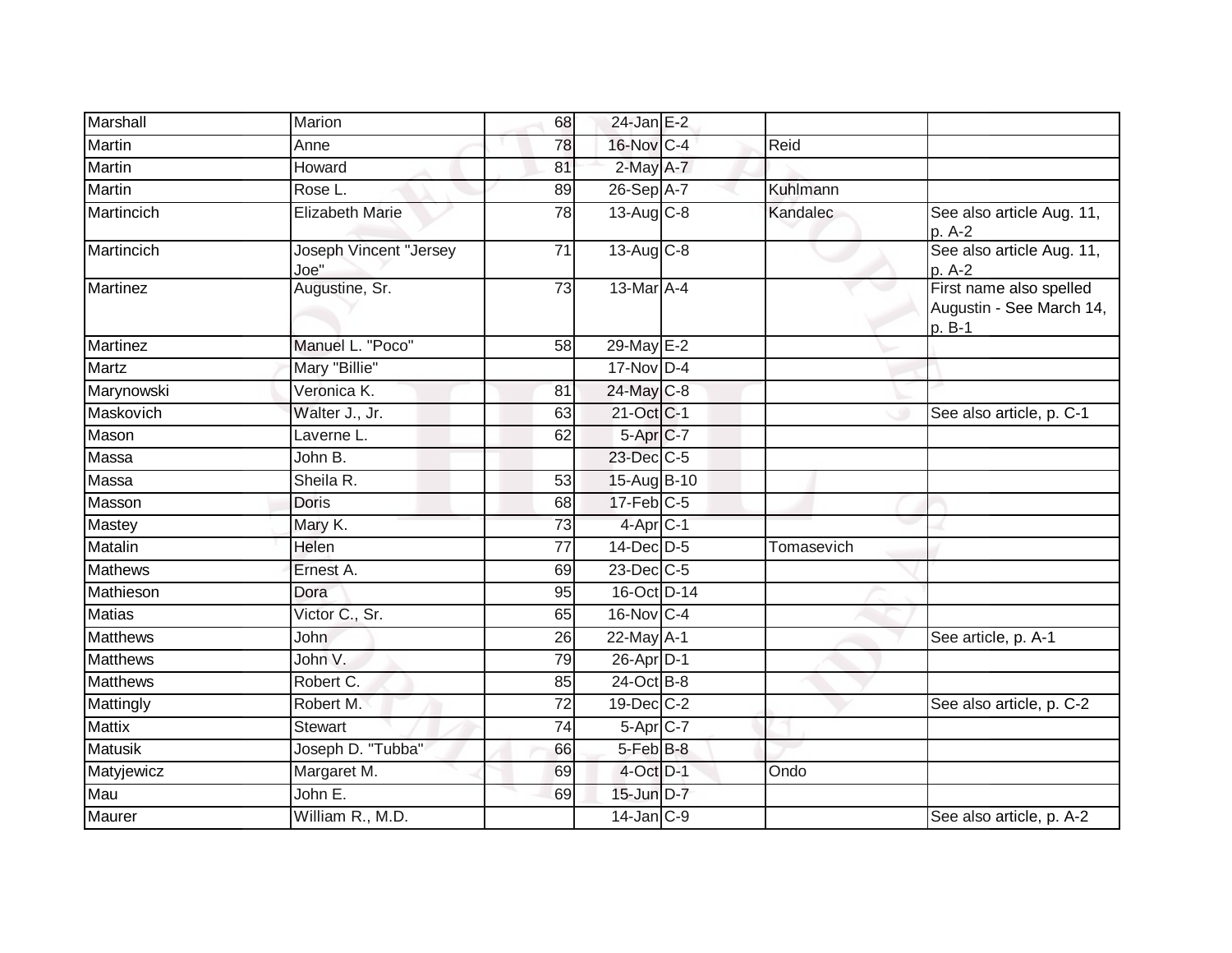| Maurey            | Lois A.              | 75              | 18-Dec E-4        |                          |
|-------------------|----------------------|-----------------|-------------------|--------------------------|
| Maxwell           | Brandon A.           | 1 month         | 30-Nov F-6        |                          |
| May               | Roy B.               | 63              | 20-Oct D-8        |                          |
| Maybaum           | Mildred              | 77              | $10$ -Dec $ C-1 $ |                          |
| Mayer             | Mary A. (Morse)      | 86              | 16-Mar C-5        |                          |
| <b>Mayes</b>      | Noble F.             | 69              | $26$ -Feb $C-2$   | See also article, p. C-2 |
| Mayorga           | Daniel, Sr.          | 64              | $24-Sep B-1$      |                          |
| Mazeika           | <b>Bernice</b>       | 81              | 19-Oct C-4        |                          |
| Mazur             | Stanley              | 93              | $21$ -Nov $ C-1 $ |                          |
| Mazurkiewicz      | Jerome J.            | $\overline{74}$ | 14-Dec D-5        |                          |
| Mazzocco          | Leonard J.           | 63              | $11$ -Jul D-6     |                          |
| <b>McAtee</b>     | Marcella (Sally)     | $\overline{71}$ | $2$ -Mar $C$ -5   |                          |
| McBrayer          | Grace E.             | 88              | 6-Mar A-4         |                          |
| <b>McBride</b>    | Walter "Mike"        | 29              | 21-Mar B-5        |                          |
| <b>McCabe</b>     | <b>Richard Allan</b> | $\overline{33}$ | 6-Jul B-7         | See article, p. B-7      |
| <b>McCafferty</b> | Barbara Ann          | 50              | 21-Aug E-12       |                          |
| <b>McCall</b>     | William L.           | $\overline{73}$ | $5$ -Dec $C$ -2   |                          |
| <b>McCance</b>    | Dorothy L.           |                 | 12-Oct C-4        |                          |
| <b>McCann</b>     | Victoria C.          | 92              | 8-Jun E-1         |                          |
| <b>McCarthy</b>   | Grace Y.             | 73              | $24$ -Feb $C-4$   |                          |
| McCaughtry        | <b>Charles</b>       | 50              | 14-Apr C-11       | See article, p. C-11     |
| <b>McCaw</b>      | <b>Leah Hoskins</b>  | 90              | $17$ -Nov D-4     |                          |
| McClain           | <b>Orville Ross</b>  | 87              | $10$ -Jun $C-1$   |                          |
| McClaughry        | Martha H.            | 91              | 12-May F-7        |                          |
| <b>McClusky</b>   | Charles A.           | 81              | $30$ -Jan $ B-5 $ |                          |
| <b>McCoy</b>      | Erskine B.           | 46              | 14-Dec D-5        |                          |
| <b>McCoy</b>      | Steve A.             | 51              | 11-Apr A-13       |                          |
| <b>McCray</b>     | Hazel A.             | 75              | 25-Mar C-7        |                          |
| McCrea            | John Ronald          | 83              | $27$ -Jan $D-7$   |                          |
| <b>McCrea</b>     | Leigh R.             | 70              | $1$ -Jul $C-1$    | See also article, p. C-2 |
| McCutchen         | Douglas Scott        | 37              | $13$ -Dec $C-2$   |                          |
| McCutchen         | Marshall R.          | 68              | 19-Dec C-1        |                          |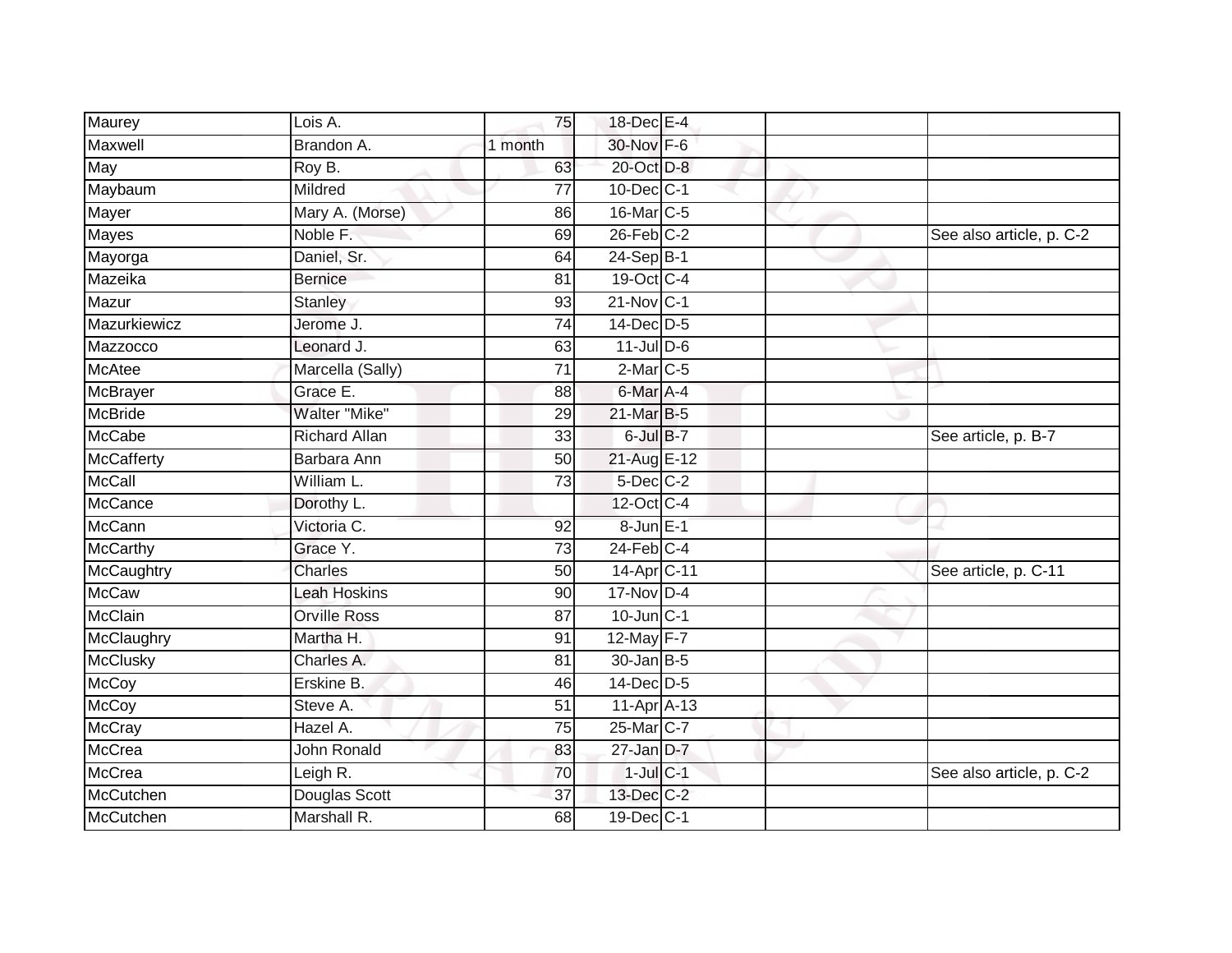| McDaniel         | Floyd W.               | 56              | 7-Nov C-1               |            |           |                                                        |
|------------------|------------------------|-----------------|-------------------------|------------|-----------|--------------------------------------------------------|
| <b>McDaniels</b> | Victor L., Sr.         | 67              | $22$ -Jul C-1           |            |           |                                                        |
| <b>McDevitt</b>  | <b>Timothy Gerald</b>  | 29              | $2$ -Aug $B-9$          |            |           | See also articles July 1, p.<br>C-2 and Aug. 3, p. B-7 |
| McDonald         | David L.               | 32              | 14-Nov C-1              |            |           |                                                        |
| McDonald         | Evelyn D.              | 85              | 29-Jul C-1              |            |           |                                                        |
| McDonald         | Mary                   | 88              | $11-Auq$ <sub>C-9</sub> |            |           |                                                        |
| McDougal         | James E.               | 66              | 11-Jun A-15             |            |           |                                                        |
| <b>McFalls</b>   | <b>Megan Darlene</b>   | 6 months        |                         | 5-Oct B-10 |           |                                                        |
| <b>McGarr</b>    | Alta                   | 64              | $25$ -Apr $B$ -8        |            |           |                                                        |
| <b>McGee</b>     | Mildred                | 86              | 21-Mar B-5              |            |           |                                                        |
| <b>McGinnis</b>  | Noble O.               | 76              | $17$ -AugB-8            |            |           |                                                        |
| McGlothlen       | Robert H.              | 55              | $2$ -Feb $B-3$          |            |           |                                                        |
| <b>McGrath</b>   | Teresa F.              |                 | 7-Sep D-9               |            | Gallagher |                                                        |
| <b>McGrone</b>   | <b>Charles Edgon</b>   | 51              | 16-Dec C-2              |            |           |                                                        |
| <b>McGuffey</b>  | Lindsay E.             |                 | 31-May C-7              |            |           |                                                        |
| McHale           | Richard                | 62              | 24-Aug C-4              |            |           |                                                        |
| McIntosh         | James Earl "Red"       | 73              | 15-Dec D-4              |            |           | See article, p. D-4                                    |
| <b>McKee</b>     | Arline A.              | 72              | 13-Oct C-2              |            | Franke    |                                                        |
| McKenna          | James P.               | 65              | $13-Oct$ <sub>C-2</sub> |            |           |                                                        |
| McKenzie         | Elizabeth I.           | 90              | 17-Oct C-1              |            |           |                                                        |
| <b>McLain</b>    | Lawson                 | 93              | $10-Au\overline{g}D-8$  |            |           |                                                        |
| McLain           | Thomas D., Jr. "Dick"  | 24              | 27-Oct C-2              |            |           |                                                        |
| McLaughlin       | <b>Anthony Richard</b> | infant          | $22-Sep D-8$            |            |           |                                                        |
| McLaughlin       | Joshua David           | infant          | $22 - Sep/D-8$          |            |           |                                                        |
| <b>McMorris</b>  | Howard W.              | $\overline{71}$ | 19-Mar B-1              |            |           |                                                        |
| McMullen         | Kathleen Q.            | 85              | $4$ -Jan B-7            |            |           |                                                        |
| <b>McMunn</b>    | William R., Jr.        | 76              | 24-Aug C-4              |            |           |                                                        |
| McNamara         | John I.                | 87              | 19-Aug C-1              |            |           |                                                        |
| <b>McNary</b>    | Douglas                | 42              | 18-Apr <sub>C-1</sub>   |            |           |                                                        |
| <b>McNinch</b>   | Hugh W. "Mac"          | 73              | 19-Jan C-8              |            |           |                                                        |
| McRae            | Theresa                |                 | 6-Jul B-7               |            |           |                                                        |
|                  |                        |                 |                         |            |           |                                                        |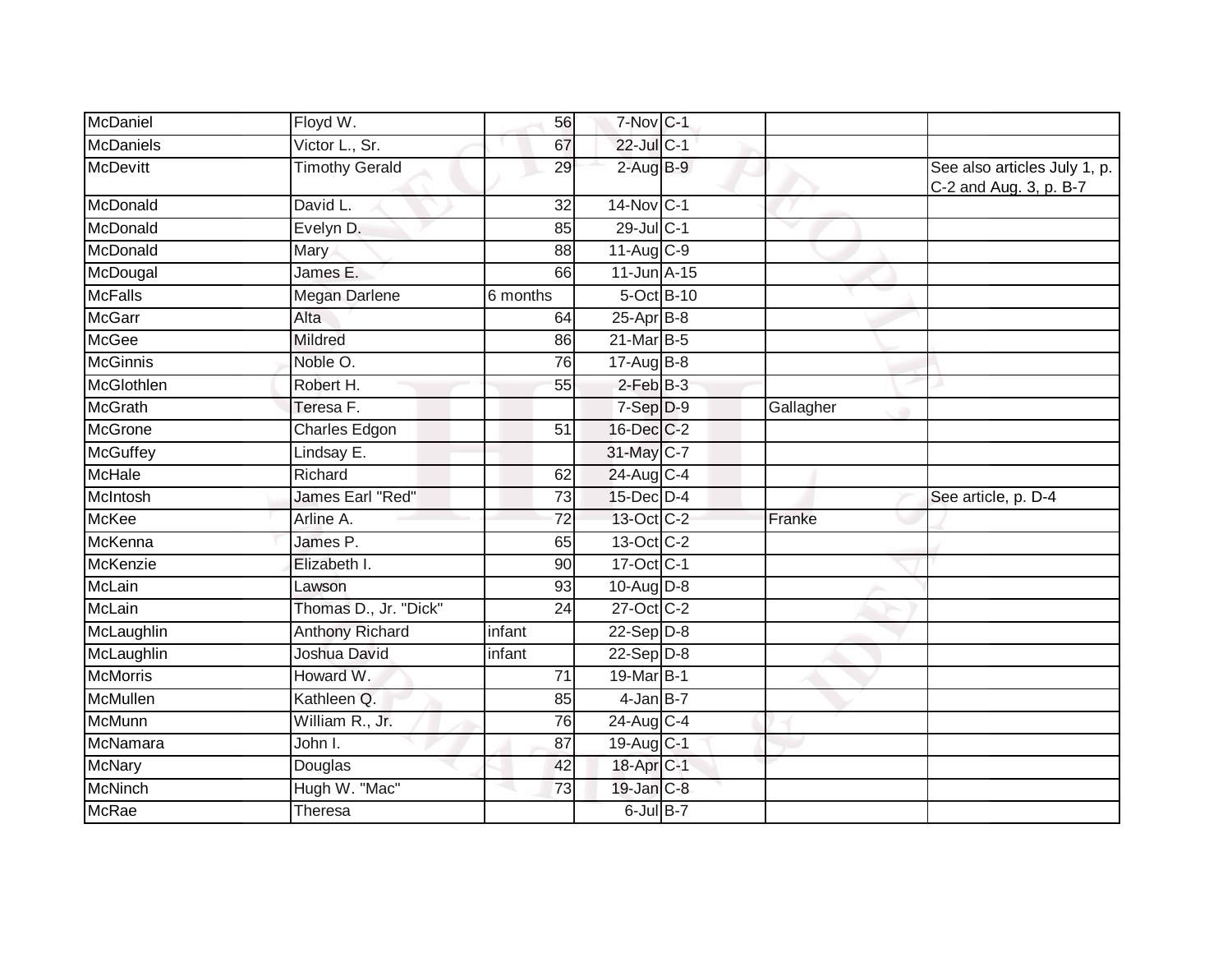| McVay           | Alan Keith         | 54              | 28-Nov D-6             |        |                          |
|-----------------|--------------------|-----------------|------------------------|--------|--------------------------|
| Mecyssine       | Richard W. "Rico"  | 46              | 24-Nov D-19            |        |                          |
| Medina          | Jesus P.           | 78              | 15-May $E-2$           |        |                          |
| Medsker         | Elsie              | 81              | $25$ -May $D-8$        |        |                          |
| Mehalic         | Peter              | 84              | 22-Mar C-8             |        |                          |
| Mehalso         | Mary               | 87              | $13$ -Feb $ C-1 $      | Petro  |                          |
| Meier           | Frances            | 72              | 19-Apr <sub>IC-1</sub> |        | See article, p. C-1      |
| Meland          | Edythe H.          | 95              | $9$ -Jun $D-2$         |        |                          |
| Melcher         | Alvina A.          | 77              | $21$ -Jan B-4          | Martin |                          |
| Melcic          | Albert E.          | 79              | 22-Mar C-8             |        |                          |
| Melton          | Marlin M.          | $\overline{72}$ | $22$ -Jun $B-5$        |        |                          |
| Mendoza         | Ignacio            | 88              | 19-Mar B-1             |        |                          |
| Menear          | Dennis, Jr.        | 19              | $3-Mar$ $C-2$          |        |                          |
| Meneghin        | Christ J.          | 65              | 14-Oct C-1             |        | See also article, p. C-1 |
| Menn            | Joseph J.          | $\overline{77}$ | 9-Mar C-5              |        |                          |
| Mercado         | Miguel A., Rev.    | 66              | 8-Jan D-1              |        |                          |
| Mercado         | Rogacion "Rose"    | $\overline{71}$ | 8-Mar A-11             |        |                          |
| Mercer          | Charlotte R.       | 82              | 17-Mar C-10            |        |                          |
| Meredith        | John P., Sr.       | 53              | $9$ -Oct $E-1$         |        |                          |
| <b>Merkelis</b> | Liudgarda (Merkel) | 94              | $12$ -Jan $C-8$        |        |                          |
| Merodias        | Xanthippi          | 86              | 14-Nov C-1             |        |                          |
| Merriam         | Robert E.          |                 | 28-Aug D-14            |        | See article, p. D-14     |
| <b>Merrick</b>  | Allen J., Sr.      | 72              | 24-Oct B-8             |        |                          |
| Merrill         | Ruth I.            | 75              | $22$ -Jan $A-9$        |        |                          |
| Meschede        | Irene              | 55              | 10-Mar D-6             |        |                          |
| Mesich          | Betty A.           | 61              | $3-May$ D-1            |        |                          |
| Mesich          | Charlotte          | 60              | 18-Apr <sub>IC-1</sub> |        |                          |
| Messer          | Gracie             | 54              | 20-Jul B-7             |        |                          |
| Mestrovich      | Mike, Sr.          | 80              | $25$ -Jan $A-9$        |        |                          |
| Metcalf         | Edith W.           | 74              | 17-Oct C-1             |        |                          |
| <b>Metzcus</b>  | Anthony A.         | 78              | 3-Dec C-1              |        |                          |
| Meyer           | Ann J.             | $\overline{75}$ | 1-May F-12             |        |                          |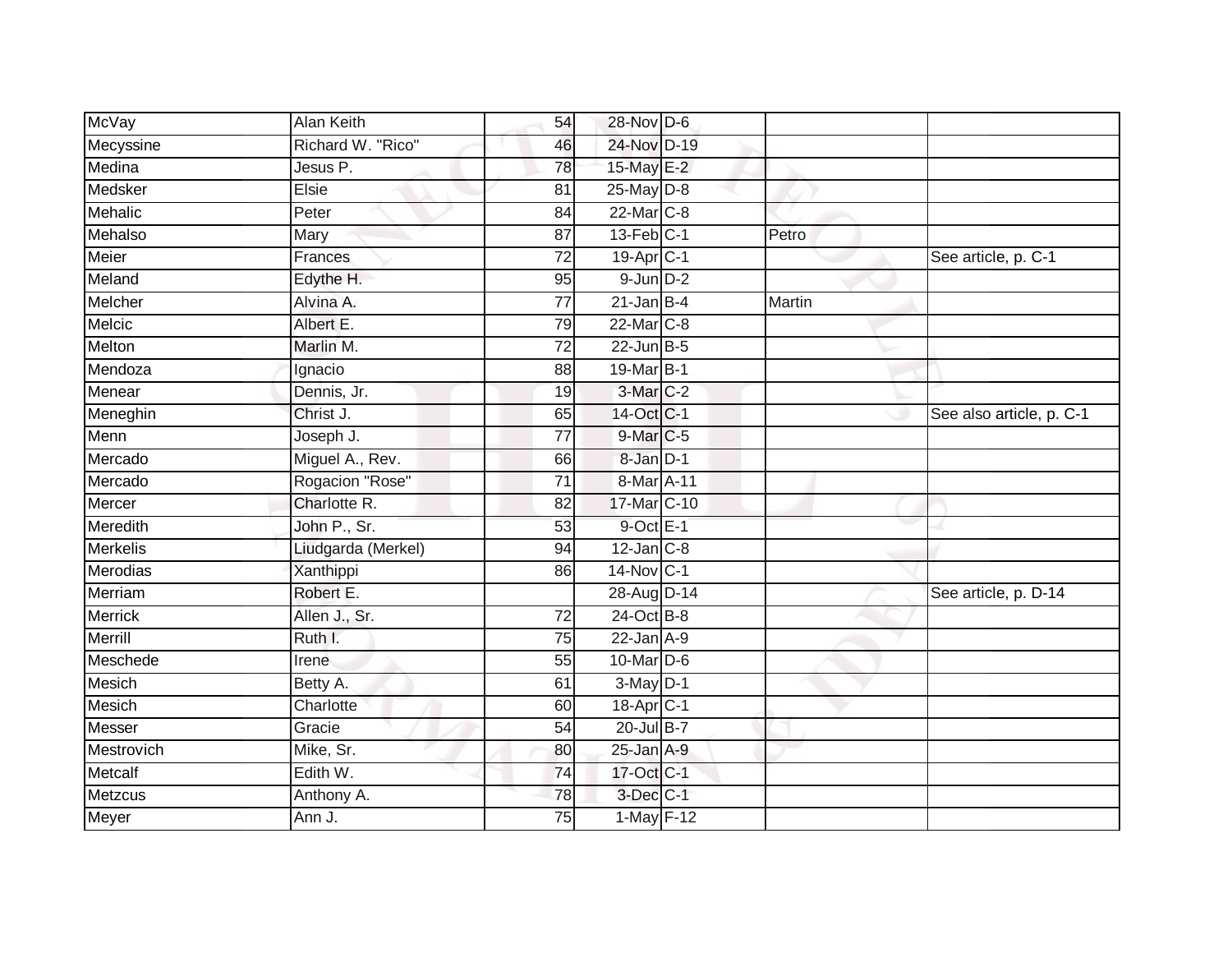| Meyer            | Eugene               | 79              | 24-Feb C-4            |          |                     |
|------------------|----------------------|-----------------|-----------------------|----------|---------------------|
| Meyer            | George C.            | 67              | 28-Dec C-6            |          | See article, p. C-6 |
| Meyer            | Mable V.             | 85              | 20-Sep C-7            |          |                     |
| Meyer            | Robert L.            | 72              | $4$ -Aug D-4          |          |                     |
| Meyers           | <b>Helen Smith</b>   | $\overline{83}$ | $15$ -Feb $B$ -1      |          |                     |
| Meyers           | Ruth D.              | 58              | $5$ -Dec $C$ -2       |          |                     |
| Michael          | Edna M.              | 85              | $2$ -Nov $A-9$        |          |                     |
| Michaels         | Casimir R.           | 76              | $29$ -Feb $B-1$       |          |                     |
| Michaels         | Joseph N.            | 69              | $16$ -May $D-6$       |          |                     |
| Michaels         | Marie                | 80              | 31-Oct B-9            |          |                     |
| Michalak         | Henry                | 72              | 26-Mar C-8            |          |                     |
| Michalak         | Leonard D.           | 64              | $17 - Jan$ E-1        |          |                     |
| Michalak         | Rose                 | 76              | $3$ -Jun $C-2$        | Szczech  |                     |
| Michalak         | Sylvia               | 74              | 6-Jul B-7             | Elbaor   |                     |
| Michalik         | John                 | $\overline{72}$ | 27-Jul D-7            |          |                     |
| Michalik         | Victoria M.          | 59              | 27-Dec C-3            | Jaworski |                     |
| Michels          | Rose F.              | 79              | 5-May D-6             | Kuta     |                     |
| Micka            | <b>Jeffrey Alan</b>  | 17              | 12-Oct C-4            |          |                     |
| Midash           | Leonard, Jr.         | 36              | $3$ -Jul $D-2$        |          |                     |
| Middleton        | Leola                | 80              | $26$ -Apr $D-1$       |          |                     |
| <b>Midkiff</b>   | Robert N.            | 58              | $17$ -May $D-2$       |          | See article, p. D-2 |
| Miedzianowski    | Max                  | 82              | 9-Nov C-4             |          |                     |
| Mielenz          | <b>Billie Jean</b>   | 39              | $1-MarC-1$            |          |                     |
| Miga             | Nancy E.             | 76              | 18-Apr <sub>C-1</sub> |          |                     |
| Migliorini       | <b>Isabel M.</b>     | 67              | $22-Sep$ D-8          |          |                     |
| <b>Mihalic</b>   | Ronald A., Sr. "Moe" | 48              | $14$ -Jul B-7         |          |                     |
| Mihalsky         | Alex                 | 69              | 24-Aug C-4            |          |                     |
| Mihalso          | Florian F.           | 63              | 16-May $D-6$          |          |                     |
| Mihaltian        | Sorin S.             |                 | 3-Apr D-2             |          |                     |
| Mikolajczak      | Cecilia F. (Sally)   | $\overline{71}$ | 17-Mar C-10           |          |                     |
| Mikolajczak      | Chester              | 72              | $11$ -Jan B-2         |          |                     |
| <b>Mileusnic</b> | George               | $\overline{70}$ | 18-Dec E-4            |          |                     |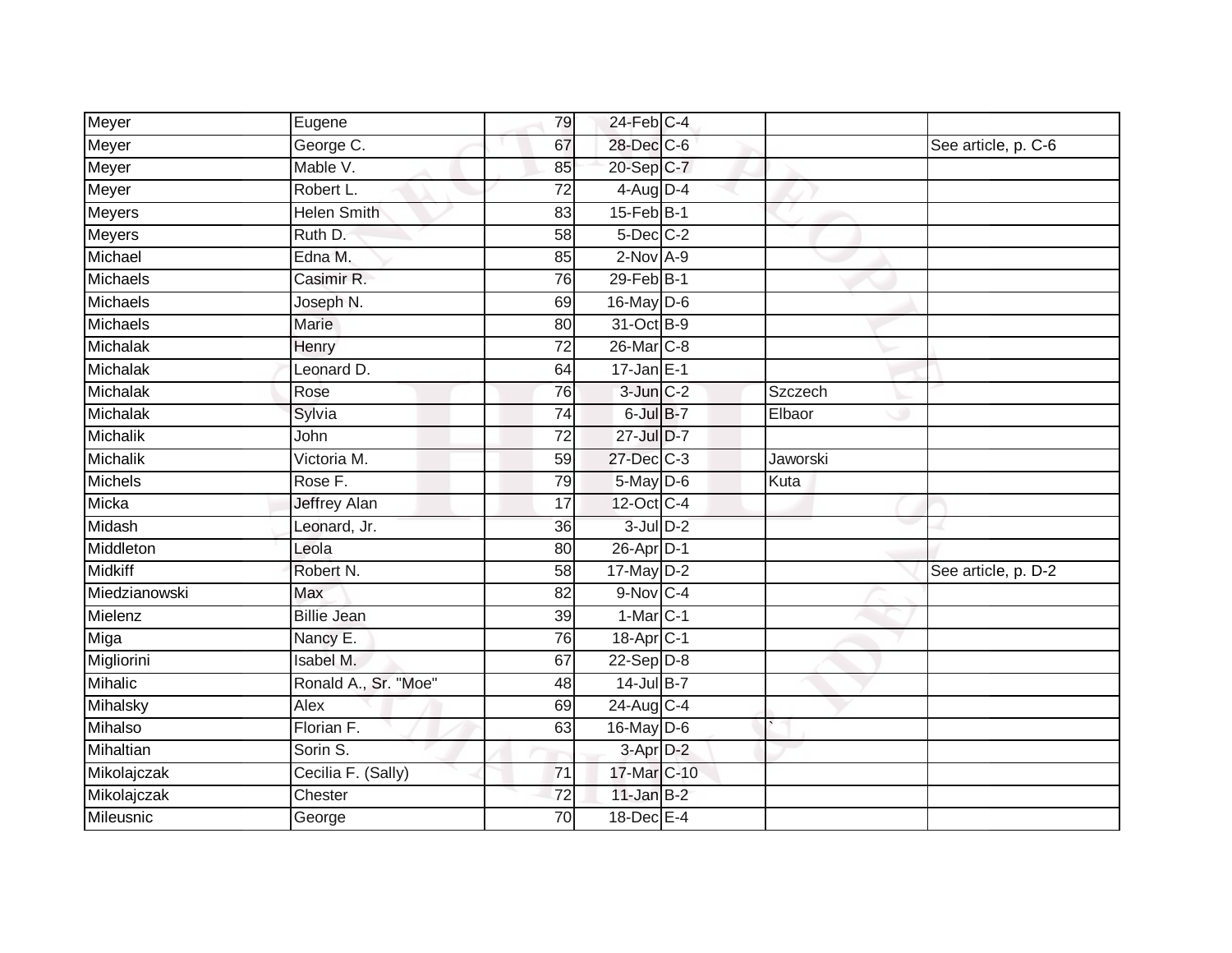| <b>Milich</b> | Melvin                | 78              | $11$ -Jul D-6         |          |                                      |
|---------------|-----------------------|-----------------|-----------------------|----------|--------------------------------------|
|               |                       |                 |                       |          |                                      |
| <b>Miller</b> | Carl O.               | 75              | $25$ -Jan $A-9$       |          |                                      |
| <b>Miller</b> | Charles A.            | 69              | 29-Feb <sup>B-1</sup> |          |                                      |
| Miller        | <b>Eddie Dee</b>      |                 | 11-Mar A-11           |          |                                      |
| <b>Miller</b> | George                | 95              | $27 - Feb$ $B-9$      |          |                                      |
| <b>Miller</b> | Jean G.               | 63              | 21-Oct C-1            |          |                                      |
| Miller        | John                  | 79              | 11-Nov B-8            |          |                                      |
| Miller        | John B.               | 87              | $13-Sep$ B-6          |          |                                      |
| Miller        | Margaret              | 67              | $11$ -JulD-6          |          |                                      |
| <b>Miller</b> | Mary                  | 86              | $20$ -Feb $C-1$       |          |                                      |
| Miller        | Mary M.               | $\overline{78}$ | 31-Mar C-10           | Humenick |                                      |
| Miller        | Maurina F.            | 93              | 28-Dec C-5            |          |                                      |
| Miller        | Maybelle S. (Felling) | 85              | 8-Aug C-8             |          |                                      |
| Miller        | Pete J.               | 63              | $11$ -Jan B-2         |          |                                      |
| <b>Miller</b> | Rachel E.             | 83              | 12-Apr <sub>C-1</sub> |          |                                      |
| Miller        | Robert E.             | 31              | 8-May E-2             |          |                                      |
| <b>Miller</b> | Robert S.             | 23              | 7-Apr C-9             |          |                                      |
| Miller        | Vern J.               | 81              | 23-Mar D-5            |          |                                      |
| Miller        | William "Bing"        | 73              | 18-Dec E-4            |          |                                      |
| <b>Miller</b> | William F.            | $\overline{71}$ | 23-Dec C-5            |          | See also article Dec. 9, p.<br>$C-1$ |
| Miller-Carter | Velma Louise          | 40              | $7-Sep$ D-9           |          |                                      |
| Millett       | J. Gordon             |                 | 28-Feb E-13           |          |                                      |
| Milligan      | James                 | 77              | 29-Sep D-7            |          |                                      |
| Milligan      | James "Tuck"          | 92              | 22-Aug B-8            |          |                                      |
| <b>Millis</b> | Marianne              | 66              | $10$ -Jun $C-1$       |          |                                      |
| Millsap       | Thelma                | 78              | $16$ -Jun $D-1$       |          |                                      |
| <b>Minix</b>  | Debbie L.             | 31              | $2$ -Mar $C$ -5       |          |                                      |
| Minniefield   | Mennie L.             | 59              | 1-Dec D-11            |          |                                      |
| Mione         | Elizabeth             | 81              | 26-Feb C-2            |          |                                      |
| Miotke        | Bernard "Buddy"       | 66              | 13-May C-2            |          |                                      |
| Miranda       | Bartola G.            | 79              | 26-Mar C-8            |          |                                      |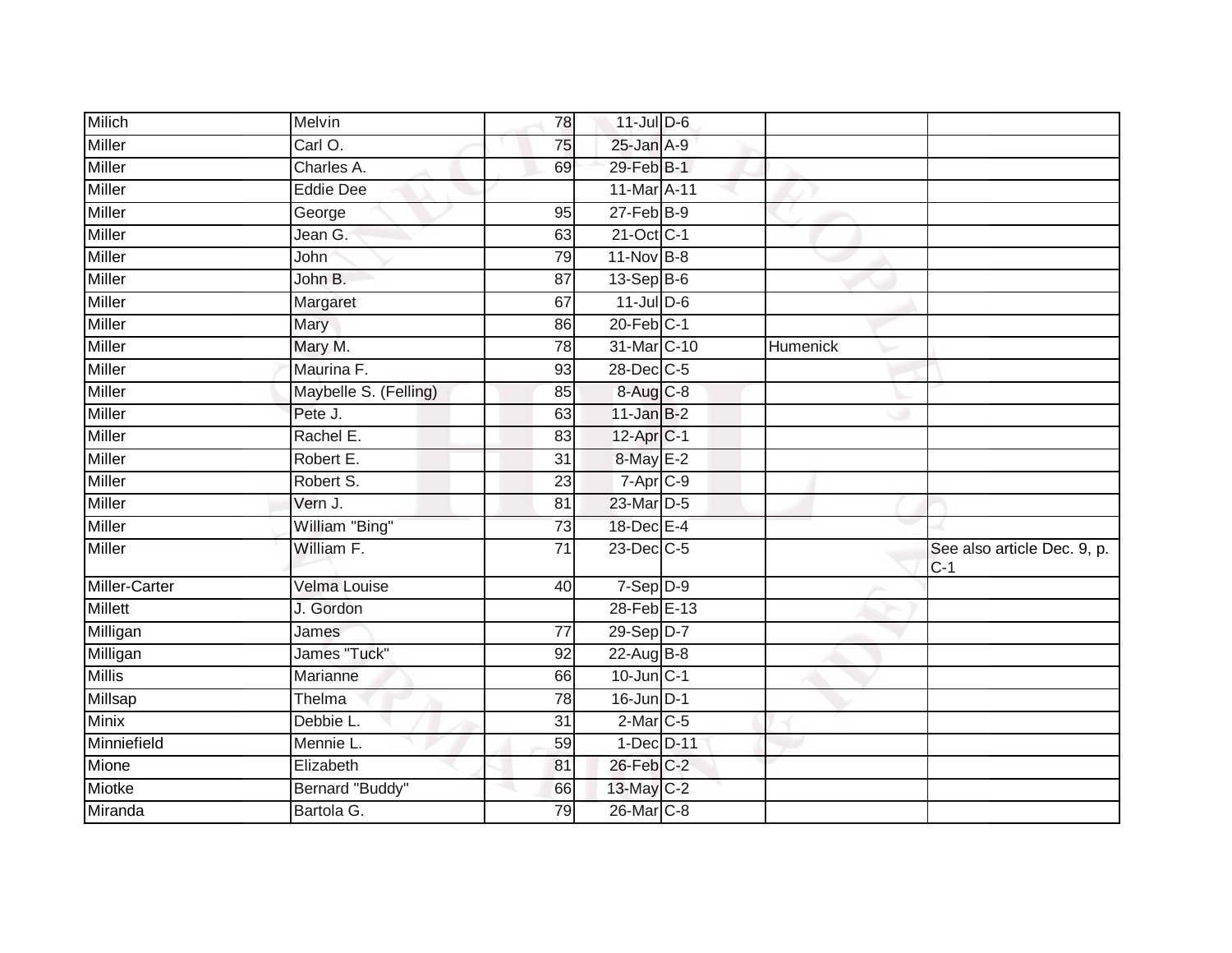| Mirdas         | John                 | 83              | 23-Jun A-10           |  |                                     |
|----------------|----------------------|-----------------|-----------------------|--|-------------------------------------|
| Miscovich      | Helen C.             |                 | 15-Feb B-1            |  |                                     |
| Miscovich      | Samuel               | 68              | $1-AprB-8$            |  |                                     |
| Misecko        | Mary                 | 88              | $4$ -Jun $C-1$        |  |                                     |
| Mish           | John V.              | $\overline{74}$ | $23$ -May C-1         |  |                                     |
| Mitch          | Anna Bell            |                 | 16-Mar C-5            |  |                                     |
| Mitchell       | George W.            | 93              | 8-Sep C-7             |  |                                     |
| Mitchell       | <b>Helen</b>         | 94              | 18-Apr <sub>C-1</sub> |  |                                     |
| Mitchell       | Walter W.            | 85              | 8-Feb B-1             |  |                                     |
| Mitchell       | Wilma A.             | 69              | $25-$ Sep $D-4$       |  |                                     |
| <b>Mitseff</b> | Elizabeth M. "Betty" | 59              | $4$ -Oct D-1          |  |                                     |
| <b>Mitseff</b> | Mary                 | 84              | 26-Sep A-7            |  |                                     |
| <b>Mitten</b>  | Velma D.             | 78              | 31-Mar C-10           |  | See article, p. C-10                |
| Mniszewski     | Edmund               | $\overline{71}$ | 17-Jul E-3            |  |                                     |
| Mobley         | Susie M.             | $\overline{75}$ | $25-Sep$ D-3          |  |                                     |
| <b>Modrak</b>  | Martha               | 81              | 2-Oct D-14            |  |                                     |
| Modrowski      | Robert A.            | 63              | 11-Jun A-15           |  |                                     |
| Moeller        | Dennis J., Jr.       | 17              | $14$ -Jun $C-9$       |  |                                     |
| Mohorek        | Della E. Sincavitch  | 83              | $7$ -May $B$ -6       |  |                                     |
| Mohr           | Virginia             | 65              | $9-Aug$ A-2           |  |                                     |
| Molchan        | Anna                 |                 | 28-Jul C-3            |  |                                     |
| Molchan        | John                 | 79              | 29-Dec C-2            |  |                                     |
| Moldovan       | Alex "Shiners"       | 64              | $2$ -Mar $C$ -5       |  |                                     |
| <b>Molick</b>  | John                 | 82              | 21-Mar B-5            |  |                                     |
| Molinaro       | Henry W.             | 61              | $23$ -May C-1         |  |                                     |
| Momot          | Thaddeus (Ted)       | 74              | $28-Nov$ D-6          |  |                                     |
| Monday         | <b>Mary Ann</b>      | 45              | $7-Nov$ C-1           |  | See article, p. C-1                 |
| <b>Monix</b>   | Sally J.             | 46              | $22$ -Feb $B-4$       |  | See also article Feb. 21,<br>p. A-2 |
| Montgomery     | Eva M. (Mert)        | $\overline{72}$ | 3-Oct C-1             |  |                                     |
| Moon           | Michael James Ewing  | 15              | 17-Oct C-1            |  |                                     |
| Moor           | Letitia              | 86              | 23-Oct D-2            |  |                                     |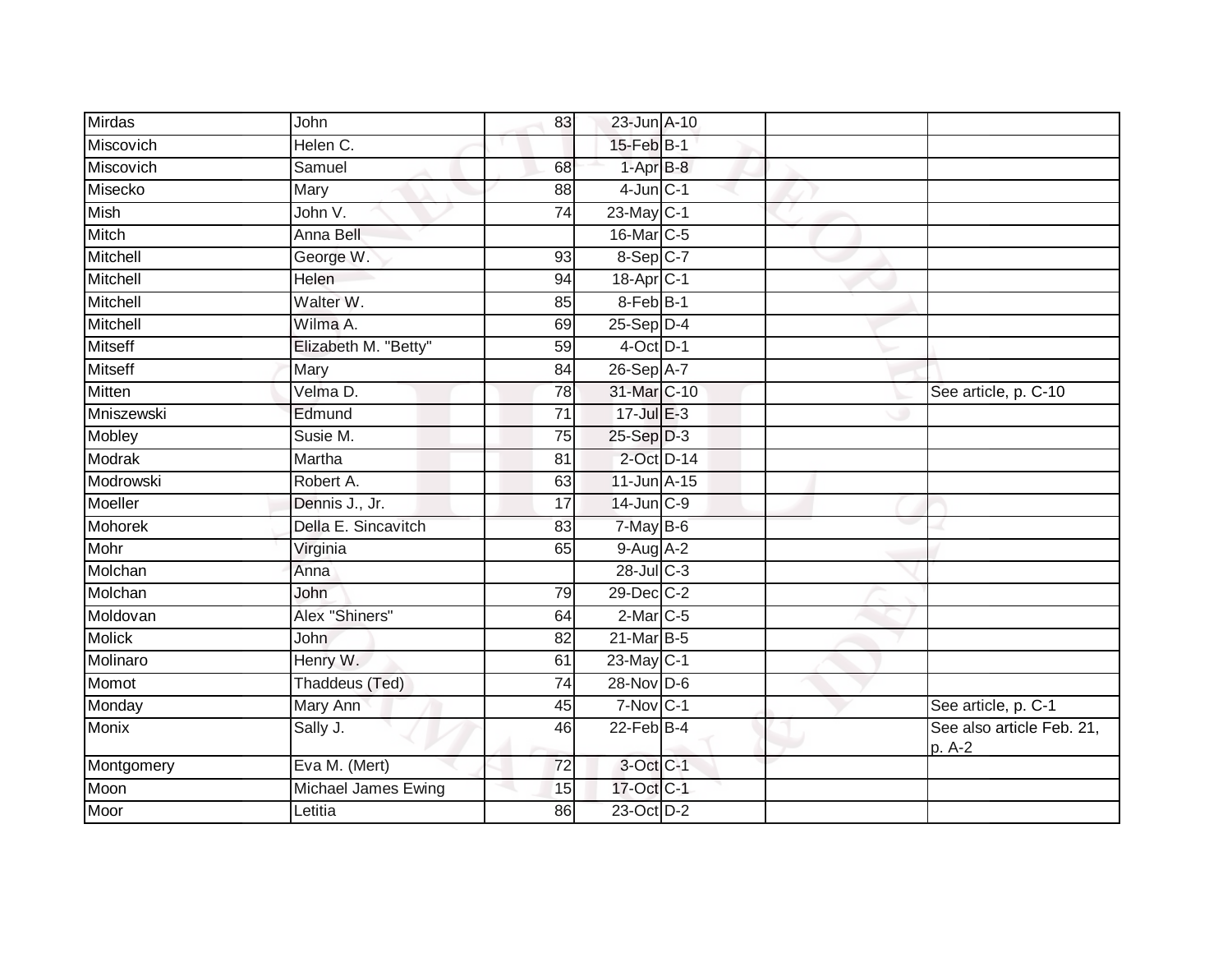| Moore          | Bertha N.              | 76              | $21-Sep$ D-8     |  |                                      |
|----------------|------------------------|-----------------|------------------|--|--------------------------------------|
| Moore          | James N.               | $\overline{72}$ | 27-Jan D-7       |  |                                      |
| Moore          | John B.                | 82              | 5-Jun D-1        |  |                                      |
| Moore          | Lillian Marie          | 82              | 14-May C-9       |  |                                      |
| Moore          | Sanford                | 63              | 27-Jul D-7       |  |                                      |
| Moore          | Virginia Rose          | 55              | 14-Apr C-11      |  | See article, p. C-11                 |
| <b>Morales</b> | Encarnacion (Mary)     | 81              | $21$ -Jun $C-7$  |  |                                      |
| Moran          | Elizabeth G.           | 72              | 16-Nov C-4       |  |                                      |
| Moreda         | Anthony "Tony"         | 81              | $22$ -Jun $B-5$  |  |                                      |
| Moreno         | <b>Ashley Danielle</b> | 5               | 26-Dec C-1       |  |                                      |
| Mores          | Rose C.                | 73              | $15$ -Feb $B-1$  |  |                                      |
| Morgan         | Antionette J.          | 63              | 20-May C-1       |  |                                      |
| Morgan         | Spiros                 | 93              | 24-Aug C-4       |  | Last name also spelled<br>Amorgianos |
| Morgan         | Thelma Mae             | 51              | $11$ -Feb $C-2$  |  |                                      |
| Moriarty       | Richard J.             | $\overline{57}$ | 5-Jun D-1        |  |                                      |
| Moricz         | Edward M.              | 61              | 13-Dec C-1       |  |                                      |
| Morin          | Mildred G.             | 77              | 14-Apr C-11      |  |                                      |
| Morin          | Richard P.             | 55              | 8-Sep C-7        |  |                                      |
| Morley         | James P.               | 36              | $14$ -Feb $D-2$  |  |                                      |
| <b>Morris</b>  | Glenn W.               | 66              | $9$ -Feb $C$ -7  |  |                                      |
| <b>Morris</b>  | Pearl                  | 87              | $23$ -Jul C-8    |  |                                      |
| <b>Morris</b>  | William C., Sr.        | 78              | $4$ -Aug D-4     |  |                                      |
| Morrison       | John W.                | 62              | $27-Sep$ A-2     |  |                                      |
| Morriston      | Arthur                 |                 | 8-Apr B-7        |  |                                      |
| Morrow         | Leroy "Neechie"        | 71              | 30-Jun A-8       |  |                                      |
| Morrow         | Nancy L.               | 53              | 18-Nov C-3       |  | See article, p. C-3                  |
| Mortimer       | <b>Elias</b>           | $\overline{77}$ | 31-May C-7       |  |                                      |
| Morton         | Lois E.                | 86              | 25-Nov C-2       |  |                                      |
| Morton         | Sue                    | 85              | 12-May F-7       |  |                                      |
| Mosby          | John Oliver            | 76              | 3-Apr A-2        |  | See article, p. A-2                  |
| Mosca          | William                | 83              | $27$ -Apr $B$ -8 |  |                                      |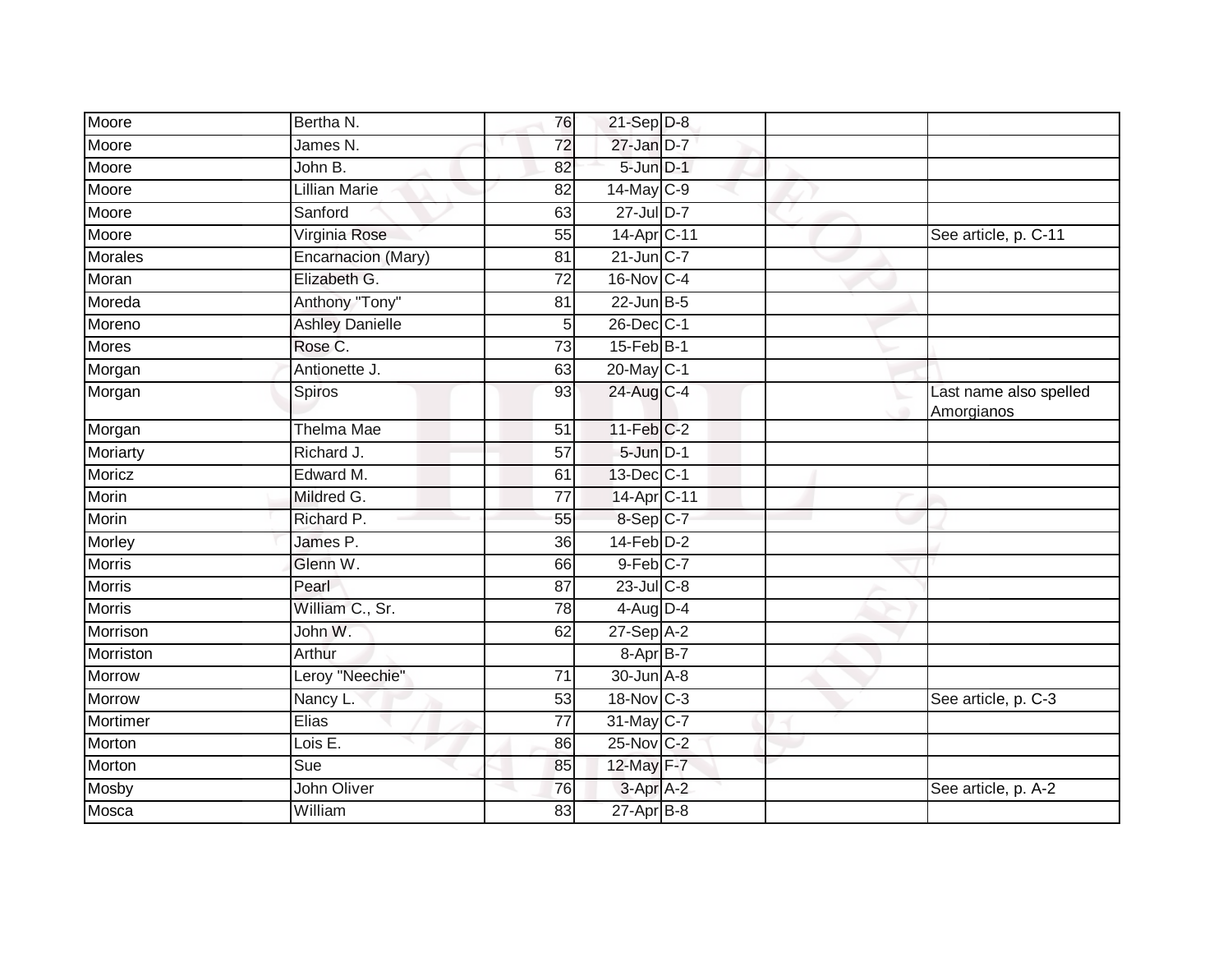| <b>Moser</b>    | Helen P.             | 58              | 15-Jul C-1      |              |                         |
|-----------------|----------------------|-----------------|-----------------|--------------|-------------------------|
| Moser           | Mary F.              | 75              | 6-Jan C-6       |              | See article, p. C-6     |
| Moskovsky       | Benjamin             | 74              | 16-Feb C-9      |              |                         |
| Moskovsky       | Sarah                | 72              | $5$ -Jul $D-1$  |              |                         |
| <b>Mosley</b>   | Sephia L.            | $\overline{73}$ | $21$ -Feb $C-7$ |              |                         |
| Mosqueda        | John "Mouse"         | 59              | $14$ -Nov C-1   |              |                         |
| Mossel          | Clara                | 78              | $17$ -May D-1   |              |                         |
| Mossel          | George               | 81              | 17-May D-1      |              |                         |
| Mounts          | Iva J.               | 95              | $12-Sep$ C-1    | Oland        |                         |
| <b>Mravinac</b> | Frank                | 60              | 26-Dec C-1      |              |                         |
| Mrochkowski     | Marion               | 83              | 13-Aug C-8      |              |                         |
| <b>Mroz</b>     | Joseph               | 79              | 20-Aug A-13     |              |                         |
| Much            | Phyllis Marian       | 49              | 4-Aug D-4       |              |                         |
| Mucha           | Michael              | 80              | 20-Dec B-6      |              |                         |
| Mucha           | Michael "Mike"       | 67              | 5-Apr C-7       |              |                         |
| Muday           | George J.            | 74              | 3-Feb C-4       |              | See article, p. C-4     |
| Mudd            | Willard              |                 | 10-Mar D-6      |              |                         |
| Muderstaugh     | Florence             | 86              | $1-Feb$ B-1     |              |                         |
| Mudro           | Patricia             | 61              | 11-Oct C-1      | <b>Burns</b> |                         |
| Mulcahey        | Susan R. (Knotts)    | 79              | $3$ -Jun $C-2$  |              | See article, p. A-2     |
| Muldoon         | Norbert T.           | 63              | 20-Oct D-8      |              |                         |
| Mulhollan       | Frank W.             | 89              | 3-Feb C-4       |              |                         |
| Mullaney        | Joseph J.            | 78              | 28-Nov D-6      |              |                         |
| <b>Mullen</b>   | Richard J., Sr.      | 56              | $6$ -Mar $D-2$  |              |                         |
| Mulligan        | Joseph               | 66              | 7-Feb D-2       |              |                         |
| Mulligan        | Thomas K.            | 35              | $2$ -Jun $D-3$  |              |                         |
| Munson          | William M.           | 78              | $22$ -Jun B-5   |              | See also July 7, p. C-6 |
| Muntean         | Elizabeth B.         | 76              | 17-Apr D-14     |              |                         |
| Murchek         | Stefanie             | 1               | 26-Jun D-2      |              |                         |
| Murn            | Helen (Kleinschmidt) | 67              | 17-Nov A-2      |              |                         |
| Murphy          | Eugene F.            | 84              | 17-Apr D-14     |              |                         |
| <b>Murray</b>   | Thomas J. "Tom"      | $\overline{72}$ | 10-Aug D-8      |              |                         |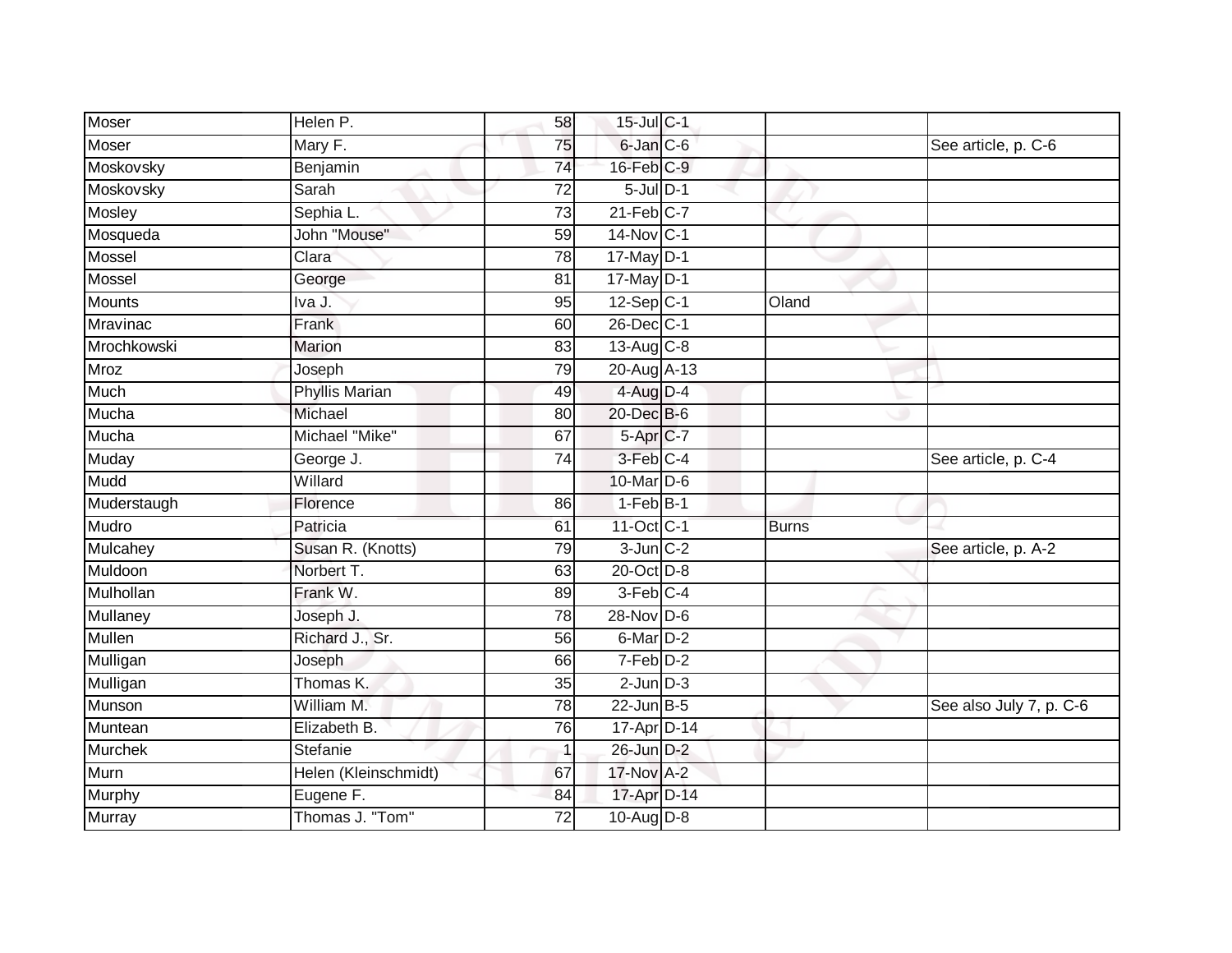| Murry            | Stella L           | 54              | 25-Oct D-1            |       |          |                                                            |
|------------------|--------------------|-----------------|-----------------------|-------|----------|------------------------------------------------------------|
| Mushrush         | Ralph              | 79              | 19-Apr <sub>C-1</sub> |       |          |                                                            |
| <b>Muvich</b>    | Walter G.          | 34              | $15$ -Feb $B-1$       |       |          | See also articles Feb. 18,<br>p. A-1 & Feb. 19, p. A-1, A- |
| <b>Myer</b>      | Frederic B.        | 48              | 5-Dec C-2             |       |          |                                                            |
| <b>Myers</b>     | Betty L.           | 67              | 29-Jul C-1            |       |          |                                                            |
| <b>Myers</b>     | David A.           | 36              | $9$ -Oct $E-1$        |       |          |                                                            |
| <b>Myers</b>     | Dorothy B.         | 67              | $2-FebB-3$            |       |          | e e                                                        |
| <b>Myers</b>     | Firman             | 78              | 13-Apr C-4            |       |          |                                                            |
| <b>Myers</b>     | <b>Sherman Del</b> | 67              | 18-Jan C-3            |       |          |                                                            |
| Myjak            | Leo W.             | 76              | $14-Oct$ C-1          |       |          |                                                            |
| <b>Mysliwiec</b> | Helen D.           | $\overline{71}$ | 16-Dec C-2            |       | Glowacki |                                                            |
| Nagy             | Eugene             | 92              | $9-Sep$ C-1           |       |          |                                                            |
| Nagy             | Julia              | 73              | 26-Oct B-10           |       |          |                                                            |
| Nahorniak        | Sylvia             | 69              | 1-Nov C-1             |       |          |                                                            |
| Naidoff          | Nickola            | 78              | $2-AugB-9$            |       |          |                                                            |
| Nailor           | Hattie             |                 | $4$ -May B-9          |       |          |                                                            |
| Nalin            | Adolph, Rev.       | 73              | 28-Apr A-2            |       |          | See article, p. A-2                                        |
| Napiwocki        | Isabelle           | 74              | 13-Oct C-2            |       |          |                                                            |
| Narantic         | Joseph W.          | 56              | 29-Dec C-2            |       |          |                                                            |
| <b>Nargis</b>    | Carl F.            | 61              | 16-Oct D-14           |       |          |                                                            |
| <b>Nash</b>      | Reanna             | $\overline{72}$ | $24-SepB-1$           |       |          |                                                            |
| Nava             | Eutimio R. "Tony"  | 44              | $9$ -May $B$ -8       |       |          |                                                            |
| Nawara           | Debra A.           | $\overline{31}$ | $12$ -Feb $ C-1 $     |       | Hajduch  |                                                            |
| Neal             | Earl H., Sr.       | 62              | $7 - Jun$ B-2         |       |          |                                                            |
| Neal             | <b>Janet Marie</b> | 34              | 15-Jun A-11           |       |          |                                                            |
| <b>Nebe</b>      | <b>Eric Peter</b>  |                 | 17 Juy 23             | $C-8$ |          |                                                            |
| Nedanovich       | Alexander          | 84              | 23-Mar D-5            |       |          |                                                            |
| Neill            | Hilda              | 75              | 18-Apr C-1            |       |          |                                                            |
| Neiner           | Clarence           | 84              | 22-Aug B-8            |       |          |                                                            |
| Nejak            | Julia J.           | 84              | 31-May C-7            |       |          |                                                            |
|                  |                    |                 |                       |       |          |                                                            |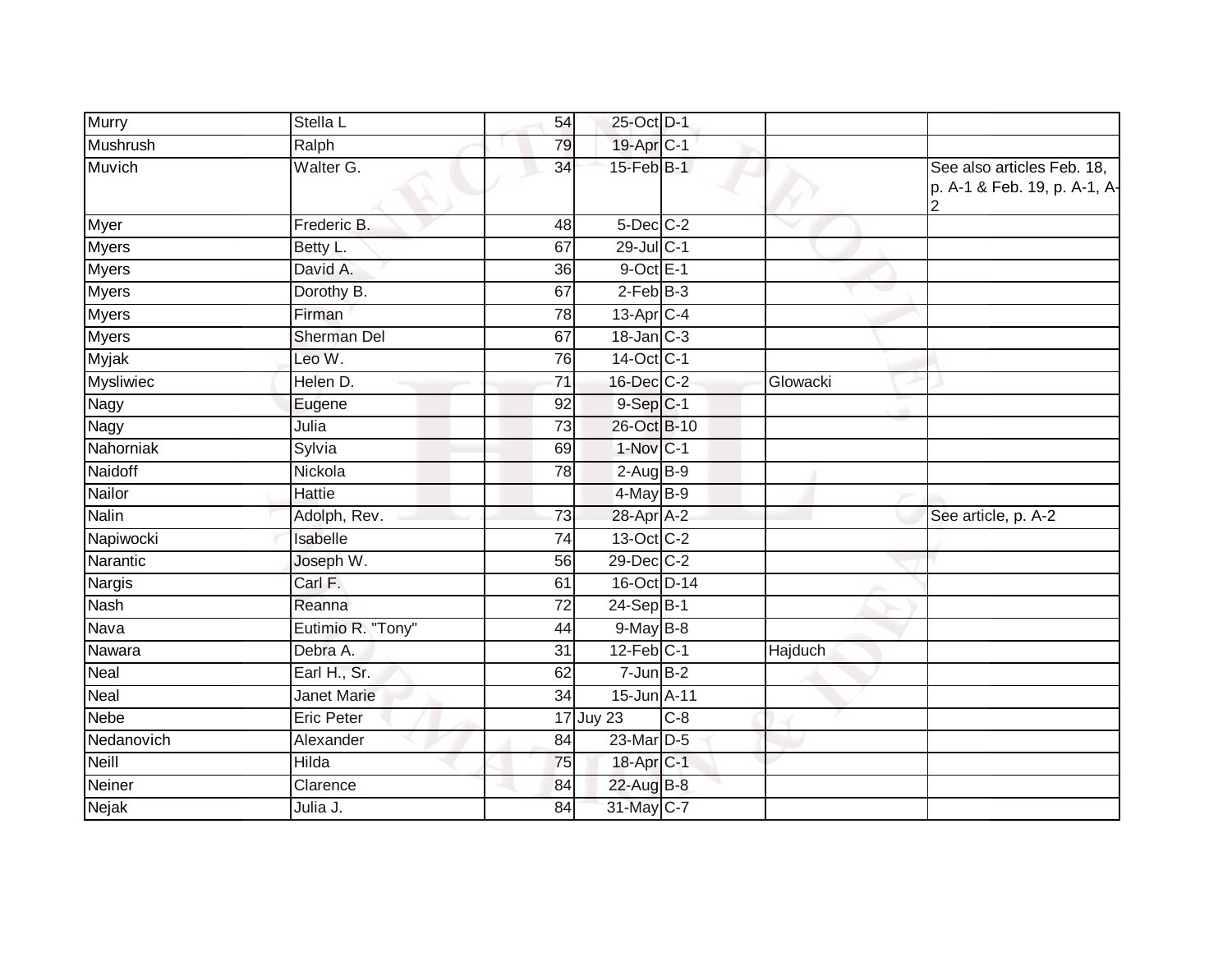| Nelson          | Albert B.          | 74              | 15-Oct A-11           |  |  |
|-----------------|--------------------|-----------------|-----------------------|--|--|
| Nelson          | Arthur C.          | 94              | 4-May B-9             |  |  |
| Nelson          | Glen A.            | 19              | $22$ -Feb $B-4$       |  |  |
| Nelson          | Glenowlyn M.       |                 | $12$ -Jul C-1         |  |  |
| Nelson          | Hjalmar            | 85              | $7$ -Mar $A$ -14      |  |  |
| Nelson          | Inga B.            | 56              | $15$ -Jan $C-2$       |  |  |
| Nelson          | James P.           | 87              | 8-Mar A-11            |  |  |
| Nelson          | Joseph F.          | 67              | $6$ -Dec $D-1$        |  |  |
| Nelson          | Lottie B.          | $\overline{72}$ | 20-Oct D-8            |  |  |
| Nelson          | Mary E.            | 76              | 19-Sep C-1            |  |  |
| Nelson          | Nellie J.          | 92              | $16$ -Jul C-1         |  |  |
| Nelson          | Paul W. (Swede)    | 81              | $24$ -Jan E-2         |  |  |
| Nelson          | Thomas E., Sr.     | 90              | 27-Feb B-9            |  |  |
| Nelson          | Truma              | 92              | 10-Oct A-13           |  |  |
| Nemeth          | Josephine M.       | 70              | 13-May C-2            |  |  |
| Neslon          | Clarence J.        | 52              | 3-Nov D-7             |  |  |
| Netherton       | Merrill            | 67              | 21-Jun C-7            |  |  |
| Neuenfeld       | Jennie Belle       | 83              | 21-Mar B-5            |  |  |
| <b>Nevitt</b>   | Mabel              | 80              | 30-Mar C-4            |  |  |
| Newman          | George J.          | 77              | 18-Apr <sub>C-1</sub> |  |  |
| Newsom          | Nancy D. "Dell"    | $\overline{72}$ | $19$ -Jul $A-5$       |  |  |
| <b>Nicholes</b> | <b>Ethel Belle</b> | 62              | $10$ -Jun $C-1$       |  |  |
| <b>Nichols</b>  | Charles E.         | 87              | $23$ -Jul C-8         |  |  |
| Niebling        | Albert S.          | 77              | 5-Oct B-10            |  |  |
| Niebrugge       | Louis William      | $\overline{71}$ | 26-Dec C-1            |  |  |
| Niehaus         | Donald R.          | 68              | $27$ -Mar $E-2$       |  |  |
| Niehoff         | Elinus C., Sr.     | 79              | $23$ -Feb $ C-1 $     |  |  |
| Nielsen         | Elsie B.           | 90              | $20$ -Jan $D-5$       |  |  |
| Niemiec         | Anthony J. (Tony)  | 58              | 24-Jul D-2            |  |  |
| Nierengarten    | Margaret           | 80              | 24-Sep B-1            |  |  |
| Nieto           | David J., Sr.      | 19              | 30-Sep A-9            |  |  |
| Nieto           | Rubin E.           | 46              | 14-Aug D-16           |  |  |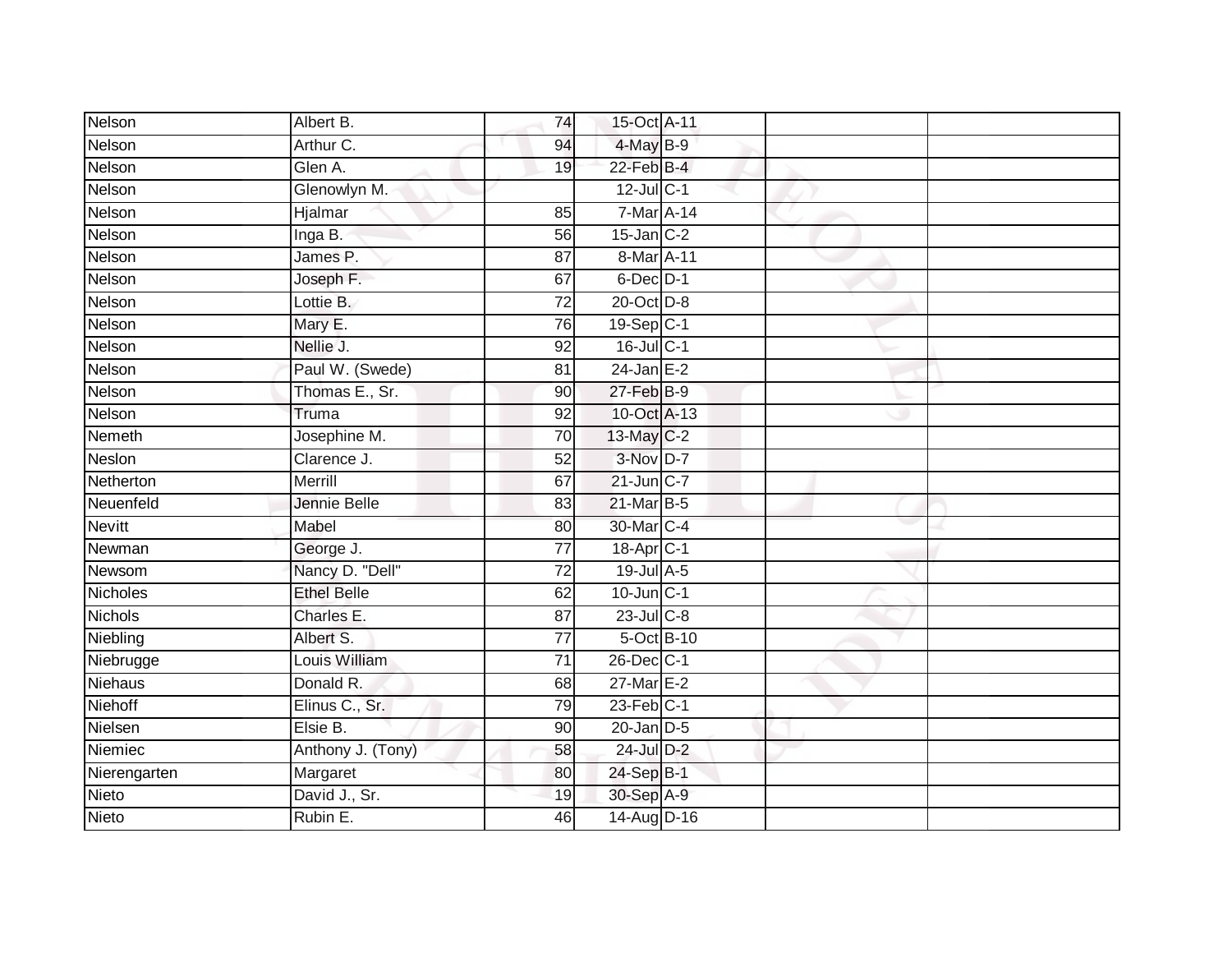| Nikruto       | Joseph A. (Lefty)  | 68              | 5-May D-6       |             |                     |
|---------------|--------------------|-----------------|-----------------|-------------|---------------------|
| <b>Niksic</b> | Robert M.          |                 | $1$ -Jul $C-1$  |             |                     |
| Nilsson       | William C., Sr.    | 66              | 12-Dec C-1      |             |                     |
| Nissen        | Louise P.          | 80              | 25-Mar C-7      |             |                     |
| <b>Noah</b>   | Shirley K.         | 50              | 26-Sep A-7      |             |                     |
| Noak          | Ewald              | 93              | 10-Mar D-6      |             |                     |
| Nokovic       | Peggie             | 67              | 8-Mar A-5       |             |                     |
| Nolen         | Fern I.            | 93              | 13-May C-2      |             |                     |
| Nondorf       | Bernard F.         | 65              | $1$ -Jul $C-1$  |             |                     |
| <b>Norkus</b> | Paul S.            | 67              | 17-Apr D-14     |             |                     |
| Norman        | William C. "Jocko" | 44              | $4$ -Nov $F-5$  |             |                     |
| <b>Norris</b> | Orion Ray          | 51              | $3$ -Jan $F-2$  |             |                     |
| <b>Norris</b> | Zola A.            | 94              | 30-Nov F-6      |             |                     |
| Northrop      | <b>Mabel</b>       | 70              | 11-Sep C-5      |             |                     |
| Norton        | Lillian            | $\overline{81}$ | 14-Jan C-9      |             |                     |
| Novak         | Edward E.          | 82              | 12-May F-7      |             | See article, p. F-7 |
| Novak         | George             | 72              | $18$ -Jul C-8   |             |                     |
| Novak         | Louis R.           | 64              | 20-Aug A-13     |             |                     |
| Novak         | Pearl (Nowicki)    | 89              | 25-Sep D-4      |             |                     |
| Novocky       | Susie M.           |                 | 19-Sep C-1      | Jurek       |                     |
| Novosel       | George J.          | 59              | $4$ -Jan B-7    |             |                     |
| Novosel       | Mara               | 86              | $20$ -Jan $D-5$ |             |                     |
| Nowak         | Anna C.            | 86              | $1-Sep$ C-4     |             |                     |
| Nowak         | Barbara O.         | $\overline{52}$ | $21$ -Jun $C-7$ |             |                     |
| Nowak         | Carol J.           | 42              | $14$ -Jan C-9   | Kowalkowski |                     |
| Nowak         | Marianne M.        | 62              | 14-Dec D-5      |             |                     |
| Nowakowski    | Valentine S.       | $\overline{74}$ | 7-Jan C-10      |             |                     |
| Nowicki       | Harry L.           | 74              | $4$ -Jan $B$ -7 |             |                     |
| Nowicki       | John J.            | 65              | $20$ -Jan $D-5$ |             |                     |
| Nowicki       | Pearl C. (Novak)   | 89              | 25-Sep D-4      |             |                     |
| Nuccio        | Linda A.           | 61              | 12-Mar B-6      |             |                     |
| Nusbaum       | William A.         | $\overline{75}$ | $22$ -Jan $A-9$ |             |                     |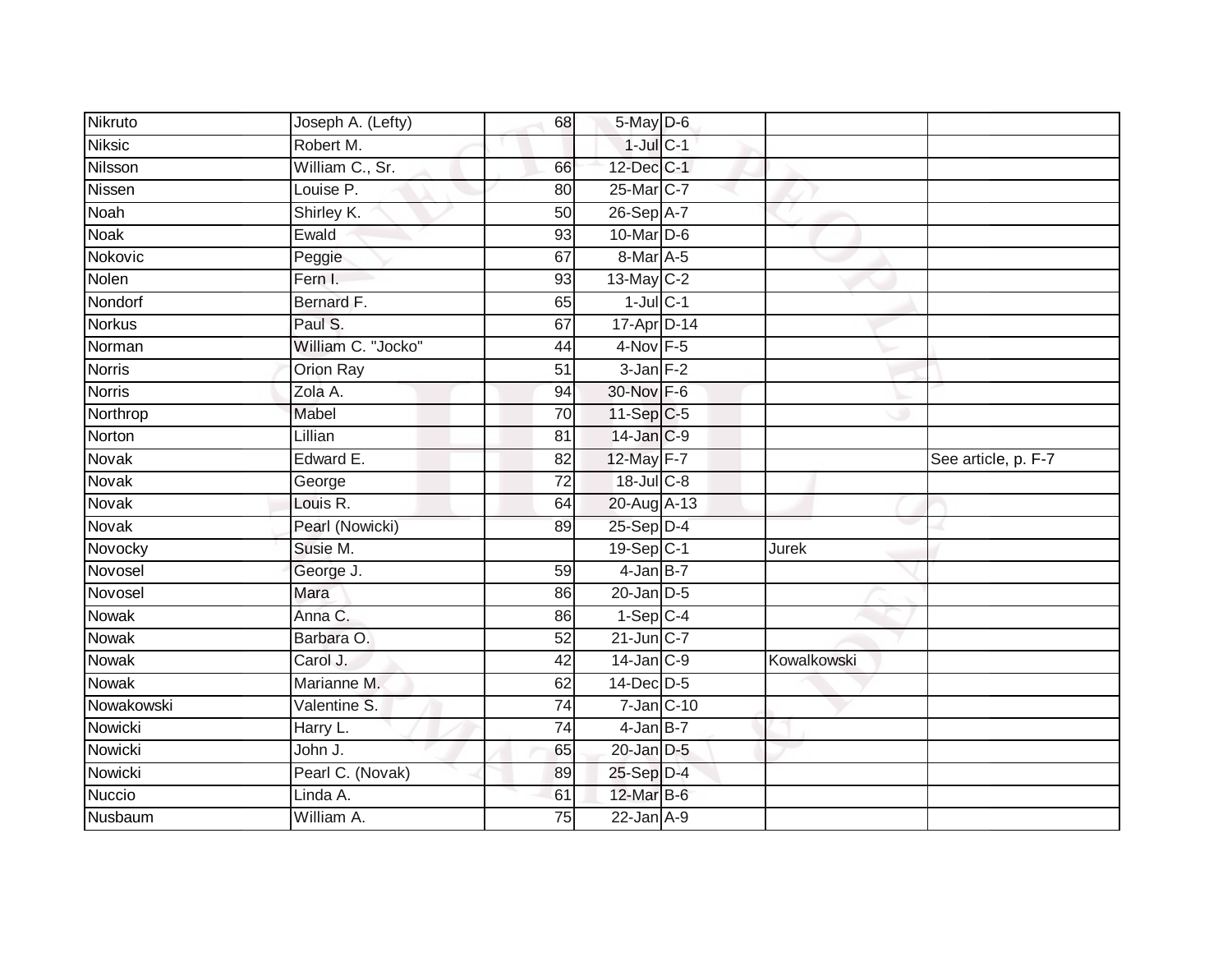| <b>Nuss</b> | Randall S.           | 25              | 19-Jul C-1            |            | See also article, p. A-2 |
|-------------|----------------------|-----------------|-----------------------|------------|--------------------------|
| O'Barski    | Jessica Ann          | 4 months        | 7-Oct C-1             |            |                          |
| Oberdorfer  | Mildred              | $\overline{96}$ | 7-Sep D-8             |            |                          |
| Oblon       | Catherine            | 94              | 28-Dec C-5            |            |                          |
| Obradovich  | Draga (Dorothy)      | $\overline{91}$ | 15-May $E-2$          |            |                          |
| O'Brien     | Ann E.               | $\overline{73}$ | $1$ -Jun $B-5$        | Lustek     |                          |
| O'Brien     | Betty J.             | 69              | 3-Mar C-2             |            |                          |
| O'Brien     | Robert M.            | $\overline{47}$ | $1$ -Jul $C-2$        |            |                          |
| Ockerlin    | Richard              | $\overline{73}$ | $6$ -Jul $B$ -7       |            |                          |
| Ocon        | <b>Ruby</b>          | 62              | $28-Nov$ D-6          |            |                          |
| O'Connor    | <b>Beckett James</b> | infant          | $12$ -Jan $C-8$       |            |                          |
| O'Connor    | Charles T. "Chick"   | 79              | 6-Feb <sup>C-1</sup>  |            |                          |
| O'Connor    | Faith C.             | 43              | $17$ -Feb $C-5$       |            |                          |
| O'Connor    | <b>Sarah Ruth</b>    |                 | 16-Aug D-1            |            |                          |
| Odishoo     | Shalim D.            | 89              | 23-May C-1            |            |                          |
| O'Donnell   | Mary                 | 75              | 15-Jul C-1            |            |                          |
| O'Donnell   | Virginia (Finerty)   |                 | $2-May$ A-7           |            |                          |
| O'Drobinak  | Charles J., Sr.      | 83              | 13-Nov D-16           |            |                          |
| O'Drobinak  | Wendell              | 61              | 7-Feb D-2             |            |                          |
| Ohlschlager | Edward C.            | 95              | 18-Apr <sub>C-1</sub> |            |                          |
| O'Keefe     | Donald               | 61              | $4$ -Apr $C-1$        |            |                          |
| O'Keefe     | Eugene H.            | 61              | $4-Sep$ E-1           |            |                          |
| Olah        | Verena V.            | 80              | $25-AprB-8$           | Berg       |                          |
| Olberding   | Catherine, Sister    | 89              | $3-Apr2$              |            | See article, p. D-3      |
| Olchawa     | June E.              | 72              | 10-Apr D-2            | Poloncasz  |                          |
| Olejniczak  | Edward J.            | $\overline{92}$ | $22$ -Feb $B-4$       |            |                          |
| Olejnik     | John J.              | 86              | $27-Sep$ A-2          |            |                          |
| Oleksy      | Walter C.            | 62              | 31-May C-7            |            |                          |
| Olesek      | Henry J.             | 66              | 16-May D-6            |            |                          |
| Olovich     | Helen                | 75              | $23$ -Feb $C-2$       |            |                          |
| Olsen       | Catherine T.         |                 | $14$ -Jun $C-9$       | Vlahovich  |                          |
| Olszewski   | Harriet M.           |                 | 12-May F-7            | Bolanowski |                          |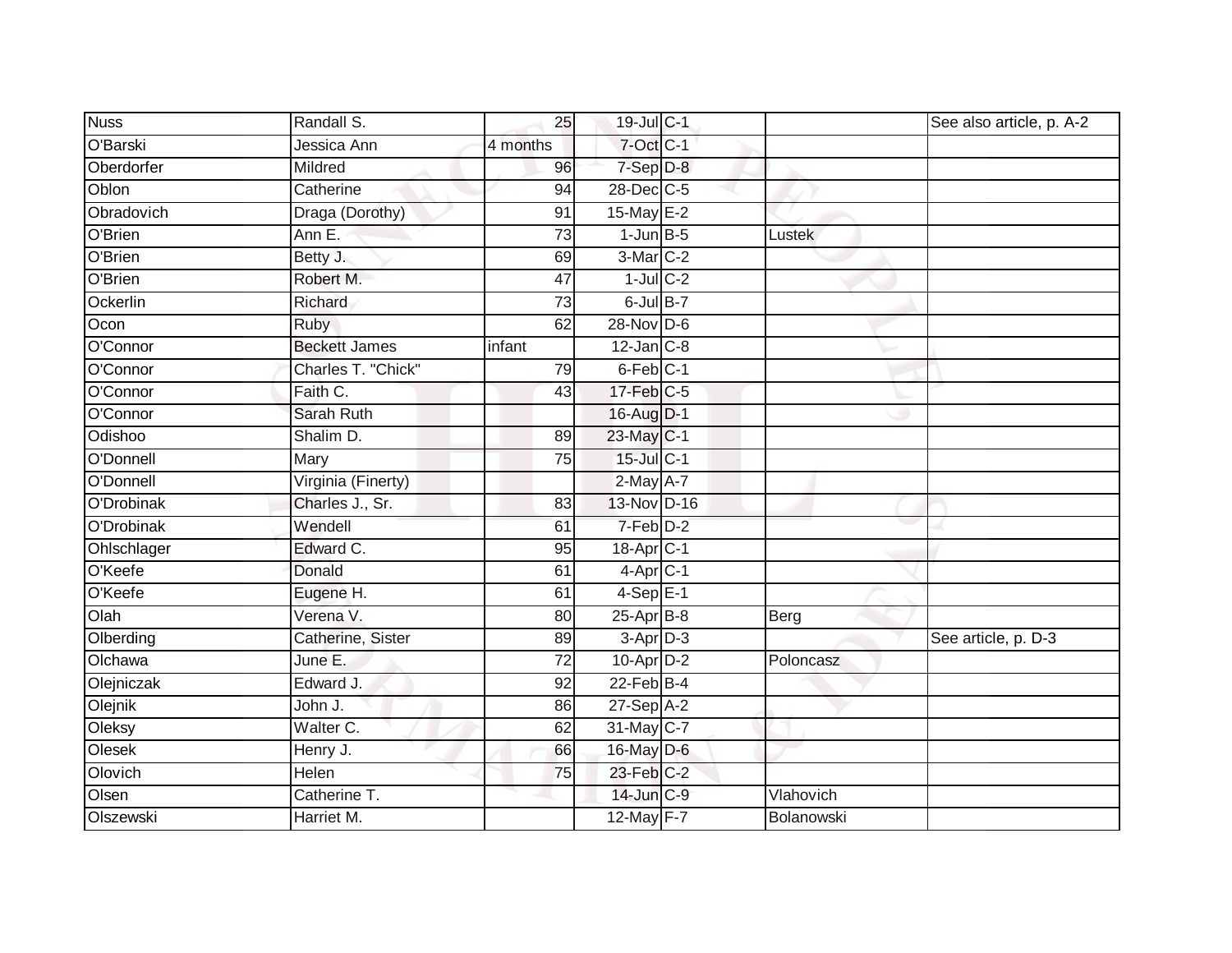|             |                          |                 |                  | 12-May F-7 |                |                                       |
|-------------|--------------------------|-----------------|------------------|------------|----------------|---------------------------------------|
| O'Mara      | Patrick J.               | 36              | 12-Jun D-16      |            |                |                                       |
| Omrod       | Hugh D.                  | 65              | 10-Mar D-6       |            |                |                                       |
| O'Neill     | Mary "Peg"               | 92              | 19-May D-2       |            |                |                                       |
| Oner        | Isaac                    | $\overline{57}$ | $25$ -May $D-8$  |            |                |                                       |
| Ooms        | Richard                  | 71              | $5$ -Jul $D-1$   |            |                |                                       |
| Ooms        | Sadie T.                 | 86              | 24-Aug C-4       |            | <b>Dykstra</b> |                                       |
| Opperman    | William E.               | 69              | 15-Aug B-10      |            |                |                                       |
| Oprisko     | George, Sr.              | 69              | $2$ -Nov $A-9$   |            |                |                                       |
| Orban       | Rose J.                  | 68              | $12$ -Jun D-16   |            | Suchy          |                                       |
| Orlich      | Joseph, Jr.              | 58              | $16$ -Jun $D-2$  |            |                |                                       |
| Ornelas     | Bernice A. (Bindas)      | 65              | 15-Oct A-11      |            |                |                                       |
| O'Rourke    | Roger L.                 | 38              | $22$ -Feb $B-4$  |            |                |                                       |
| O'Rourke    | <b>Stella</b>            | 83              | $21$ -Jan B-4    |            | Owczarzak      |                                       |
| Ortega      | Louis Tito               | 60              | 27-Dec C-1       |            |                |                                       |
| Ortegon     | Ernesto                  | 73              | $21$ -Apr $D-9$  |            |                |                                       |
| Orth        | Victor G., The Very Rev. | 76              | 8-Sep C-7        |            |                | See also article Sept. 9, p.<br>$C-1$ |
| Ortiz       | Elodia P.                | 60              | $13$ -Jun $B$ -6 |            |                |                                       |
| Ortiz       | Julio                    | 39              | $12$ -Jun D-16   |            |                |                                       |
| Ortiz       | Linda                    | 18              | 25-Nov C-2       |            |                | See article, p. C-2                   |
| Ortiz       | Vincent G.               | 61              | 24-Jul D-2       |            |                |                                       |
| Ortosky     | Joseph A.                | 86              | $14-Sep$ C-4     |            |                |                                       |
| Orzechowicz | Walter                   | 66              | $21$ -Feb $C-7$  |            |                |                                       |
| Osborn      | Archie Dee               | 51              | 20-Dec B-6       |            |                |                                       |
| Osborne     | David Roy                | 33              | $9$ -Dec $C-1$   |            |                |                                       |
| Oslan       | Joan                     | 58              | $21$ -Jul $D-8$  |            | Silver         |                                       |
| Osteen      | Virginia P.              | $\overline{57}$ | 28-Nov D-6       |            |                |                                       |
| Ostrowski   | Jennie D.                | 89              | 22-Aug B-8       |            | Kwiatkowski    |                                       |
| Ostrowski   | Martha                   | 70              | $11$ -Jan $B-2$  |            |                |                                       |
| Ostrowski   | Theresa A.               | 57              | 26-Apr D-1       |            |                |                                       |
| Oswego      | Ann M.                   | 77              | 23-Apr D-7       |            |                |                                       |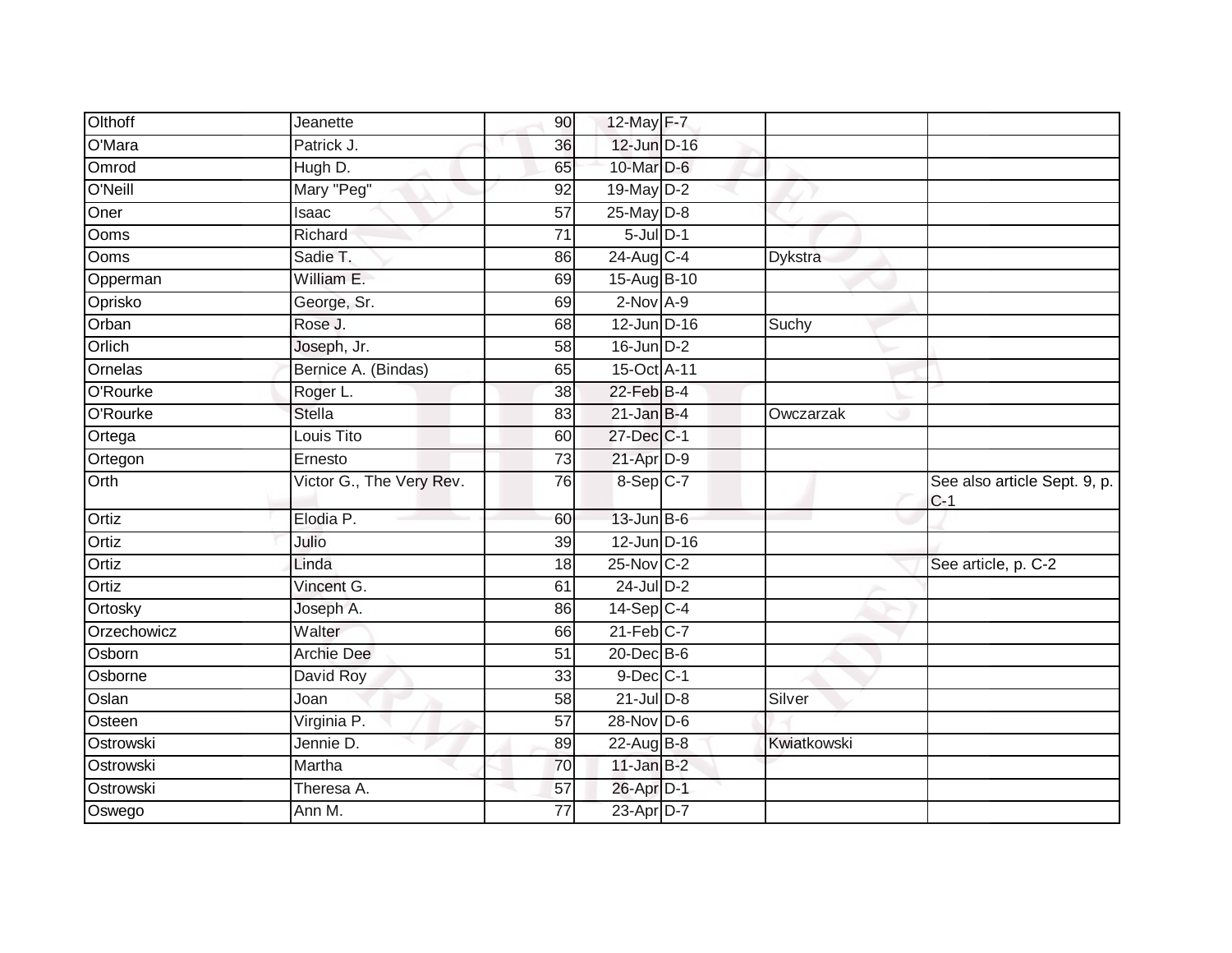| Ovaert          | Adolph                 | 81 | 3-Mar C-2              |            |                                                                   |
|-----------------|------------------------|----|------------------------|------------|-------------------------------------------------------------------|
| Overdeer        | Richard                | 18 | 22-May A-1             |            | See article, p. A-1                                               |
| Overland        | Robert F.              | 67 | 8-Mar A-11             |            |                                                                   |
| Owczarzak       | Cecilia                | 83 | $15$ -Feb $B-1$        |            |                                                                   |
| Owens           | Rose K.                | 76 | 3-Mar C-2              |            |                                                                   |
| Owens           | William H. "Bill"      | 60 | $29$ -Aug C-1          |            |                                                                   |
| Pabey           | Santos                 | 76 | $9-Nov$ <sub>C-4</sub> |            |                                                                   |
| Pac             | Frank                  | 92 | 20-Mar B-15            |            |                                                                   |
| Pacheco         | <b>Maria</b>           | 91 | $28$ -Dec $C$ -5       |            |                                                                   |
| Paddock         | James W.               | 81 | $2$ -Aug B-9           |            |                                                                   |
| Paddock         | Martha I.              | 84 | $24$ -Oct B-8          |            |                                                                   |
| Pagin           | Albert H.              | 73 | $28$ -Jan B-7          |            |                                                                   |
| Pagin           | James A.               | 24 | 22-Aug B-8             |            |                                                                   |
| Palagyi         | Richard A.             | 30 | 28-Mar C-1             |            |                                                                   |
| Palko           | Stephany T.            | 66 | 30-Aug C-1             | Rantauskas |                                                                   |
| Palmer          | Harold E., Jr.         | 30 | 15-Sep D-8             |            | See article, p. D-8                                               |
| Palmer          | Milton R.              | 76 | 31-Jan E-1             |            |                                                                   |
| Palmer          | <b>William Elliott</b> | 63 | 29-May E-2             |            |                                                                   |
| Palmer-Davidson | Ethelda H.             | 72 | 3-Oct C-1              |            | Last name also spelled<br>Davidson-Palmer, see<br>Oct. 2, p. D-14 |
| Palos           | Peter                  | 92 | 29-May E-2             |            |                                                                   |
| Palusiak        | Pelagia                | 75 | 29-Nov D-1             |            |                                                                   |
| Panasuk         | Vasil "Val"            | 65 | 31-Dec B-7             |            |                                                                   |
| Panayi          | Paul                   | 61 | $17$ -Feb $C-5$        |            |                                                                   |
| Pancheri        | Laura                  | 87 | $12$ -Jul C-1          |            |                                                                   |
| Pandak          | Walter                 | 75 | 23-Jun A-10            |            | See article, p. A-10                                              |
| Panian          | Irene                  | 68 | $24$ -Feb $C-4$        |            |                                                                   |
| Panopoulos      | Katina                 | 90 | $8-Sep$ C-7            |            |                                                                   |
| Pantagis        | Despina                | 95 | 6-Sep C-7              |            |                                                                   |
| Papa            | Margaret M.            | 80 | $16$ -Jan B-5          |            |                                                                   |
| Papach          | Joseph R.              | 75 | 21-Nov C-1             |            |                                                                   |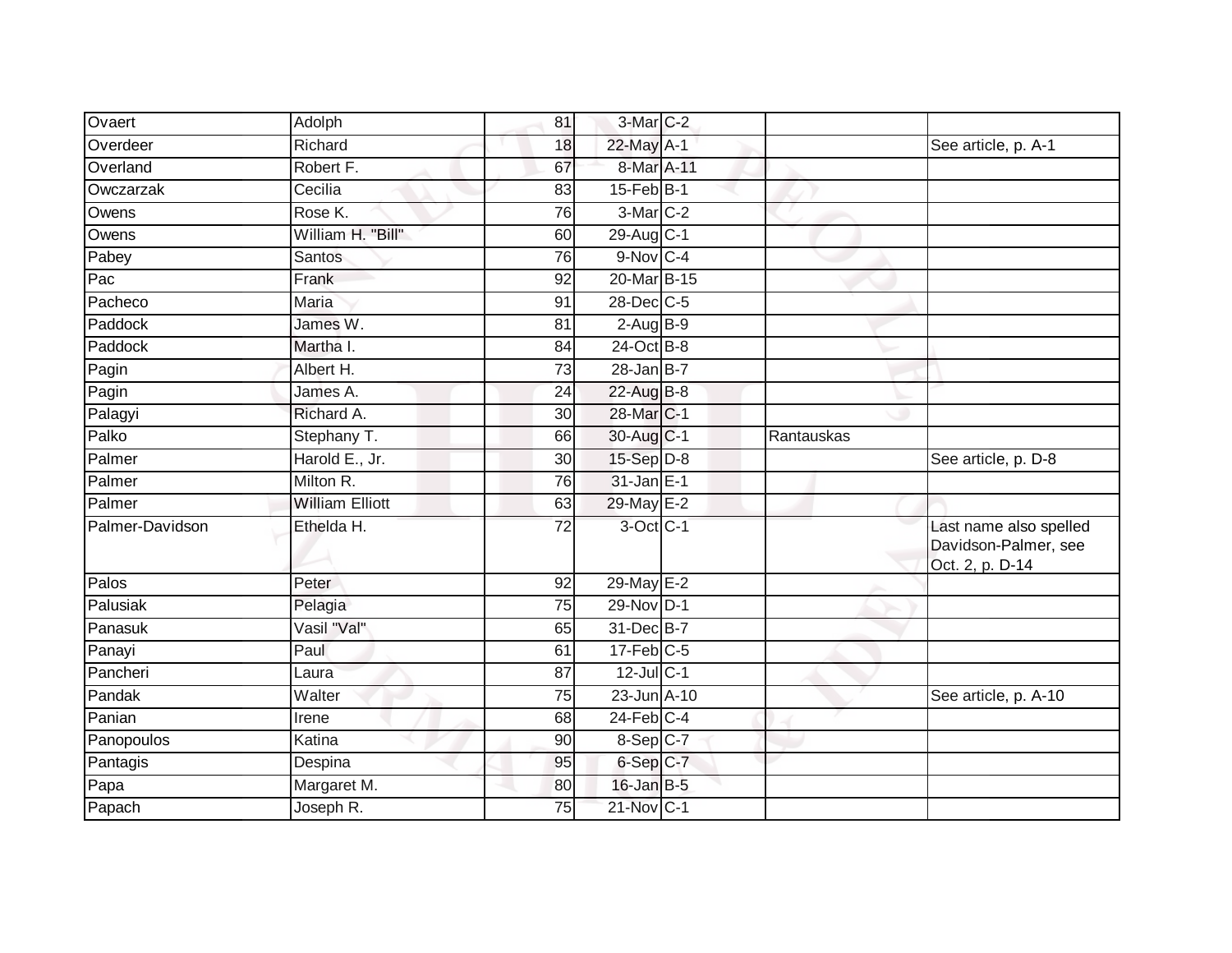| Papay          | James, Sr.                       | 77              | 16-Mar C-5        |                 |                                       |
|----------------|----------------------------------|-----------------|-------------------|-----------------|---------------------------------------|
| Pape           | Gilbert T., Dr., A.B.,<br>D.D.S. |                 | $7$ -Dec $C$ -9   |                 |                                       |
| Papich         | Angeline                         | 86              | 4-Feb C-2         |                 |                                       |
| Papke          | Caroline M.                      | 83              | 24-Nov D-19       |                 |                                       |
| Paptzun        | Agnes                            | 76              | $25$ -Jul $C$ -8  | Kielbasa        |                                       |
| Parker         | Anne E.                          | 78              | 18-Dec E-4        |                 |                                       |
| Parker         | Cecil                            | 65              | 5-Apr C-7         |                 |                                       |
| Parker         | James <sub>R.</sub>              | 66              | $21$ -Jan B-4     |                 |                                       |
| Parker         | Jeremiah                         | 80              | $11-AprA-13$      |                 |                                       |
| Parker         | Michael R.                       | 44              | $13$ -Jun $ C-1 $ |                 |                                       |
| Parker         | Richard J.                       | 75              | 13-Oct C-1        |                 |                                       |
| Parkovich      | Julia                            | 91              | 7-Sep D-9         |                 |                                       |
| <b>Parks</b>   | Mary                             |                 | 17-May D-2        | Kissane         |                                       |
| Parlock        | Nancy I.                         | 81              | 14-Jul B-7        |                 |                                       |
| Parrott        | Anthony                          | $\overline{88}$ | 20-Aug A-13       |                 |                                       |
| Pascu          | George P.                        | 72              | 30-Oct D-2        |                 |                                       |
| Paskis         | <b>Bernice</b>                   | $\overline{71}$ | 17-Dec D-1        | <b>Sabaitis</b> |                                       |
| Passalacqua    | Thomas D.                        | 63              | 7-Nov C-1         |                 |                                       |
| Pasyk          | Joan V.                          | $\overline{71}$ | $4$ -Jan $B$ -7   | <b>Bragiel</b>  |                                       |
| Pasyk          | John M.                          | 68              | $2$ -Apr $D-6$    |                 |                                       |
| Pater          | Irene Jayne                      | 55              | 20-Oct D-8        | Hart            |                                       |
| Patrick        | Donald J.                        |                 | 29-May E-2        |                 |                                       |
| <b>Patrick</b> | Earl T.                          | 61              | 18-Oct C-1        |                 |                                       |
| Patrick        | Elijah Norman                    | 50              | $2-AugB-9$        |                 |                                       |
| Patterson      | Charles H. "Hinkey"              | 61              | $13$ -Jun $B$ -6  |                 |                                       |
| Patterson      | Chester M. "Pat"                 | 57              | 5-Jun E-7         |                 |                                       |
| Patterson      | Jody                             | 15              | $23$ -Feb $C-2$   |                 |                                       |
| Patterson      | Scott                            | 65              | 27-Jun C-8        |                 |                                       |
| Paul           | Fred L.                          | 73              | 20-Oct D-8        |                 |                                       |
| Paunicka       | Louis J.                         | 65              | 23-Oct D-2        |                 | See also article Oct. 25, p.<br>$A-2$ |
| Paunicka       | Wendell L.                       | 66              | 27-Mar A-8        |                 |                                       |
|                |                                  |                 |                   |                 |                                       |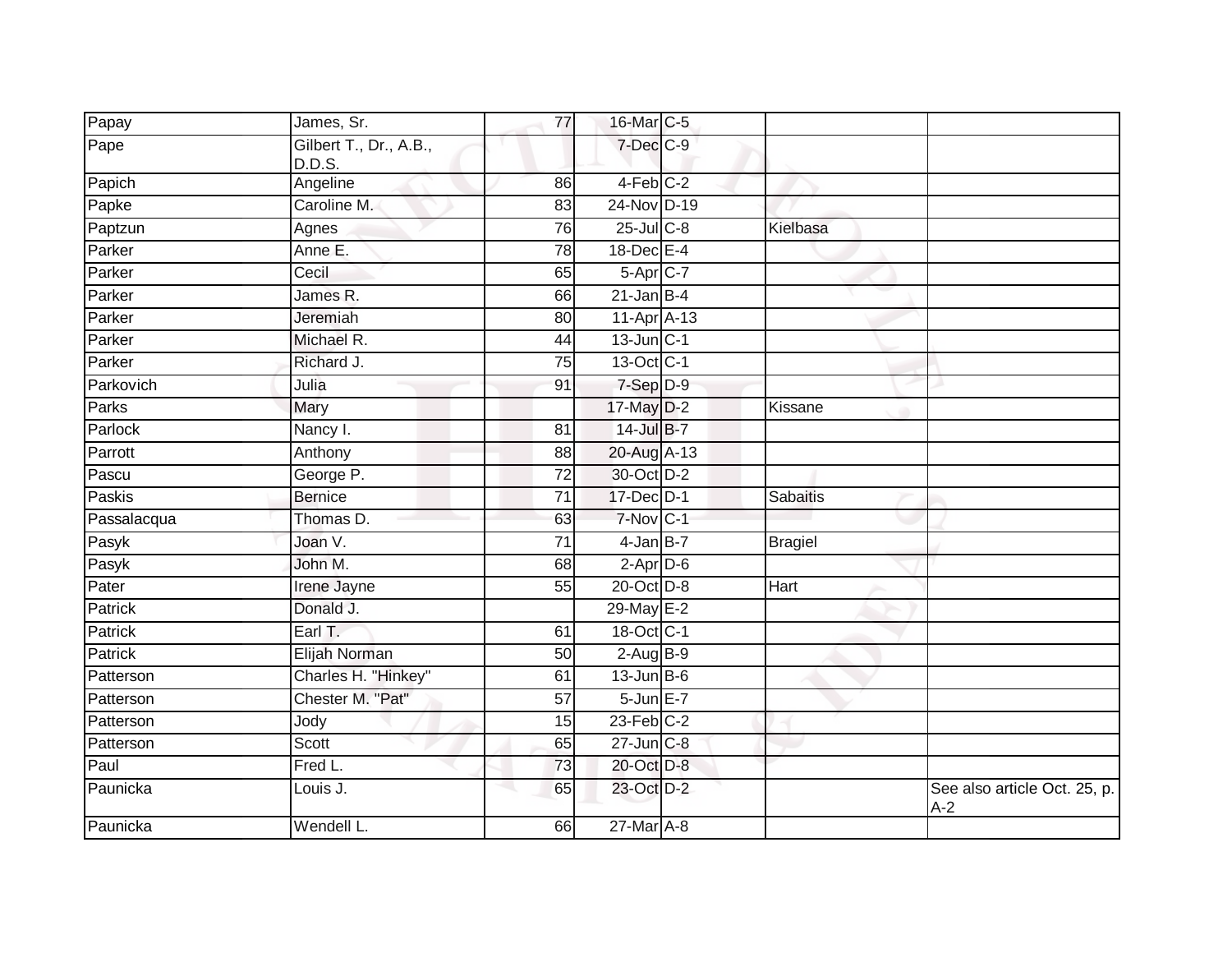| Paunovich   | Elisabeth            | 25              | 14-Apr C-11            |            |                                                                     |
|-------------|----------------------|-----------------|------------------------|------------|---------------------------------------------------------------------|
| Pavel       | Harold E.            | 75              | $21$ -Jul $D-8$        |            |                                                                     |
| Pavelich    | Dan                  | 69              | 26-Oct B-10            |            |                                                                     |
| Pavlak      | <b>Barney</b>        |                 | $20$ -Jul $A-9$        |            |                                                                     |
| Pavletich   | Kathryn              | $\overline{78}$ | $15$ -Nov $B-4$        |            |                                                                     |
| Pavlik      | Frances              | 87              | 28-Feb E-13            |            |                                                                     |
| Pavlovich   | Andrew               | 85              | 31-Jul E-10            |            |                                                                     |
| Pawl        | Evelyn M.            | 55              | 15-Aug B-10            |            |                                                                     |
| Pawlak      | Jeffrey A.           | $\overline{2}$  | $19-Apr$ $C-1$         |            |                                                                     |
| Pawlowski   | Thaddeus (Ted)       | 76              | 18-May B-9             |            |                                                                     |
| Pawlowski   | Walter A.            | 66              | $9-Apr$ <sub>C-1</sub> |            |                                                                     |
| Pawlus      | Frances M.           | 82              | $11$ -JulD-6           | Frankowiak |                                                                     |
| Pazak       | Michael              | 88              | 7-Sep D-8              |            |                                                                     |
| Pearson     | Jerry                | 33              | 29-Jun B-8             |            | See article & photo, p. A-<br>2: See also article July 1,<br>p. C-2 |
| Pearson     | Lois M.              | 77              | $6$ -Jan $C$ -6        |            |                                                                     |
| Pearson     | Thomas G.            | 48              | $5$ -Nov B-6           |            |                                                                     |
| Peavler     | Lillian B.           | $\overline{71}$ | $5$ -Jul $D-1$         |            |                                                                     |
| Pecaro      | Virginia Lee         | 59              | 30-Mar C-4             |            |                                                                     |
| Pecher      | Walter J.            | 94              | 25-Oct D-1             |            |                                                                     |
| Peckenpaugh | <b>Thelma Mentia</b> | 84              | 31-Aug C-4             | Anderson   |                                                                     |
| Pedigo      | Louise               | 81              | $1-Sep C-4$            |            | See article, p. C-4                                                 |
| Pedraza     | Joseph M.            | 80              | 5-Oct B-10             |            |                                                                     |
| Pelhank     | John T.              | $\overline{81}$ | 26-Sep A-7             |            |                                                                     |
| Peller      | Georgia              | 79              | $28$ -Dec $C$ -6       |            |                                                                     |
| Penman      | Frances E.           | 78              | $6$ -Aug $C$ -1        |            |                                                                     |
| Penny       | John James           | 91              | 29-Aug C-1             |            |                                                                     |
| Pera        | Margaret             | 91              | $29$ -Aug C-1          |            |                                                                     |
| Percy       | <b>Isabel M.</b>     | 84              | 20-Apr C-4             |            |                                                                     |
| Perez       | Jose M.              | 48              | 1-Aug C-8              |            |                                                                     |
| Perez       | Lester, Sr.          | 58              | $17$ -Feb $C-5$        |            |                                                                     |
|             |                      |                 |                        |            |                                                                     |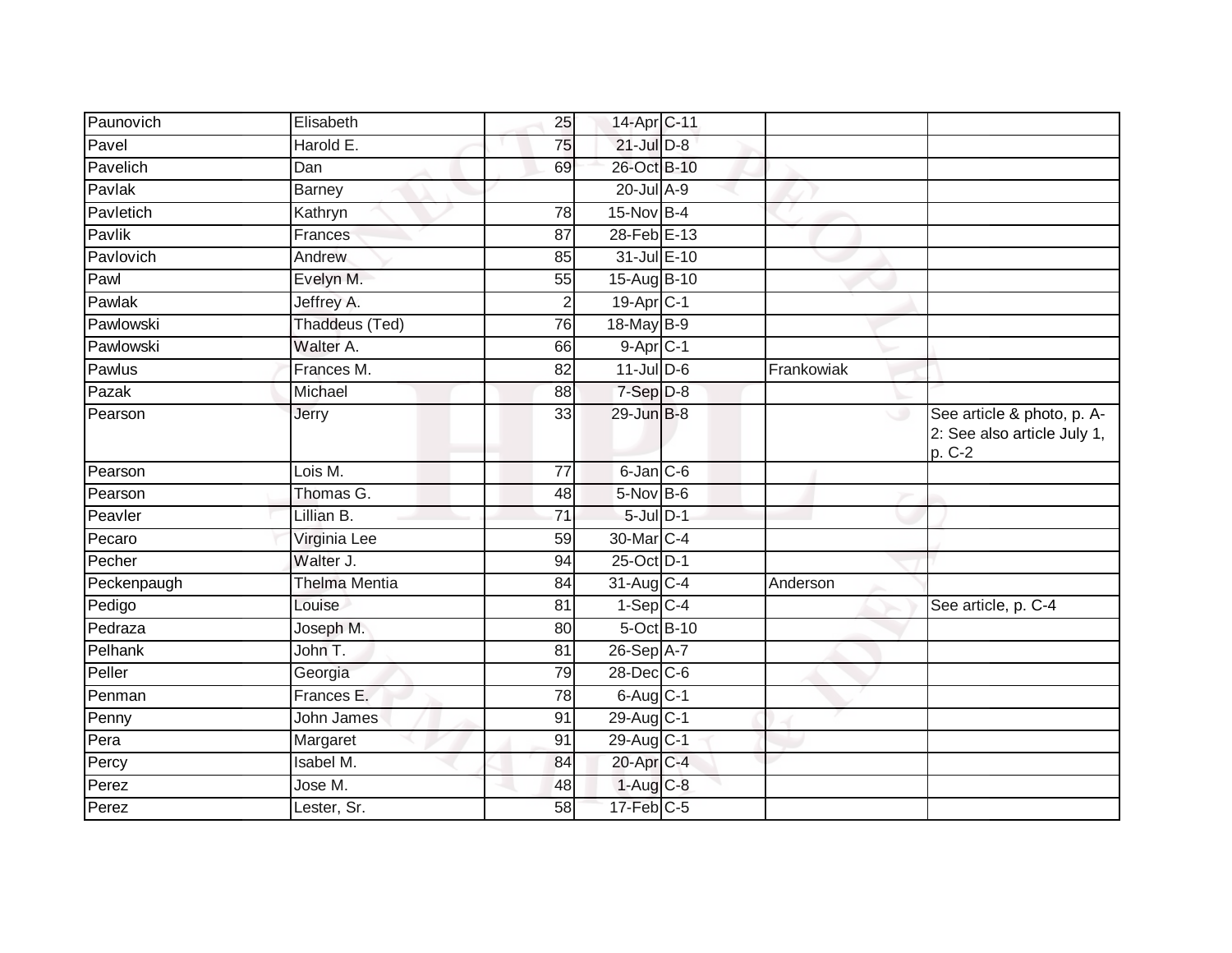| Perez    | Myrna Sue (Scorpio)                | 38              | 21-Nov C-1       |           |  |
|----------|------------------------------------|-----------------|------------------|-----------|--|
| Perkins  | <b>Thomas Madison "Tom</b><br>Cat" | 45              | $4$ -Jun $C-1$   |           |  |
| Perko    | James                              | 55              | 28-Dec C-6       |           |  |
| Perry    | William                            | 89              | $25$ -Apr $B$ -8 |           |  |
| Person   | Kenneth E.                         | 74              | $13$ -Jan $C-5$  |           |  |
| Person   | Willie L., Rev.                    | 88              | 27-Mar A-8       |           |  |
| Pesenko  | Ilona                              | 89              | 20-Oct D-8       |           |  |
| Peter    | Albert "Gypsy"                     | 85              | $12$ -Jul C-1    |           |  |
| Peters   | George                             | 88              | $1-FebB-1$       |           |  |
| Peters   | Kenneth                            | 77              | $21$ -Jul $D-8$  |           |  |
| Peters   | Margaret Katherine                 | $\overline{71}$ | $20$ -Apr $C-4$  |           |  |
| Peters   | Mary Ann                           |                 | $4$ -May B-9     |           |  |
| Peters   | Maryann                            |                 | $3-May$ $D-1$    |           |  |
| Peters   | Viola L.                           | 77              | 17-Nov D-4       | Armstrong |  |
| Peters   | Wallace S., Sr.                    | $\overline{82}$ | 30-Jan B-5       |           |  |
| Peterson | Harold E.                          | 64              | $20$ -Jan $D-5$  |           |  |
| Peterson | Laura A.                           | 84              | 8-Apr B-7        | Crowder   |  |
| Peterson | Robert F.                          | 65              | 7-Dec C-9        |           |  |
| Peterson | Theodore W.                        | $\overline{78}$ | 21-Aug E-12      |           |  |
| Peterson | <b>Tracey Allan</b>                | 29              | $29$ -Jun $B-8$  |           |  |
| Petlak   | <b>Bernice</b>                     | 83              | $9$ -Jun $D-2$   | Lipinski  |  |
| Petro    | George M.                          | 74              | $3$ -Jan $F-3$   |           |  |
| Petros   | Ann V.                             | $\overline{77}$ | $4$ -Apr $C-1$   |           |  |
| Petruska | Frank M.                           | 63              | 23-Jun A-10      |           |  |
| Petryna  | Luba                               |                 | $4$ -Jun $C-1$   |           |  |
| Pettit   | Shirley J.                         | 64              | 11-Apr A-13      |           |  |
| Pettry   | Mary M.                            | 73              | $12-Sep C-1$     |           |  |
| Petyko   | Joseph John                        | 83              | 19-Sep C-1       |           |  |
| Petyo    | <b>Nick</b>                        | 75              | $7$ -Jan $C-10$  |           |  |
| Peulecke | Katherine V.                       | 80              | 2-Oct D-15       | Fuller    |  |
| Peyton   | Robert A.                          | 64              | 19-Nov C-1       |           |  |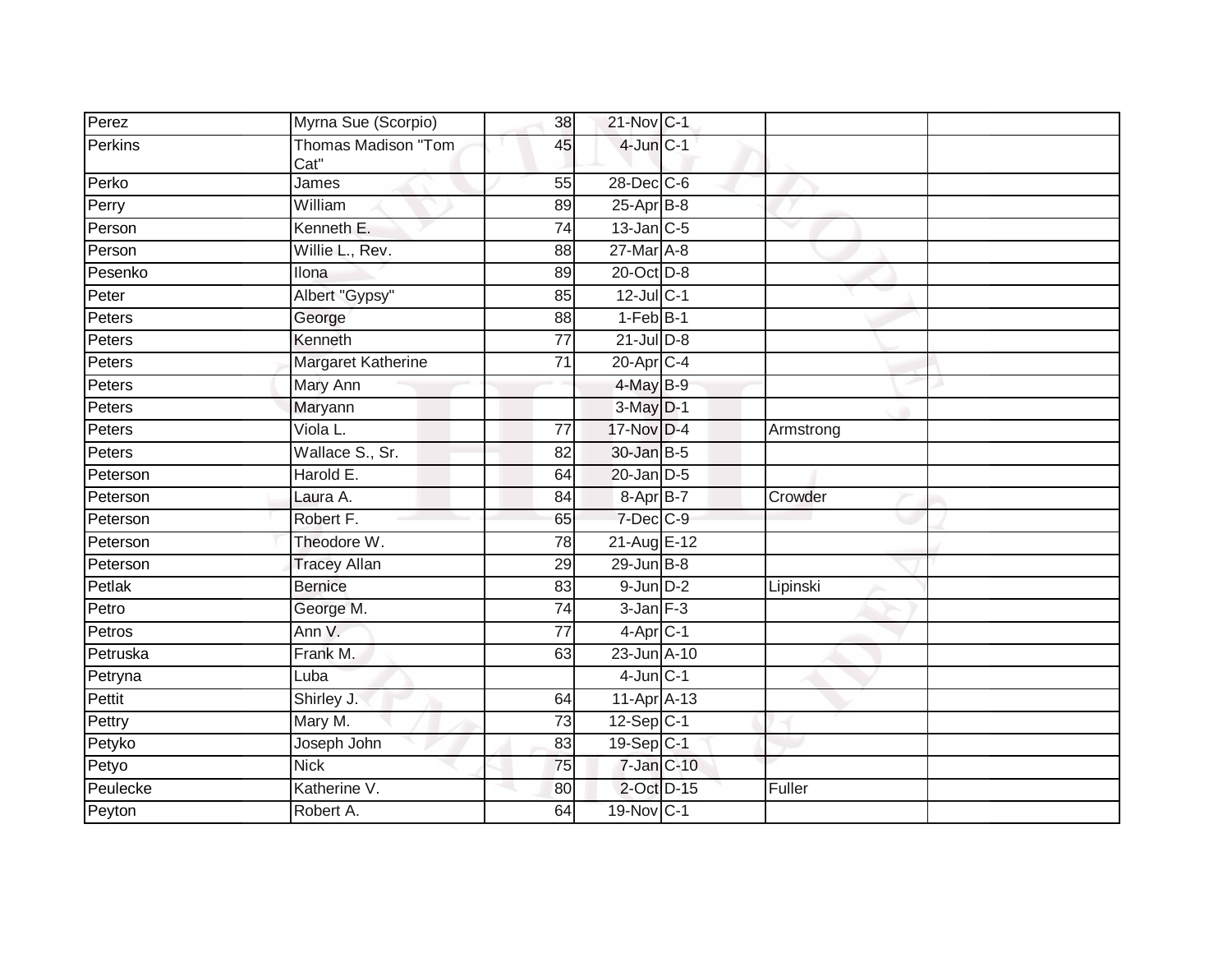| Pfister         | Elizabeth K.       | 94              | 23-Feb C-1      |             |                     |
|-----------------|--------------------|-----------------|-----------------|-------------|---------------------|
| Pflughoeft      | Lola               | 94              | 4-Nov F-5       |             |                     |
| Phelps          | Emily              | 88              | 3-Aug B-7       |             |                     |
| Phifer          | Vernice            | 83              | 13-Dec C-1      |             |                     |
| <b>Phillips</b> | Edward R.          | $\overline{77}$ | $11$ -May B-8   |             |                     |
| <b>Phillips</b> | George J.          | 73              | $20$ -Feb $C-1$ |             |                     |
| Phillips        | Joseph G.          | 66              | $28-Nov$ D-6    |             |                     |
| <b>Phillips</b> | Missie Mae (Mrs.)  | 82              | $16$ -Feb $C-9$ |             |                     |
| Piech           | Walter B.          | 65              | $5$ -May $D$ -6 |             |                     |
| Piecuch         | John               | 71              | 21-Oct C-1      |             | See article p. C-1  |
| Piegza          | John               | 18              | 22-May A-1      |             | See article, p. A-1 |
| Piekarczyk      | Louis, Sr.         | 66              | 29-Oct D-3      |             |                     |
| Piekarczyk      | Margaret           | 68              | $9$ -Mar $C$ -5 |             |                     |
| Pierce          | Athena             | infant          | $11-Sep$ C-5    |             |                     |
| Pierce          | Jack C.            | 70              | $2$ -Dec $C-3$  |             |                     |
| Piersma         | Grace              | 99              | 12-Feb C-1      |             |                     |
| Pierson         | Kenneth E.         | $\overline{74}$ | $14$ -Jan $C-9$ |             |                     |
| Pierson         | Willie             | 80              | 22-Jul C-1      |             |                     |
| Pietrzak        | Casimir J.         | 69              | 6-Jan C-6       |             |                     |
| Pietrzak        | Walter             |                 | $4$ -May B-9    |             |                     |
| Pigeon          | Frances            | 78              | 24-Mar B-15     | <b>Isek</b> |                     |
| Pigeon          | Joseph J.          | 63              | 18-Sep D-14     |             |                     |
| Pikula          | Lillian I.         | 67              | 11-Apr A-13     |             |                     |
| Pilch           | <b>Keith Allen</b> | 28              | 26-Jul C-8      |             |                     |
| Pilipovich      | Anna               | 100             | $26-SepA-7$     |             |                     |
| Pilot           | Ann R.             | 98              | $4-SepE-1$      |             |                     |
| Pinkins         | Braxton, Sr.       | 81              | $26$ -Jan $C-5$ |             |                     |
| Pipes           | Clara G.           | 68              | $23$ -Feb $C-2$ |             |                     |
| Pisarski        | Mary               | 68              | 9-Dec C-1       |             |                     |
| Piscione        | Josephine          | 91              | 6-Jul B-7       |             |                     |
| Pishko          | Helen A.           | $\overline{77}$ | 30-Jul C-1      |             |                     |
| Pittinger       | Owen               | $\overline{91}$ | 16-Jun D-1      |             |                     |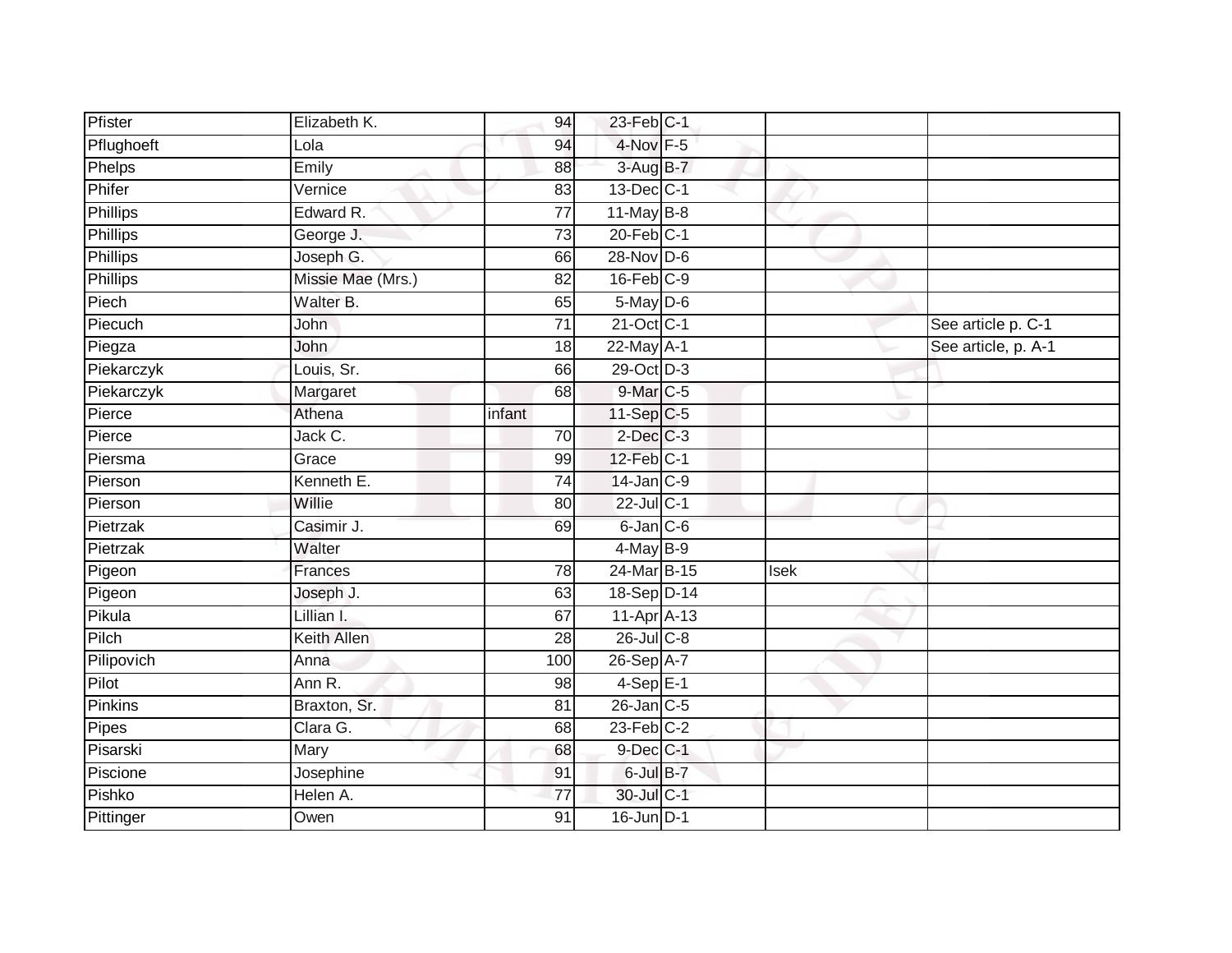| Pitzel            | Mary F.               | 75              | 6-Mar D-2       |        |                     |
|-------------------|-----------------------|-----------------|-----------------|--------|---------------------|
| Piwkiewicz        | Edwin                 | 65              | 16-Aug D-1      |        |                     |
| Planert           | Arthur C., Sr.        | 80              | 12-Jul C-1      |        |                     |
| Plankey           | Genevieve T.          | 77              | $6$ -Aug $C$ -1 | Anton  |                     |
| <b>Pleckaitis</b> | Wendy R.              | $\overline{23}$ | 8-Dec C-11      |        |                     |
| Plimpton          | <b>Theodore Ferry</b> | 86              | 30-Mar C-4      |        | See article, p. C-4 |
| Ploski            | Mary                  | 68              | 18-May B-9      |        |                     |
| Plowman           | Edith L.              | 84              | $4$ -Apr $C-1$  |        |                     |
| Plowman           | Herbert L.            | 84              | 24-Mar B-15     |        |                     |
| Plunkett          | Margaret A.           | $\overline{73}$ | $11-Sep C-5$    |        |                     |
| Pluymert          | Andrew                | 79              | 25-Feb D-10     |        |                     |
| Plys              | Albert "Al"           | 65              | 20-Mar B-15     |        |                     |
| Pocci             | Dominic T.            | 54              | 1-May F-12      |        |                     |
| Podraza           | Margaret M.           | 58              | 8-Sep C-7       | Apathy |                     |
| Poer              | Donald O.             | 69              | 25-Aug C-8      |        |                     |
| Pogue             | James L.              | 61              | 21-Mar B-5      |        |                     |
| Poindexter        | James B.              | 65              | 30-Aug C-1      |        |                     |
| Pokrajac          | Ljubica               | 86              | 22-Aug B-8      |        |                     |
| Polen             | George L.             | 73              | 4-Oct D-1       |        |                     |
| Poleski           | Joseph                | 77              | 17-May D-1      |        |                     |
| Polito            | Salvatore J.          | $\overline{71}$ | 12-May F-7      |        |                     |
| Polizzotto        | <b>Stella</b>         | $\overline{82}$ | 15-Aug B-10     |        |                     |
| Polkinghorn       | Walter "Casey"        | $\overline{50}$ | 31-Mar C-10     |        |                     |
| Pollard           | <b>John</b>           | 78              | 29-Nov D-1      |        | See article, p. D-1 |
| Polovich          | Mary                  | 99              | 25-Feb D-10     |        |                     |
| Polys             | Anthony F.            | 74              | $29$ -Feb $B-1$ |        |                     |
| Pommerville       | Albert W.             | $\overline{77}$ | $2-Nov A-9$     |        |                     |
| Pondinas          | Aaron                 | 10 months       | $11$ -Nov B-8   |        |                     |
| Poniatowski       | David F.              | 35              | 26-Dec C-2      |        |                     |
| Ponicki           | Stanley A., Sr.       | 64              | 14-Sep C-4      |        |                     |
| Poole             | Herbert               | 87              | 19-Jul A-5      |        |                     |
| Poole             | Leon M.               | $\overline{73}$ | 14-Nov C-1      |        |                     |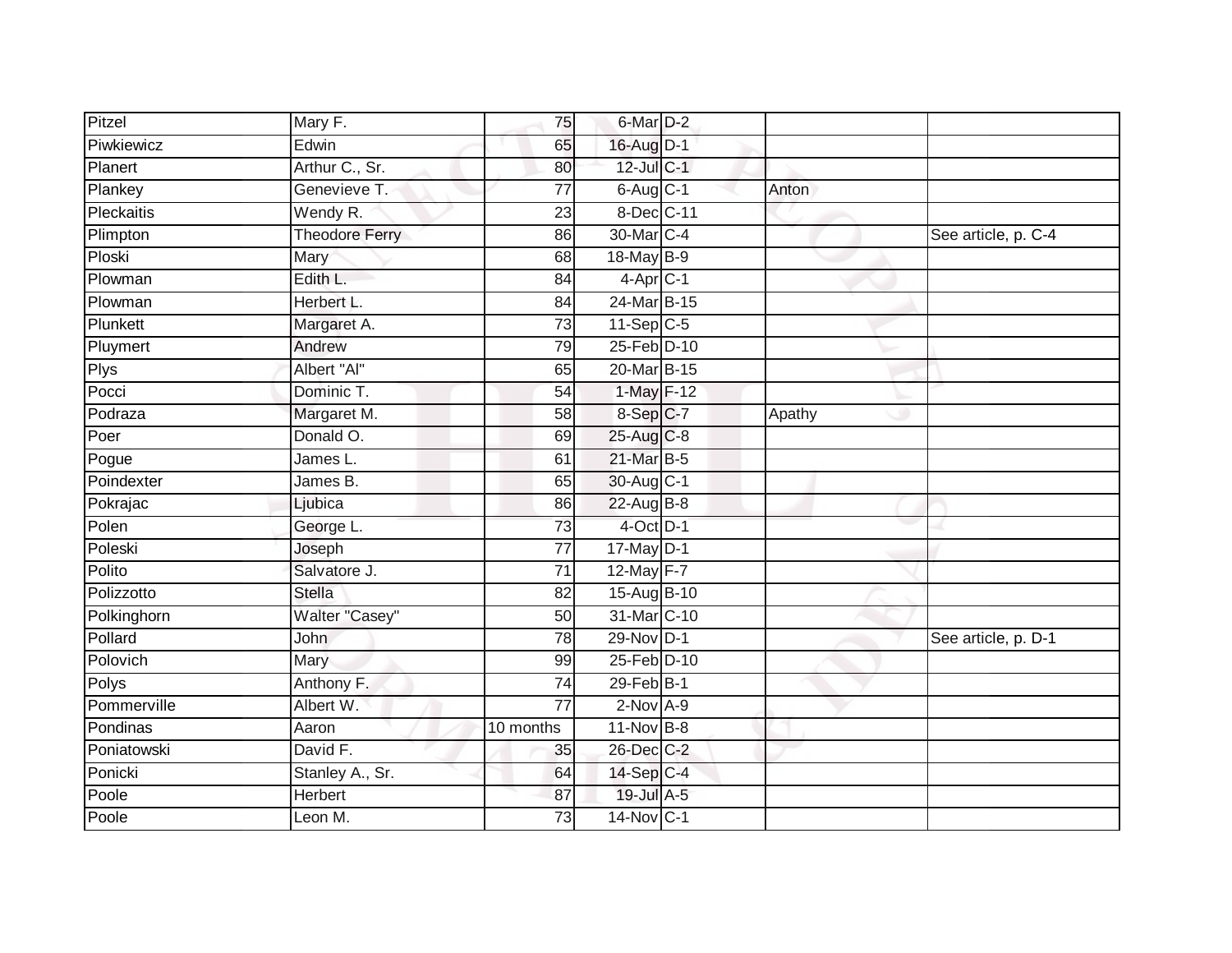| Popovic     | Rade                |                 | 29-Apr C-2      |  |                                      |
|-------------|---------------------|-----------------|-----------------|--|--------------------------------------|
| Popovich    | Joseph              | 58              | 16-Mar C-5      |  |                                      |
| Porter      | Andrew              | 84              | 13-Mar D-1      |  |                                      |
| Porter      | Josephine           | 86              | $8-Sep C-7$     |  |                                      |
| Portlock    | Delore M.           | 68              | 23-May A-5      |  |                                      |
| Portschell  | Mildred K.          | 79              | 26-Mar C-8      |  |                                      |
| Potocky     | Frantiska           | 82              | 11-Jun A-15     |  |                                      |
| Potts       | John B.             | $\overline{74}$ | 1-May F-11      |  |                                      |
| Potts       | Raymond             | 78              | 25-Oct D-1      |  |                                      |
| Powell      | Chester V.          | $\overline{71}$ | $13$ -Apr $C-4$ |  |                                      |
| Powell      | Kenneth             | 41              | 5-Feb B-8       |  |                                      |
| Powell      | Leo D.              | 84              | 22-Mar C-8      |  |                                      |
| Powers      | Clarence A.         | 80              | 30-Aug C-1      |  |                                      |
| Powers      | Ernest F.           | 82              | 8-Aug C-8       |  |                                      |
| Powoznik    | Mary                | 92              | 20-Dec B-6      |  |                                      |
| Poxon       | Dorothy E.          | 73              | 12-Mar B-6      |  |                                      |
| Pramuk      | Edward Michael, Jr. | 53              | 15-Nov B-4      |  |                                      |
| Pramuk      | Steve F.            | 84              | 27-Jul D-7      |  |                                      |
| Prange      | Mildred L.          | 75              | 1-Dec D-11      |  |                                      |
| Pranis      | Stella D.           | 70              | $21$ -Feb $C-7$ |  |                                      |
| Praschak    | Mary                | 94              | 22-Jul C-1      |  |                                      |
| Prasnikar   | Frank               | 80              | $4$ -Jan $B-7$  |  |                                      |
| Preissler   | Herbert M.          | 78              | $2$ -Jun $D-3$  |  |                                      |
| Prekwas     | Frank G.            |                 | 13-Dec C-1      |  |                                      |
| Prendergast | Richard W., Sr.     | 86              | $1$ -Jun $D-4$  |  |                                      |
| Prenizny    | Ronald W.           | 50              | $20$ -Oct $D-8$ |  | Last name also spelled<br>Przeniczny |
| Prepsky     | Mary                | 77              | $21$ -Jan B-4   |  |                                      |
| Presco      | Dennis J.           | 38              | 31-Mar C-10     |  |                                      |
| Preslay     | Ray                 | 85              | 23-Sep D-1      |  |                                      |
| Press       | Dianne S.           | 37              | $2$ -Mar $C$ -5 |  |                                      |
| Preuss      | Elmer C.            | 78              | 30-Mar C-4      |  |                                      |
|             |                     |                 |                 |  |                                      |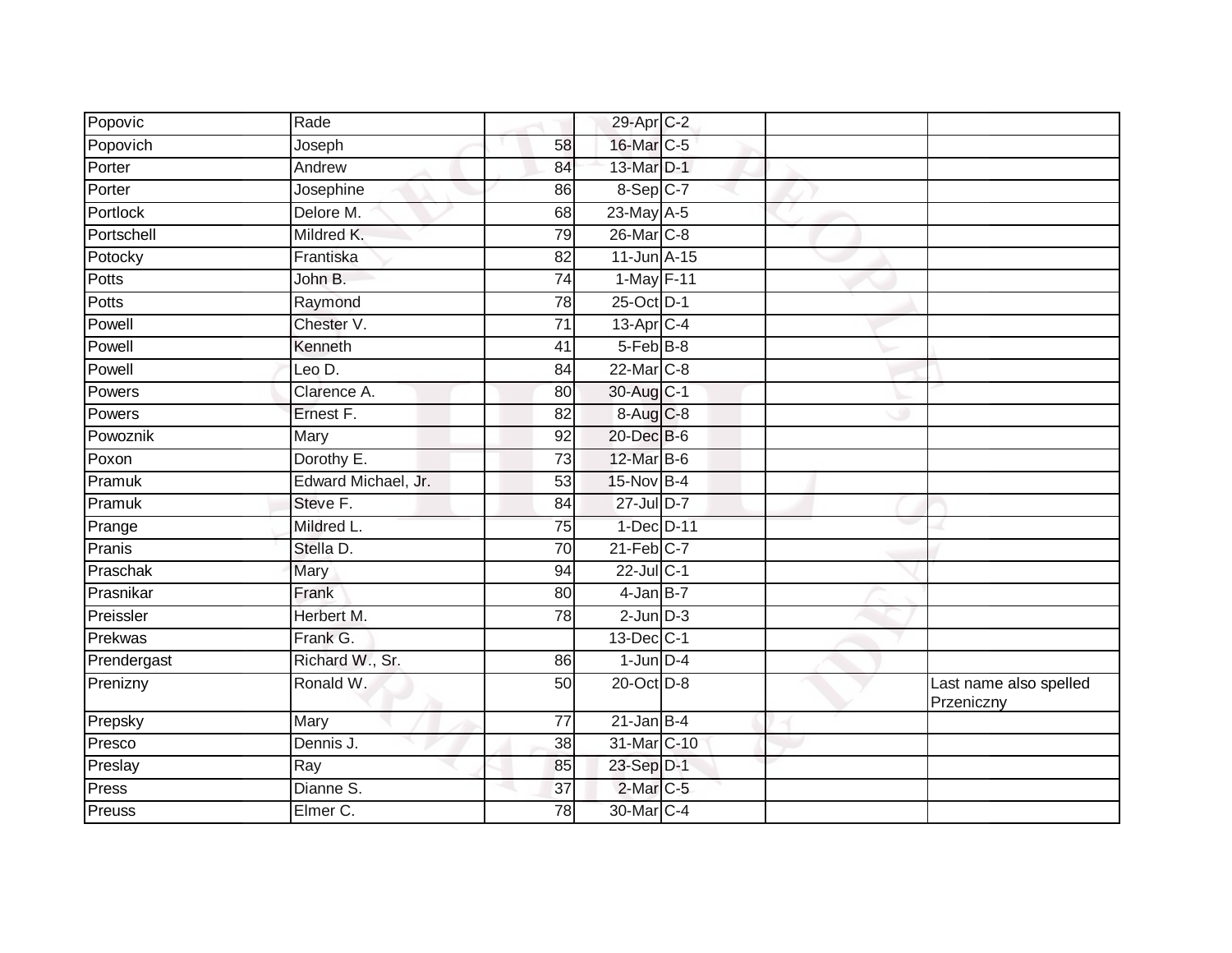| Price        | <b>Margaret Mary</b>    | 76              | 28-Jul C-3           |                     |                                    |
|--------------|-------------------------|-----------------|----------------------|---------------------|------------------------------------|
| Price        | William P. "Porky"      | 64              | $6$ -Jul $B-7$       |                     |                                    |
| Prieto       | Ralph                   | 54              | 29-Apr C-2           |                     |                                    |
| Prim         | Stephen E.              | 60              | $23$ -Jan B-6        |                     |                                    |
| Primer       | Barbara Jean            | 41              | 13-Mar D-1           |                     |                                    |
| Primich      | Andrew, Sr.             | 74              | 1-Dec D-11           |                     |                                    |
| Prince       | Anna                    | 93              | 29-Feb B-1           |                     |                                    |
| Prince       | Arlene                  | 42              | 30-Aug C-1           | Meadows             |                                    |
| Prisby       | Cathy                   | 18              | 3-Mar C-2            |                     | See article, p. C-2                |
| Proff        | <b>Christ</b>           | 65              | $12$ -Jan $C-8$      |                     |                                    |
| Prokocki     | <b>Stanley</b>          | 74              | 12-May F-7           |                     |                                    |
| Prokopis     | Alexander               | 67              | $21-Apr$ D-9         |                     |                                    |
| Pruitt       | Beulah V.               | 79              | $24-Sep$ B-1         | Sanasac-Nightingale |                                    |
| Prusiecki    | <b>Marie</b>            | 87              | 29-Oct D-3           | Kielbasa            |                                    |
| Pruznak      | Andrew W.               | 82              | 18-Jan C-3           |                     |                                    |
| Pryzstas     | Frank                   | 72              | 3-Apr <sub>D-3</sub> |                     | See article, p. D-3                |
| Przeniczny   | Ronald W.               | 50              | 20-Oct D-8           |                     | Last name also spelled<br>Prenizny |
| Przybyl      | Helen                   | 86              | $12-Sep C-1$         |                     |                                    |
| Przybyla     | Gerald J.               | 50              | $2$ -Jun $D-3$       |                     |                                    |
| Przybyla     | Helen J.                | 77              | $22$ -Feb $B-4$      | Zizkovsky           |                                    |
| Przybylinski | Adele M.                | 72              | $7 - Jun$ B-2        |                     |                                    |
| Psaros       | Olga                    | 85              | $22$ -Jun $B-5$      |                     | See article, p. B-5                |
| Puchalski    | <b>Anna Marie</b>       | 83              | $26$ -Jul $C$ -8     | Foreit              |                                    |
| Pugh         | Jimmie                  | 60              | 12-Oct C-4           |                     |                                    |
| Pukownik     | Kazimierz               | 61              | $5 - Jan A-2$        |                     |                                    |
| Pulido       | Oscar G.                | 29              | 1-May F-11           |                     |                                    |
| Pulkowski    | Stanley J.              | $\overline{72}$ | $2$ -Jan $C-1$       |                     |                                    |
| Punak        | Andrew                  | $\overline{70}$ | $12$ -Dec $ C-1 $    |                     |                                    |
| Puntillo     | Pauline A.              | 65              | 15-Jun D-7           |                     |                                    |
| Puntney      | Elaine $\overline{M}$ . | 73              | 11-Oct C-1           |                     |                                    |
| Puplava      | Albina D.               | 71              | $1-Aug$ $C-8$        | Labotke             |                                    |
|              |                         |                 |                      |                     |                                    |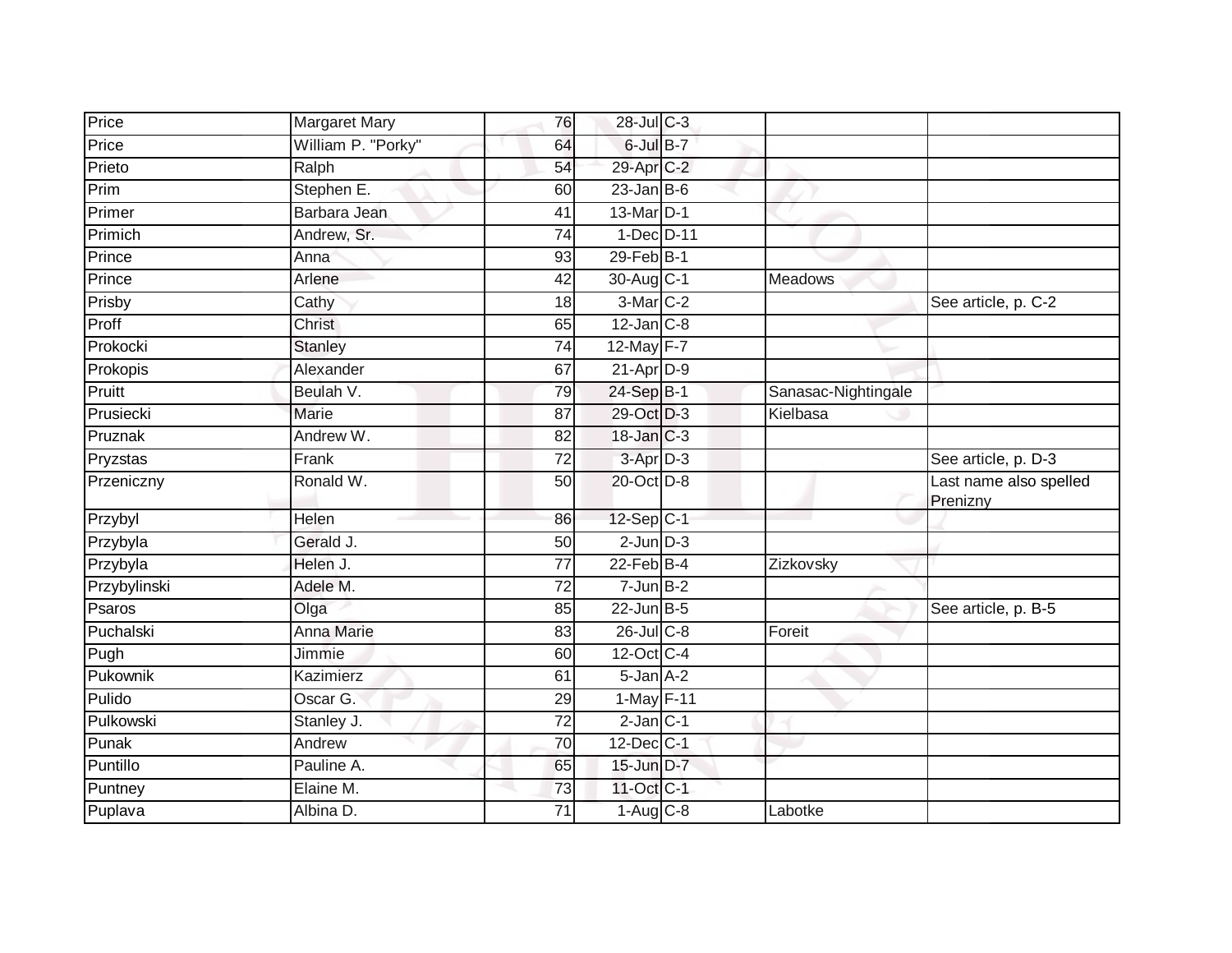| Pusateri      | George                             | 74              | 27-May C-2      |          |                                  |
|---------------|------------------------------------|-----------------|-----------------|----------|----------------------------------|
| Puskar        | Fannie                             | 81              | 14-Apr C-11     |          |                                  |
| <b>Puskos</b> | John                               | 61              | 18-May B-9      |          |                                  |
| Putnam        | Lillian                            | 74              | $1-Mar$ $C-1$   |          |                                  |
| Pyzynski      | <b>Betty</b>                       | $\overline{71}$ | $9$ -Feb $C-7$  |          |                                  |
| Qualkinbush   | William E.                         | 72              | 12-Mar B-6      |          |                                  |
| Qualls        | Henry J.                           | 67              | $31-Aug$ C-4    |          |                                  |
| Quaranta      | Cesarea                            | $\overline{77}$ | 19-Dec C-1      |          |                                  |
| Quarnstrom    | George                             | 72              | 25-Nov C-2      |          |                                  |
| Quigley       | Allison B.                         | 68              | 18-Jun D-8      |          |                                  |
| Quigley       | Lee H.                             | 50              | 6-May C-2       |          |                                  |
| Quillin       | Elaine R.                          | $\overline{53}$ | $17$ -May $D-1$ |          |                                  |
| Quinlan       | Lester L.                          | 83              | $9$ -Jul $C$ -8 |          |                                  |
| Quinn         | Marie M.                           | 78              | 26-Mar C-8      |          |                                  |
| Quinn         | Patrick J.                         | 63              | 29-Feb B-1      |          |                                  |
| Quinones      | Carmen                             | 67              | 7-Apr C-9       |          |                                  |
| Quint         | Betty J.                           | 63              | 12-Nov B-6      |          |                                  |
| Rabatin       | John                               | 66              | 9-May B-8       |          |                                  |
| Rabatine      | Anna                               | 86              | 15-Aug B-10     | Malecki  |                                  |
| Raczkowski    | Agnes S.                           | $\overline{83}$ | 8-Jun E-1       |          |                                  |
| Raczkowski    | Virginia                           | 68              | 23-Nov D-1      | Dominiak |                                  |
| Radeka        | <b>Steve Milton</b>                | 77              | 13-Mar D-1      |          | Last name also spelled<br>Radica |
| Radica        | <b>Steve Milton</b>                | 77              | 13-Mar D-1      |          | Last name also spelled<br>Radeka |
| Radio         | John T.                            | 64              | $2-Sep C-1 $    |          |                                  |
| Radosevic     | Peter A.                           | 53              | $10$ -Jul $D-3$ |          |                                  |
| Radovich      | Katie                              | 83              | $5$ -May $D$ -6 |          |                                  |
| Raduenz       | Ernest A.                          | 66              | 19-Oct C-4      |          |                                  |
| Radziwiecki   | Josephine (Sister Mary<br>Dolores) | 78              | 30-Aug C-1      |          |                                  |
| Rafacz        | Edward E.                          | 65              | 10-Mar D-6      |          |                                  |
| Ragoven       | Elizabeth                          |                 | $1-FebB-1$      |          |                                  |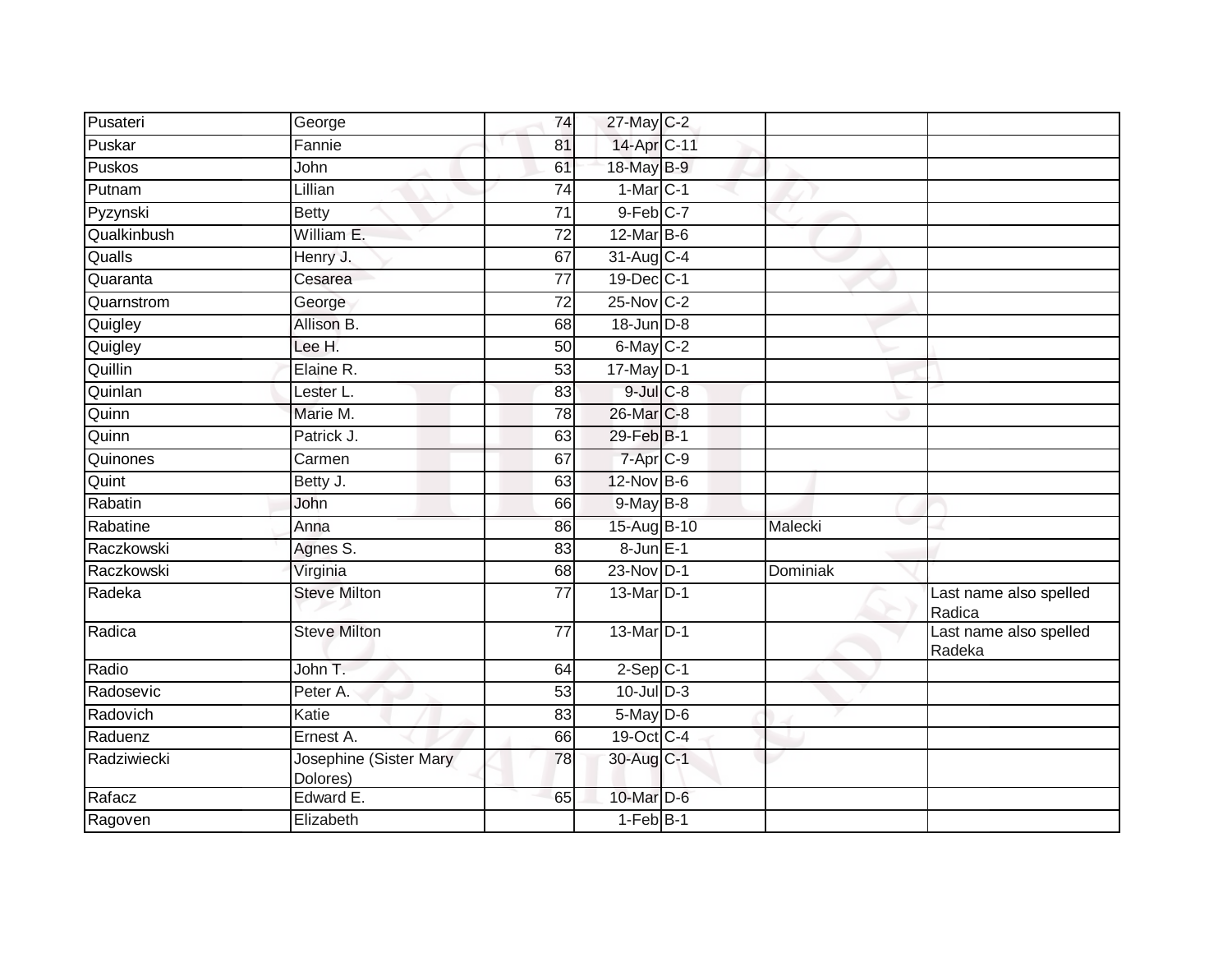| Rahman        | Fazlur            | 68              | 28-Jul C-3         |           | See article, p. C-3                 |
|---------------|-------------------|-----------------|--------------------|-----------|-------------------------------------|
| Rajkovic      | Vlastmir          | 83              | 7-Sep D-8          |           |                                     |
| Rakoczy       | Catherine M.      |                 | $26$ -Jul $C-8$    | Osojnicki |                                     |
| Ralowski      | Peter             | 68              | 23-Sep D-1         |           |                                     |
| Ralph         | Janice            | 55              | $7 - Jan$ $C - 10$ | Schroeder | See article, p. C-10                |
| Ralph         | Leona             | $\overline{75}$ | $15-Nov$ B-4       | Haluska   |                                     |
| Ralph         | Loretta           | 48              | 8-Dec A-6          |           |                                     |
| Ramaswamy     | Kondaswamy        | 82              | $9$ -Mar $C$ -5    |           |                                     |
| Ramirez       | Gonzalo C.        | 53              | $7$ -Jul $C$ -6    |           |                                     |
| Ramsey        | Clara E.          | 91              | $5-Nov$ B-6        |           |                                     |
| Ramsey        | Douglas W.        | 36              | $25$ -Jun $C$ -6   |           |                                     |
| Ramsey        | Gregory S.        | 37              | $12-AprC-1$        |           | See article, p. C-1                 |
| Ramusack      | Joseph M.         | 78              | 27-Dec C-1         |           |                                     |
| Randall       | Lawrence E.       | 90              | $12$ -Jan $C-8$    |           |                                     |
| Ranfranz      | Herbert C.        | 67              | 20-Jul B-7         |           |                                     |
| Ranger        | Pamela (Jerome)   | 44              | 26-Apr D-1         |           |                                     |
| Rapier        | Lucille           | 75              | 5-May D-6          |           |                                     |
| Rapin         | Frank F., Sr.     | 52              | 7-Mar A-14         |           | See also article March 8,<br>p. A-5 |
| Rascher       | Ambrose H. "Am"   | 79              | 7-Mar A-14         |           | See also article March 8,<br>p. A-5 |
| Rasmussen     | Clarence "Mickey" | 80              | $18$ -Jan $C-3$    |           |                                     |
| Rasmussen     | <b>Silas</b>      | 91              | 16-Oct D-14        |           |                                     |
| Ratajec       | <b>Steve</b>      | 86              | $21$ -Jan B-4      |           |                                     |
| Ratanaproeska | Opas              | 55              | $25$ -Jan $A-9$    |           |                                     |
| Rathbun       | Marie J.          | 85              | 14-Oct C-1         |           |                                     |
| Ratkay        | John F.           | 77              | 18-May B-9         |           |                                     |
| Ratliff       | Garland           | 77              | $22$ -Feb $B-4$    |           |                                     |
| Rausch        | James C.          | 53              | $10 -$ Jul $D - 3$ |           |                                     |
| Rawlins       | Florence M.       | 92              | 8-Nov C-1          |           |                                     |
| Raybould      | Eva R.            | 87              | 23-Feb C-1         |           |                                     |
| Raymond       | David J.          | 54              | 12-Jul C-1         |           |                                     |
| Raymond       | Eunice            | 80              | 18-Apr C-1         |           |                                     |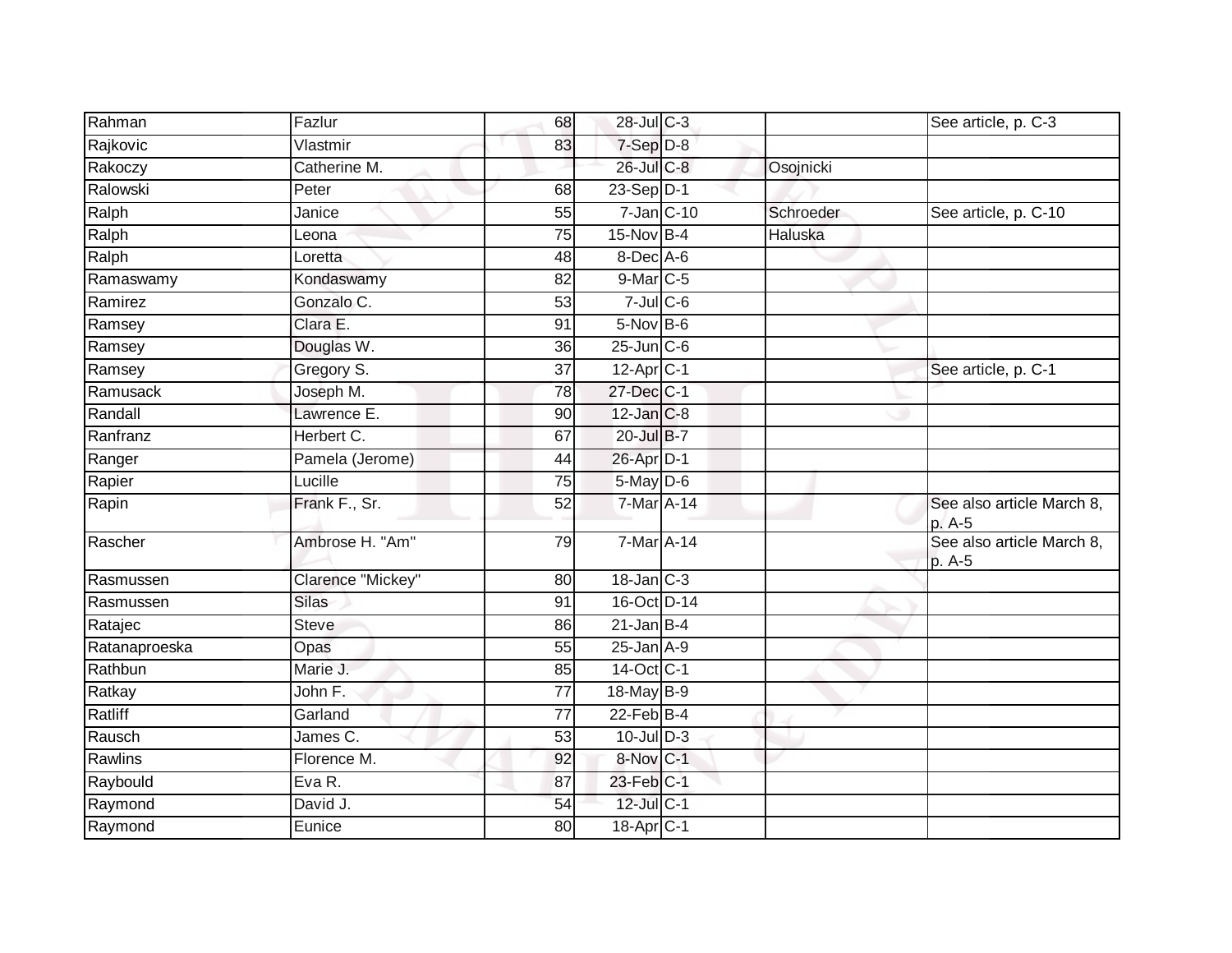| Rayson       | Ann (Rajchinetz)   | 78              | 28-Sep A-11            |          |                                                      |
|--------------|--------------------|-----------------|------------------------|----------|------------------------------------------------------|
| Razus        | Norma              | 70              | 20-Dec B-6             |          |                                                      |
| Razus        | Walter J.          | 70              | 14-Apr C-11            |          |                                                      |
| Rebey        | Susan (Riebe)      | 95              | $6-Nov$ E-1            |          | Last name also spelled<br>Riebey, see Nov. 5, p. B-6 |
| Rector       | Mildred P.         | 79              | 29-Jul C-1             |          |                                                      |
| Recupido     | Jacqueline M.      | 45              | $3-AugB-7$             |          | See article, p. B-7                                  |
| Reczek       | Walter C. "Shorty" | 77              | $23-AugC-1$            | e e      |                                                      |
| Reder        | Tony               | 84              | $6-Nov$ E-1            |          |                                                      |
| Redman       | Madge              | 84              | $19$ -Jan $C-8$        |          |                                                      |
| Reed         | Ethel              |                 | 30-Mar <sub>IC-4</sub> |          |                                                      |
| Reed         | Jessica            | $\overline{71}$ | 27-Jul D-7             |          |                                                      |
| Reeder       | Bobby L.           | 58              | 27-Jun C-8             |          |                                                      |
| Reeder       | George A.          | 76              | 26-Apr D-1             |          |                                                      |
| Reeder       | Redith             | 83              | 12-Dec C-1             |          |                                                      |
| <b>Reeks</b> | Donald J., Sr.     | 59              | $6-Sep$ $C-7$          |          |                                                      |
| Reel         | Steven M.          | $\overline{31}$ | 16-Feb C-9             |          |                                                      |
| Rees         | Clara E.           | $\overline{82}$ | $11$ -Feb $C-2$        | Prohosky |                                                      |
| Reichanadter | Roland             | 64              | 1-May F-11             |          |                                                      |
| Reichert     | Margaret M.        | 87              | $7 - Jun$ B-2          |          |                                                      |
| Reid         | Gussie             |                 | 13-May C-2             |          |                                                      |
| Reid         | Kenneth E.         | 74              | 23-Dec C-5             |          |                                                      |
| Reidenga     | Jennie             | 86              | $24$ -Feb $C-4$        |          |                                                      |
| Reiff        | Ruth S.            | $\overline{92}$ | 8-May F-7              |          |                                                      |
| Reiman       | Walter H.          | 77              | 13-May C-2             |          |                                                      |
| Reno         | Ella Mae           | 70              | 27-May C-2             |          |                                                      |
| Rentel       | Theresa C.         | 73              | $27$ -Jun $C-8$        |          |                                                      |
| Renz         | Patricia           | 62              | 10-Oct A-13            |          |                                                      |
| Repko        | John "Apples"      | 79              | 12-May F-7             |          |                                                      |
| Replin       | Ray "Curley"       | 74              | 18-Mar B-7             |          |                                                      |
| Reppa        | Jon H.             | 41              | $6$ -Mar A-4           |          |                                                      |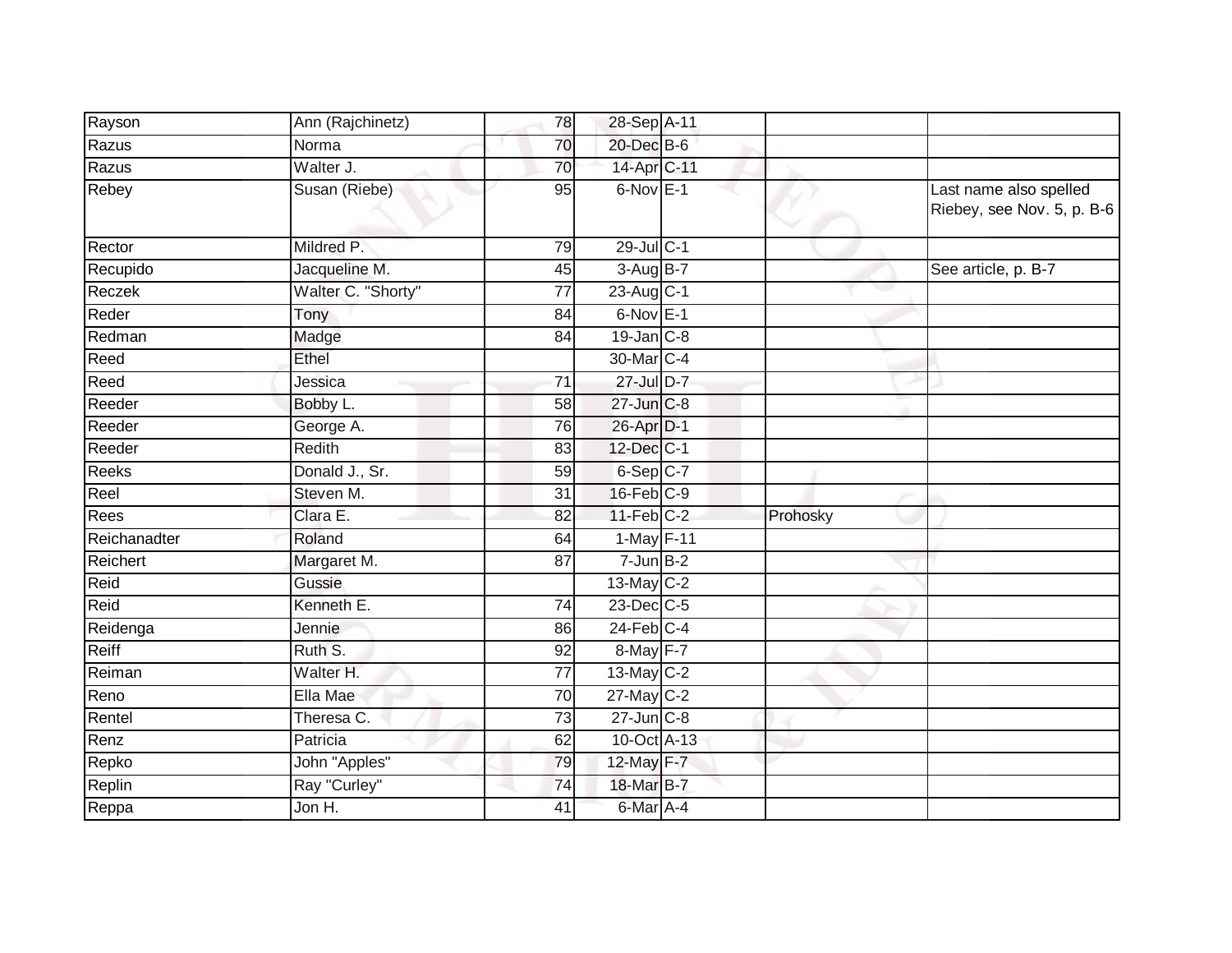| Respecke        | Gerald                   | 38              | 12-Oct C-4              |               |                     |
|-----------------|--------------------------|-----------------|-------------------------|---------------|---------------------|
| Rettig          | William J.               | 81              | 1-May F-11              |               |                     |
| Rey             | Maria L.                 | 89              | 16-Dec C-2              |               |                     |
| Reyna           | Raul C.                  | 53              | 14-Jun C-9              |               |                     |
| Reynolds        | Otto J.                  | $\overline{77}$ | 14-Aug D-16             |               |                     |
| Reynolds        | Thomas E.                | 62              | 28-Nov D-6              |               |                     |
| Reynolds        | Thomas J.                | 59              | 15-Aug B-10             |               |                     |
| Rhind           | Ruth M.                  | 85              | $10-Aug$ $D-8$          |               |                     |
| Rhodes          | Sophia M.                | 83              | $12$ -Dec $ C-1 $       |               |                     |
| <b>Ribic</b>    | James R.                 | $\overline{44}$ | 17-Nov D-4              |               |                     |
| Riccardi        | Joe                      | 87              | $25-Apr$ B-8            |               |                     |
| Rice            | Patricia                 | 48              | $22$ -Dec $D-2$         |               |                     |
| Rice            | Raymond C.               | 82              | 6-Jun A-13              |               |                     |
| Richard         | Ivy J., Sr., Bishop      | 64              | $17 -$ Jul $E - 3$      |               |                     |
| Richard         | Jeanne H.                | 88              | 28-Nov D-6              |               |                     |
| <b>Richards</b> | <b>Anna Belle</b>        | 63              | $2$ -Jan $C-1$          |               |                     |
| <b>Richards</b> | Clara A.                 | 64              | $12$ -Feb $ C-1 $       |               |                     |
| Richards        | Glenn                    | $\overline{51}$ | $6$ -Jun $A-13$         |               |                     |
| <b>Richards</b> | Mary                     | 79              | $10$ -Jul $D-3$         | Fowdy         |                     |
| <b>Richards</b> | Ruth N. (Rogala)         |                 | $19-Sep$ <sub>C-1</sub> | <b>Becher</b> |                     |
| Richardson      | <b>Caroline Harkness</b> | 92              | $9-Sep C-1$             |               |                     |
| Richardson      | Helen                    | 78              | 9-Mar C-5               |               | See article, p. C-5 |
| Richardson      | Stanley B.               | 79              | 1-May F-11              |               |                     |
| Richcreek       | J. L.                    | 84              | $1-Aug$ $C-8$           |               |                     |
| Richeson        | Margaret M.              | 75              | 8-Apr B-7               |               |                     |
| Richey          | Adene                    |                 | $9-Apr$ <sub>C-1</sub>  |               | See article, p. C-1 |
| Richter         | Joseph                   | 93              | $16$ -Feb $C-9$         |               |                     |
| Richter         | Mary Elizabeth (Betty)   | 76              | $17$ -Aug $B$ -8        |               | See article, p. B-8 |
| <b>Ricketts</b> | Lena E.                  | 88              | 29-Aug C-1              |               |                     |
| Ridgell         | Cornell "Top Cat"        | 36              | 20-Aug A-13             |               |                     |
| Ridgley         | Frank E.                 | $\overline{75}$ | 19-Jan C-8              |               |                     |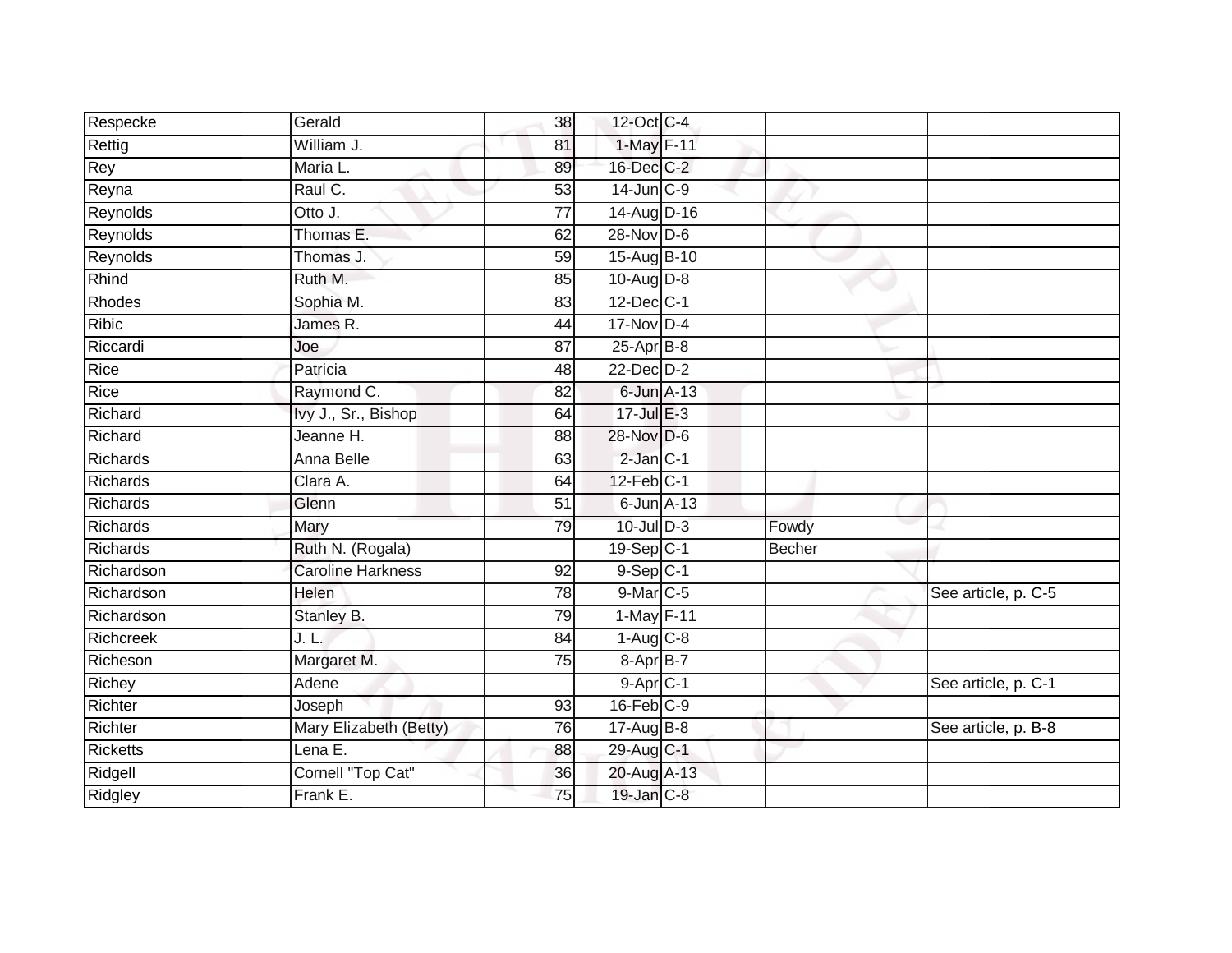| Riebey         | Susan (Riebe)          | 95              | 5-Nov B-6        |           | Last name also spelled<br>Rebey, see Nov. 6, p. E-1 |
|----------------|------------------------|-----------------|------------------|-----------|-----------------------------------------------------|
| <b>Rieck</b>   | Donna R.               | 51              | $2$ -Nov $C-4$   |           |                                                     |
| <b>Riffice</b> | Arlene C.              |                 | $13$ -Apr $A$ -7 | Santoro   |                                                     |
| <b>Riffice</b> | Carl P.                | $\overline{50}$ | 10-Feb C-11      |           |                                                     |
| Rine           | Clara (Batchelder)     | 89              | 25-Oct A-2       |           |                                                     |
| Riner          | William D. "Donnie"    | 28              | 18-Aug D-10      |           |                                                     |
| Ring           | Naomi                  | 57              | $21-AprD-9$      | Hill      |                                                     |
| Rinke          | Lana M.                | 83              | 22-Mar C-8       |           |                                                     |
| Risden         | George A.              | 62              | $6$ -Dec $D-1$   |           |                                                     |
| Risden         | <b>Timothy Russell</b> | 21              | 15-Apr A-11      |           | See also article April 14,<br>p. A-1                |
| Ritchie        | Chester                | 73              | 20-Nov D-2       |           |                                                     |
| Ritchie        | Dorothy                | 73              | 7-Dec C-9        | Czarnecki |                                                     |
| Ritchie        | Josephine A.           | 45              | 10-Apr D-2       |           |                                                     |
| Ritchie        | Stephen M.             |                 | 30-Nov F-6       |           |                                                     |
| <b>Rivers</b>  | James A.               | 44              | $6-Sep$ $C-7$    |           |                                                     |
| <b>Rnic</b>    | Dusan                  | $\overline{77}$ | 7-Sep D-8        |           |                                                     |
| Roach          | Sally E.               | 80              | $16$ -Feb $C-9$  |           |                                                     |
| Robb           | Gertrude L.            | 87              | 8-May E-2        |           |                                                     |
| <b>Robbins</b> | Emily R.               | 3               | 17-Mar C-10      |           |                                                     |
| Robenhorst     | Carl F.                | 74              | 29-May E-4       |           |                                                     |
| Roberts        | J. Marvin              | 86              | 8-Mar A-5        |           |                                                     |
| <b>Roberts</b> | James M., Jr.          | 57              | $26$ -Jan $C$ -5 |           |                                                     |
| <b>Roberts</b> | Margaret M.            | 62              | 10-Dec C-1       | Redmond   |                                                     |
| <b>Roberts</b> | Michael                | 91              | $28$ -Jan B-7    |           |                                                     |
| <b>Roberts</b> | Paul William, Jr.      | 75              | 29-Sep D-2       |           |                                                     |
| Robertson      | Donald W.              | 62              | $8$ -Jul $C-1$   |           |                                                     |
| Robinson       | Rose                   |                 | $6$ -May $C-2$   |           |                                                     |
| Robison        | Robert A.              | 74              | 11-Mar A-11      |           |                                                     |
| Robiston       | Alice                  | 79              | $11$ -Jul $D-6$  |           |                                                     |
| Rochford       | Oliver J.              | 74              | 31-Oct B-9       |           |                                                     |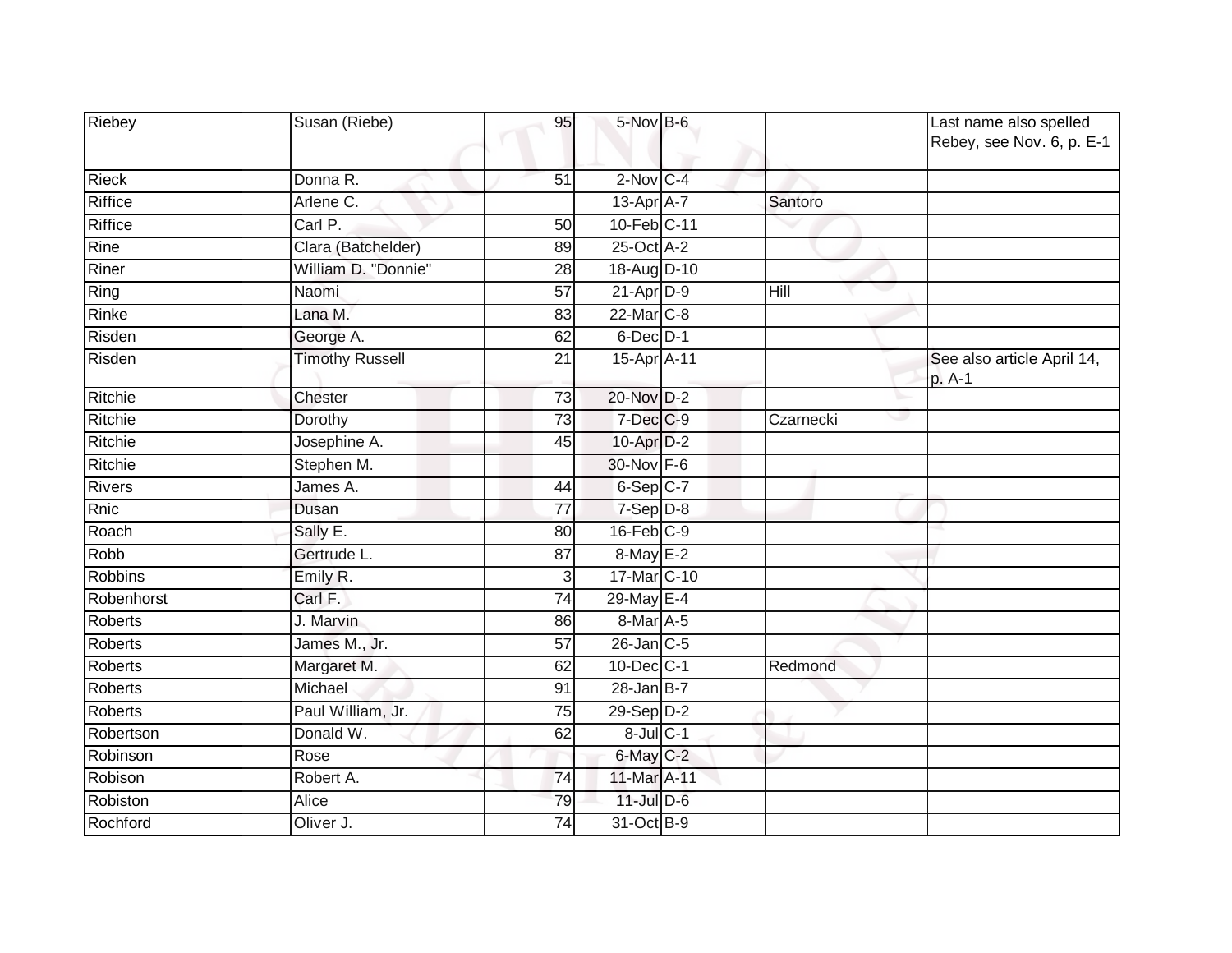| Rodda        | Albert H.               | 65              | 26-Jun D-2              |       |                     |
|--------------|-------------------------|-----------------|-------------------------|-------|---------------------|
| Rodgers      | <b>Athel Wayne</b>      | 36              | 22-Apr C-2              |       |                     |
| Rodgers      | Leon, Sr.               | $\overline{72}$ | 25-Sep D-4              |       |                     |
| Rodgers      | Mathew                  | 74              | $2-FebB-3$              |       |                     |
| Rodriguez    | Anita (Garza) "Annie"   | $\overline{39}$ | 14-Nov C-1              |       |                     |
| Rodriguez    | <b>Esther Figuerola</b> | 70              | $17 - Sep$ C-1          |       |                     |
| Rodriguez    | Katherine               | 31              | 20-Mar B-15             |       |                     |
| Rodriguez    | Mary Josephine          | 34              | 30-Jun D-11             |       |                     |
| Roffman      | Arnold                  |                 | 16-Dec C-2              |       |                     |
| Rogan        | <b>Shawn Patrick</b>    | 15              | $15$ -Jan C-2           |       |                     |
| Rogers       | Earl E.                 | 90              | $12-Apr$ <sub>C-1</sub> |       |                     |
| Rogers       | Kenneth R.              | 54              | $1$ -Jul $C-2$          |       | See article, p. C-2 |
| Rogowski     | Stephanie "Stella"      | 90              | $9$ -Jan $B$ -5         |       |                     |
| Rohde        | Ernest L.               | 79              | $1$ -Jun $B-5$          |       |                     |
| Rolecki      | Mary H.                 | $\overline{72}$ | $9$ -Jun $D-3$          |       |                     |
| Rolf         | Mary N.                 | 98              | 13-Sep B-6              |       |                     |
| Roller       | <b>Mary Christine</b>   | 66              | 23-May C-1              |       |                     |
| Rollins      | Charles J.              | 7               | $1-AprB-8$              |       |                     |
| Rolph        | Fred                    | 80              | 15-Oct A-11             |       |                     |
| Romanak      | Mary                    | 98              | 25-Mar C-7              |       |                     |
| Romans       | Judith "Judi"           | 40              | 13-Oct C-2              | Fritz |                     |
| Romich       | <b>Steve</b>            | 68              | 8-Feb <sup>B-1</sup>    |       |                     |
| Rominger     | Donald E.               | 68              | $26$ -Jun $D-2$         |       |                     |
| Rommelfanger | Russell L.              | 74              | 21-Aug E-12             |       |                     |
| Roncsak      | <b>Steve</b>            | $\overline{73}$ | $9$ -May $B$ -8         |       |                     |
| Ronish       | Nicholas                |                 | $25$ -Apr $B$ -8        |       |                     |
| Roorda       | Irma                    | 88              | $14$ -Jan $C-9$         |       |                     |
| Rorris       | Beatrice A.             | 77              | 29-Dec C-2              |       |                     |
| Rosandich    | Joseph (Rollins)        | 83              | 9-Aug A-2               |       |                     |
| Rose         | Charles E.              | 69              | 4-Jan B-7               |       |                     |
| Rose         | <b>Nellie</b>           | 89              | 13-Nov D-16             |       |                     |
| Rosebaum     | Vera                    | 76              | $17 - Jan \nE-1$        |       |                     |
|              |                         |                 |                         |       |                     |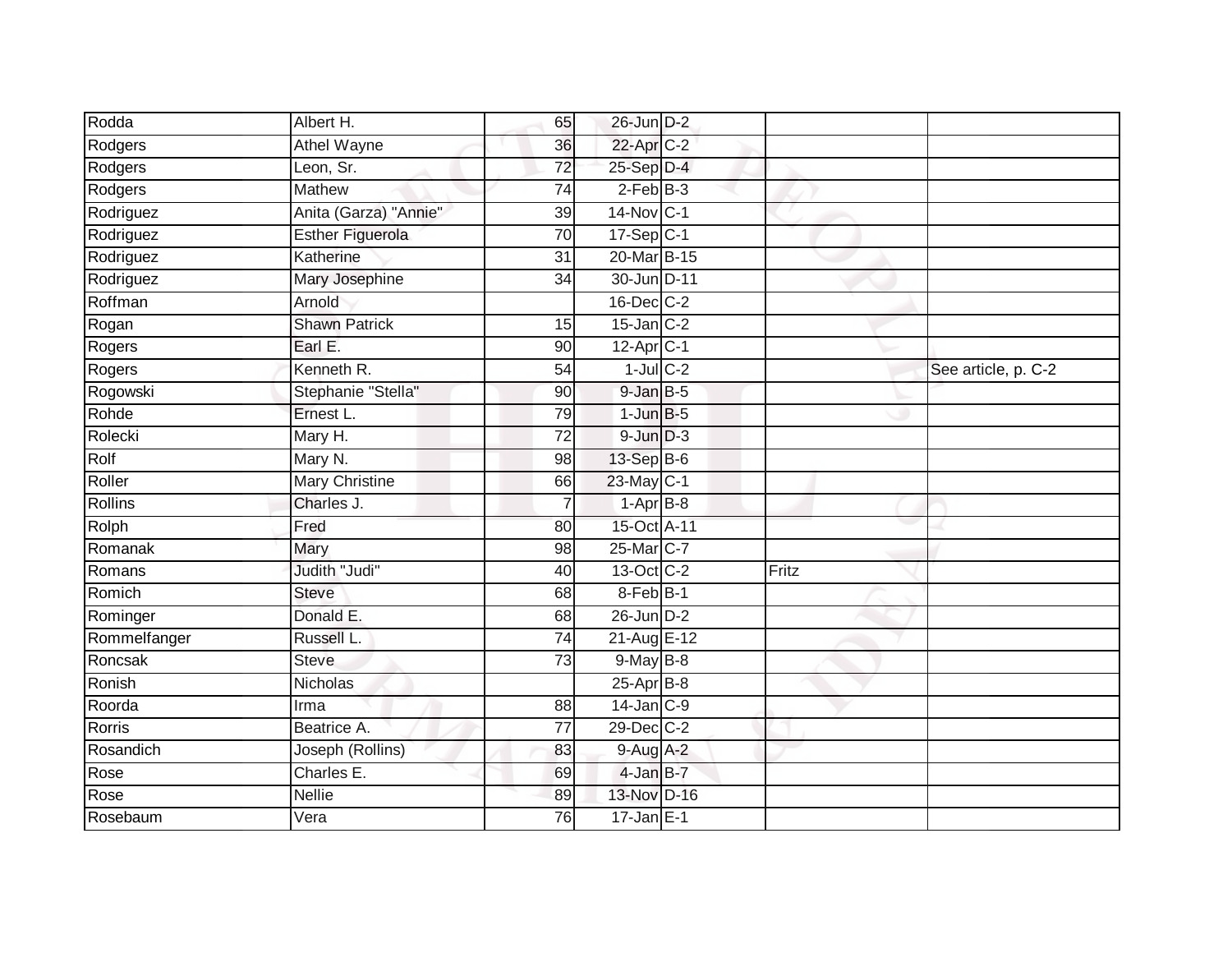| Rosell      | Helen (MacPherson)           | 90              | $7$ -Jan $ C-10 $ |              |                                               |
|-------------|------------------------------|-----------------|-------------------|--------------|-----------------------------------------------|
| Rosenberg   | Sidney                       | 61              | 12-Dec C-1        |              |                                               |
| Rosenbower  | Eldon L., Sr.                | $\overline{72}$ | 1-Dec D-11        |              |                                               |
| Rosene      | Helen R.                     | 70              | $3-Aug$ B-7       |              |                                               |
| Rosinko     | Florence G.                  | $\overline{76}$ | 26-May D-5        |              |                                               |
| Rosinski    | Veronica N.                  | $\overline{77}$ | 6-Sep A-2         | Schoucki     |                                               |
| Ross        | Emma (Wittle)                | 84              | 9-Mar C-5         |              |                                               |
| Ross        | John A.                      | $\overline{70}$ | 15-Jun A-11       |              |                                               |
| Ross        | Wilma A.                     | 68              | $21$ -Aug D-2     |              |                                               |
| Rossiter    | Robert T.                    | 45              | $10$ -Jan E-1     |              |                                               |
| Roth        | Ethel                        | 99              | $17$ -Jul $E-1$   |              |                                               |
| Roth        | Grace E.                     | 91              | 19-Mar B-1        |              |                                               |
| Roth        | Julius J. (Colonial Retired) | 71              | 24-Oct B-8        |              |                                               |
| Rothchild   | <b>Bettie Rose</b>           | 70              | 10-Jun C-1        | Kahn         |                                               |
| Rouge       | Antonio                      | 84              | 18-Mar B-7        |              |                                               |
| Roumpakis   | Pari (Paraskevi)             | 69              | 28-Feb E-13       |              |                                               |
| Round       | Bridget R.                   | 95              | 10-Oct A-13       |              |                                               |
| Row         | Josephine K.                 | 85              | 17-Aug B-8        |              |                                               |
| Rowe        | David A.                     | 22              | 14-Nov C-1        |              | See also article and photo<br>Nov. 13, p. A-1 |
| Rowland     | Mabel                        |                 | $5-Apr$ $C-7$     |              |                                               |
| Rowlinson   | John                         | 81              | 15-Dec D-4        |              |                                               |
| Roznowski   | Alex                         | 73              | 26-Aug C-1        |              |                                               |
| Ruble       | Cecelia S.                   | 70              | $11$ -Jul D-6     |              |                                               |
| Ruble       | Katherine                    | 94              | 19-Jul C-1        |              |                                               |
| <b>Rudy</b> | Bennie P.                    | 73              | $10$ -Jul $D-3$   |              |                                               |
| Rueckert    | Herman T. "Happy"            | 84              | 26-Nov B-2        |              |                                               |
| Rueth       | Ernest                       | 89              | $4$ -Apr $C-1$    |              |                                               |
| Ruff        | Frieda                       | 85              | 13-Jan C-5        | Rinkenberger |                                               |
| Rukavina    | Anna                         | 83              | 19-Nov C-1        | Yamicic      |                                               |
| Rukavina    | Margaret                     | 70              | 6-Jul B-7         |              |                                               |
| Ruley       | Gene R.                      | 67              | 22-Aug $B-8$      |              |                                               |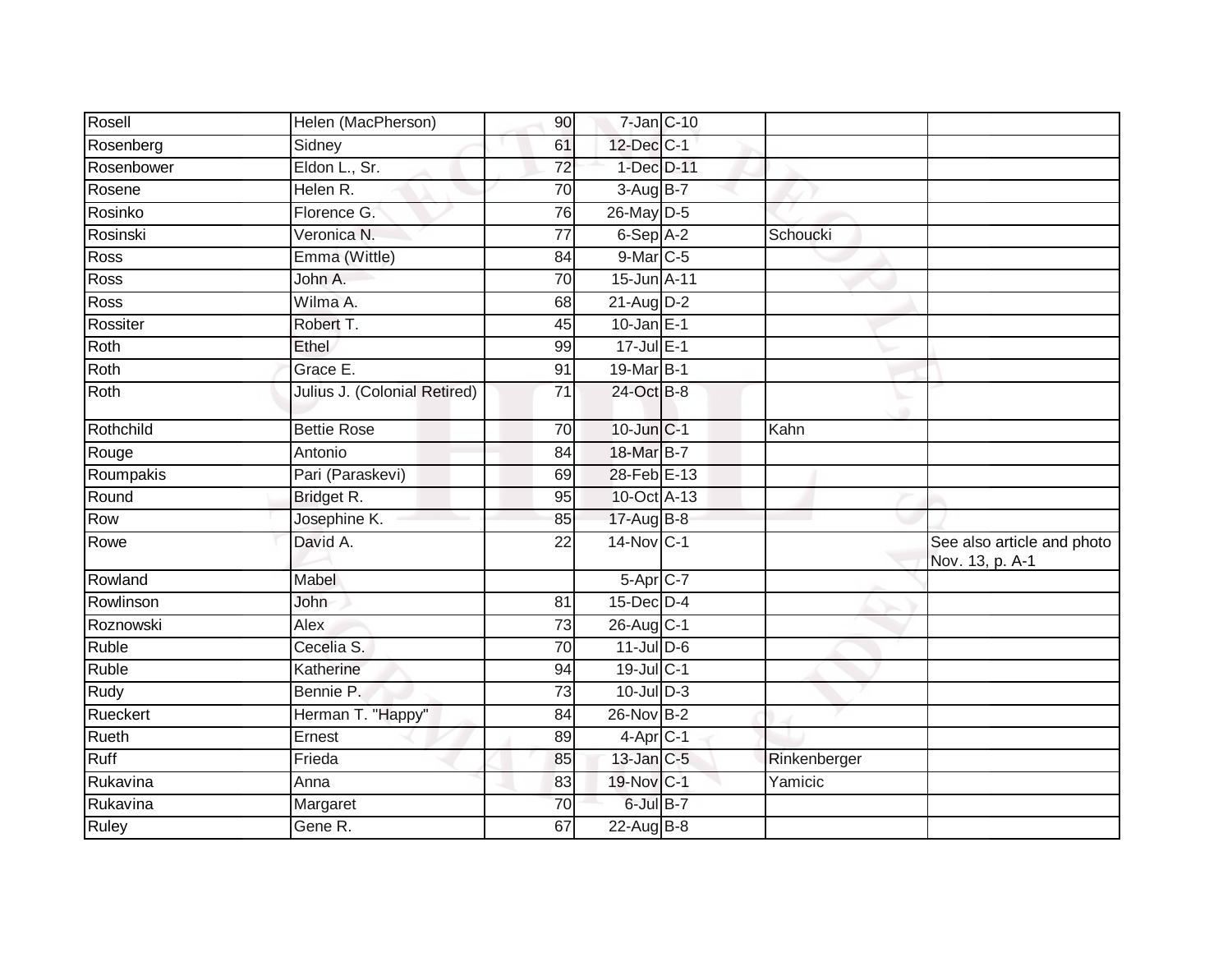| Rundle          | Kenneth, Major    | 68              | $21$ -Jun $C-7$        |        |                     |
|-----------------|-------------------|-----------------|------------------------|--------|---------------------|
| Rushin          | Myrtle            | $\overline{72}$ | $2$ -Apr $D-6$         |        |                     |
| Ruskowsky       | Dorothy J.        | 62              | 23-Dec C-5             | Plutko |                     |
| Rusnik          | Percy M.          | 77              | 31-May C-7             |        |                     |
| Russell         | Carrie Mae (King) | $\overline{43}$ | 10-Jun C-1             |        |                     |
| Russell         | Dorothy M.        |                 | 13-Mar <sub>D-1</sub>  |        |                     |
| Russell         | Robert F.         | 46              | 28-Sep A-11            |        |                     |
| Ruszel          | Frank J.          | $\overline{75}$ | 31-Aug C-4             |        |                     |
| Ruszkowski      | Joseph W.         | 64              | $15$ -Feb $B-1$        |        |                     |
| Rutherford      | George, Jr.       | $\overline{59}$ | 10-Oct A-13            |        |                     |
| Ruthie          | Mae A.            | 77              | 25-Dec E-6             |        |                     |
| Rutkowski       | Boles S.          | 68              | $22$ -Jun $B-5$        |        |                     |
| Rutkowski       | Walter B.         | 75              | 16-Dec C-2             |        |                     |
| Ryan            | Glen L.           | 86              | $1-Sep C-4$            |        |                     |
| Ryan            | James T.          | 75              | 26-Jul C-8             |        |                     |
| Ryan            | Timothy S.        | 71              | 4-Nov F-5              |        | See article, p. F-5 |
| Rybicki         | Alexander A., Sr. | $\overline{70}$ | $3$ -Jul $D-2$         |        |                     |
| Rybicki         | Casimir S.        | 85              | 19-Jan C-8             |        |                     |
| Rybicki         | Mary Ann (Ama)    | 68              | $9-Aug$ D-1            |        |                     |
| <b>Rybnick</b>  | Francis J.        | 87              | 11-Oct C-1             |        |                     |
| Ryfa            | Joseph            | 93              | 18-Jul C-8             |        |                     |
| Rygasiewicz     | Thomas J.         | 22              | 31-Mar C-10            |        |                     |
| Rynberk         | Peter A.          | 60              | 27-Sep A-7             |        |                     |
| Ryzewski        | Daniel W.         | 46              | $7 - Apr$ $C-9$        |        |                     |
| Rzepka          | Bernard A.        | 76              | $11-Feb$ C-2           |        |                     |
| <b>Rzetelny</b> | Albert            | 64              | $4-Feb$ <sub>C-2</sub> |        |                     |
| Rzonca          | Helen M.          | 68              | 29-May E-2             | Gora   |                     |
| Sabados         | Frank             | 72              | 13-Oct C-2             |        |                     |
| Sabin           | Harold            | $\overline{77}$ | $19$ -Feb $C-2$        |        |                     |
| Sabol           | Andrew J.         | 78              | $9$ -Apr $C$ -1        |        |                     |
| <b>Sachs</b>    | Jessie L.         |                 | 6-Sep C-7              | Dowell |                     |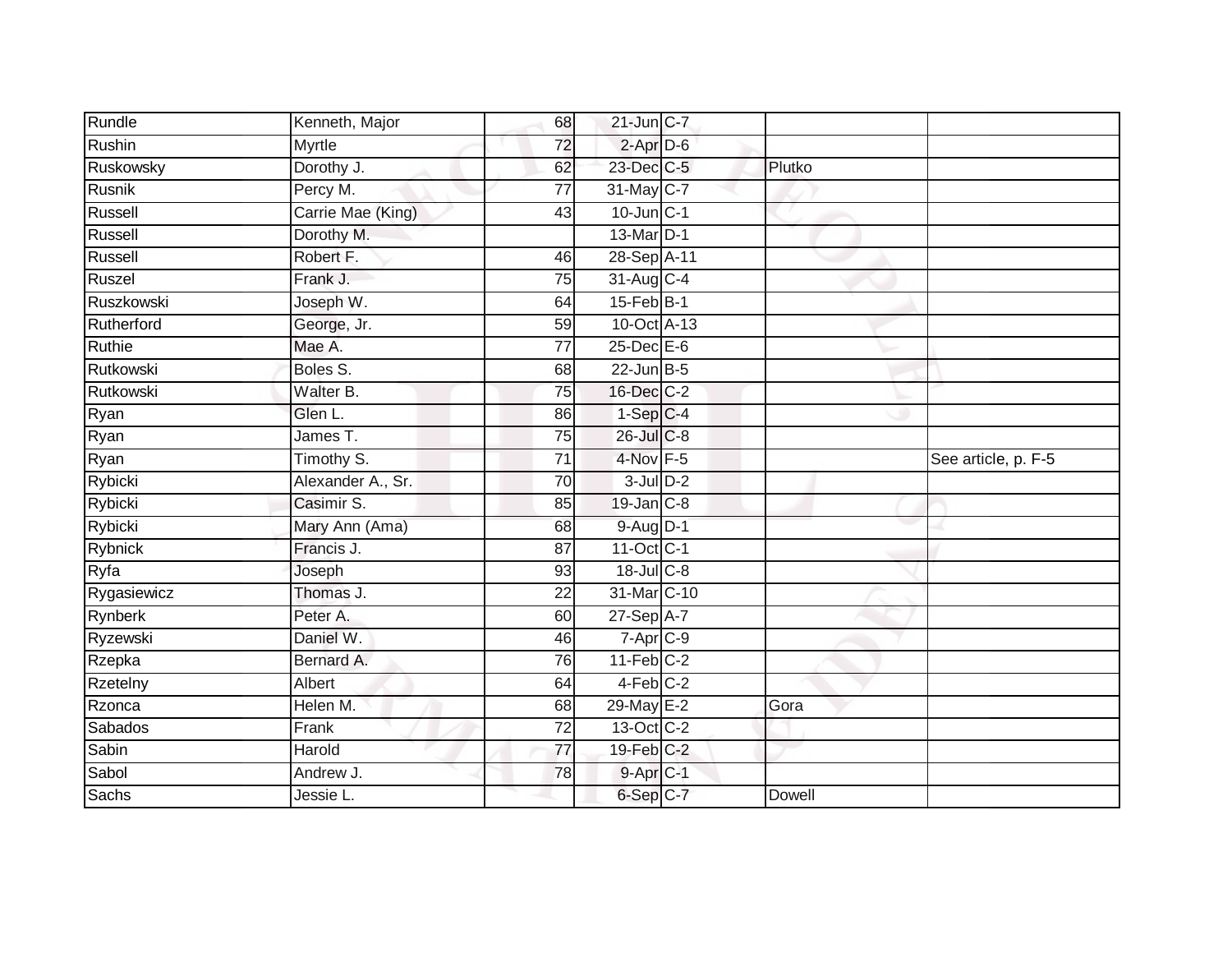| Sackett      | Henry R.      | 81              | 9-Mar C-5            |              | See also article March 10,<br>p. D-6          |
|--------------|---------------|-----------------|----------------------|--------------|-----------------------------------------------|
| Sadowski     | Roman J.      | 79              | 4-Mar C-2            |              | See also article, p. C-2                      |
| Safko        | Helen R.      | 69              | 26-Sep A-7           |              |                                               |
| Safstrom     | Arvid         | 82              | $7 -$ Jul $C - 6$    |              |                                               |
| Saganovich   | Vera E.       | 66              | $11-Nov$ B-8         | <b>Bruce</b> |                                               |
| Sahulcik     | Anthony J.    | 68              | $14-Sep$ C-4         |              |                                               |
| Sajdyk       | <b>Mike</b>   | 78              | $7$ -Oct $C-1$       |              |                                               |
| Saksa        | David E.      | $\overline{23}$ | 1-May F-12           |              |                                               |
| Saksa        | Irene O.      | 60              | $2$ -Dec $C-3$       | Palagyi      |                                               |
| Salazar      | Earnestine    | 58              | 18-Oct C-1           | Toney        |                                               |
| Saliano      | Angeline G.   | 74              | 29-Feb B-1           |              |                                               |
| Saliwonczyk  | Lidia         | 61              | $5$ -Jan $A-2$       |              |                                               |
| Salle        | Margaret M.   | 80              | 5-Oct B-10           | Boskovich    |                                               |
| <b>Salos</b> | Helen         | 79              | 5-Apr C-7            |              |                                               |
| Samardzija   | Ljubomir      | 64              | 21-Mar B-5           |              |                                               |
| Sampson      | Emma          | 72              | 20-Dec B-6           |              |                                               |
| Samuels      | Ida Lee       | 75              | 25-Feb D-10          |              |                                               |
| Sanchez      | Eva G.        | 55              | 29-Jan A-9           |              |                                               |
| Sanchez      | Juana C.      | 70              | $6-$ Sep $A-2$       |              |                                               |
| Sanchez      | Lucia V.      | $\overline{82}$ | $10$ -Mar $D-6$      |              |                                               |
| Sanchez      | Yvette        | 26              | $4$ -Mar $A-1$       |              | See article and photos of<br>incident, p. A-1 |
| Sanders      | Bernice B.    | 76              | 3-Mar <sub>C-2</sub> |              |                                               |
| Sanders      | Ruby L.       | 64              | 11-Jun A-15          |              |                                               |
| Sanders      | <b>Tamara</b> |                 | 22-Nov D-1           |              |                                               |
| Sanecki      | <b>Stella</b> | 70              | 26-Jul C-8           |              |                                               |
| Santay       | John G.       | 82              | $1-Sep$ C-4          |              |                                               |
| Santiago     | Alfredo       | 86              | $9$ -Feb $C$ -7      |              |                                               |
| Santoyo      | Antonio G.    | 84              | 13-Jun C-1           |              |                                               |
| Sarengach    | Dan (Dragan)  | 94              | 24-Oct B-8           |              |                                               |
| Sarich       | Michael       | 77              | 23-Feb C-2           |              |                                               |
| Sarko        | Yolanda "Lil" | 63              | 30-Apr B-5           | Nemeth       |                                               |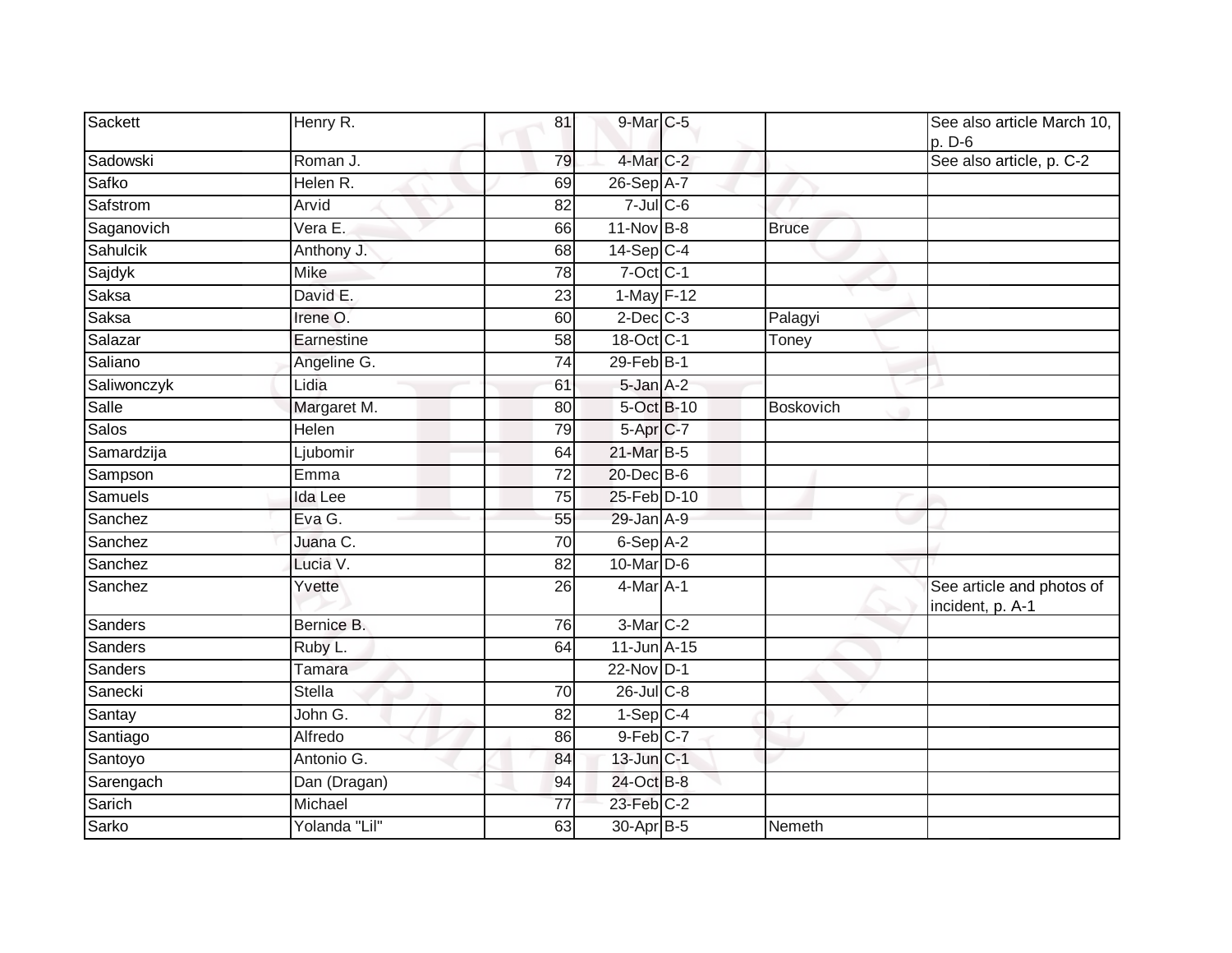| Sasina          | Anna                    | 96              | 5-Nov B-6               |                |                          |
|-----------------|-------------------------|-----------------|-------------------------|----------------|--------------------------|
| <b>Sass</b>     | Paul                    | 94              | 26-Sep A-7              |                |                          |
| Sassady         | <b>Betty</b>            | 69              | 6-Jan C-6               |                |                          |
| <b>Saunders</b> | Ruth (Zwieg)            | $\overline{72}$ | $17$ -Feb $C-5$         |                | See article, p. C-5      |
| <b>Saunders</b> | Walter                  | 84              | 18-Aug D-10             |                |                          |
| Sawa            | Scott P.                | $\mathbf{1}$    | $22$ -Jan $A-9$         |                |                          |
| Saylor          | John                    | 80              | 15-Nov B-4              |                | See article, p. B-4      |
| Schaap          | Maude                   | 84              | $5$ -Jul $D-1$          |                |                          |
| Schafer         | Clarence J.             | 91              | $14$ -Jan $C-9$         |                | See also article, p. A-2 |
| Schafer         | Florence                |                 | $6$ -Apr $D$ -6         |                |                          |
| Schafer         | Francis J., Sr. (Frank) | 65              | $24$ -Jan E-2           |                |                          |
| Schafer         | Mary Jane (Red)         | 72              | $28$ -Dec $ C$ -6       |                |                          |
| Schaffroth      | August F.               | 79              | 23-Feb C-1              |                |                          |
| Scharfenberg    | Pearl                   | 83              | 29-Sep D-7              |                |                          |
| Scharlach       | Ruby M.                 | $\overline{87}$ | 31-Mar C-10             |                |                          |
| Schau           | George R.               | 73              | 21-Aug E-12             |                |                          |
| Schaw           | Mary J.                 | $\overline{74}$ | $12$ -Feb $ C-1 $       |                |                          |
| Scheeringa      | Martin (Max)            | 91              | 19-Mar B-1              |                |                          |
| Scheeringa      | William (Farmer Bill)   | 88              | 7-Mar A-14              |                |                          |
| Scheidt         | Ida                     | 85              | 18-Dec E-4              |                |                          |
| Scheidt         | James E.                | 39              | 19-Jul C-1              |                |                          |
| Scheidt         | Patricia A.             | 53              | 29-Aug C-1              |                |                          |
| Schelfo         | Richard J.              | 58              | 31-Jul E-4              |                |                          |
| Schell          | Robert                  | 77              | $19-Sep$ <sub>C-1</sub> |                |                          |
| Scheltema       | Josephine               | 83              | $24$ -Aug C-4           | Riedstra       |                          |
| Scheuerman      | Marguerite              | 80              | $2$ -Feb $B-3$          | <b>McGrath</b> |                          |
| Schichner       | Arthur L.               | $\overline{42}$ | 30-Sep A-9              |                |                          |
| Schiesser       | Agnes                   | 86              | 15-May $E-2$            |                |                          |
| Schiesser       | Dorothy C.              | 79              | 18-Oct C-1              | Govert         |                          |
| Schlosser       | Leona                   | 95              | 25-Feb D-10             |                |                          |
| Schlundt        | Clara J.                | 65              | 18-Apr <sub>C-1</sub>   |                |                          |
| Schmal          | Ralph J.                | $\overline{71}$ | 6-Oct C-2               |                |                          |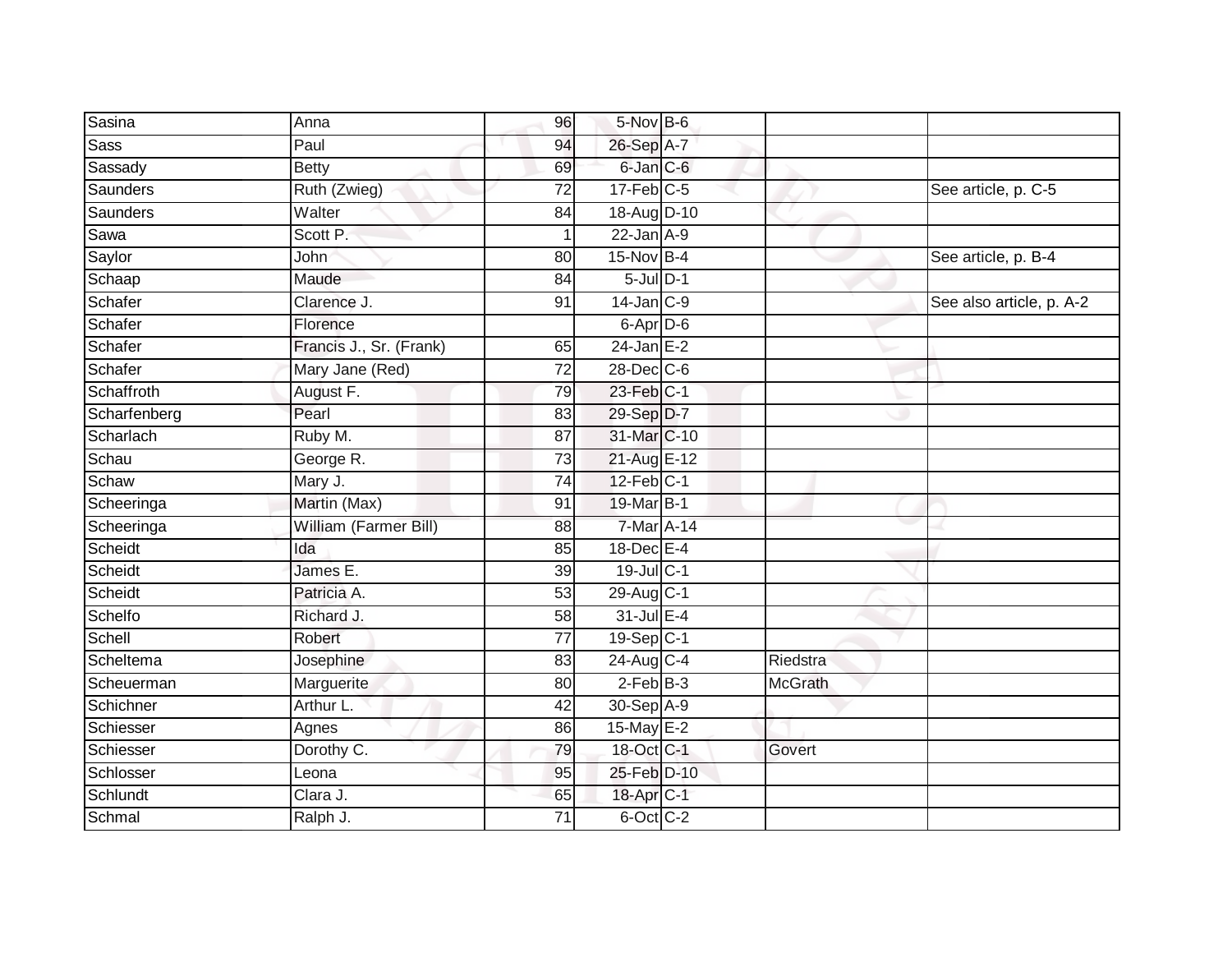| Schmelak         | James                | 65              | $9-Aug$ A-2     |         |  |
|------------------|----------------------|-----------------|-----------------|---------|--|
| Schmidt          | George M.            | 71              | $9-Sep$ $C-1$   |         |  |
| Schmidt          | James E.             | 39              | 18-Jul C-8      |         |  |
| Schmuesser       | Harold G. "Bud"      | 76              | 8-Sep C-7       |         |  |
| Schneider        | Anna M.              | $\overline{98}$ | $1-Sep$ C-4     |         |  |
| Schneider        | George               | 76              | $19$ -Jan $C-8$ |         |  |
| Schneider        | Jacob                | 86              | $12$ -AugB-9    |         |  |
| Schneider        | Joseph               | 87              | $2$ -Apr $D-6$  |         |  |
| Schnepper        | Loraine              | 77              | $5$ -May $D$ -6 |         |  |
| Schoenbeck       | Mary M.              | 80              | $13$ -Jan $C-5$ |         |  |
| Schofield        | Stanley B.           | 80              | $21$ -Jun $C-7$ |         |  |
| Schold           | Alice A.             | 63              | 2-Oct D-15      |         |  |
| Scholl           | Blanche H.           | 67              | 12-May F-7      |         |  |
| Scholte          | Marie                | 76              | $9$ -May $B$ -8 |         |  |
| Schraffenberger  | Charles F., Jr.      | 80              | $4-SepE-1$      |         |  |
| Schramm          | Mary T.              | 58              | 24-Mar B-15     |         |  |
| Schreiber        | Adolph C.            | 85              | $31$ -Jan $E-1$ |         |  |
| Schreiber        | Arnold J.            | 81              | 15-Apr A-11     |         |  |
| Schreiber        | Clarence V.          | 76              | 6-Dec D-1       |         |  |
| Schreiber        | Ottie                | 85              | $1-FebB-1$      |         |  |
| Schreiber        | Theodore "Ted"       | 88              | 31-Oct B-9      |         |  |
| Schreiner        | Elaine               | $\overline{47}$ | $20-Sep C-7$    |         |  |
| Schreiner        | Kevin M.             | 31              | 8-Mar A-11      |         |  |
| Schrock          | Homer E.             | 65              | 17-Mar C-10     |         |  |
| Schroder         | Maybelle             | 83              | 29-Dec C-2      |         |  |
| <b>Schuckers</b> | Gladys B.            | 82              | $12-Sep$ C-1    |         |  |
| Schulties        | <b>Bertha Louise</b> | $\overline{72}$ | 17-Apr D-14     |         |  |
| Schultz          | Alma M.              | 84              | $19-Sep C-1$    |         |  |
| Schultz          | Elizabeth            | 86              | $2$ -Dec $C-3$  |         |  |
| Schultz          | Elmer W.             | 71              | 28-Nov D-6      |         |  |
| Schultz          | Mariellen            | 81              | 6-Sep C-7       | Franken |  |
| Schultze         | Adaline              | 83              | 8-Jun E-1       |         |  |
|                  |                      |                 |                 |         |  |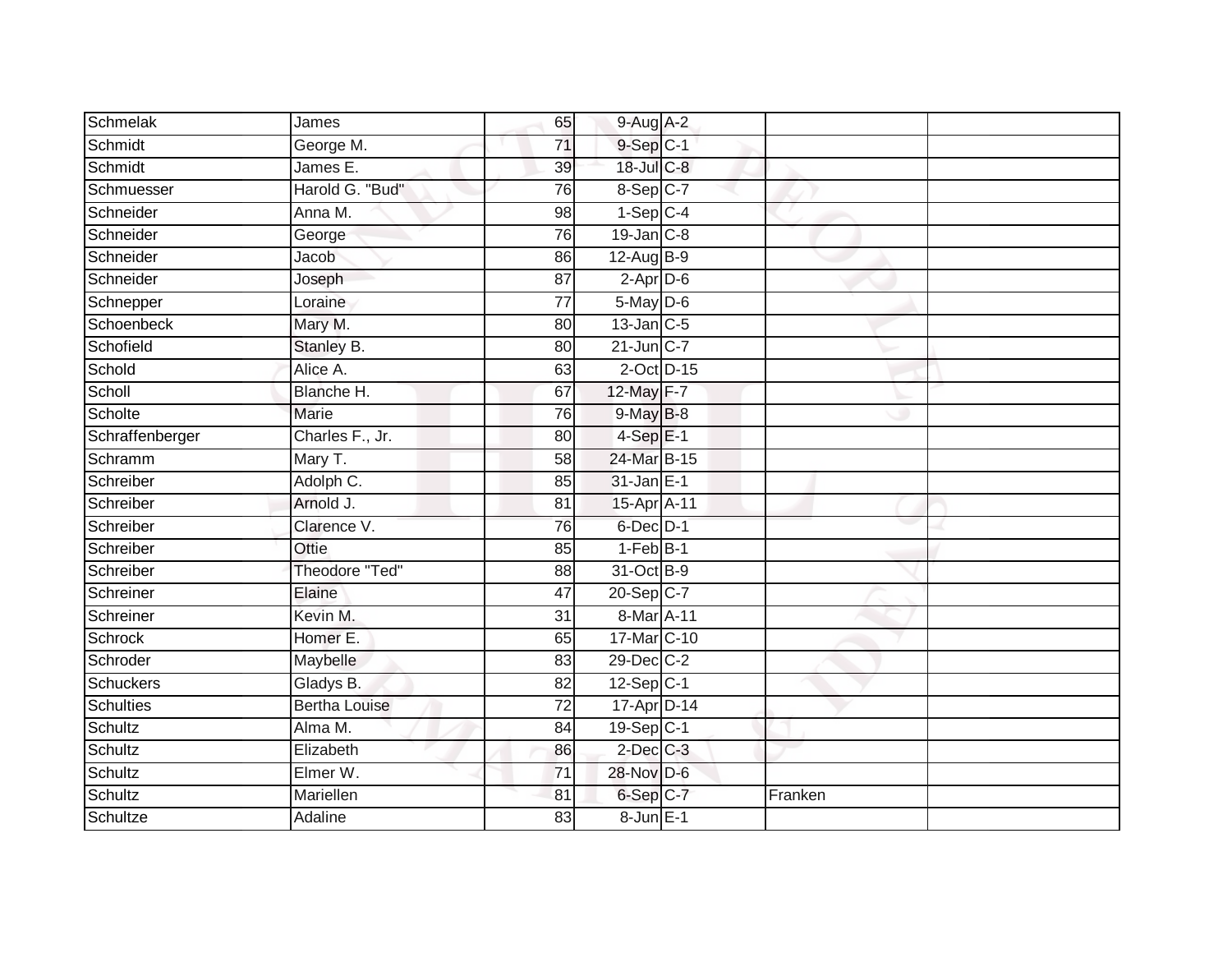| Schumacher  | Edward A.               | 75              | 25-Dec E-6      |              |                     |
|-------------|-------------------------|-----------------|-----------------|--------------|---------------------|
| Schurman    | Jacob                   | 86              | 25-Aug C-8      |              |                     |
| Schutt      | Clara                   | 88              | $7$ -Jun $B-2$  |              |                     |
| Schutz      | Geraldine C.            | 70              | $14$ -May C-9   |              |                     |
| Schutz      | Magdalena S.            | 79              | 8-Apr B-7       | <b>Kretz</b> |                     |
| Schwandt    | <b>Elizabeth Agnes</b>  | 95              | $23-Sep$ D-1    |              |                     |
| Schwarz     | Arthur M.               | 64              | 10-Jan D-11     |              |                     |
| Schwuchow   | Charles                 | 60              | 30-Mar C-4      |              |                     |
| Scott       | Anna C.                 | 85              | $13$ -Jul C-4   |              |                     |
| Scott       | Bill R.                 | 57              | 19-Aug C-1      |              |                     |
| Scott       | Charles W.              | 68              | $7$ -Oct $C-1$  |              |                     |
| Scott       | Donald                  | 69              | $17$ -Feb $C-5$ |              |                     |
| Scott       | <b>Frankie Lee</b>      | 49              | 14-Dec D-5      |              |                     |
| Scott       | <b>Hiram Abif</b>       | 77              | 5-Mar B-5       |              |                     |
| Scott       | Juanita I.              | $\overline{74}$ | $10$ -Jun $C-1$ |              |                     |
| Scott       | Maribeth                | 33              | 24-May C-7      | Adams        |                     |
| Scott       | Ruthanne                | 66              | $6$ -Jan $C$ -6 |              |                     |
| Scribner    | Leo C.                  | 87              | 27-Jun C-8      |              |                     |
| Seabloom    | Helen K.                | 70              | 4-Dec D-16      |              |                     |
| Seaton      | Herman                  | 63              | 28-Apr D-4      |              |                     |
| Seay        | <b>Richard Lee</b>      | 31              | 25-Oct D-1      |              |                     |
| Secviar     | John (Spider), Sr.      | 68              | 10-Feb C-11     |              |                     |
| Seegers     | Catherine               | 50              | 17-Nov D-4      |              |                     |
| Seegers     | Norman                  | 65              | $29$ -Jun $B-8$ |              |                     |
| Seehausen   | Elizabeth H. "Sunshine" | 78              | 29-Jul C-1      |              |                     |
| Seehausen   | Marie C.                |                 | $6-Nov$ E-1     |              |                     |
| Seganfreddo | Marie                   | 83              | 10-Apr A-4      |              |                     |
| Seitzinger  | Mable M.                | 75              | $7-Nov$ C-1     |              |                     |
| Seligman    | Gertrude E.             | 98              | $17 -$ Jul E-3  |              |                     |
| Selin       | Harry $E$ .             | 66              | 10-May C-1      |              | See article, p. C-1 |
| Sellis      | Diamantis P.            | 83              | 20-Mar B-14     |              |                     |
| Selvey      | Richard J.              | 49              | $4$ -May B-9    |              |                     |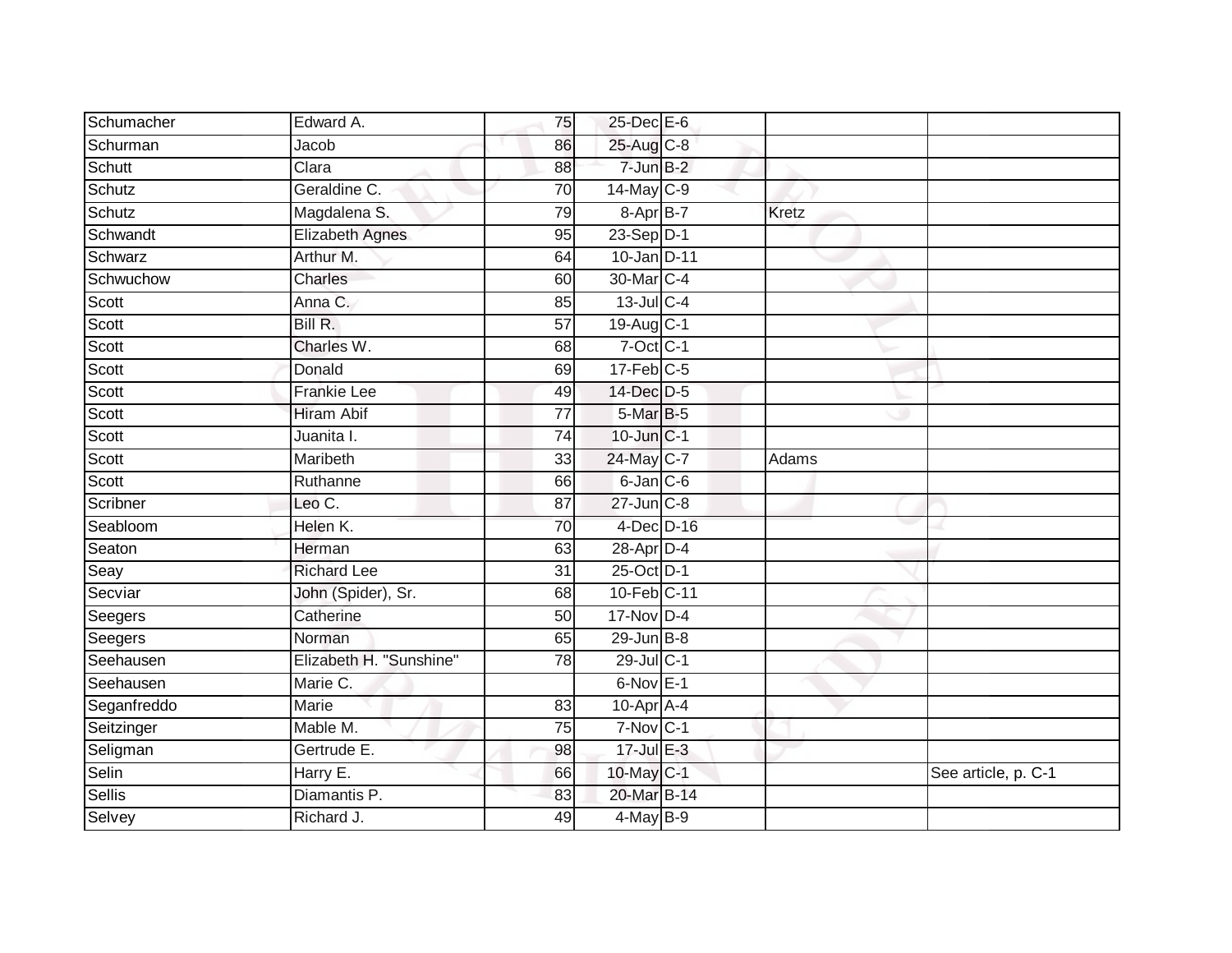| Semenzin            | Julia (Julie)       | 85              | 6-Dec D-1         |         |                     |
|---------------------|---------------------|-----------------|-------------------|---------|---------------------|
| Semesky             | Theodore, Sr.       | 62              | 12-Jun D-16       |         |                     |
| Sendre              | Alexander J.        | 79              | 2-Mar C-5         |         |                     |
| Senek               | Kathryn             | 59              | 28-Dec C-5        | Mylo    |                     |
| Senetar             | Kathryn C.          | 67              | 8-Dec C-11        |         |                     |
| Senkowski           | Peter J.            | 66              | $9$ -Dec $C-1$    |         |                     |
| Sepiol              | Frank               | 66              | $10-Sep$ B-6      |         |                     |
| Serafin             | John A.             | 83              | 4-May B-9         |         |                     |
| Serrano             | Gilbert "Louie Jr." | 13              | 13-Apr C-4        |         |                     |
| Sesock              | Mary                | 98              | $1-Nov$ C-1       |         |                     |
| Sestrich            | Russell H.          | $\overline{73}$ | $25-Sep D-3$      |         |                     |
| Setlak              | Sophia Dolores      | $\overline{73}$ | 29-Aug C-1        |         |                     |
| Setters             | Rosella M.          | 45              | 1-Dec D-11        |         |                     |
| Sewich              | John                | 80              | 14-Aug D-16       |         |                     |
| Sexauer             | Janet               | 50              | 31-Jul E-4        |         |                     |
| Shafchuk            | Marie               | 82              | 17-Oct C-1        |         |                     |
| Shaffer             | Jessie              | 68              | $1-Sep$ C-4       |         | See article, p. C-4 |
| Shaffer             | Louis M.            | $\overline{73}$ | $27 - Jun$ $C-8$  |         |                     |
| Shaffer             | Ross A.             | $\overline{71}$ | $1$ -May $F-12$   |         |                     |
| Shakich             | Michael             | 71              | $7-Feb$ D-2       |         |                     |
| Shalapsik           | Betty J.            | 86              | 29-Jul C-1        |         |                     |
| Sharbak             | Hannah              | 90              | $5 - Jan$ $B - 5$ | Donovan |                     |
| Sharkozy            | Joseph W.           | 67              | $23$ -Aug $C-1$   |         |                     |
| Sharp               | Golden F. "Bud"     | $\overline{77}$ | $4$ -Apr $C-1$    |         |                     |
| Sharp               | Harry L.            | $\overline{77}$ | $2$ -Apr $D-6$    |         |                     |
| Sharpe              | Mitchell Leon       | 73              | 23-Mar D-5        |         |                     |
| Shearer             | Helen P.            | 91              | 8-Jun E-1         |         |                     |
| Shearer             | Henrietta K.        | 74              | $16$ -Dec $C$ -2  |         |                     |
| <b>Sheets</b>       |                     |                 | 8-Mar A-11        |         |                     |
|                     | Myrtle A.           | 81              |                   |         |                     |
| Sheiffele           | Mabel               | 98              | 29-Sep D-7        |         |                     |
|                     | Willie, Sr.         | 78              | 29-Nov D-1        |         |                     |
| Shepard<br>Shepherd | Carl                | $\overline{25}$ | $6$ -Jan $C$ -6   |         |                     |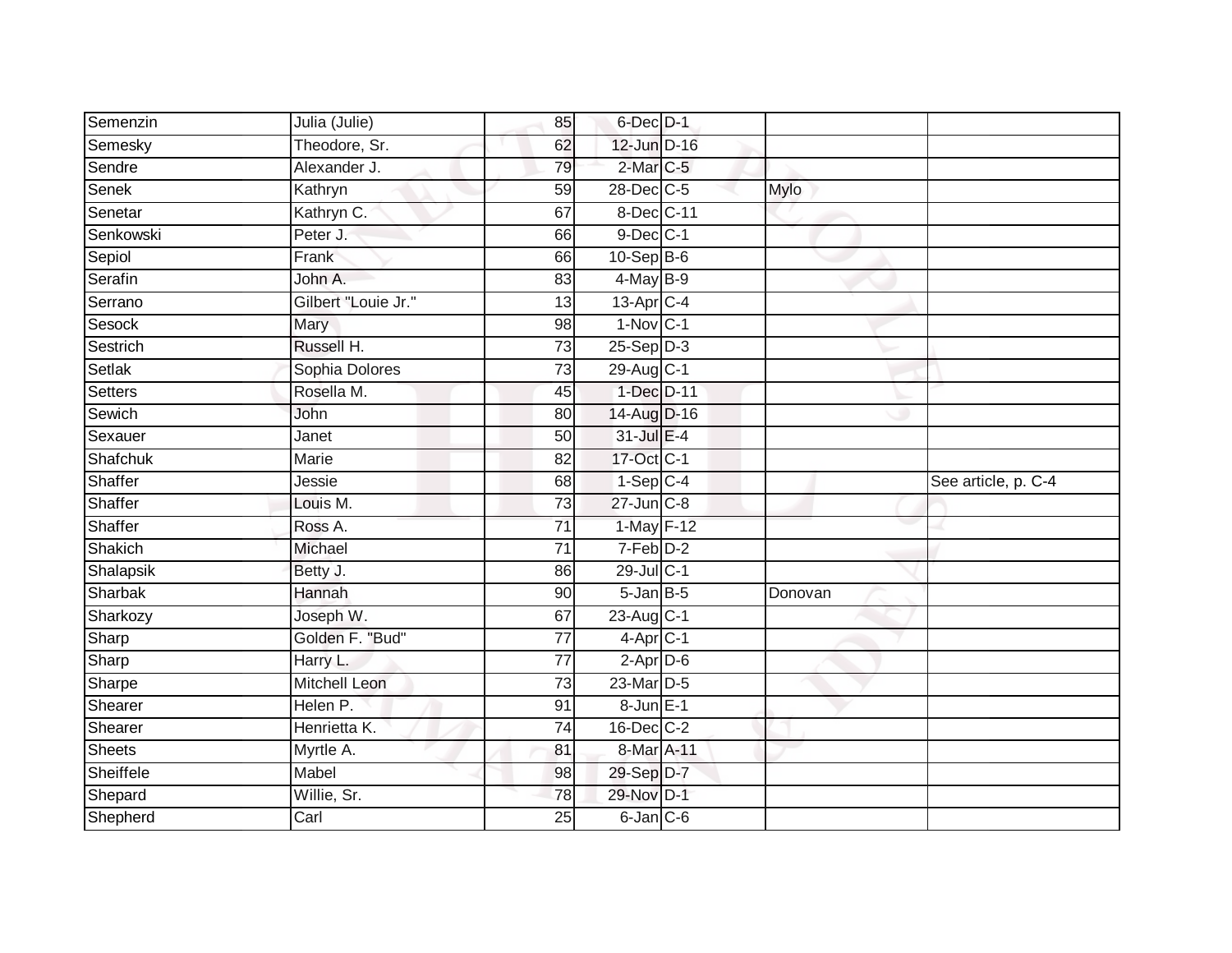| Sheppard       | Eula L.                | 101             | 30-Aug C-1           |            |                                      |
|----------------|------------------------|-----------------|----------------------|------------|--------------------------------------|
| Sherman        | Helen                  | 88              | 7-Sep D-8            |            |                                      |
| Sherr          | Bonnie (Smith)         | 47              | 23-Aug C-1           |            | See article, p. C-1                  |
| Shidler        | Frances                | 64              | $9$ -Dec $C-1$       |            |                                      |
| Shine          | Josef                  | $\overline{74}$ | 19-Jul C-1           |            |                                      |
| Shipman        | Oda (Crow)             | 76              | $22$ -Jul C-1        |            |                                      |
| Shirk          | Mary Pearson           | 96              | $10$ -Jun $C-1$      |            | See also article June 11,<br>p. A-15 |
| Shirley        | Charles                | 70              | 5-Apr C-7            |            |                                      |
| Shoaf          | Arlene                 |                 | $3$ -Jun $C-2$       | Huttle     |                                      |
| Shock          | Helen C. "Marti"       | 70              | 8-Feb <sup>B-1</sup> |            |                                      |
| Shodowski      | Rose E.                | 80              | 5-May D-6            |            |                                      |
| Shores         | Cecil                  | 79              | $5$ -Dec $C$ -2      |            |                                      |
| Short          | Walter C.              | 62              | 18-Dec E-3           |            |                                      |
| Shostok        | Robert J., Sr.         | 67              | 29-Oct D-3           |            |                                      |
| Shott          | John                   | $\overline{72}$ | 3-Jan F-2            |            |                                      |
| Shoulders      | Jess W.                | 73              | $9$ -Oct $E-1$       |            |                                      |
| Shulruff       | Michelle R.            | 73              | 24-Jun C-1           |            |                                      |
| Shuman         | Paul P.                | 84              | 12-Dec C-1           |            |                                      |
| Shurr          | Harry L.               | 93              | $26$ -Apr $D-1$      |            |                                      |
| <b>Shytles</b> | Evie G.                | 92              | $4$ -Jan B-7         |            |                                      |
| Siambones      | Katina                 | 77              | $19$ -Jan $C-8$      |            |                                      |
| Siboda         | Angeline M.            | 52              | 20-Mar B-15          | Dudkiewicz |                                      |
| Siciarz        | Walter C.              | 66              | $21$ -May $D-2$      |            |                                      |
| Sidor          | Katherine              | 81              | 31-May C-7           |            |                                      |
| Siebert        | M. Theodolinda, Sister | 88              | 20-Mar B-14          |            |                                      |
| Siegel         | Minnie S.              | 79              | $4$ -Oct $D-1$       |            |                                      |
| Sieja          | Walter                 | 76              | 22-Apr C-2           |            |                                      |
| Sigler         | Margaret I. (Haggerty) | 68              | 26-Mar C-8           |            |                                      |
| Signorelli     | Daniel                 | 64              | 29-Jun B-8           |            |                                      |
| Signorelli     | Olive                  | 85              | 25-Nov C-2           |            |                                      |
| Signorini      | Marie Jean             | 78              | $15$ -Mar $ C-5 $    |            |                                      |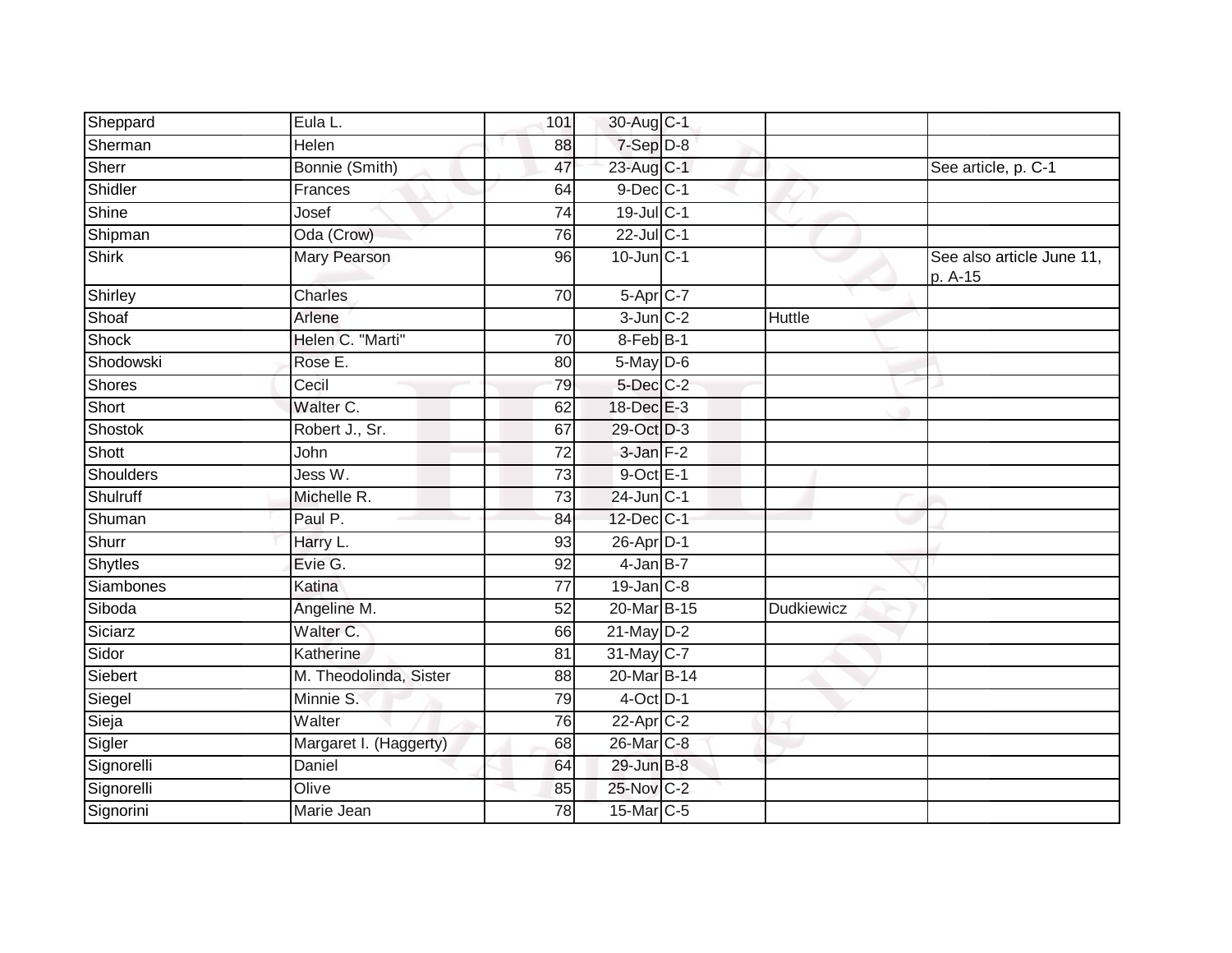| Sikora<br>Dolores R.<br>1-Dec D-11<br>60<br>Lucas<br>Sikora<br>Louis D., Brother, O.C.D.<br>26-Mar C-8<br>75<br>5-Feb B-8<br>63<br>Anthony<br>Silver<br>$17 -$ Jul E-3<br>Milton<br>Silvola<br>$3-Nov$ D-7<br>79<br>Ann P.<br>Simatovich<br>$5 - Jan$ $B-5$<br>Mary<br>83<br>Simatovich<br>$1$ -Jun $B$ -5<br><b>Mike</b><br>$5$ -May $D-5$<br>Frank<br>Simko<br>Mary<br>15-May E-2<br>Simko<br><b>Michael Robert</b><br>$2$ -Jun $D-3$<br>35<br>Simmons<br><b>Ethel Clara</b><br>$22-Sep D-8$<br>79<br>$12$ -Apr $C-1$<br>Lillian<br>Bernstein<br>89<br>Simon<br>Nicholas, Jr. "Nick"<br>17-Apr D-14<br>78<br>$9$ -Dec $C-1$<br>Mamie C.<br>65<br>21-Dec D-5<br>Alice<br>83<br>$19$ -Feb $C-2$<br>Lawrence D.<br>65<br>30-Nov F-6<br>Sims<br>Jeremy William 'Booga-A-<br>6<br>Woog'<br>Anne C.<br>Sinchak<br>25-Feb D-10<br>85<br>$26$ -Jan $C$ -5<br>George<br>63<br>Sinclair<br>5-Oct B-10<br>Mittie L.<br>88<br>31-Jul E-10<br>Jeanette L.<br>51<br>19-Mar B-1<br>Dawn (Bultema)<br>28<br>Sisco<br>$2$ -Jun $D-3$<br>Betty Jo<br>13<br><b>Siska</b><br><b>Harriet</b><br>$10$ -Apr $D-2$<br>84<br>Sitko<br>$17$ -Feb $C-5$<br>John<br>77<br>Siwirski<br>Leo $\overline{\mathsf{R}.}$<br>13-Apr A-7<br>$\overline{72}$<br>$\overline{57}$<br>William Humphrey<br>8-Apr B-7<br>See article, p. B-7<br>Skalka<br>Victoria<br>9-Aug D-1<br>102<br>1-Oct D-13<br>Rake<br>Anne M.<br>79<br>$13$ -Apr $C-4$<br>John<br>76 | Signs | John D. | 29 | 30-Oct D-2 |  |  |
|------------------------------------------------------------------------------------------------------------------------------------------------------------------------------------------------------------------------------------------------------------------------------------------------------------------------------------------------------------------------------------------------------------------------------------------------------------------------------------------------------------------------------------------------------------------------------------------------------------------------------------------------------------------------------------------------------------------------------------------------------------------------------------------------------------------------------------------------------------------------------------------------------------------------------------------------------------------------------------------------------------------------------------------------------------------------------------------------------------------------------------------------------------------------------------------------------------------------------------------------------------------------------------------------------------------------------------------------------------------------------------------------------------------------|-------|---------|----|------------|--|--|
|                                                                                                                                                                                                                                                                                                                                                                                                                                                                                                                                                                                                                                                                                                                                                                                                                                                                                                                                                                                                                                                                                                                                                                                                                                                                                                                                                                                                                        |       |         |    |            |  |  |
| Sillingas<br>Simchak<br>Simons<br>Simpson<br>Simpson<br>Sinchar<br>Singer<br>Sipkema<br>Skaggs<br>Skinner<br>Skoczylas                                                                                                                                                                                                                                                                                                                                                                                                                                                                                                                                                                                                                                                                                                                                                                                                                                                                                                                                                                                                                                                                                                                                                                                                                                                                                                 |       |         |    |            |  |  |
|                                                                                                                                                                                                                                                                                                                                                                                                                                                                                                                                                                                                                                                                                                                                                                                                                                                                                                                                                                                                                                                                                                                                                                                                                                                                                                                                                                                                                        |       |         |    |            |  |  |
|                                                                                                                                                                                                                                                                                                                                                                                                                                                                                                                                                                                                                                                                                                                                                                                                                                                                                                                                                                                                                                                                                                                                                                                                                                                                                                                                                                                                                        |       |         |    |            |  |  |
|                                                                                                                                                                                                                                                                                                                                                                                                                                                                                                                                                                                                                                                                                                                                                                                                                                                                                                                                                                                                                                                                                                                                                                                                                                                                                                                                                                                                                        |       |         |    |            |  |  |
|                                                                                                                                                                                                                                                                                                                                                                                                                                                                                                                                                                                                                                                                                                                                                                                                                                                                                                                                                                                                                                                                                                                                                                                                                                                                                                                                                                                                                        |       |         |    |            |  |  |
|                                                                                                                                                                                                                                                                                                                                                                                                                                                                                                                                                                                                                                                                                                                                                                                                                                                                                                                                                                                                                                                                                                                                                                                                                                                                                                                                                                                                                        |       |         |    |            |  |  |
|                                                                                                                                                                                                                                                                                                                                                                                                                                                                                                                                                                                                                                                                                                                                                                                                                                                                                                                                                                                                                                                                                                                                                                                                                                                                                                                                                                                                                        |       |         |    |            |  |  |
|                                                                                                                                                                                                                                                                                                                                                                                                                                                                                                                                                                                                                                                                                                                                                                                                                                                                                                                                                                                                                                                                                                                                                                                                                                                                                                                                                                                                                        |       |         |    |            |  |  |
|                                                                                                                                                                                                                                                                                                                                                                                                                                                                                                                                                                                                                                                                                                                                                                                                                                                                                                                                                                                                                                                                                                                                                                                                                                                                                                                                                                                                                        |       |         |    |            |  |  |
|                                                                                                                                                                                                                                                                                                                                                                                                                                                                                                                                                                                                                                                                                                                                                                                                                                                                                                                                                                                                                                                                                                                                                                                                                                                                                                                                                                                                                        |       |         |    |            |  |  |
|                                                                                                                                                                                                                                                                                                                                                                                                                                                                                                                                                                                                                                                                                                                                                                                                                                                                                                                                                                                                                                                                                                                                                                                                                                                                                                                                                                                                                        | Simon |         |    |            |  |  |
|                                                                                                                                                                                                                                                                                                                                                                                                                                                                                                                                                                                                                                                                                                                                                                                                                                                                                                                                                                                                                                                                                                                                                                                                                                                                                                                                                                                                                        |       |         |    |            |  |  |
|                                                                                                                                                                                                                                                                                                                                                                                                                                                                                                                                                                                                                                                                                                                                                                                                                                                                                                                                                                                                                                                                                                                                                                                                                                                                                                                                                                                                                        |       |         |    |            |  |  |
|                                                                                                                                                                                                                                                                                                                                                                                                                                                                                                                                                                                                                                                                                                                                                                                                                                                                                                                                                                                                                                                                                                                                                                                                                                                                                                                                                                                                                        |       |         |    |            |  |  |
|                                                                                                                                                                                                                                                                                                                                                                                                                                                                                                                                                                                                                                                                                                                                                                                                                                                                                                                                                                                                                                                                                                                                                                                                                                                                                                                                                                                                                        |       |         |    |            |  |  |
|                                                                                                                                                                                                                                                                                                                                                                                                                                                                                                                                                                                                                                                                                                                                                                                                                                                                                                                                                                                                                                                                                                                                                                                                                                                                                                                                                                                                                        |       |         |    |            |  |  |
|                                                                                                                                                                                                                                                                                                                                                                                                                                                                                                                                                                                                                                                                                                                                                                                                                                                                                                                                                                                                                                                                                                                                                                                                                                                                                                                                                                                                                        |       |         |    |            |  |  |
|                                                                                                                                                                                                                                                                                                                                                                                                                                                                                                                                                                                                                                                                                                                                                                                                                                                                                                                                                                                                                                                                                                                                                                                                                                                                                                                                                                                                                        |       |         |    |            |  |  |
|                                                                                                                                                                                                                                                                                                                                                                                                                                                                                                                                                                                                                                                                                                                                                                                                                                                                                                                                                                                                                                                                                                                                                                                                                                                                                                                                                                                                                        |       |         |    |            |  |  |
|                                                                                                                                                                                                                                                                                                                                                                                                                                                                                                                                                                                                                                                                                                                                                                                                                                                                                                                                                                                                                                                                                                                                                                                                                                                                                                                                                                                                                        |       |         |    |            |  |  |
|                                                                                                                                                                                                                                                                                                                                                                                                                                                                                                                                                                                                                                                                                                                                                                                                                                                                                                                                                                                                                                                                                                                                                                                                                                                                                                                                                                                                                        |       |         |    |            |  |  |
|                                                                                                                                                                                                                                                                                                                                                                                                                                                                                                                                                                                                                                                                                                                                                                                                                                                                                                                                                                                                                                                                                                                                                                                                                                                                                                                                                                                                                        |       |         |    |            |  |  |
|                                                                                                                                                                                                                                                                                                                                                                                                                                                                                                                                                                                                                                                                                                                                                                                                                                                                                                                                                                                                                                                                                                                                                                                                                                                                                                                                                                                                                        |       |         |    |            |  |  |
|                                                                                                                                                                                                                                                                                                                                                                                                                                                                                                                                                                                                                                                                                                                                                                                                                                                                                                                                                                                                                                                                                                                                                                                                                                                                                                                                                                                                                        |       |         |    |            |  |  |
|                                                                                                                                                                                                                                                                                                                                                                                                                                                                                                                                                                                                                                                                                                                                                                                                                                                                                                                                                                                                                                                                                                                                                                                                                                                                                                                                                                                                                        |       |         |    |            |  |  |
|                                                                                                                                                                                                                                                                                                                                                                                                                                                                                                                                                                                                                                                                                                                                                                                                                                                                                                                                                                                                                                                                                                                                                                                                                                                                                                                                                                                                                        |       |         |    |            |  |  |
|                                                                                                                                                                                                                                                                                                                                                                                                                                                                                                                                                                                                                                                                                                                                                                                                                                                                                                                                                                                                                                                                                                                                                                                                                                                                                                                                                                                                                        |       |         |    |            |  |  |
|                                                                                                                                                                                                                                                                                                                                                                                                                                                                                                                                                                                                                                                                                                                                                                                                                                                                                                                                                                                                                                                                                                                                                                                                                                                                                                                                                                                                                        |       |         |    |            |  |  |
|                                                                                                                                                                                                                                                                                                                                                                                                                                                                                                                                                                                                                                                                                                                                                                                                                                                                                                                                                                                                                                                                                                                                                                                                                                                                                                                                                                                                                        |       |         |    |            |  |  |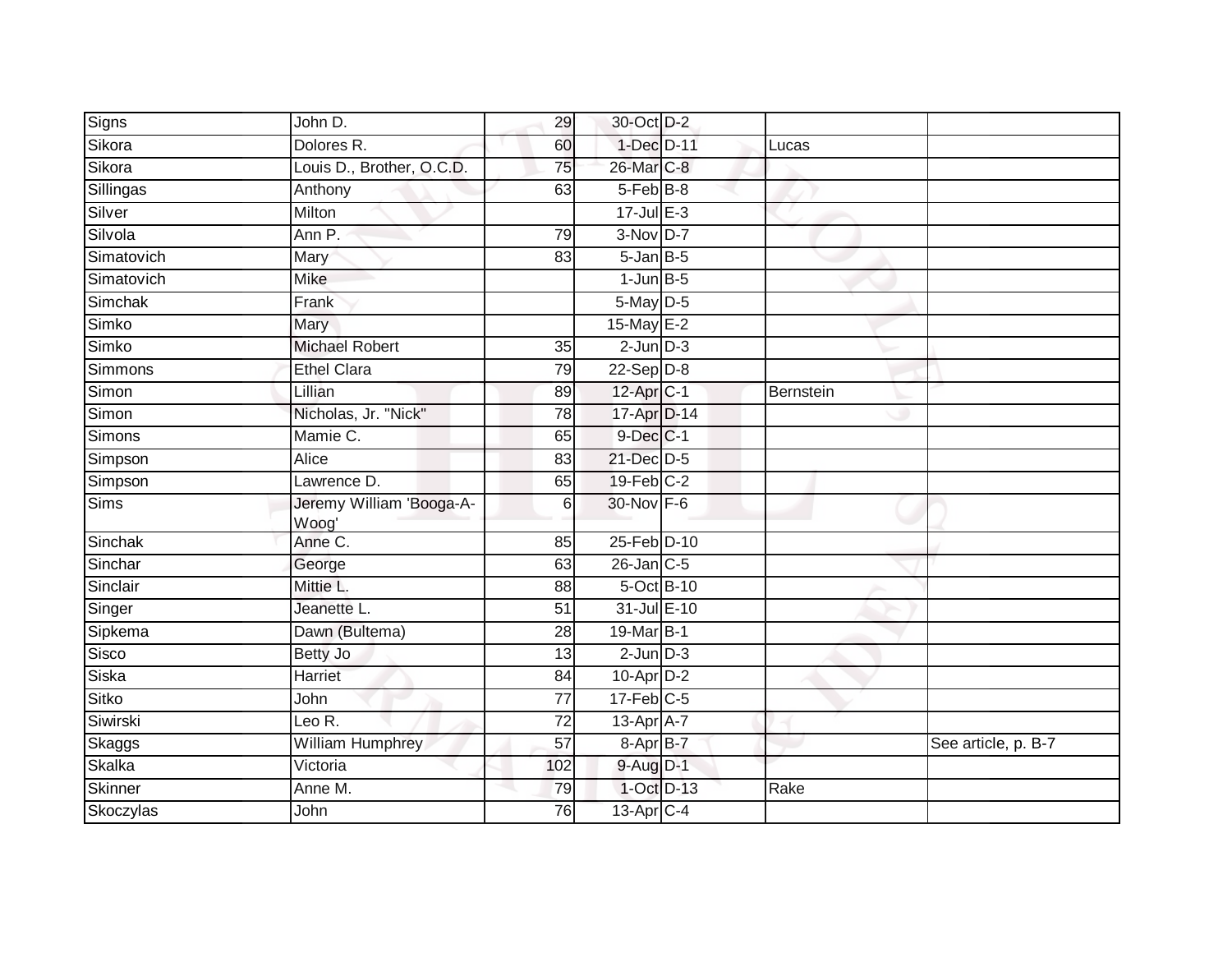| Skomac         | Nicholas                   | 70              | 10-Oct A-13              |            |                     |
|----------------|----------------------------|-----------------|--------------------------|------------|---------------------|
| Skorupa        | Charles M.                 | 63              | $9$ -Jun $D-2$           |            |                     |
| Skowronski     | Michael J.                 | 80              | 26-Sep A-7               |            |                     |
| Skrobot        | Steve V.                   | 61              | 8-Aug C-8                |            |                     |
| Skurka         | <b>Adeline Eva</b>         | 79              | 6-Sep C-7                | Kasprzak   |                     |
| Slacian        | Andrew M. "Whitey"         | 66              | $12-Sep C-1$             |            |                     |
| Sladek         | Julia                      | 89              | $6$ -Jun $A-13$          |            |                     |
| Slager         | Frank                      | 75              | 6-Oct C-2                |            |                     |
| Slaney         | Glenn W.                   | 53              | 8-Nov C-1                |            |                     |
| Slenczka       | Alfred (Freddy)            | 62              | 31-May C-7               |            |                     |
| Slesinski      | Elizabeth                  | 61              | $18-Oct$ A-2             |            |                     |
| Slupczynski    | Adam J.                    | $\mathsf 9$     | 8-Apr B-7                |            |                     |
| Smalski        | Ben                        |                 | 27-May C-2               |            |                     |
| Smentkowski    | Florian A.                 | 91              | 19-Oct C-4               |            |                     |
| Smida          | <b>Ann Marie</b>           | $\overline{71}$ | 1-May F-12               | Ferek      |                     |
| Smida          | <b>Betty Jane</b>          | 61              | 17-May D-1               | Karczewski |                     |
|                |                            |                 |                          |            |                     |
| Smierciak      | Edmund F.                  | $\overline{71}$ | 19-Oct C-4               |            | See article, p. C-4 |
| Smit           | Fred                       | 62              | 18-Sep D-14              |            |                     |
| Smit           | James H.                   | 69              | $25$ -Nov $ C-2 $        |            |                     |
| Smith          | Alice E.                   | 82              | $27-Sep$ A-2             |            |                     |
| Smith          | Anne T.                    | 77              | $12-Sep C-1$             |            |                     |
| Smith          | Arnold                     | $\overline{34}$ | 10-Oct A-13              |            |                     |
| Smith          | <b>Bardy</b>               | 84              | $7-Apr$ <sub>C-9</sub>   |            |                     |
| Smith          | Bernice M.                 |                 | $9$ -Feb $C$ -7          |            |                     |
| Smith          | Carole Marie "Volk"        | 43              | $5 - Jan$ $B - 5$        |            |                     |
| Smith          | <b>Christine Marie</b>     | 13              | $2$ -Jan $C-1$           |            |                     |
| Smith          | Clarence M.                | $\overline{71}$ | $15-Sep$ D-8             |            |                     |
| Smith          | Donald V.                  | 45              | 5-Oct B-10               |            |                     |
| Smith          | Dorothaea Rae              | 54              | 16-Nov C-4               |            |                     |
| Smith          | Eddie B., Jr.              | 52              | $5$ -Jul $D-1$           |            |                     |
| Smith<br>Smith | Everett J.<br>Florence Ann | 82              | 19-Dec C-2<br>$1-FebB-1$ |            |                     |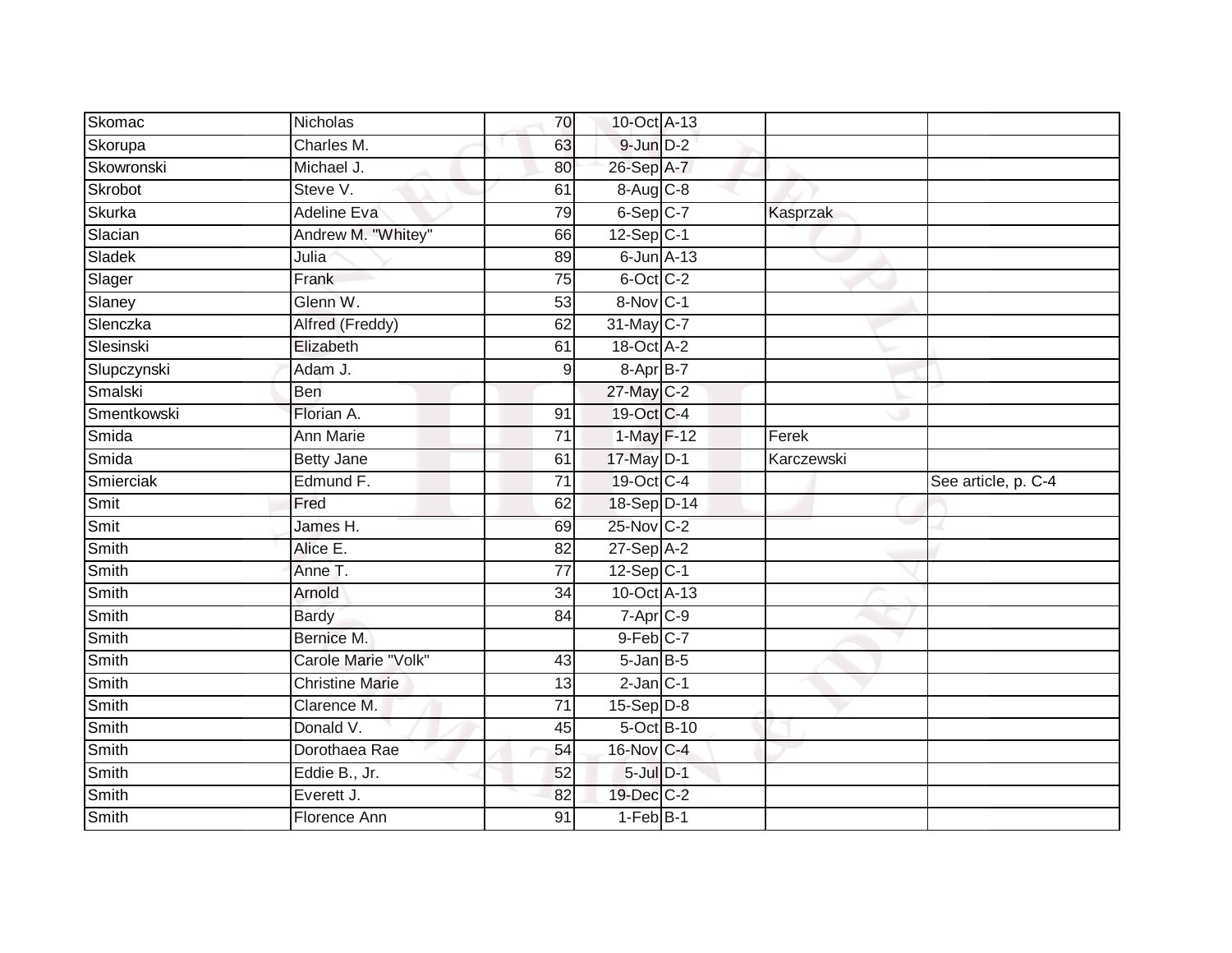| Smith        | Frances D.             | 84              | 31-Aug C-4              |             |                     |
|--------------|------------------------|-----------------|-------------------------|-------------|---------------------|
| <b>Smith</b> | Harold C.              | 81              | $2$ -Jan $C-1$          |             |                     |
| <b>Smith</b> | Harry F.               | 78              | 31-Oct B-9              |             |                     |
| Smith        | Helen                  | 74              | 13-Dec C-1              |             |                     |
| Smith        | Janie                  | 86              | $24$ -Oct B-8           |             |                     |
| Smith        | Jean Ruth              | 63              | $24-Sep B-1$            |             |                     |
| Smith        | Jennifer Kathleen      | 19              | 7-May B-6               |             |                     |
| <b>Smith</b> | Jo Anne                | 61              | $18 - Jan$ $C-3$        |             |                     |
| Smith        | Joan                   | 59              | 28-Apr D-4              |             |                     |
| Smith        | John Forrest "Frosty"  | 72              | 14-Apr C-11             |             |                     |
| Smith        | John J.                | 75              | 7-Feb D-2               |             |                     |
| Smith        | Joseph L.              | 51              | $17 -$ Jul $E - 3$      |             |                     |
| Smith        | Mildred V.             | 75              | 20-May C-1              |             |                     |
| Smith        | Richard                | 80              | 10-Feb C-11             |             |                     |
| Smith        | Richard H.             | $\overline{72}$ | 28-Jan B-7              |             |                     |
| Smith        | Ruth B.                | 92              | 13-Mar A-4              |             |                     |
| Smith        | Tommy D.               | 29              | 9-Feb C-7               |             |                     |
| Smith        | Wilfred                | 88              | 28-Jun C-7              |             |                     |
| Smolen       | Anna R.                | 76              | 30-Jul C-1              | Syrek       |                     |
| Snider       | Carlyle John "Curley"  | 68              | 25-May D-8              |             | See article, p. D-8 |
| Snyder       | Alta D.                | 84              | 22-Mar C-8              |             |                     |
| Snyder       | Ann                    |                 | $7 - Jun$ B-2           |             |                     |
| Snyder       | <b>Gregory Michael</b> | 22              | $14$ -Feb $D-2$         |             |                     |
| Snyder       | Pauline M.             | 71              | $15-Sep D-8$            |             |                     |
| Snyder       | <b>Ray Nelson</b>      | 76              | $11-Oct$ <sub>C-1</sub> |             | See article, p. C-1 |
| Sobilo       | <b>Rose Marie</b>      | 66              | $6-Sep$ $C-7$           | Lewandowski |                     |
| Sochacki     | <b>Rick</b>            | 34              | $11-Nov$ A-2            |             | See article, p. A-2 |
| Soder        | Laura Lee              | 67              | $24$ -May C-8           |             |                     |
| Soderlund    | Leonard S.             | 53              | 8-Dec C-11              |             |                     |
| Sodetz       | Florence A.            | 78              | $2-Sep C-1$             |             |                     |
| Sodo         | Anthony E., Jr.        | 55              | 2-Oct D-14              |             |                     |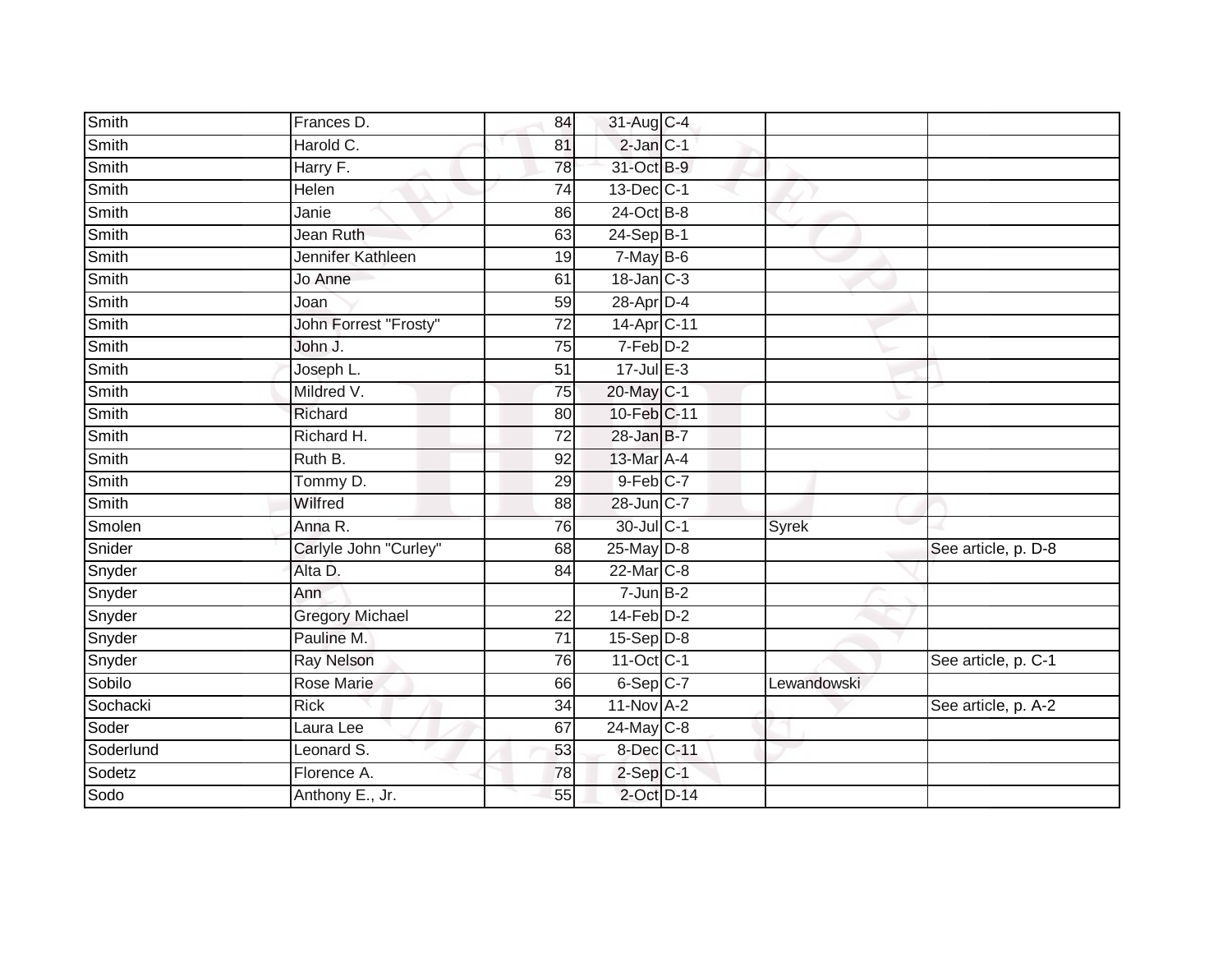| Soer          | Kathleen J.            | 37              | $1-FebB-1$        | Kaluf          | Last name also spelled<br>Sour (1/31 p. F-3) and<br>Souer (2/2, p. B-3)  |
|---------------|------------------------|-----------------|-------------------|----------------|--------------------------------------------------------------------------|
| Solan         | Peter, Sr.             | 87              | 10-Jan D-11       |                |                                                                          |
| Solcich       | Paul, Sr.              | 91              | 15-Jun D-7        |                |                                                                          |
| Solomon       | Helen "Sally"          | 62              | 24-Nov D-19       |                |                                                                          |
| Sommerfeld    | Walter A.              | $\overline{77}$ | $19$ -Dec $C-2$   |                |                                                                          |
| Sommers       | Dallas Rae             | 71              | $8-$ Apr $B-7$    |                |                                                                          |
| Sopata        | Walter J.              | $\overline{71}$ | 17-Aug B-8        |                |                                                                          |
| Sopchak       | John                   | 87              | $13$ -Feb $ C-1 $ |                |                                                                          |
| Sorenson      | Lancy                  | 98              | $1-AprB-8$        |                |                                                                          |
| Sorrells      | <b>Charles William</b> | 63              | $12$ -Jan $C-8$   |                |                                                                          |
| Sosby         | <b>Anna Frances</b>    |                 | 7-Oct C-1         |                | See artice, p. C-1                                                       |
| Sostaric      | Evelyn A.              | 60              | 19-Oct C-4        |                | See also article and<br>photos, p. A-1                                   |
| Souer         | Kathleen J.            | 37              | $2-FebB-3$        |                | Last name also spelled<br>Soer (2/1, p. B-1) and<br>Sour (1/31, p. F-3)  |
| Souhrada      | Ella J.                | 81              | $9$ -Jun $D-2$    |                |                                                                          |
| Sour          | Kathleen J.            | $\overline{37}$ | $31$ -Jan $F-3$   | Kaluf          | Last name also spelled<br>Soer (2/1/, p. B-1) and<br>Souer (2/2, p. B-3) |
| Soverly       | Mary L.                | 69              | 23-Sep D-1        |                |                                                                          |
| Sovich        | Sophie A.              | 88              | $3$ -Jun $C-2$    | Kaminski       |                                                                          |
| Sowa          | John E., Sr. "Ziggy"   | 70              | $10-Sep$ B-6      |                |                                                                          |
| Soy           | Joseph C.              | 67              | $13$ -Mar $A$ -4  |                |                                                                          |
| Spanier       | Susan J.               | 94              | $27$ -Jun $C-8$   |                |                                                                          |
| Sparaga       | Frances                | 81              | $2$ -Aug $B-9$    | Wasielewicz    | Last name also spelled<br>Szparaga                                       |
| <b>Sparks</b> | Martha A.              | 81              | 26-May D-5        | <b>Buckley</b> |                                                                          |
| Sparks        | Ruth M.                | 81              | $4$ -Apr $C-1$    |                |                                                                          |
| Spear         | Peter E.               | 77              | $1-FebB-1$        |                |                                                                          |
| Speck         | Frances                | 76              | $1$ -Jun $B-5$    |                |                                                                          |
| Specker       | Gertrude L.            | $\overline{88}$ | $11-Apr$ A-2      |                | See article, p. A-2                                                      |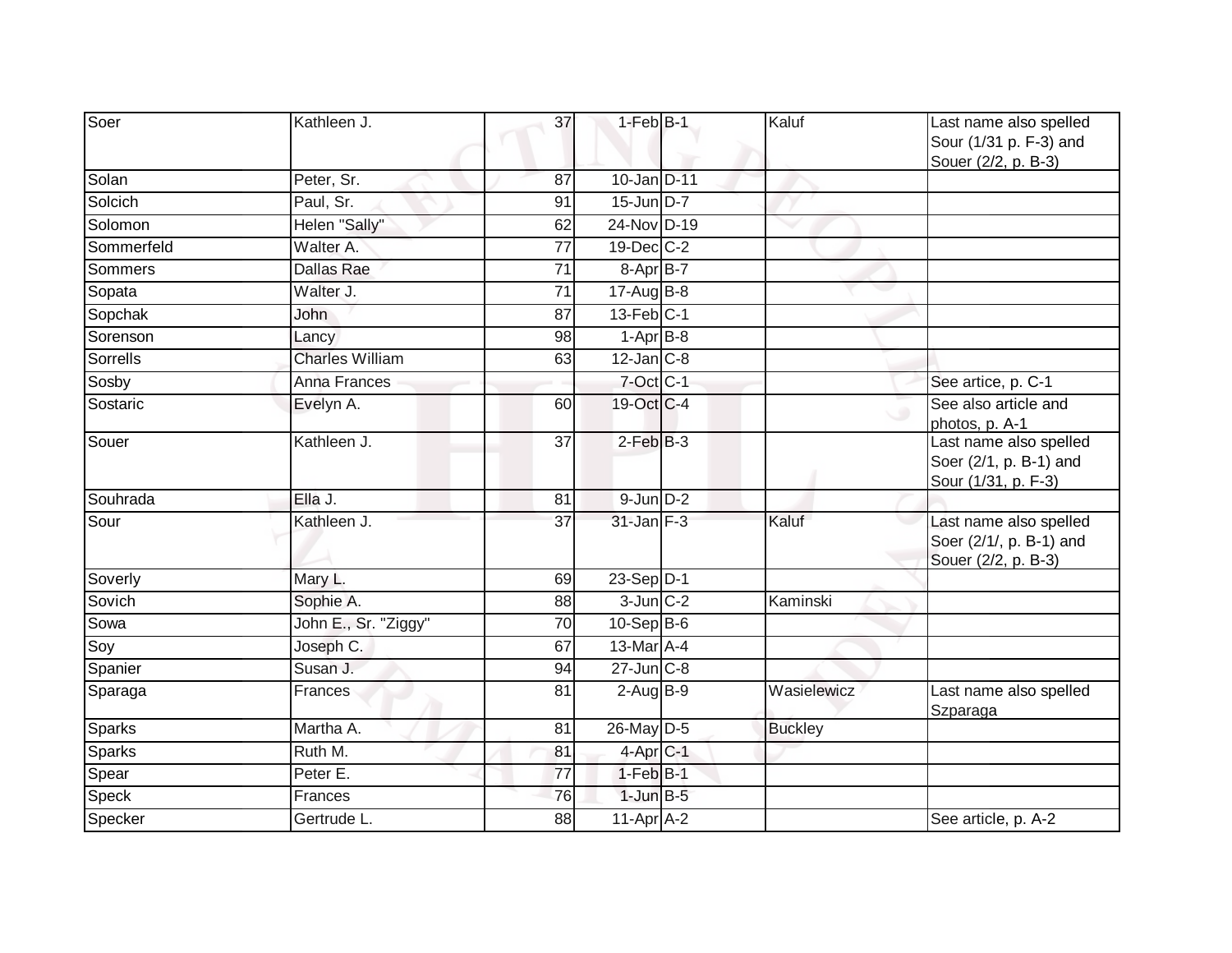| Spellar       | Edward W., C.P.D.<br>(Retired) | 64              | 6-Jun A-13                 |          |  |
|---------------|--------------------------------|-----------------|----------------------------|----------|--|
| Speroff       | Louis J.                       | 65              | 27-Oct C-2                 |          |  |
| Spiegel       | Anna                           | 89              | 4-Nov F-5                  |          |  |
| Spindler      | Luna                           | 83              | 3-Nov D-7                  |          |  |
| Spirito       | Margaret M.                    | 65              | $6-Sep C-7$                |          |  |
| Spisak        | Teresa                         | 57              | $4$ -Nov $F - 5$           | Balcorta |  |
| Spitkovsky    | Frank                          | 79              | $21$ -Jun $C-7$            |          |  |
| Spittal       | Benjamin G.                    | $\overline{56}$ | $9$ -Feb $C$ -7            |          |  |
| Splitgerber   | Clara                          | 90              | $1$ -Jul $C-2$             |          |  |
| Spohn         | Kenneth B.                     | 79              | 28-Feb E-13                |          |  |
| Sporer        | Charles                        | 78              | $25$ -Jan $A-9$            |          |  |
| Spornick      | John L.                        | 93              | 21-Aug E-12                |          |  |
| Sprouls       | Sarah Elizabeth                | 65              | 12-Nov B-6                 |          |  |
| Spudville     | John M.                        | 71              | 19-Apr <sub>C-1</sub>      |          |  |
| Spurlock      | Annie L.                       | 92              | 7-May B-6                  |          |  |
| Spurlock      | Laura Evelyn                   | 68              | 21-Mar B-5                 |          |  |
| Sroka         | John J.                        | 79              | $6$ -Mar $\overline{A}$ -4 |          |  |
| Stacy         | Julia R.                       | 83              | 7-May B-6                  |          |  |
| Stahl         | Harold J. "Jim"                | 66              | 14-Mar B-1                 |          |  |
| Stahlhut      | Ada                            | $\overline{87}$ | $16$ -Dec $C-2$            |          |  |
| Stahlhut      | Lorna L.                       | 71              | $10-Apr$ A-4               |          |  |
| Stahowicz     | Thomas A.                      | 62              | $24$ -Mar B-15             |          |  |
| Stahura       | Anne E.                        | $\overline{74}$ | $23$ -Feb $C-2$            |          |  |
| <b>Staley</b> | <b>Tabitha Marie</b>           | 1 month         | 29-Sep D-2                 |          |  |
| Stallon       | Arnita                         | $\overline{58}$ | $27$ -Nov D-4              |          |  |
| Stallon       | Bobbie L.                      | 77              | 19-Dec C-2                 |          |  |
| Stamp         | Albert J.                      | 59              | 10-Dec C-1                 |          |  |
| Stamper       | Terry L.                       | 30              | 24-Aug C-4                 |          |  |
| Stan          | Harry R.                       | $\overline{72}$ | $9-Aug$ $D-1$              |          |  |
| <b>Stanek</b> | Mary F.                        | 75              | 27-Jun C-8                 |          |  |
| Staner        | Helen                          | 81              | 22-Nov D-1                 |          |  |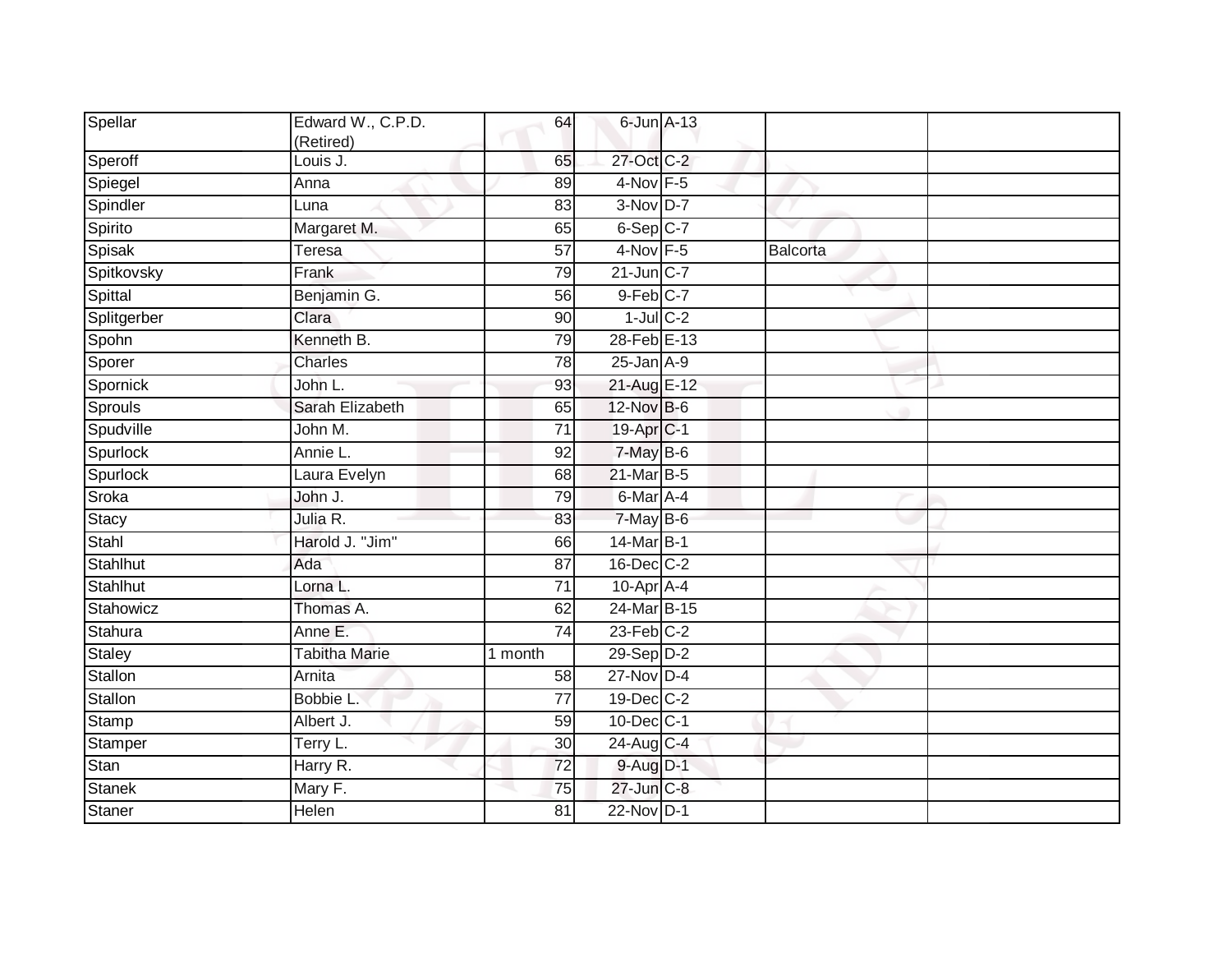| <b>Staner</b>   | Lowell M.       | 79              | $14$ -Feb $D-2$      |        |                     |
|-----------------|-----------------|-----------------|----------------------|--------|---------------------|
| Stanisic        | Nada            | 63              | 14-Jun C-9           |        |                     |
| Stankiewicz     | Victoria        | 92              | 6-Oct C-2            |        |                     |
| Stanley         | Paul E.         | 66              | $24$ -Oct B-8        |        |                     |
| <b>Staples</b>  | Archene L.      | $\overline{73}$ | 19-Mar B-1           |        |                     |
| Starcevic       | Dorothy A.      | 78              | 26-Nov B-2           | Wilson |                     |
| <b>Stark</b>    | Joseph M.       | 93              | 27-Mar A-8           |        |                     |
| <b>Starky</b>   | Virginia R.     | 60              | 31-Jul E-10          |        |                     |
| Stasak          | Julia           | 97              | $5$ -Dec $C$ -2      |        |                     |
| <b>Stash</b>    | Andrew C.       | $\overline{77}$ | $25$ -Apr $B$ -8     |        |                     |
| Stasiuk         | William J., Sr. | 50              | 18-May B-9           |        |                     |
| Stasny          | John A.         | 81              | 15-May $E-2$         |        |                     |
| Stately         | John J., Jr.    | 20              | 23-Aug C-1           |        |                     |
| Staudohar       | Catherine W.    | 76              | 6-Feb <sup>C-1</sup> |        |                     |
| Stavros         | George J.       | 68              | 26-Aug C-1           |        |                     |
| <b>Steele</b>   | Essie M.        | 70              | 11-Apr A-13          |        |                     |
| Steele          | Mary L.         | 59              | $18$ -Jan $C-3$      |        |                     |
| Stefaniak       | Rudolph J.      | 60              | 27-Sep A-7           |        |                     |
| Stefanich       | Helen M.        | 75              | 22-Jun B-5           |        |                     |
| <b>Steffens</b> | George J.       | 96              | $4$ -Oct $D-1$       |        |                     |
| <b>Steffens</b> | Jeffrey A.      | 22              | 13-Apr A-7           |        |                     |
| Steffey         | Mildred L.      | $\overline{72}$ | $16$ -Jun $D-1$      |        |                     |
| Stefko          | Frank           | 68              | $8$ -Jul $C-1$       |        | See article, p. C-1 |
| Stein           | Delwin K.       | 76              | $11-Sep C-5$         |        |                     |
| Stein           | Georgia C.      | 87              | $25$ -Apr $B$ -8     |        |                     |
| Stein           | Robert W.       | 41              | 28-Oct C-1           |        |                     |
| <b>Stein</b>    | Sophie C.       | 78              | $4-Feb$ $C-2$        |        |                     |
| Steinbach       | Mary B.         | 87              | $25$ -Jan A-9        |        |                     |
| <b>Steinert</b> | Vida Darlene    | 45              | 16-Mar C-5           | Fulton |                     |
| Steiss          | Roy J.          | 62              | 23-Aug C-1           |        |                     |
| Stephan         | Eulalia         | 75              | 14-Jan C-9           |        |                     |
| Stephan         | Florence        | 85              | $27 - Jun$ $C-8$     |        |                     |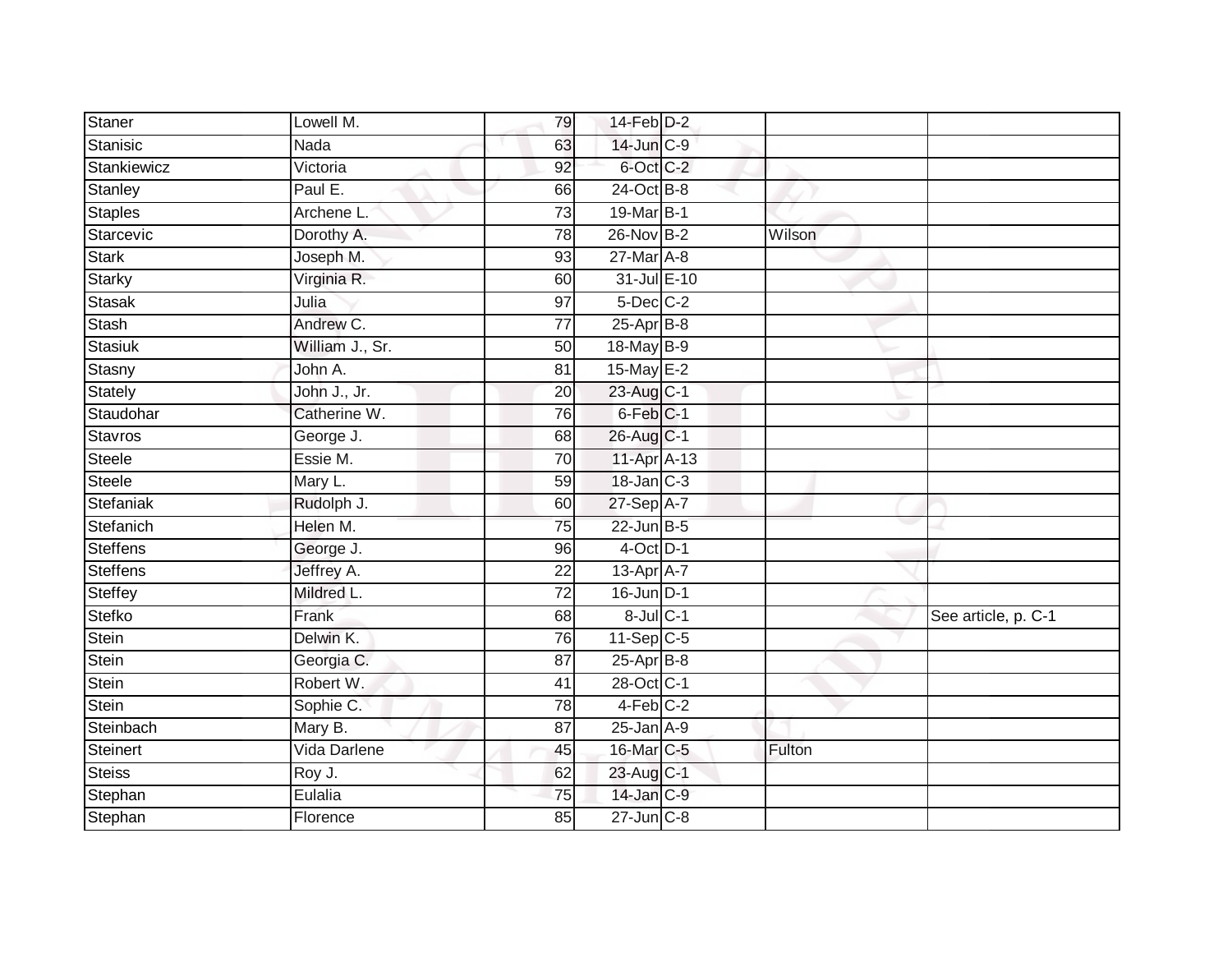| Stephan        | Steve C.             | 67              | 16-Dec C-2      |            |                                       |
|----------------|----------------------|-----------------|-----------------|------------|---------------------------------------|
| Stephens       | Elwood E. "Steve"    | 65              | 13-Nov D-16     |            |                                       |
| Stephenson     | Joel H.              | 75              | 13-Feb C-1      |            |                                       |
| Stephenson     | Wilma L.             | 59              | $29-Sep$ $D-2$  |            |                                       |
| Stepich        | Karol J.             | $\overline{38}$ | $5$ -Dec $C$ -2 |            | See also Dec. 3, p. A-1               |
| Stepnowski     | Frank F.             | 63              | 7-Mar A-14      |            |                                       |
| <b>Sterk</b>   | Nicholas             | 63              | $12-Sep C-1$    |            |                                       |
| Stern          | Esther               | 58              | $31$ -Jan $F-3$ | Tartaglia  |                                       |
| Stertz         | John J.              | 73              | 17-Oct C-1      |            |                                       |
| Stevens        | H. Richard           | 78              | 29-Nov D-1      |            | See article, p. D-1                   |
| Stevens        | Helen                | 82              | 28-Oct C-1      |            |                                       |
| Stevenson      | <b>Daniel Robert</b> | 17              | $22$ -Feb $B-4$ |            |                                       |
| Stewart        | Frances M.           | 70              | 13-Mar D-1      |            |                                       |
| Stewart        | Grace                | 76              | 29-Feb B-1      |            |                                       |
| Stewart        | Jessie L.            | 85              | 19-Feb C-2      |            |                                       |
| Stewart        | Mamie                | 87              | 13-May C-2      |            |                                       |
| <b>Stiak</b>   | Charles J.           | $\overline{31}$ | 22-Oct D-6      |            | See also article Oct. 25, p.<br>$A-2$ |
| <b>Stiak</b>   | Irene A.             | 60              | 12-Oct C-4      |            |                                       |
| <b>Stick</b>   | Amanda G.            | 95              | 28-Nov D-6      |            |                                       |
| <b>Stickle</b> | Nancy Elizabeth      | 88              | 22-Nov D-1      |            |                                       |
| Stillson       | Janet                | 51              | $24$ -Jun $C-1$ |            |                                       |
| Stillson       | Peter A.             | 72              | 22-Jul C-1      |            |                                       |
| Stilwell       | <b>Ruth Walker</b>   | 75              | 13-Oct C-1      |            | See article, p. C-1                   |
| Stimler        | Cora                 | 89              | 5-Nov B-6       |            | See article, p. B-6                   |
| Stipanich      | Michael S.           |                 | 28-Feb E-13     |            |                                       |
| Stipanovich    | John                 | 73              | 25-Feb D-10     |            |                                       |
| Stirchak       | Eugene P.            | 61              | $15$ -Jan $C-2$ |            |                                       |
| <b>Stivers</b> | Elmer                | 58              | 6-Sep A-2       |            |                                       |
| Stockwell      | <b>Jack</b>          | 55              | 25-Jul C-8      |            |                                       |
| Stodola        | Gertrude M.          | 64              | $10$ -Jul $D-3$ | Pietrowicz |                                       |
| Stodola        | Lillian B.           | 72              | $1-Aug$ $C-8$   |            |                                       |
|                |                      |                 |                 |            |                                       |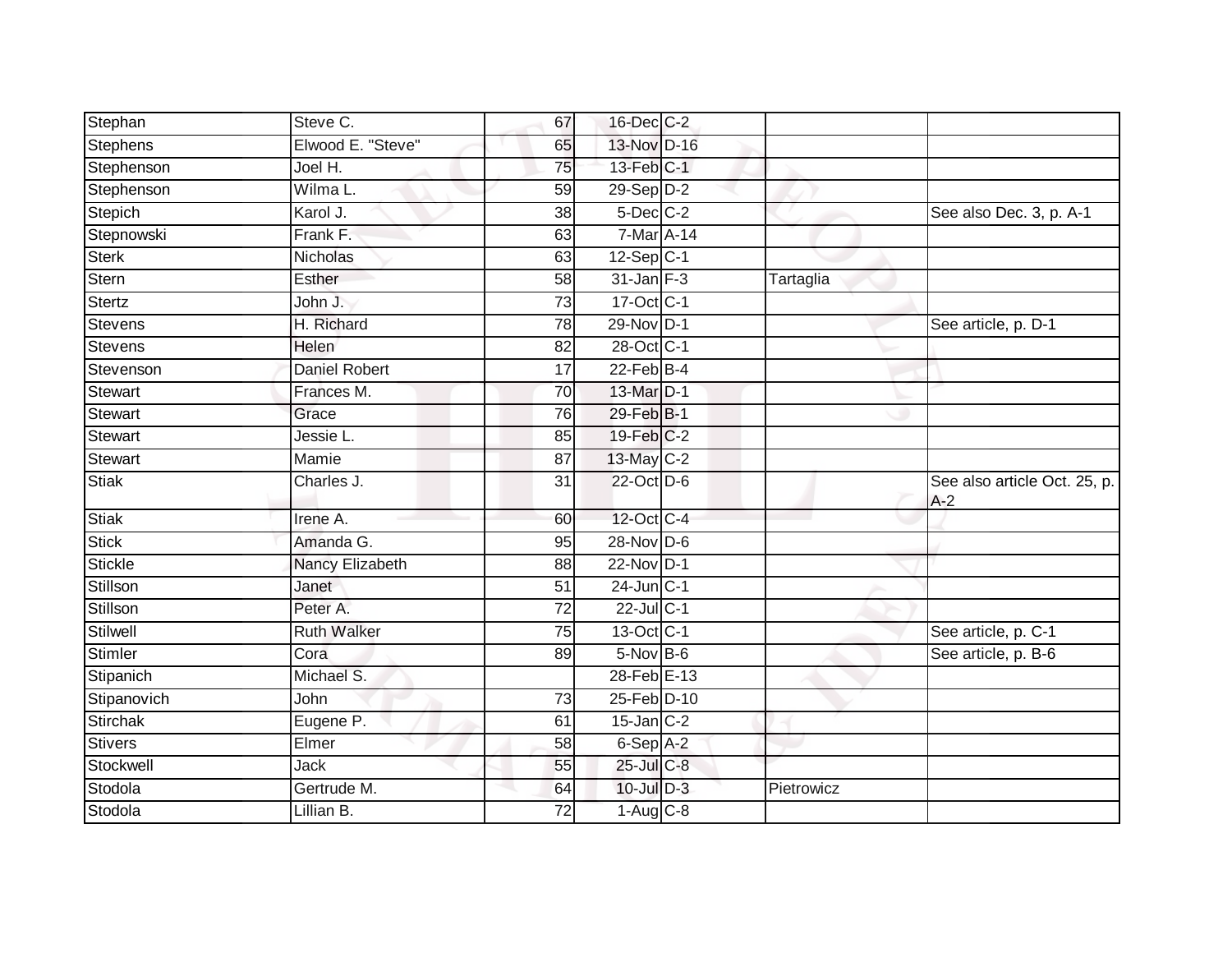| Stofko          | Mary                | 86 | 28-Mar C-1              |              |                                                                 |
|-----------------|---------------------|----|-------------------------|--------------|-----------------------------------------------------------------|
| <b>Stofko</b>   | <b>Steve</b>        | 79 | 13-Dec C-1              |              |                                                                 |
| Stogner         | Fred H.             | 50 | 3-May D-1               |              |                                                                 |
| <b>Stoica</b>   | Victor              | 69 | $17$ -Jun $C-1$         |              |                                                                 |
| Stojan          | Anne V.             | 61 | $16$ -Feb $C-9$         |              |                                                                 |
| Stojkovich      | Anne M.             | 70 | $4$ -May B-9            | Svitkovich   | Maiden name also spelled<br>Cvitkovich - See May 5, p.<br>$D-5$ |
| Stoklosa        | Ted                 | 65 | $2-FebB-3$              |              | See article, p. B-3                                             |
| Stoll           | <b>Doris</b>        | 84 | $18$ -Jul C-8           |              |                                                                 |
| <b>Stolle</b>   | <b>Ruth Marie</b>   | 80 | 22-Mar <sub>C-8</sub>   |              |                                                                 |
| Stolman         | Sallie A.           | 87 | 7-Mar A-14              |              |                                                                 |
| Stompor         | Sophia              | 90 | 15-Jun D-7              |              |                                                                 |
| <b>Stone</b>    | Louise Flener       | 64 | 24-Dec C-4              |              | See article, p. C-4                                             |
| <b>Stone</b>    | <b>Riley Ray</b>    | 42 | 28-Dec C-6              |              |                                                                 |
| <b>Stone</b>    | Stephen C.          | 21 | 14-Nov C-1              |              | See also article, p. A-1                                        |
| Stott           | William J.          | 68 | $14$ -Feb $D-2$         |              |                                                                 |
| <b>Straka</b>   | Bonita M.           | 58 | $5$ -Dec $C-2$          |              | See also article Dec. 7, p.<br>$A-11$                           |
| Strawbridge     | Elinor "Chick"      | 61 | $16-Sep$ C-5            |              | See article, p. C-5                                             |
| Strawhun        | Everett W.          | 85 | 30-Sep A-9              |              |                                                                 |
| <b>Strecker</b> | Anne K.             | 76 | $5$ -Jan $B$ -5         | <b>Sufak</b> |                                                                 |
| <b>Strege</b>   | Barbara C.          | 58 | $19-Sep$ <sub>C-1</sub> |              |                                                                 |
| <b>Stretch</b>  | Edna                | 87 | $3$ -Jan $F-2$          |              |                                                                 |
| Streveler       | <b>Felix Edward</b> | 77 | 19-Mar B-1              |              | See article, p. B-1                                             |
| Stricklin       | Louie G., Jr.       | 64 | $9$ -Oct E-1            |              |                                                                 |
| <b>Strnatka</b> | Steve M.            | 65 | 13-Nov A-2              |              | See article and<br>photograph, p. A-2                           |
| Strom           | Christine           | 91 | 29-Apr C-2              |              |                                                                 |
| Stromberg       | Freda L.            | 91 | 31-Jul E-4              |              |                                                                 |
| Strong          | Anna Mae            | 62 | 7-Mar A-14              |              |                                                                 |
| <b>Stross</b>   | Francis H.          |    | $21$ -Feb $F-3$         |              |                                                                 |
| Stroud          | Lincoln             | 76 | $25$ -Nov C-2           |              |                                                                 |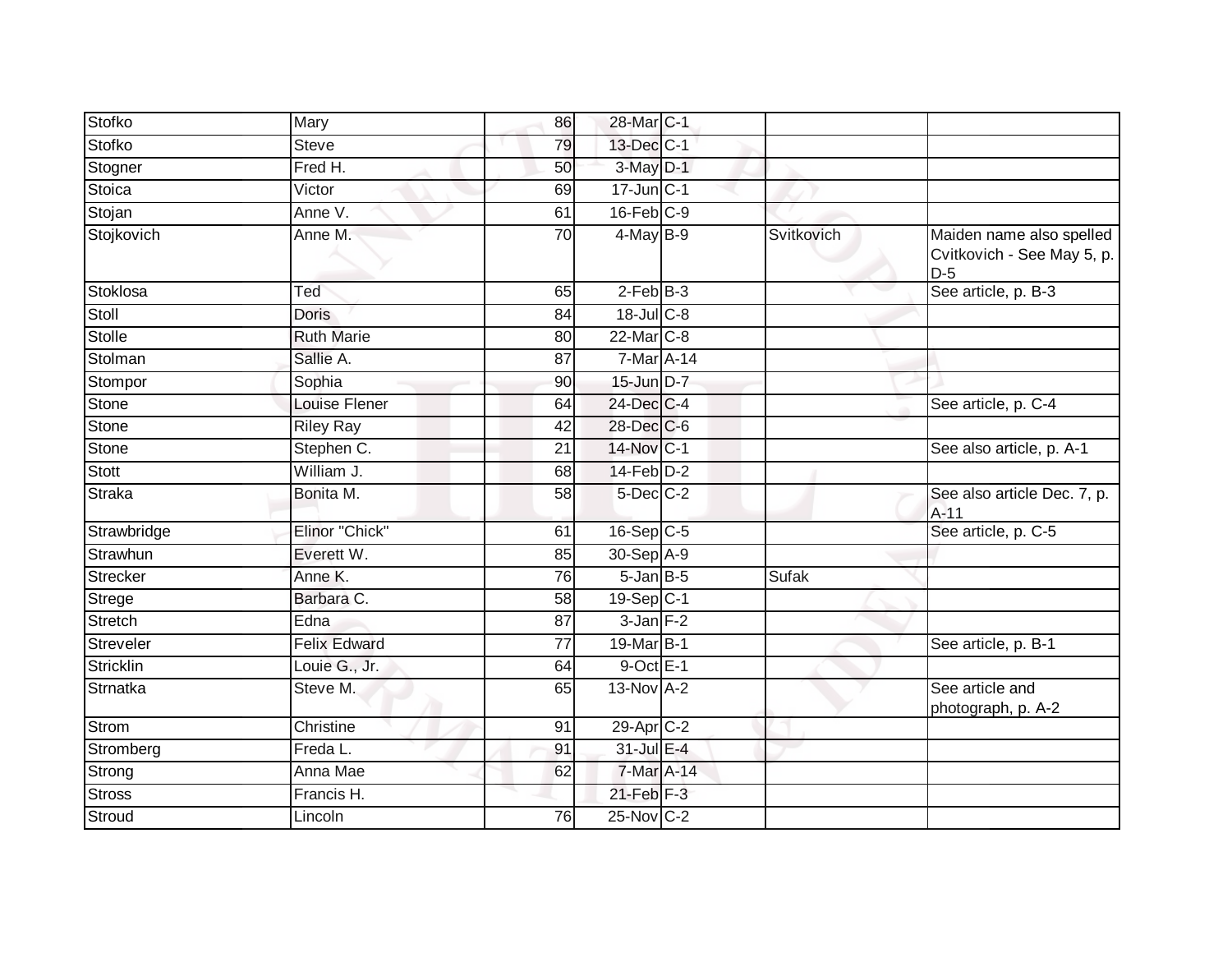| Stuart         | Hattie                | 85              | 10-Feb C-11      |        |                          |
|----------------|-----------------------|-----------------|------------------|--------|--------------------------|
| Stuppy         | Halvor                | 76              | 6-Jan C-6        |        |                          |
| Sudbury        | Helen                 |                 | 12-May F-7       |        |                          |
| Sudlak         | Randy                 | 20              | 19-Sep C-1       |        |                          |
| <b>Sufak</b>   | Tom J.                | $\overline{75}$ | 16-Aug D-1       |        |                          |
| Sulhoff        | Ann                   | 68              | $19$ -Jan $C-8$  |        |                          |
| Sullivan       | John L., Jr.          | 46              | $9$ -Oct $E-1$   |        |                          |
| Sumara         | Alida                 | 54              | 6-Oct C-2        |        |                          |
| Summers        | <b>Beatrice "Bee"</b> | 75              | 18-Aug D-10      |        |                          |
| <b>Summers</b> | George B.             | 76              | 18-Jun D-8       |        |                          |
| Summers        | Joseph                | 15              | 18-Nov A-2       |        | See article, p. A-2      |
| Sundeen        | Susie E.              | 87              | $7$ -Dec $C-9$   |        |                          |
| Suplick        | Lavyrne               | 73              | $2$ -Oct $D-15$  |        |                          |
| Sur            | Agnes C.              | 68              | $5$ -Dec $C$ -2  |        |                          |
| Surber         | Thelma J.             | 80              | 29-Feb B-1       |        |                          |
| Surdyk         | Helen                 | 73              | 22-Mar C-8       |        |                          |
| Surma          | Nancy                 | $\overline{50}$ | 30-Jun A-8       |        |                          |
| Surovek        | Helen V.              |                 | 12-May F-7       | Diesko |                          |
| Sutton         | Hugh F.               | 83              | 30-Mar C-4       |        |                          |
| Svitko         | Andrew J.             |                 | 16-Nov C-4       |        |                          |
| Swafford       | Marvin C.             | 54              | $17 - Jan \nE-1$ |        |                          |
| Swan           | Catherine H.          | 76              | $2$ -Jul $B$ -5  |        |                          |
| Swanson        | Bryan R.              | 13              | 23-Mar D-5       |        |                          |
| Swanson        | Harold H. (Tootie)    | 74              | $5$ -Dec $C$ -2  |        |                          |
| Swantko        | Max J.                | $\overline{73}$ | 22-Oct D-6       |        | See also article, p. D-6 |
| Swanton        | John R.               | 88              | 30-Dec C-1       |        |                          |
| Swart          | Edward                | 69              | 14-Jul B-7       |        | See article, p. B-7      |
| Swartout       | Vivian                | 81              | 5-Apr C-7        |        |                          |
| Swartz         | Henry C.              | 78              | $1-FebB-1$       |        |                          |
| Swartz         | William J.            | 78              | 12-Nov B-6       |        |                          |
| Sweeney        | Cecelia J.            | 83              | 29-Aug C-1       |        |                          |
| Sweeney        | Donald M.             | 63              | $23$ -Jan B-6    |        |                          |
|                |                       |                 |                  |        |                          |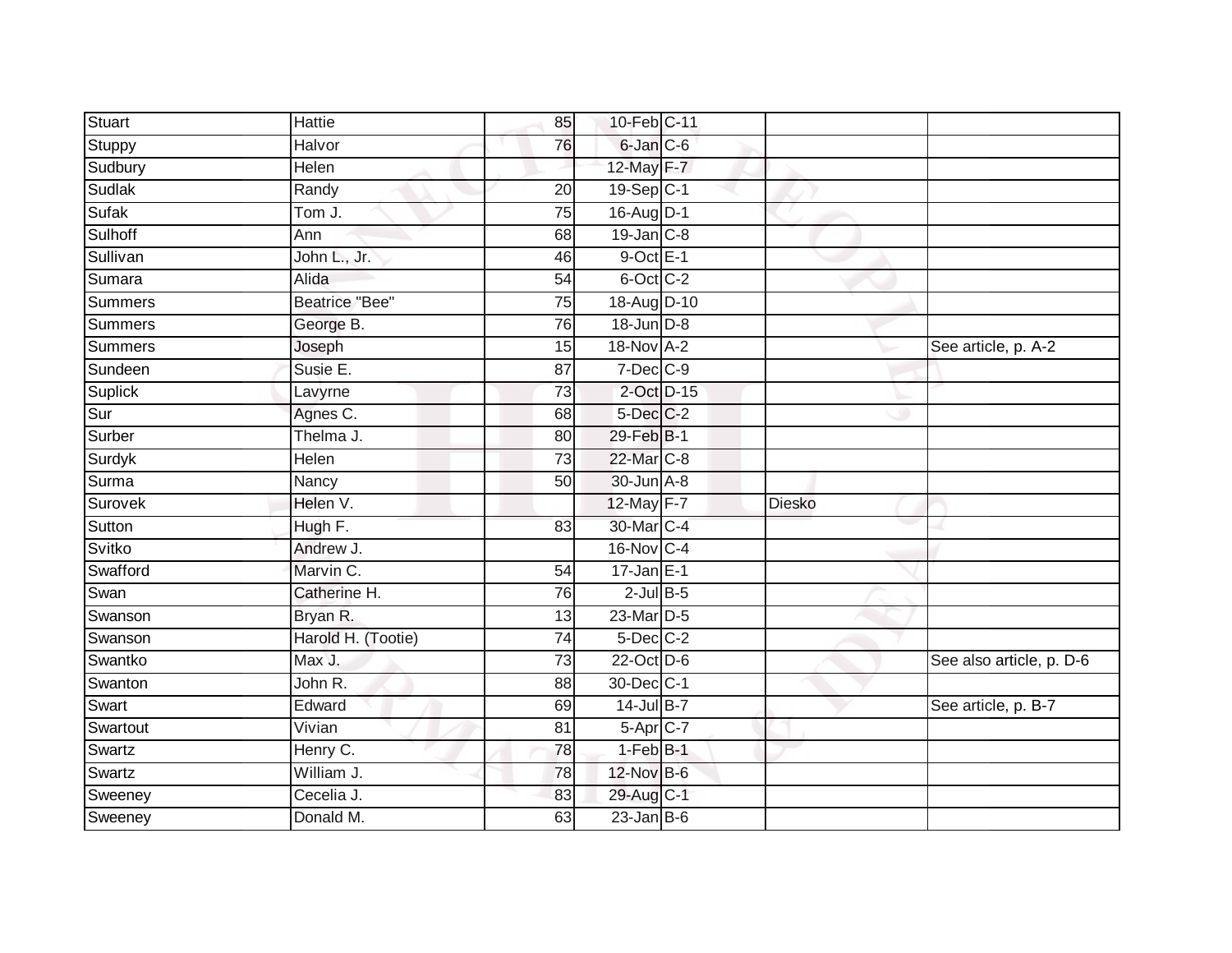| Sweeney      | Violet M.             | 89              | 3-Oct C-1         |             |                                   |
|--------------|-----------------------|-----------------|-------------------|-------------|-----------------------------------|
| Swider       | Virginia              | 82              | $13$ -Jan $C-5$   |             |                                   |
| Swiger       | Travis D.             | 53              | 30-Aug C-1        |             |                                   |
| Swinford     | Herbert L.            | 64              | $3$ -Jan $F-3$    |             |                                   |
| Swygert      | <b>Luther Merritt</b> | $\overline{83}$ | 18-Mar B-7        |             | See article, p. B-7               |
| Sykora       | Frank, Sr.            | 77              | $16$ -May D-6     |             |                                   |
| Synosh       | Dorothy L.            | 64              | $26$ -May D-5     |             |                                   |
| Syring       | August G.             | 86              | $2$ -Nov $A-9$    |             |                                   |
| Sytsma       | John                  | 72              | $12$ -Jan $C-8$   |             |                                   |
| Szafran      | Frank J.              | $\overline{70}$ | 30-Jun D-11       |             |                                   |
| Szalonek     | Joseph F.             | 40              | $5$ -Jul $D-1$    |             |                                   |
| Szany        | Sue                   | 74              | $12$ -Oct $ C-4 $ |             |                                   |
| Szczepaniak  | John F. "Red"         | 62              | 21-Aug E-12       |             |                                   |
| Szewczul     | Mary                  | 91              | 26-Oct B-10       |             |                                   |
| Szot         | Edward A.             | 64              | 5-Mar B-5         |             |                                   |
| Szparaga     | Frances               | 81              | $2-AugBB-9$       | Wasielewicz | Last name also spelled<br>Sparaga |
| Szydlowski   | Joseph                | 87              | $2$ -Jan $C-1$    |             |                                   |
| Szyjka       | Thomas                | 97              | 9-May B-8         |             |                                   |
| Szymaszek    | Joseph                | 74              | $7$ -Jan $ C-10 $ |             |                                   |
| Szymborski   | Julia                 | 89              | $10$ -Jul $D-3$   |             |                                   |
| Szymczak     | Joseph C.             | 63              | $1$ -Jul $C-1$    |             |                                   |
| Szymoniak    | Joseph A.             | 59              | $15$ -Jan $C-2$   |             |                                   |
| Talbot       | Adelaide R.           | 86              | $17$ -Feb $C$ -5  |             |                                   |
| Tanasijevich | Mary "Tanich"         | 83              | 15-Apr A-11       |             |                                   |
| Taneff       | Tony                  |                 | $21$ -Mar $B-5$   |             |                                   |
| <b>Tanis</b> | <b>Ruth Helen</b>     | 73              | $18$ -Jan $C-3$   |             |                                   |
| Tarana       | Milan                 | 78              | $13-Sep$ B-6      |             |                                   |
| Tarnowski    | Ted                   | 58              | 12-May F-7        |             |                                   |
| Tarpley      | Kate                  | 96              | $2$ -Feb $B-3$    |             |                                   |
| Tarver       | Georgia               | 81              | 6-Sep C-7         |             |                                   |
| Tatum        | Boyce H.              | 56              | $25$ -Jul $C$ -8  |             |                                   |
|              |                       |                 |                   |             |                                   |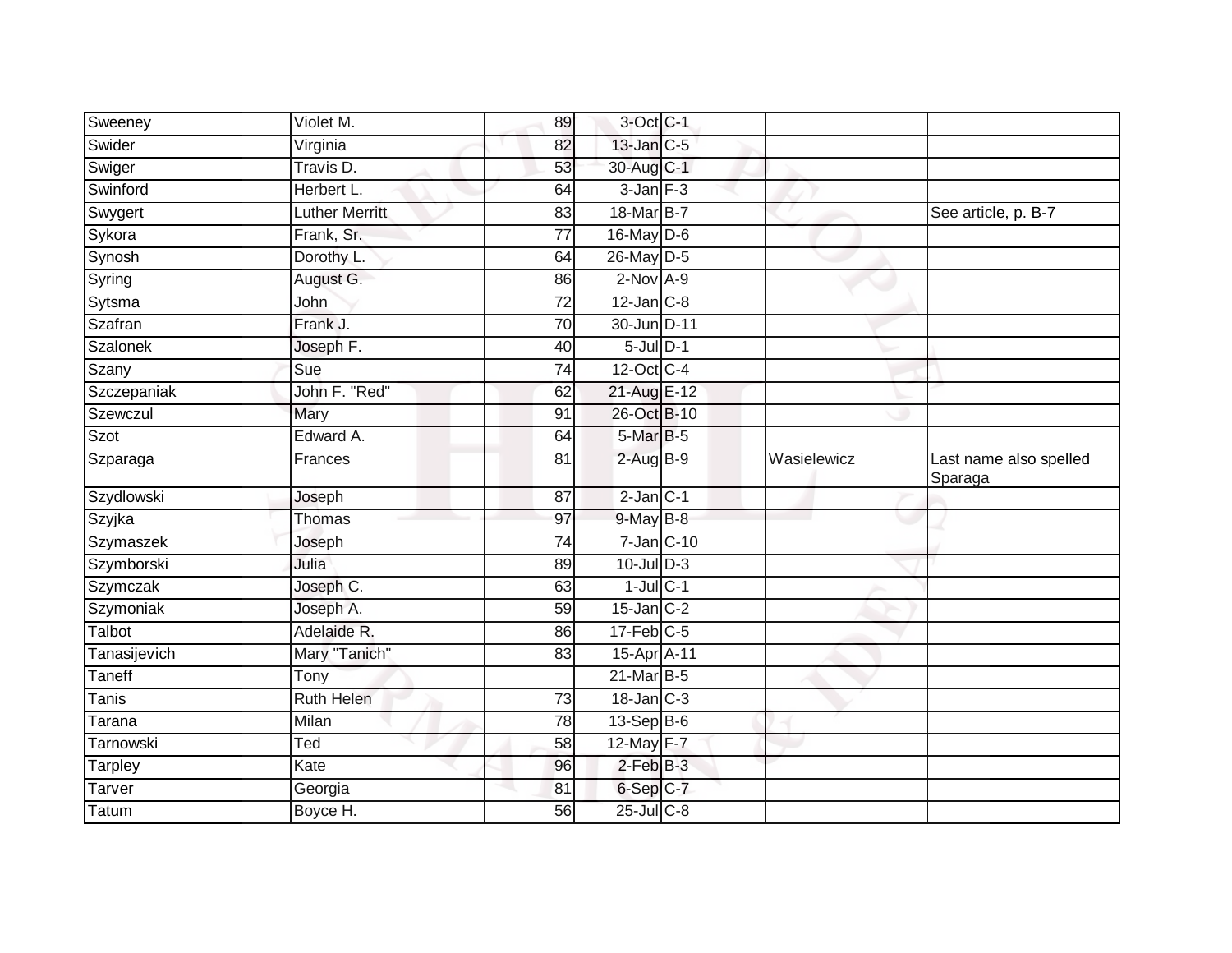| <b>Tatusko</b> | Margaret L.              | 62              | $6$ -Nov $E-1$    |          |                                       |
|----------------|--------------------------|-----------------|-------------------|----------|---------------------------------------|
| Tavarczky      | Ann M.                   | 78              | 21-Mar B-5        | Kutka    |                                       |
| Taylor         | Beatrice C.              | 75              | 28-Jun C-7        |          |                                       |
| Taylor         | Charles D.               | 51              | 8-Mar A-11        |          |                                       |
| Taylor         | <b>Dale Ernest</b>       | $\overline{41}$ | 18-Oct C-1        |          |                                       |
| Taylor         | <b>Ellen Marie</b>       | 77              | $16$ -Jun D-1     |          |                                       |
| Taylor         | Helen L.                 | 62              | 24-Oct B-8        |          |                                       |
| <b>Taylor</b>  | Herman                   | 75              | $19$ -Jan $C-8$   |          |                                       |
| Taylor         | Hugh B.                  | 77              | 22-Apr C-2        |          |                                       |
| Taylor         | James E.                 | 59              | 3-Mar C-2         |          |                                       |
| <b>Taylor</b>  | Rita                     | 57              | $28$ -Jan B-7     |          |                                       |
| Teater         | Medora C.                | 87              | $12$ -Feb $C-1$   |          |                                       |
| Tedesco        | Hattie                   | 83              | $28$ -Jan B-7     | Modjeski |                                       |
| Teel           | Ronald L.                | $\overline{37}$ | $1-FebB-1$        |          |                                       |
| <b>Teibel</b>  | Lydia L.                 | 82              | 14-May C-9        |          | See also article and photo,<br>p. C-9 |
| Telac          | Pauline                  | 86              | $13$ -Jun $B-6$   |          |                                       |
| Templeton      | Christine                | 60              | $1-Aug$ $C-8$     |          |                                       |
| Tennant        | Thomas N.                | 72              | $1-Sep$ C-4       |          | See article, p. C-4                   |
| Terry          | James R.                 | 45              | $13-Oct$ $C-2$    |          |                                       |
| Terzariol      | Andrea                   | 95              | 8-Aug C-8         |          |                                       |
| Teune          | Herman                   | 86              | $19-Sep C-1$      |          |                                       |
| Teutemacher    | Cyril W.                 | 67              | 22-Oct D-6        |          |                                       |
| Teutemacher    | Rose E.                  | 91              | 15-Mar C-5        |          |                                       |
| Thebault       | Scott E.                 | 26              | $20$ -Jun $B-8$   |          |                                       |
| <b>Theis</b>   | Ceal M.                  | 89              | 8-Feb B-1         |          |                                       |
| Thephasdin     | <b>Carroll Elizabeth</b> | 37              | $14$ -Jul B-7     |          |                                       |
| Thibbey        | Inice F.                 | 87              | $13-Sep$ B-6      |          |                                       |
| Thiel          | Earl Frank               | 56              | $15$ -Jan $C-2$   |          |                                       |
| Thiel          | Ruth H.                  | 91              | 11-Apr A-13       |          |                                       |
| Thiel          | William J.               | 67              | 12-Mar B-6        |          |                                       |
| Thielen        | Elizabeth F.             | 96              | $23$ -Feb $ C-1 $ |          |                                       |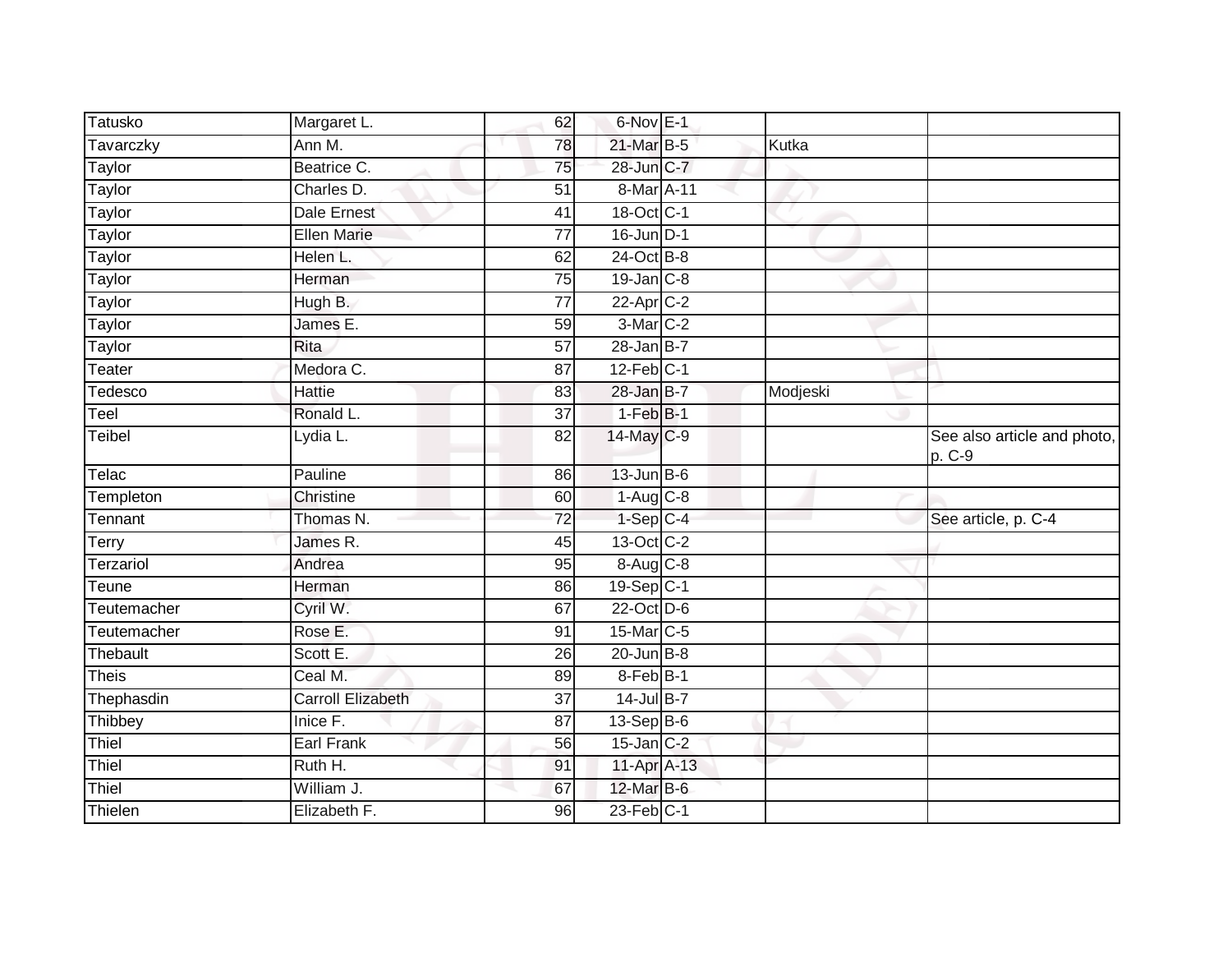| Thielen     | Norbert N.        | 66              | 27-Mar A-8            |             |                     |
|-------------|-------------------|-----------------|-----------------------|-------------|---------------------|
| Thilmont    | Raymond A.        | 67              | 19-May D-2            |             |                     |
| Thomas      | Charlie           | $\overline{75}$ | 27-Nov D-3            |             |                     |
| Thomas      | Delbert A.        | 26              | 19-Apr <sub>C-1</sub> |             |                     |
| Thomas      | Jessika A.        | 3 months        | $9$ -Dec $C-1$        |             |                     |
| Thomas      | Joseph E., Sr.    | 69              | 22-May E-11           |             |                     |
| Thomas      | Louise G.         | 52              | $8$ -Jul $C-1$        |             |                     |
| Thomas      | Robert            | 87              | $24$ -Jun $C-1$       |             |                     |
| Thomas      | Samuel James, Sr. | 58              | 28-Aug D-14           |             |                     |
| Thomas      | Velma L.          | 59              | $5 - Jun$ $D-1$       |             |                     |
| Thompson    | Douglas C.        | 33              | 19-Sep C-1            |             |                     |
| Thompson    | George F.         | $\overline{70}$ | $30 - Jan$ $B-5$      |             |                     |
| Thompson    | Helen S.          | 65              | $9$ -May $B$ -8       |             |                     |
| Thompson    | Phelan, Jr. "Tom" | 71              | 30-Oct D-2            |             |                     |
| Thompson    | Robert F.         | $\overline{57}$ | 20-Jan D-5            |             |                     |
| Thompson    | <b>Stella</b>     | 88              | $13$ -Jun $B$ -6      | Shewmaker   |                     |
| Thomson     | Cecilia           | $\overline{73}$ | 13-Feb C-1            | Chmielewski |                     |
| Thomson     | Murl              | $\overline{75}$ | 20-Oct A-2            |             |                     |
| Thone       | Raymond           | 81              | 18-Jan C-3            |             |                     |
| Thorgren    | William           | 63              | 30-Aug C-1            |             |                     |
| Thornberry  | Ann               | 62              | 29-Aug C-1            |             |                     |
| Thorne      | Roy E.            | $\overline{75}$ | $11$ -Dec $E-1$       |             |                     |
| Thornton    | Lester H.         | 80              | 23-Sep D-1            |             | See article, p. D-1 |
| Thorsen     | Ada (Alma)        | 81              | $15-Sep$ D-8          |             |                     |
| Thrall      | Harlan            | $\overline{59}$ | $29$ -Jun $B - 8$     |             |                     |
| Thrall      | Susan J.          | 94              | 28-Jun C-7            |             |                     |
| <b>Thys</b> | Roelof            | 55              | $2$ -Jan $C-1$        |             |                     |
| Tidwell     | Helen M.          | 67              | $26$ -Jul $C-8$       |             |                     |
| Tiemann     | Vancil            | 59              | 12-Dec C-1            |             |                     |
| Timkovich   | Clara R.          | $\overline{71}$ | $5$ -Jul $D-1$        | Kazmierski  |                     |
| Timm        | Lottie L.         | 75              | 22-Dec D-2            | Janiszewski |                     |
| Timmer      | Carl, Jr.         | 66              | 20-Oct A-2            |             |                     |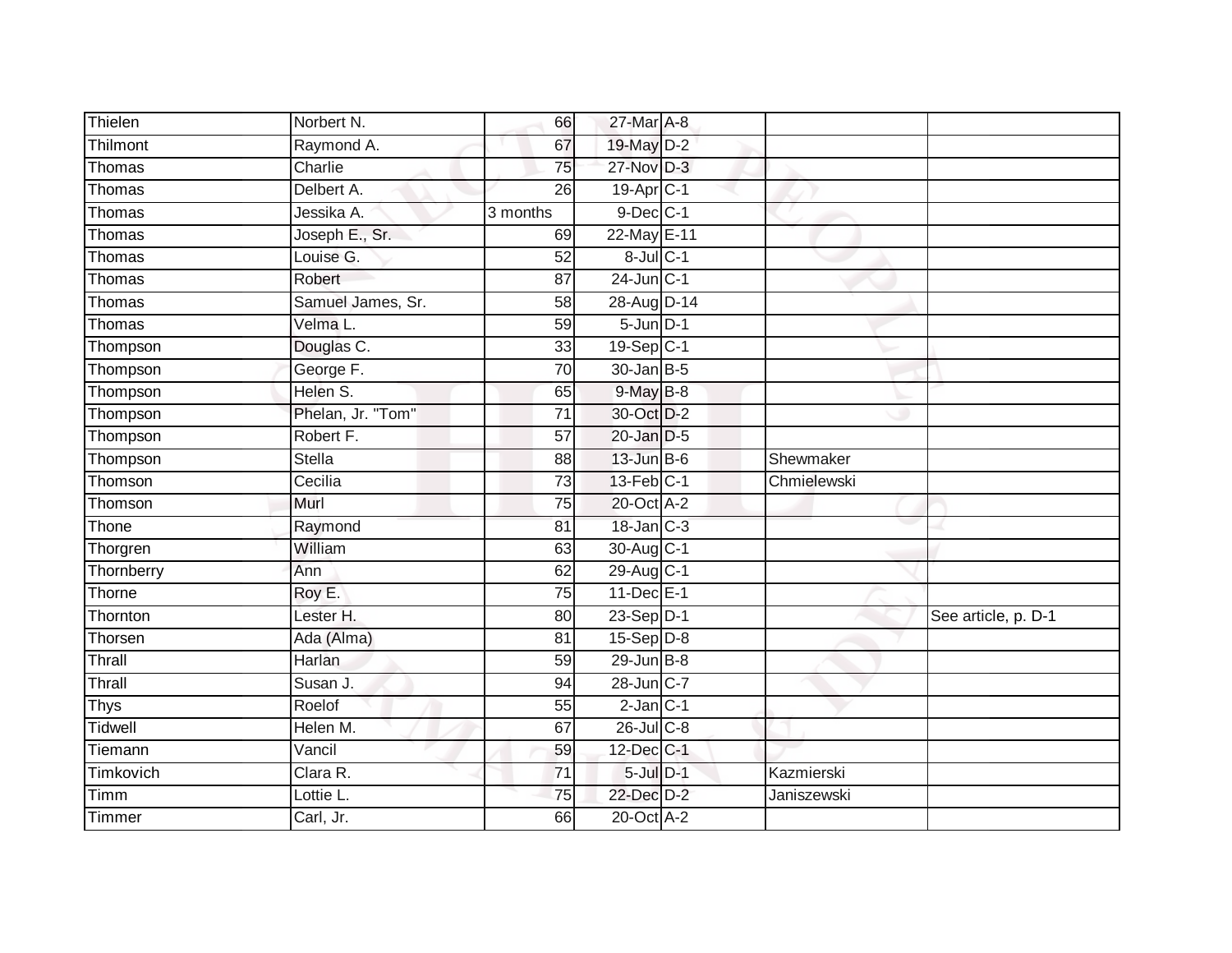| <b>Timmons</b> | A. D.               | 81              | $23$ -Jan B-6   |            |           |                     |
|----------------|---------------------|-----------------|-----------------|------------|-----------|---------------------|
| Tirpak         | Michael             |                 | $17$ -Feb $C-5$ |            |           |                     |
| <b>Tittle</b>  | <b>Melodie Ann</b>  | 41              | 18-Dec E-3      |            |           |                     |
| <b>Titus</b>   | Hannah E.           | 88              | 29-Dec C-2      |            |           |                     |
| Tkachuk        | Stefania            | 65              | 25-Dec E-4      |            |           |                     |
| Tognarelli     | Nicholas Neil       | infant          | $8$ -Dec A-6    |            |           |                     |
| Tolf           | <b>Bernice</b>      | 72              | 18-Nov C-3      |            |           |                     |
| Tolimir        | Petar               | 53              | $9-Sep$ $C-1$   |            |           |                     |
| Tomaszewski    | Clarence R.         | 87              | 15-Feb B-1      |            |           |                     |
| Tomaszewski    | Louise C.           | $\overline{77}$ | 10-Feb C-11     |            |           |                     |
| Tomczak        | Alan                | 36              | $4$ -Dec $D-16$ |            |           |                     |
| Tomczak        | Viola M.            | 84              | 29-Aug C-1      |            | Lulak     |                     |
| Tomedolski     | Stephen             | 80              | 19-Mar B-1      |            |           |                     |
| Tomich         | Hildegard           | 76              | 22-Dec D-2      |            |           |                     |
| <b>Tomko</b>   | Ann L.              | 74              |                 | 1-Oct D-13 | Yatz      |                     |
| Tomlinson      | Marion L.           | $\overline{77}$ | 24-Oct B-8      |            |           |                     |
| Tomlinson      | Rose C.             | $\overline{70}$ | $12-AprC-1$     |            |           |                     |
| Tompkins       | L. J. (Speck)       | 87              | 6-Feb C-1       |            |           |                     |
| Tomson         | Edward A. "Eddie"   | 68              | 20-Jul B-7      |            |           |                     |
| Tonkovich      | <b>Mike</b>         | 70              | 13-Jun C-1      |            |           |                     |
| Topp           | Ann S.              | 71              | $14$ -Jan $C-9$ |            | Mihalko   |                     |
| Tornai         | Louis S.            | $\overline{72}$ | 19-Mar B-1      |            |           |                     |
| <b>Torok</b>   | Rose M. (Richards)  |                 | $3-Sep$ C-1     |            |           |                     |
| Tortorici      | Kenneth R.          | 27              | $14-Sep$ C-4    |            |           |                     |
| Toth           | Jan Stevenson       | 30              | 14-Oct C-1      |            |           | See article, p. C-1 |
| Toth           | Mary                | 83              | 18-Oct C-1      |            |           |                     |
| Toth           | Phil R.             | $\overline{77}$ | $27 - Aug$ B-8  |            |           | See article, p. B-8 |
| Touhy          | Anne C.             | 75              | $28$ -Jan B-7   |            | O'Donnell |                     |
| Trabue         | Debbie K.           | 26              | 6-Jun A-13      |            |           |                     |
| Traicoff       | Patricia L. (Wolfe) | 50              | 5-Jun D-1       |            |           |                     |
| Trbovich       | John                | 94              | $21$ -Jul $D-8$ |            |           |                     |
| Treadwell      | Willie              | 69              | $1-Sep$ C-4     |            |           |                     |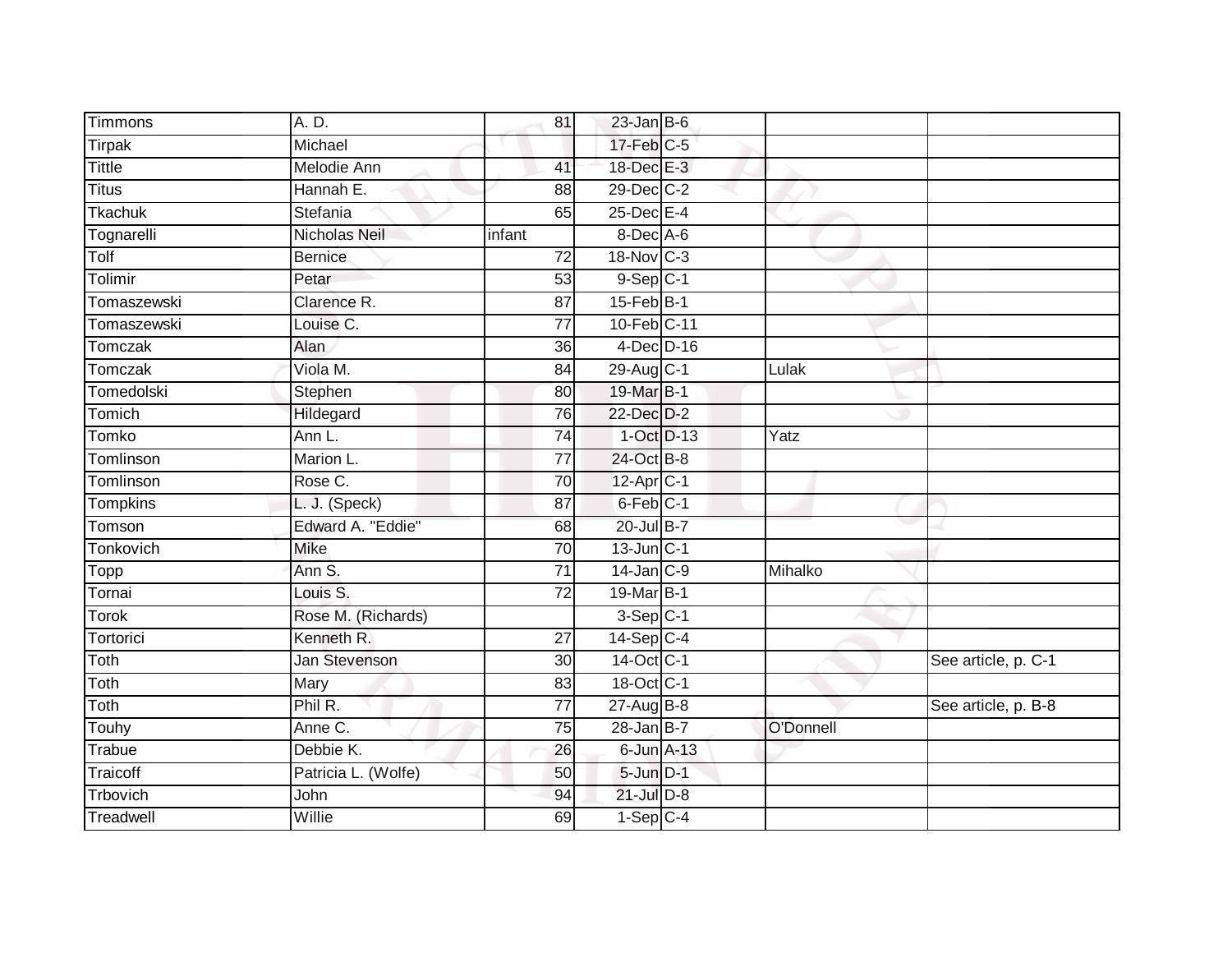| <b>Trebs</b>     | Albert S.              | 66              | 25-Aug C-8            |  |                          |
|------------------|------------------------|-----------------|-----------------------|--|--------------------------|
| Treichel         | Erich H.               | 80              | 24-Oct B-8            |  |                          |
| Trill            | Mary                   | 87              | 8-Mar A-5             |  |                          |
| <b>Trimmel</b>   | Helen                  | 93              | $27$ -Apr $B-8$       |  |                          |
| Triplett         | Estelle E.             | 67              | $2$ -Jan $C-1$        |  | See also article, p. C-1 |
| Tripp            | Mary C.                | 86              | 28-Jun C-7            |  |                          |
| <b>Trissler</b>  | <b>Elmer Ellsworth</b> | 64              | 11-Mar A-11           |  |                          |
| Trivunovich      | Jovanka                | 48              | 29-Apr C-2            |  |                          |
| Trocha           | Genevieve E.           | 71              | $19-Sep C-1$          |  |                          |
| Trojanowski      | Louis                  | $\overline{73}$ | 19-Apr <sub>C-1</sub> |  |                          |
| Troksa           | Margaret               | 81              | 23-Nov D-1            |  |                          |
| Trost            | Pauline M.             | 43              | 10-Aug D-8            |  |                          |
| Troyan           | Frank                  | 80              | $13$ -Jan $C-5$       |  |                          |
| Truman           | Clifford E.            | 57              | 26-May D-5            |  |                          |
| <b>Trumpus</b>   | <b>Katie Lynn</b>      | infant          | $2-AugB-9$            |  |                          |
| Trusha           | Francis (Mike)         | 45              | 29-Mar C-1            |  | See article, p. C-1      |
| <b>Trzcinski</b> | Raymond F.             | 63              | $4-Nov$ F-5           |  |                          |
| Trzoski          | Edward D.              | $\overline{71}$ | $25$ -Jan $A-9$       |  |                          |
| Tsaha            | Koula                  | 75              | $20$ -Jan $D-5$       |  |                          |
| Tsiakopoulos     | George                 | 11              | $13$ -Jun B-6         |  |                          |
| Tsoutsouris      | Panagiota (Penny)      | 73              | 6-Feb <sup>C-1</sup>  |  |                          |
| <b>Tuck</b>      | Gerald L.              | 78              | $21$ -Jun $C-7$       |  |                          |
| <b>Tucker</b>    | <b>Doris</b>           |                 | $29$ -Feb $B-1$       |  |                          |
| <b>Tucker</b>    | Gertrude R.            |                 | $21$ -Feb $F-3$       |  |                          |
| Tucker           | Marjorie A.            | 87              | 22-Dec D-2            |  |                          |
| Tuhy             | John                   | 74              | $18$ -Jul C-8         |  |                          |
| <b>Tunis</b>     | Clarence V.            | 76              | 29-Sep D-7            |  |                          |
| Turner           | George W.              | 54              | $16$ -Jun $ D-1 $     |  |                          |
| Turner           | Harry                  | 91              | $28$ -Jan B-7         |  |                          |
| Turner           | Jessica                | 58              | 1-Dec D-11            |  |                          |
| Turner           | Lillie Belle           |                 | 15-Sep D-8            |  |                          |
| Turner           | Merrill                | $\overline{80}$ | 26-Dec C-2            |  |                          |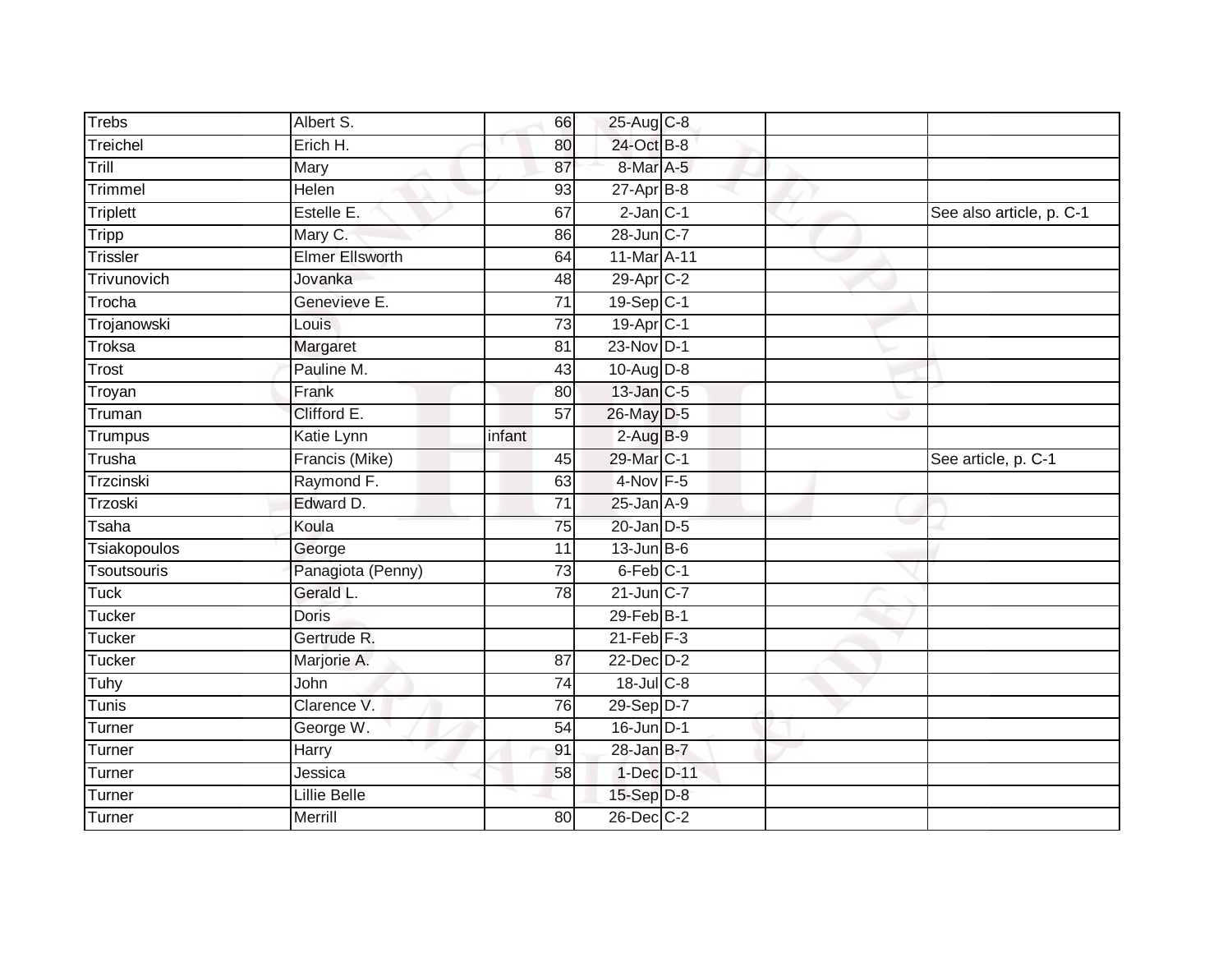| Turner           | Norris W.         | 57              | 11-Dec E-1             |         |                     |
|------------------|-------------------|-----------------|------------------------|---------|---------------------|
| Turner           | Robert G.         | 56              | $9$ -May $B$ -8        |         |                     |
| Turner           | Wilson            | 62              | 24-Oct B-8             |         |                     |
| <b>Tussey</b>    | Arthur W.         | 81              | $24$ -Aug $A$ -6       |         | See article, p. A-2 |
| <b>Tyler</b>     | Bertha A.         |                 | $2$ -Jan $C-1$         | Regnier |                     |
| Tyler            | Charles H.        | $\overline{71}$ | 22-Dec D-2             |         |                     |
| Ugalde           | Petra             | 73              | $11$ -Jul D-6          |         |                     |
| <b>Ulanowski</b> | Theodore M.       | 65              | $16$ -Apr $C-2$        |         |                     |
| Ulber            | Irene K.          | 59              | $2$ -Jun $D-3$         |         |                     |
| Ulicni           | Daniel            | 18              | 13-Dec C-1             |         |                     |
| Uline            | Rosemary A.       | 47              | $10$ -Jul $D-3$        |         |                     |
| <b>Umlauf</b>    | Andrew            | 83              | $25$ -Jan $A-9$        |         |                     |
| Underwood        | Dorothy           | 79              | 6-Jul B-7              |         |                     |
| Upshaw           | Cleola            | 82              | 16-Aug D-1             |         |                     |
| Upshaw           | Nelson, Jr.       | $\overline{82}$ | 3-Feb C-4              |         |                     |
| Urban            | Mildred (Drobac)  | 66              | 23-Aug C-1             |         |                     |
| Urbanczyk        | Joseph, Sr.       | $\overline{71}$ | $2$ -Apr $D-6$         |         |                     |
| Urbanek          | Martha            | 76              | $2-Sep$ C-1            |         |                     |
| Ursiny           | Paul R., Sr.      | 90              | 20-Oct D-8             |         |                     |
| <b>Ustanik</b>   | Andrew            | 93              | 12-Oct C-4             |         |                     |
| <b>Uszwicz</b>   | Maude             | 81              | 29-Nov D-1             |         |                     |
| Utpatel          | <b>Bertha</b>     | 92              | $6$ -Jun $A-13$        |         |                     |
| Vadas            | Michael A.        | $\overline{82}$ | $14$ -Feb $D-2$        |         |                     |
| Valadez          | Jose M.           | 55              | 14-Aug D-16            |         |                     |
| Valentino        | Andrew            | 85              | $23-Sep\overline{D-1}$ |         |                     |
| Valkanos         | George L.         | 92              | 10-May C-1             |         |                     |
| Vallas           | Helen             |                 | $11-Feb$ C-2           |         |                     |
| Valle            | Josephine M.      | 85              | $24$ -Jul $D-2$        |         |                     |
| Vallee           | Rudy G.           | 50              | 24-May C-8             |         |                     |
| Van Buren        | Tunis             | 60              | 27-Jan D-7             |         |                     |
| Van Byssum       | Ernest            | $\overline{72}$ | 23-May C-1             |         |                     |
| Van Der Aa       | Frances M. (Hook) | 83              | 7-Nov C-1              |         |                     |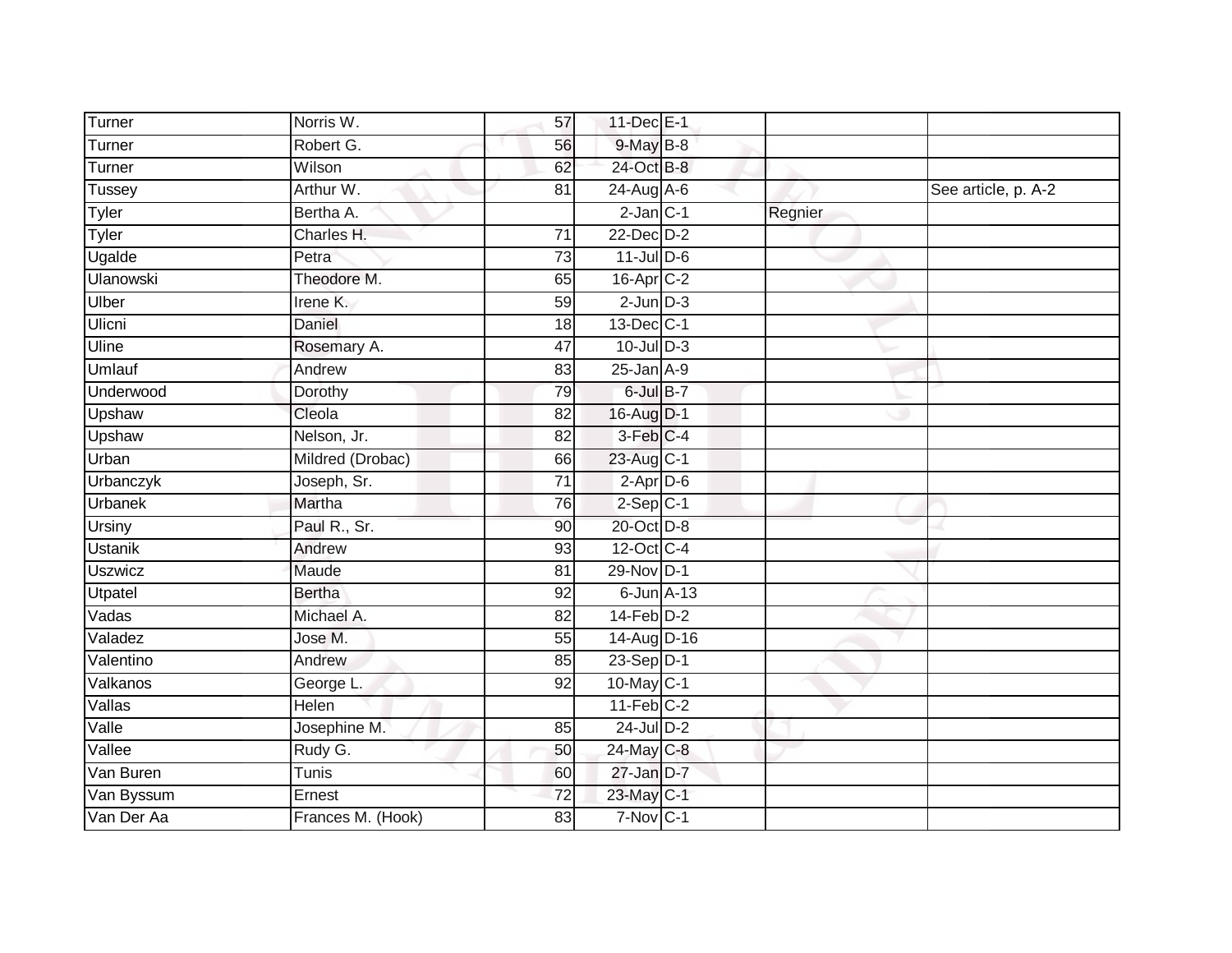| Van Der Sluys      | William               | 75              | $23$ -Feb $C-2$  |          |                     |
|--------------------|-----------------------|-----------------|------------------|----------|---------------------|
| Van Dusen          | <b>William Edmund</b> | 81              | 8-Dec A-6        |          |                     |
| Van Gorp           | Lyle L.               | 54              | $21$ -Feb $C-7$  |          |                     |
| Van Horn           | Robert                | $\overline{74}$ | $4-SepE-1$       |          |                     |
| Van Slyke          | Harvey                | 75              | $9-Aug$ A-2      |          |                     |
| Van Valkenburg     | Zita                  | 92              | 5-Jan A-2        |          | See article, p. A-2 |
| Van Winkle         | Doris A.              | 88              | 30-Jul C-1       |          |                     |
| Van Zuidam         | Della "Pals"          | 79              | 4-Nov F-5        |          |                     |
| VanBlair           | Cora                  | 86              | $23$ -Mar $D-5$  |          |                     |
| VanByssum          | Ernest                | $\overline{72}$ | 29-Mar C-1       |          |                     |
| Vance              | Robert I.             | 64              | $25$ -Jun $C$ -6 |          |                     |
| Vandenbemden       | Theresa A.            | 57              | $15$ -Feb $B$ -1 |          |                     |
| VandenHoek         | Henrietta             | $\overline{74}$ | $21$ -Jan B-4    |          |                     |
| Vander Veen        | Charles               | 66              | $3-Apr$ $D-3$    |          | See article, p. D-3 |
| Vander Velde       | Harry C.              | $\overline{52}$ | 24-Aug C-4       |          |                     |
| Vander Warf        | Marie L.              | 94              | 8-Oct C-1        |          |                     |
| Vander Woude       | Ray                   | 79              | 20-Feb C-1       |          |                     |
| Vanderbye          | Robert R.             | 69              | 10-Mar D-6       |          |                     |
| Vanderlee          | Beverly G.            | 45              | $11-Sep C-5$     | Schultz  |                     |
| <b>VanDerNoord</b> | Gerrit (Harry)        | 69              | 26-Dec C-1       |          |                     |
| Vanderver          | Claude J.             | 54              | $12-Sep$ C-1     |          |                     |
| Vanes              | <b>Nelle</b>          | 75              | 19-Jul C-1       |          |                     |
| Vanko              | Lelia Marie           | 62              | 4-Apr C-1        | Hall     |                     |
| VanMeter           | Edith                 | 94              | 11-Dec E-1       | Schell   |                     |
| Vanscoy            | Mary J.               |                 | $9$ -Jun $D-3$   |          |                     |
| Vanzo              | Elizabeth             | 88              | 5-Aug B-8        |          | See article, p. B-8 |
| Vanzo              | Mary J.               | 80              | 16-May D-6       | Verhonik |                     |
| Varga              | Emma                  | 89              | 31-Oct B-9       |          |                     |
| Vargo              | <b>Bernice</b>        | $\overline{74}$ | 10-May C-1       |          |                     |
| Vargo              | Frank                 | 80              | 10-Jan D-11      |          |                     |
| Vargo              | Katherine M.          | 77              | 29-Aug C-1       |          |                     |
| Vasburg            | Ella Mae              | 73              | $21$ -Jul $D-8$  |          |                     |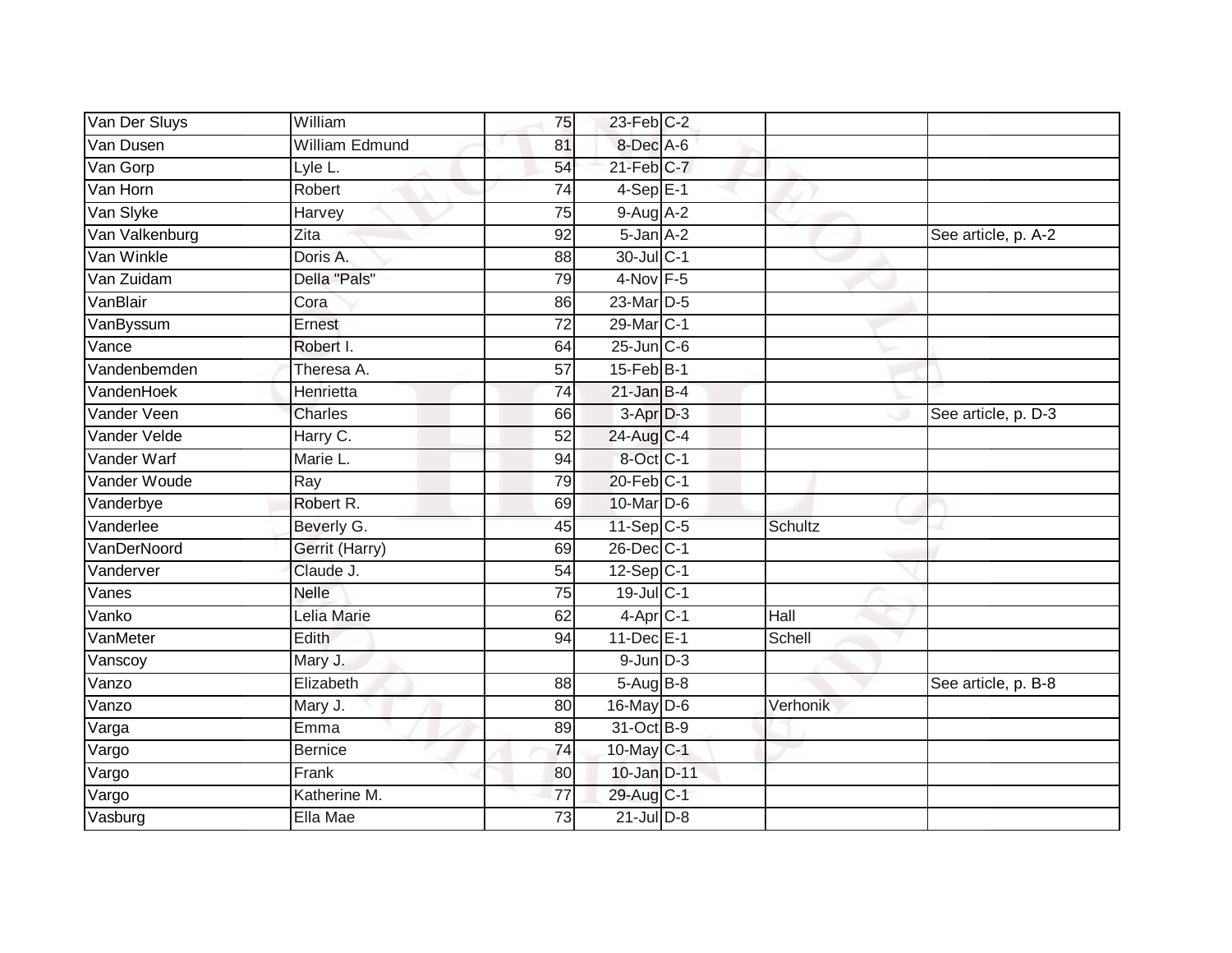| Vascura    | Michael            | 66              | 20-Sep C-7             |          |                                                                                  |
|------------|--------------------|-----------------|------------------------|----------|----------------------------------------------------------------------------------|
| Vasek      | Harriett B.        | 86              | 19-Jul C-1             |          |                                                                                  |
| Vasiliades | John G.            | 61              | 12-Apr C-1             |          |                                                                                  |
| Vasquez    | Arnulfo            | 79              | $1$ -Jun $B$ -5        |          |                                                                                  |
| Vasquez    | Maria De Jesus     | 85              | $11$ -May B-8          |          |                                                                                  |
| Vassallo   | Marietta           | 61              | $9$ -May $B$ -8        |          |                                                                                  |
| Vaughn     | Robert B.          | 95              | 26-Mar <sub>IC-8</sub> |          |                                                                                  |
| Vega       | Joseph             | 65              | 26-May D-5             |          |                                                                                  |
| Vega       | Lillian            | 75              | $9$ -May $B$ -8        |          |                                                                                  |
| $Ve$ la    | <b>Dolores</b>     | 45              | 17-Apr D-14            |          | See also article, p. A-3                                                         |
| Vendramin  | <b>Theresa</b>     | 104             | $2$ -May $A-7$         |          |                                                                                  |
| Venecz     | Charles            | 72              | $24$ -Apr $F-4$        |          |                                                                                  |
| Venturella | Mary               | 73              | 30-Dec C-1             |          |                                                                                  |
| Ver Meulen | Antoinnette        | 85              | 29-Apr <sub>IC-2</sub> |          |                                                                                  |
| Verbeek    | Marie              | 79              | 19-Sep C-1             | Groustra |                                                                                  |
| Verbish    | Elizabeth "Lizzie" | 94              | 26-Aug C-1             |          |                                                                                  |
| Verdyen    | Elmo J.            | 72              | 6-Oct C-2              |          |                                                                                  |
| VerHagen   | Cornelius          | $\overline{72}$ | $3-May$ D-1            |          |                                                                                  |
| Verkler    | <b>Henry Mark</b>  | 81              | 14-Mar B-1             |          |                                                                                  |
| Vermejan   | Marie K.           | 90              | 21-Oct C-1             |          |                                                                                  |
| Vermeulen  | Peter              | 81              | 30-Jul C-1             |          | See article, p. C-1                                                              |
| Vezmar     | <b>Branko</b>      | 68              | $2$ -Mar $C$ -5        |          |                                                                                  |
| Viater     | Pamela J.          | 33              | 6-Sep C-7              | Galloway |                                                                                  |
| Vicari     | <b>Russel</b>      | 74              | $19$ -Jun $D-3$        |          | See article, p. D-3 & Last<br>name spelled Zicari-see<br>article June 16, p. D-2 |
| Vicari     | Stephen J.         | 66              | 8-Jan D-1              |          |                                                                                  |
| Vician     | Margaret           | $\overline{72}$ | $1$ -Jul $C-2$         |          |                                                                                  |
| Vickrey    | Kathryn C.         | 75              | 9-Nov C-4              |          | See article, p. C-4                                                              |
| Victor     | Steven J.          | 77              | 16-Dec C-2             |          |                                                                                  |
| Vidmich    | Gus, Jr.           | 66              | 15-Aug B-10            |          |                                                                                  |
| Villareal  | Michael A.         | infant          | $28-Nov$ D-6           |          |                                                                                  |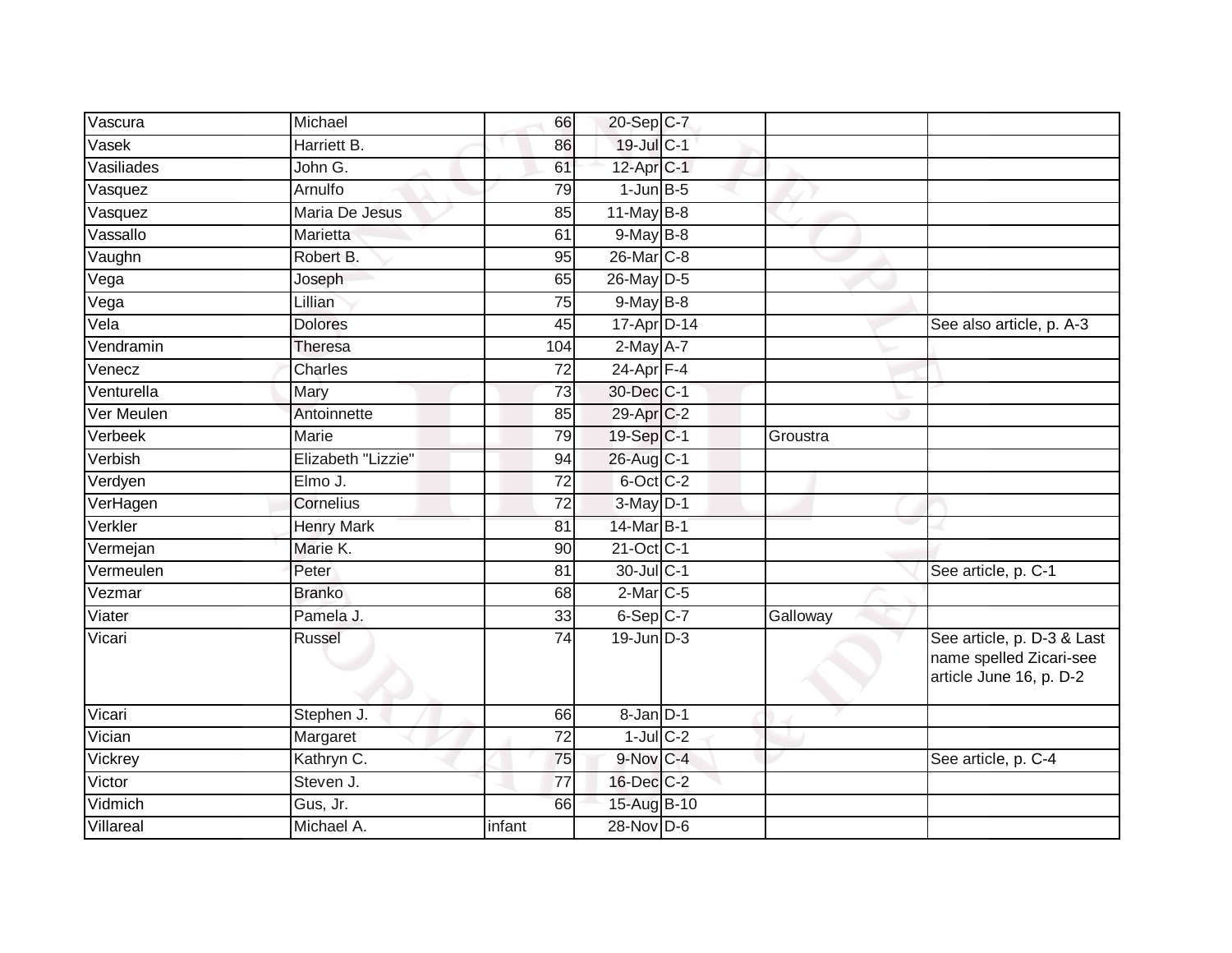| Villareal                 | Oliver "Bones"     | 65 | 30-Jun D-11            |             |                                   |
|---------------------------|--------------------|----|------------------------|-------------|-----------------------------------|
| Villinski                 | Helen R.           | 83 | 29-Jun B-8             |             |                                   |
| Vincent                   | Irene V.           | 83 | $4$ -Nov $F-5$         |             | See also article, p. F-5          |
| Virag                     | John               | 73 | $1-Aug$ $C-8$          |             |                                   |
| Virgin                    | Harold W.          | 60 | $11-Feb$ C-2           |             |                                   |
| Virus                     | Joseph             | 81 | $11$ -Jan B-2          |             |                                   |
| $\overline{\mathsf{Vis}}$ | Ira J.             | 83 | $17$ -Feb $C-5$        |             | See article, p. C-5               |
| Visnack                   | Judith E.          | 47 | 23-Apr D-7             |             |                                   |
| Visnayak                  | Mary V.            | 68 | 17-Oct C-1             | Grynecki    |                                   |
| Vitale                    | Louis J.           | 82 | $3$ -Jun $C-2$         |             |                                   |
| Vlietstra                 | Evelyn             | 94 | 15-Mar C-5             |             |                                   |
| Voight                    | Grace A.           | 99 | 23-Dec C-5             |             |                                   |
| Voight                    | Hugo W.            | 94 | $9-Apr$ <sub>C-1</sub> |             |                                   |
| Volk                      | Walter F., Sr.     | 73 | 29-May E-2             |             |                                   |
| Vonderheid                | Clara T.           | 77 | $17$ -Jan E-1          | Frey        |                                   |
| VonGraefe                 | Arthur C.          | 82 | $3-Sep$ $C-1$          |             | See article, p. C-1               |
| Voss                      | Gertrude W.        |    | $24$ -Apr $F-4$        |             |                                   |
| Voydula                   | Evelyn C.          | 80 | 6-Dec D-1              |             | Last name also spelled<br>Wojdula |
| Vranesevich               | Betty (Mayor)      | 66 | $12-AprC-1$            |             |                                   |
| Vranic                    | Savo               | 61 | $27$ -Nov $D-3$        |             |                                   |
| Vrcelj                    | Milosava           | 85 | 17-Oct C-1             |             |                                   |
| Vucich                    | Hilda Helene       |    | $22$ -Jul C-1          |             |                                   |
| Vukas                     | Mildred            | 59 | 12-Dec C-1             | Pavichevich |                                   |
| Vuksinich                 | John J. "Buckskin" | 78 | 10-Aug $D-8$           |             |                                   |
| Wachel                    | Alex               | 68 | $6$ -Aug $C$ -1        |             |                                   |
| Wadas                     | Stanley T.         | 80 | 10-Nov C-2             |             |                                   |
| Waddle                    | C. Barcley         | 81 | 18-Mar B-7             |             |                                   |
| Wade                      | Ethel              | 84 | 29-Feb B-1             |             |                                   |
| Wade                      | John A.            | 22 | $22$ -Jun $B-5$        |             |                                   |
| Waggoner                  | Zadie              | 79 | 11-Apr A-13            |             |                                   |
| Wagila                    | Stephen C.         | 35 | $21$ -Jul $D-8$        |             |                                   |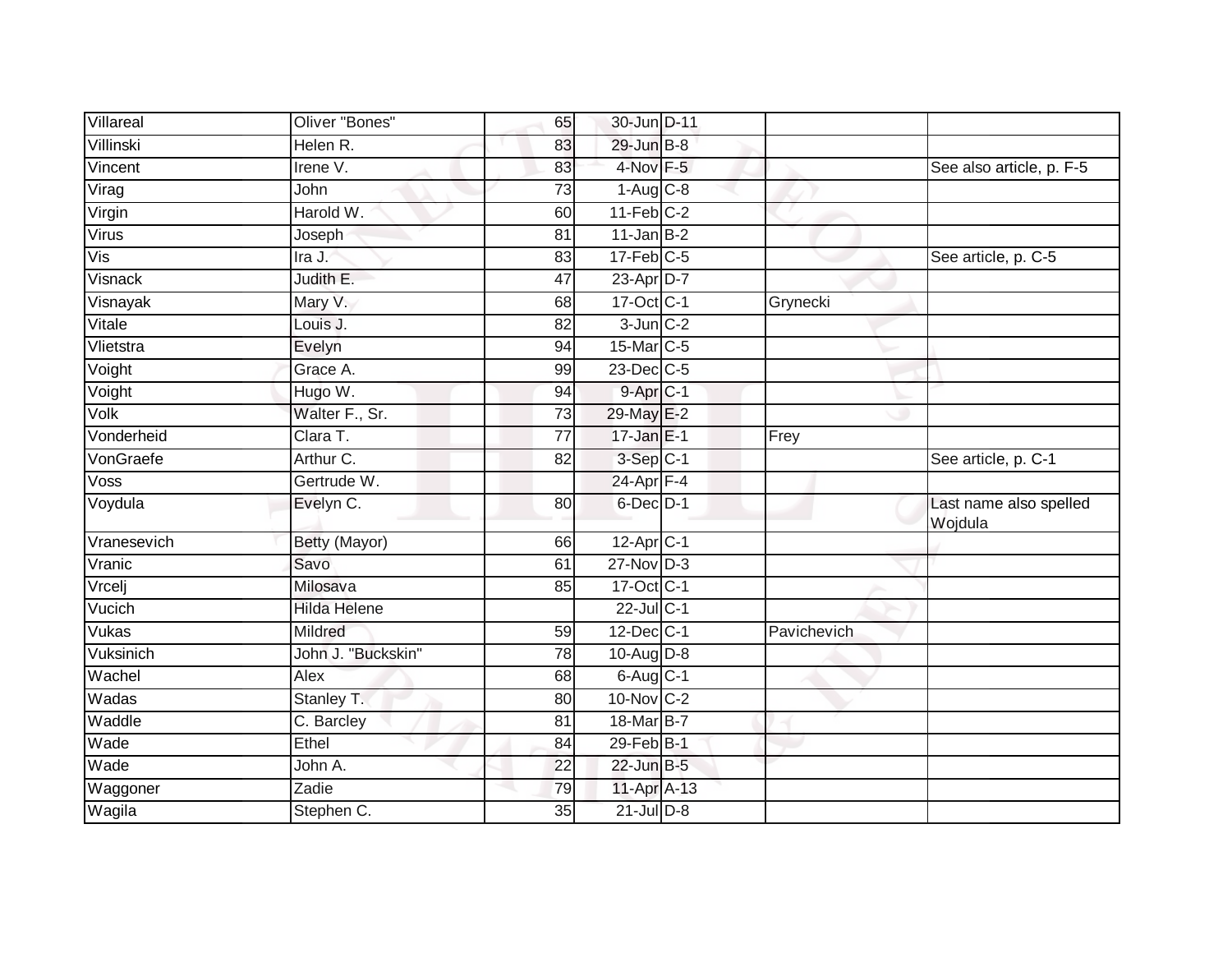| Wagner     | Frances T.             | 74              | 30-Aug C-1             |  |                                      |
|------------|------------------------|-----------------|------------------------|--|--------------------------------------|
| Wagner     | Frank                  | 68              | 15-May E-2             |  |                                      |
| Wagner     | Leroy                  | $\overline{72}$ | 20-Dec B-4             |  |                                      |
| Wagner     | Robert D., Sr.         | 57              | 10-Dec C-1             |  |                                      |
| Wagner     | Wayne R.               | 64              | $7$ -Oct $C-1$         |  |                                      |
| Wahl       | Dorothy E.             | 56              | $27$ -Jan D-7          |  |                                      |
| Wahlman    | Cecelia                | 83              | 21-Nov C-1             |  |                                      |
| Wainwright | Donald H.              | 63              | 7-Mar A-14             |  |                                      |
| Walborn    | Florence (Peek)        | 60              | 20-Sep C-7             |  |                                      |
| Walge      | Robert J.              | 64              | 28-Dec C-5             |  |                                      |
| Walker     | Albert                 |                 | $5 - Jun$ $D-1$        |  |                                      |
| Walker     | Charles F.             | 67              | $19$ -Jun $D-3$        |  |                                      |
| Walker     | Christina Marie "Tina" | 16              | 27-May C-2             |  | See also article May 28, p.<br>$C-1$ |
| Walker     | Herman                 | 81              | 16-May D-6             |  |                                      |
| Walker     | Michael                | 41              | 17-Feb C-5             |  |                                      |
| Walkowiak  | Henry                  | 48              | 11-Mar A-11            |  |                                      |
| Walkowiak  | Judith                 | 47              | 11-Mar A-11            |  |                                      |
| Wall       | Douglas E., Jr.        | 58              | $1$ -Jul $C$ -2        |  |                                      |
| Wall       | Edna A.                | 101             | $24$ -Feb $C-4$        |  |                                      |
| Wallace    | Ann H.                 | 74              | 23-Oct D-3             |  | See article, p. D-3                  |
| Wallace    | Violet "Mickey"        | 66              | 6-Feb C-1              |  |                                      |
| Walsh      | Donald                 | 61              | $17$ -Jun $C-1$        |  |                                      |
| Walski     | Wanda A.               |                 | 16-Aug D-1             |  |                                      |
| Walter     | Gene M.                | 52              | $17-Nov$ A-2           |  |                                      |
| Walter     | <b>Hattie</b>          | 94              | $4-Apr$ <sub>C-1</sub> |  |                                      |
| Walters    | Anna J.                | 88              | $4$ -Jan B-7           |  |                                      |
| Walters    | John E.                | 69              | 30-Jun D-11            |  |                                      |
| Wangercyn  | George J.              | 78              | $1-Oct$ D-13           |  |                                      |
| Ward       | Mary Jane Bracken      | 70              | 23-Oct D-2             |  |                                      |
| Ward       | Nettie S.              | 74              | 31-May C-7             |  |                                      |
| Wardell    | James A.               | 42              | 25-Apr B-8             |  |                                      |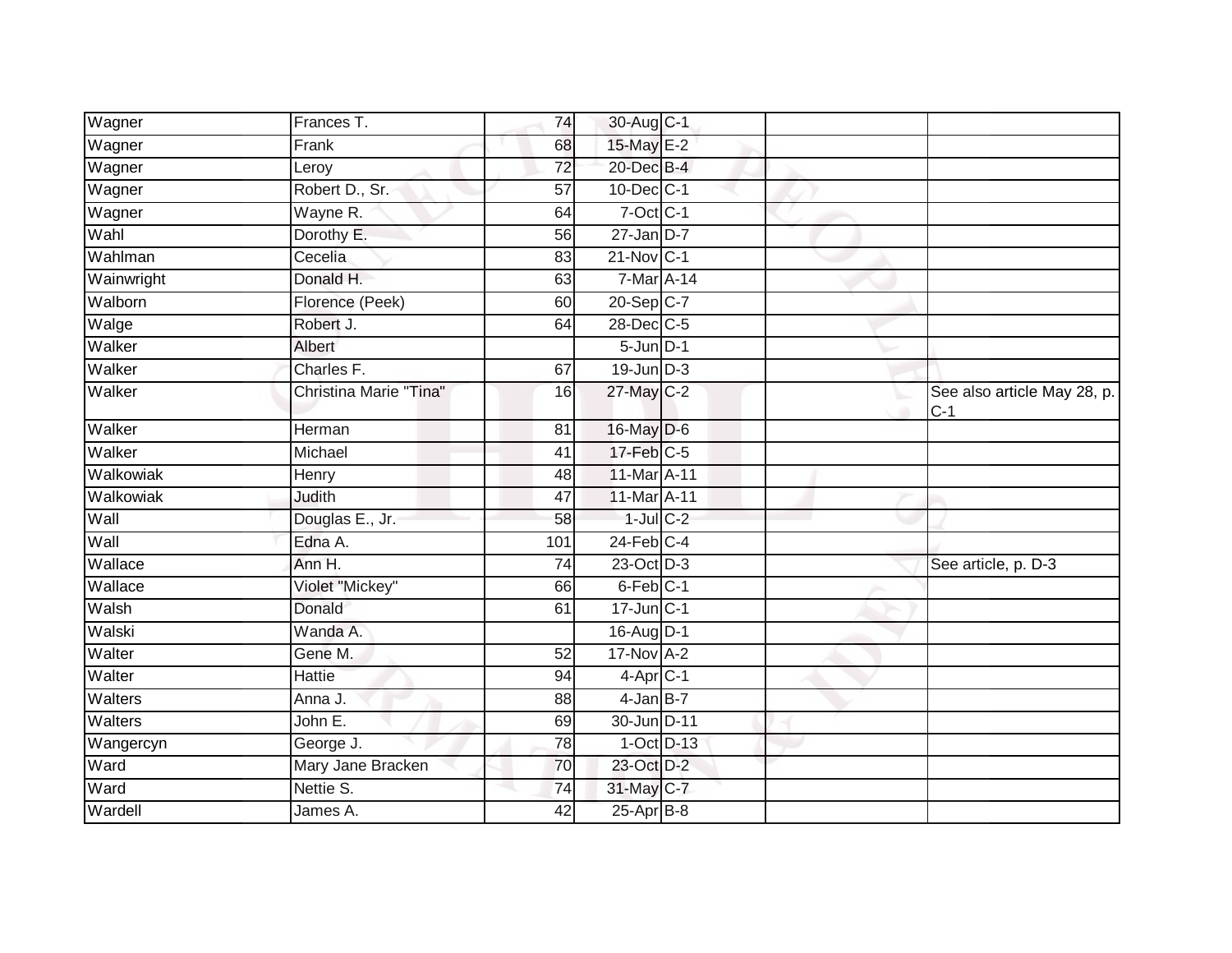| Wargin         | Josephine            |                 | 29-Feb B-1        |        |
|----------------|----------------------|-----------------|-------------------|--------|
| Wargo          | Alexander            | 75              | $4$ -Apr $C-1$    |        |
| Warman         | Merion F.            | 55              | 4-Nov F-5         |        |
| Warmbier       | Ed                   | 79              | 23-Jul C-8        |        |
| Warmer         | Eula "Peaches"       | $\overline{70}$ | $12$ -Feb $ C-1 $ |        |
| Warmus         | Joseph               | 84              | 14-Nov C-1        |        |
| Warne          | Walter               | $\overline{72}$ | $24$ -Jun $C-1$   |        |
| Warner         | Patricia K.          | 92              | 29-Nov D-1        |        |
| Warren         | Pauline S.           | 76              | $19$ -Jun $D-4$   |        |
| Warrington     | Paul S.              | 68              | 5-Jun E-7         |        |
| Wartsbaugh     | Roy E.               | 63              | $9-Nov$ C-4       |        |
| Washington     | Last                 | 67              | 22-May E-11       |        |
| Wasik          | <b>Stanislaw</b>     | 79              | 6-Jul B-7         |        |
| Wasniak        | Marcella             |                 | $17$ -Feb $C-5$   |        |
| Waters         | John (Jack)          | $\overline{57}$ | 10-Feb C-11       |        |
| Watkins        | Cleora               |                 | 28-Jan B-7        |        |
| <b>Watkins</b> | Mary J.              | $\overline{70}$ | 9-Nov C-4         |        |
| Watson         | Andrew               | 77              | $27$ -Jan $D-7$   |        |
| Watson         | Ronald L.            | 52              | $21$ -Feb $C-7$   |        |
| Watts          | Linda                | $\overline{81}$ | 6-May C-2         |        |
| Wawrzyniak     | Art "Moon"           | $\overline{72}$ | $4-SepE-1$        |        |
| Wayman         | Henry "Blue"         | 58              | 3-Apr D-2         |        |
| Wayman         | Howard W.            | 78              | 8-Jun E-1         |        |
| Wayo           | Andy, Jr.            | 61              | $2-Jan$ $C-1$     |        |
| Weathers       | Helen                |                 | 6-Mar D-2         | Hussar |
| Webb           | Hazel K.             | 88              | $22$ -Jul C-1     |        |
| Webb           | Judith E.            | $\overline{37}$ | 20-Nov D-2        |        |
| Weber          | Jean C.              | 62              | 30-Sep A-9        |        |
| Weber          | Karen                | 45              | 5-Jan A-2         |        |
| Weber          | <b>Pauline Marie</b> | $\overline{77}$ | $1-Aug$ $C-8$     |        |
| Webster        | Charles E., Sr.      | 56              | 20-Jul B-7        |        |
| Webster        | Elizabeth "Betty"    | 60              | $3$ -Jan $F-2$    |        |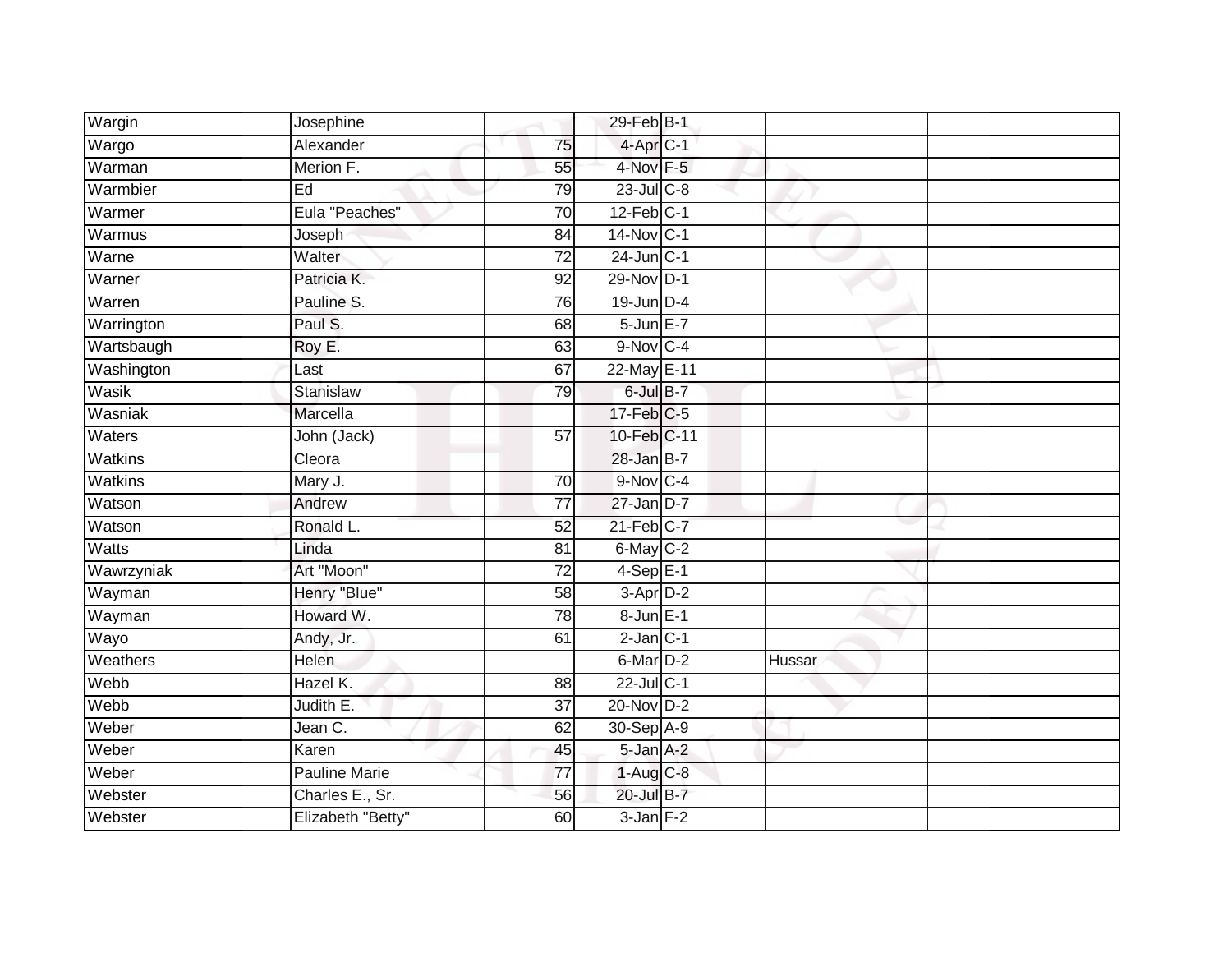| Wegman<br>28-Dec C-6<br>Mary<br>82<br>Joseph N.<br>$15$ -Jan $C-2$<br>Wegner<br>77<br>Wehr<br>Vivian M.<br>22-Aug B-8<br>76<br>Weiland<br>$22$ -Jan $A-9$<br>Elizabeth<br>95<br>Weir<br>$4$ -Jun $C-1$<br>James R.<br>70<br>Weir<br>Orbia H.<br>$16$ -Jan $B-5$<br>63<br>James "Jim"<br>Weis<br>10-Nov C-2<br>Weis<br>$21-Nov$ C-1<br>Margaret S.<br>86<br><b>Weiss</b><br><b>Ervin</b><br>3-Aug B-7<br>91 |  |
|------------------------------------------------------------------------------------------------------------------------------------------------------------------------------------------------------------------------------------------------------------------------------------------------------------------------------------------------------------------------------------------------------------|--|
|                                                                                                                                                                                                                                                                                                                                                                                                            |  |
|                                                                                                                                                                                                                                                                                                                                                                                                            |  |
|                                                                                                                                                                                                                                                                                                                                                                                                            |  |
|                                                                                                                                                                                                                                                                                                                                                                                                            |  |
|                                                                                                                                                                                                                                                                                                                                                                                                            |  |
|                                                                                                                                                                                                                                                                                                                                                                                                            |  |
|                                                                                                                                                                                                                                                                                                                                                                                                            |  |
|                                                                                                                                                                                                                                                                                                                                                                                                            |  |
|                                                                                                                                                                                                                                                                                                                                                                                                            |  |
| Weiss<br>Marie A.<br>14-Mar B-1<br>95                                                                                                                                                                                                                                                                                                                                                                      |  |
| Weissert<br>$5$ -Jan $A-2$<br>Dorothy                                                                                                                                                                                                                                                                                                                                                                      |  |
| Weitbrock<br>Susie M.<br>29-Mar C-1<br>87                                                                                                                                                                                                                                                                                                                                                                  |  |
| Weitknecht<br>George W.<br>1-Dec D-11<br>86                                                                                                                                                                                                                                                                                                                                                                |  |
| Welch<br>20-Apr C-4<br>Ethel E.<br>63                                                                                                                                                                                                                                                                                                                                                                      |  |
| Welch<br>31-Aug C-4<br>Julia F.<br>70                                                                                                                                                                                                                                                                                                                                                                      |  |
| $21-Sep$ D-8<br>Welch<br><b>Marian</b><br>$\overline{73}$                                                                                                                                                                                                                                                                                                                                                  |  |
| Welch<br>$19$ -May D-2<br>Sheila L.<br><b>Duykers</b>                                                                                                                                                                                                                                                                                                                                                      |  |
| Wellborn<br>9-Feb C-7<br>Elizabeth "Betty"<br>68                                                                                                                                                                                                                                                                                                                                                           |  |
| Wellburn<br>Arthur W.<br>25-Dec E-4<br>83                                                                                                                                                                                                                                                                                                                                                                  |  |
| Weller<br>74<br>$6$ -Jun $A$ -13<br>Virginia                                                                                                                                                                                                                                                                                                                                                               |  |
| 29-Feb B-1<br>Wellman<br>Anne                                                                                                                                                                                                                                                                                                                                                                              |  |
| Wellman<br>John F.<br>26-Oct B-10<br>46                                                                                                                                                                                                                                                                                                                                                                    |  |
| Wellman<br>Richard W.<br>23-May A-5<br>61                                                                                                                                                                                                                                                                                                                                                                  |  |
| $7$ -Jan $ C-10$<br>Wells<br>Charles F.<br>$\overline{71}$<br>See also article Jan. 5, p.<br>$A-2$                                                                                                                                                                                                                                                                                                         |  |
| 28-Dec C-6<br>Wells<br>Jack<br>58                                                                                                                                                                                                                                                                                                                                                                          |  |
| Wells<br>$11-Feb$ C-2<br>Walter T.<br>$\overline{74}$                                                                                                                                                                                                                                                                                                                                                      |  |
| Welter<br>15-Jun D-7<br>Gilbert J., Sr.<br>79                                                                                                                                                                                                                                                                                                                                                              |  |
| Lorie G.<br>15-Jun D-7<br>Wennerberg<br>Gray<br>44                                                                                                                                                                                                                                                                                                                                                         |  |
| $4-Feb$ C-2<br>Wenrick<br>George J.<br>69                                                                                                                                                                                                                                                                                                                                                                  |  |
| Werner<br>Martin (Jack)<br>$10$ -Jul $D-3$<br>60                                                                                                                                                                                                                                                                                                                                                           |  |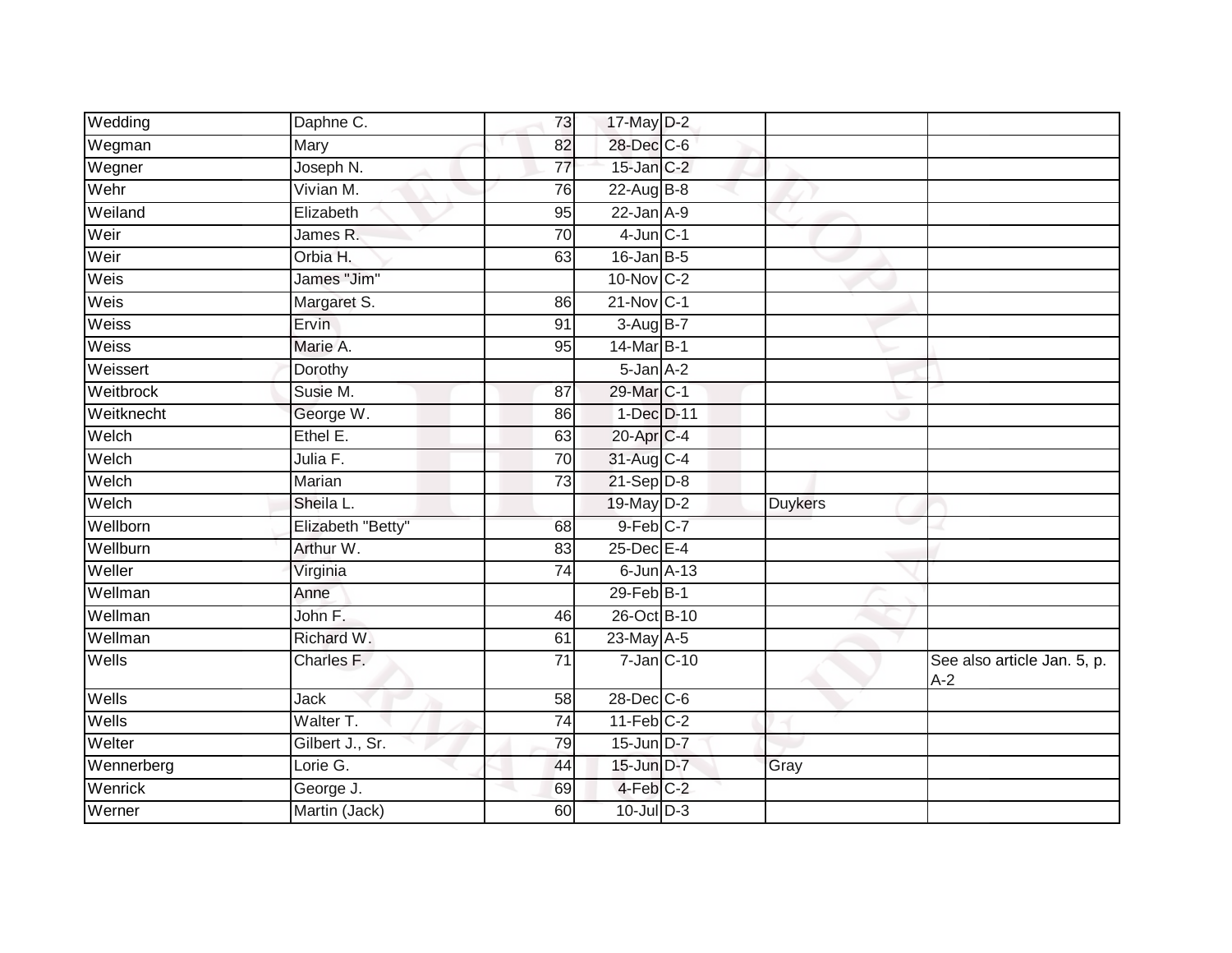| Werner      | Todd                 | 79              | $1-MarC-1$      |         |                     |
|-------------|----------------------|-----------------|-----------------|---------|---------------------|
| Wescott     | Neldine A.           | 56              | 31-May C-7      |         |                     |
| Wesley      | Harvey W.            | 58              | 3-Nov D-7       |         |                     |
| West        | James J.             | 72              | $24$ -Jan E-2   |         |                     |
| West        | Martha R.            | $\overline{70}$ | 8-Jan D-1       |         |                     |
| Westendorf  | Elizabeth M. "Elsie" | 80              | 5-May D-6       |         |                     |
| Westerfield | Brady C.             | 61              | $25-Sep$ $D-3$  |         |                     |
| Westerfield | Gladys M.            | 75              | 28-Aug D-14     | Renfrow |                     |
| Westerhoff  | <b>Beverly Ann</b>   | 58              | 6-Oct C-2       |         | See article, p. C-2 |
| Westerhoff  | Helen P.             | 81              | $12$ -Jun D-16  |         |                     |
| Westkowski  | Mary                 | 81              | $9$ -Mar $C$ -5 |         |                     |
| Wheeler     | Oyneul J.            | 53              | 23-Aug C-1      |         |                     |
| Wheeler     | Roy L.               | 65              | 26-Sep A-7      |         |                     |
| Whelan      | Patricia             | 79              | 26-Jan C-5      |         |                     |
| Wheller     | Leatha L.            | $\overline{77}$ | 17-Jan B-13     |         |                     |
| Whitacker   | Audrey G.            | 93              | 20-May C-1      | Grant   |                     |
| Whitaker    | Linnie H.            | $\overline{88}$ | $20$ -Jan $D-5$ |         |                     |
| Whitbeck    | Fred D., Elder       | 59              | 14-Jun C-9      |         |                     |
| White       | Adam R.              | 54              | 20-Sep C-7      |         |                     |
| White       | Charles F.           | 77              | $8$ -Jul $C-1$  |         | See article, p. C-1 |
| White       | Herman               | 76              | $24$ -Feb $C-4$ |         |                     |
| White       | Jack G.              | 70              | 26-Sep A-7      |         |                     |
| White       | James O.             | 29              | 3-Oct C-1       |         |                     |
| White       | Jesse                | 88              | $1$ -Jul $C-1$  |         |                     |
| White       | Krista               | 17              | $22-Sep D-8$    |         |                     |
| White       | Mary J.              | 78              | 18-Mar B-7      |         |                     |
| White       | Noah                 | $\overline{74}$ | 26-Aug C-1      |         |                     |
| White       | Rebecca              | 86              | $8$ -Dec A-6    |         |                     |
| White       | Richard "Dick"       | 84              | $12$ -Aug $B-9$ |         |                     |
| White       | Wilma Jean           | 61              | $11$ -Feb $C-2$ |         |                     |
| Whitman     | Lillie (Romesburg)   | 87              | 22-Mar C-8      |         |                     |
| Whitmarsh   | Nola May             | 89              | 8-Sep C-7       |         |                     |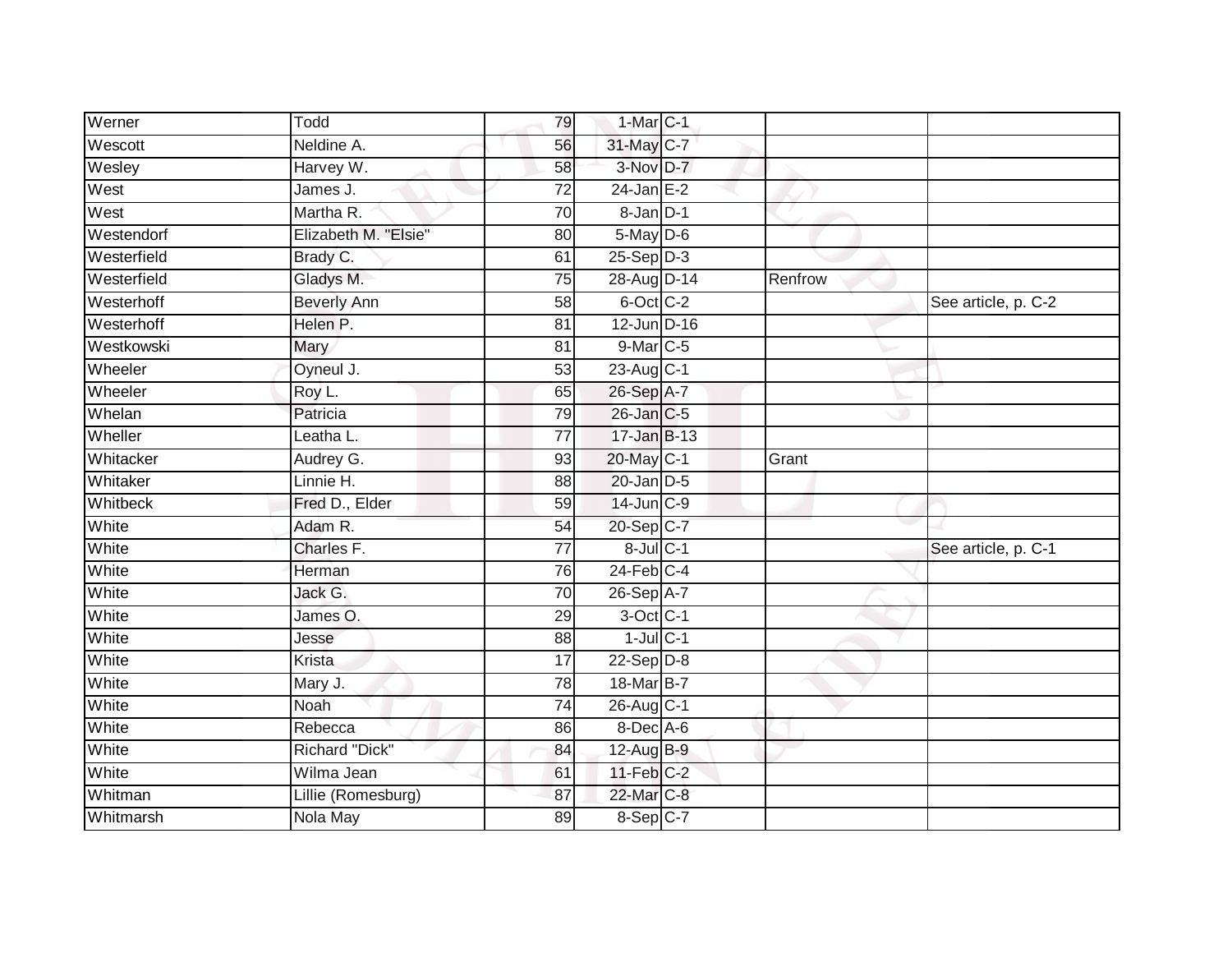| Whitson        | Richard G.             | 78              | 15-Apr A-11            |       |                                                 |
|----------------|------------------------|-----------------|------------------------|-------|-------------------------------------------------|
| Wickhorst      | Walter H.              | 99              | 3-Dec C-1              |       |                                                 |
| Widerberg      | Evar A.                | 88              | 30-Jul C-1             |       |                                                 |
| Wieland        | Goerge A.              | 83              | 6-May C-2              |       |                                                 |
| Wielgos        | Joseph J.              | $\overline{74}$ | 24-Mar B-15            |       |                                                 |
| Wiening        | Elmer G.               | 68              | 8-Mar A-11             |       |                                                 |
| Wierzba        | Blanche D.             | 70              | $25$ -Jul $C-8$        |       |                                                 |
| Wierzbicki     | Edward J.              | 71              | 19-Dec C-2             |       |                                                 |
| Wilcox         | Robert E.              | 64              | 15-Feb B-1             |       |                                                 |
| Wild           | Elfreida R.            | 67              | $2$ -Oct $D-14$        |       |                                                 |
| Wiley          | Lois E.                | 64              | $2$ -Jan $C-1$         |       |                                                 |
| Wilk           | Mary                   | 82              | $10$ -Mar $D-6$        |       |                                                 |
| Wilke          | George J.              | 65              | $2$ -Jul $B$ -5        |       |                                                 |
| Wilke          | William P., III        | 76              | 3-Oct C-1              |       | See also article Oct. 2, p.<br>$D-15$           |
| Wilkening      | George "Ray"           | 67              | 25-Mar C-7             |       |                                                 |
| <b>Wilkins</b> | Eugene (Bud-Pete)      | 61              | $14$ -Feb $D-2$        |       |                                                 |
| <b>Wilkins</b> | Margaret J.            | $\overline{52}$ | $1-Nov$ C-1            |       |                                                 |
| Wilkinson      | Edna                   | 91              | 28-Jan B-7             |       |                                                 |
| Willbarger     | <b>Billie Jo</b>       | $\overline{2}$  | 23-Aug C-1             |       |                                                 |
| Wille          | Charlotte              | 88              | $13$ -Jul C-4          | Vater |                                                 |
| Willett        | <b>Theodore Edward</b> | 66              | $29$ -Jan $A-9$        |       | See article, p. A-9                             |
| Williams       | Allan N.               | 63              | 26-Mar C-8             |       | See also March 27, p. E-2 -<br>age listed as 68 |
| Williams       | Cora                   | 80              | 30-Nov F-6             |       |                                                 |
| Williams       | Denise D.              | 20              | 22-Mar C-8             |       |                                                 |
| Williams       | Edna M.                |                 | 17-Apr D-14            |       |                                                 |
| Williams       | Elizabeth H.           | 81              | $2$ -Jan $C-1$         |       |                                                 |
| Williams       | Ethel M.               | 86              | $25-Sep\overline{D-4}$ |       |                                                 |
| Williams       | James K. "Hank"        | 61              | 30-Jan B-5             |       |                                                 |
| Williams       | James Tate             | 73              | $14$ -Feb $D-2$        |       |                                                 |
| Williams       | Joanne R.              | 51              | 3-Jan F-2              |       |                                                 |
| Williams       | John "J. D."           | 92              | 15-May E-2             |       |                                                 |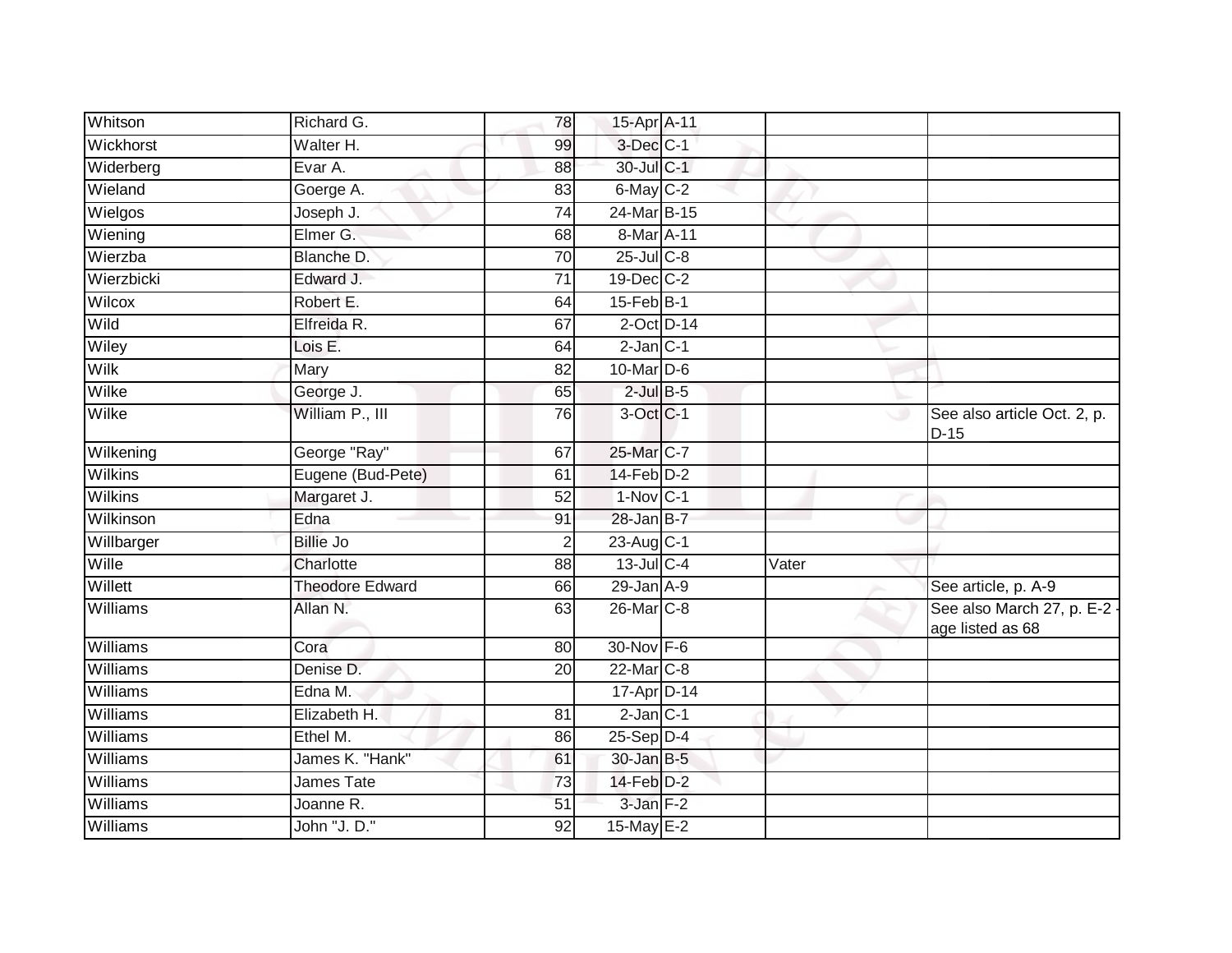| Williams      | Josie Alice            | 80              | 20-Mar B-14          |         |                                      |
|---------------|------------------------|-----------------|----------------------|---------|--------------------------------------|
| Williams      | Leon                   | 63              | 11-Sep C-5           |         |                                      |
| Williams      | Lovena Mae             | 72              | $7$ -Jun $B-2$       |         |                                      |
| Williams      | Margaret P.            | 88              | 12-Oct C-4           |         |                                      |
| Williams      | Marshall L.            | 40              | 27-Oct C-2           |         |                                      |
| Williams      | Mary J.                | 76              | 22-Mar C-8           |         |                                      |
| Williams      | Peggy                  | 66              | $7$ -Dec $C$ -9      |         |                                      |
| Williams      | Richard L.             | 53              | $6$ -Jul $B-7$       |         |                                      |
| Willich       | Mildred                |                 | $5 - Jan$ $B - 5$    | Muskina |                                      |
| <b>Willis</b> | Benjamin C.            | 86              | 30-Aug C-1           |         | See article, p. C-1                  |
| Willman       | <b>Arnold Carl</b>     | 38              | 17-Oct C-1           |         |                                      |
| Wills         | Jack F.                | 64              | $21$ -JulD-8         |         |                                      |
| Wilmot        | George Raymond         | 56              | $7 - Jan$ $C - 10$   |         |                                      |
| Wilmot        | Leslie                 | $\overline{73}$ | 18-Dec E-4           |         |                                      |
| Wilson        | <b>Anthony Bernard</b> | 33              | 9-Aug D-1            |         |                                      |
| Wilson        | <b>Blanche</b>         | 63              | 15-Mar C-5           |         |                                      |
| Wilson        | Cecil R.               | $\overline{74}$ | 10-Dec C-1           |         |                                      |
| Wilson        | Dora I.                | 66              | $6$ -Jun $A$ -13     |         |                                      |
| Wilson        | Eleanore               | 74              | 21-Mar B-5           |         |                                      |
| Wilson        | Eugene                 | $\overline{57}$ | $22$ -Jan $A-9$      |         |                                      |
| Wilson        | Frieda B.              | 76              | $28$ -Jan $B$ -7     | Moore   |                                      |
| Wilson        | Herbert G.             | $\overline{53}$ | 1-May F-11           |         |                                      |
| Wilson        | <b>James Darryl</b>    | 24              | 11-Nov B-8           |         |                                      |
| Wilson        | Joseph E.              | 79              | 8-Feb <sup>B-1</sup> |         | See also article Feb. 9, p.<br>$C-7$ |
| Wilson        | Lillian I.             | 65              | 6-Apr D-6            |         |                                      |
| Wilson        | Lorraine "Lori"        |                 | $6$ -Jun $A-13$      |         |                                      |
| Wilson        | Weila G.               | 89              | 24-May C-7           |         |                                      |
| Wilson        | William P.             | 78              | 31-May C-7           |         |                                      |
| Wiltjer       | Robert J.              | 23              | 18-Jan C-3           |         |                                      |
| Winrow        | Isabella               | 101             | 30-Apr B-5           |         |                                      |
| Winter        | Patricia Ann           | 44              | $9-Nov$ C-4          | Markola | See also article, p. C-4             |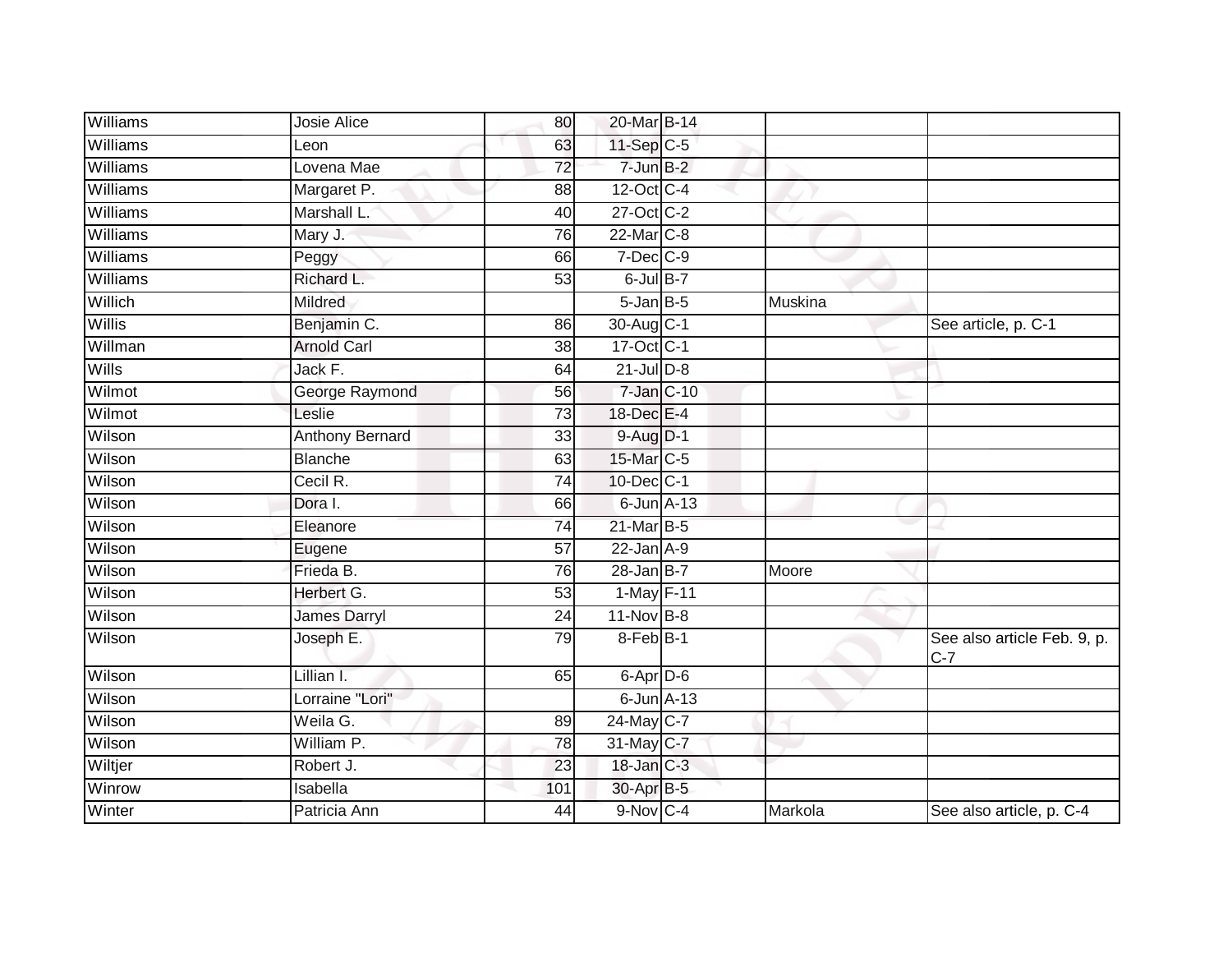| Winters      | Mabel F.                 | 98              | 25-Dec E-4              | Krueger          |                                   |
|--------------|--------------------------|-----------------|-------------------------|------------------|-----------------------------------|
| Wirick       | Wilbur G.                | $\overline{77}$ | 3-May D-1               |                  |                                   |
| Wirtes       | Pearl M.                 | 70              | $9$ -Jun $D-3$          |                  |                                   |
| Wirth        | Louis G.                 | 75              | $9-Feb$ <sub>C</sub> -7 |                  |                                   |
| Wise         | Annabelle                | 69              | 19-Oct C-4              |                  |                                   |
| Wiseman      | <b>Bonnie</b>            | 59              | 18-Mar B-7              |                  |                                   |
| Wiser        | Janet S.                 | 38              | $9$ -Dec $C-1$          |                  |                                   |
| Wisniewski   | Elizabeth V.             | 85              | 26-Sep A-5              |                  |                                   |
| Witecki      | Frank                    | 65              | 22-Aug $B-8$            |                  |                                   |
| Witke        | Gilbert                  | 63              | $23$ -Mar $D-5$         |                  |                                   |
| Witt         | Warren A.                | 76              | $6$ -Jun $A-13$         |                  |                                   |
| Witten       | April                    |                 | 31-Oct A-2              |                  | See article, p. A-2               |
| Witten       | Jonathan                 | 9 months        | 31-Oct A-2              |                  | See article, p. A-2               |
| Wittman      | Eugene                   | 60              | 25-Oct D-1              |                  |                                   |
| Woermbke     | John W., Sr.             | 62              | $4$ -May $B-9$          |                  |                                   |
| Wohadlo      | Clara                    | 80              | 18-Jul C-8              | Zielaskowski     |                                   |
| Wojciehowski | <b>Marie</b>             | 86              | $6$ -Jun $A-13$         |                  |                                   |
| Wojcik       | Florence                 | 57              | $2$ -Oct $D-14$         |                  |                                   |
| Wojcik       | Joe                      | 64              | 9-Oct E-1               |                  |                                   |
| Wojcik       | John J.                  | 91              | $29$ -Feb $B-1$         |                  |                                   |
| Wojcinski    | Sister Maxine M., O.S.F. | 64              | $1$ -Jun $B$ -5         |                  |                                   |
| Wojdula      | Evelyn C.                | 80              | 6-Dec D-1               |                  | Last name also spelled<br>Vojdula |
| Wojtaszek    | Victoria                 | 82              | $4$ -Jun $C-1$          | Cyganowski-Laird |                                   |
| Wolf         | Paul J.                  | 75              | $26$ -Jan $C-5$         |                  | See article, p. C-5               |
| Wolfe        | Henry                    | 78              | $22$ -May $D-2$         |                  |                                   |
| Wolski       | Jerome                   | 73              | $7-Feb$ D-2             |                  |                                   |
| Wolt         | Walter                   | 79              | $6$ -Jan $C$ -6         |                  |                                   |
| Wood         | <b>Gladys Marguerite</b> | 77              | $10$ -Dec $ C-1 $       |                  |                                   |
| Wood         | Lillian M.               | 85              | 27-Jul D-7              |                  |                                   |
| Wooden       | Donald                   | 50              | 7-Sep D-8               |                  |                                   |
| Woodfill     | Helen M.                 | 79              | 30-Sep A-9              |                  |                                   |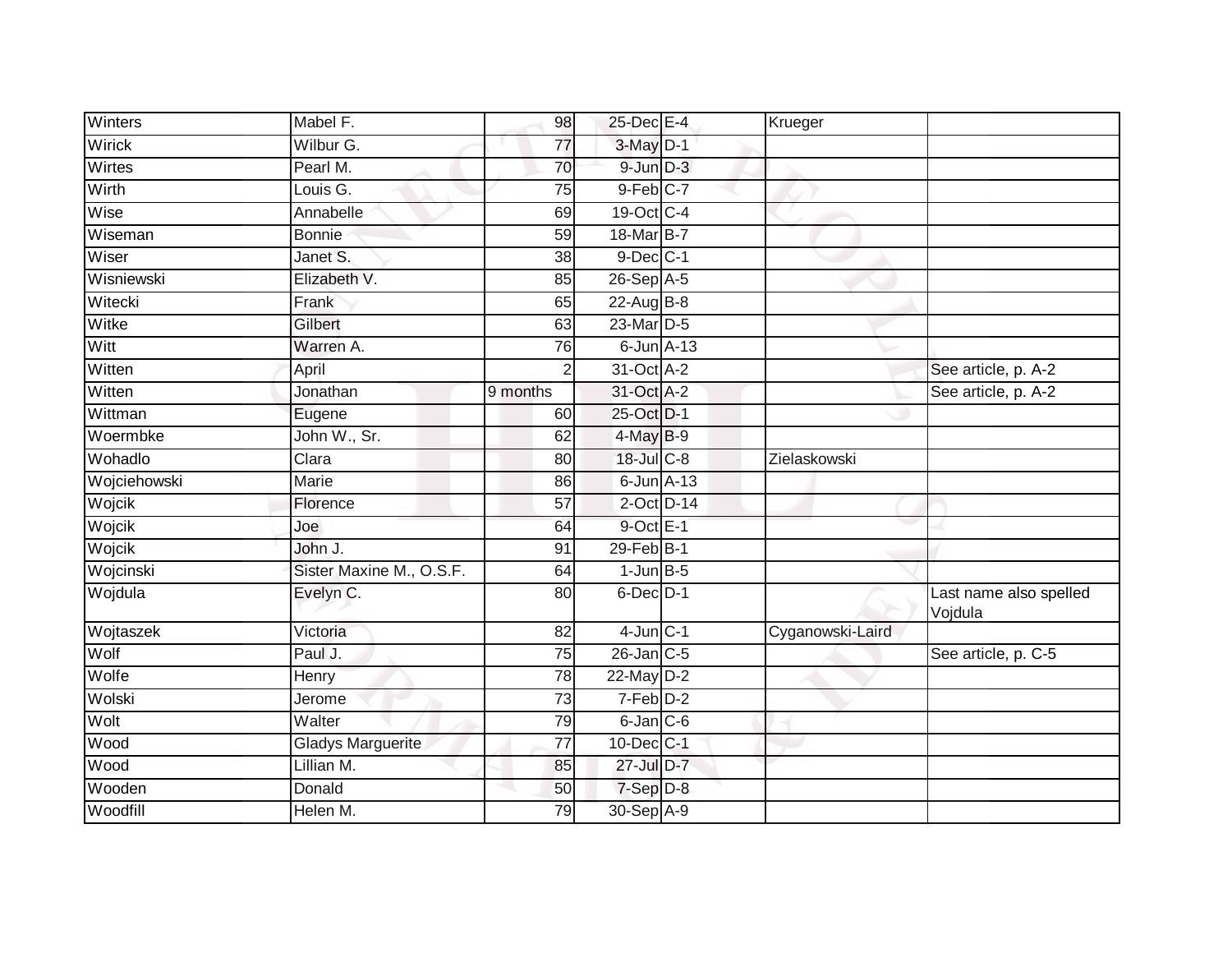| Woods        | Charlie, Jr. "Butch" | 41              | $4-Sep$ E-1           |              |                     |
|--------------|----------------------|-----------------|-----------------------|--------------|---------------------|
| Woods        | Florida E.           | 67              | 30-Oct D-2            |              |                     |
| Woods        | Flozella "Doll"      |                 | $22$ -Feb $B-4$       |              |                     |
| Woods        | Harry D.             | 75              | $6-Sep$ A-2           |              |                     |
| Woods        | Kenneth B.           | $\overline{51}$ | 27-Dec C-1            |              |                     |
| Woodward     | Jerry Joseph         | 20              | 19-Jun D-4            |              |                     |
| Woodworth    | Bessie M.            | 84              | 28-Jun C-7            |              |                     |
| Wooton       | <b>Mary Annabell</b> |                 | 11-Oct C-1            |              | See article, p. C-1 |
| Worhtington  | William W.           | 69              | $25$ -Jan $A-9$       |              |                     |
| Wories       | Adam                 | 86              | $2$ -Oct $D-14$       |              |                     |
| Woronka      | John                 | 69              | 29-May E-2            |              |                     |
| Woronka      | Mildred S.           | 75              | 18-Mar B-7            |              |                     |
| Worster      | Velma Z.             | 93              | 14-Nov C-1            |              |                     |
| Wozniak      | Valeria L.           | 80              | 29-Jul C-1            |              |                     |
| Wozniakowski | <b>Steve</b>         | 89              | 28-Jul C-3            |              |                     |
| Wright       | James "Luke"         | 57              | 4-Jan B-7             |              |                     |
| Wright       | <b>Kimberly Ann</b>  | $\overline{18}$ | $13$ -Jun B-6         |              |                     |
| Wright       | <b>Margaret Lois</b> | $\overline{71}$ | 26-Jul C-8            |              |                     |
| Wright       | William J.           | 63              | 28-Dec C-6            |              |                     |
| Wright       | William R.           | $\overline{32}$ | $4$ -Apr $C-1$        |              |                     |
| Writt        | James J.             | 74              | 28-Feb E-13           |              |                     |
| Wrobel       | Edward (OT)          | 63              | $21-Sep D-8$          |              |                     |
| Wrobel       | <b>Helen</b>         | 78              | 28-Jun C-7            | Dziobczynski |                     |
| Wroski       | Ellen J.             | 64              | 28-Dec C-5            |              |                     |
| Wulf         | Ida M.               | 82              | $25$ -Nov $C-2$       |              |                     |
| Wulf         | Virginia             | 79              | $12$ -Feb $ C-1 $     | Grzella      |                     |
| Wyatt        | Robert Lee, Sr.      | $\overline{77}$ | 6-May C-2             |              |                     |
| Wydra        | Theresa A. "Taco"    |                 | 29-Apr <sub>C-2</sub> | Castro       |                     |
| Wynarczyk    | Wasyl                | 71              | 20-Feb C-1            |              |                     |
| Wysocki      | <b>Bernice</b>       | 77              | 30-Mar C-4            |              |                     |
| Wytrykus     | Eugene W.            | 70              | 4-Mar C-2             |              |                     |
| Yacko        | Mark Joseph          | $\overline{28}$ | 8-Aug C-8             |              |                     |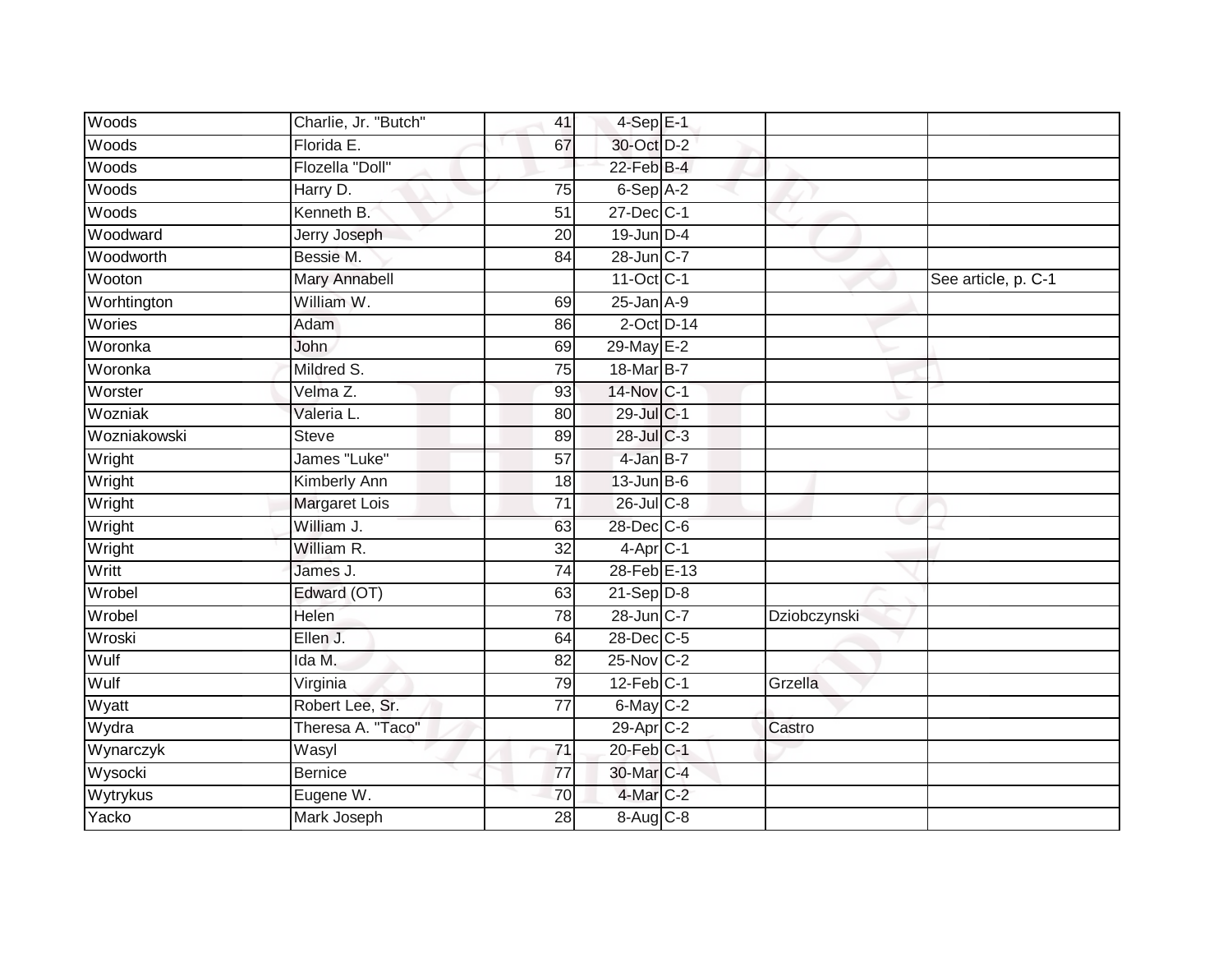| Yackshaw            | John J.              | 82              | 28-Apr F-4       |       |                                               |
|---------------------|----------------------|-----------------|------------------|-------|-----------------------------------------------|
| Yager               | John                 | 71              | 22-Apr C-2       |       |                                               |
| Yagodnik            | David                | 75              | $7$ -Jul $C$ -6  |       |                                               |
| Yamka               | Michael T.           | 34              | 15-Apr A-11      |       |                                               |
| Yancich             | Marie D.             | 65              | 24-Nov D-19      | Dongu |                                               |
| Yaney               | Donald W.            | $\overline{57}$ | $24$ -Apr $F-4$  |       |                                               |
| Yaple               | Harry J.             | 83              | 17-Apr D-14      |       |                                               |
| Yarnell             | William              |                 | $24$ -Feb $C-4$  |       |                                               |
| Yaros               | Michael R.           | 85              | $9$ -May B-8     |       | See also article and photo,<br>May 10, p. C-1 |
| Yates               | Eugene R.            | 72              | $12-Sep$ C-1     |       |                                               |
| Yeatman             | William T.           | 77              | 25-Nov C-2       |       |                                               |
| Yedinak             | John, Sr.            | 98              | 23-Jun A-10      |       |                                               |
| Yellen              | Bessie "Betty"       | $\overline{78}$ | $1-MarC-1$       |       |                                               |
| Yenco               | Michael              | 78              | 13-May C-2       |       |                                               |
| Yerga               | Albert T.            | 65              | 18-Sep D-14      |       |                                               |
| Yordanov            | Rada                 | 81              | $2$ -Nov $ C-4 $ |       |                                               |
| Young               | Arden L.             | 73              | 29-Mar C-1       |       |                                               |
| Young               | <b>Dolores</b>       | 66              | 27-Sep A-2       |       | See article, p. A-2                           |
| Young               | Dorothy              | 57              | 17-Mar C-10      |       | See article, p. C-10                          |
| $\overline{Y}$ oung | Lillian M.           | 85              | 16-Oct D-14      |       |                                               |
| Young               | Loyal L.             | 74              | $15$ -Dec $D-3$  |       |                                               |
| Young               | Mabel J.             | 89              | 15-Nov B-4       |       |                                               |
| Young               | Margie A.            | 80              | 18-May B-9       |       |                                               |
| Young               | Marion L.            | 67              | 14-Jun C-10      |       |                                               |
| $\overline{Y}$ oung | Pearl                | 80              | $12$ -Dec $C-1$  |       |                                               |
| Youngs              | Heskel M.            | 85              | $25$ -Apr $B$ -8 |       |                                               |
| Yovkovich           | Alexsandar "Andrija" | 76              | 14-Oct C-1       |       |                                               |
| Yuhasz              | Stephen              | 58              | 28-Feb E-13      |       |                                               |
| Yuksanovic          | Mary E.              | 87              | $16$ -Jan B-5    |       |                                               |
| Zacny               | Elizabeth            | 95              | 27-Mar A-8       |       |                                               |
| Zagar               | John M.              | 69              | 31-May C-7       |       |                                               |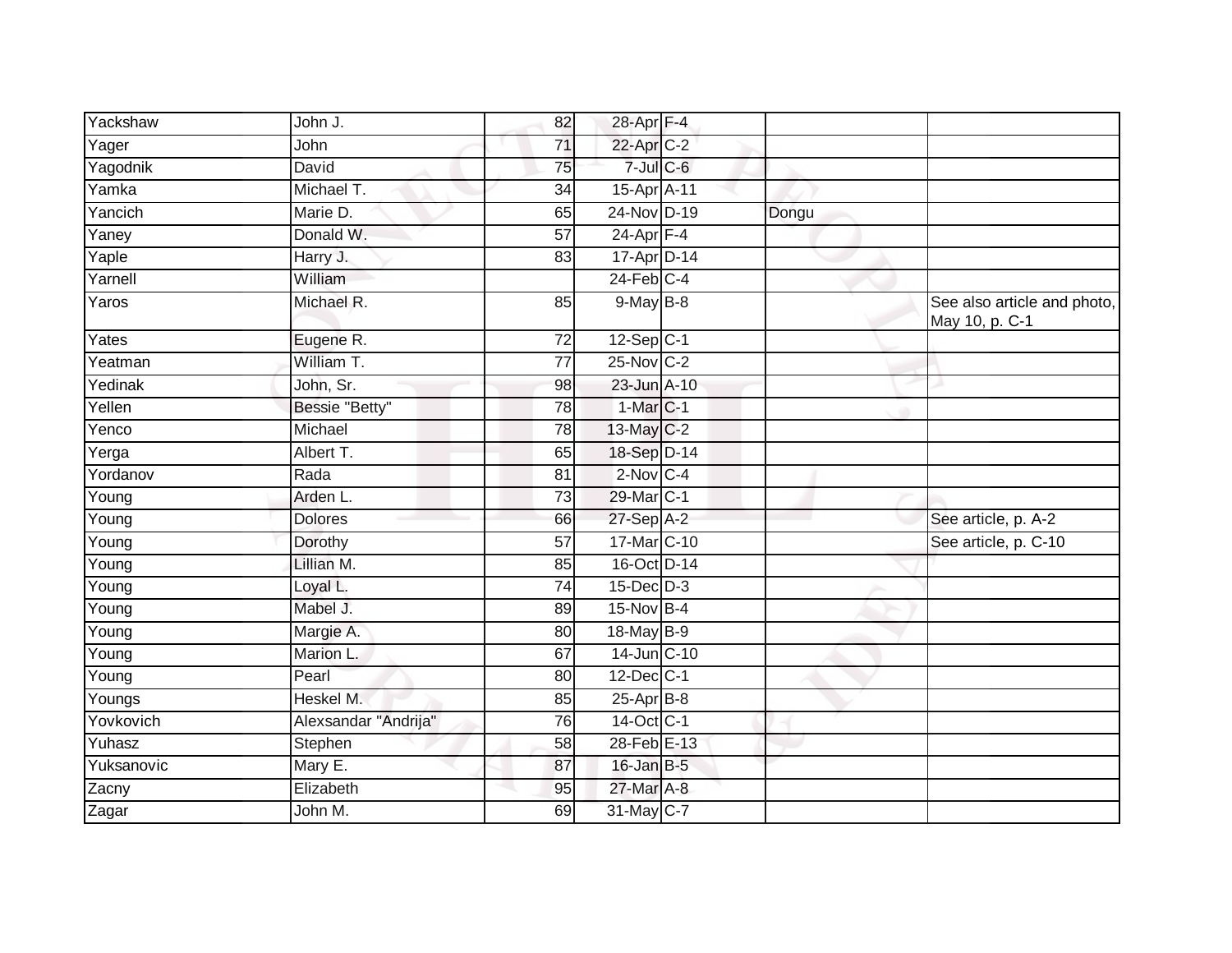| Zagotta   | Albert C.             | 80              | $4-Sep$ E-1            |          |  |
|-----------|-----------------------|-----------------|------------------------|----------|--|
| Zaiko     | Vasily                | 87              | 22-Dec D-2             |          |  |
| Zajac     | Wanda M.              | 73              | 5-Jul D-1              | Rosinski |  |
| Zajicek   | Richard W., Sr.       | 86              | $29$ -Apr $C-2$        |          |  |
| Zak       | Frank                 | $\overline{80}$ | 31-Oct B-9             |          |  |
| Zaley     | Angeline M.           | 57              | 14-Aug D-16            |          |  |
| Zalkowski | Dorothy Rita Viola    | 67              | $11$ -Jan B-2          |          |  |
| Zallen    | Stanley G., Dr., M.D. | $\overline{77}$ | $15$ -Feb $B-1$        |          |  |
| Zander    | Damon A.              |                 | 26-Dec C-1             |          |  |
| Zander    | Eno A. C.             | 77              | 21-Mar B-5             |          |  |
| Zapinski  | Laura                 | 83              | 22-Aug B-8             |          |  |
| Zapinski  | Sylvester             | 86              | 14-Dec B-10            |          |  |
| Zaronis   | Tom                   | 93              | 18-Sep D-14            |          |  |
| Zasada    | John S. "Red"         | 75              | $4-Feb$ <sub>C-2</sub> |          |  |
| Zatorski  | Mary                  |                 | 8-Sep C-7              |          |  |
| Zatorski  | Sabina                | 84              | 29-Jan A-9             |          |  |
| Zavisha   | Felix                 | 94              | 20-Sep D-1             |          |  |
| Zdan      | Anastasia             | 86              | 8-Dec C-11             |          |  |
| Zdziarski | Mary                  | 92              | $17$ -May $D-2$        |          |  |
| Zea       | Lawrence J.           | 79              | 12-Jul C-1             |          |  |
| Zelanik   | <b>Stella</b>         | $\overline{74}$ | $15$ -Feb $B$ -2       | Golec    |  |
| Zelasko   | Henry S.              | 64              | $6-Sep$ A-2            |          |  |
| Zelazo    | Alice                 | 65              | $21$ -Jul $D-8$        | Matuszyk |  |
| Zelazo    | Andrew J.             | 75              | 24-Aug C-4             |          |  |
| Zelenka   | Wanda M. "Beth"       | 66              | $4$ -Mar $C-2$         | Kozimor  |  |
| Zellers   | John "Pete"           | 57              | $15$ -Jan $C-2$        |          |  |
| Zemkosky  | William L.            | $\overline{72}$ | $27 - Jan$ $D-7$       |          |  |
| Zengler   | Goldie M.             | 80              | 7-Mar A-14             |          |  |
| Zent      | Kenneth V.            | 62              | 3-Oct B-8              |          |  |
| Zentz     | Cecelia V.            | 85              | 22-Feb B-4             |          |  |
| Zernik    | Tony                  | 84              | 20-Jul B-7             |          |  |
| Zgoda     | Aniela                | $\overline{92}$ | 6-Jan C-6              |          |  |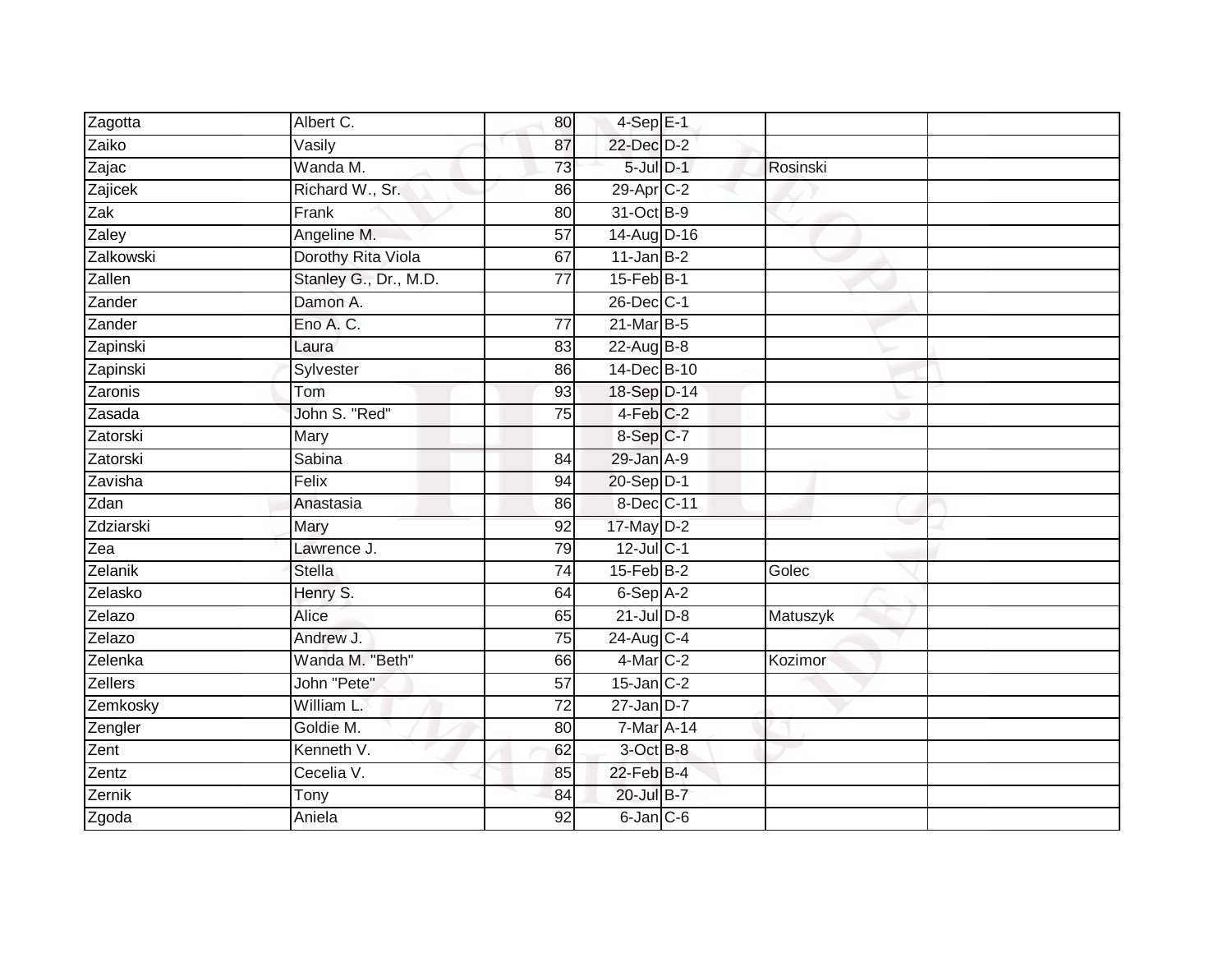| Zicari            | Russel                    | 74              | 16-Jun D-2      |        | See article, p. D-2 & Last<br>name spelled Vicari-see<br>article June 19, p. D-3 |
|-------------------|---------------------------|-----------------|-----------------|--------|----------------------------------------------------------------------------------|
| Zielaskowski      | Josephine "Josie"         | 73              | $9-Nov$ C-4     |        |                                                                                  |
| Ziemba            | John J. "Sarge"           | 68              | 20-Jul B-7      |        |                                                                                  |
| Ziembicki         | Martha L.                 | 75              | 31-Mar C-10     | Ozelie |                                                                                  |
| Zilz              | Kathleen D.               | $\overline{28}$ | $27$ -Jun $C-8$ |        |                                                                                  |
| Zimmer            | Caroline (Zimmy)          | 78              | $7 - Aug$ D-1   |        |                                                                                  |
| Zimmer            | Cecilia A.                | 101             | 15-Mar C-5      |        |                                                                                  |
| Zimmerman         | Max D.                    | 72              | $11$ -Jan B-2   |        |                                                                                  |
| Zimmerman         | Michael L.                | 44              | $1-Nov$ C-1     |        | See also article Oct. 31, p.<br>$A-1$                                            |
| Zink              | Walter J.                 | 77              | $2-AugB-9$      |        |                                                                                  |
| Zinkham           | Earl L.                   | 61              | 26-Jan C-5      |        |                                                                                  |
| Ziolkowski        | Frances                   | 87              | 15-Feb B-1      |        |                                                                                  |
| Zipko             | Andrew S.                 | 79              | $1-Feb$ B-1     |        |                                                                                  |
| Zivanovic         | Henry                     | 70              | $3$ -Jun $C-2$  |        |                                                                                  |
| Zivanovich        | Milenko                   | $\overline{82}$ | 29-Sep D-7      |        |                                                                                  |
| Zmija             | Mary                      | 72              | $15-Sep D-8$    | Micka  |                                                                                  |
| <b>Zolkes</b>     | James M.                  | 65              | $17 - Jan$ B-13 |        |                                                                                  |
| Zonta             | Diana J.                  | 45              | 18-Sep D-14     |        |                                                                                  |
| Zorich            | Gospava                   |                 | $1$ -Jul $C-2$  |        |                                                                                  |
| Zorick            | Agnes                     | 89              | $15$ -Nov B-4   |        | See also Nov. 18, p. C-3 -<br>age listed as 88                                   |
| Zrnchik           | Joseph A.                 | 79              | 30-Nov F-6      |        |                                                                                  |
| Zsiga             | Elizabeth                 | 94              | $19$ -Jan $C-8$ |        |                                                                                  |
| Zubak             | John E.                   | 67              | 24-May C-8      |        |                                                                                  |
| Zubek             | Theodore J., Rev., O.F.M. | $\overline{74}$ | 30-Jun D-11     |        |                                                                                  |
| <b>Zufall</b>     | Clifford, Jr. "Don"       | 41              | 23-Apr D-7      |        | See article, p. D-7 &<br>article April 28, p. A-2                                |
| $\overline{Z}$ uk | <b>Steve</b>              | 75              | 9-Aug A-2       |        |                                                                                  |
| Zukauskas         | Rose                      | 70              | 8-Dec C-11      | Giba   |                                                                                  |